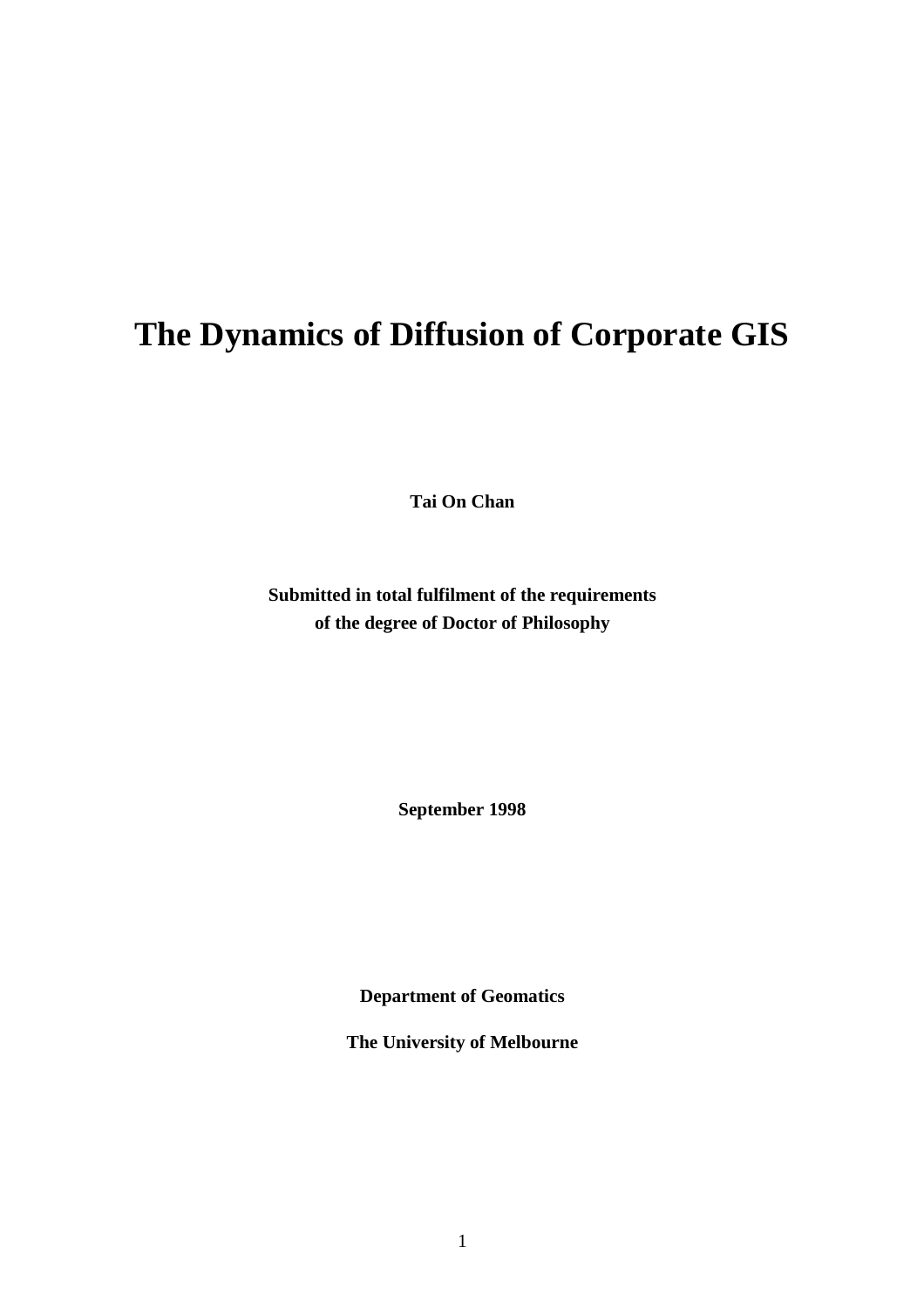## **Abstract**

<span id="page-1-0"></span>The hypothesis of this research is 'Diffusion of GIS in an organisation is affected by the qualities of GIS as seen in the context of the structure of the organisation'. A review of the GIS diffusion literature establishes the theoretical background of the research. It is argued that the qualities of a corporate GIS reflect the GIS qualities mentioned in the hypothesis. These qualities are identified and applied to Rogers' model of *organisational innovation process* to give a model of diffusion of a corporate GIS, which serves as a working model for the hypothesis. The model describes how the qualities of a corporate GIS can affect GIS diffusion, and predict four sets of relationships as follows.

- A corporate GIS is made up of modules of GIS which play the role of either a business process or an infrastructure, with *an infrastructure GIS* supporting the development of one or more *business process GIS*.
- Diffusion of a corporate GIS takes place in the *dispersed* scenario.
- Diffusion takes place when the purposes served by a module are focused and well defined.
- Reinvention of a corporate GIS can be monitored by the outcome of diffusion of the modules of GIS in the *focused* scenario.

These relationships are confirmed by the outcomes of a survey of the State Government of Victoria and a subsequent case study that involves the Department of Natural Resource and Environment of the government. As a result, the hypothesis is validated.

The case study also reveals that modules of infrastructure and business process GIS can be created in three sequences. A corporate GIS can be developed through any combination of the three sequences over time. However, it is the linkages (or cooperation) developed between the GIS modules that make a corporate GIS an integral entity.

Together, the outcomes of the case study have two significant implications for GIS management. Firstly, initial development of a jurisdictional Spatial Data Infrastructure can be achieved effectively and efficiently through automating the jurisdictional mapping function with GIS. Afterward the updating and upgrading of the Infrastructure are best achieved through arrangements established to use data collected directly by other business functions.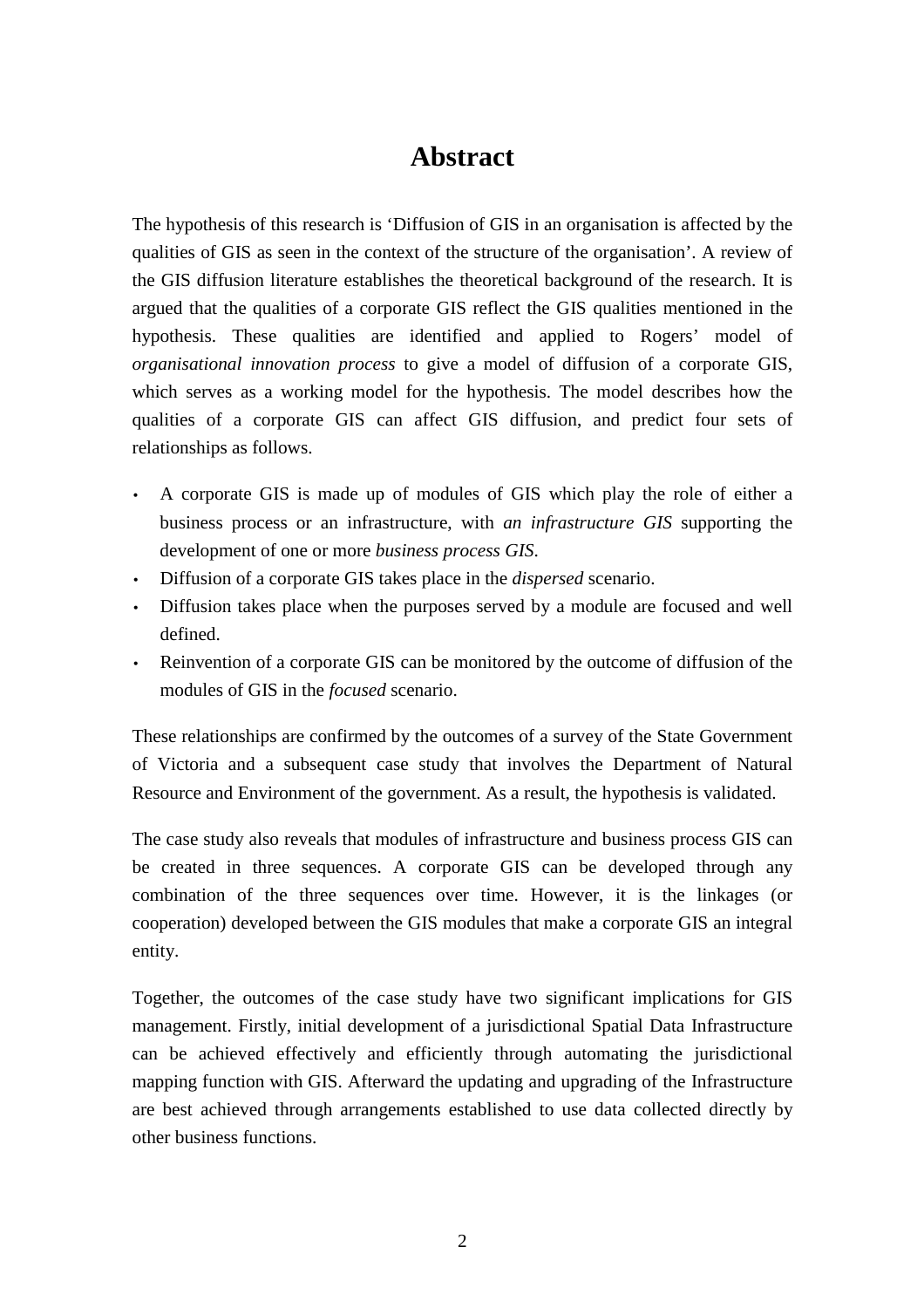Secondly, a single GIS that serves all business functions of an organisation is neither practical nor sustainable in the long term. In order to maximise the benefits from GIS investments, GIS diffusion in an organisation must be maximised. This requires a new breed of GIS/information managers. These managers do not develop GIS modules directly. Instead, they are coordinators who have access to resources and expertise to encourage and support the development of GIS modules by managers of the business functions in the organisation. More importantly, they encourage these business managers to cooperate and share GIS capabilities with one another to develop an integrated corporate GIS to minimise cost. To function properly, these managers need to know the state of development of GIS in the organisation. The *reach-range-routine* framework developed for the survey in the research is a tool for such a purpose.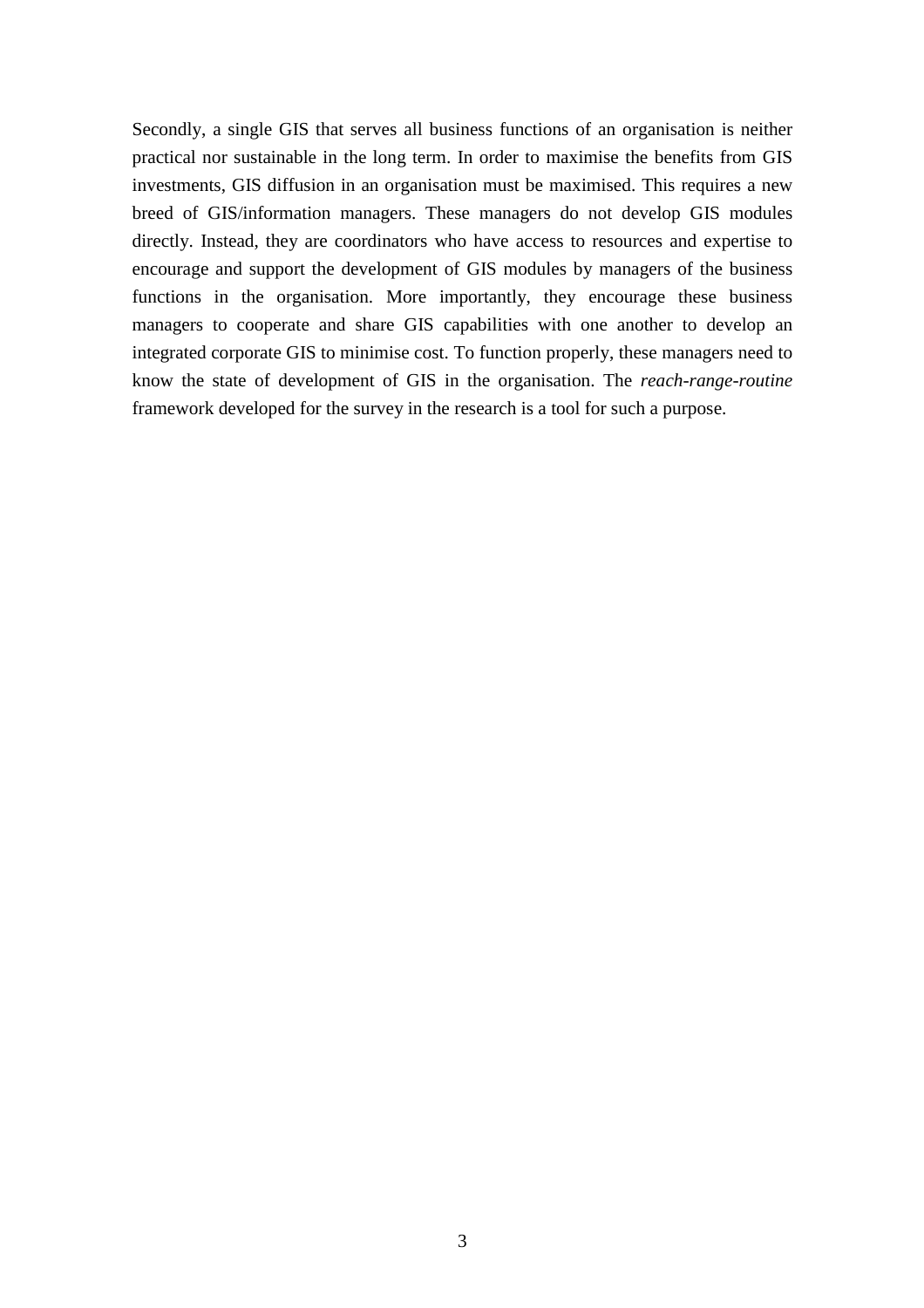## **Declaration**

<span id="page-3-0"></span>This is to certify that

- *(i) the thesis comprises only my original work,*
- *(ii) due acknowledgment has been made in the text to all other materials used,*
- *(iii) the thesis is less than 100,000 words in length, exclusive of tables, maps, bibliographies, appendices and footnotes.*

(Tai On Chan)

\_\_\_\_\_\_\_\_\_\_\_\_\_\_\_\_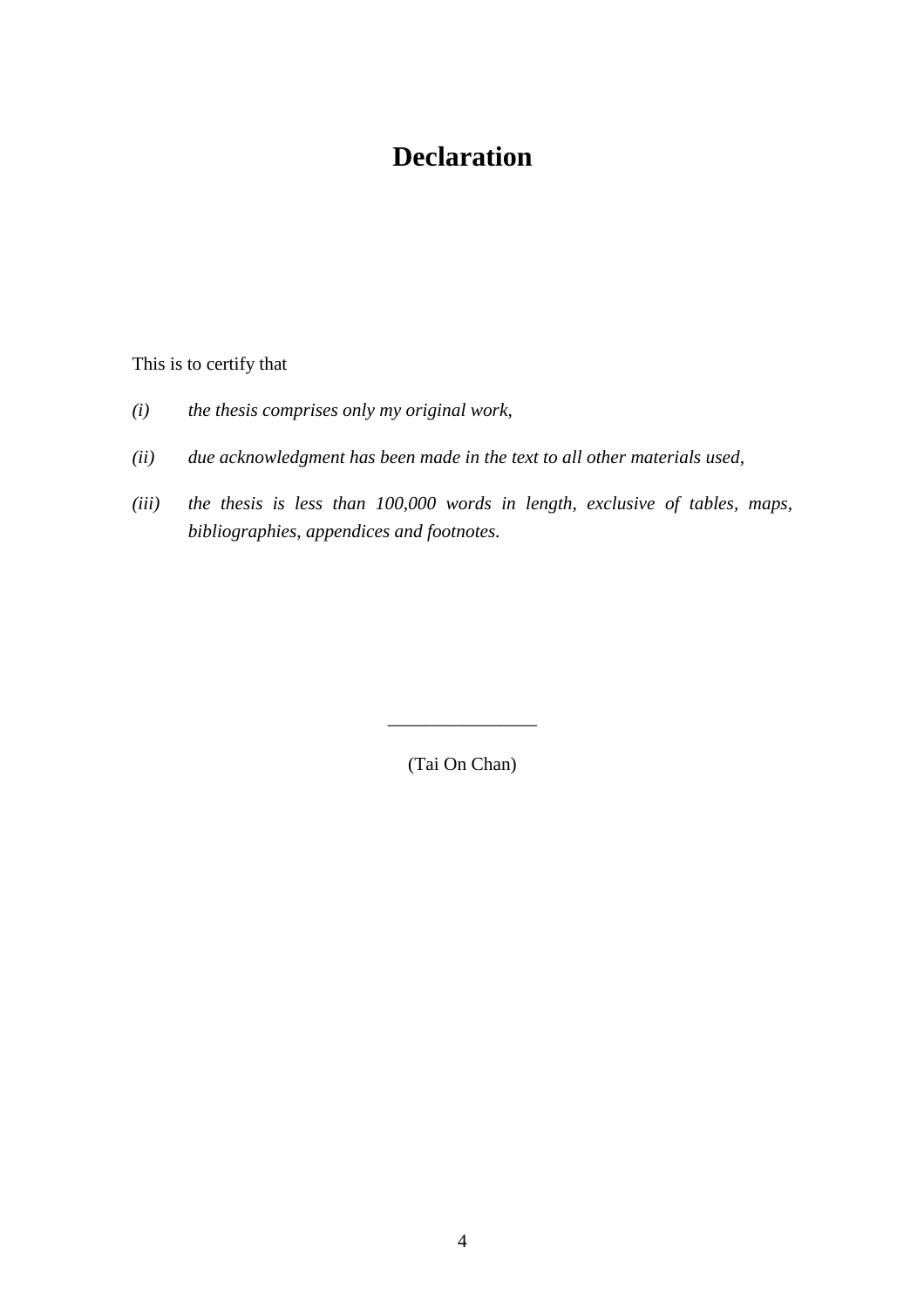## **Acknowledgments**

<span id="page-4-0"></span>I would like to thank Professor Ian Williamson, my supervisor and mentor, for his patience and support, and for showing me what research is all about.

I would like to thank Mike Smith, Steve Jacoby, David Alexander and Professor Don Grant for advising me and generally supporting my research.

I would also like to thank Professor Peter Weill, Professor Ian Masser and Professor Harlan Onsrud for sharing their concepts and reference materials with me, and showing me the directions of research.

Gratitude is also due to all those kind managers, researchers and consultants who have shared their experience with me and made this thesis possible.

Last but not least, thank you, Jilly, Sherlock, Lawson and Roseann, members of my family, for being the source of inspiration and support to keep me going.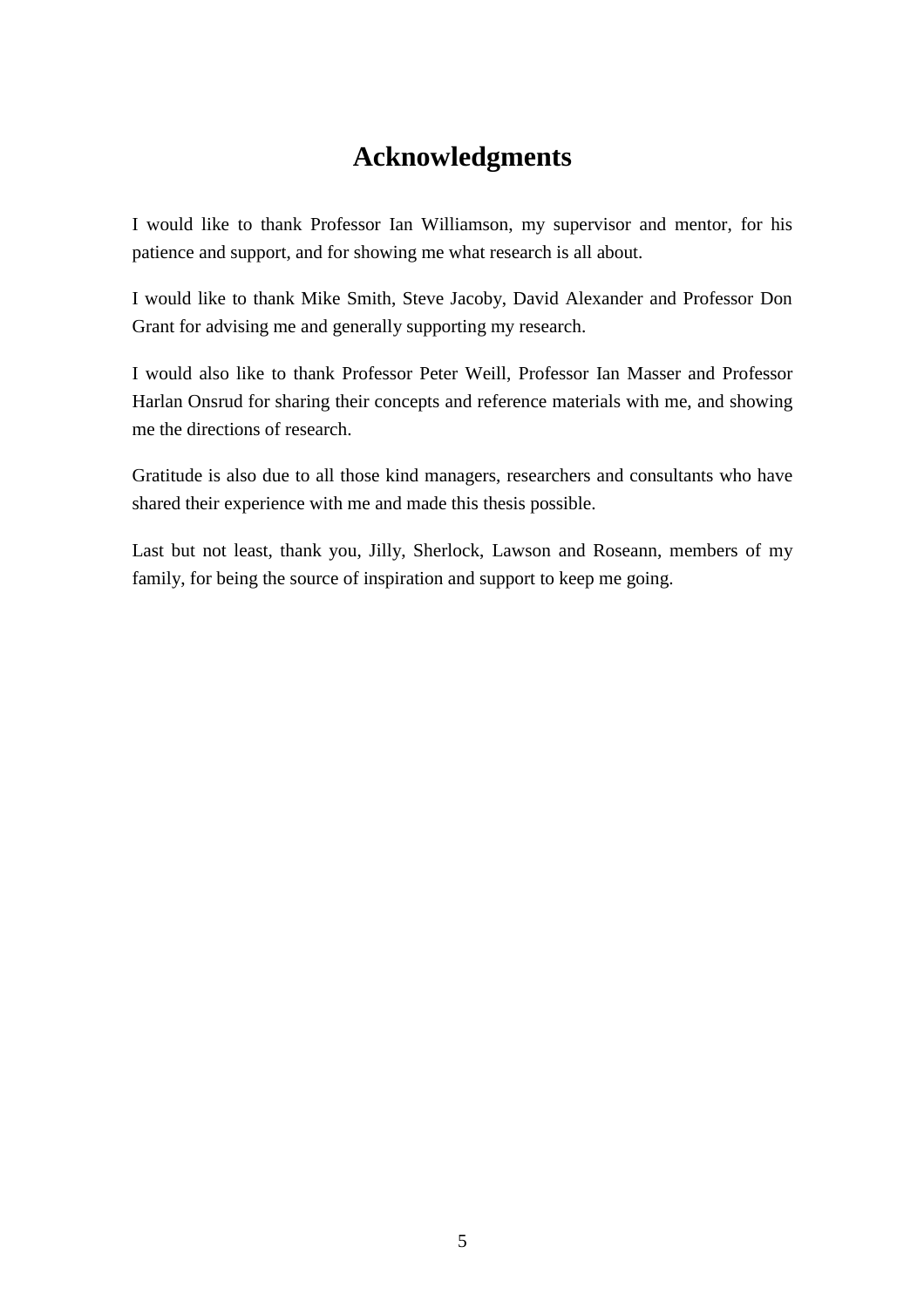| 1.1                                                                                  |  |  |
|--------------------------------------------------------------------------------------|--|--|
| 1.2                                                                                  |  |  |
| 1.3                                                                                  |  |  |
| 1.4                                                                                  |  |  |
| 1.5                                                                                  |  |  |
| 1.5.1                                                                                |  |  |
| 1.5.2                                                                                |  |  |
| 1.5.3                                                                                |  |  |
| 1.5.4                                                                                |  |  |
| 1.5.5                                                                                |  |  |
| 1.6                                                                                  |  |  |
| 1.7                                                                                  |  |  |
| 1.8                                                                                  |  |  |
|                                                                                      |  |  |
| <b>CHAPTER 2 THE STATE GOVERNMENT OF VICTORIA IN AUSTRALIA 22</b>                    |  |  |
| 2.1                                                                                  |  |  |
| $2.2^{\circ}$                                                                        |  |  |
| 2.2.1                                                                                |  |  |
| 222                                                                                  |  |  |
| 2.3                                                                                  |  |  |
|                                                                                      |  |  |
| 2.3.2                                                                                |  |  |
| 2.4                                                                                  |  |  |
| 2.4.1                                                                                |  |  |
| 2.4.2                                                                                |  |  |
| 2.4.3                                                                                |  |  |
| 2.4.4                                                                                |  |  |
| 2.5                                                                                  |  |  |
| The importance of GIS diffusion research at a state government level 32<br>2.5.1     |  |  |
| The value of GIS diffusion research in the State Government of Victoria  32<br>2.5.2 |  |  |
| 2.6                                                                                  |  |  |
|                                                                                      |  |  |
|                                                                                      |  |  |
| 3.1                                                                                  |  |  |
| 3.1.1                                                                                |  |  |
| 3.1.2                                                                                |  |  |
| 3.2                                                                                  |  |  |

## **Contents**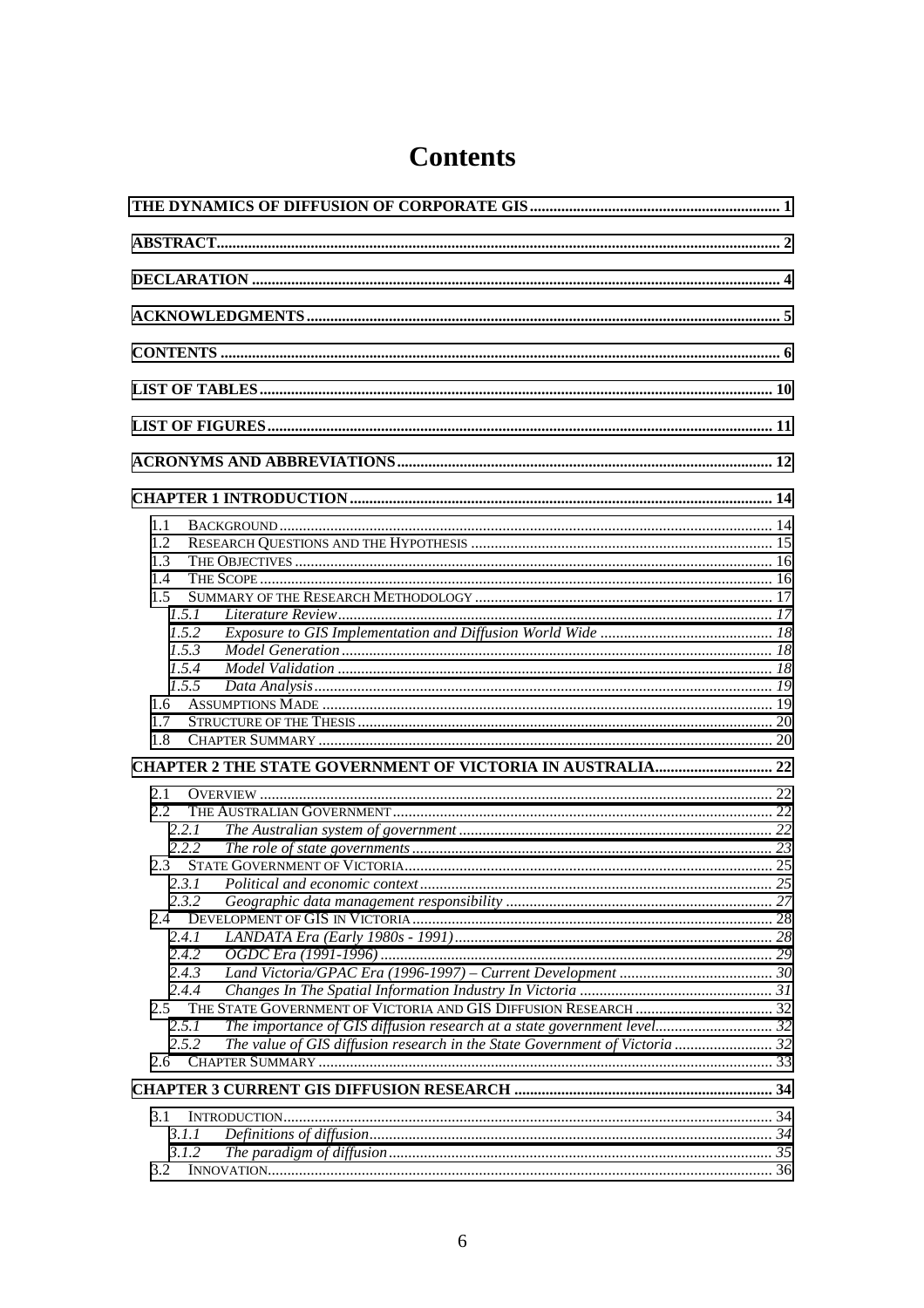| 3.2.1  |                                                                     |  |
|--------|---------------------------------------------------------------------|--|
| 3.2.2  |                                                                     |  |
| 3.2.3  |                                                                     |  |
| 3.2.4  |                                                                     |  |
| 3.2.5  |                                                                     |  |
| 3.2.6  |                                                                     |  |
| 3.2.7  |                                                                     |  |
| 3.2.8  |                                                                     |  |
| 3.2.9  |                                                                     |  |
| 3.2.10 |                                                                     |  |
| 3.2.11 |                                                                     |  |
|        |                                                                     |  |
|        |                                                                     |  |
| 3.3.1  |                                                                     |  |
| 3.3.2  |                                                                     |  |
| 3.3.3  |                                                                     |  |
| 3.3.4  |                                                                     |  |
| 3.3.5  | Limitations of research concerning communication channels of GIS 45 |  |
| 3.3.6  |                                                                     |  |
|        |                                                                     |  |
| 3.4.1  |                                                                     |  |
| 3.4.2  |                                                                     |  |
| 3.4.3  |                                                                     |  |
| 3.4.4  |                                                                     |  |
| 3.4.5  |                                                                     |  |
| 3.4.6  |                                                                     |  |
| 3.4.7  |                                                                     |  |
| 3.4.8  |                                                                     |  |
|        |                                                                     |  |
| 3.5    |                                                                     |  |
| 3.5.1  |                                                                     |  |
| 3.5.2  |                                                                     |  |
| 3.5.3  |                                                                     |  |
| 3.5.4  |                                                                     |  |
| 3.5.5  |                                                                     |  |
| 3.5.6  |                                                                     |  |
| 3.5.7  |                                                                     |  |
| 3.5.8  |                                                                     |  |
| 3.6    |                                                                     |  |
| 3.6.1  |                                                                     |  |
| 3.6.2  |                                                                     |  |
| 3.6.3  |                                                                     |  |
| 3.6.4  |                                                                     |  |
| 3.7    |                                                                     |  |
|        |                                                                     |  |
|        |                                                                     |  |
|        |                                                                     |  |
| 4.1    |                                                                     |  |
| 4.2    |                                                                     |  |
| 4.2.1  |                                                                     |  |
| 4.2.2  |                                                                     |  |
| 4.2.3  |                                                                     |  |
| 4.3    |                                                                     |  |
| 4.3.1  |                                                                     |  |
| 4.3.2  |                                                                     |  |
| 4.3.3  |                                                                     |  |
| 4.3.4  |                                                                     |  |
| 4.4    |                                                                     |  |
| 4.4.1  |                                                                     |  |
| 4.4.2  |                                                                     |  |
| 4.5    |                                                                     |  |
| 4.5.1  |                                                                     |  |
|        |                                                                     |  |
| 4.5.2  |                                                                     |  |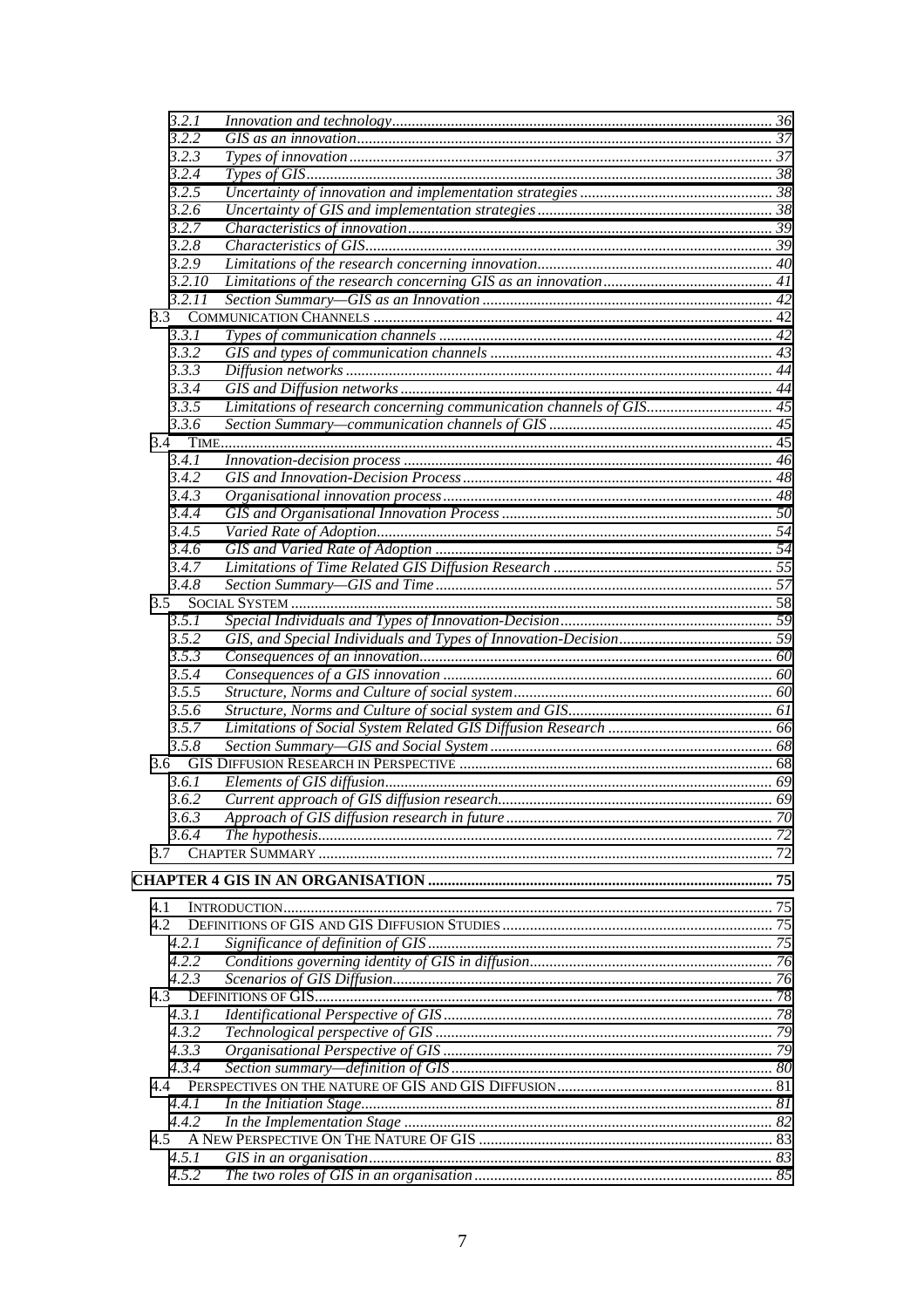| 4.6          |                                                                      |  |
|--------------|----------------------------------------------------------------------|--|
|              |                                                                      |  |
|              |                                                                      |  |
| 5.1          |                                                                      |  |
| 5.2          |                                                                      |  |
| 5.3          |                                                                      |  |
| 5.3.1        |                                                                      |  |
| 5.4          |                                                                      |  |
| 5.4.1        |                                                                      |  |
| 5.4.2        |                                                                      |  |
| 5.4.3        |                                                                      |  |
| 5.4.4        |                                                                      |  |
|              |                                                                      |  |
| 5.5.1        |                                                                      |  |
| 5.5.2        |                                                                      |  |
| 5.5.3        |                                                                      |  |
|              |                                                                      |  |
|              |                                                                      |  |
| 6.1          |                                                                      |  |
| 6.2          |                                                                      |  |
| 6.2.1        |                                                                      |  |
| 6.2.2        | Results of the survey—other measures of state of GIS development 110 |  |
| 6.2.3        |                                                                      |  |
| 6.2.4        |                                                                      |  |
|              |                                                                      |  |
|              |                                                                      |  |
|              |                                                                      |  |
| 7.1          |                                                                      |  |
| 7.2          |                                                                      |  |
| 7.3          |                                                                      |  |
| 7.3.1        |                                                                      |  |
|              |                                                                      |  |
| 7.3.2        |                                                                      |  |
| 7.3.3        |                                                                      |  |
| 7.3.4        |                                                                      |  |
| 7.3.5        |                                                                      |  |
|              |                                                                      |  |
| 7.3.6        |                                                                      |  |
| 7.4.1        |                                                                      |  |
| 7.4.2        |                                                                      |  |
| 7.4.3        |                                                                      |  |
| 7.4.4        |                                                                      |  |
| 7.4.5        |                                                                      |  |
|              |                                                                      |  |
| 7.4.6<br>7.5 |                                                                      |  |
| 7.5.1        |                                                                      |  |
| 7.5.2        |                                                                      |  |
| 7.5.3        |                                                                      |  |
| 7.6          |                                                                      |  |
| 7.6.1        |                                                                      |  |
| 7.6.2        |                                                                      |  |
| 7.7          |                                                                      |  |
|              |                                                                      |  |
|              |                                                                      |  |
| 8.1          |                                                                      |  |
| 8.2          |                                                                      |  |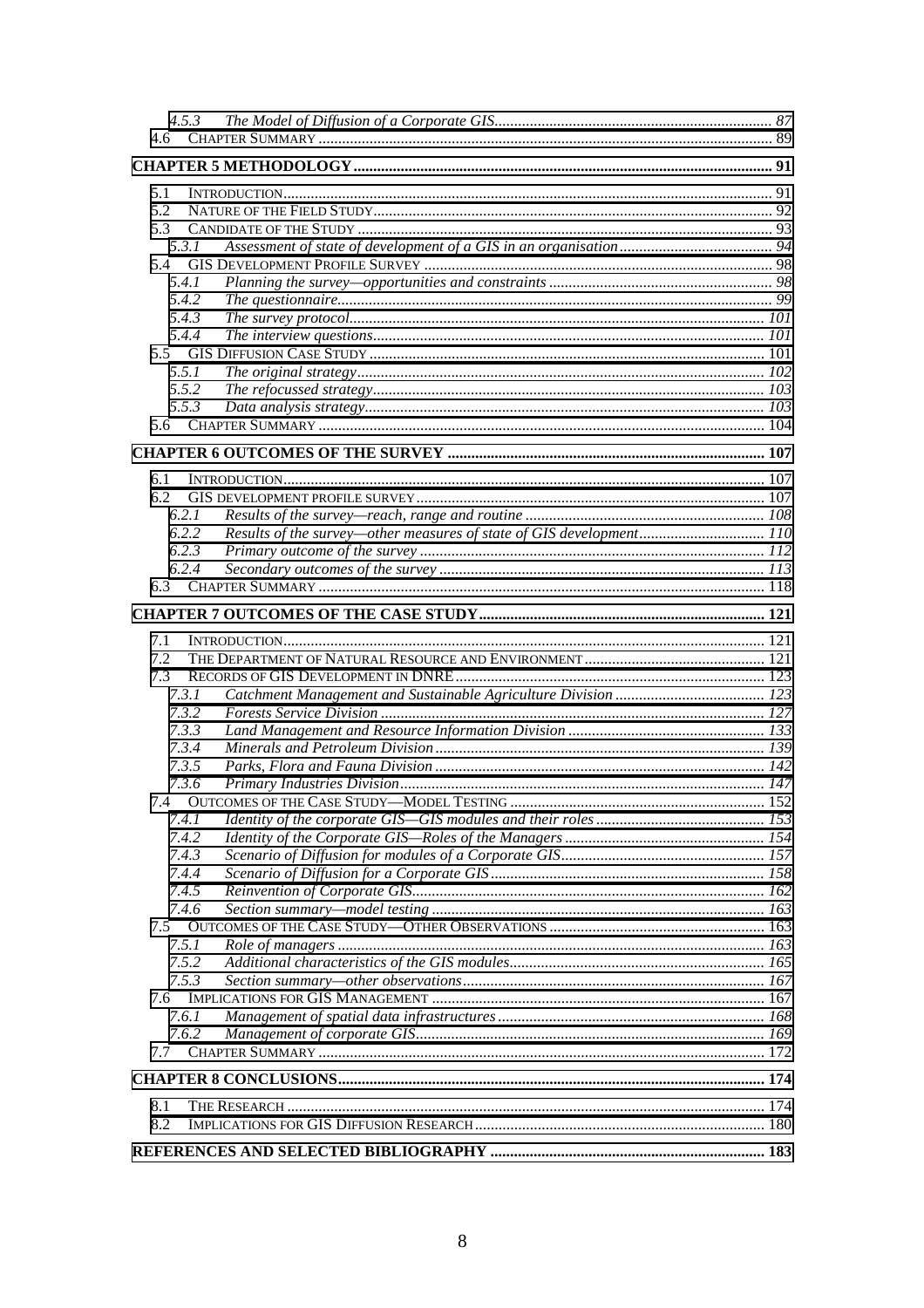| APPENDIX 1. A LIST OF CONFERENCES ATTENDED, AND RESEARCHERS AND<br><b>MANAGERS WITH WHOM I HAD DISCUSSION IN THE COURSE OF THE RESEARCH194</b> |
|------------------------------------------------------------------------------------------------------------------------------------------------|
| APPENDIX 2. A SAMPLE OF DATASETS MANAGED BY THE STATE OF VICTORIA                                                                              |
| APPENDIX 3. THE TWO QUESTIONNAIRES USED IN THE DEPARTMENTAL GIS                                                                                |
| APPENDIX 4. THE DEPARTMENTAL GIS DEVELOPMENT PROFILE SURVEY                                                                                    |
| APPENDIX 5. LETTER FROM THE SECRETARY OF THE DEPARTMENT OF NATURAL                                                                             |
| RESOURCE AND ENVIRONMENT TO OTHER SECRETARIES OF DEPARTMENT OF THE                                                                             |
| APPENDIX 6. LIST OF RESPONDENTS IN THE DEPARTMENTAL GIS DEVELOPMENT                                                                            |
| APPENDIX 7. QUESTIONS TO BE ASKED DURING SEMI-STRUCTURED INTERVIEWS IN                                                                         |
|                                                                                                                                                |
|                                                                                                                                                |
| APPENDIX 10. THE THIRTEEN PROGRAMS ADMINISTERED BY THE DEPARTMENT OF                                                                           |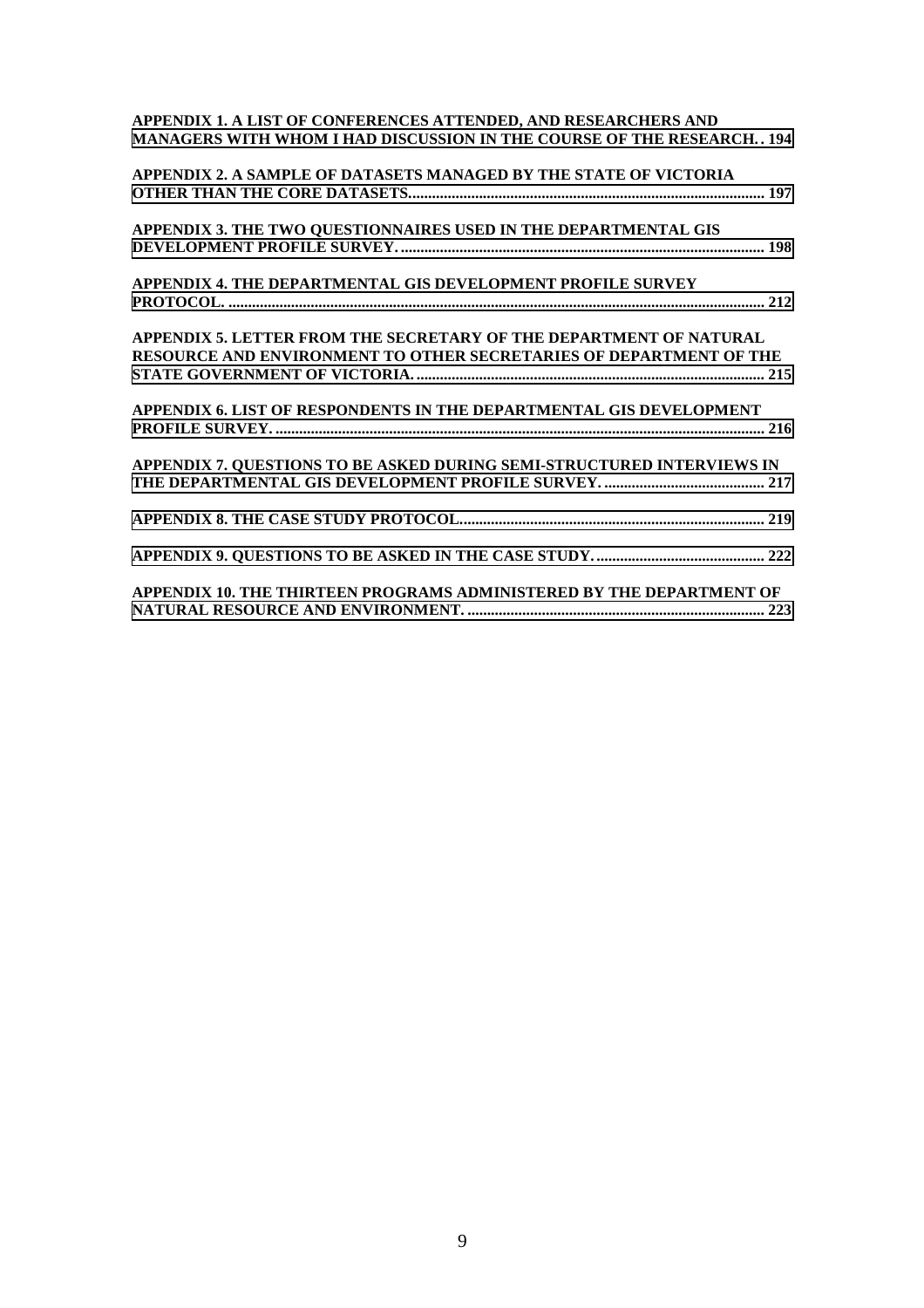## **List of Tables**

<span id="page-9-0"></span>

| TABLE 2.1 CHANGES IN THE SPATIAL INFORMATION INDUSTRY IN VICTORIA, 1985-1997.  31             |
|-----------------------------------------------------------------------------------------------|
| TABLE 3.1 PROCESSES OF INNOVATION DIFFUSION AND THE ASSOCIATED OUTCOMES.  46                  |
| TABLE 3.2 PERSONAL FACTORS AFFECTING GIS ADOPTION/IMPLEMENTATION SUCCESS.  48                 |
| TABLE 3.3 DIFFUSION THEORY VIEW OF DESCRIBING THE ORGANISATIONAL GIS PROCESS.  51             |
|                                                                                               |
|                                                                                               |
|                                                                                               |
| TABLE 3.7 FACTORS EXAMINED IN GIS DIFFUSION RESEARCH IN EUROPEAN LOCAL GOVERNMENT.  64        |
|                                                                                               |
| TABLE 5.1 RELEVANT SITUATIONS FOR DIFFERENT RESEARCH STRATEGIES (SOURCE: (YIN 1994, P. 6)) 92 |
|                                                                                               |
|                                                                                               |
| TABLE 5.4 DEFINITIONS OF GIS USED IN THE GIS DEVELOPMENT PROFILE SURVEY 100                   |
| TABLE 6.1 SUMMARY OF SURVEY RESULTS FOR THE PARAMETERS OF THE THREE CRITERIA OF GIS           |
| TABLE 6.2 SUMMARY OF RESULTS FOR OTHER MEASURES OF STATE OF GIS DEVELOPMENT.  111             |
|                                                                                               |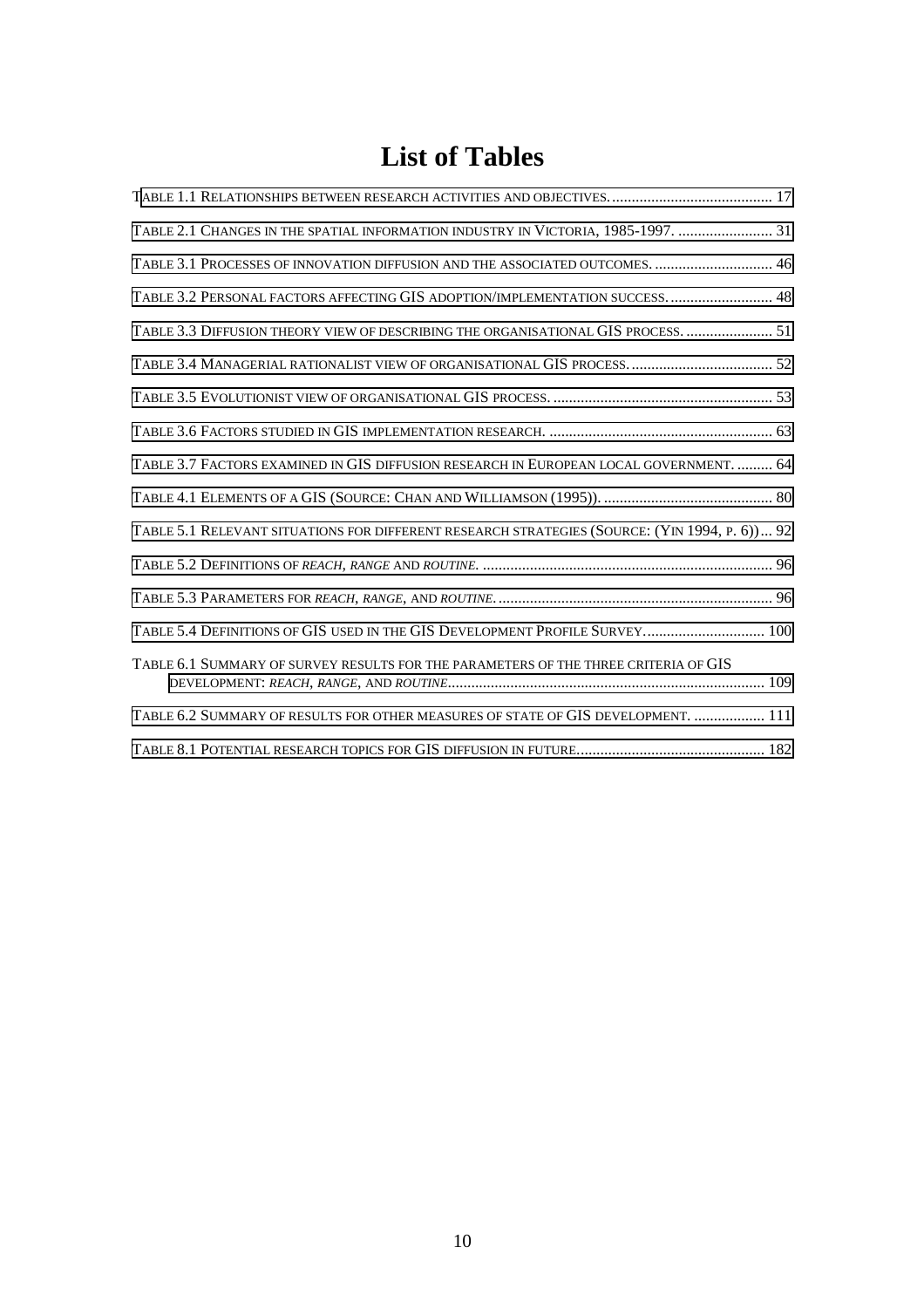# **List of Figures**

<span id="page-10-0"></span>

| FIGURE 3.1 THE INNOVATION-DECISION PROCESS (ADAPTED FROM ROGERS (1995, P.163)) 47            |
|----------------------------------------------------------------------------------------------|
| FIGURE 3.2 THE ORGANISATIONAL INNOVATION PROCESS (ROGERS 1995, P. 392)  49                   |
|                                                                                              |
|                                                                                              |
| FIGURE 4.1 RELATION BETWEEN GIS AND THE ORGANISATION (ADAPTED FROM CHAN AND WILLIAMSON       |
|                                                                                              |
|                                                                                              |
| FIGURE 4.4 ROLES OF THE FOUR PERSPECTIVES ON THE NATURE OF GIS IN DESCRIBING A CORPORATE GIS |
| FIGURE 5.1 FOUR CONTINGENCIES OF GIS DEVELOPMENT IN AN ORGANISATION BASED ON THE REACH AND   |
| FIGURE 5.2 THREE-DIMENSIONAL REACH-RANGE-ROUTINE MATRIX TO ASSESS THE STATES OF              |
| FIGURE 6.1 DIAGRAMMATIC REPRESENTATION OF THE STATES OF GIS DEVELOPMENT IN THE FOUR          |
| FIGURE 7.1 CHRONOLOGICAL DEVELOPMENT OF GIS MODULES IN CATCHMENT MANAGEMENT AND              |
| FIGURE 7.2 CHRONOLOGICAL DEVELOPMENT OF GIS MODULES IN FORESTS SERVICE DIVISION  132         |
| FIGURE 7.3 CHRONOLOGICAL DEVELOPMENT OF GIS MODULES IN LAND MANAGEMENT AND RESOURCE          |
| FIGURE 7.4 CHRONOLOGICAL DEVELOPMENT OF GIS MODULES IN MINERALS AND PETROLEUM DIVISION       |
| FIGURE 7.5 CHRONOLOGICAL DEVELOPMENT OF GIS MODULES IN PARKS, FLORA AND FAUNA DIVISION       |
| FIGURE 7.6 CHRONOLOGICAL DEVELOPMENT OF GIS MODULES IN PRIMARY INDUSTRIES DIVISION  151      |
| FIGURE 7.7 PATTERN OF GIS DEVELOPMENT STARTED BY A MODULE OF BUSINESS PROCESS GIS  153       |
| FIGURE 7.8 PATTERN OF GIS DEVELOPMENT STARTED BY A MODULE OF INFRASTRUCTURE GIS 154          |
|                                                                                              |
| FIGURE 7.10 THE PRECURSOR DEPARTMENTS OF THE AGENCIES IN DNRE (READ IN CONJUNCTION WITH      |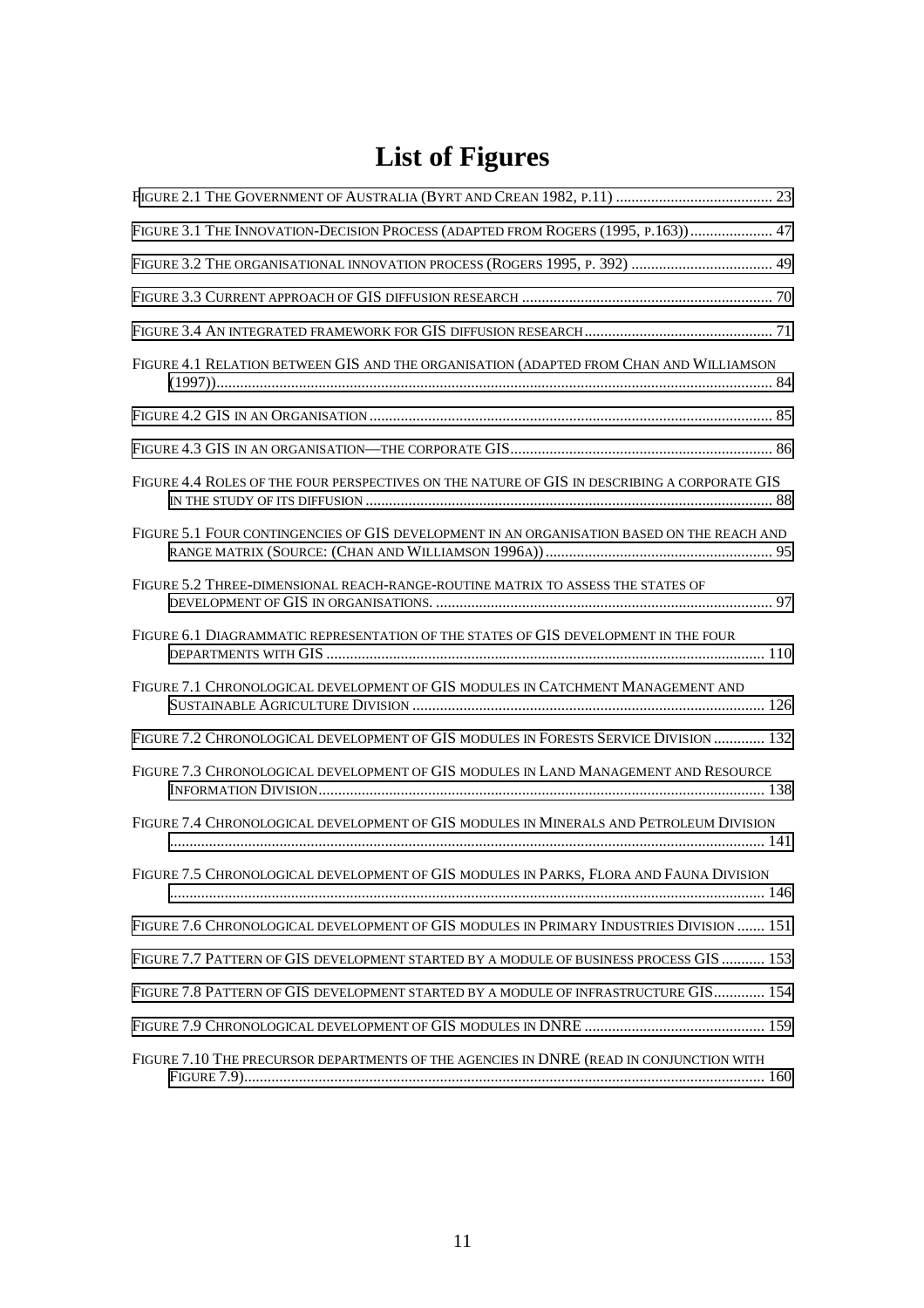## **Acronyms and Abbreviations**

<span id="page-11-0"></span>

| <b>Acronyms</b>         | <b>Full Terms</b>                                      |
|-------------------------|--------------------------------------------------------|
| <b>ASDI</b>             | Australian Spatial Data Infrastructure                 |
| <b>AUSLIG</b>           | <b>Australian Land information Group</b>               |
| <b>Business process</b> | Module/s of business process GIS                       |
| module/s                |                                                        |
| CAD                     | Computer-aid-design                                    |
| <b>CLA</b>              | <b>Crown Land and Assets</b>                           |
| <b>CLMB</b>             | <b>Catchment and Land Management Branch</b>            |
| <b>CLPR</b>             | <b>Centre for Land Protection Research</b>             |
| <b>CSMA</b>             | (Division of) Catchment Management and Sustainable     |
|                         | Agriculture                                            |
| <b>DAEM</b>             | Department of Agriculture, Energy and Minerals         |
| <b>DCDB</b>             | Digital cadastral databases                            |
| <b>DCFL</b>             | Department of Conservation, Forests, and Lands         |
| <b>DCNR</b>             | Department of Conservation and Natural Resources       |
| <b>DNRE</b>             | Department of Natural Resource and Environment         |
| <b>DTDB</b>             | Digital topographic databases                          |
| <b>ESU</b>              | <b>Environment Science Unit</b>                        |
| FI                      | <b>Forest Information (Section)</b>                    |
| <b>FPA</b>              | Forest Planning and Assessment (Section)               |
| <b>FRI</b>              | <b>Forest Resource Inventory (Section)</b>             |
| <b>GDV</b>              | Geographic Data Victoria                               |
| <b>GEDIS</b>            | Geological Exploration Development Information System  |
| <b>GIS</b>              | Geographic Information System/s                        |
| GISci                   | Geographic Information Science                         |
| <b>GPAC</b>             | Geospatial Policy and Coordination                     |
| Infrastructure          | Module/s of infrastructure GIS                         |
| module/s                |                                                        |
| <b>IRIS</b>             | <b>Industry and Resources Information Service</b>      |
| IT                      | Information technology                                 |
| <b>LIMS</b>             | <b>Land Information Management System</b>              |
| <b>LIS</b>              | Land information system                                |
| <b>LMRI</b>             | (Division of) Land Management and Resource Information |
| <b>LTO</b>              | <b>Land Titles Office</b>                              |
| <b>MAFRI</b>            | Marine and Freshwater Resources Institute              |
| <b>MWC</b>              | <b>Melbourne Water Corporation</b>                     |
| <b>NRGISCC</b>          | <b>Natural Resource GIS Coordinating Committee</b>     |
| <b>NRS</b>              | <b>Natural Resource Systems</b>                        |
| <b>NSDI</b>             | National Spatial Data Infrastructure                   |
| <b>OGDC</b>             | Office of Geographic Data Co-ordination                |
| <b>OLRIM</b>            | Office of Land Resource Information Management         |
| Organisational GIS      | Organisational innovation process of GIS               |
| process                 |                                                        |
| <b>OSG</b>              | Office of the Surveyor General                         |
| <b>OVG</b>              | Office of Valuer General                               |
| PC                      | Personal computer/s                                    |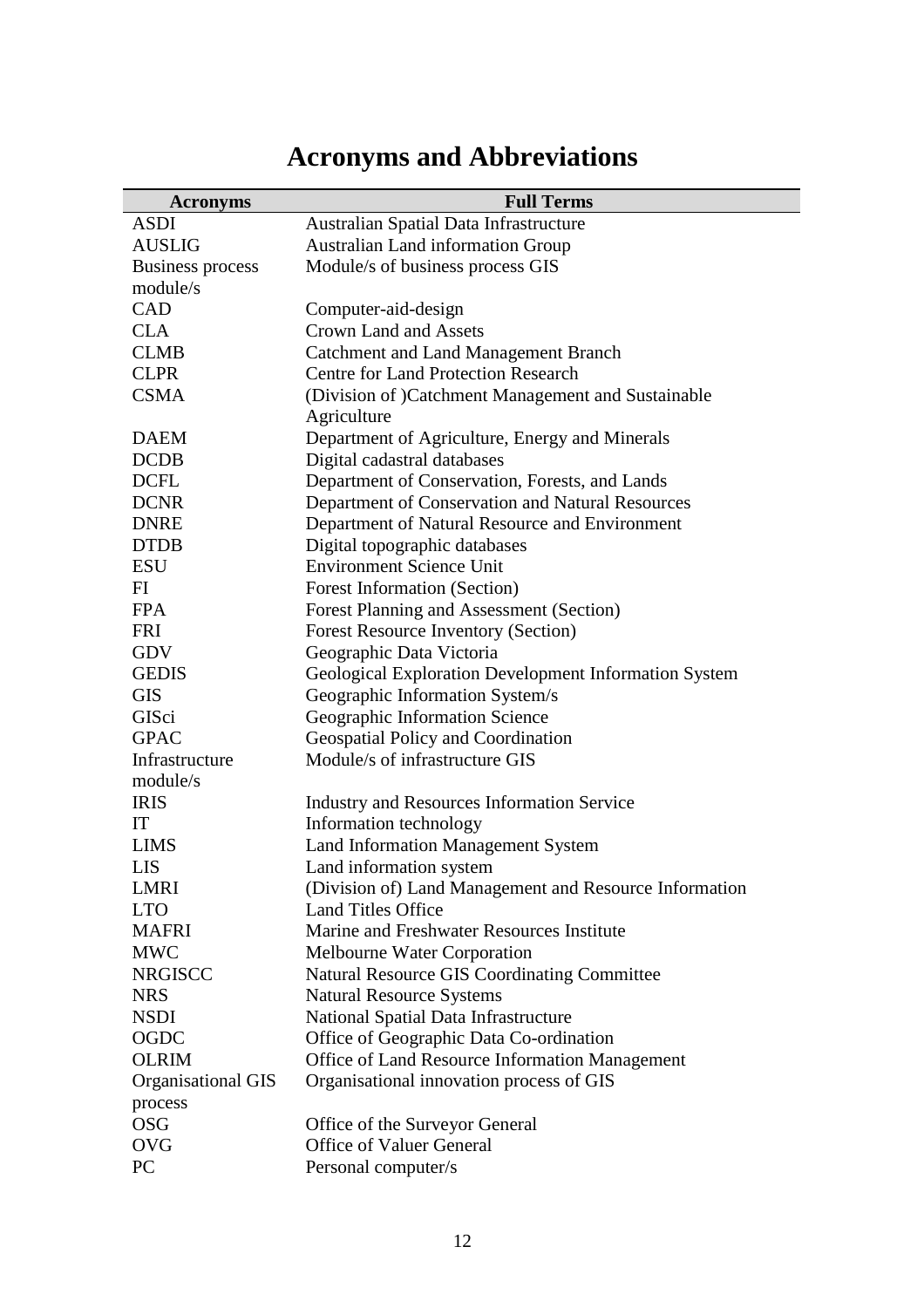| <b>PFF</b>          | (Division of) Parks, Flora and Fauna                          |
|---------------------|---------------------------------------------------------------|
| <b>PRIMS</b>        | Parks and Reserves Information Management System              |
| <b>SAB</b>          | Sustainable Agriculture Branch                                |
| <b>SDC</b>          | <b>State Data Centre</b>                                      |
| <b>SDMB</b>         | State digital map base                                        |
| <b>SDRN</b>         | State digital road network                                    |
| The head of IT      | The head of the Biometry and Computing Division               |
| The Shepparton Plan | The Shepparton Irrigation Region Land and Water Salinity      |
|                     | <b>Management Plan</b>                                        |
| UK.                 | United Kingdom                                                |
| <b>URSA-NET</b>     | Urban and Regional Spatial Analysis Network for Education and |
|                     | Training                                                      |
| <b>USA</b>          | <b>United States of America</b>                               |
| <b>VFRI</b>         | Victorian Fisheries Research Institute                        |
|                     |                                                               |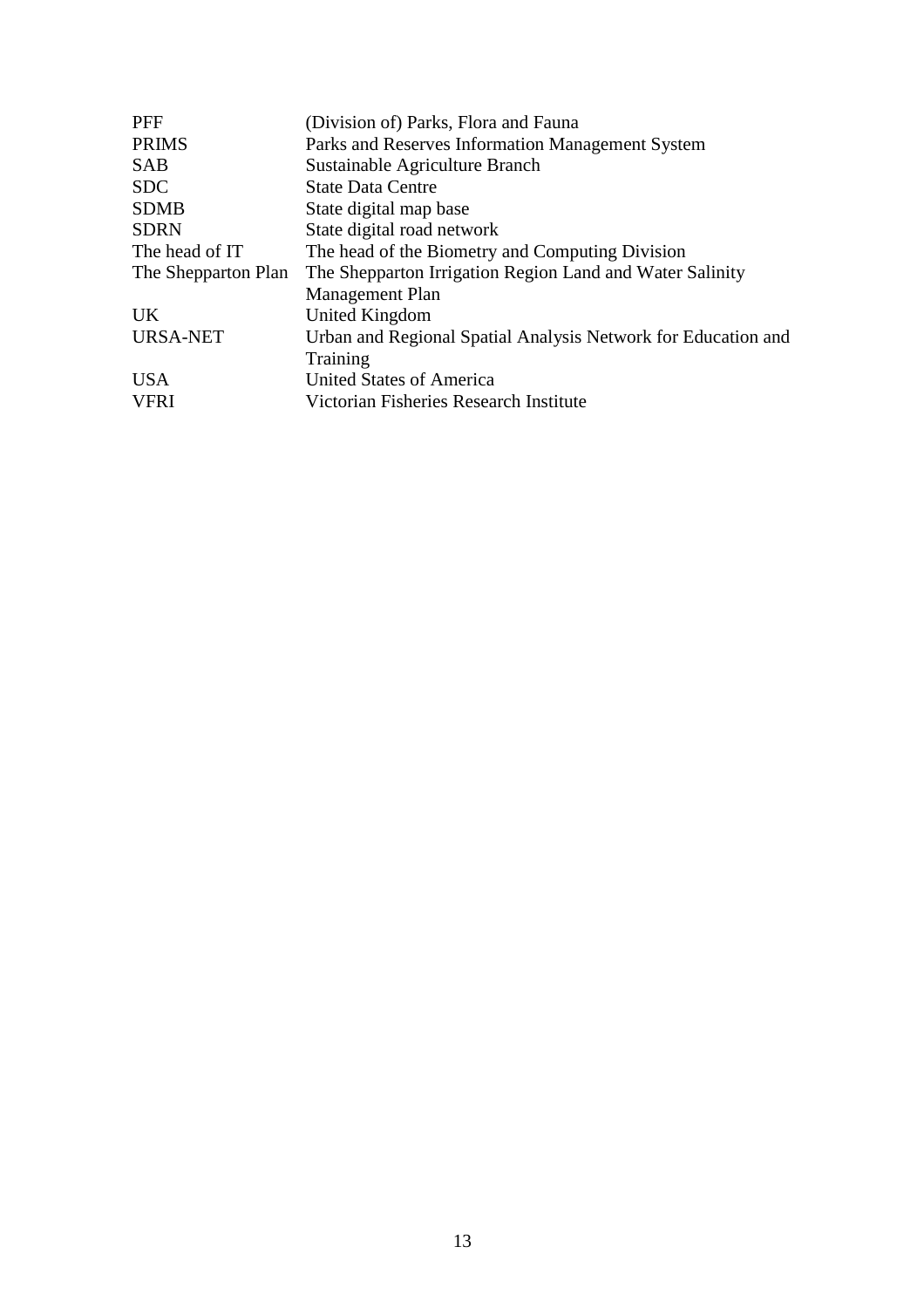# **Chapter 1 Introduction**

#### <span id="page-13-0"></span>**1.1 Background**

Geographic Information System (GIS) is 'a system for capturing, storing, checking, integrating, manipulating, analysing and displaying data which are spatially referenced to the Earth. This is normally considered to involve a spatially referenced computer *database* and appropriate applications software' (Department of the Environment 1987, p. 132). GIS is also a multi-million dollar industry. Payne, as cited in Craglia and Masser (1996), estimates the European GIS market in 1993 to be worth around 4 billion ECU. Governments in the European Union and federal agencies in the USA spend billions of dollars each year on geographic information and on collecting and managing domestic geospatial data (Craglia and Masser 1996). In Australia, Price Waterhouse (1995) reports a benefit to cost ratio of four for data usage and a benefit in the order of A\$4.5 billion during the period 1989-94. Tomlinson Associates Ltd. (1991, p. 3) also reports that 'Current expectations of benefit-cost in well planned and well implemented systems are 2.5:1 fully discounted over ten years'. With the billions invested in geographic data and information and their management, governments all over the world stand to gain many billions in return, provided that the systems involved are well planned and implemented.

Generally, Campbell and Masser (1995, p. 4) see diffusion as 'the fundamental process that is responsible for the transfer of innovation from the workshops of their inventors to becoming a daily part of the lives of a large section of society'. GIS, as a computerised system that manages geographic/spatial data, is still a technological innovation in many government departments and agencies. Unless the technology is adopted and properly implemented, and utilised, the billions of dollars of benefits promised will never be realised. This is why Craglia and Masser (1996, p. 1) stress that 'it is necessary to study the diffusion of this technology and its impacts on society as a whole'. Underpinning the statement is a research agenda developed by a group of international experts for diffusion and use of geographic information technologies (Masser and Onsrud 1993b).

In Australia, the development of GIS/LIS in the State of Victoria illustrates the range of problems of diffusion and use of geographic information technology a government can face. In Victoria the value of and the need for an integrated GIS/LIS was recognised as early as mid-1970s. However, it was only until 1991 when the State Government of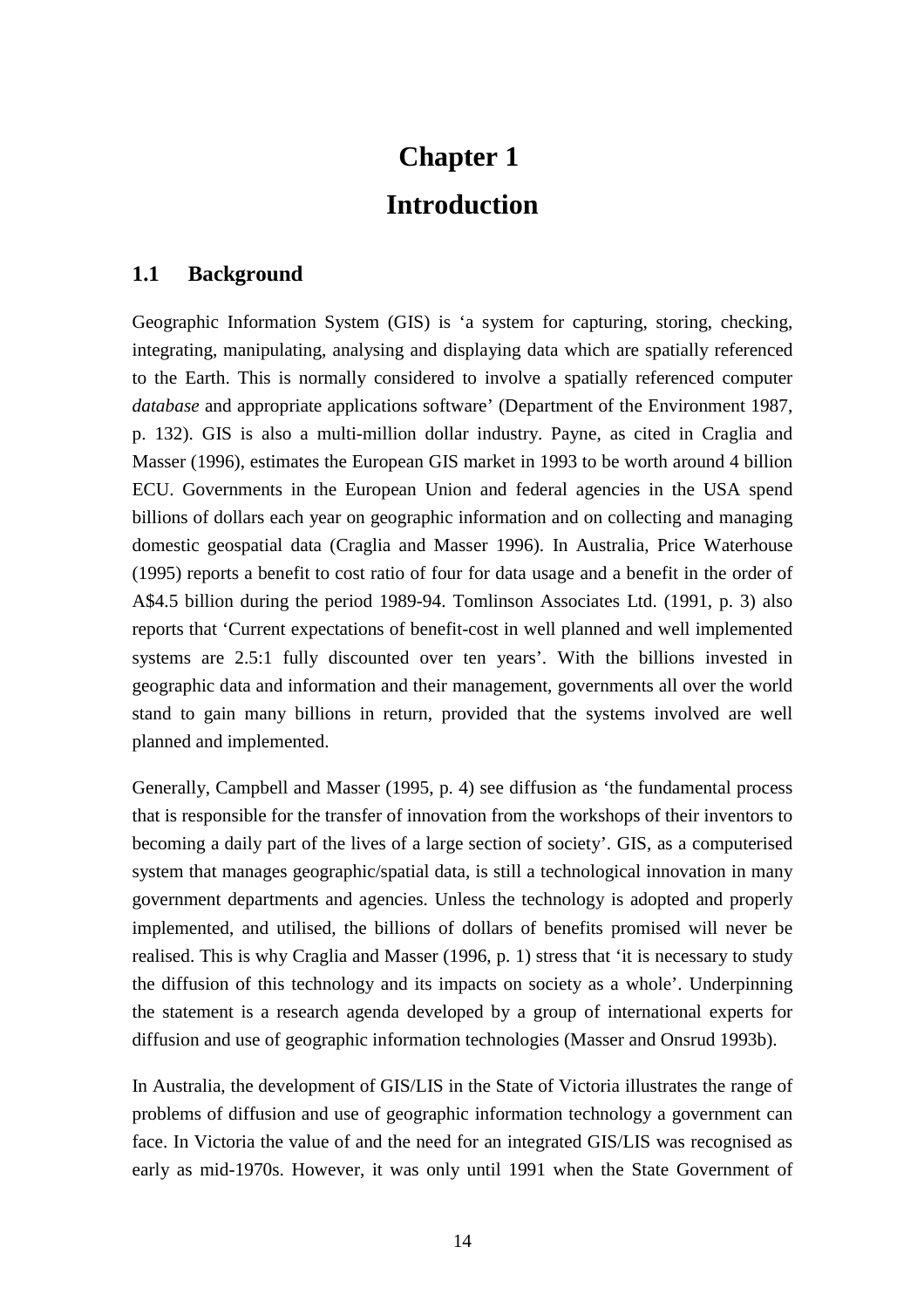<span id="page-14-0"></span>Victoria recognised the importance of a rigorous government wide GIS strategy and commissioned a group of international consultants to undertake a comprehensive GIS planning study. Williamson (1992) and Chan and Williamson (1995c) document much of the background that led to this study.

The study took 18 months to complete. The consultants recommended an investment of A\$56 million over a period of six years to develop 270 datasets which would generate 61 information products for use by 39 state agencies. In return, the consultant predicted a fully discounted benefit of up to A\$312 million (Tomlinson Associates Ltd. 1993c), albeit the returns were subject to achieving many technical, institutional and administrative reforms (Chan and Williamson 1995b). The government accepted the findings of the consultants, and a new office, which was created to manage the study, was put in charge of formulating and implementing the State's detailed GIS strategy.

Since the study, the State government recognised that there was a need to examine the technical and institutional issues of developing a government-wide GIS. An agreement was made that the Department of Geomatics (formerly Surveying and Land Information) at the University of Melbourne and the State government would cooperate to research into issues concerning GIS implementation, including GIS diffusion. With the agreement, state officials were willing to spend time with the researcher to discuss the history and issues of the development of GIS in the government. This allowed the researcher to identify the key research questions and to obtain feedback on various ideas developed to address the questions.

### **1.2 Research Questions and the Hypothesis**

Based on the experience of GIS development in the State Government of Victoria, the extent of adoption and utilisation technology is still growing. Significant achievements have been made. However, the achievements come only after significant effort and struggle by the managers involved in the development process. Many of these managers did not stay long enough to reap the fruit of success. GIS diffusion in the State Government of Victoria does progress but only very slowly. The path of diffusion is long and winding, and strewn with problems and uncertainties. These observations lead to two broad questions:

- How does GIS diffusion take place in an organisation?
- Why does GIS diffusion progress in the way observed?

These two questions are not new and can be examined from different points of views. One line of research focuses on the nature of GIS diffusion. Rogers (1983, p. 5) defines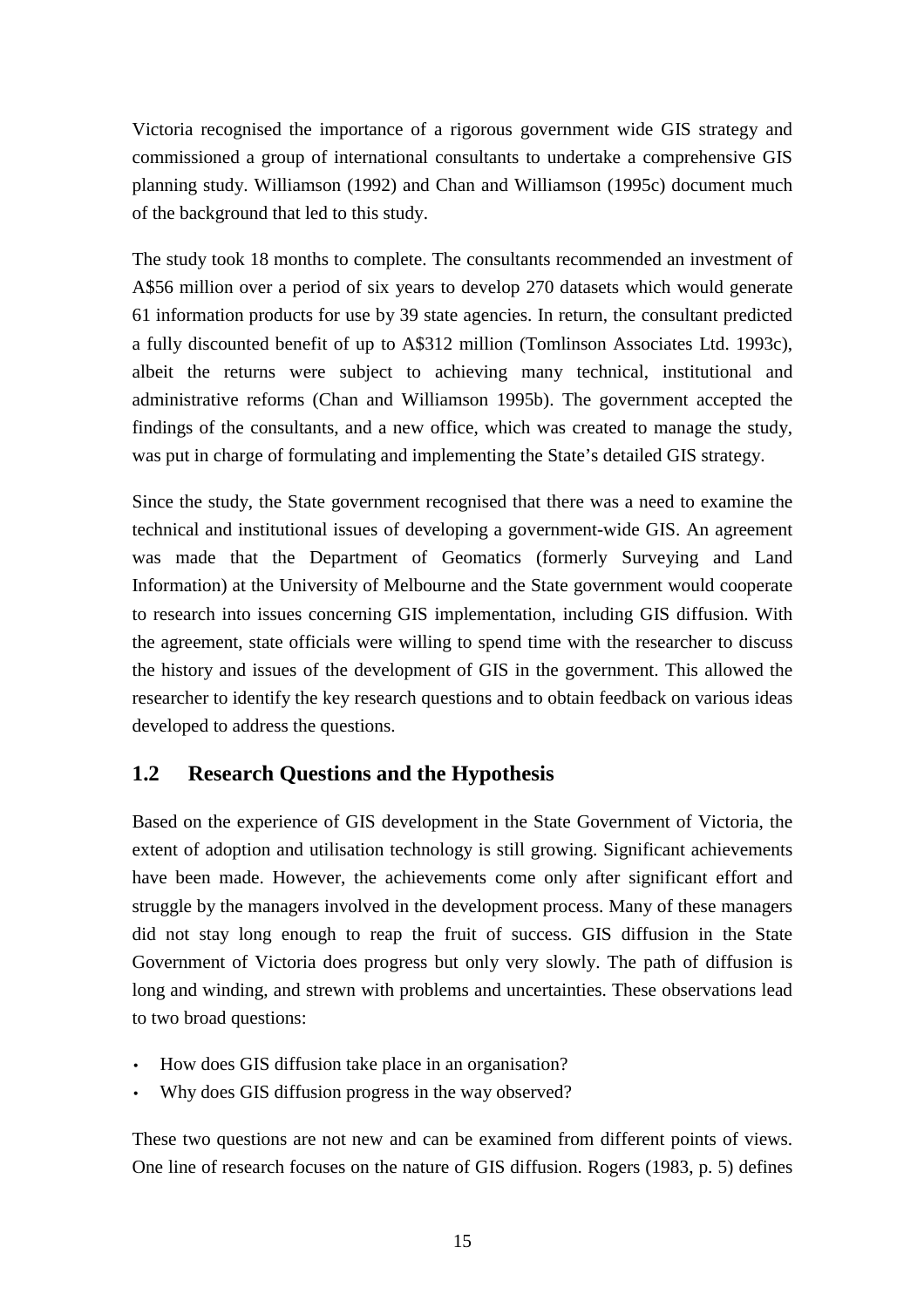<span id="page-15-0"></span>diffusion as 'the process by which an innovation is communicated through certain channels over time among the members of a social system'. Based on this conceptualisation, Campbell and Masser (1995, p. 5) see that 'the speed and extent of the diffusion of an innovation is linked to social and political processes rather than simply the inherent technical worth of the product'. Campbell (1996a) also establishes the social interactionist nature of the process for GIS, arguing that neither useful technology nor rational management strategy can guarantee successful GIS diffusion.

Campbell takes an interactionist approach to studying diffusion and concentrates on the perceptions and behaviours of individuals in the organisation. A similar approach is adopted by Budic (1993). However, Campbell (1996b) recognises that among other things, diffusion of GIS is affected by the nature of GIS, the structure of an organisation, and the interplay of the two. She notes that 'the precise nature of the relationship between technology and the multi-levelled contexts in which it is located is unclear' and identifies the need for 'An analysis of perspectives on the nature of GIS technology with particular emphasis on the extent to which each organization reinvents a particular form of technology' (Campbell 1996b, p. 40).

Campbell's comments provide a focus for the research, and highlight the need for a better understanding of the nature of GIS in the study of diffusion and use of GIS. The focus is summarised in the following hypothesis of the research:

*Diffusion of GIS in an organisation is affected by the qualities of GIS as seen in the context of the structure of the organisation.*

#### **1.3 The Objectives**

Having defined the research questions and hypothesis, three main objectives of research are identified:

- 1. To understand the elements of GIS diffusion.
- 2. To identify and test the qualities of GIS that can improve the understanding of GIS diffusion.
- 3. To develop principles to support better GIS management.

#### **1.4 The Scope**

The scope of the research is defined by several factors. The word 'corporate' can mean a wide range of organisations. In this thesis, 'corporate' refers to a multi-divisional organisation that has a staff of 1000 or more, and has tens and hundreds of regional offices that scatter across a state or country. GIS refers to different things to different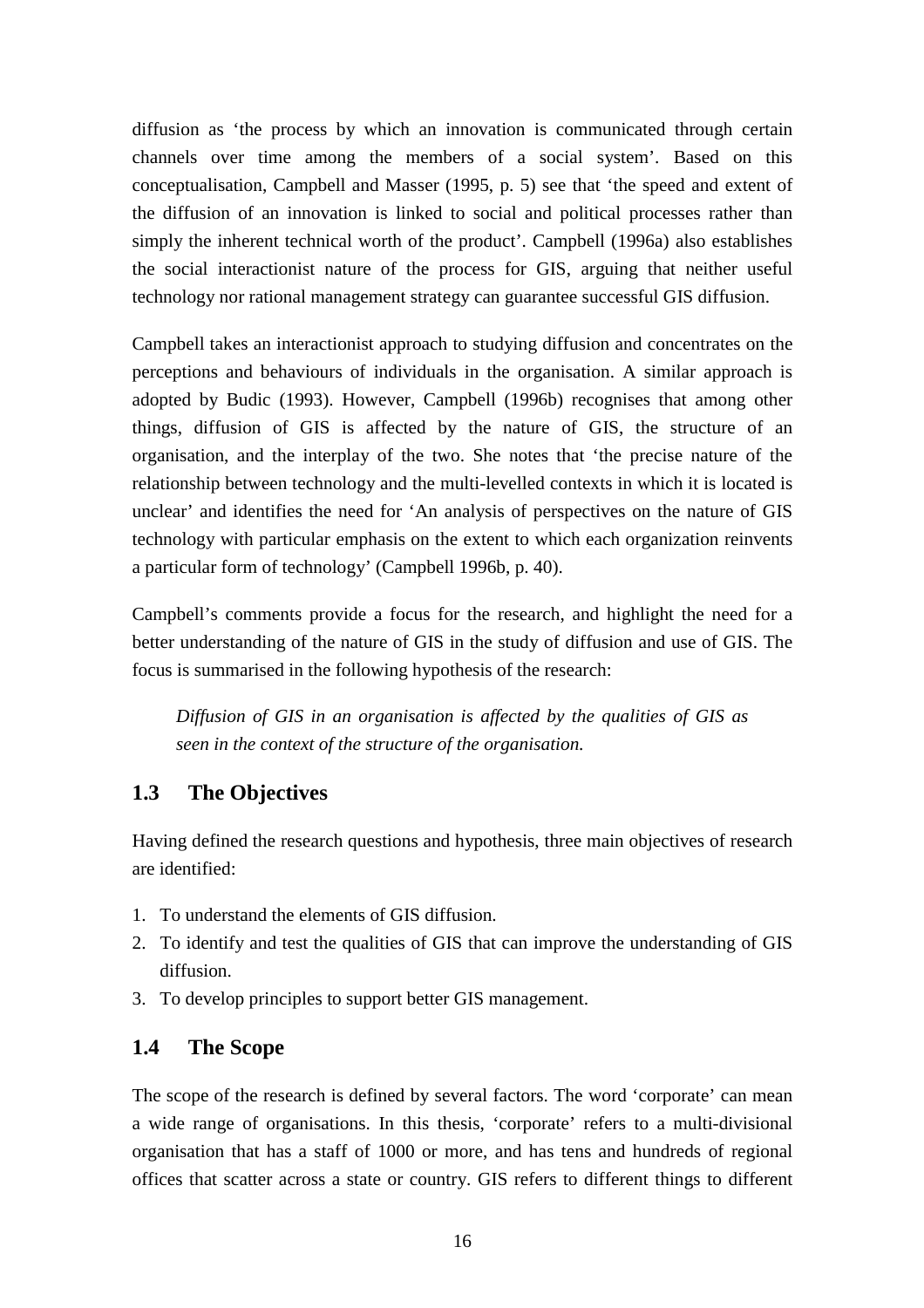<span id="page-16-0"></span>people. The subject being studied in the research is GIS in an organisation (or corporate/organisation wide GIS), which generally refers to the collection of GIS and related capabilities and arrangements in the organisation. Only permanent organisational GIS is dealt with here, not transient project-based GIS.

There are many approaches to studying diffusion (see chapter 3). This research adopts the 'process' approach, in which diffusion is viewed as a set of sequential stages of events that take place in an organisation. The emphasis is on how GIS, with its qualities as seen in the context of the organisation, affects the diffusion process. The details of how and why an individual user adopts and reinvents GIS will not be studied.

#### **1.5 Summary of the Research Methodology**

Over the period of the research, a number of activities have been undertaken to meet the objectives listed in section 1.3. These activities can broadly be grouped into five main areas: literature review, exposure to GIS implementation and diffusion activities and research world wide, model generation, model validation, and data analysis. The relationships between the research activities and research objectives identified are shown in table 1.1.

| <b>Objectives</b>                 | <b>Research Activities</b>                        |
|-----------------------------------|---------------------------------------------------|
| to understand the elements in the | literature review and exposure to GIS             |
| process of diffusion              | implementation and diffusion                      |
|                                   | activities                                        |
| to develop/test a model           | model generation, validation and data<br>analysis |
| to develop management principles  | data analysis                                     |

Table 1.1 Relationships between research activities and objectives.

#### **1.5.1 Literature Review**

To establish the theoretical background for the hypothesis, a literature review was conducted. Based on the scope of the hypothesis and the disciplines identified by Masser and Onsrud (1993a), the review covered literature from a number of disciplines. They include GIS and diffusion, innovation diffusion, information technology and information systems management, sociology, psychology, organisation theory, and public administration.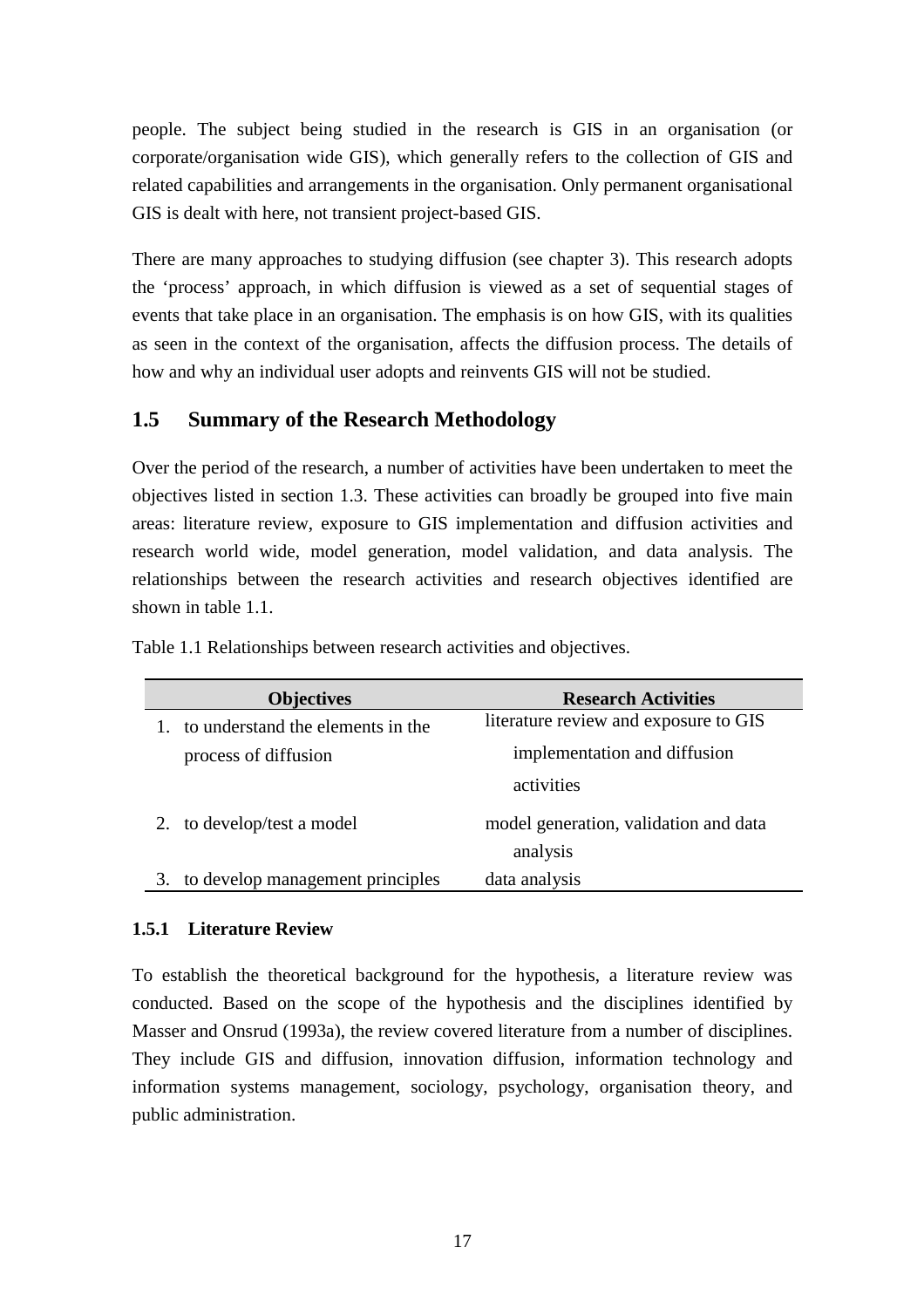#### <span id="page-17-0"></span>**1.5.2 Exposure to GIS Implementation and Diffusion World Wide**

While literature review is important, it is no substitute for discussions with managers and researchers to understand what the current issues are and how the issues are being tackled elsewhere. It is also important to gain critical first hand feedback from leaders and peers around the world about concepts that the author is developing.

To gain the exposure, the author attended a total of eight conferences and met with a wide range of researchers and managers to discuss various aspects of diffusion. Appendix 1 lists the conferences attended and the experts met. In particular, a study trip was organised to allow the author to spend one week each at the Department of Town and Regional Planning, University of Sheffield, UK and at the National Center for Geographic Information and Analysis, Department of Surveying Engineering, University of Maine, USA. The purpose was to widen the author's perspective on GIS diffusion. Some of the people met, such as Professor Ian Masser and Professor Harlan Onsrud, are world leaders in GIS diffusion research. Discussions with these people help the understanding of current issues of GIS diffusion and state-of-the-art position of the research worldwide.

#### **1.5.3 Model Generation**

Once the theoretical background pertinent to the research is established, the key elements of GIS diffusion and their relationships are identified. In particular, the role played by GIS in the diffusion process is elucidated. By this time, the first objective is met.

After reviewing the current definitions of GIS, new qualities of a GIS in an organisation, that is a corporate GIS, is described. Based on these new qualities, a model for the diffusion of a corporate GIS is developed. The model is refined continuously as the author's exposure to GIS diffusion widens.

#### **1.5.4 Model Validation**

In the past, government organisations often led the adoption and development of GIS in a country. These organisations have long been the targets of diffusion studies worldwide. In Australia, the state governments play an important and direct role in the overall livelihood of the Australian people. They are also an untapped source of insight into GIS diffusion. The State government of Victoria, with its well-documented history of GIS development and its support of research in GIS, is a desirable candidate for GIS diffusion study.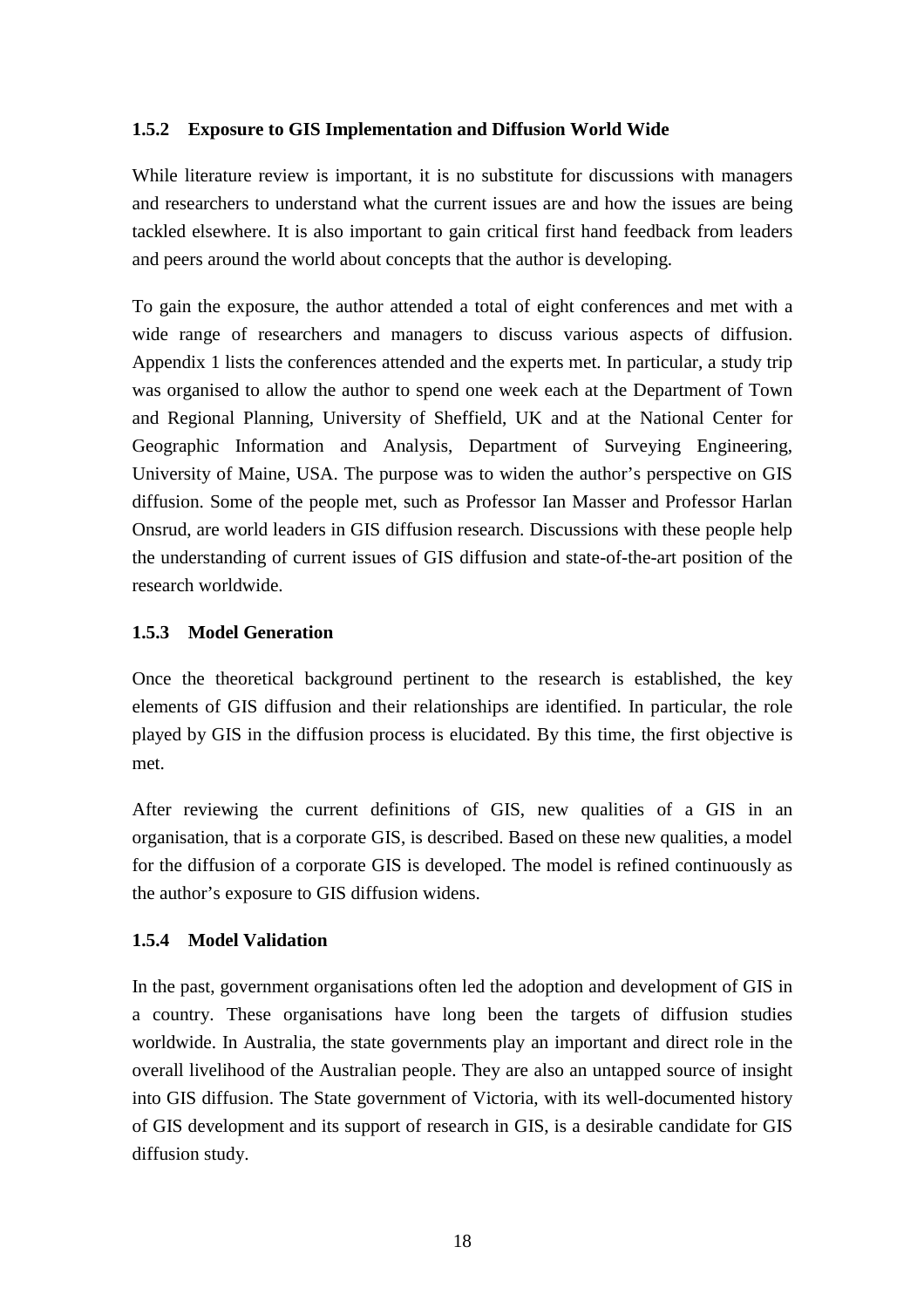<span id="page-18-0"></span>In the research, the states of development of GIS in the eight State departments in Victoria were assessed through a questionnaire survey. The context and the reasons for the state of development in each department were determined by a follow-up semistructured interview. This pieced together the extent of diffusion of GIS in the State government as a whole and provided a first level of data to match against the model of diffusion of a corporate GIS. Based on the states of development of GIS in the eight departments, the department with the most advanced GIS was chosen for a more indepth case study, from which patterns of GIS diffusion were identified for the ultimate validation of the model.

#### **1.5.5 Data Analysis**

The data collected are essentially a series of events that have contributed to the development of GIS in various organisational units in the department studied. The main data analysis techniques are to arrange the events of GIS development in a chronological order, to derive the actual patterns of GIS diffusion, and to match the patterns with those predicted by the model. If the patterns match with one another, the model is validated. As a result, the second objective of the thesis is also fulfilled. A minor job of data analysis concerns the questionnaire survey. It is expected that simple arithmetic manipulations of the data are sufficient. No statistical analysis is required.

Once the model of diffusion of a corporate GIS is validated, the implications of outcome of the case study on GIS management are also discussed, fulfilling the third and final objective of this thesis.

#### **1.6 Assumptions Made**

The strategy used to achieve the objectives as described above is devised based on the following assumptions.

- Among a group of organisations, the one with the best-developed GIS is more likely to provide useful data for the GIS diffusion research in this project. In general, a department in an advanced state of GIS development tends to have longer and more diverse experience in GIS diffusion. A case study of such a department is likely to uncover a wider range of patterns of GIS diffusion for model testing purpose.
- The respondents can recall the key events that contribute to the diffusion of GIS. This is made feasible by the case study methodology adopted to collect data from different sources, and to interview a number of people who are known to be involved in the development of a particular group of GIS capabilities. By prompting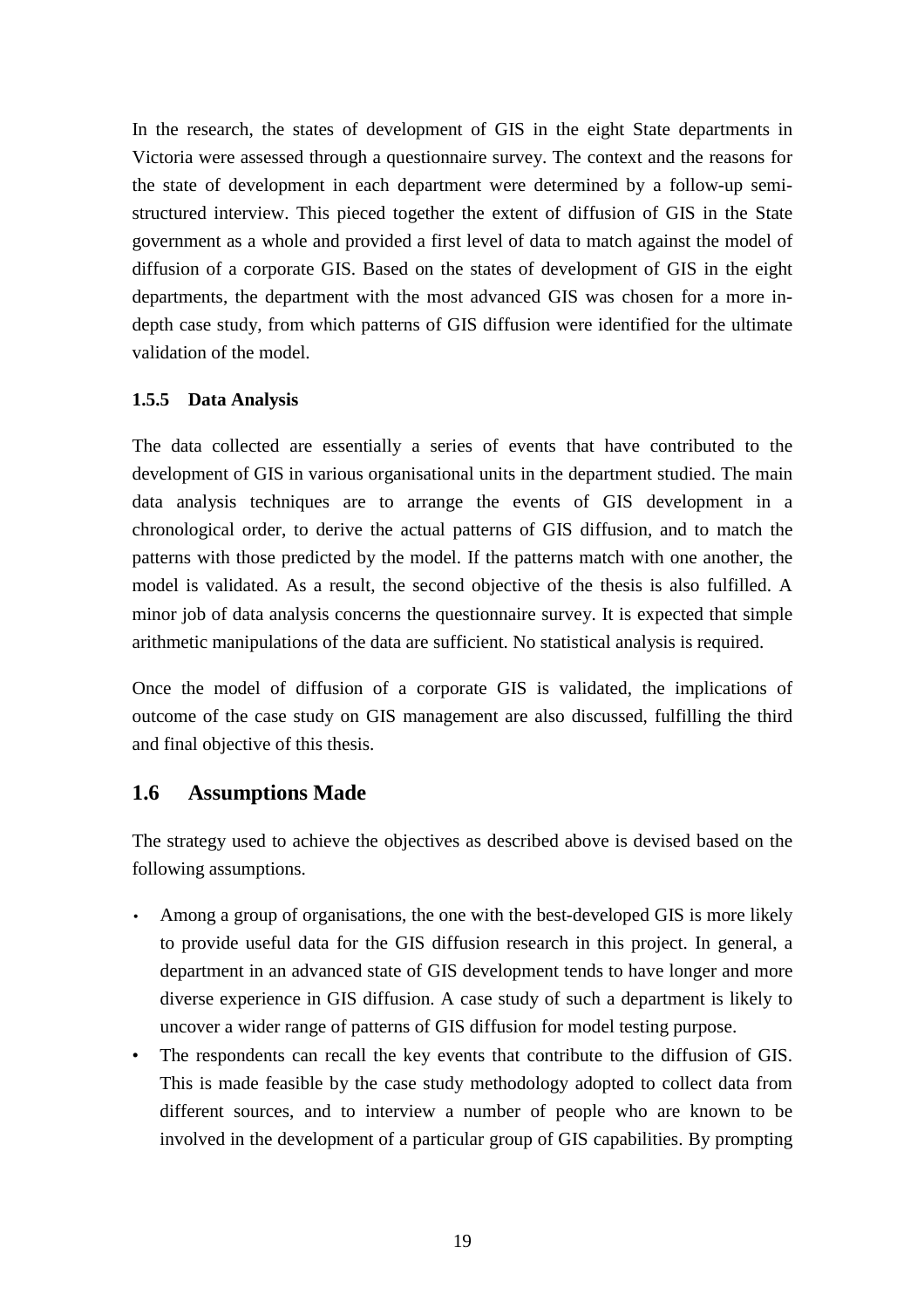<span id="page-19-0"></span>or challenging respondents with information collected elsewhere, the respondents are helped to recall the key events in better perspective.

- All managers work in their own ways towards the overall good of the organisation and its units.
- All decisions by managers regarding GIS are rational.
- The outcomes of diffusion reflect the current needs of the organisational units.
- A dedicated GIS is one of many ways of meeting the program objectives of an organisational unit.
- The process of diffusion is an on-going process in the organisation studied.

### **1.7 Structure of the Thesis**

This thesis is made up of three parts: 1) overview and context, 2) theoretical background and model development, and 3) model testing and conclusions. The first part comprises Chapters one and two. Chapter one gives an overview of the research and thesis while Chapter two sets the scene, providing the political and historical context of the State government of Victoria in which GIS diffusion progresses.

The second part is made up of Chapters three and four. Chapter three reviews the past research on GIS diffusion and identifies a focus for this research. Chapter four reviews past definitions of GIS, and identifies new qualities of GIS as seen in the context of the organisational structure, that is, qualities of a corporate GIS. Based on the new qualities, a model of the process of diffusion of a corporate GIS is developed.

The last part includes Chapters five to eight. Chapter five provides an account of the methodology used to collect data from the State Government of Victoria to test the model of diffusion of a corporate GIS. Chapter six reports the results of a GIS development profile survey conducted to select a department in the State Government of Victoria for a detailed case study. Chapter seven reports the outcomes of the case study and discusses how the model of diffusion of a corporate GIS is corroborated. The implications of the outcomes on GIS management are also discussed. Chapter eight is the concluding chapter with recommendations for future research.

#### **1.8 Chapter Summary**

This chapter begins by providing a background of the importance of GIS diffusion research. The research questions are then described, and the hypothesis of research is articulated as follows.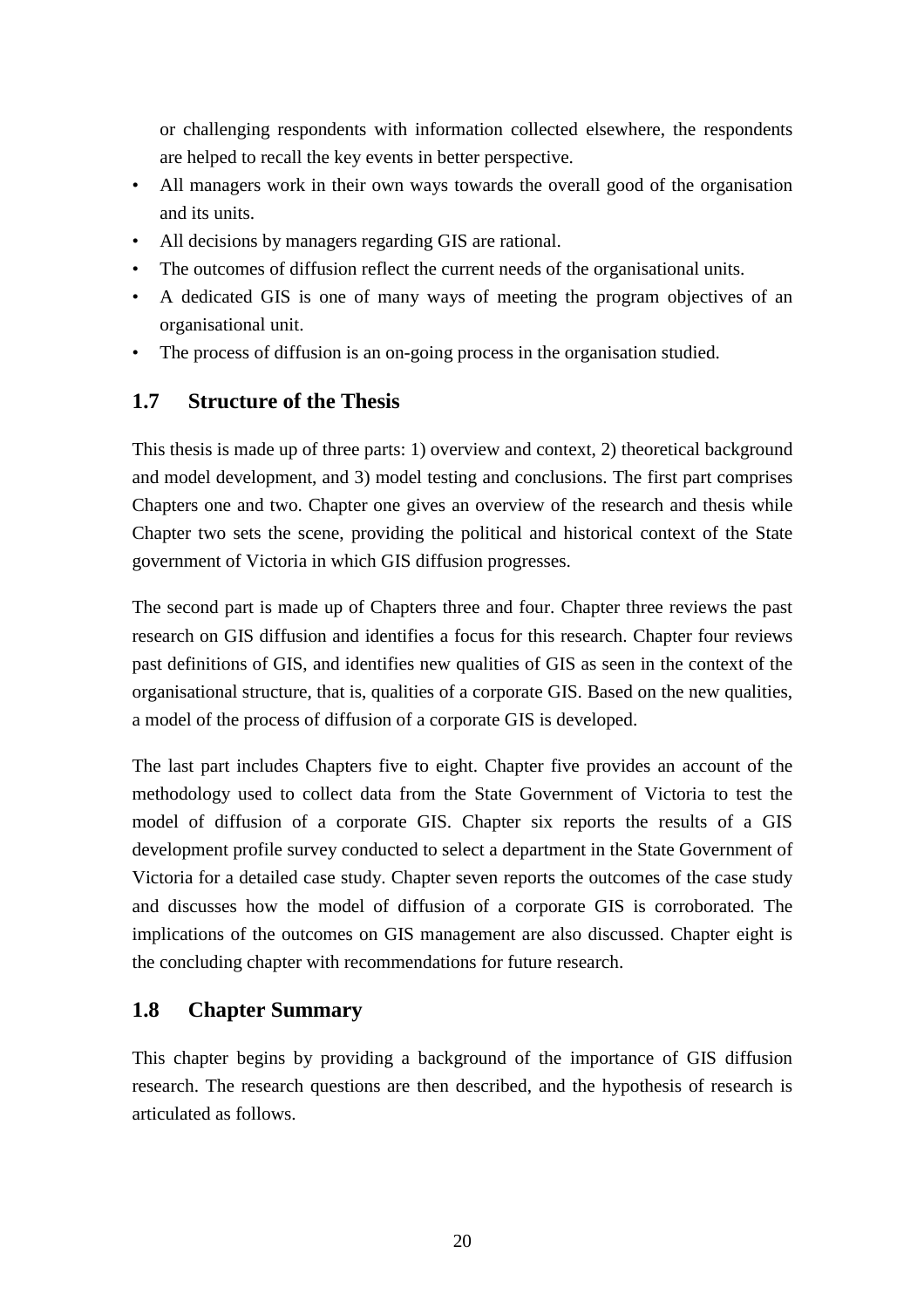*Diffusion of GIS in an organisation is affected by the qualities of GIS as seen in the context of the structure of the organisation.*

Based on the hypothesis, the objectives of the thesis are identified:

- 1. To understand the elements of GIS diffusion.
- 2. To identify and test the qualities of GIS that can improve the understanding of GIS diffusion.
- 3. To develop principles to support better GIS management.

The scope of the research is also described. This is followed by a brief account of the research methodology, which comprises literature review, exposure to GIS implementation and diffusion activities, model generation, model validation, and data analysis. The assumptions made for the research are described. A section on the structure of the thesis sums up the chapter and provides pointers to the various chapters that follow.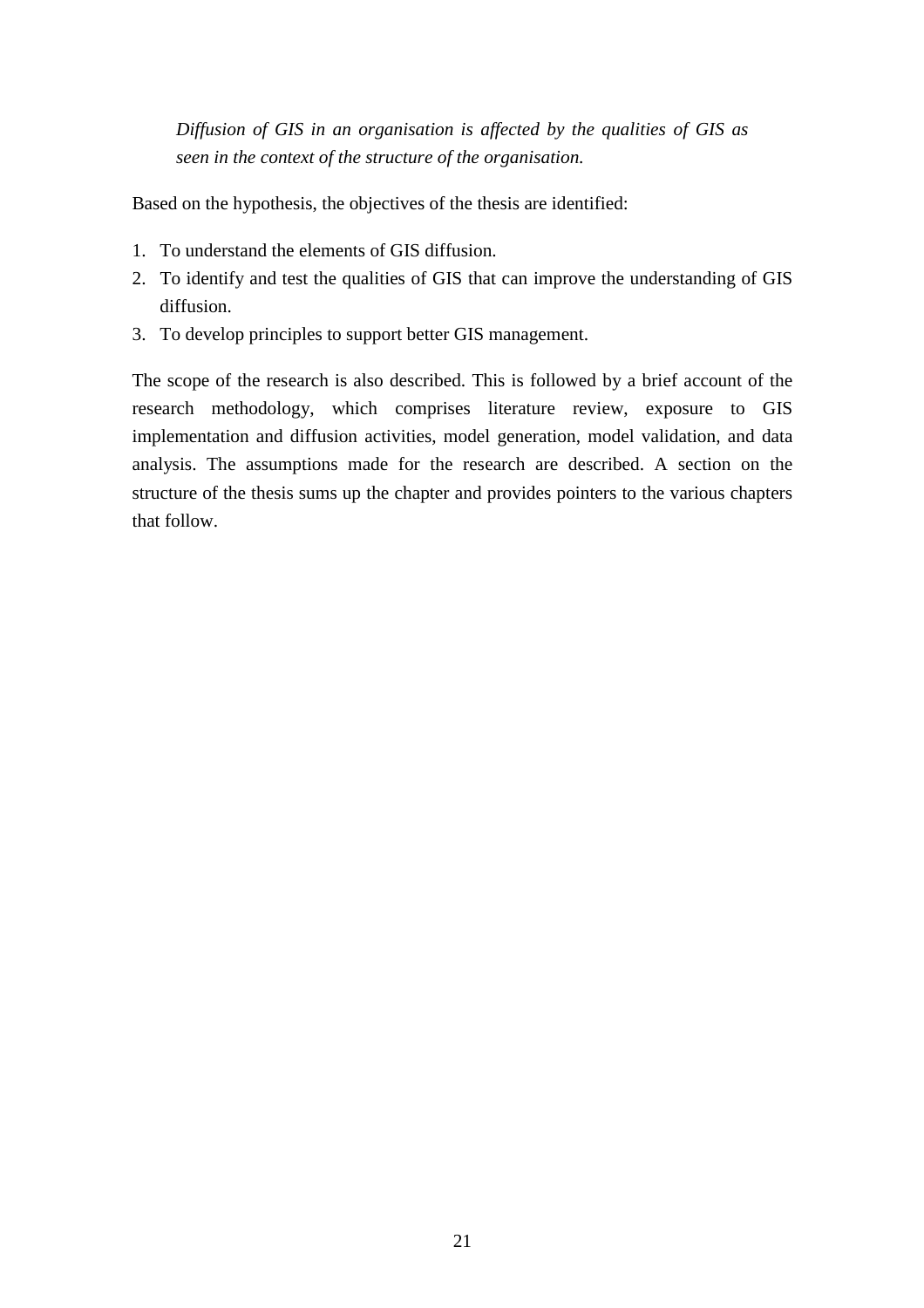### **Chapter 2**

### <span id="page-21-0"></span>**The State Government of Victoria in Australia**

#### **2.1 Overview**

The study of diffusion of corporate GIS in this thesis is based on the experience of the State Government of Victoria. To set the scene for subsequent discussion, this chapter starts by providing some background information about the State Government of Victoria and the Australian system of government (unless stated otherwise, the materials are drawn from (Byrt and Crean 1982)). It then briefly describes the major events and factors that had shaped GIS diffusion in Victoria since early 1980s. It ends by highlighting the value of using the State Government of Victoria as the subject of study.

#### **2.2 The Australian Government**

#### **2.2.1 The Australian system of government**

The Australian system of government is federal, parliamentary and democratic. Figure 2.1 is a diagrammatic representation of the system. The Australian government is threeheaded comprising the central government as Commonwealth or federal and the other two branches as state and local, respectively. Under a federal system, there is a formal division of powers between federal and state governments. The federal government has delegated some powers to the Northern Territory Administration and set up an elected advisory body in the Australian Capital Territory. The state governments delegate powers to local government bodies – city, shire and county councils. However, these powers may be increased, reduced or abolished at the discretion of the appropriate state government. The people are the source of power in both the Commonwealth and the states. They elect the parliaments and any elected bodies in the local government areas or territories. In both the Commonwealth and the states, government is carried out through an elected parliament. The Commonwealth parliament has two houses: the House of Representatives and the Senate. The lower and upper house in each state are normally designated the Legislative Assembly and the Legislative Council respectively.

An administration, the executive branch of government, is formed from the party or coalition of parties that have been elected into power. In the Commonwealth, the head of the ministry is the Prime Minister, and in a state, the premier. The King or Queen of Britain is the titular head of the government. He or she is represented by the governor general in the Commonwealth and by a governor in each state.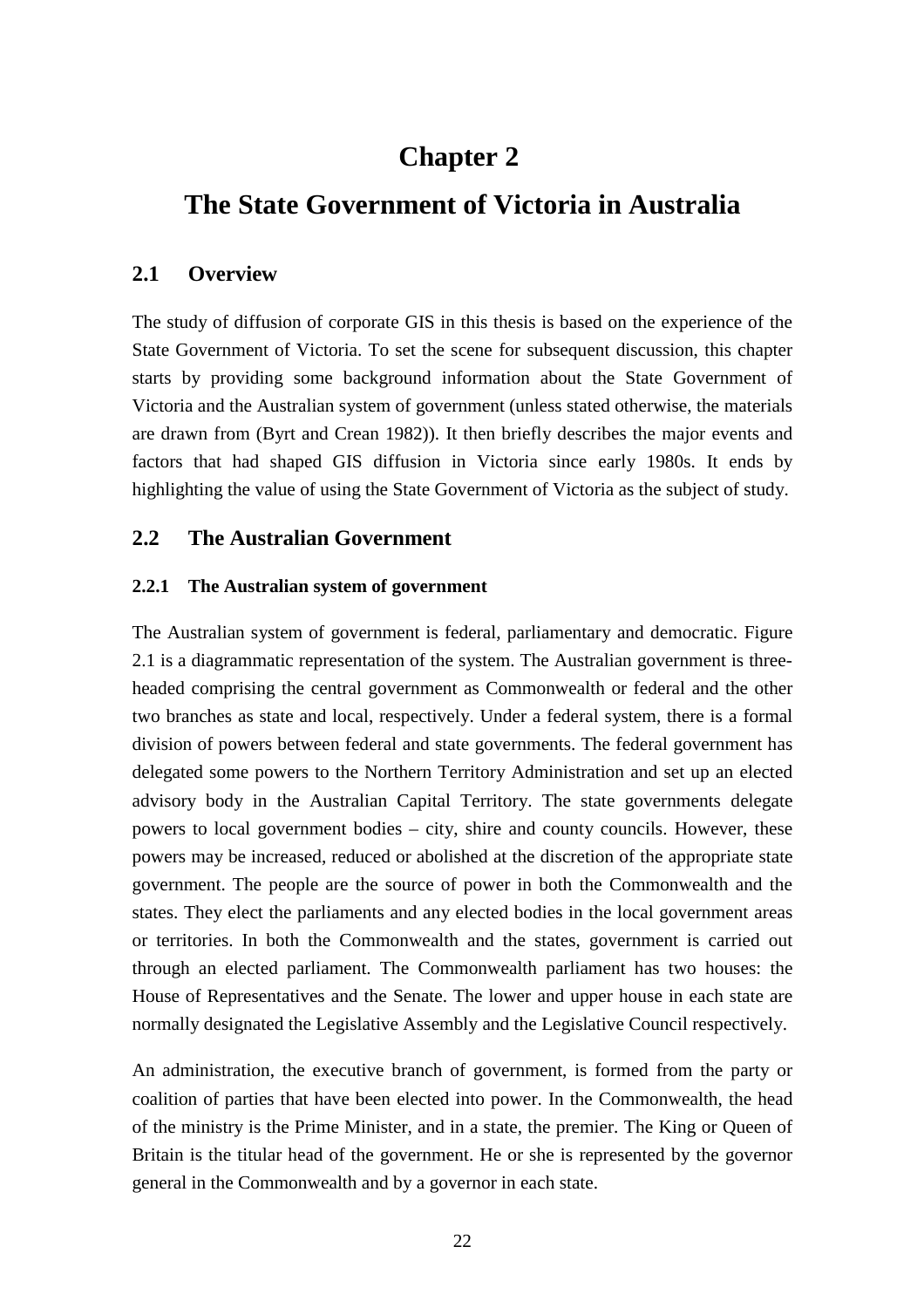<span id="page-22-0"></span>

**Figure 2.1 The Government of Australia (Byrt and Crean 1982, p.11)**

#### **2.2.2 The role of state governments**

The Commonwealth Parliament is responsible for defence, external relations, the government of territories, and the control of migration, external trade and of trade between the states. The states are responsible for the making and administration of common law and statute law, both civil (commercial, industrial and social) and criminal. They also have direct responsibility for long-term economic development and conservation of natural resources. The states must initiate, plan and carry out most of the detailed programs for extending harbours and highways, encouraging industrial and mining development, building dams and controlling floods, providing water, power and light, conserving soil and forests. Apart from these, the states also have to shoulder some of the most expensive activities undertaken by governments, such as, education, public transport, social services, public health, law and order.

In contrast, local government in Australia is given the more trivial housekeeping tasks such as local roads, sanitation, garbage disposal, street lighting, building control, and protection of food supplies. Some may also look after items such as water supply and sewerage, gas and electricity supply, recreational, welfare and cultural activities. In any case, the local council is the creation of the state government, dependent for its power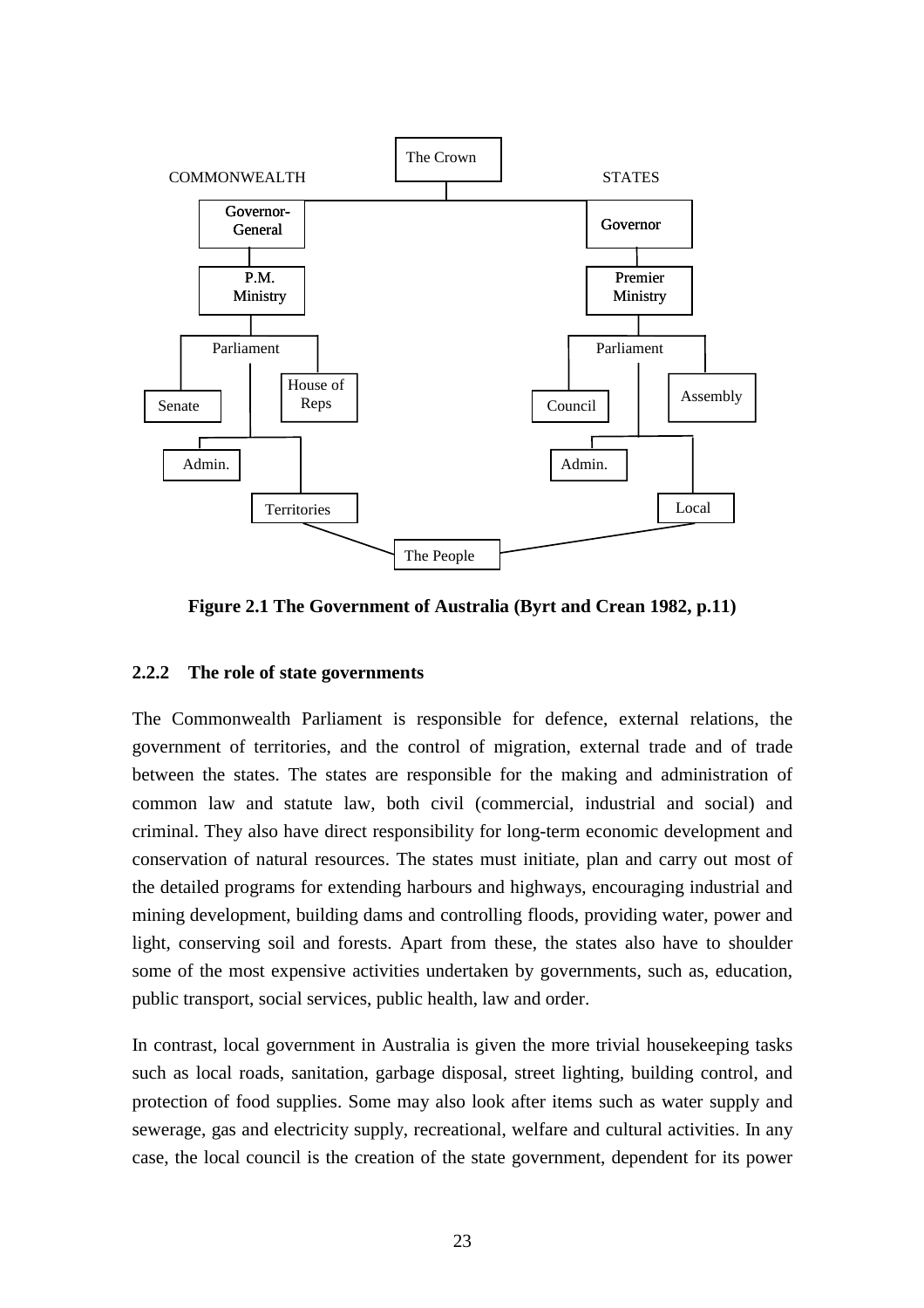on state legislation and ordinances. The states direct and control local authorities in a fairly detailed way, usually through a department of local government.

In Australia, expenditures of federal, state and local authorities in the early 1970s were in the ratio of 48:44:8. The equivalent figures for America and Canada were 60:14:26 and 40:32:28 respectively (Spann 1979, p. 215-6). In 1993, the Australian ratio became 57:39:4 (Australian Bureau of Statistics 1993). These figures suggest that local government in Australia is much less powerful, politically and economically than its counterparts in North America. The above figures also suggest that the Commonwealth has a financial dominance over the other two areas of government. This comes as no surprise, as by the introduction of uniform income tax in 1942 the Commonwealth claimed the lion's share of all government revenues.

Despite this, in order to make up for shortfalls in certain strategic services such as health or education, the Commonwealth will have to work through the states, giving them incentives or the necessary financial means to provide the necessary services. In this way, the states come to rely on the Commonwealth for up to 60 per cent or more of their revenues (Spann 1979, p. 75-8). However, this just reinforces the states' importance as the key service provider to the people in Australia.

Further, because of the Commonwealth administration's responsibilities, it is regarded to be remote from the people, relatively abstract, and centralised in Canberra. On the other hand, the state and local governments are responsible for activities that more closely concern the daily lives of citizens and are thus more directly in touch with the economic and social activities of the community. With local government playing a subordinate role, state government in Australia generally has the most direct and immediate impact on the livelihood of the citizens.

Based on their different responsibilities, the Commonwealth and state governments are responsible for different components of the Australian Spatial Data Infrastructure (ASDI) that underpin the use of GIS in the nation. For example the Commonwealth government through its Commonwealth organisation Australian Land information Group (AUSLIG) is responsible for medium to small scale topographic mapping (scales 1:50,000 and smaller) and the national geodetic network (it shares some of these responsibilities with the Department of Defence). On the other hand, land administration, resources conservation and cadastral matters are a state responsibility. As such states are responsible for medium to large scale topographic and cadastral mapping (1:25,000 and larger) and any products derived from that (such as the road networks and the national census tract datasets) (ANZLIC 1996, Mooney and Grant 1997).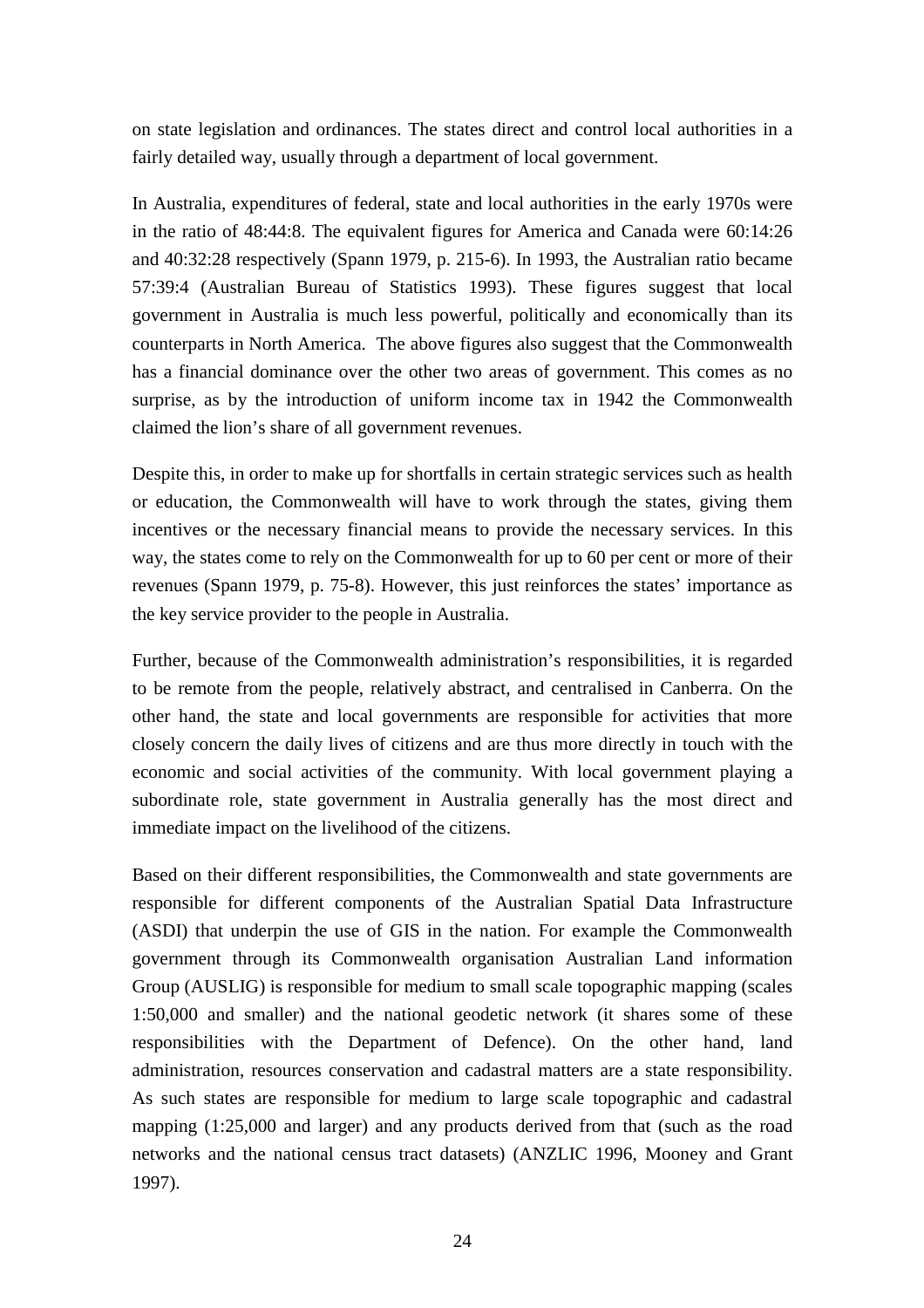<span id="page-24-0"></span>Small-scale topographic maps suit the needs of the Commonwealth and certain national private companies in terms of national and regional strategic planning and decision making. The majority of social and economic activities in Australia will rely on the larger scale mapping products—both paper-based and digital—managed by state governments. In digital form, the topographic, cadastral, road network and the digital planning zones and controls data are seen to be the more important (core) data sets managed by the states. There are many other datasets that the states manage that are needed by a wide spectrum of communities both locally and nationally (see appendix 2). Therefore, the success of diffusion of GIS in state governments not only affects government's performance in service delivery, but also underpins the availability of key datasets needed by many activities in Australia, both public and private.

#### **2.3 State Government of Victoria**

Australia began as a penal colony of Britain. The discovery of gold in Victoria shortly after 1851 provided the colony with money for investment. In ten years, gold transformed Victoria from a minor pastoral settlement to one of the most important entities in Australian politics and economic life (Byrt and Crean 1982, p. 4-5).

#### **2.3.1 Political and economic context**

Over the past 18 years, the Labour party that is socialistic in its ideals controlled the government in the first 13 years. In the period, the economic situation of the state and the financial position of the State Government were declining. By the latter half of the 1980s, and in line with the national trend of micro-economic reform (INDECS 1990, p. 276), the Victorian Labour government first introduced the concept of cost recovery into the government machinery. The coalition of the Liberal and National party that hold a more conservative and capitalistic philosophy was elected into office in 1992. The new government started a rigorous program of financial austerity and microeconomic reform. They were re-elected into office for a second term in 1996.

In the context of nation wide and statewide micro-economic reform, changes to the management of the Australian public sector were introduced. In the State of Victoria, public sector reform has focused on "delivering better, more responsive and more effective services at lower cost" (Vertigan 1996, p. 7 of 19). This focus has helped shape the current management model—the purchaser and provider model (also called funder and provider model recently)—adopted for Victorian public sector.

In this management model, Parliament oversees the State Government that defines the outcomes (states or conditions) that it seeks to create or influence in its policy. The main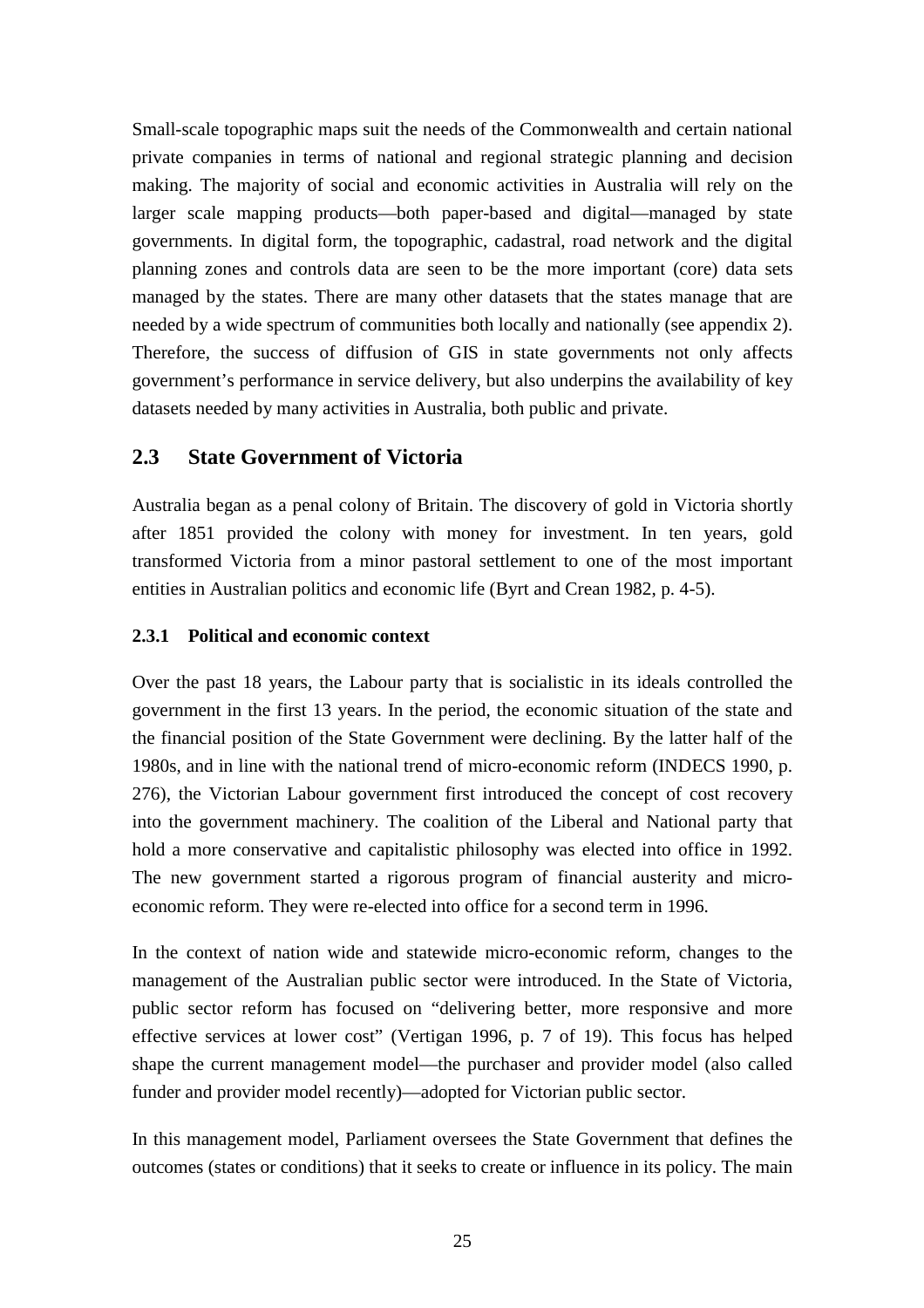responsibility of each State department is "the delivery of outputs which satisfy performance standards and targets established in the budget in terms of quality, quantity, cost and timeliness" (Vertigan 1996, p. 11 of 19). The head and the policy makers in each department serve as the purchaser and define the outputs. There are internal and external providers. Internal providers are located inside government; they comprise traditional departmental staff (to be gradually converted to service agencies), state owned enterprises and government business enterprises that are part of government but managed in a commercial manner independent of any department. External providers are made up of private sector or community agencies outside government. Irrespective of the nature of the providers, the purchaser enters into service agreements with individual providers to deliver the outputs that satisfy performance standards and targets as agreed by government (Vertigan 1996).

An important element of the reform had been the restructuring of organisations to sharpen their focus on core business or service delivery objectives, and improve cost attribution, so that management decisions take account of the full costs of service delivery (Vertigan 1996). Some of the micro-economic measures adopted over the past decade include downsizing of State Government, reducing recurrent annual budgets, and applying commercial accounting and rate of return requirements to scrutinise capital investments.

Concurrent with the Victorian reform was the commissioning of an independent Committee of Inquiry by the Federal government in 1992 to develop a National Competition Policy to "consolidate the many reforms undertaken by governments over the last decade" (Hilmer*, et al.* 1993). The report by the committee was published in 1993 with all State governments agreeing to implement the policy in 1995. The Victorian State Government was committed to the policy that was considered complementary to its own micro-economic reform objectives. It published its own policy statement on competition in 1996 in support of the introduction of the competitive neutrality principles to both government owned businesses and predominantly tax-funded general government services. The principle of competitive neutrality aims to ensure that government businesses and services do not enjoy any net competitive advantage through immunity from taxes, regulations, debt charges, and in general, full cost attribution (Department of Premier and Cabinet 1996).

Apart from the broad political and economic environment, there were other local initiatives that had an impact on GIS development. One such initiative was the Victoria 21 initiative, which was launched in 1995 to boost the economic and cultural future of Victoria through the development of integrated information technology, tele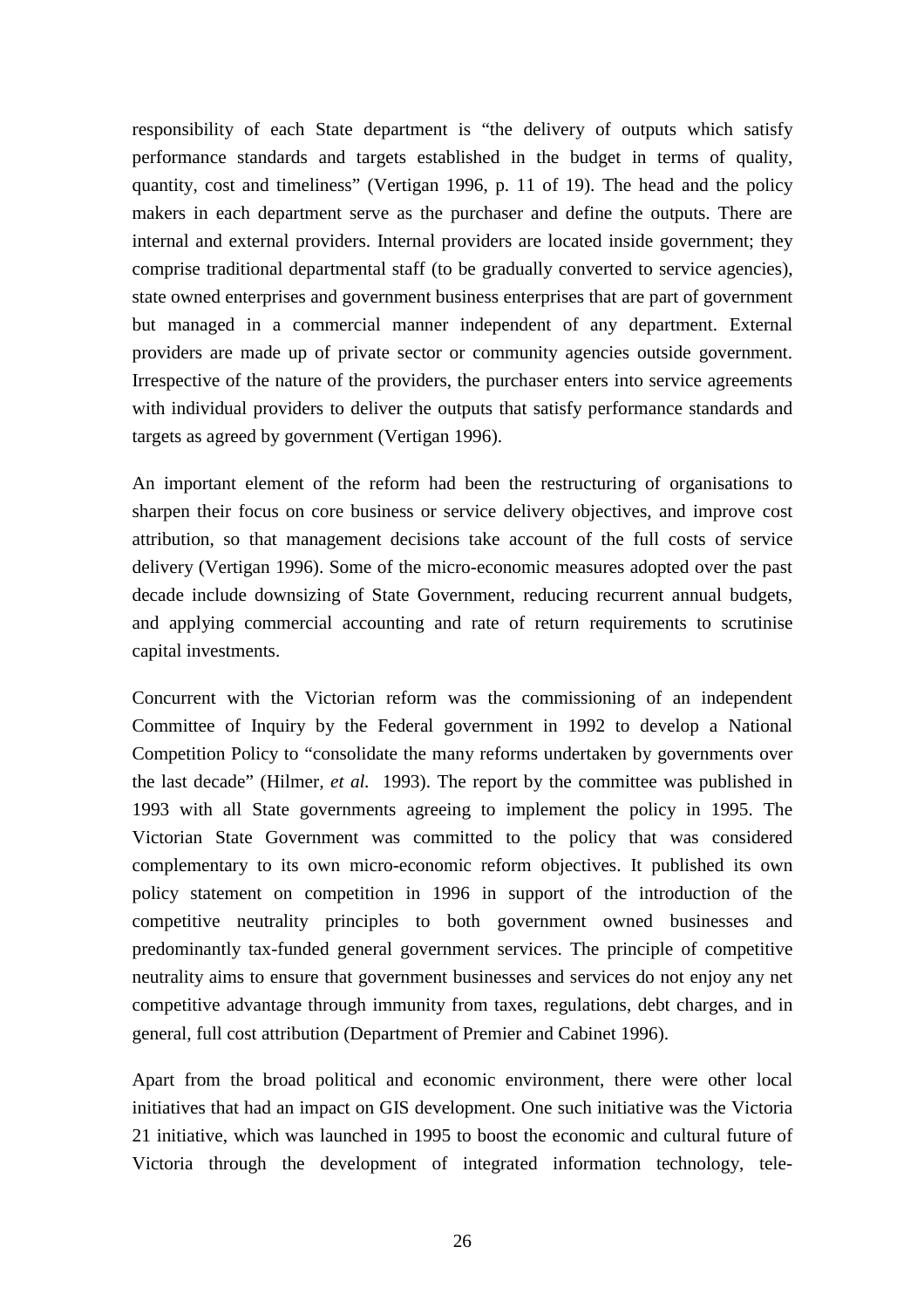<span id="page-26-0"></span>communication and new interactive multimedia services throughout the public and private sectors of Victoria (Office of Communications and Multimedia undated). This initiative, of which GIS was an integral element, was driven by the Premier of the state.

The micro-economic reform policy, the Victoria 21 initiative, and the recent commitment to a competitive neutrality policy of the Victorian Government together constitute the context of public administration in Victoria. It is within this context that GIS diffusion has taken place in the State Government over the past decade or so.

#### **2.3.2 Geographic data management responsibility**

Historically in Victoria, the Departments of Lands and the Surveyor General's office controlled the alienation of Crown (that is, government) land. In more recent decades, the Department of Lands in general administered Crown lands and estate with the support of the Surveyor General. The Office of Surveyor General carried out Crown land surveys (Williamson and Enemark 1996). The Surveyor General was also responsible for the government mapping function. Typical duties included producing topographic maps in conjunction with the Army, compiling cadastral overlays for topographic maps particularly over the last 30 or 40 years, and the creation of digital topographic databases (DTDB) and digital cadastral databases (DCDB) over the last 10 to 20 years.

Traditionally until the mid-1980s, the Office of Surveyor General had maintained a consistent set of topographic base maps. However, there was significant duplication in maintaining the cadastral base maps, with as many as 20-30 different base map series being maintained in each state. These series of cadastral maps were derived from the index maps which were copied from approximate valuation maps, and were maintained by the Land Titles Office to track land subdivisions. These maps had a low spatial integrity and were used by many other authorities such as local government and utilities. The integrity of the cadastral system was based on the individual accurate cadastral surveys and plans kept in the Land Titles Office, and those relating to Crown land kept in the Department of Lands or Office of the Surveyor General. The relatively simple position of the topographic maps, and the complex position of the cadastral maps are made more complex in more recent years by the introduction of new players in the creation and management of digital map bases, both cadastral and topographic.

First, most computerised cadastral maps in urban areas were initially prepared by utility authorities (previously part of the state government) responsible for water, sewerage and drainage in response to their requirement for digital data to manage their assets and services. For example, Melbourne Water Corporation originally captured and managed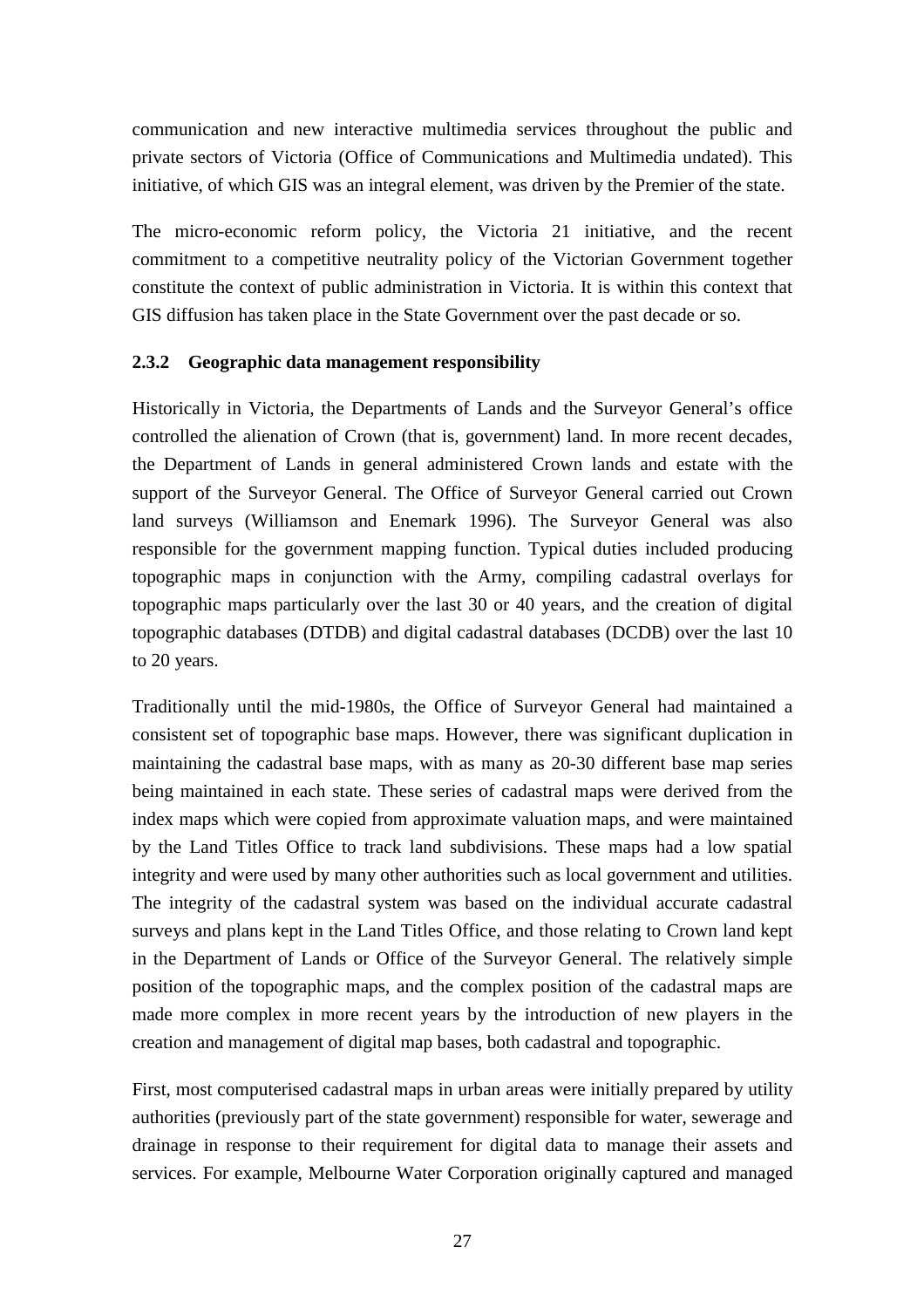<span id="page-27-0"></span>the state's metropolitan cadastral map. This represented a large portion of the land parcels in the Victoria (Wan and Williamson 1995).

Second, there is a national trend towards establishment of Chief Information Officers in each state to centrally coordinate information/GIS policy. This had created a further group of stakeholder in the digital spatial databases development process.

Third, since the mid-1980s, there has been a steady drive by agencies in the natural resources sector to develop GIS to meet their business needs. This results in a strong demand for digital mapping data, topographic data in particular. On the one hand, these agencies digitise the topographic data they need immediately. On the other, they try to put pressure on the traditional mapping authority, the Surveyor General, to produce digital map data in GIS formats which they can use with minimal conversion.

Australian state governments such as that of Victoria play a key role in the development of the ASDI, both as a user and a supplier of medium to large scale spatial data, which have significant impact on the delivery of essential services to the citizens. The political and economic changes in Australia in general, and in the State of Victoria in particular, has significant impact on the distribution of geographic data management responsibilities and on GIS diffusion in the State. This is illustrated by the brief history of GIS development of the State Government of Victoria documented in the next subsection.

#### **2.4 Development of GIS in Victoria**

The development GIS in Victoria has been a turbulent process. The process can be studied in terms of three epochs named after the lead agencies in GIS coordination in the respective era: LANDATA (not an acronym), OGDC (Office of Geographic Data Co-ordination), and GPAC/GDV (Geospatial Policy and Coordination Victoria/Geographic Data Victoria).

#### **2.4.1 LANDATA Era (Early 1980s - 1991)**

In the early and mid-seventies, many government agencies were looking into the development of computerised mapping and land information systems (Bryant 1977, Cramer 1977, Department of Crown Lands and Survey of Victoria 1977, Kelly 1977, Seabrook 1977). By the latter half of 1970s, through a task group headed by the Surveyor General, the Victorian government was already aware of the significant duplication in the maintenance of computerised land information (Anonymous 1977). Due to the scale of the problem, it was only after a series of studies (Eddington 1979, Eddington 1981, Eddington 1982, Miller 1991) that in 1984, the State Government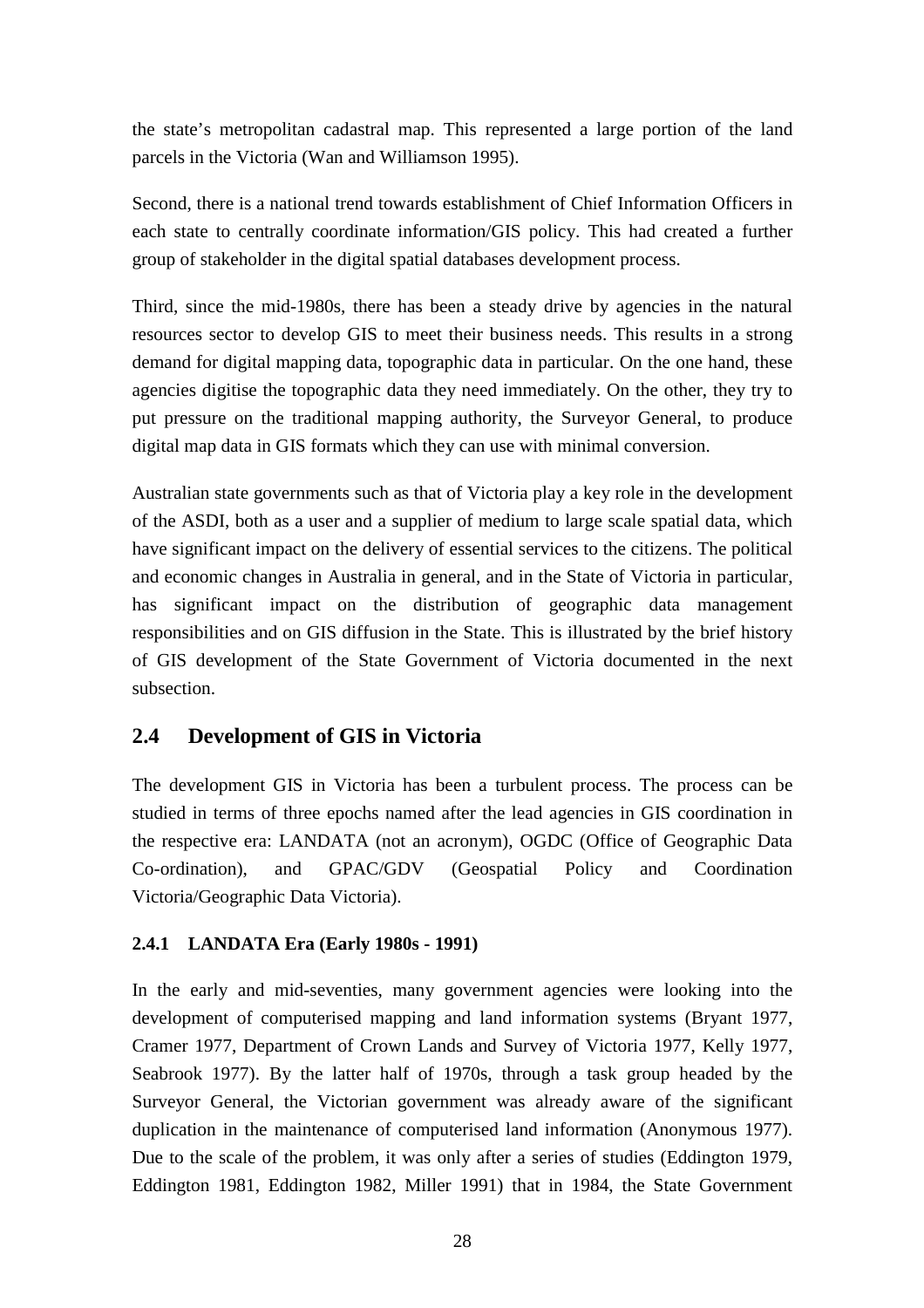<span id="page-28-0"></span>finally agreed to a proposal to establish an agency called LANDATA. LANDATA was created in the Department of Crown Lands and Survey to coordinate the development of computerised mapping and land information systems (GIS/LIS) in three major areas: legal/financial, mapping and natural resources (Rakkar*, et al.* 1984).

Though innovative, the LANDATA initiative was ahead of its time. It was underresourced by government that viewed the agency primarily as a mechanism to achieve land administration reform (Chan and Williamson 1995c). The problems (technical, political and organisational) it faced were also under-estimated. Though the four key agencies responsible for land information management were combined into a functional group under one department (Russell 1986), they all worked towards different agenda. Of the three main activity areas, only the mapping program of developing the DCDB was successful. Progress in the development of the textual land information system (the textual cadastre) in the legal/fiscal area was limited. The natural resources sector was not getting the data they needed. LANDATA's overall achievements were insufficient to satisfy the cost recovery requirements introduced by government. After a series of reviews, LANDATA was reduced to a public inquiry service of land ownership information in the Land Titles Office by the early 1990s. By this time there was virtually no government GIS strategy.

In 1991, frustrated by not having the right digital map bases to support their GIS initiatives, a group of nine agencies from the natural resources sector pooled their resources to hire a group of international consultants to review the State's GIS policy. Much of the background that led to this initiative is described in (Williamson 1992).

The consultants produced a report (Tomlinson Associates Ltd. 1991) which adopted an economic rationalist approach. They highlighted the need to initiate GIS planning using rigorous modern methods. The approach of the report matched the philosophy of the government and the report was accepted. The Office of Geographic Data Co-ordination (OGDC) was established under the Department of Finance in late 1991 to oversee a government wide GIS planning study to be undertaken by the same consultants.

#### **2.4.2 OGDC Era (1991-1996)**

The GIS planning study took 18 months to complete. In the process there was a change of government from Labor to Liberal. The final report was produced in 1993. It recommended an investment of A\$56 million over a period of six years in return for a fully discounted benefit of up to A\$312 million (Tomlinson Associates Ltd. 1993c). The methodology adopted for the user needs and cost-benefit analyses in the report was in tune with the Liberal government's general philosophy of economic rationalism. The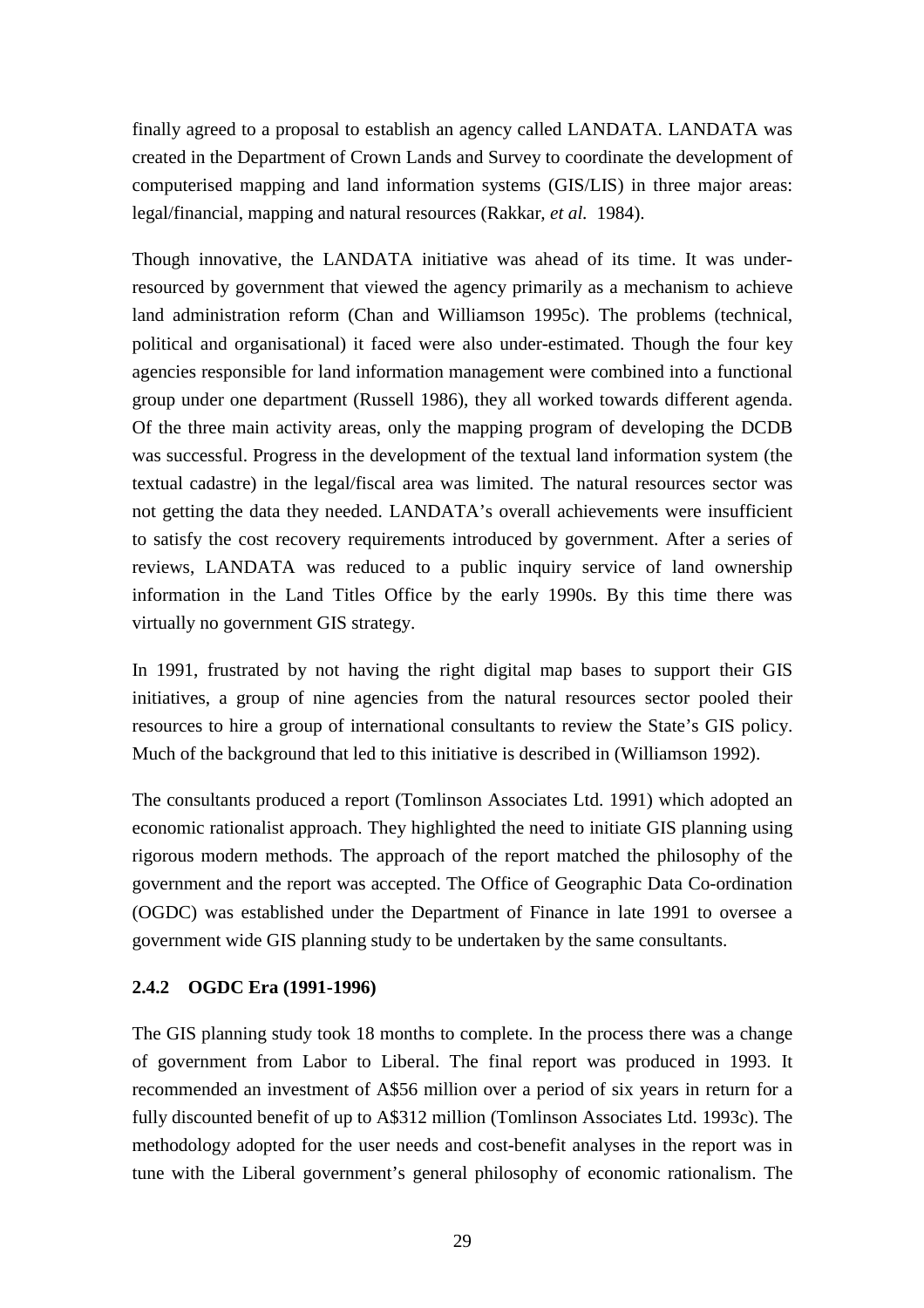<span id="page-29-0"></span>report was accepted albeit the returns were subject to achieving many technical, institutional and administrative reforms (Chan and Williamson 1995b). OGDC was put in charge of formulating and implementing the State's detailed GIS strategy.

Based on a schedule of development of datasets prescribed by the consultant, OGDC managed to consolidate a set of core databases under its charge to form the State Digital Map Base (SDMB), taking over the mapping function of the Office of Surveyor General in the process. SDMB comprised the digital topographic, cadastral, and road network databases. This was a significant achievement, as historically, the databases were managed by different agencies. Another major achievement was the successful contracting out of the management of the Victoria metropolitan DCDB to a private company on 1st July 1995.

These achievements came at a price to OGDC. Being located primarily within the Department of Finance from 1991 to 1995, OGDC was placed at the forefront of microeconomic reform. As a model for other government agencies and without a corresponding increase in management resources, OGDC was required by government to downsize and prepare for the privatisation of the mapping section that it took over from the Surveyor General. It was also expected to remain small, to contract out its business operations as far as possible, to manage the SDMB in a commercial manner and to be self-sufficient as soon as possible. All these detracted OGDC from its duties as a GIS authority and coordinator.

Another outcome of the government's economic rationalism policy during this period was the utilisation of universities and other research bodies to a far greater extent for its research needs. One result has been a major six-year contract of research between OGDC and the Centre for Geographic Information Systems and Modelling within the Department of Geomatics at the University of Melbourne, which commenced in 1996.

#### **2.4.3 Land Victoria/GPAC Era (1996-1997) – Current Development**

By April 1996, immediately after its re-election, the government of Victoria decided to reform its land administration and natural resources programs. OGDC, together with the Land Titles Office, the Office of Surveyor General and the Office of Valuer General, were put under a line department, the Department of Natural Resources and Environment (DNRE). This decision was in line with the trend started by the State of New South Wales (Watkins 1994).

To complete the transition to the purchaser-provider model, OGDC was split into two offices: Geospatial Policy And Coordination Victoria (GPAC), the purchaser, and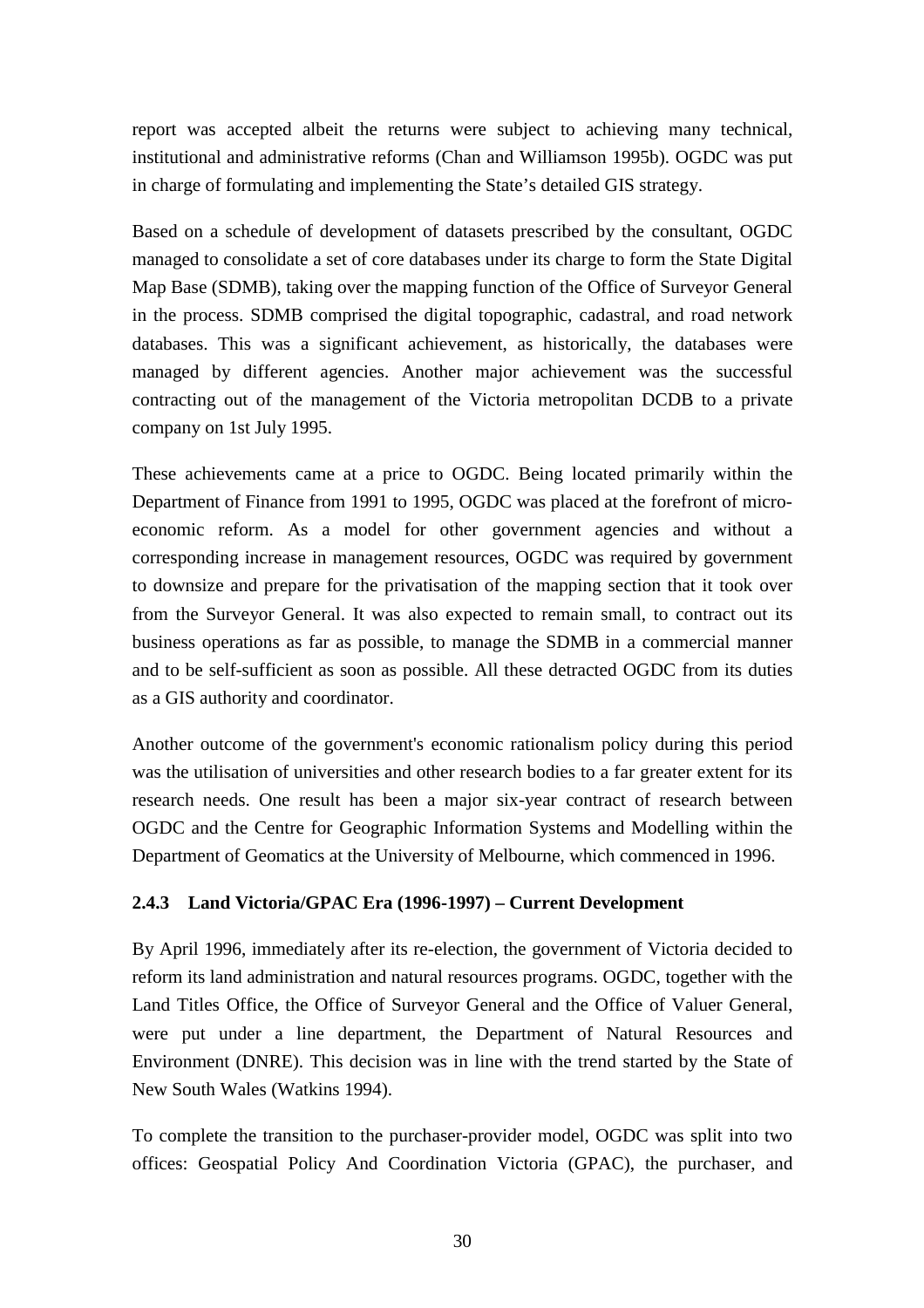<span id="page-30-0"></span>Geographic Data Victoria (GDV), the provider. Following this restructuring exercise, DNRE was prepared to inject resources to nurture the growth of GPAC and GDV, the State's GIS administration machinery, allowing it to tackle its job in all fronts. Concurrently, a major business process re-engineering study was conducted resulting in the creation of Land Victoria on 1st September 1997. Land Victoria incorporated the State's GIS/LIS agencies with DNRE's in-house GIS management resources into a new division that is dedicated to the management of GIS/LIS in the State.

|                  | <b>Public Sector</b>                                                                                                                                                                            | <b>Private Sector</b>                                                                                                                | <b>Academic Sector (The</b><br><b>University of Melbourne)</b>                                                                                                                                             |
|------------------|-------------------------------------------------------------------------------------------------------------------------------------------------------------------------------------------------|--------------------------------------------------------------------------------------------------------------------------------------|------------------------------------------------------------------------------------------------------------------------------------------------------------------------------------------------------------|
| staff in<br>1985 | >1,500                                                                                                                                                                                          | "cottage industry"<br>with about 100<br>small private<br>firms                                                                       | staff of 4 (with only one<br>having a PhD), had a few<br>graduate students, took in<br>about 20 surveying<br>undergraduates each year                                                                      |
| role in<br>1985  | large capital<br>expenditures, and<br>undertook extensive<br>applied research and<br>development                                                                                                | little capital<br>expenditure, and<br>undertook little<br>or no research<br>and development                                          | had a lot of second hand<br>equipment donated by<br>government, undertook<br>little research and attracted<br>little external funding                                                                      |
| staff in<br>1997 | $<$ 250                                                                                                                                                                                         | $>1,500$ , still having<br>many small<br>firms, currently<br>had a growing<br>number of larger<br>firms employing<br>over 30 persons | staff of about 15 (with vast<br>majority having PhDs),<br>had over 60 graduate<br>students, took in 40-50<br>undergraduates into a<br>range of programs                                                    |
| role in<br>1997  | Undertook minimal<br>research and<br>development, played<br>a coordinating,<br>strategic and policy<br>development role,<br>managed many<br>contracts to the<br>private and<br>academic sectors | Played a broader<br>role with many<br>investing in<br>research and<br>development and<br>some exporting<br>overseas                  | Generated about one third of<br>its budget from external<br>sources through contracts,<br>consultancies etc, and had<br>a close working<br>relationship with both the<br>government and private<br>sectors |

Table 2.1 Changes in the spatial information industry in Victoria, 1985-1997.

#### **2.4.4 Changes In The Spatial Information Industry In Victoria**

The spatial information industry in Victoria is made up of three integrated sectors, namely, government, private and academic. Their relationship is so intertwined that changes caused by economic rationalism in one sector have resulted in changes in the others. Table 2.1 summarises the dramatic changes over the past decade as documented by Marwick (1997).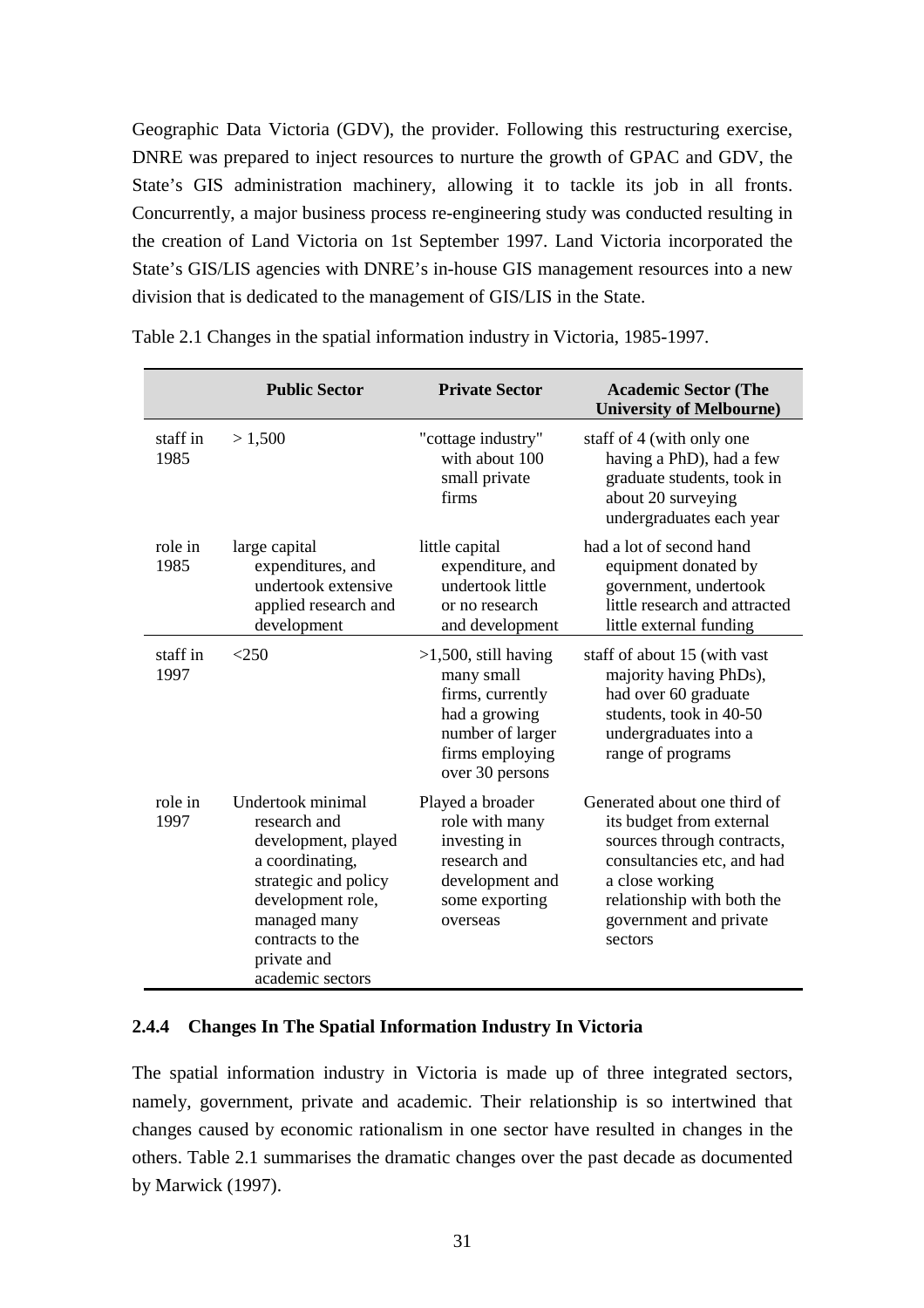<span id="page-31-0"></span>In short, in 1985, the development of spatial information industry was driven and powered by the public sector, which dominated the industry in terms of staff and financial resources. In 1997, the situation was reversed. The private sector provided the main impetus to the industry, which was supported by active participation of the academic sector in research and development. The public sector reverted to the role that it did best—leading, coordinating, and regulating.

#### **2.5 The State Government of Victoria and GIS Diffusion Research**

#### **2.5.1 The importance of GIS diffusion research at a state government level**

State governments account for a major slice of government expenditure in Australia. They also play a key role both in delivering social and economic services of direct and immediate concern to the Australian community at large, and in supplying the key spatial data necessary to support decisions concerning these services. The spatial data together with the enabling technology of GIS underpin the efficient and effective delivery of these services, both in tangible and intangible ways. Knowledge of GIS diffusion at a state government level, which examines the adoption and utilisation of GIS at this level, would have significant impact on the delivery of these crucial services to the Australian community. However, study of diffusion of GIS at a state government level is currently fairly limited, particularly in Australia.

Further, the GIS planning study for the State Government of Victoria (Tomlinson Associates Ltd. 1993c) has predicted a return of A\$312 million, fully discounted over 7 years, for an investment of A\$56 million in developing key spatial datasets and products. These benefits for Victoria, together with the important role played by the state government in serving the citizens of Australia, help justify this study of GIS diffusion at a state government level.

#### **2.5.2 The value of GIS diffusion research in the State Government of Victoria**

The State Government of Victoria has a long and turbulent, but relatively welldocumented history of GIS development, which can be traced back to the mid-1970s. State agencies and departments in Victoria had been early adopters of GIS. They have played different roles in the development of the technology over the years, ranging from research, system development and management, outsourcing contract management, to coordination, and policy development and implementation. These organisations have unique, valuable, and extended experience of GIS diffusion that cannot be found in other types of organisation. Together with the willingness of the Victorian Government to cooperate with academia to look into the technical and institutional issues of GIS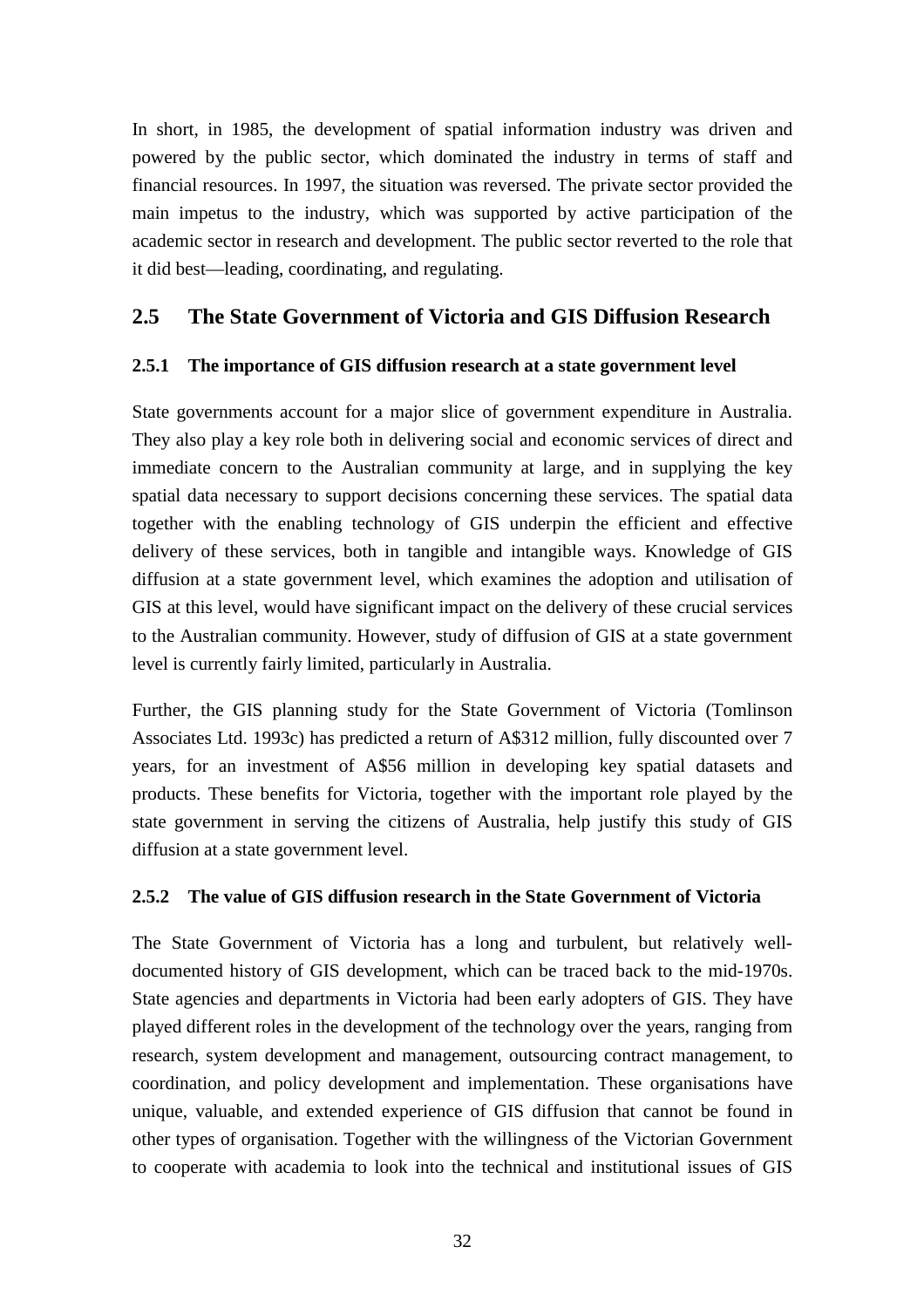<span id="page-32-0"></span>diffusion, the State Government of Victoria is a good source of data for this research into the diffusion of GIS in an organisation.

Governments are being reinvented (Osborne and Gaebler 1992) as in the case of the State Government of Victoria described above. The distinction between public and private organisations is diminishing all the time. Therefore, the extended experience of GIS diffusion of the State Government organisations in Victoria in the last two decades also has the potential to contribute to the knowledge of GIS diffusion in organisations in general.

### **2.6 Chapter Summary**

This chapter starts by describing the political and the functional relationships among the three levels of government in Australia, that is, federal, state and local. It is argued that the activities of the state government in Australia generally have the most direct and immediate impact on the livelihood of the citizens. It is also pointed out that the state governments are also key spatial data providers in addition to being data users in Australia. The states are responsible for the medium to large scale (scales 1:25,000 and larger) topographic and cadastral mapping, including the production of road centre-line maps. These sets of data constitute the key part of the Australian Spatial Data Infrastructure, and support many political and socio-economical activities in Australia, both in the public and private sectors. Therefore, improved understanding of diffusion of GIS in state governments will benefit the livelihood of the people in Australia directly.

The Chapter also briefly documents the long and turbulent history of GIS development in the State Government of Victoria, which is representative of the trend of GIS development in Australia. The extended experience of GIS development in the State Government of Victoria, together with its willingness to cooperate with the academic sector make it a valuable source of data for this research into the diffusion of GIS in an organisation. The history of GIS development in Victoria and the background information of the Australian Government described in this chapter also help to set the scene for the discussion to be followed in the thesis.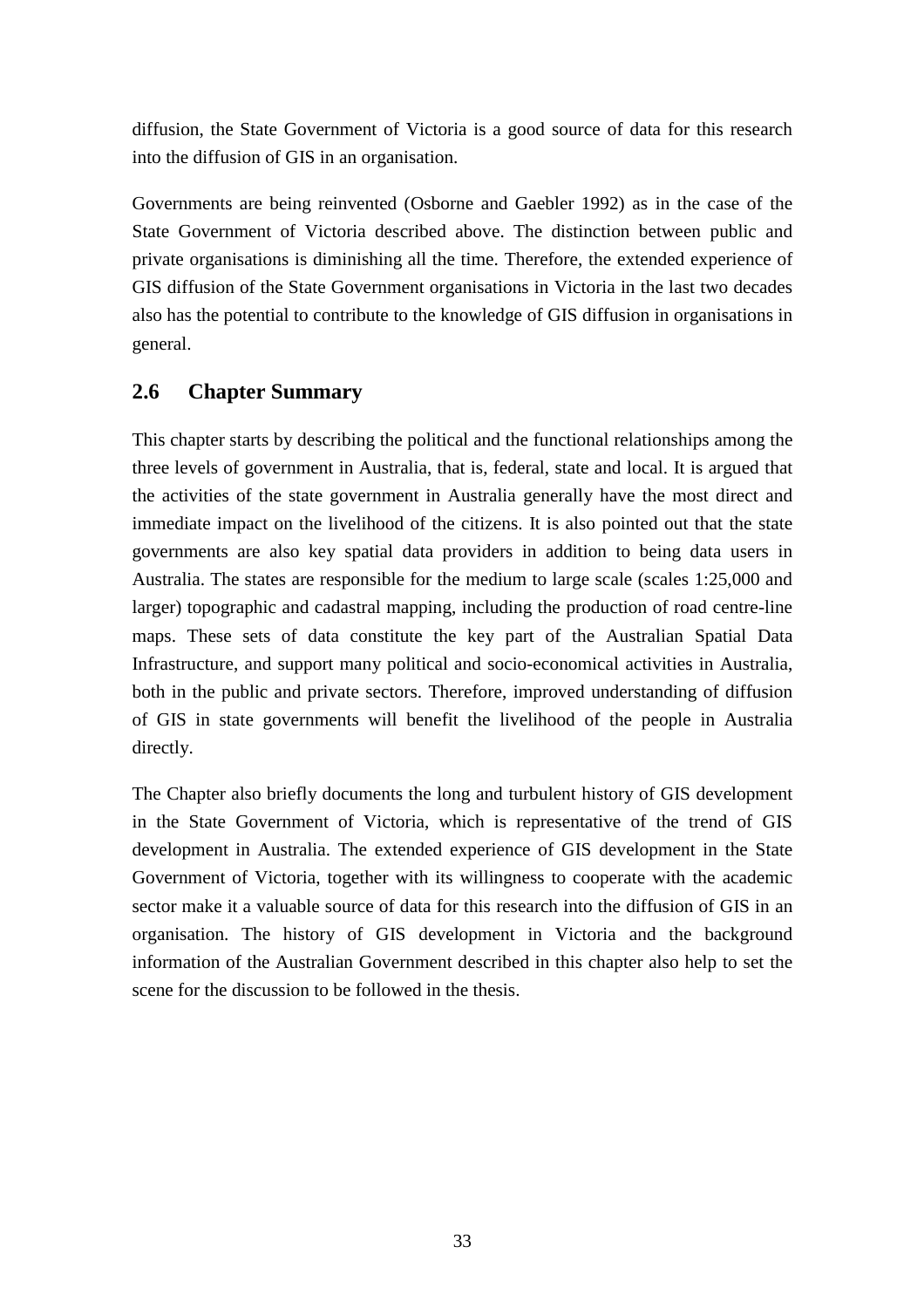# **Chapter 3 Current GIS Diffusion Research**

#### <span id="page-33-0"></span>**3.1 Introduction**

GIS diffusion is a recent branch of GIS research. Its grounding is the sub-disciplines of innovation and socio-technical systems in the disciplines of organisation behaviour/ organisation theory and information systems (Onsrud*, et al.* 1995). In general, the subdiscipline of innovation studies the diffusion of new idea or practices (an innovation) among people or other adoption units in a social system (Rogers 1995). Socio-technical systems research examines the design and implementation of new technology in the form of technical systems that meet the requirements of the members of a social system such as an organisation (Eason 1988).

#### **3.1.1 Definitions of diffusion**

Gattiker (1990, p. 22) views diffusion as 'the degree to which an innovation has become integrated into an economy'. Spence (1994, p. 83) describes diffusion as 'the spread of a new idea from its source to the ultimate users'. Campbell and Masser (1995, p. 4) see diffusion as 'the fundamental process that is responsible for the transfer of innovation from the workshops of their inventors to becoming a daily part of the lives of a large section of society'. These definitions package different concepts inherent in diffusion in such a way as to help the authors make their points. Gattiker emphasises the relation between innovation and an economy. Spence pictures a unidirectional movement of diffusion that has a source and many end users. The innovation concerned refers to new ideas. Campbell and Masser view diffusion as a process of transfer of innovation, which, like Spence's view, is unidirectional in nature. Instead of viewing the target of diffusion as an economy, their target is people in a section of society. Their definition gives an impression of innovation more akin to an invention. Together, these definitions capture many different aspects of diffusion. Individually, they tend to impart a biased view of diffusion and are generally not appropriate as a definition to guide research.

Rogers has followed and documented the development of diffusion research over many years (Rogers 1962, 1971, 1983, 1995). Ten major diffusion research traditions are identified, ranging from anthropology, through education, public health and medical sociology, communication to general economics. Based on the understanding of this multi-disciplinary research area, Rogers provides a more generic definition of diffusion: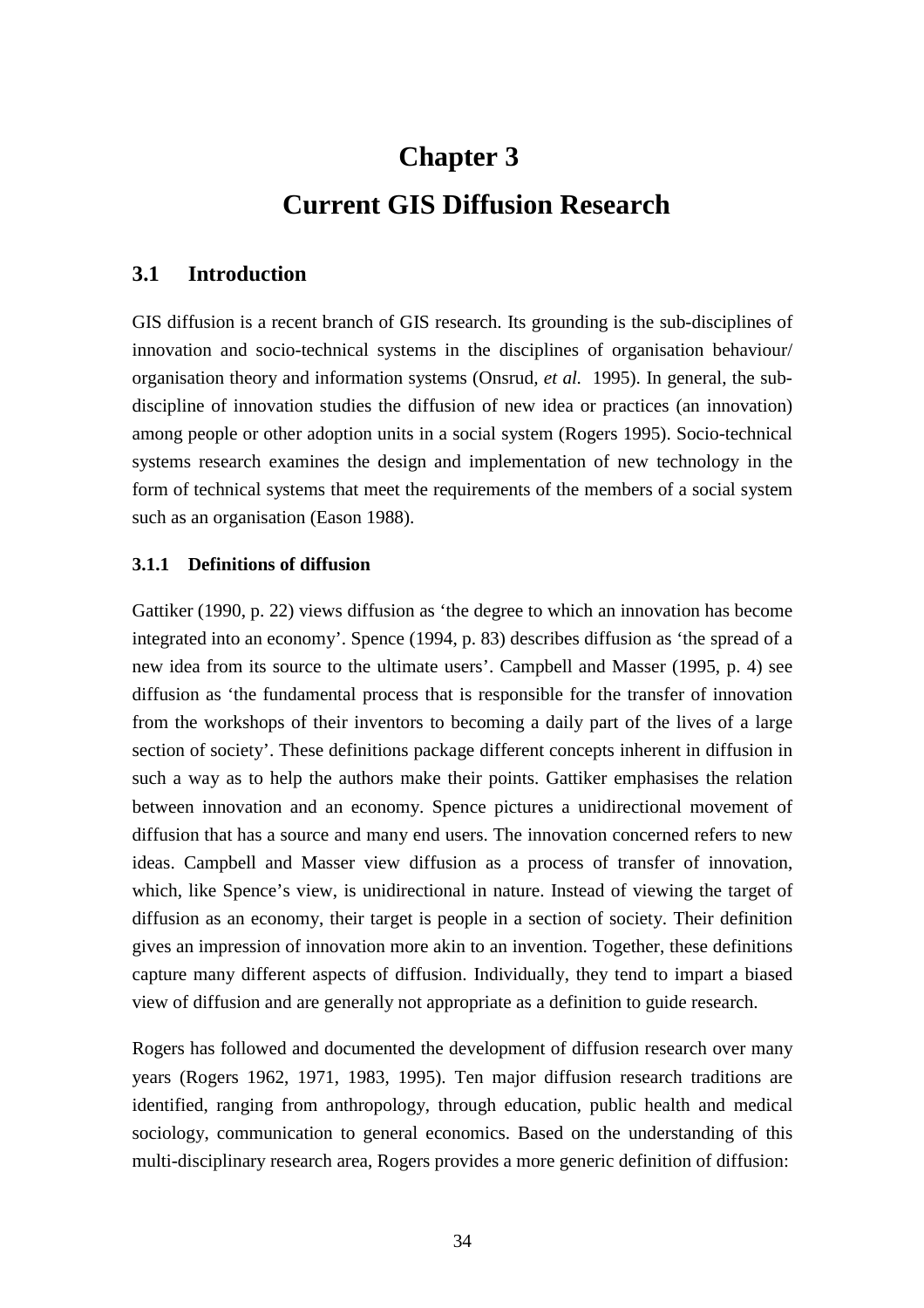<span id="page-34-0"></span>*Diffusion is the process by which an innovation is communicated through certain channels over time among the members of a social system.*

(Rogers 1962, p. 5)

#### **3.1.2 The paradigm of diffusion**

People from different disciplines have used this definition (or its variations) over the years (Goodman 1993, Pinto and Onsrud 1993, Zaltman*, et al.* 1973) and underpins the intellectual paradigm of innovation diffusion (Rogers 1993). The definition also gives rise to four elements of diffusion: namely, *innovation*, *communication channels*, *time*, and the *social system* (Rogers 1995). The four elements represent the foci of research activities in the past five decades.

A significant body of knowledge has accumulated around the diffusion paradigm over the past five decades, particularly in relation to the elements of *time* and *communication channels*. The bulk of research concerns the innovativeness of and the earliness of knowing about an innovation by members of a social system, and the rate of adoption of innovations in different social systems. However, study into the structure of social system of diffusion is relatively limited (Rogers 1995).

On the other hand, researchers of socio-technical systems have put much effort into examining technological innovations and social systems, and their relation (Goodman and Sproull 1990, Luftman 1996, Nord and Tucker 1987, Pennings and Buitendam 1987, Tushman and Moore 1988). An integrated set of principles of system design and implementation has been developed to make technical systems acceptable to users in an organisation (Eason 1988, Eason 1993a). But limited effort is spent on the *time* element. Goodman (1993, p. 49) points out one of the limitations of current research: 'we do not have good theories and/or studies tracing the evaluation and interrelationship of these criteria over time'. Goodman is referring to success criteria in his discussion, but neglect of the *time* element in technology implementation research appears to be a general issue. Clearly, within the broad framework of the diffusion paradigm, the subdisciplines of innovation and socio-technical systems can complement each other.

In the sections that follow, the GIS diffusion literature is reviewed to document major achievements of GIS diffusion research to date, with the diffusion paradigm as the organising framework. In the light of the experience of the two grounding subdisciplines, the limitations of current GIS diffusion research are identified. The implications of these limitations are discussed and a theme for this research is chosen.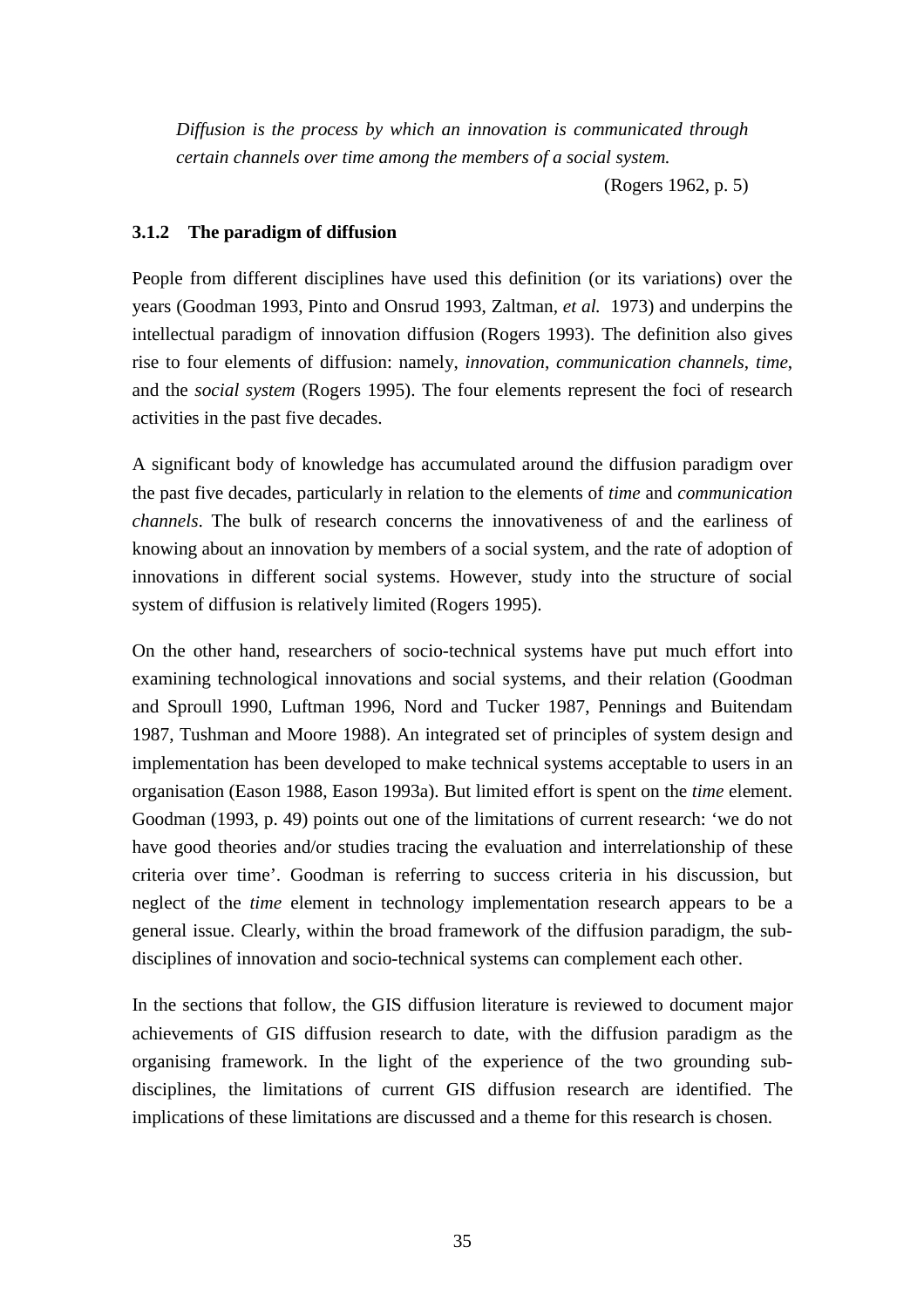#### <span id="page-35-0"></span>**3.2 Innovation**

*Innovation is the sap that flows in the organization tree, and the effective management of technological innovation is what makes an organization grow and flourish.*

(Gattiker 1990, p. 27)

#### **3.2.1 Innovation and technology**

The emphasis on technology, particularly computer/information technology in the literature in recent decades, leads to the often interchangeable use of the terms *technology* and *innovation*. It is useful to clarify the two terms before proceeding further. Some authors equate research and development with innovation (Link and Tassey 1987). However, other researchers argue that it is not true (Gattiker 1990, Hitt*, et al.* 1988). According to Gattiker (1990, p. 17), 'An innovation may be a new way of thinking or an invention that is the product of this way of thinking'. Though useful, this concept appears restrictive when compared with the definition by Rogers:

*...an idea, practice, or object that is perceived as new by an individual or other unit of adoption...Newness may be expressed in terms of knowledge, persuasion, or a decision to adopt.*

(Rogers 1995, p. 11)

Based on Rogers' definition, newness is the characteristic of innovation. Newness is a concept that includes the perception of an adopter (an individual or organisation) and a time element—something can be considered new by an adopter at different stages of diffusion.

On the other hand, newness is not a characteristic of technology. Technology is seen as 'knowledge of cause-and-effect relationships embedded in machines and methods. The knowledge may be certain or probabilistic' (Sproull and Goodman 1990, p.255). The term should be distinguished from technical system, which is defined as 'a specific combination of machines, equipment, and methods used to produce some valued outcome...Every technical system embodies a technology' (Berniker as quoted in Weick (1990, p. 3). Based on these definitions, technology is seen as the knowledge while technical system is a mechanism through which the knowledge is applied to achieve specific end/s. When either a technology or a technical system is perceived as new, each becomes an innovation.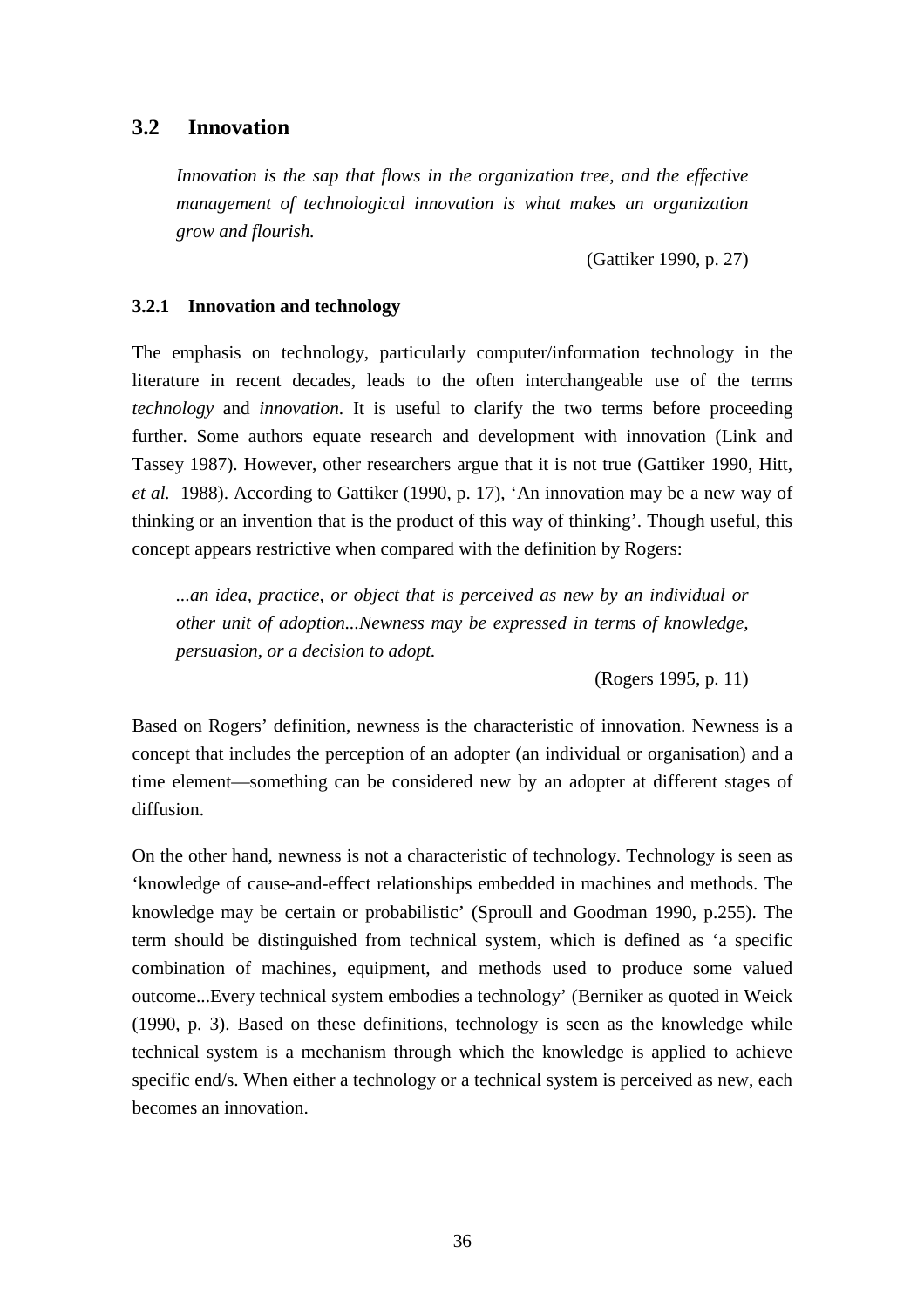#### **3.2.2 GIS as an innovation**

Based on the definitions of GIS put forward by many researchers, GIS often is viewed as a technical system (Aronoff 1989, Burrough 1986, Cowen 1988, Department of the Environment 1987). However, after 25 years of development, (Goodchild 1992) argues that GIS should be treated as geographic information science (GISci). GISci is defined as:

*...the set of fundamental scientific issues arising from, stimulated by, or surrounding the use of digital computers to handle, process, analyze, store, or access geographic information.*

(Goodchild 1995a, p. 1)

Based on Goodchild's argument, GIS is a body of knowledge of managing and manipulating geographic information by computers. *Science* is the status that better reflects the effort and achievement of the GIS community. In this sense, GIS is no doubt a technology. When the GIS technology is deployed in the form of a combination of machines, equipment and methods in a place like a cartographic office to produce maps, GIS also assumes the role of a technical system. In the past, such a technical system referred to spatial analysis methods and equipment that involved studying spatial patterns by overlaying transparencies of map layers on a light box. To those offices that still use the manual technology, the present day computer-based GIS certainly represents an innovation.

## **3.2.3 Types of innovation**

Over the years, many ways have been used to classify technological innovations. Gattiker (1990) classifies them according to their types (primary or derivative), diffusion (low or high level in an organisation), and relationship to its users (incremental or radical). Some classify the innovations in terms of the state of the system, the initial focus or the outcome or effect of the innovations (Zaltman*, et al.* 1973).

When distinguishing 'process innovations' from 'product innovations' Rosegger (1986) points out that in industrial practice, a new product usually requires some changes and adaptation in the process technology. It is often difficult to distinguish a process innovation from a product innovation (or vice versa). The two innovations should be seen as representing 'a continuum rather than a dichotomy' (Gattiker 1990, p. 20). Both types of innovation are needed to describe the outcome of innovation and the associated organisational change. The same argument can be applied to the different types of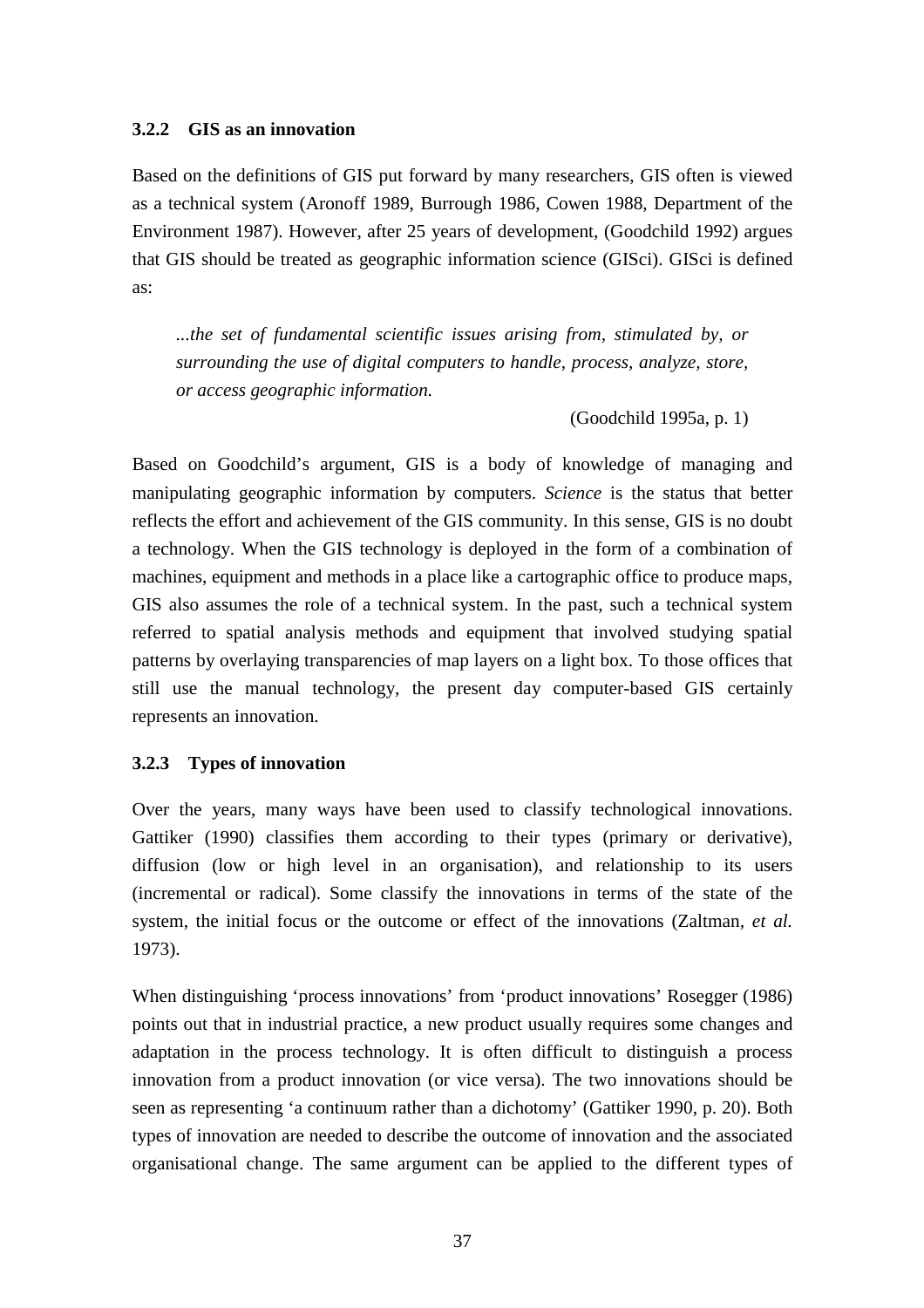innovations mentioned above. The process of diffusion is such that an innovation will cause change to product, process, people, and organisational structure.

It may be difficult to identify a pure type of innovation. The classification represents convenient grouping of innovation for ease of research. Innovation can assume the identify of any one type or combination of types of innovation in the process of its diffusion over time.

# **3.2.4 Types of GIS**

So far, little work, if any at all, has been done on classifying GIS as an innovation. However, it is recognised that introduction of GIS involves the interaction of people, technology, and organisational structure (Benwell 1993). The business process will require compatible re-engineering in order for GIS to be fully successful. This suggests that like the innovations described above, the identity of GIS will change as diffusion progresses. As a tool to aid GIS diffusion research, it will be useful to have a way of classifying GIS to track its identify over time.

## **3.2.5 Uncertainty of innovation and implementation strategies**

An innovation usually offers a certain degree of benefit to someone who adopts it. Often it can help to reduce uncertainty of an existing practice. However, this advantage is not always very clear cut to the intended adopters. They are seldom certain that an innovation is better than the practice that it might replace. So while potentially able to reduce uncertainty because of its information base, a technological innovation creates a different kind of uncertainty, an uncertainty about its expected consequences in the mind of potential adopters (Rogers 1995).

The more radical the innovation is, the more uncertain users are towards the innovation. Depending on the contextual requirements, the perception of the users/adopters and the extent of planning and preparation affordable, different innovations may require different implementation strategies. For example, Eason (1988, p. 159) identifies five broad strategies of implementing new information systems, which range from the 'big bang' to 'incremental evolution' depending on the radicalness of the strategy.

## **3.2.6 Uncertainty of GIS and implementation strategies**

Recognising that introduction of GIS to an organisation creates similar uncertainty as other innovations described above, GIS researchers have suggested many implementation strategies. Somers (1994) suggests a dual-track development strategy. After a preliminary requirement analysis and core design, the strategy follows two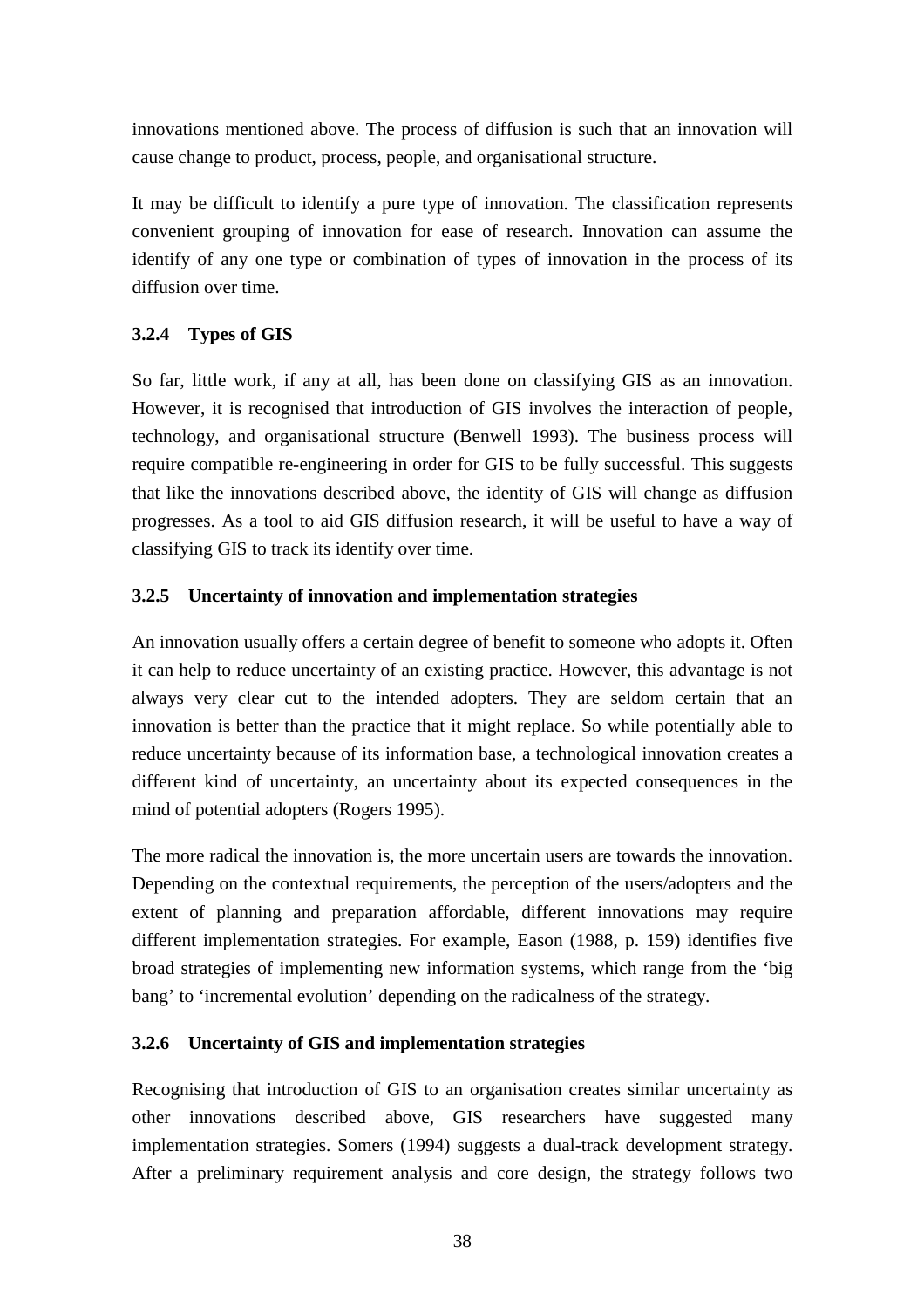tracks simultaneously. By the first track, one collects short term data and implements immediate applications, while by the second track, one continues the detailed analysis and design. Peuquet and Bacastow (1991) suggest an iterative prototyping strategy. After defining a preliminary set of requirements, a working model is developed and implemented, provoking experimental organisational changes. Both the functional and the organisational requirements are derived and tested through iterations. Hedges as quoted in (Ferrari and Onsrud 1995) suggests an incremental approach to implement asset management and facility management projects in support of process reengineering. Anderson (1992) suggests a proactive approach in which GIS is implemented in five phases, namely, participation, context evaluation, vision creation, change and implementation. The five phases are non-linear and proceed concurrently, and if necessary repeatedly.

## **3.2.7 Characteristics of innovation**

In the past, it had been assumed that all innovations were equivalent units of analysis. The assumption is oversimplified, as people perceive different innovations differently based on many characteristics (Rogers 1995). Rosegger (1986, p. 187) identifies five major categories of factors that affect the rate at which a technological innovation has become integrated into an economy. They include origin of the innovation, effects on other inputs, relationship of the innovation to the existing production structure, change in the innovation and complementariness among innovations.

Rogers (1995, p. 15) summarises five generic characteristics of innovations, as perceived by individuals, that over the years are found to explain most of the variations in the rates of adoption of innovations. These characteristics are *relative advantage*, *compatibility*, *complexity*, *trialability*, and *observability*. Innovations that are perceived to have less complexity but greater relative advantage, compatibility, trialability and observability, will be adopted more rapidly. In general, the factors identified by Rosegger are a subset of the five characteristics summarised by Rogers.

## **3.2.8 Characteristics of GIS**

Two studies conducted in recent years have shed some light on the characteristics of GIS as an innovation that affect its diffusion. The studies are part of a major initiative to determine the success factors for GIS diffusion. The first was undertaken by Budic (1993) who studied GIS diffusion in local governments in four southeastern states in USA. Budic finds two characteristics of GIS that significantly affect GIS adoption by individual people: *perceived relative advantage* and *exposure to GIS technology*.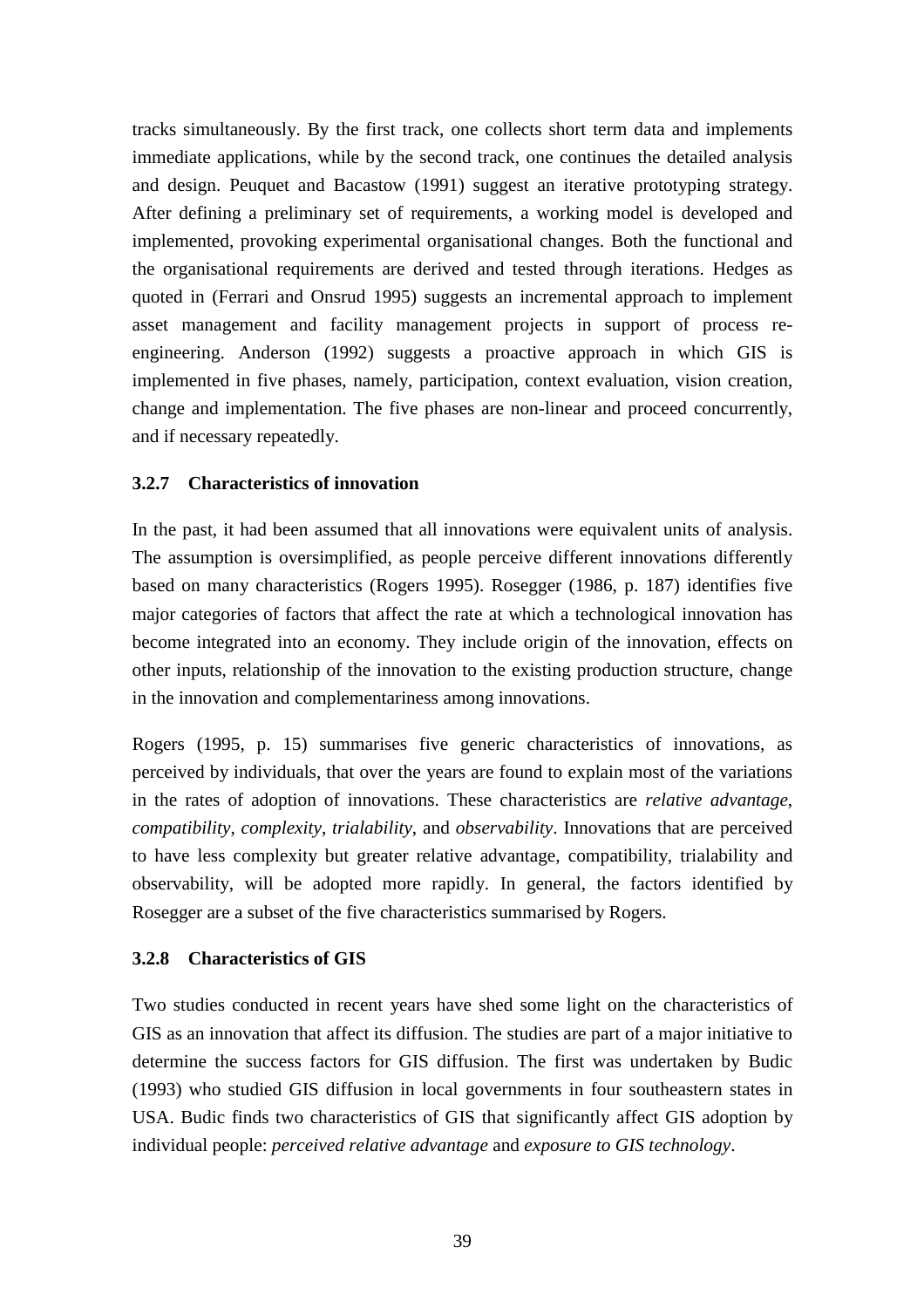The second study was conducted by Onsrud and Pinto (1993) who conducted a large scale questionnaire survey that covers 256 local governments in six different countries/regions, to identify the factors that best predict adoption/utilisation success. Eleven groups of factor are found to account for 62 percent of the total variance of adoption/utilisation success. Four groups of factors, namely, *utility*, *ease of use*, *history of failure* and *cost* are found to be significant predictors, with utility being the single most important group. It is interesting to note that the significant predictors are essentially characteristics of the innovation. These predictors, together with the GIS characteristics identified by Budic, fall within the scope of the five perceived characteristics of innovations summarised by Rogers. It seems that at least in the local governments sampled, perceived GIS characteristics are better predictors of success than other factors. In their conclusion, (Onsrud and Pinto 1993) point out that more work is required to determine the predictors of success, including the characteristics of GIS, in the adoption of GIS within local government.

## **3.2.9 Limitations of the research concerning innovation**

When conducting innovation diffusion research, an important conceptual and methodological issue is to identify the scope of a technological innovation (Rogers 1995). In order to make work simpler, past research tended to adopt an implicit assumption that each innovation was independent of other innovations. Rogers (1995, p. 15) finds this assumption dubious and points out that 'In reality, a set of innovation diffusing at about the same time in a system are interdependent'.

Using the examples of 'miracle rice and wheat', Rogers (1995, p. 15) further notes that technological innovations may appear in the form of a *technology cluster*, which 'consists of one or more distinguishable elements of technology that are perceived as being closely interrelated'. In fact, Gattiker (1990) and Rosegger (1986) both notice that in industry, some innovations work complementarily to one another. The practical problem here is to determine which is the subject of analysis, the technology cluster as a whole or a specific combination of the elements in the cluster.

In the 1970s, diffusion scholars recognised that innovation changes in the course of diffusion. This is echoed by Rosegger (1986) who finds that innovation changes as it gets incorporated into an economy. This leads to the study of the concept of *reinvention* which is defined as 'the degree to which an innovation is changed or modified by a user in the process of its adoption and implementation' (Rogers 1995, p. 17). The two concepts of reinvention and technology cluster together create a problem of defining the identity of an innovation in diffusion studies.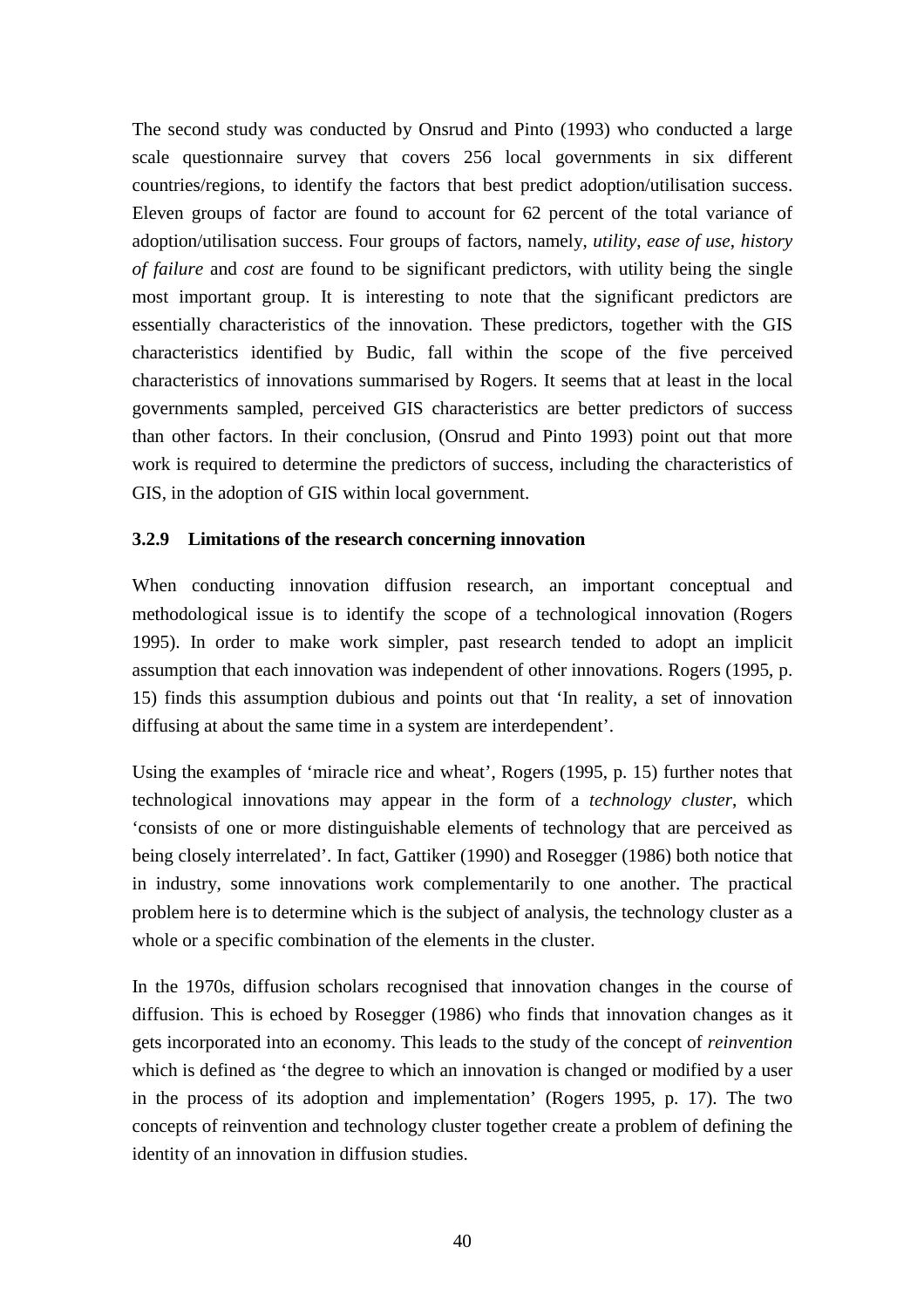To complicate the issue further, Goodman (1993) observes that technology, particularly information technology, can achieve the same result through different configurations or technical systems. The unique aspects about each technical system is defined by 'the interaction or adaptation among the technological system and organisational characteristics' (Goodman 1993, p. 50). Also, the meaning of technology is interpreted differently by different individuals and groups within the organisation depending upon the organisational context. This suggest that in addition to objective characteristics, technology also has socially-defined characteristics. To clearly define the identity of an innovation/technology is not a simple task. Therefore, Goodman (1993, p. 50) points out that though there are many accounts of implementation success or failure in the literature, 'there are very few accounts of the technology under observation', and that the knowledge of many forms of new technology is actually incomplete.

#### **3.2.10 Limitations of the research concerning GIS as an innovation**

Currently, GIS researchers also recognise the problem of defining the identity of GIS as an innovation. The concept of GIS as a technology cluster has been touch upon recently (Chan and Williamson 1995a), but the impact of the concept on diffusion has not been explored. In a presentation to the GIS community, Rogers emphasises the ability of an innovation to undergo reinvention. Rogers also predicts that the changing technology for GIS and the lack of user-friendliness may slow the rate of adoption of GIS, while the reinventability of GIS may speed the rate of adoption (Rogers 1993).

Based on findings of 12 case studies of local government in Britain, Campbell and Masser (1995) confirm the presence of reinvention, and a multitude of objective and social configurations of GIS. They find that GIS is not 'a particular configuration of equipment' (p. 108). Instead, each local government 'had chosen a different configuration of equipment, filled it with different data and wrapped it up in different organizational structures' (p. 109). Their findings suggest that 'the meaning of a technology such as GIS was continuously being reinvented at both the organizational and individual scales' (p. 109). As reinvention is not their primary research subject, the detail of the phenomenon is not investigated. Still Campbell (1996b, p. 40) notes that 'the precise nature of the relationship between technology and the multi-levelled contexts in which it is located is unclear' and identifies the need for 'An analysis of perspectives on the nature of GIS technology with particular emphasis on the extent to which each organization reinvents a particular form of technology'.

Establishing the identity of GIS early on is crucial for GIS diffusion research. It allows researchers to keep track of the technology in the course of diffusion, and to relate any findings back to the particular configuration of GIS in study. It also ensures that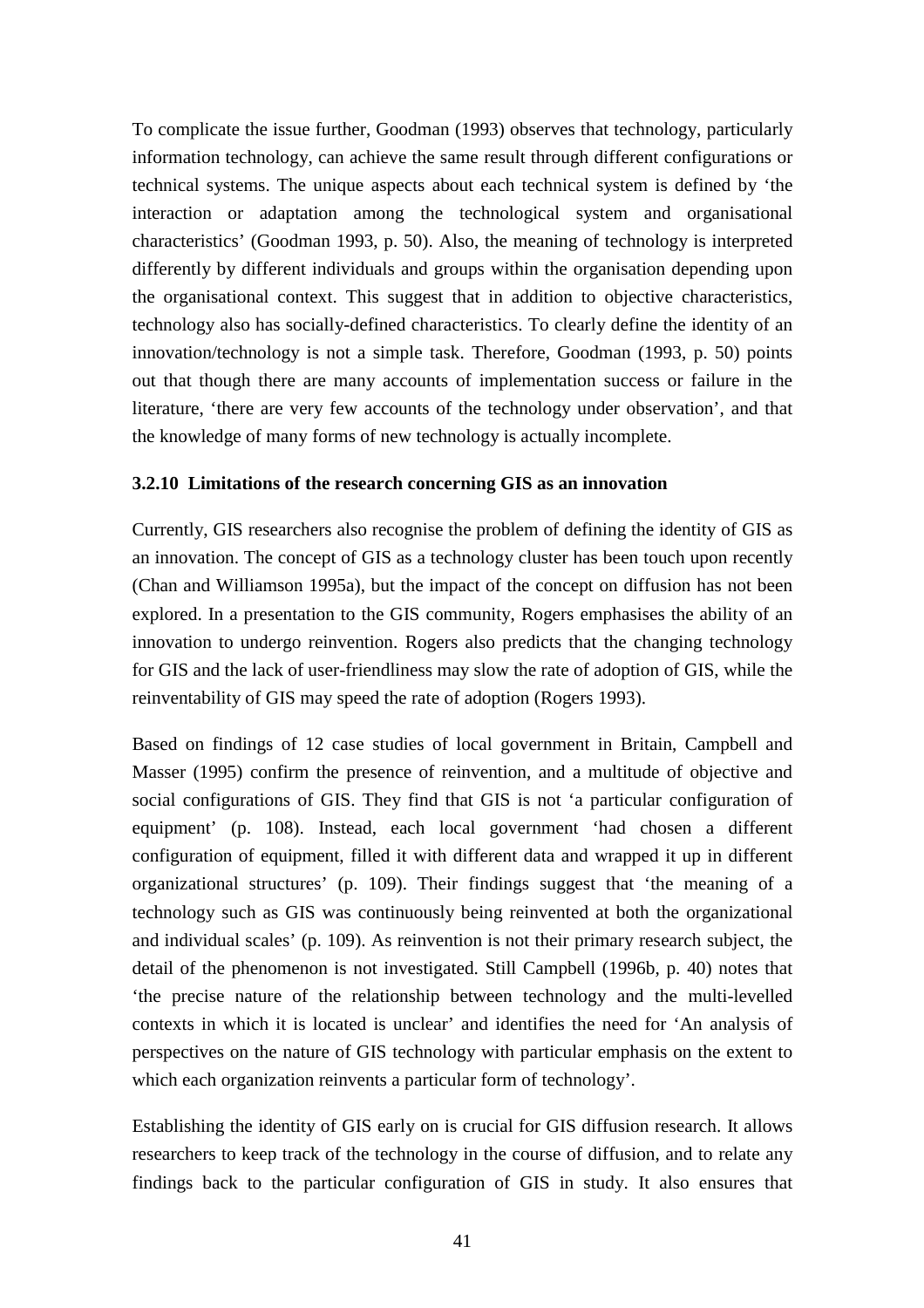findings from different research initiatives are comparable for GIS that have matching configurations.

## **3.2.11 Section Summary—GIS as an Innovation**

This section briefly describes the current knowledge of the different aspects of an innovation. GIS diffusion researchers recognise that the knowledge is also applicable to GIS in general. They also found that like other innovations, GIS diffusion research has to tackle the problem of identity of GIS. The problem has three different dimensions. Firstly, GIS may comprise a cluster of related technologies/knowledge. Secondly, the identity of GIS may change in the course of diffusion through reinvention. Thirdly, GIS may have different configurations and socially constructed meanings depending on the needs and perceptions of different individuals or units of adopter within an organisation/social system.

Establishing the identity of GIS as an innovation is fundamental to GIS diffusion research. This allows tracking of GIS in its course of diffusion, and relating any findings back to the particular entity of GIS in study. This also ensures that results from different research initiatives are comparable based on a clearer specification of GIS.

# **3.3 Communication Channels**

*A communication channel is the means by which messages get from one individual to another.*

(Rogers 1995, p. 18)

Research into the element of communication channel of the diffusion paradigm emphasises on the types of channel, including *mass media* and *interpersonal channels*, *cosmopolite* and *localite* channels. Study of the people at both ends of the channels concerns *opinion leaders* and their followers. The network of channels formed among these people is called a *diffusion/communication network*. Two main groups of linkages in the network can be identified depending on whether they are *homophilous*/*heterophilous*, and *strong ties*/*weak ties*. The description of the different aspects of communication channels in the subsections below is based on the account by Rogers (1995)

## **3.3.1 Types of communication channels**

In diffusion, there are two main categories of communication channels. One is characterised by its nature as in mass media and interpersonal channels. The other is characterised by its source of origin as in cosmopolite and localite channels. In general,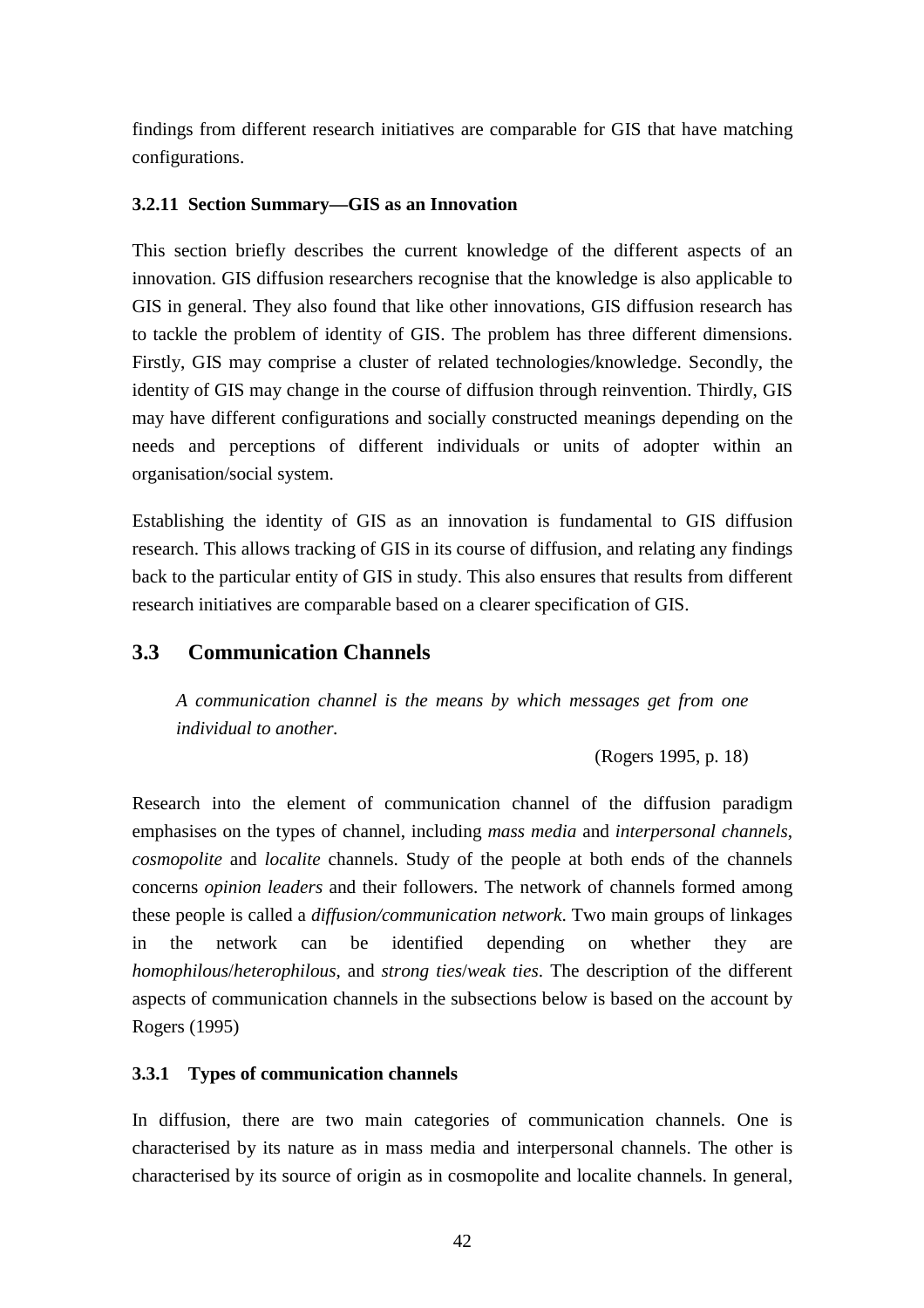mass media such as newspaper, radio and television are more effective in making potential adopters aware of an innovation. It can also lead to changes in weakly held attitudes. Like mass media, cosmopolite channels, which are communication channels from outside the social system of study, are more effective in raising awareness of an innovation. On the other hand, interpersonal channels are better for persuading an individual to form or change a strongly held attitude toward a new idea. Localite channels, which refer to channels from within the social system, like interpersonal channels, are more important at the persuasion stage.

#### **3.3.2 GIS and types of communication channels**

Croswell (1989) stresses the importance of keeping stakeholders informed through periodic presentations by the GIS manager and newsletters even after the system is operational. Koller as quoted in Ferrari and Onsrud (1995), points out that to successfully implement a GIS, there is a need to open informal lines of communication between participating departments, and to spend managerial effort in interdepartmental persuasion and interpersonal communication. Engelken (1994) advises that a GIS project manager should establish and maintain personal linkages at all levels of the organisation, and that communication can make the difference between technical or business success for the project. There are also discussion into the types and means of establishing communication channels to facilitate sharing of geographic information (Obermeyer 1995, Tosta 1995, Ventura 1995).

In the survey by Onsrud and Pinto (1993), though not a key factor, *existence of (formal and informal) communication channels* was found to have certain significance in accounting for GIS diffusion. It ranks seven out of the eleven groups of factors that account for 62% of the variation in adoption success in local government. The result may be more meaningful if the nature and pattern of utilisation of the communication channels are known. This comment is based on the observation by Budic (1993, p. 155) that although interpersonal channels are more effective than general communication in facilitating GIS adoption, 'negative messages or conflicting personal relationships' can make communication with GIS users a negative predictor of success.

There is a recent study in Greece that specifically examines communication channels in the diffusion of GIS (Assimakopoulos 1996, Assimakopoulos 1997). In the study, GIS diffusion is found to be achieved through both mass media and interpersonal contacts.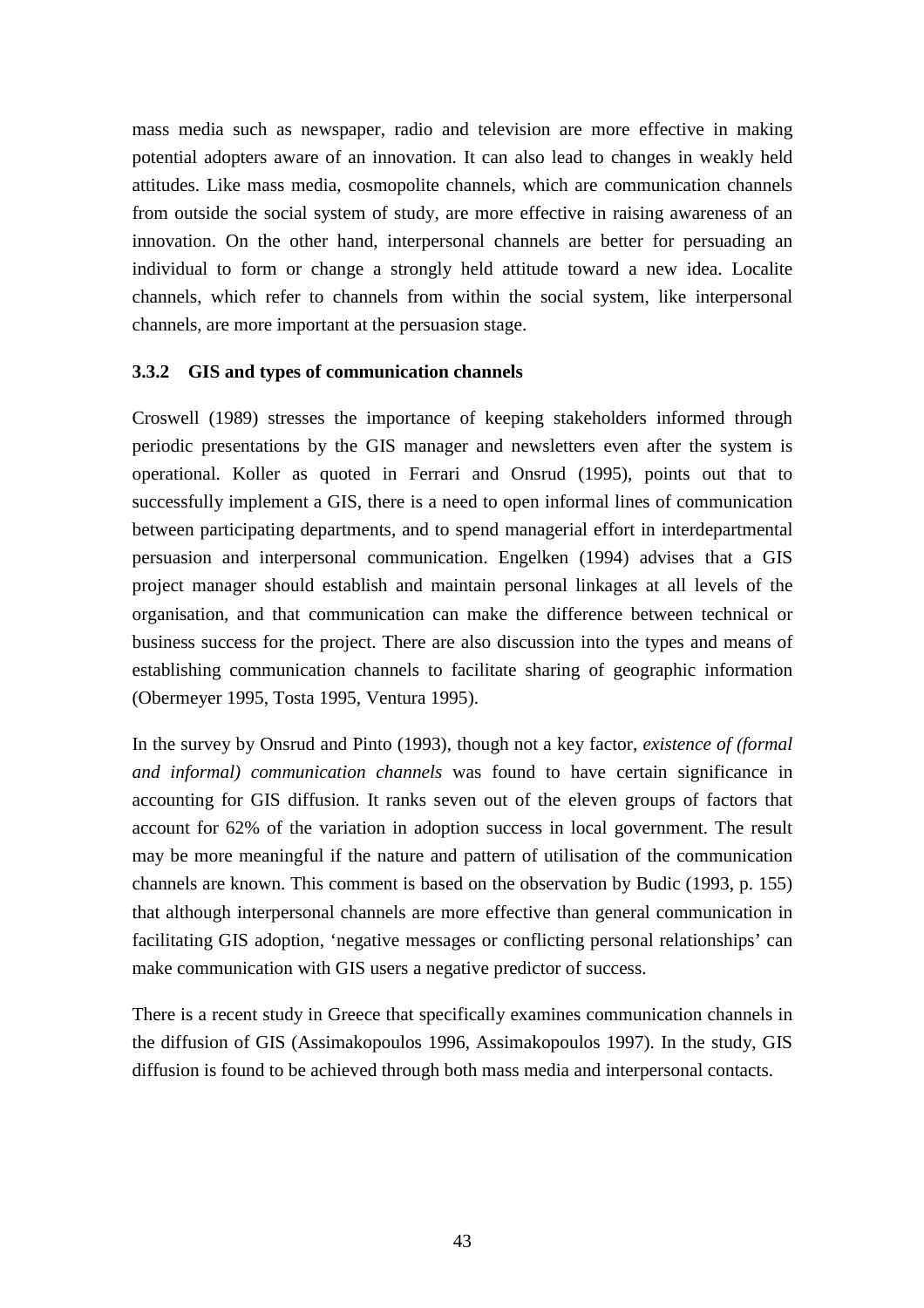#### **3.3.3 Diffusion networks**

The gist of the diffusion process is the modelling and imitation by potential adopters of their near-peers' experiences who have previously adopted an innovation. The pattern of interpersonal linkages of these near-peers is a diffusion network. The persuasion process will be more effective if the individuals in this diffusion network are homophilous, that is, similar in socioeconomic status, education, or other important ways. The opposite will apply to heterophilous individuals who have different background. At the focus/foci of the network are opinion leaders who are different from and are highly respected by other members (followers) in the network. They are found to possess many key characteristics such as greater exposure to mass media and contact to change agents, greater social participation (extensive communication network), higher socioeconomic status, more innovative but also more sensitive to the social norms. Often when an opinion leader decides to adopt an innovation, the followers will rapidly take up the innovation. At this stage, the critical mass is said to be reached.

However, homophily is not the only key to successful diffusion. Executives often discover new ideas and information through weak tie systems (Granovetter 1973) which is characterised by infrequent and sparse interaction among heterophilous people, who have barely overlapping areas of knowledge and information. To develop their weak ties, executives engage in multinational scanning (Keegan 1974), cultivate social contacts (Dalton 1959, Domhoff 1974), join the boards of other organisations (Allen 1974, Pfeffer 1972). Once a while, they try to break away from their strong tie systems represented by their immediate homophilous network of peer groups and competitors. For example, they participate in brainstorming sessions, go on retreats and hold open– door days (March and Sproull 1990). This is why in order for diffusion to be effective, there should be at least some degree of heterophily between any two participants. Heterophily actually aids rapid diffusion.

#### **3.3.4 GIS and Diffusion networks**

Assimakopoulos (1996) identifies the important role in GIS diffusion as played by a network of organisation in Greece called URSA-NET (Urban and Regional Spatial Analysis Network for Education and Training). This network is instrumental in organising conferences and seminars to establish contacts between European Union and Greece GIS experts. By studying key people who are influential in the development of GIS in Greece, he investigated and mapped the big picture of GIS diffusion on a national scale. He produces a cognitive map—the social/communication network—of the team-based Greek GIS community in 1993–94. The concepts of homophily/ heterophily, and strong tie/weak tie have been applied to describe the linkages of this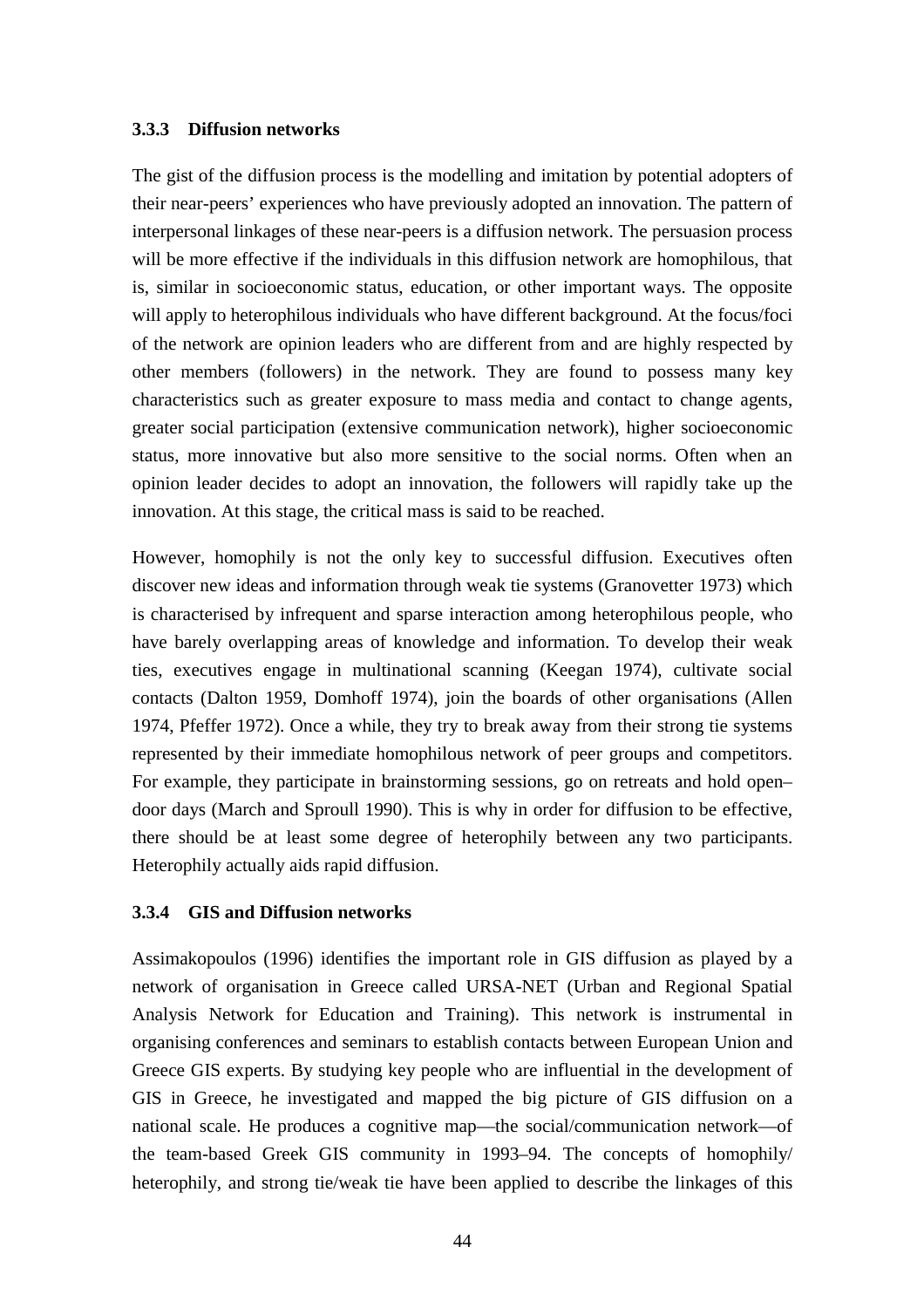social network. Opinion leaders in the community are also identified quantitatively by using the *Ucinet IV social network analysis* computer software and a *25x25 GIS sociomatrix* of 25 individuals in the community (Assimakopoulos 1997). The outcomes of the study pave the way for more in-depth studies into this aspect in future.

## **3.3.5 Limitations of research concerning communication channels of GIS**

Currently, basic concepts of communication channels research have started to be applied to GIS diffusion research. More work is still needed to better establish the role of communication channels in GIS diffusion. In the process, the application of the basic concepts to GIS diffusion can be improved by paying more attention to identifying the targets and the channels of the communication process (Goodman 1993).

Further, researchers have also identified specialised communication processes that will significantly affect the successful implementation of new technologies. For example, Goodman (1993) identifies *socialisation* and *congruent and integrative rewards* as two such processes. Weill and Broadbent (1995) also identify *maxims* and *deals* as two major means of communication in developing IT (information technology) infrastructure in an organisation. Researchers can gain more insights into GIS diffusion by applying the basic concepts of communication channels research to these specialised processes in addition.

## **3.3.6 Section Summary—communication channels of GIS**

In general, research into the communication channels in GIS diffusion involves applying established concepts concerning *diffusion networks* and *types of communication channels* to GIS diffusion studies. The work is still superficial and not part of main stream GIS diffusion research. However, the outcome is encouraging and paves the way for more in-depth and diverse studies in the future.

# **3.4 Time**

Rogers (1995) views diffusion as a process. According to the Collins Paperback English Dictionary, *process* refers to, among other things 'progress or course of time', and, 'a series of actions which produce a change or development'. To discuss the process of diffusion is to discuss 'progress or course of time' in diffusion. It involves a series of actions that produce a change or development—an outcome of diffusion in this case. Table 3.1 shows three different processes or series of actions studied under the time element of diffusion. These processes are *innovation-decision process*, *organisational innovation process*, and *varying rate of adoption among members*. Associated with these processes are three different outcomes of adoption: adoption by an individual or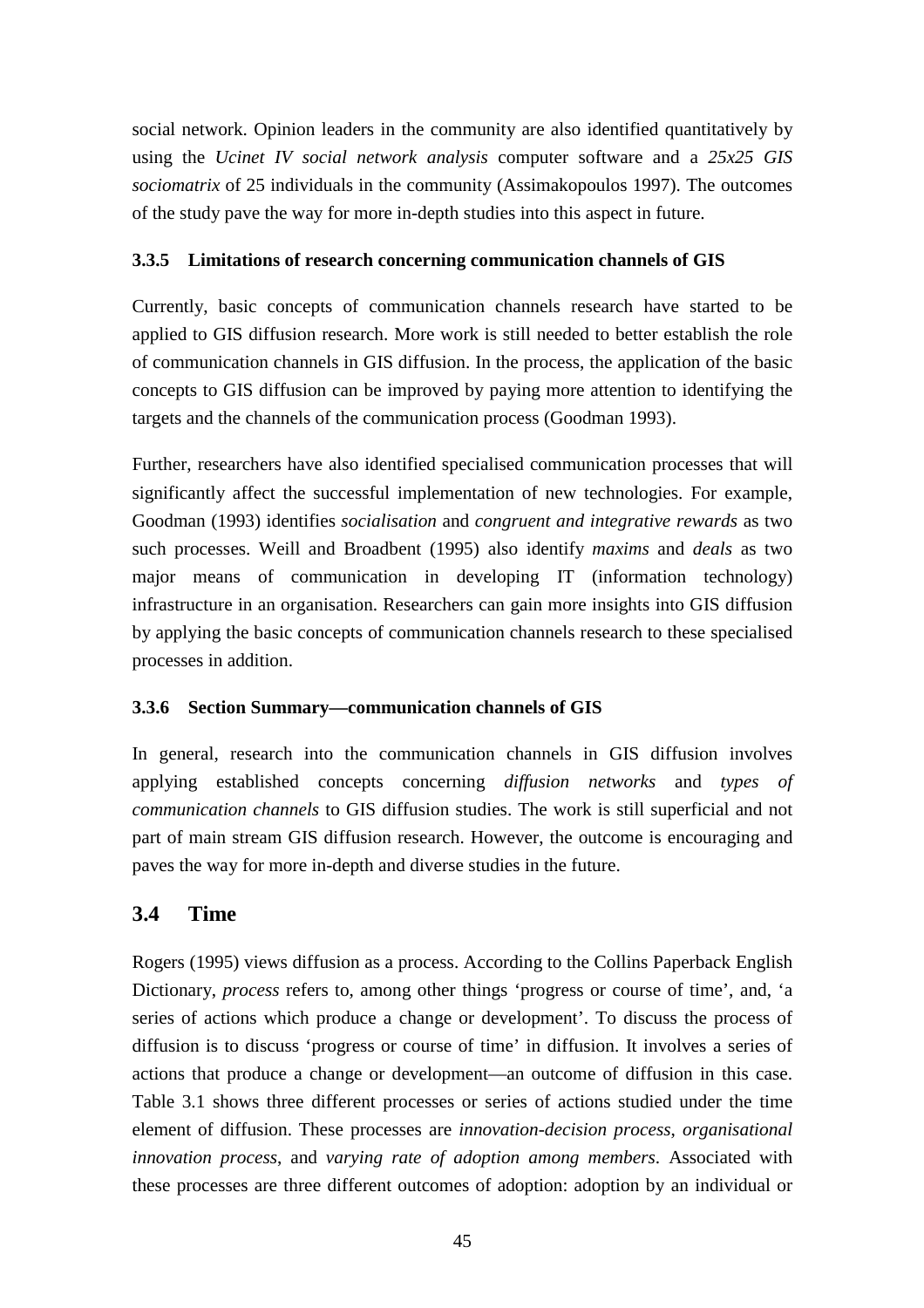unit of adoption, a social system (such as an organisation), and cumulative adoption by members of a social system.

|    | <b>Processes</b>                             | <b>Outcomes</b>                                            |
|----|----------------------------------------------|------------------------------------------------------------|
|    | 1. Innovation-decision process               | Adoption/Rejection by an individual or<br>unit of adoption |
| 2. | Organisational innovation process            | Adoption and implementation by an<br>organisation          |
|    | 3. Varying rate of adoption among<br>members | Cumulative adoption by members of a<br>social system       |

Table 3.1 Processes of innovation diffusion and the associated outcomes.

The concept of a process also forms the basis of the staged approach diffusion research. The staged approach views the process of diffusion of innovation 'as a set of stages or phases ordered along the temporal dimensions of their anticipated sequence' (Zaltman*, et al.* 1973, p. 52). Evidence for the existence of stages comes from the studies of the innovation-decision process of farmers in Iowa (Rogers 1995). The description of the three diffusion processes in this section is based on the work of Rogers (1995).

## **3.4.1 Innovation-decision process**

The first process of innovation diffusion is the innovation-decision process or the innovation diffusion process for the individuals (person or other unit of adoption). It is:

*...the process through which an individual (or other decision-making unit) passes from first knowledge of an innovation to forming an attitude toward the innovation, to a decision to adopt or reject, to implementation and use of the new idea, and to confirmation of this decision.*

(Rogers 1995, p. 20)

It includes five stages, namely, *knowledge*, *persuasion*, *decision*, *implementation* and *confirmation* as shown in Figure 3.1. Communication channels that provide information and feedbacks from one stage to the others link all these stages together.

At the knowledge stage, an individual obtains information that indicates that the innovation may be a solution to certain problems. *Prior conditions* and *characteristics of the individual* will affect the outcome of the knowledge stage. Prior conditions include factors such as *previous practice*, *felt needs/problems*, *innovativeness* and *norms* of the social systems. Innovativeness is the degree to which an individual is relatively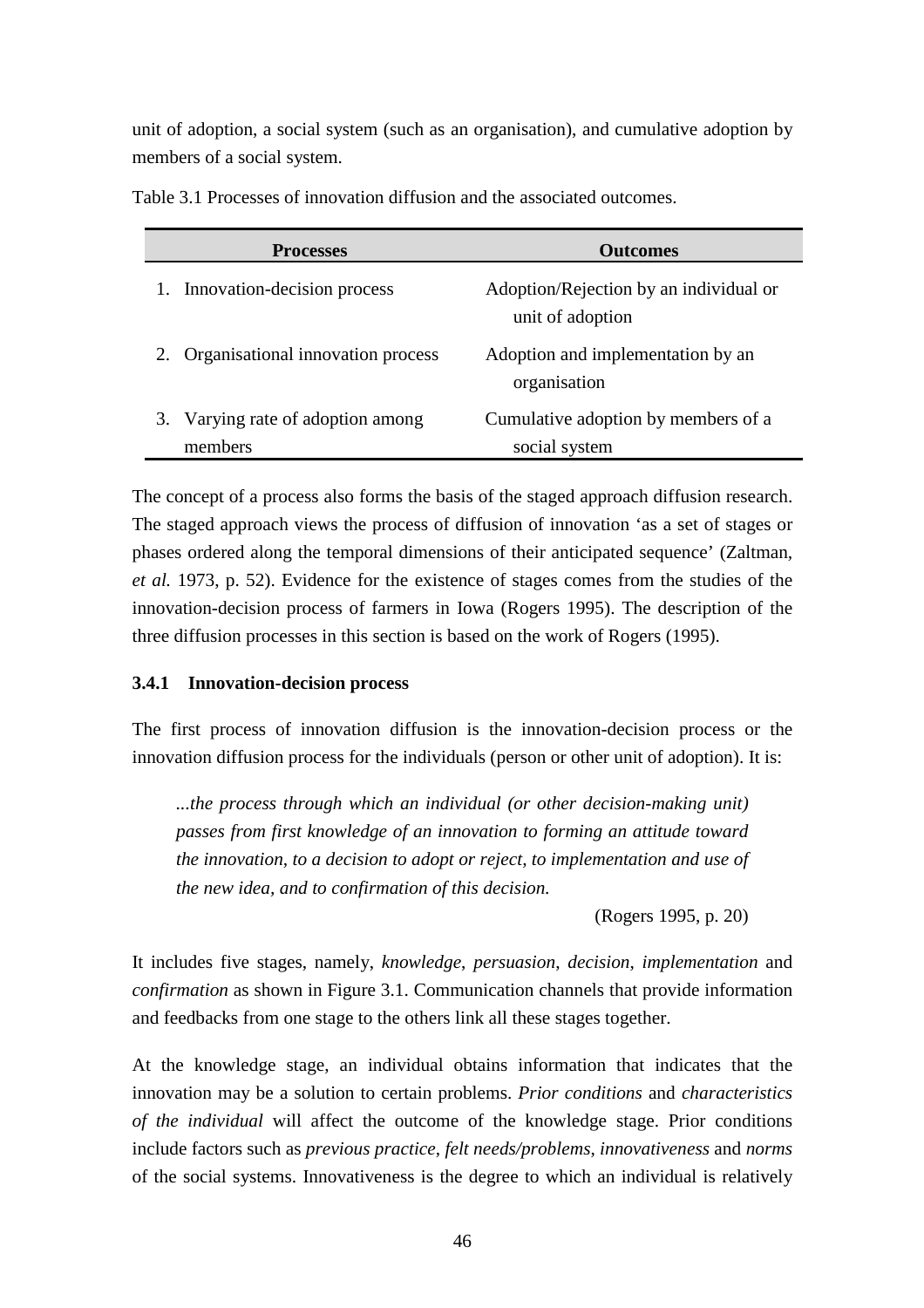earlier in adopting new ideas than others in a social system. Innovativeness is often affected by the characteristics of the individual, which include the socioeconomic characteristics, personality variables and communication behaviour.



**Figure 3.1 The Innovation-Decision Process (adapted from Rogers (1995, p.163))**

At the persuasion stage, further information is collected. This time, the information is needed to reduce the individual's uncertainty of the innovation in bringing about the desired outcome. Interpersonal network and subjective judgement/experience from peers or competitors provides the channels. The outcome of this stage will be affected by the five perceived characteristics of innovation described in subsection 3.2.7.

At the decision stage, the individual goes through a series of deliberation to make a choice of adopting or rejecting the innovation in question. The decision is then carried out in the implementation stage in which the innovation is actually used to produce any benefits intended. Experience gained from the implementation stage, together with other information that comes in through various communication channels help the individual to confirm or change his or her decision during the subsequent confirmation stage. In this stage, the original decision may be continued, changed from adoption to discontinuance, or changed from rejection to later adoption. Provided that the technology is already available, the decision by an individual to adopt the technology will usually lead to success of implementation, that is, actual utilisation of the technology. The individual's satisfaction towards the technology is also a good indicator of its benefit.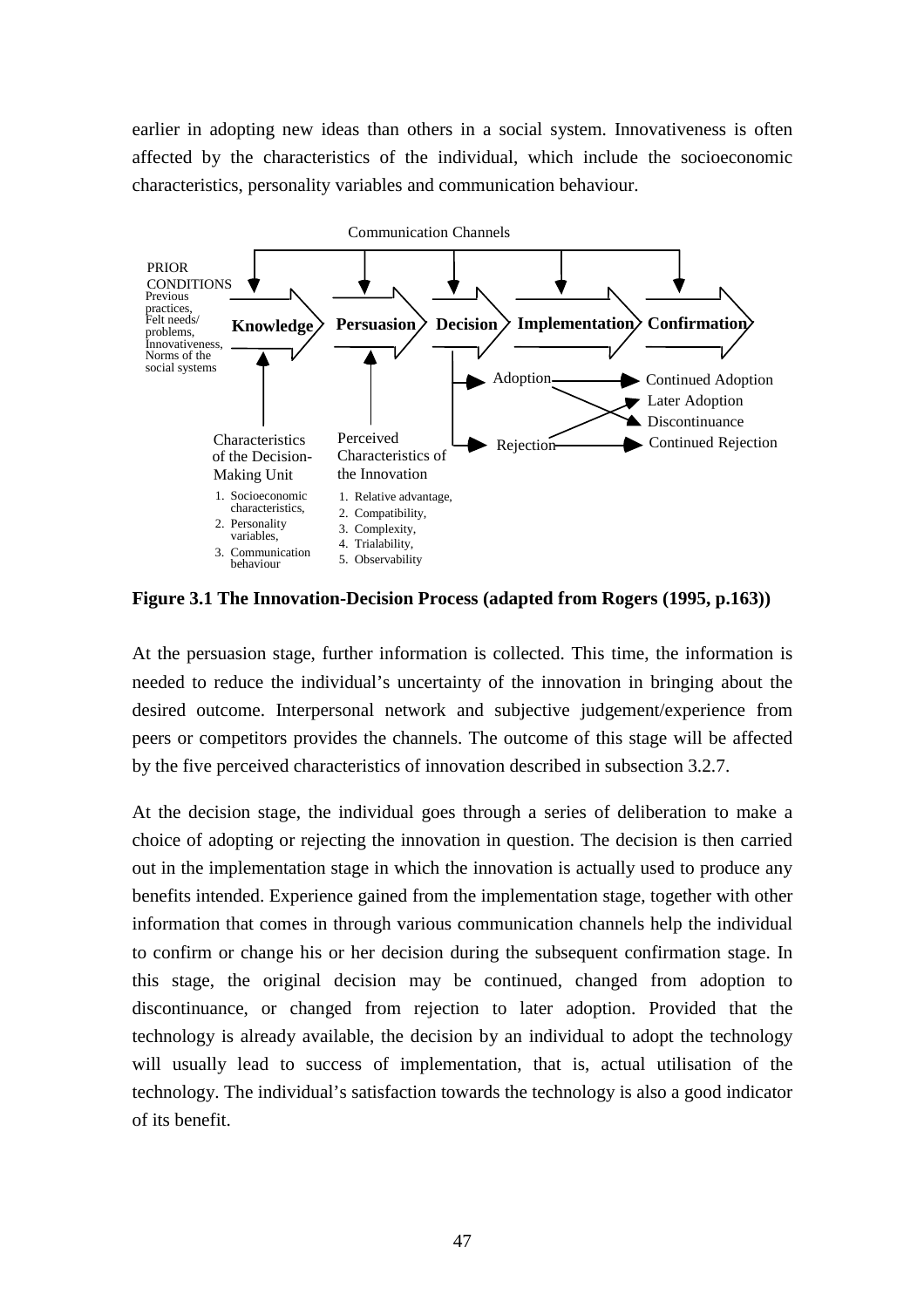#### **3.4.2 GIS and Innovation-Decision Process**

Probably due to the difficulty of probing into the mental process of individuals, minimal work has been done on the innovation-decision process in GIS diffusion. Nevertheless, there are some studies that touch on innovativeness of GIS adopters in the innovationdecision process. In these studies, some identify personality variables and other socioeconomic characteristics of the adopters as important ((Budic 1993), Ventura *et al*. in (Ferrari and Onsrud 1995)). One identifies personal capabilities of managers as one of the critical elements (Engelken 1994). These characteristics are summarised in table 3.2. In general, these findings are by-products of some studies conducted to uncover success factors of GIS implementation.

| <b>Budic</b> (1993)                       | Ventura et al. in (Ferrari<br>and Onsrud 1995)     | Engelken (1994)                                  |
|-------------------------------------------|----------------------------------------------------|--------------------------------------------------|
| Compatibility with<br>previous experience | Level of education                                 | Right person at the helm of<br>the project with: |
| Communication behaviour                   | Exposure to & experience<br>with computing $& LIS$ | -intellectual energy                             |
| Attitude towards work-<br>related change  | Motivation                                         | -personal energy-<br>communication               |

Table 3.2 Personal factors affecting GIS adoption/implementation success.

#### **3.4.3 Organisational innovation process**

The second process in innovation diffusion is the organisational innovation process. It is a staged approach to describing the process of innovation diffusion in an organisation. In general, it is made up of two main stages, namely, *initiation* and *implementation*. *Initiation* is concerned with all the activities, including information gathering, conceptualising and planning, that culminate to the decision to adopt an innovation by the decision makers in an organisation. 'Implementation refers to the steps taken after the adoption decision that lead to utilisation of an innovation prior to its ultimate institutionalization' (Goodman 1993, p. 46). In an earlier model of the process (Zaltman*, et al.* 1973), the *initiation* stage has three sub-stages, namely, *knowledge– awareness*, *formation of attitude toward the innovation*, and *decision*. The *implementation* stage is made up of the sub-stages of *initial implementation* and *continued-sustained implementation*.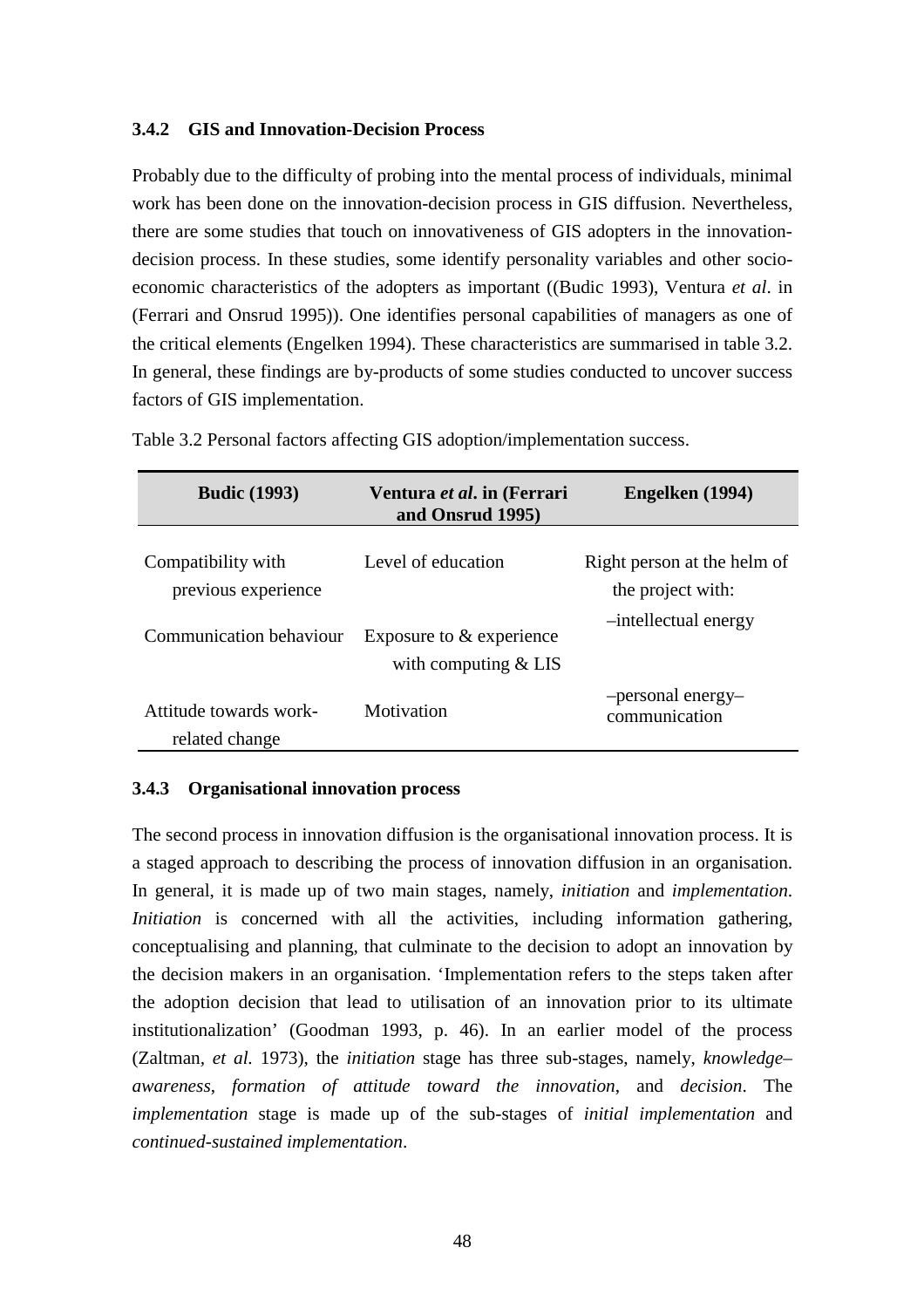In Rogers' (1995, p. 392) more recent and sophisticated model as shown in Figure 3.2, the decision to adopt is treated as the watershed between the *initiation* and *implementation* stage. The two sub-stages of *initiation* are *agenda-setting* and *matching*, and the three sub-stages of *implementation* are *redefining/restructuring*, *clarifying* and *routinizing*.



**Figure 3.2 The organisational innovation process (Rogers 1995, p. 392)**

In the *agenda-setting* sub-stage an organisational problem that may create the perceived need of an innovation is defined. Those involved in defining the problem are normally a powerful group of persons in the organisation. Sometimes, the knowledge of an innovation may precede the definition of a problem (Wildemuth 1992). *Matching* takes place when a problem from the organisation's agenda is fit with an innovation. In this stage, planning and design of the innovation are carried out.

In the *redefining/restructuring* sub-stage of *implementation* both the innovation and the organisation are changed to suit each other's needs. It is a mutual adaptation process to derive maximum utility out of the innovation. It is often at this stage when the innovation is adapted to suit the organisation structure and reinvention takes place. It is comparable to a social construction process. The more flexible an innovation is, the better is the chance for the process to succeed.

*Clarifying* is a sub-stage in which the innovation is put into more widespread use. The meaning of the innovation is agreed, accepted, and imbedded into the organisation through a process of interaction among the members—another social construction process. *Routinizing* is the last sub-stage when the innovation process is complete. The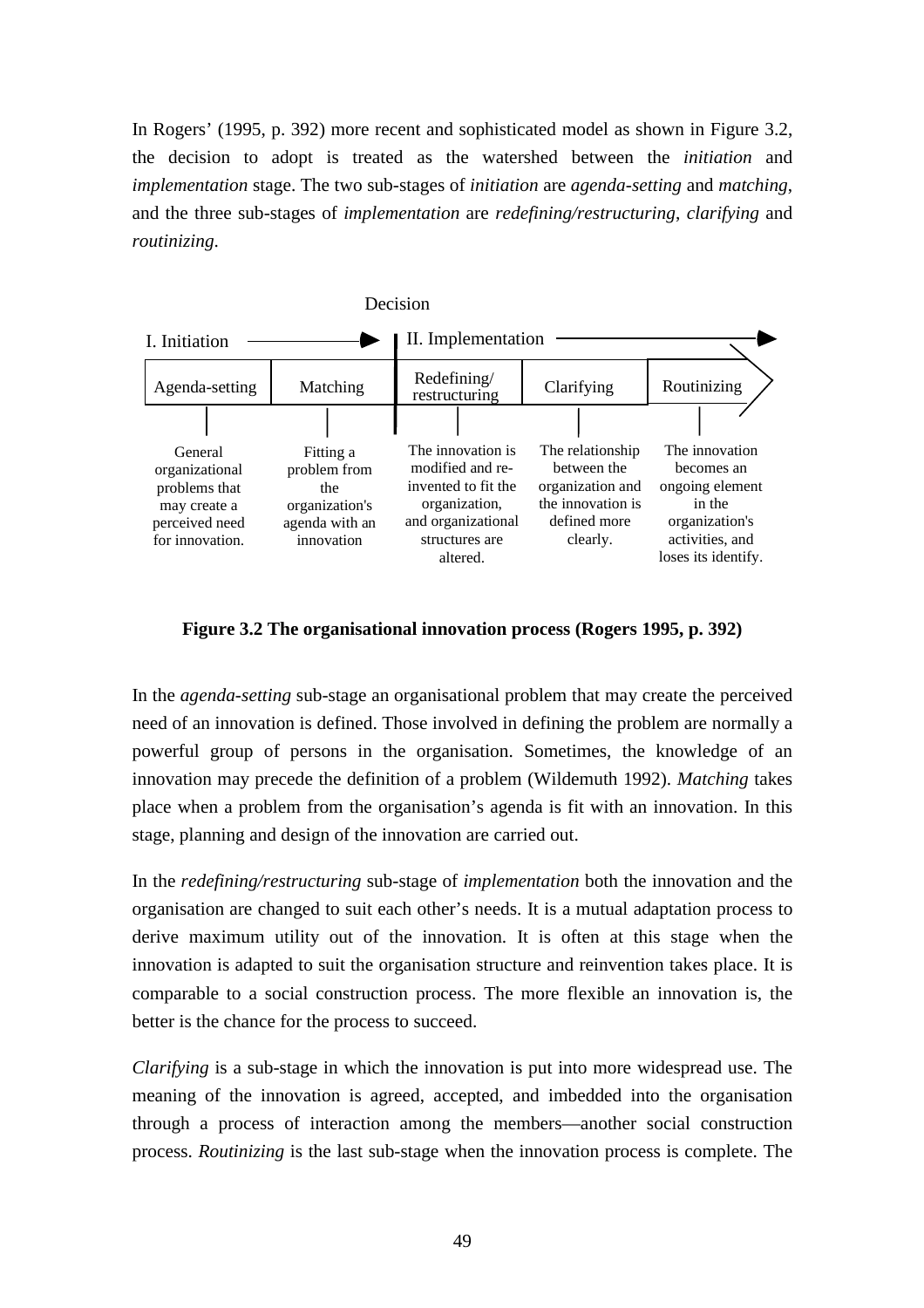innovation is incorporated into the organisation and its meaning is so well known and built into the organisational structure that it loses its identity.

The *innovativeness* of an organisation is found to be affected by individual (leader) characteristics (such as attitude toward change), and internal and external characteristics of organisational structure. Internal characteristics include *centralization*, *complexity*, *formalisation*, *interconnectedness*, *organizational slack*, and *size*. External characteristic refers to *system openness*.

## **3.4.4 GIS and Organisational Innovation Process**

In the GIS community, organisational innovation process of GIS (organisational GIS process) is not a common term. The process is more commonly called GIS development or implementation in an organisation. On recognising the significance of non-technical factors to the successful implementation of GIS (Croswell 1989, Foley 1988, Saarinen 1987, Somers 1989) in the late 1980s, GIS diffusion researchers had examined many such factors (Ferrari and Onsrud 1995). Within the diffusion paradigm the work of these researchers is seen to focus on both the elements of *time* and *social system.* The work that concerns *social system* is described in section 3.5 below. The work that has a bearing on the *time* element is primarily concerned with the organisational GIS process, and is described in this section.

The bulk of research that is related to the organisational GIS process is based on theories or practices from the disciplines of socio-technical systems/information systems, or simply from anecdotal implementation experiences of the researchers. A small part is based on or related to the diffusion paradigm. Depending on the theoretical base, this area of GIS diffusion research can be classified according to three views, namely, *diffusion theory*, *managerial rationalist*, and *evolutionist*.

The diffusion theory view (Table 3.3) examines the patterns of interaction between GIS and the organisation (including its members) over time through a sequence of stages. This view includes the six stage conceptualisation of diffusion by Campbell and Masser (1995), the four parsimonious stages by Azad (1993), and the three stages proposed by Anderson (1996). These models are based on or closely related to the organisational innovation process, and generally describe diffusion in terms of two key stages: *initiation* and *implementation*, with selective incorporation of other stages/sub-stages.

Rogers' model of the organisational innovation process (see Figure 3.2) is comprehensive, has a strong theoretical base, and is fairly well known to the GIS community. It also takes into account the issue of *reinvention,* which has been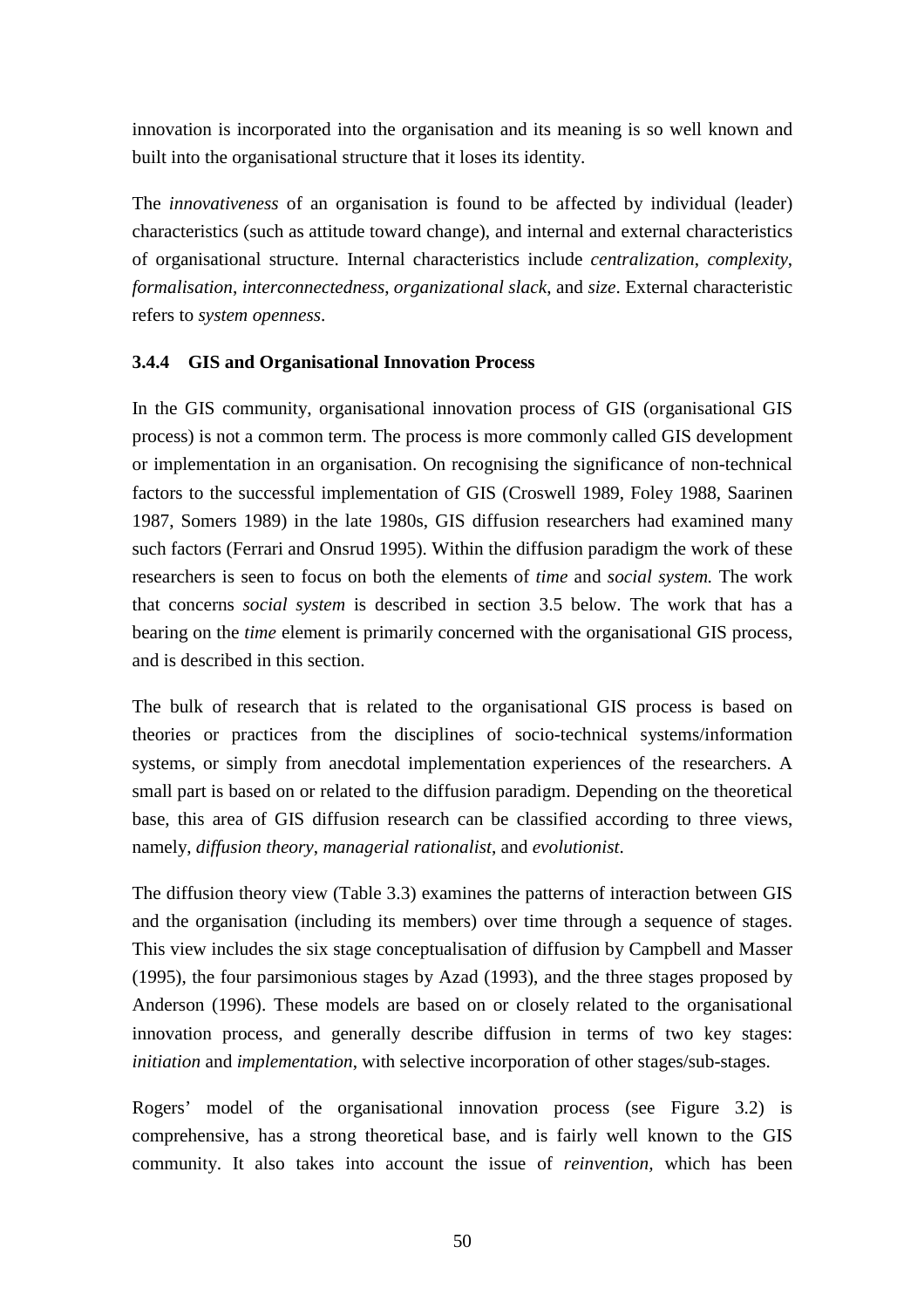confirmed by Campbell (1996a) to exist in GIS diffusion. Therefore, it is included in Table 3.3 for reference and comparison purposes.

| <b>Rogers</b> (1995)         | <b>Campbell and</b><br><b>Masser (1995)</b> | <b>Azad</b> (1993) | Anderson (1996) |
|------------------------------|---------------------------------------------|--------------------|-----------------|
| Initiation                   |                                             | Initiation         | Initiation      |
| Agenda-setting               | Awareness raising                           |                    |                 |
| Matching                     |                                             |                    |                 |
| Decision                     | Adoption                                    | Adoption           |                 |
| Implementation               | Implementation                              | Implementation     | Acquisition     |
| Redefining/<br>Restructuring | Utilization                                 |                    |                 |
| Clarifying                   |                                             |                    |                 |
| Routinizing                  | Routinizing                                 | Routinization      | Incorporation   |
|                              |                                             |                    |                 |
| (Outcome                     | Outcome                                     |                    |                 |
| assessment)                  | assessment                                  |                    |                 |

Table 3.3 Diffusion theory view of describing the organisational GIS process.

The next view is the managerial rationalist view. It is derived from an approach of technology implementation called managerial rationalism which assumes that organisations are rational systems and 'that behavior of staff can be controlled and predicted using rational management techniques' (Campbell 1996a, p. 102). Adopters of this approach believe that the process of GIS diffusion/development is linear, and that rational formulation of management strategies is the key to realise the potential benefits of GIS.

Table 3.4 lists out three examples of the managerial rationalist view. One is Eason's (1993b) user-centred model of system development. Others include the general stages of implementation prescribed by Aronoff (1989), and the more detailed stepwise prescription of Antenucci *et al.* (1991). The latter two models are strategic steps developed from the experience of the researchers concerned, which supposedly would lead to successful GIS implementation. Apart from the three examples, there are many other prescribed strategies/steps that have not been detailed here (Clarke 1991, Effenberg 1994, Onsrud and Pinto 1993, Somers 1996, Vastag*, et al.* 1994). Also included in Table 3.4 for comparison is the classical system development methodology for designing and implementing large information systems (Laudon and Laudon 1994).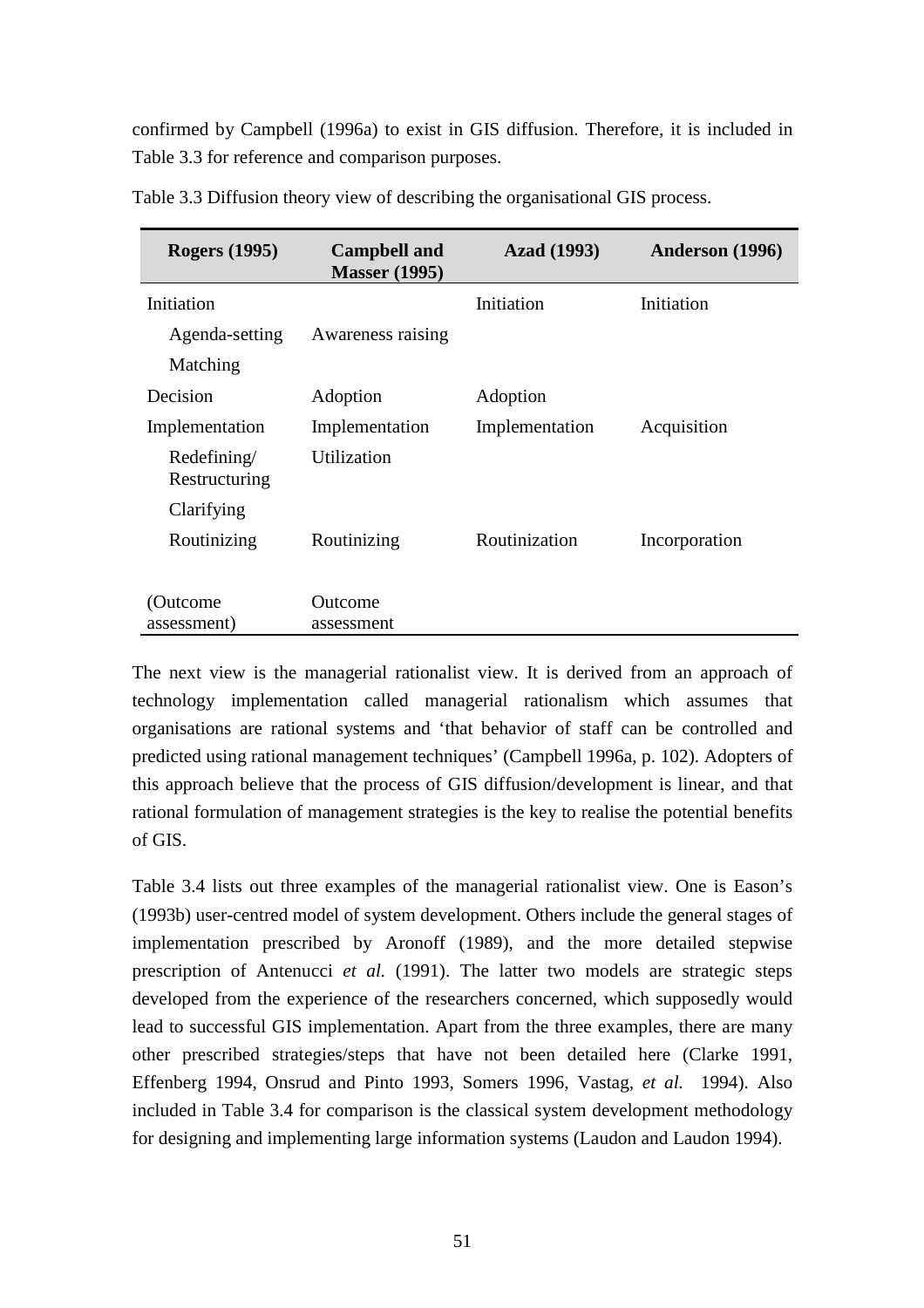| <b>Laudon</b> and<br><b>Laudon</b> (1994) | <b>Eason</b> (1993)                                | <b>Aronoff (1989)</b>                       | Antenucci, et al.<br>(1991)                                                                                                                                              |
|-------------------------------------------|----------------------------------------------------|---------------------------------------------|--------------------------------------------------------------------------------------------------------------------------------------------------------------------------|
| System analysis                           | Systems integration                                | Awareness                                   | Concept<br>-requirement<br>analysis<br>-feasibility<br>evaluation                                                                                                        |
| System design                             | User-centred design Development of<br>structures   | system require'ts                           | Design<br>-implementation<br>plan<br>-system design<br>-database design                                                                                                  |
| Programming<br>Testing                    | User-centred design System evaluation<br>processes |                                             | Development<br>-system acquisition<br>-database<br>acquisition<br>-organization,<br>staffing & training<br>-operational<br>procedure<br>preparation<br>-site preparation |
| Conversion                                | User-centred<br>system<br>implementation           | Development of an<br>implementation<br>plan | Operation<br>-system installation<br>-pilot project<br>-data conversion<br>-applications<br>development<br>-conversion to<br>automated operation                         |
| Production &<br>maintenance               |                                                    | System acquisition<br>& start-up            | Audit<br>-system review<br>-system expansion                                                                                                                             |
|                                           |                                                    | Operation                                   |                                                                                                                                                                          |

Table 3.4 Managerial rationalist view of organisational GIS process.

The third and last view is the evolutionist view. It originates from the influential computer development model described and improved by Nolan (1973, 1979). The term *evolutionist* is used by King and Kraemer (1984) to describe and evaluate the Nolan model:

*The evolutionist perspective assesses history as a developmental, progressive, and directional set of changes that increase in their complexity or perfection with the passage of time. Such theories embody a clear concept of the direction of change and the destination of change.*

(King and Kraemer 1984, p. 473)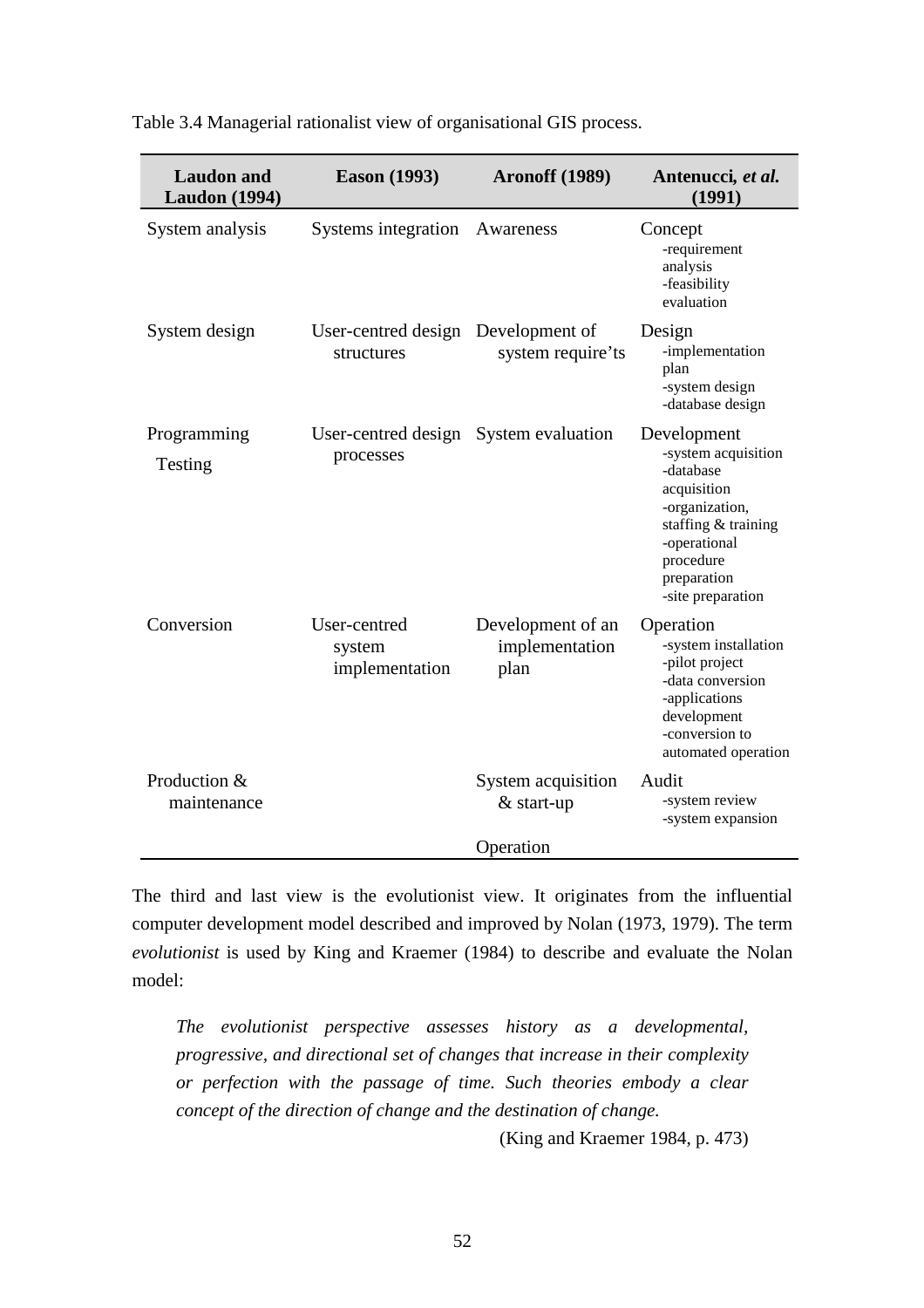Nolan's model is a model of computing growth in an organisation based on the organisation's level of expenditure on computer. The more recent 1979 version of the model comprises the steps of *initiation, expansion/contagion, formalization/control, integration, data administration,* and *maturity*. The model describes a *direction of change* (see definition by King and Kraemer) that is characterised by the availability of resources and emphasis of management control, and a *destination of change* that is indicated by a steady and leveled-off expenditure curve.

| Crain and<br><b>MacDonald 1984)</b> | Graafland (1996)              | <b>Marr and Benwell</b><br>(1996) | Tulloch, et al.<br>(1996) |
|-------------------------------------|-------------------------------|-----------------------------------|---------------------------|
|                                     |                               | Paper based<br>systems            | No modernization          |
|                                     | Initiation                    | Move towards GIS                  | System initiation         |
|                                     |                               |                                   | Database<br>development   |
| Inventory                           | Local control                 |                                   | Recordkeeping             |
| Analysis                            | Infrastructure<br>development | Fully integrated<br><b>GIS</b>    | Analysis                  |
| Management                          | Integration                   | Corporate data<br>integration     | Democratization           |

Table 3.5 Evolutionist view of organisational GIS process.

Nolan's approach is first adapted by Crain and MacDonald (1984), and more recently by Marr and Benwell (1996), Graafland (1996), and Tulloch*, et al.* (1996). In an attempt to model GIS development in different settings, they all tried to specify the *direction* and/or *destination of change*.

As illustrated in Table 3.5, Crain and MacDonald model GIS development according to the *direction of change* over the 15 years of evolution of the Canada Land Data System. The *destination* of the system moves from the simple *inventory* stage through *analysis* to the most advanced and complex *management* stage. The models of Graafland, and Marr and Benwell describe two different *directions of change* towards a common *destination of change* in local governments in the Netherland and New Zealand respectively. The common destination is having GIS as an integral part of the corporate information system.

Tullock *et al*. (1995) models the initial *direction of change* of multi-purpose land information systems in USA in terms of a database development process. Then the focus of the *direction* is shifted to the services provided by the system, which moves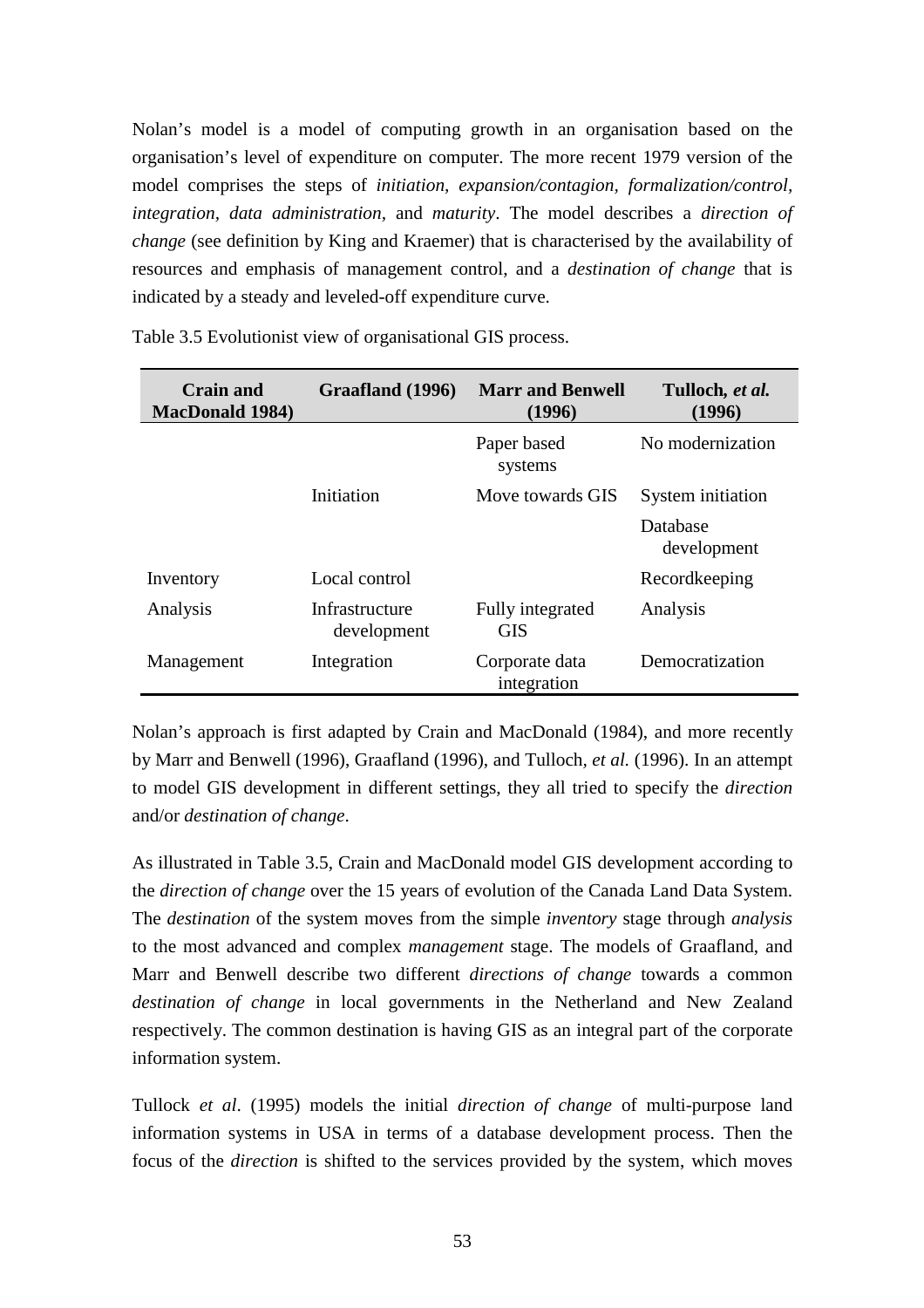from *recordkeeping* through *analysis* to the *destination* of *democratization.* In the *destination* stage, 'data are manipulated to guide public policy decision-making by public officials and citizens' (Tulloch*, et al.* 1996, p. 489).

## **3.4.5 Varied Rate of Adoption**

The third process in innovation diffusion is the varied rate of adoption of the innovation by members of the social system. By studying the distribution of adoption of an innovation over time by members of a social system, two distinct patterns are observed. One is an S-shape curve representing the pattern of cumulative increase of adopters. The other is a bell-shaped curve that approaches a normal distribution curve, representing the pattern of distribution of new adopters. The two curves represent the two sides of the coin of distribution of adopters over time.

In general, for each S-shaped curve, there is an initial gestation period when the adoption is limited and slow. Once a critical mass of adoption is reached, a rapid and dramatic increase in adoption ensues, and is followed by a period of saturation in which the rate of adoption levels off. The S-shaped curve for each innovation is unique. The curves may display a gentle or a steep slope, representing a slow or drastic change in the rate of adoption respectively.

Based on the bell-shaped distribution curve of new adopters and established statistical principles, five ideal types of adopters can be identified based on their relative positions along the curve and the percentage of the total population. In order of earliness of adoption, the five types of adopters are *innovators* (2.5%), *early adopters* (13.5%), *early majority* (34%), *late majority* (34%), and *laggards* (16%). The innovators are the first to adopt an innovation while the laggards are the latest. Though these adopter types are statistically derived, each has been associated with a unique combination of socioeconomic status, personality variables and communication behaviour patterns.

## **3.4.6 GIS and Varied Rate of Adoption**

Application of the theories of the varying rate of adoption by members of a social system to GIS diffusion is only a recent development. Through research involving local government, researchers are reporting that cumulative GIS adoption in European local government follows an S-shaped curve (Graafland 1996, Junius *et al.* 1996, Masser and Campbell 1996). The countries involved are still in the phase of rapid expansion and have not yet reach saturation.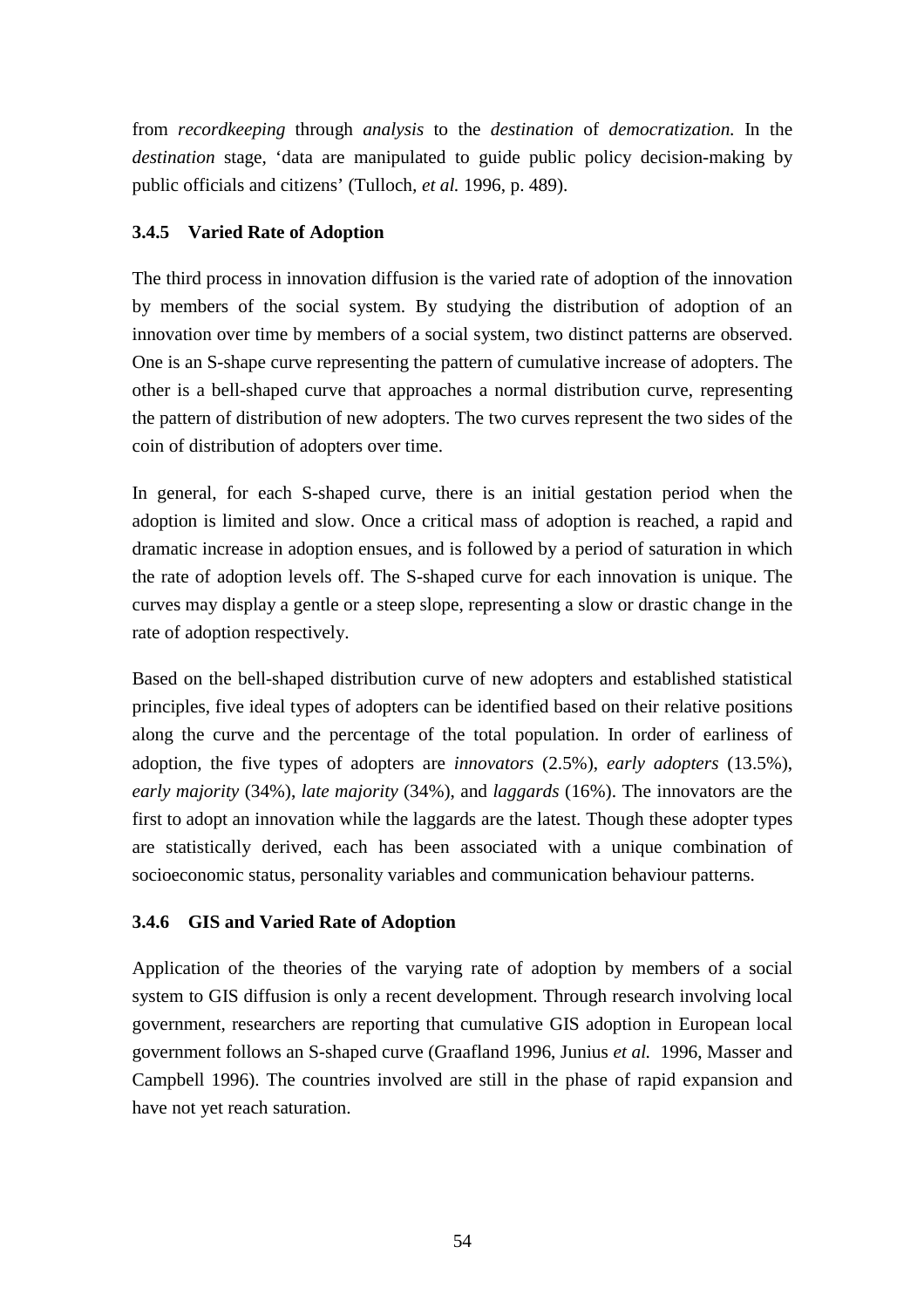#### **3.4.7 Limitations of Time Related GIS Diffusion Research**

The key limitation of time related GIS diffusion research in general concerns the scope of the research. So far, most effort is concentrated on the organisation innovation process of GIS. Relatively little work is done in connection with the remaining two processes of diffusion, that is, the innovation decision process, and the varied rate of adoption of GIS. Based on the experience of innovation and socio-technical systems research (Goodman 1993, Rogers 1993), research in the organisation innovation process of GIS is found to suffer from an important drawback, namely, *pro-innovation bias*.

*The pro-innovation bias is the implication in diffusion research that an innovation should be diffused and adopted by all members of a social system, that it should be diffused more rapidly, and that the innovation should neither be re-invented nor rejected.*

(Rogers 1995, p. 100)

The pro-innovation bias suggests that the process of diffusion is linear and deterministic, following a specific path/direction. The cause for any form of failure is not perceived as the inappropriateness of the innovation, but some problems with the people and organisational factors involved. This deterministic approach distorts the way outcomes of GIS diffusion research are interpreted, and at best, would slow down the understanding of the diffusion process.

The presence of pro-innovation bias in past GIS diffusion research is confirmed indirectly by recent research findings. These findings suggest that diffusion of GIS in an organisation is a social interactionist process, that reinvention does take place in the process, and that the outcome of diffusion cannot be certain (Campbell 1996a, Campbell 1996b, Campbell and Masser 1995). The bias is particularly evident in the managerial rationalist view and the evolutionist view of the organisational GIS process described earlier in this section.

In the managerial rationalist view, many of the models are put forward as recipes for successful GIS implementation. These models are developed implicitly or explicitly from the system development methodology and enriched by personal experiences of working on one or more cases/projects. Though useful to the often over-worked managers as a guideline to implementation, there is no guarantee that application of the models will lead to success. These models also provide little insight into why and how GIS diffusion actually takes place in an organisation.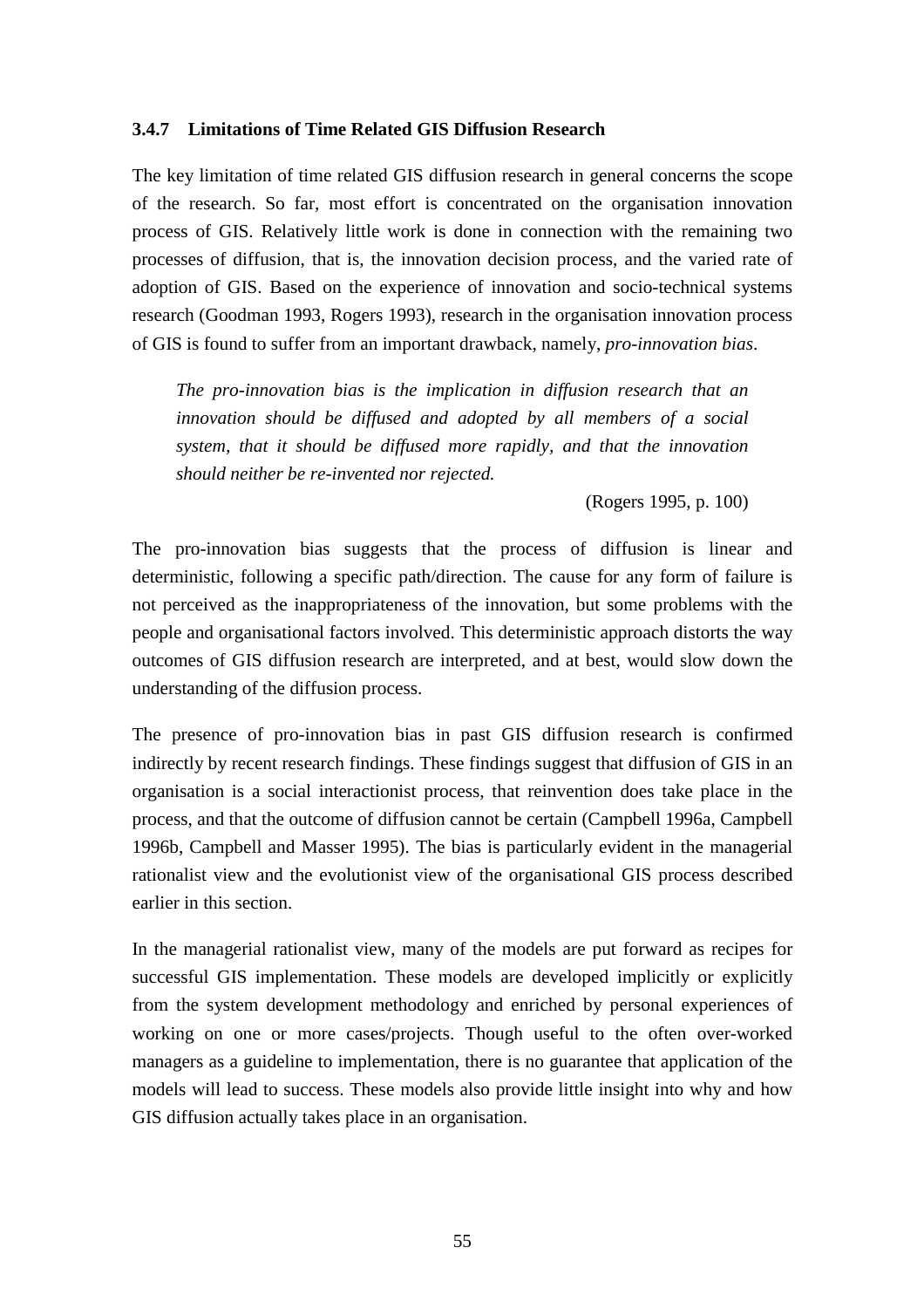In the evolutionist view, the organisational GIS process is described in term of a predetermined direction of development (series of stages) to achieve a pre-determined destination (state of development). The underlying assumption is that people need the GIS and GIS development will progress from one prescribed stage to another until the pre-determined state of development is reached. The evolutionist view is clearly affected by pro-innovation bias, albeit a different form.

The models in the evolutionist view have an additional limitation. These models are originally proposed for systems developed in a specific environment to achieve a specific destination/purpose. These specific aspects of the models may be made out-ofdate by the changing technical, economical, social, and political environments over time, and thus reducing/nullifying the value of the models. The risk of becoming outdated is well illustrated by the need for Nolan to add two extra stages to his 1973 model on the advent of database management technology (Nolan 1979).

The approaches of and the purposes served by the models in the evolutionist and managerial rationalist views suggest that the pro-innovation bias is not simply a bias that has been overlooked. In these views it appears to be a philosophy of model design. Obviously they have a value in helping people understanding GIS diffusion/ development in specific circumstances. However, their value to aid understanding of GIS diffusion in general is limited.

What is left of the three views is the diffusion theory view. Models developed in this view aim at describing the generic sequential events that take place in GIS diffusion. Unlike the other two views, pro-innovation bias is not built into the models. By acknowledging the bias and taking appropriate precautions to avoid it in the design of studies, its impact can be minimised. Therefore, the diffusion theory view represents a potentially good approach to describe the process of GIS diffusion.

In this view the model by Campbell and Masser is developed primarily to illustrate the 'umbrella' concept of GIS diffusion (Campbell and Masser 1995, p. 5) but not to describe the process of GIS diffusion in an organisation. Azad's model is still at an early stage of development with little detail for the diffusion process in general and reinvention in particular. The model by Anderson is well developed with extensive details. It also has an in-built iterative process to accommodate reinvention. However, the model is complicated and has not been subjected to rigorous testing. Also it does not make allowance for failure of diffusion and for determining when diffusion of GIS is considered complete. 'Complete' here refers to the termination of diffusion on both the occasions of failure or successful completion of the process. Therefore, though Anderson's model is potentially a good model of the organisational innovation process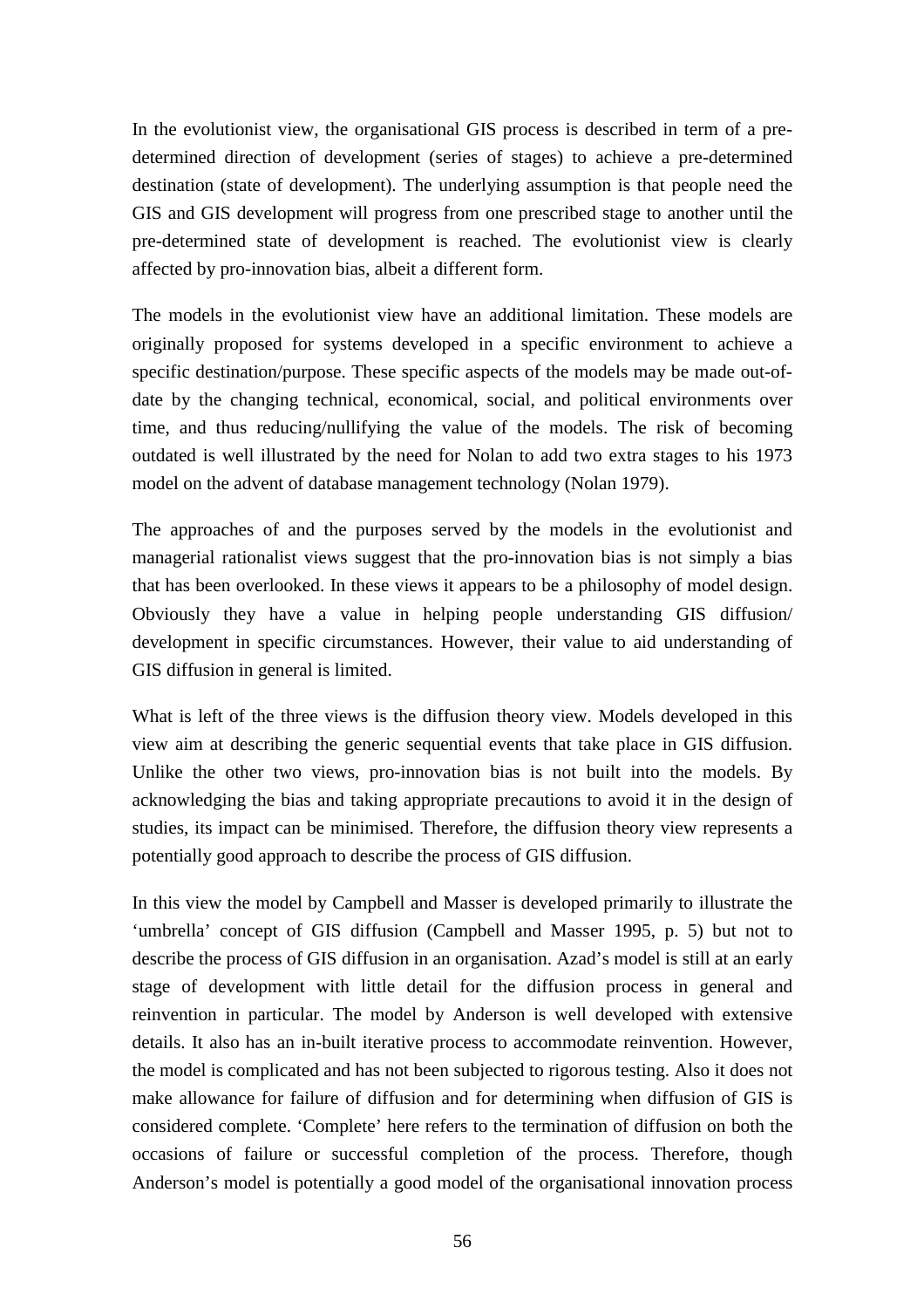of GIS, this thesis still adopts the generic model for innovations developed by Rogers (Figure 3.2) to support discussion on GIS diffusion later on. Rogers' model has the merit of being simple, well-known, comprehensive and has a sound theoretical base.

The weakness of Anderson's model is not unique to the model but constitutes a general limitation of time related GIS diffusion research. Zaltman *et al*. identify this limitation when they point out that instead of having a clear 'beginning' and 'end',

*...the process of innovation is probably "circular" in that each solution or outcome of the process "feeds back" into the adoption unit in the form of new problems (perceptions) which require attention.*

(Zaltman*, et al.* 1973, p. 70)

Zaltman *et al*. do not elaborate on what that 'solution or outcome' is and when it can leave the process and be fed back into the process as new problems. However, their observation does point towards the inclusion of a feedback loop in the organisational innovation process. In case the first pass of diffusion is a failure, this loop provides an exit to allow diffusion to start all over again. This loop also helps to alleviate the impact of pro-innovation bias by accepting that failure of diffusion is possible. This modification to the model of the organisational innovation process still leaves one issue outstanding—when is diffusion considered complete?

The last stage of Rogers' model of the organisational innovation process is *routinizing*. By routinizing, the innovation is taken to lose its identity as an innovation and the process is considered complete. This implies that an innovation such as GIS has to be quite clearly defined at the beginning. However, as discussed in the section 3.2, it is not always possible to clearly identify a GIS innovation on account of reinvention, technology cluster, and the objective and social meanings of innovation. As a result, the issue raised in section 3.2 concerning the element of innovation—establishing the identity of GIS—is also relevant to time element related diffusion research.

## **3.4.8 Section Summary—GIS and Time**

Time related diffusion research could broadly be grouped into studies that concern three processes of diffusion: *innovation-decision process*, *organisational innovation process*, and *varying rate of adoption among members*. Researchers of GIS diffusion have done minimal work on the innovation-decision process apart from the early investigation of the impact of personal factors on innovativeness. Some useful work has begun in the study of the pattern of varying rate of GIS adoption, primarily among local government agencies in the European context. The bulk of research into the time element of the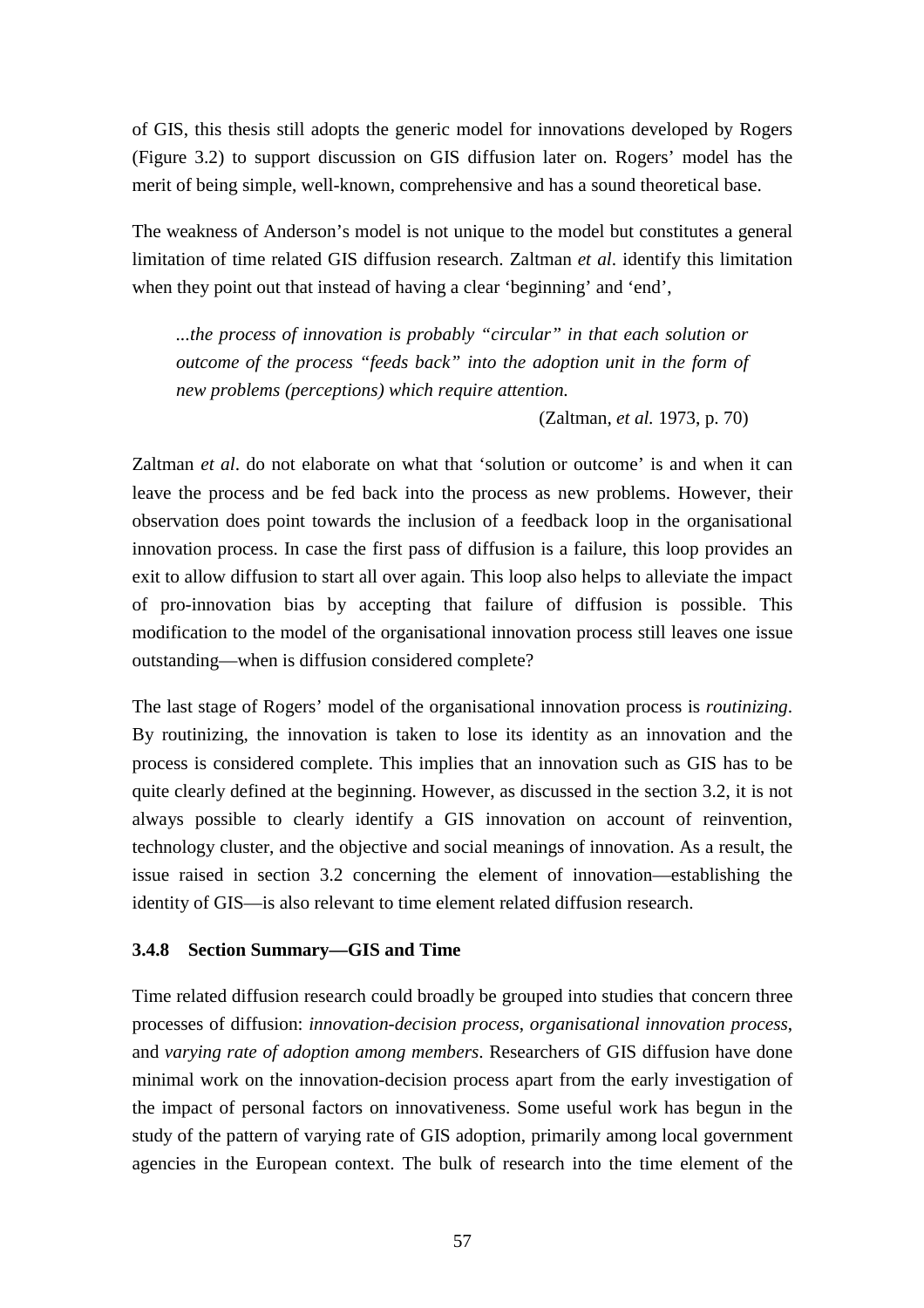diffusion paradigm concerns three views of organisational innovation process of GIS, that is, diffusion theory view, managerial rationalist view and evolutionist view.

The diffusion theory view is the approach that attempts to describe the generic relation between GIS and the organisation over time during implementation. The managerial rationalist view is geared toward successful development of GIS in organisations. The evolutionist view has an in-built direction and destination of GIS development and is suitable to describe GIS development under specific circumstances.

Pro-innovation bias, which is a limitation of innovation and socio-technical systems research in the past, is also an issue in work concerning organisational innovation process of GIS. But models in the diffusion theory view are considered less susceptible to the bias. The model by Anderson in particular is considered potentially very valuable in the understanding of GIS diffusion in organisations. However, the model does not make allowance for failure of diffusion and for determining when diffusion of GIS is considered complete. It is argued that the inclusion of a feedback loop in future models of the organisational innovation process of GIS could cater for the situation of diffusion failure. By accepting that failure is possible, the loop also help alleviate the impact of pro-innovation bias. It is also pointed out that to help decide when GIS diffusion is complete, prior establishment of the identity of a GIS is critical.

## **3.5 Social System**

*Social systems should be understood here in a broad sense as ensembles of interrelated elements, including institutions, modes of production, forms of life, patterns of distribution, sets of values and beliefs, and theorized systems, from dyads to the world system.*

(Therborn 1994, p. 283)

The quote from Therborn above gives a theoretical definition of social systems. In a functionalised way, (Rogers 1995, p. 23) defines a social system as 'a set of interrelated units that are engaged in joint problem-solving to accomplish a common goal'. The units may include individuals, informal groups, organisations, or any sub-systems. Innovation diffusion is also found to be affected by different aspects of the social system. These aspects include special individuals such as opinion leaders, change agents and their aides, types of innovation-decisions involved, the consequences of the innovation, and the structure, the norms and culture of the social system. The description of the different aspects of the social system element in this section is based on a summary by Rogers (1995).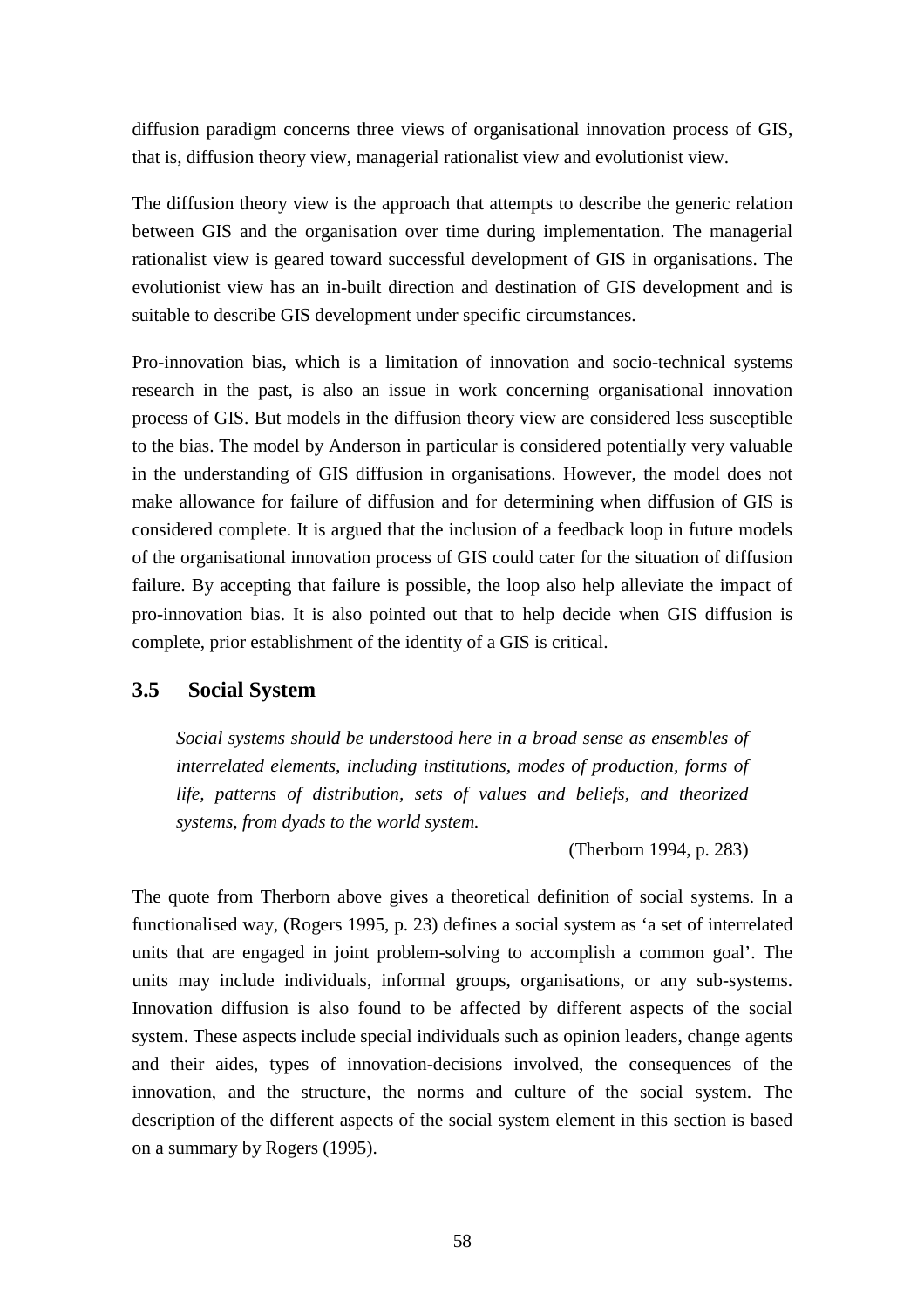#### **3.5.1 Special Individuals and Types of Innovation-Decision**

Special individuals here refer to *change agents* (or *champions)* and *opinion leaders*. A change agent is someone who works with members of a social system to change their innovation-decision in the direction favoured by the change agency. This agency may be inside or outside the social system. The rate of diffusion is affected by the effort put in by the change agent and the associated strategy. A special kind of change agent that holds a senior position in the organisation is called a *champion*. A champion is someone who is seen to have the charisma to 'transform a seemingly apathetic environment into an innovative and progressive organisation' (Campbell and Masser 1995, p. 139). Such a person is seen as instrumental in gaining approval for the purchase of GIS technology and in supporting the implementation process throughout.

The change agent often works through opinion leaders in the system. These leaders are role models to the members in the system. Their status is gained and maintained by these individuals' technical competence, social accessibility, and conformity to the system's norms. If the change agent can convince the opinion leaders to adopt an innovation, there is a good chance that other members will follow. Sometimes, these opinion leaders may represent the change agencies outside the social system.

Depending on who makes an innovation-decision and how the decision is made in a social system, four types of decisions can be identified. They are *optional*, *collective*, *authority* and *contingent innovation-decisions*. The first three types of decision are made by individual members, all the members, and a few social and technical elites of a social system respectively. Contingent innovation-decisions are decisions by individuals that can only be made after a prior innovation-decision, either a collective or authority innovation-decision. In this aspect, the characteristics of the unit or collection of units making the decision will affect the decision process.

## **3.5.2 GIS, and Special Individuals and Types of Innovation-Decision**

As already reported in subsection 3.3.4, study of opinion leader has started (Assimakopoulos 1997). The role of change agent in general has also been examined, albeit briefly by Ventura (1995). However, the role of champion has been well documented (Bundock 1996; Azad and Wiggin 1993; Obermeyer 1995). Some researcher have even queried the importance of a champion in sustaining the diffusion of GIS in an organisation (Onsrud and Pinto 1993; Campbell and Masser 1995).

Ventura's research (1995) also brings into light the impact contingent innovationdecision has on GIS diffusion. Ventura finds that the decision to participate in a sharing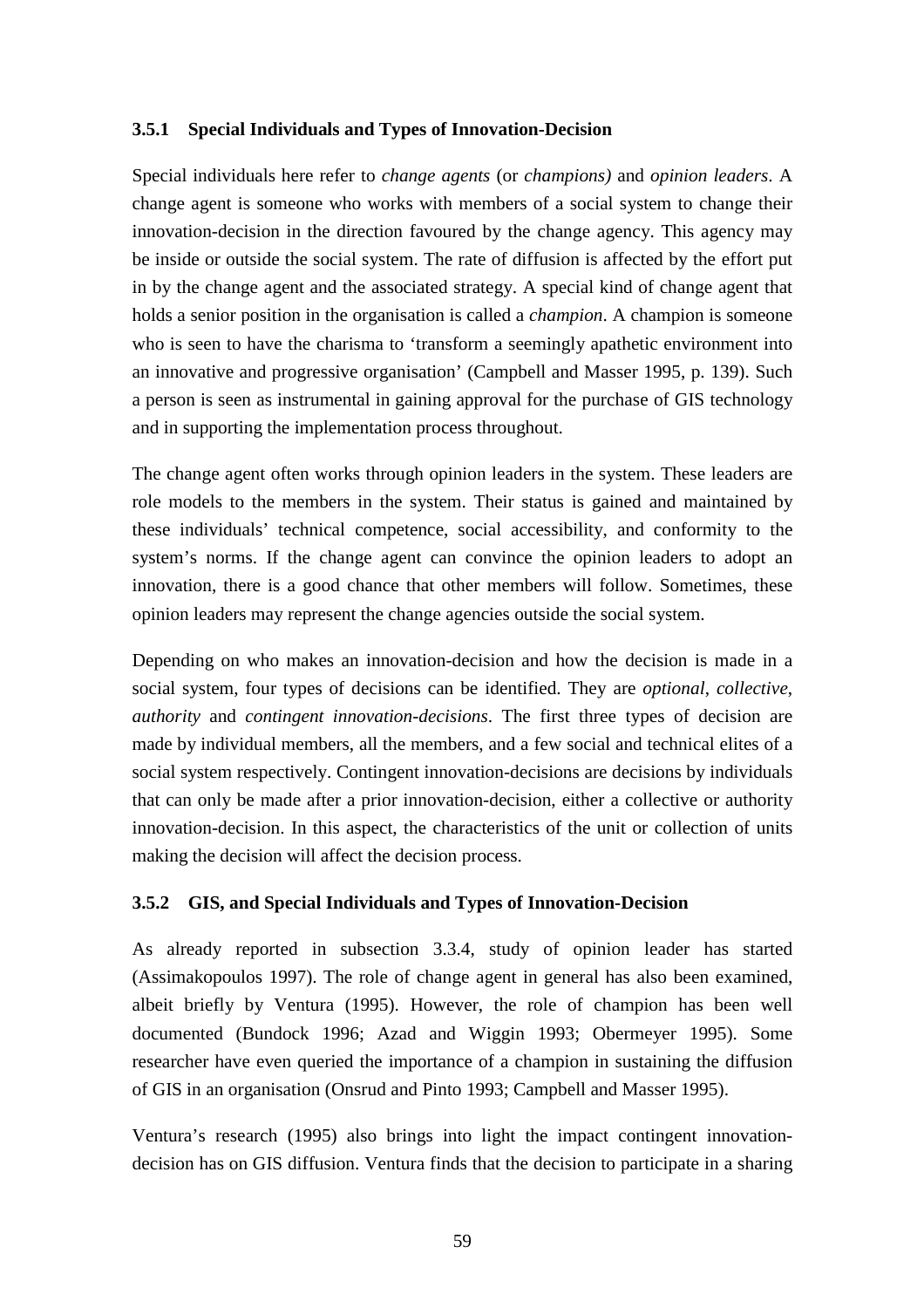initiative is contingent upon a prior decision to adopt GIS. Even under a perceived low risk and high benefit situation, if an organisation has not decided to adopt GIS in the first place, it is difficult to expect it to embrace the concept of geographic information sharing. This observation highlights that contingent innovation-decision like adoption of GIS by an organisation can affect GIS diffusion.

## **3.5.3 Consequences of an innovation**

The consequences of an innovation to a social system and its members will directly determine if the innovation will continued to be adopted. Three groups of consequences can be identified depending on whether they are *desirable*, *direct* and *anticipated*. Positive consequences will generally encourage continued adoption and vice versa.

## **3.5.4 Consequences of a GIS innovation**

In general, researchers study the consequences of GIS innovation by first looking at benefits of GIS (Onsrud*, et al.* 1989a). They identify different types of benefit associated with the GIS implementation process and describe how these benefits can be assessed. For example Budic (1994) identifies *operational efficiency*, *operational effectiveness*, *program effectiveness*, and *contribution to well-being* as the four categories of benefit of GIS to an organisation. Pinto and Onsrud (1995) suggest viewing outcomes in terms of *efficiency*, *effectiveness*, and *enhanced decision making,* while Dueker and Vrana (1995) suggest *efficiency*, *effectiveness*, and *enterprise*.

These benefits are called differently but are often *desirable, direct* and *anticipated* in nature. They are relatively easy to determine and are use for primarily for justifying GIS (Chan 1994) and for monitoring the success of innovation (GIS) implementation (Goodman 1993). Normally, after having assessed these more obvious consequences, *indirect*, *undesirable*, and *unanticipated consequences* are tackled.

## **3.5.5 Structure, Norms and Culture of social system**

The structure of a social system is a cocktail of many different patterned arrangements of units, such as the social structure, communication structure and authority/hierarchical structure. It governs what, how and why information flows to and from a unit of the social system and therefore affects the rate of diffusion. Rogers observes that few studies are made to examine the relation between the structure of a social system and diffusion. This observation is accounted for by the trickiness of untangling the effects of a system's structure on diffusion independent from the effects of the characteristics of individuals that make up the system. Still, some impact of organisational structure on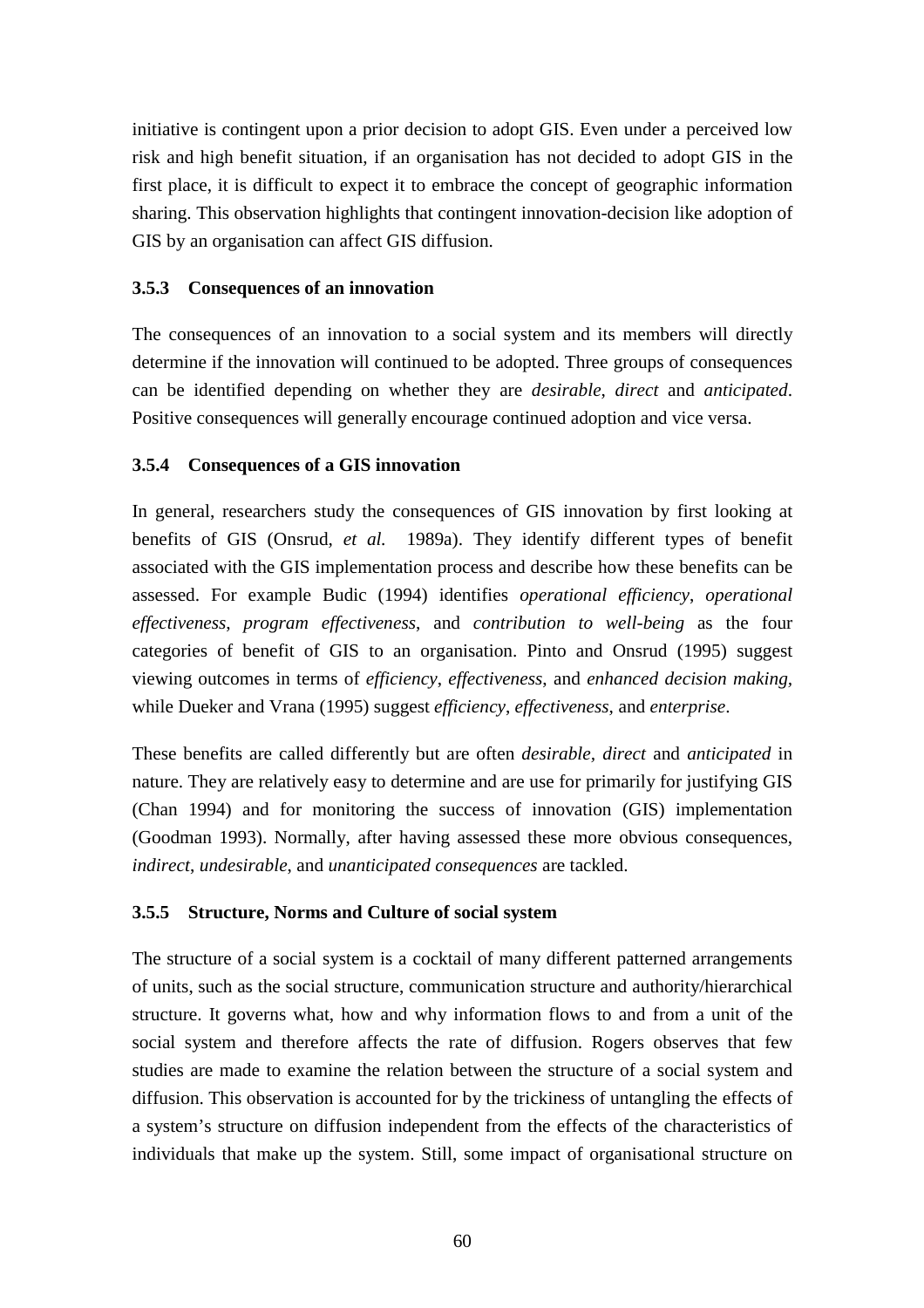diffusion is discussed briefly in relation to *innovativeness* of an organisation in subsection 3.4.3.

The norms and culture are the established behavioural patterns that are acceptable to other members of the social system. It dictates the way members will react to a change such as the introduction of an innovation. Whether or not the qualities of an innovation match the norms or culture of a social system will directly affect its adoption.

## **3.5.6 Structure, Norms and Culture of social system and GIS**

In line with the observation of Rogers for diffusion studies in general, little work has been done solely regarding the relation between the structure of a social system and GIS diffusion. Often, a range of factors that also cover the structure, the norms and culture of social systems (usually refer to collectively as organisational factors in the literature) in GIS diffusion are studied together. Identified by individual researchers or groups of researchers as important in successful GIS implementation, Table 3.6 illustrates four different mixes of factors:

- Organisational factors (Croswell 1989)
- Perceived GIS characteristics and organisational factors (Onsrud and Pinto 1993)
- Technical and economic factors in addition to organisational and personal factors (Ventura et al. as quoted in Ferrari and Onsrud (1995)),
- External environment of the organisation and management (Budic 1993) in addition to organisational and personal factors,

The above examples are taken from the North American context. Concurrently with their North American counterparts, European researchers are also examining different types of factors/problems that are affecting GIS diffusion in local government. Table 3.7 summarises the findings of four individual/groups of researchers.

Firstly, Masser and Craglia (1996) compare GIS diffusion in five European countries, namely (in alphabetical order), Britain, Denmark, Germany, Italy, Portugal. These countries have been studied using similar approaches based on the methodology developed in the Department of Town and Regional Planning at the Sheffield University in Britain. Data-oriented, technical and organisational factors are identified. Dataoriented factors concern availability, cost, compatibility, and quality of data. The technical factors are primarily about lack of hardware and software compatibility, lack of user friendliness and hardware reliability. These factors are perceived as more important by smaller municipalities/local government authorities. By far, the most important issues are organisational in nature, particular among large municipalities/local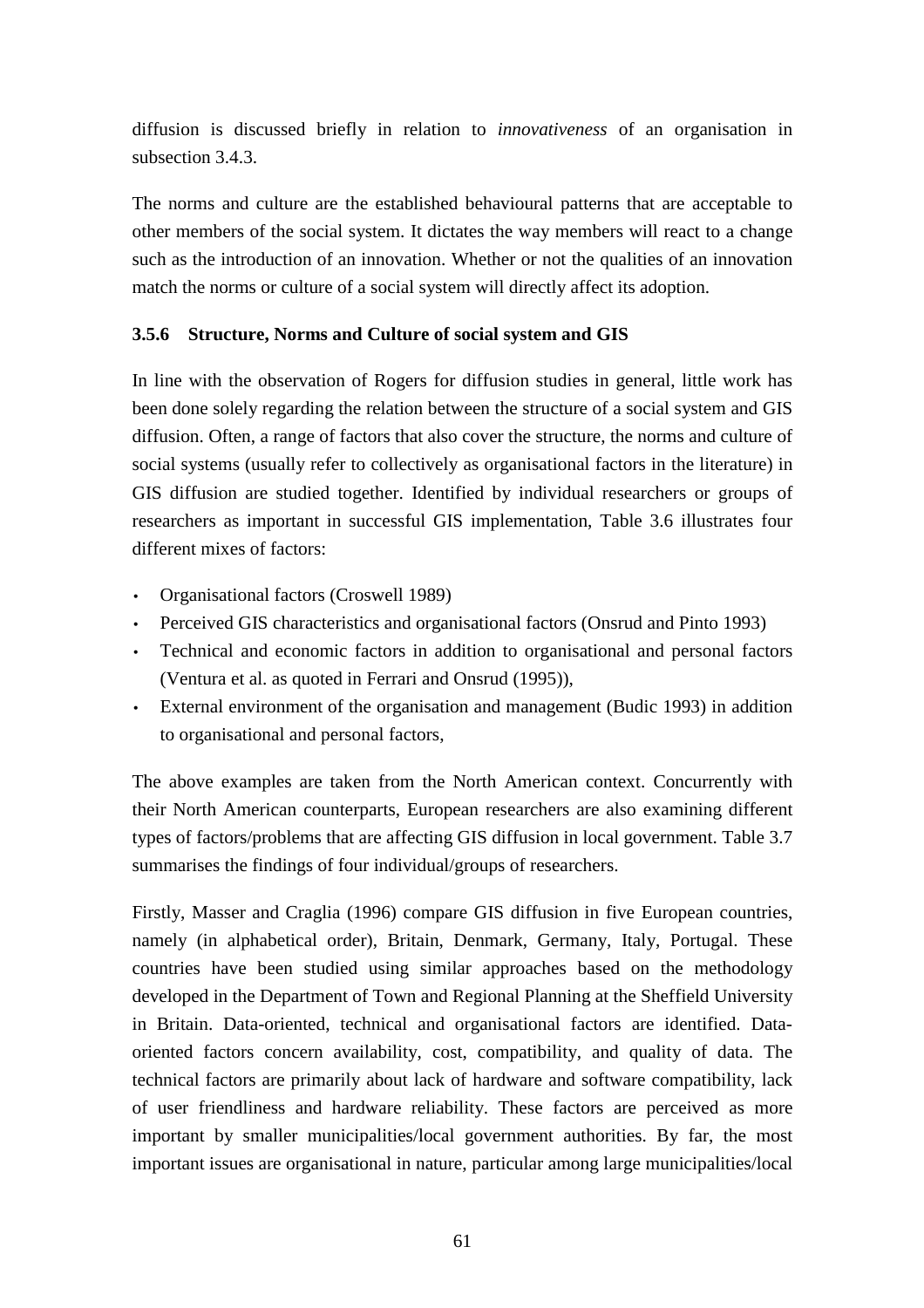government authorities. The organisational factors are generally similar to those identified in America. They include lack of skilled staff, motivation, and awareness, poor coordination, bureaucratic inertia. In general, few personal factors are reported apart from the personal communication network studied by Assimakopoulos (1996) in Greece.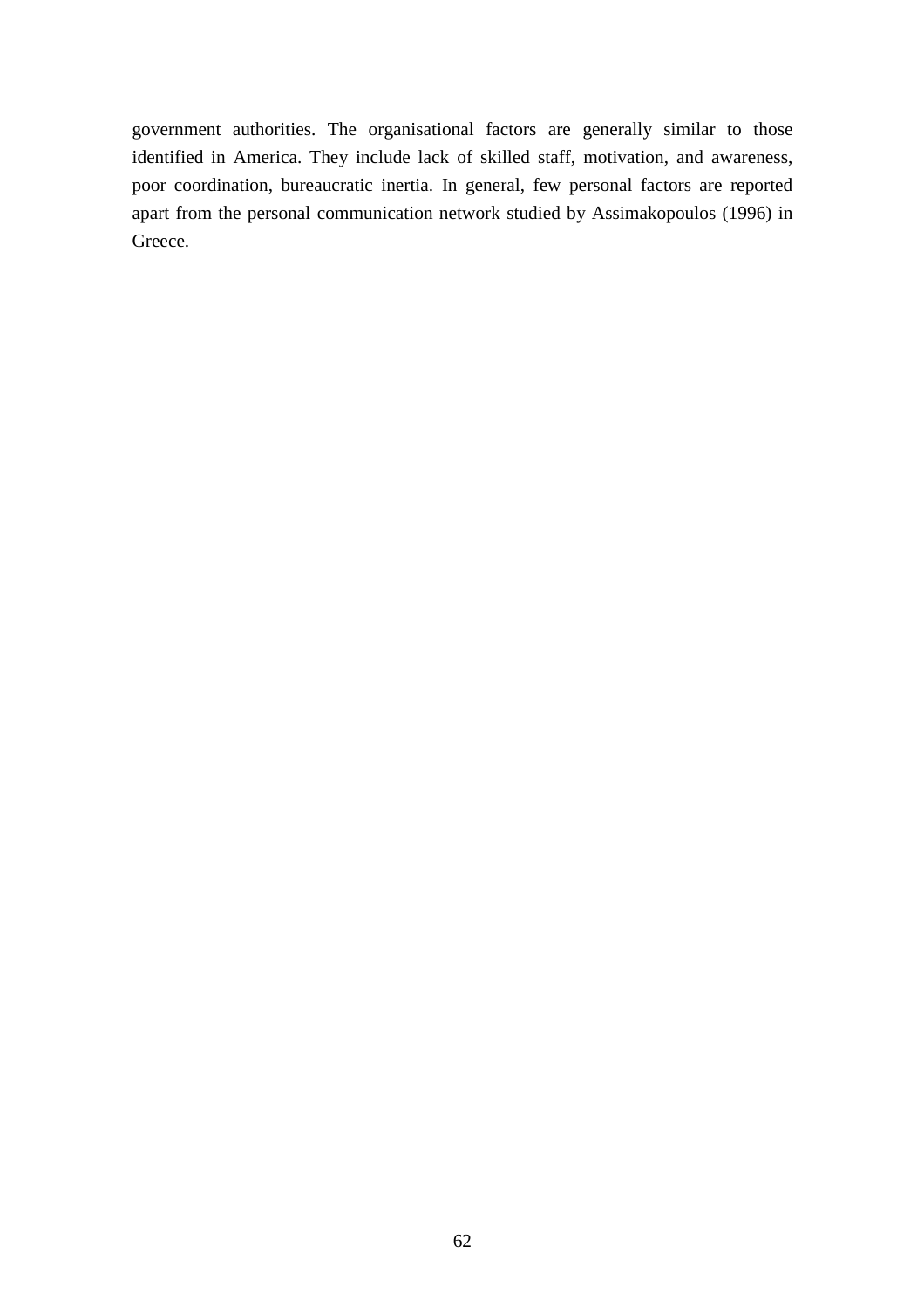| (Croswell 1989)                        | <b>(Onsrud and Pinto</b><br>1993)              | Ventura et al. in<br>(Ferrari and Onsrud<br>1995) | (Budic 1993)                               |
|----------------------------------------|------------------------------------------------|---------------------------------------------------|--------------------------------------------|
| <b>Success guidelines:</b>             | <b>Success factors in</b><br>local government: | <b>Organizational keys</b><br>for MPLIS:          | <b>Success factors:</b>                    |
| Evaluate organisation                  | Access to learning                             | Management support                                | Personal factors                           |
| risks                                  | Ease of use                                    | Committees to<br>support MPLIS                    | -perceived relative<br>advantage           |
|                                        |                                                | Cost sharing                                      | -compatibility with<br>previous experience |
|                                        | Effects of use                                 | <b>System location</b>                            | -attitude towards work-<br>related change  |
| Get management<br>commitment           | Cost                                           | <b>Economic factors</b>                           | -exposure to GIS<br>technology             |
| Assign GIS manager<br>early in project | Utility                                        | -define and document<br>costs and benefits        | -communication<br>behaviour                |
| Involve users in                       | Benefits to extended<br>users                  | <b>Technical factors</b>                          | GIS management                             |
| design                                 |                                                | -form & quality of<br>existing records            | -provision of incentives<br>for users      |
| Formulate goal-                        | Communication                                  | -suitability of existing<br>hardware/software     | -GIS training                              |
| oriented plan and<br>schedule          | channels                                       |                                                   | -commitment                                |
|                                        |                                                |                                                   | -securing financial<br>resources           |
| Develop a project<br>organization that | Compatibility & past<br>success                | Personal factors                                  | -initiate team of manager-<br>technician   |
| encourages                             |                                                | -level of education<br>-exposure to $&$           | Organization                               |
| cooperation and                        | History of past<br>failures                    | experience with<br>computing & LIS<br>-motivation | environment                                |
| consensus                              |                                                |                                                   | -political support                         |
|                                        |                                                |                                                   | -governmental mandates                     |
| Allocate sufficient<br>staff time      | Proximity to other<br>users                    | <b>Personnel factors</b>                          | -provision of external<br>funding          |
|                                        |                                                | -competent staff                                  | -size of jurisdiction                      |
|                                        |                                                | -retain staff                                     | -rate of growth of<br>jurisdiction         |
| Keep participants<br>informed          | <b>Fallback options</b>                        |                                                   | Organizational<br>internal context         |
|                                        |                                                |                                                   | -organizational conflict                   |
| Provide education &<br>training at all |                                                |                                                   | -organizational change/<br>stability       |
| stages                                 |                                                |                                                   | -motivation to<br>incorporate GIS          |
|                                        |                                                |                                                   | -resources                                 |

Table 3.6 Factors studied in GIS implementation research.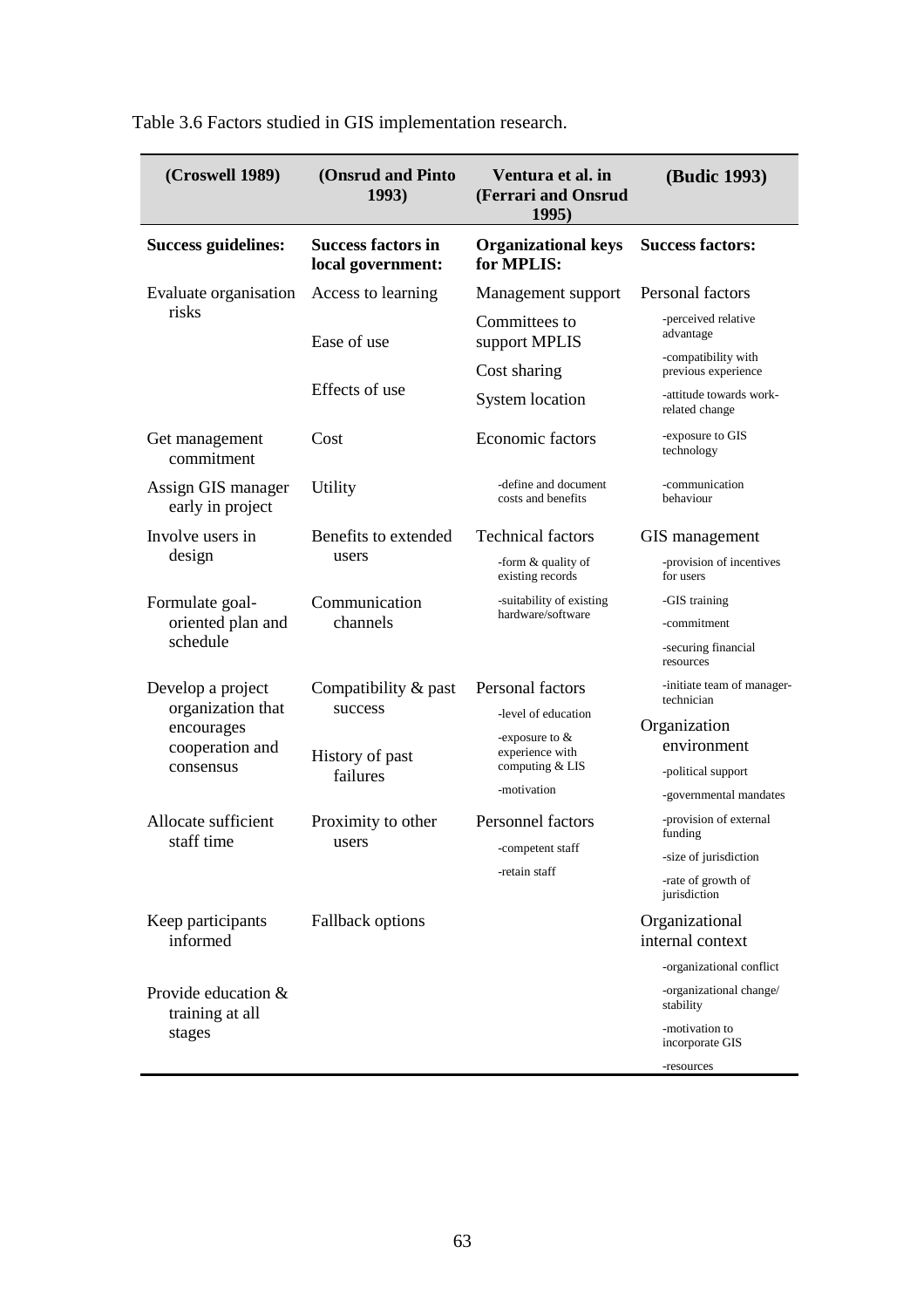| <b>Masser and Craglia</b><br>(1996, p. 225)                        | <b>Masser</b> (1993);<br><b>Masser and</b><br>Campbell (1996) | Campbell (1994)                                                         | Graafland (1996)                                                 |
|--------------------------------------------------------------------|---------------------------------------------------------------|-------------------------------------------------------------------------|------------------------------------------------------------------|
| <b>Perceived problems</b><br>of GIS diffusion in<br><b>Europe:</b> | <b>Predictor of GIS</b><br>adoption in local<br>government:   | <b>Success factors in</b><br>local government:                          | <b>Factors affecting</b><br><b>GIS</b> introduction:             |
| Technical:<br>-lack of user-<br>friendliness                       | Type of local<br>authority                                    | Simple applications<br>fundamental to the<br>work of potential<br>users | Size of municipality                                             |
| -lack of SW/HW<br>compatibility                                    | Population size                                               | Users directed<br>implementation                                        | <b>External factors:</b>                                         |
| -lack of HW<br>reliability                                         | Location in the core<br>or periphery                          | Awareness of the<br>limitations of the<br>organisation                  | -supply of<br>hardware/software                                  |
| Organizational:                                                    |                                                               | A high degree of                                                        | -legislation                                                     |
| -lack of qualified/<br>skilled staff                               |                                                               | stability/an ability<br>to cope with<br>change                          | -de facto standards<br>set by other agencies                     |
| -insufficient<br>motivation of staff                               |                                                               |                                                                         | <b>Factors affecting</b><br><b>Experience</b><br>(perceive) GIS: |
| -lack of awareness                                                 |                                                               |                                                                         | Level of cost                                                    |
| -poor coordination                                                 |                                                               |                                                                         | Education                                                        |
| -bureaucratic inertia                                              |                                                               |                                                                         | Complexity                                                       |
| Data:                                                              |                                                               |                                                                         | Organisation<br>(coordination)                                   |
| -availability                                                      |                                                               |                                                                         | Degree of automation                                             |
| -cost                                                              |                                                               |                                                                         |                                                                  |
| -incompatibility<br>-quality                                       |                                                               |                                                                         | Automation<br>activities/time<br>spending                        |
| Other:<br>-vendors attitudes<br>and limited support                |                                                               |                                                                         | Attitude of personnel,<br>management and<br>the organisation     |

Table 3.7 Factors examined in GIS diffusion research in European local government.

Secondly, using a different approach, and through conducting 12 case studies, Campbell (1994) identifies four success factors for GIS implementation in British local government. These factors are organisational in nature that concerns the strategic adopted to implement the technology. The factors comprise *simple applications for users*, *users directed implementation*, *awareness of organisational limitations*, and *high organisational stability/ability to cope with change*.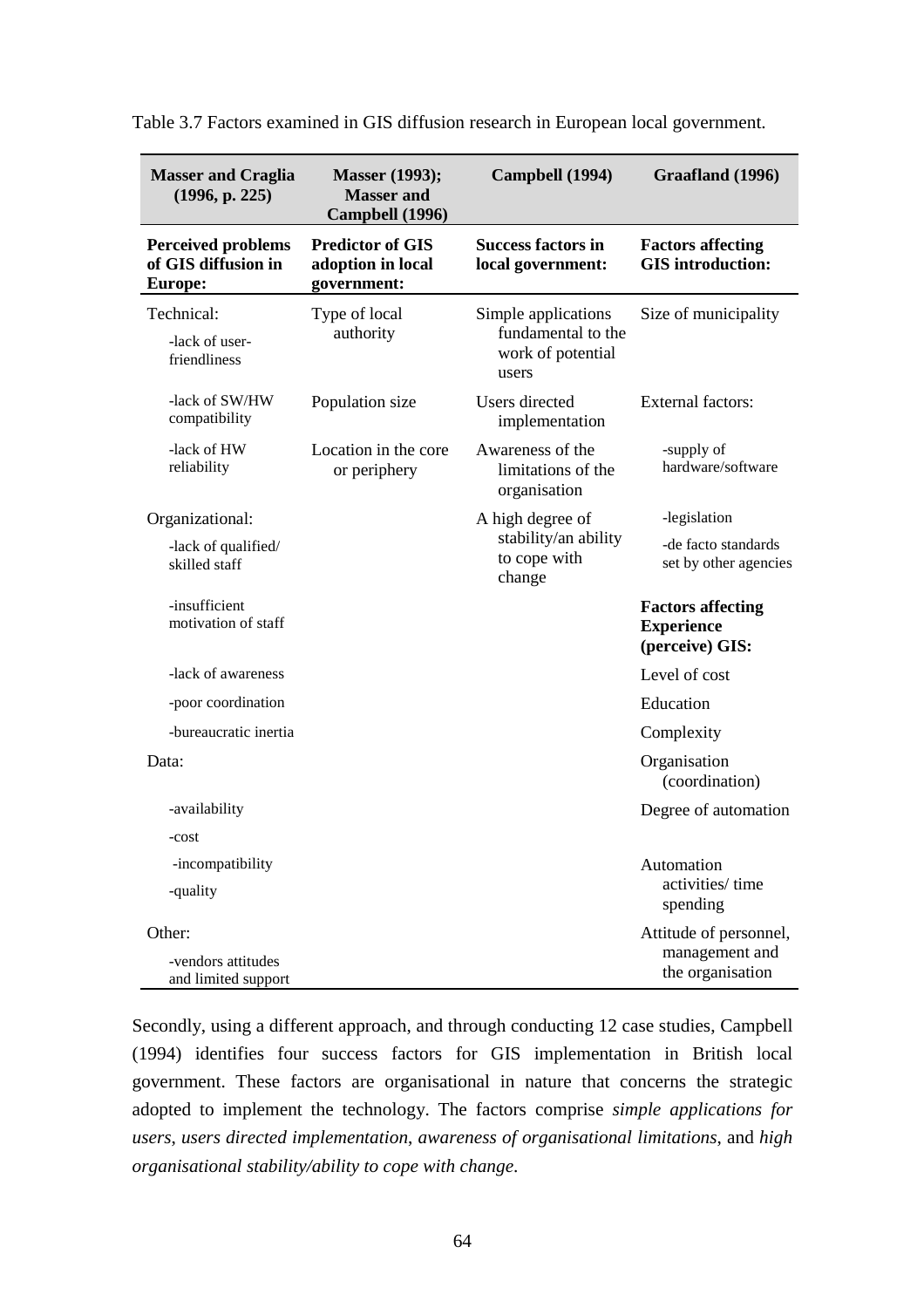Thirdly, apart from the three sets of factors studied in the Sheffield methodology, three contextual factors that account for more than half the variance of GIS adoption in local government in Britain are also identified (Masser 1993, Masser and Campbell 1996). These factors are *population size*, *type of local government*, and *location in the core or periphery*. Fourthly, Graafland (1996) identifies two major groups of factor: factors affecting GIS introduction and factors affecting experience (perceive) GIS.

In addition to the four sets of factor, European researchers also identify other contextual factors as important in contributing to GIS diffusion. These include: *local government reform* (Ciancarella *et al.* 1996), *local government autonomy and practices* (Junius *et al.* 1996), *coordination by an external authority in producing digital data*, *external sources of funding*, *growing awareness and use of GIS* in society in general (Arnaud *et al.* 1996), and *legislation* (Bartnicka *et al.* 1996).

In fact the contextual factors identified by European GIS diffusion researchers are only the tip of the iceberg. Work is being done world wide to examine the impact of key contextual factors that affect GIS diffusion. These factors concern economic (Coopers & Lybrand 1996, King 1995, Price Waterhouse 1995), policy (Johnson 1995, Lopez 1995, Rhind 1994, Tosta 1994, Williamson *et al.* 1997), and legal issues (Epstein *et al.* 1996, Johnson and Onsrud 1995, Onsrud and Reis 1995, Rhind 1996). The legal issues cover liability, copyright and privacy issues that have all been debated enthusiastically in recent years.

Researchers have also started looking into issues of sharing of geographic information. Many factors/strategies affecting geographic information sharing are found to be common to those of general GIS implementation (Bamberger 1995, Craig 1995, Dueker and Vrana 1995, Obermeyer 1995, Ventura 1995). Good examples include *organisational structure* and *independence/autonomy*, *corporate culture*, *political support/environment*, *turf battles/ distrust*, *organisation inertia*/*resistance to change*, *different requirements of participants*, *roles of champions*.

Owing to the unique technical and institutional requirements of geographic information sharing, which stress intra- and inter-organisational communication and cooperation (Pinto and Onsrud 1995), there are factors unique to the process. Examples of these factors include *superordinate goals*, *quality of relationships*, *resource scarcity* (Pinto and Onsrud 1995), *role of change agent*, *lines of authority* and *communication* between key actors, *form of overarching body* for data sharing (Ventura 1995), *complexity*, *interdependency*, and *ambiguity* of the sharing system (Meredith 1995). Kevany (1995) identifies and defines nine categories of 30 factors that affect geographic information sharing. The nine categories comprise *sharing classes*, *project environment*, *need for*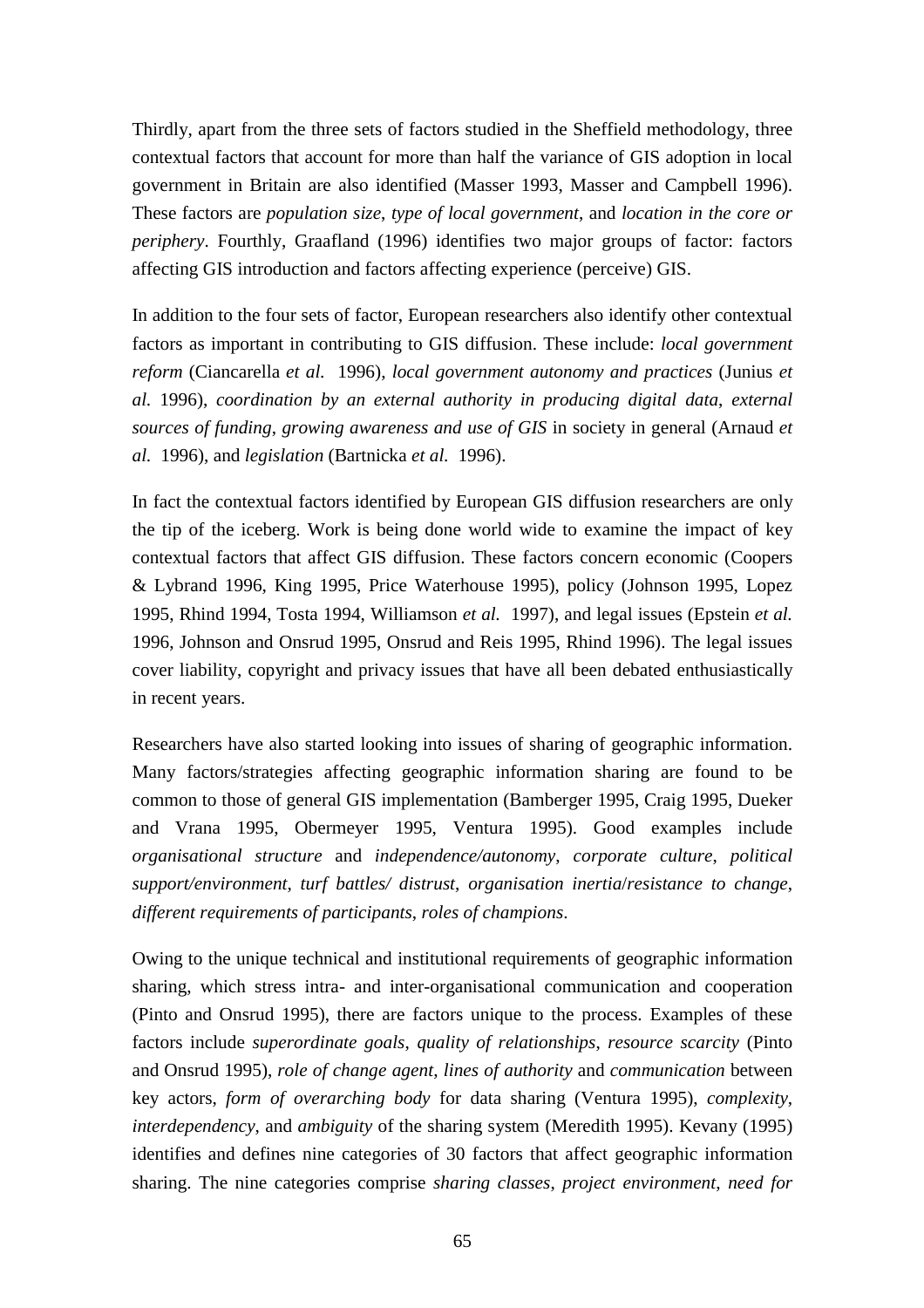*shared data*, *opportunity to share data*, *willingness to share data*, *incentive to share data*, *impediments to sharing*, *technical capability for sharing*, and *resources for sharing*. Treating sharing as an inter-organisation relation issue, Azad and Wiggins (1995) identify six reasons for sharing, namely, *necessity*, *asymmetry*, *reciprocity*, *efficiency*, *stability*, and *legitimacy*. They also identify three types of sharing and three stages of sharing.

Owing to the countries' different political culture, legal framework, organisation of the state's bodies, international obligations and history, the individual country's dynamic of GIS development varies (Rhind 1994). Comparative study of GIS diffusion in different countries has been made. In Europe the key distinguishing factors are found to be *level of availability of digital data*, the *level of local government* and the *professions* (such as surveying, planning) *driving GIS development* (Masser and Craglia 1996). Major initiatives such as the ones conducted in North America and Europe lay the groundwork for future research into how the structures, norms and cultures of social systems impact on GIS diffusion.

All in all, a similar range of factors have been found to have impact on the development of GIS in both European and American countries—leaders in GIS research. Research findings of GIS diffusion described above cover factors that not only concern the organisation itself, but the environment created by the larger social system in which the organisation is located. The research activities also examine the technical and data issues of GIS as well as its perceived characteristics. Personal factors or characteristics of individuals who are responsible for GIS implementation are also found to be important. For ease of discussion below, these four groups of factors are called *internal organisational context*, *external context*, *GIS characteristics*, and *personal characteristics* respectively.

## **3.5.7 Limitations of Social System Related GIS Diffusion Research**

A dominant approach to research into the relation between technology and organisation is the contingency theory (Gattiker 1990, Scott 1990). The theory 'emphasizes the interdependence of organizations and their environment' (Lawrence and Lorsch as quoted in Scott (1990, p. 110)). Researchers have been trying to match measures (variables) of technology and organisation structure statistically to account for success or failure of the introduction of technology into an organisation. The results have not been consistent (Scott 1990). Campbell and Masser (1995) observe the same outcome in GIS diffusion research, which leads them to put forward the social interactionist perspective of GIS diffusion. The key assumption of the perspective is that GIS gain meaning only 'as individual staff members in a particular cultural and organizational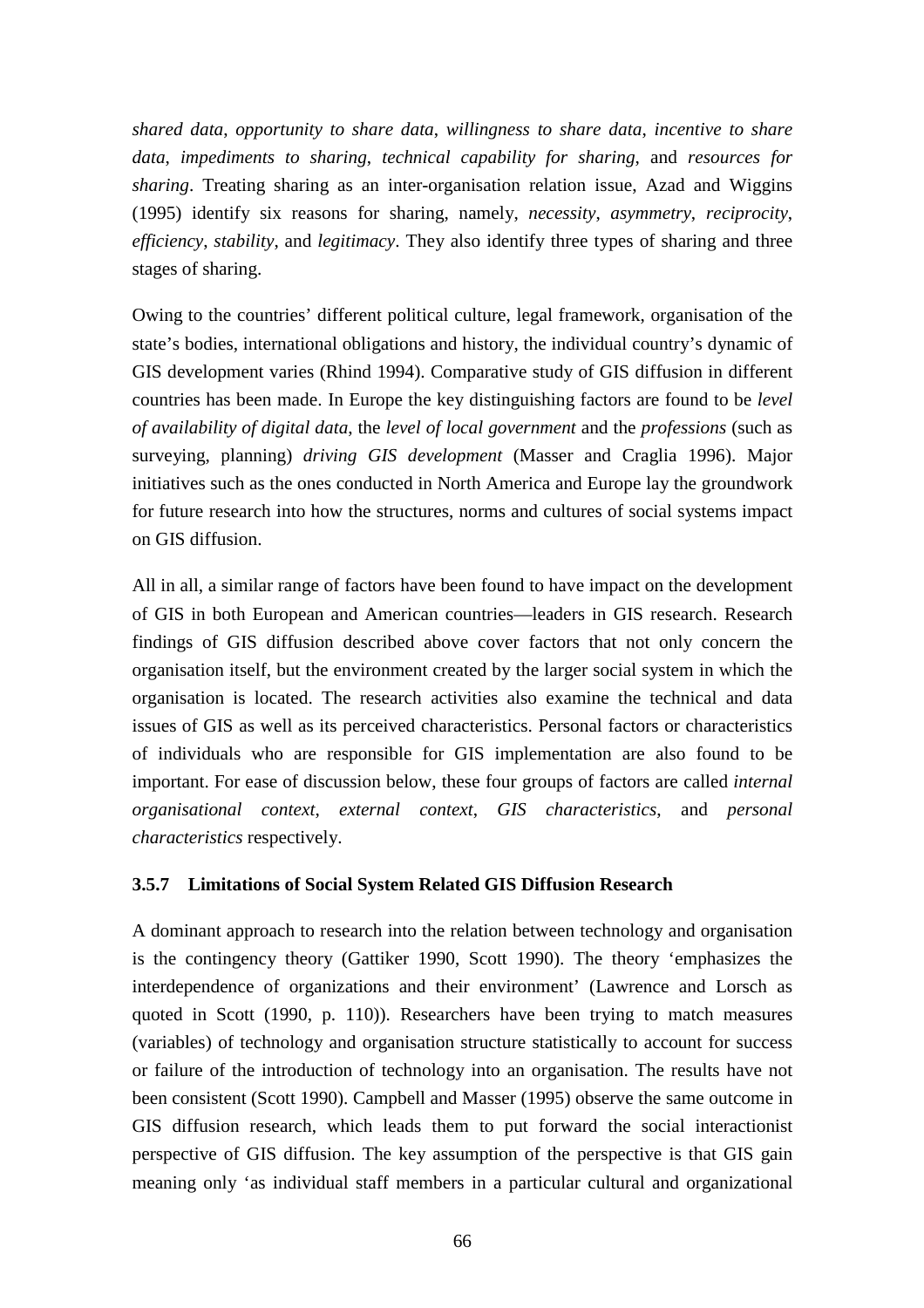context interact with them' (Campbell 1996a, p. 104) and as a result, 'an appreciation of the context is fundamental if considerable resources are not to be wasted' (p. 105).

In a similar attempt to tackle the issue, (Scott 1990) argues for the need to study technology–organisation relationships at different levels of organisation and in different configurations of organisation. He further argues for the introduction of political, ideological, cultural, and institutional factors into the causal arena. These confirm the need to better describe the organisational context, both internal and external. According to Goodman (1993), the organisational context comprises among other things, the capabilities of people, culture, organisation strategy, reward systems, technological delivery systems and processes. To determine this context, the first step is to define the appropriate social system in question.

In addition to the issue of describing the social system or organisational context in question, there is also the issue of taking into consideration the time element of diffusion in studies concerning the social system element. In their comparative study of GIS diffusion in European countries, Masser and Craglia (1996) point out that their study is mainly concerned with GIS adoption. They expect the factors affecting GIS implementation to be different from those of GIS adoption. In the initiatives by North American researchers to examine factors and research frameworks concerning geographic information sharing, the sharing process is recognised as a special issue (Goodchild 1995b). The process is also considered an integral part but more advanced stage of GIS implementation (Ventura 1995), and thought to involve a different set of success factors (see subsection 3.5.6). The findings by European and North American researchers suggest that there is a different set of success factors for each stage of the organisational innovation process of GIS. As a result, a better understanding of GIS diffusion will require integrated studies involving the elements of time and social system of GIS diffusion. A good example is to examine success factors in the context of the sequential stages of the organisational innovation process of GIS.

Actually some GIS researchers have already recognised the need for an integrated research framework to study the time and social system elements of GIS diffusion. Azad (1993) proposes a meta-framework, which is a matrix comprising organisational context (social system) and theoretical stages of innovation (time). The items to be studied in the organisational context are *task*, *technology*, *structure*, *people*, and *environment*. The stages of innovation are *initiation*, *adoption*, *implementation*, and *routinization*.

Anderson (1996) recognises that the content and process models described by Onsrud and Pinto (1993) are two different routes of achieving the goal of successful GIS implementation. Anderson suggests that five issues of GIS development—*people*,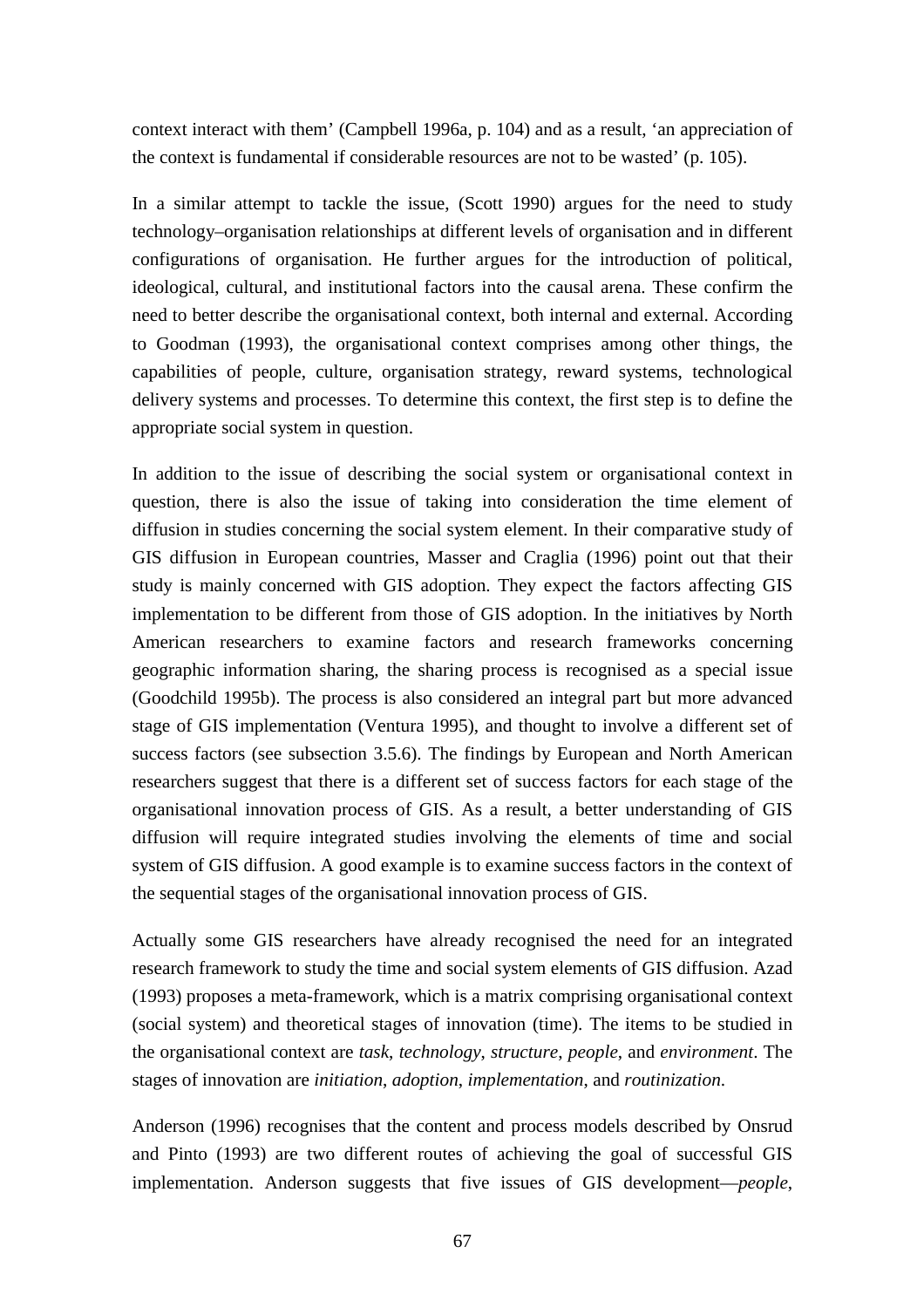*organisation*, *goals*, *change*, and *technology*—interact with each other in three stages of technology transfer—*initiation*, *acquisition*, and *incorporation*. The five issues are tackled in five inter-related phases of activities named respectively as *participation*, *context evaluation*, *vision creation*, *change*, and *technology implementation*. The five phases of activities and three stages of technology transfer constitute the *GIS development process matrix* which is a framework proposed for considering a broad array of critical GIS technology-transfer issues by studying the time and social system elements of diffusion in an integrated manner.

## **3.5.8 Section Summary—GIS and Social System**

Studies to examine the roles of special individuals, the nature of GIS decisions, and the nature of different benefits in diffusion have begun. However, more work is needed to improve the understanding of GIS diffusion in these areas.

The thrust of GIS diffusion research into the element of social system concentrates on the aspects of structure, norms and culture of the organisation. Factors in these aspects are often studied in conjunction with factors relating to other elements of diffusion. All together four different categories of factors have been identified/studied. They are *GIS characteristics*, *personal characteristics*, *internal organisational context*, and *external context*. Though some important individual relationships have been established, there is still significant variability in the relationships identified. Few relationships are generalisable across the range of GIS environments. The social interactionist perspective of GIS development can account for this. The need to define the organisational context more clearly is identified as an aid to the study of GIS diffusion.

Different stages of GIS diffusion are affected by a different set of success factors. This points to the need to conduct integrated studies involving the elements of time and social system in GIS diffusion research. Two separate research frameworks have already been proposed to address the need.

# **3.6 GIS Diffusion Research in Perspective**

The diffusion paradigm developed from innovation research can help reduce uncertainty (Rogers 1995) when planning research into the uptake and utilisation of programmable, and multi-purpose innovations such as GIS. The paradigm provides a theoretical framework for examining the various aspects of adoption and implementation of GIS. This framework, supplemented by the experience of socio-technical systems research, can be used to assess the current achievement of GIS diffusion research.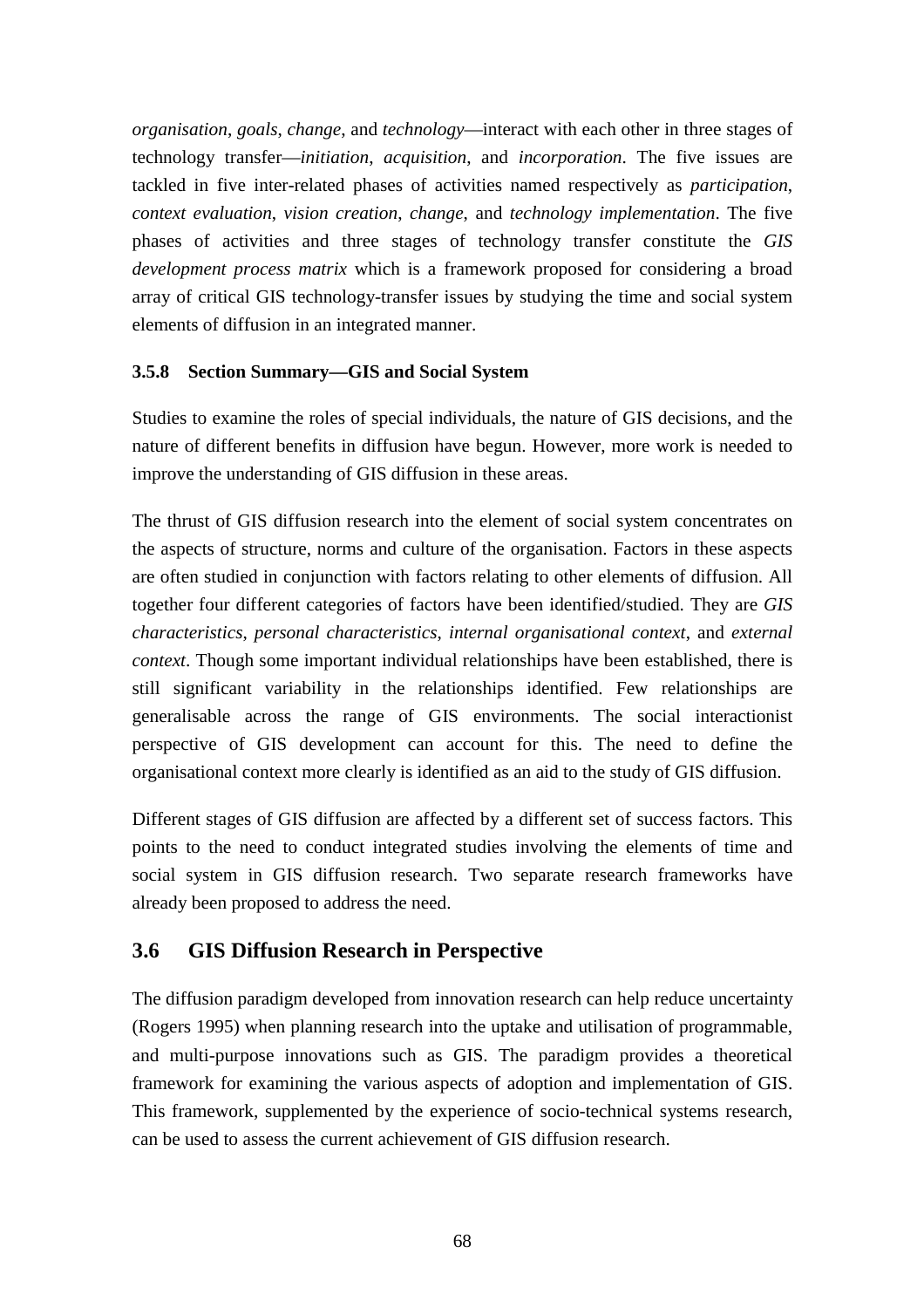#### **3.6.1 Elements of GIS diffusion**

Much of the past effort of GIS diffusion research had been to derive formulae or strategies of success. The work mainly surrounded certain aspects of the elements of time and social system of the diffusion paradigm. In recent years, studies into the elements of innovation and communication channels also have begun. Important groundwork has been laid. Currently GIS diffusion research has expanded into each of the four elements of the diffusion paradigm. The time is ripe to say that, based on Rogers's definition of innovation diffusion, GIS diffusion is *the process by which an innovation of GIS is communicated through certain channels over time among the members of a social system*. It can also be concluded that the four elements of the diffusion paradigm also constitute the elements of GIS diffusion. This conclusion thus fulfils the first objective set in Chapter 1 for this thesis—to understand what elements are involved in the process of GIS diffusion.

#### **3.6.2 Current approach of GIS diffusion research**

While progress is being made in research concerning the four elements of GIS diffusion, the bulk of achievement is in the time and social system elements. From time related GIS diffusion research, it is recognised that GIS diffusion in an organisation is a multistage process. However, there is still no agreement on a model of the process for GIS. Researchers have recognised that there are two basic stages of diffusion: adoption (initiation) and implementation (Masser and Craglia 1996, Onsrud*, et al.* 1989b, Onsrud and Pinto 1991). There appears to be a lowest common multiple for a staged model of GIS diffusion in an organisation. Pending the development of a more formal model, it can be assumed that a working staged model is made up of two stages, namely, *initiation*, and *implementation*, which are separated by the *decision* to adopt GIS.

From social system related GIS diffusion research, it is also recognised that each stage of GIS diffusion in an organisation is affected by a certain combination of four categories of factors, namely, GIS characteristics, personal characteristics, internal organisational context, and external context. Figure 3.3 summarises the current approach of GIS diffusion research, highlighting the trend to study the impact of the four groups of factors on the success of individual stages of GIS diffusion in an organisation.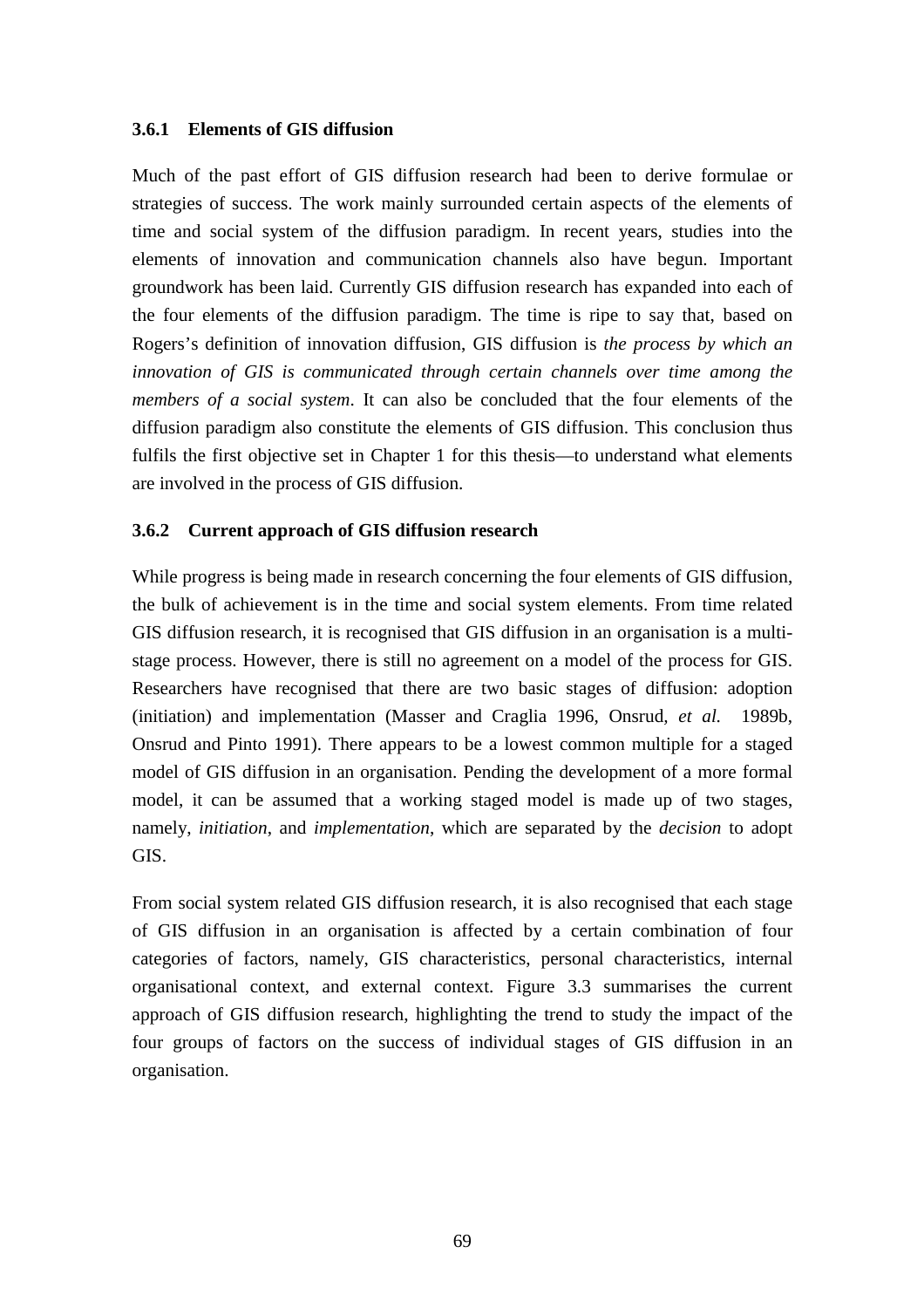#### **3.6.3 Approach of GIS diffusion research in future**

Based on the limitations of research into the four elements of GIS diffusion discussed in the preceding sections, two main types of limitations can be identified. One is the need for more research effort in certain areas. The other type is the limitations inherent in the approach to research. If the latter limitations are tackled properly in future design of GIS diffusion research, significant insight into GIS diffusion is expected. Therefore this subsection looks at how these limitations can be addressed.



**Figure 3.3 Current approach of GIS diffusion research**

The limitation of the research into the element of innovation is the vague and changing identity of GIS in the course of its diffusion in an organisation. A way is needed to better establish the identity of GIS in the context of the organisation, and to accommodate the fact that GIS undergoes reinvention in the process of diffusion.

Pro-innovation bias is the primary limitation of research into the time element. To address this limitation, one must be acknowledge that failure is a normal part of GIS diffusion process. One way of acknowledging failure in the process is to introduce a feedback loop to the future models of organisation innovation process of GIS. This allows GIS that has failed in its diffusion to exit from the process. A secondary issue that stems from this solution is to find a means to clearly identify the GIS at the beginning of the diffusion process—a limitation under the innovation element. The means is needed to help determine the completion of the diffusion—success or failure.

One important limitation of research into the element of social system is the inconsistency of the results of the research. There are two possible causes of this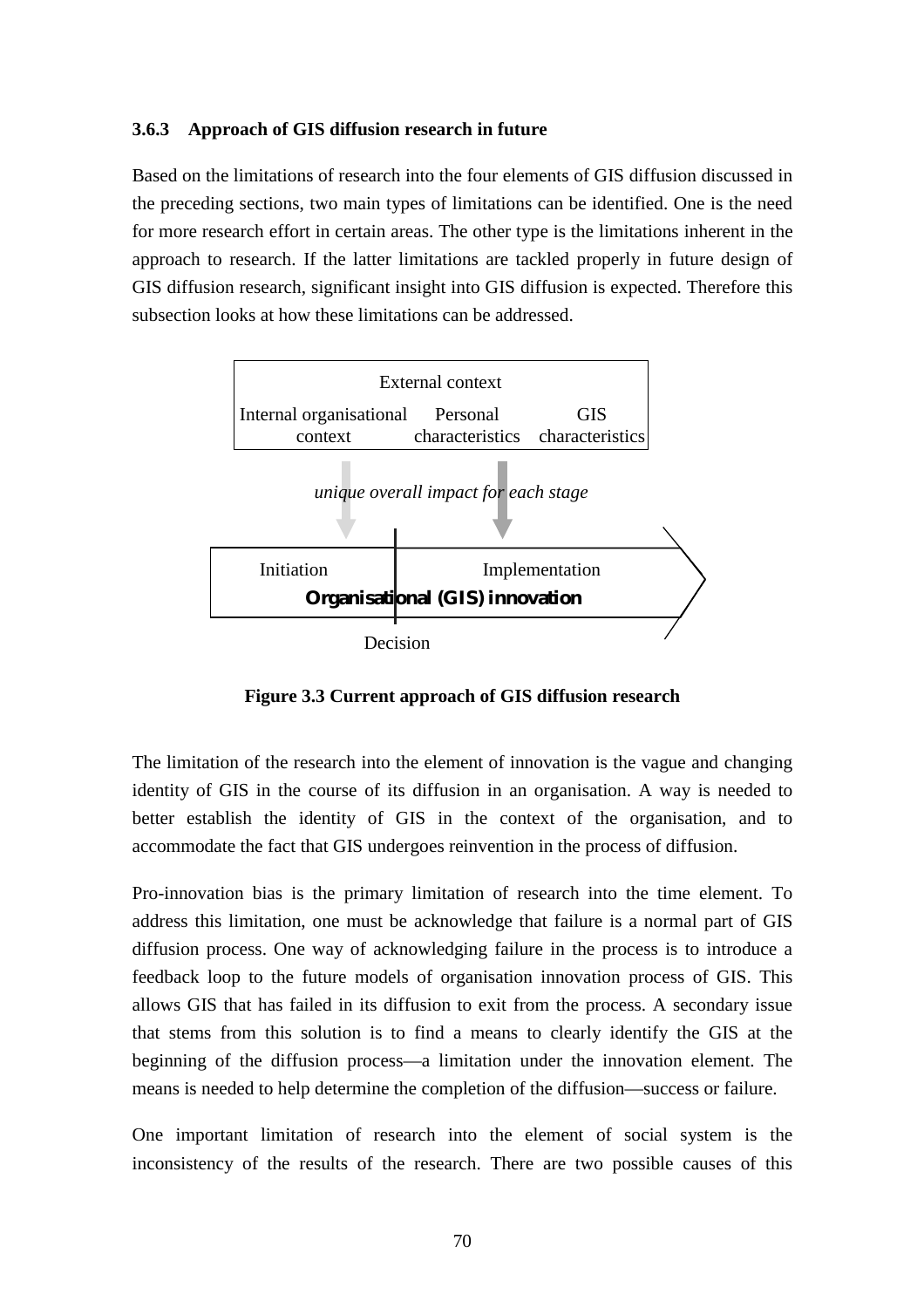problem. One is the insufficient definition of the organisational context in which diffusion takes place. The solution is to properly define the boundary of the organisation in study. The other cause of the problem is change of the organisational context over time. The solution is to integrate study of the elements of time and social system. To address the limitations of GIS diffusion research, the current approach will have to be modified as illustrated by the integrated research framework in Figure 3.4.



**Figure 3.4 An integrated framework for GIS diffusion research**

In Figure 3.4, GIS is not merely viewed as a set of uniform characteristics as perceived by the stakeholders. Instead, it is a dynamic entity that is central to the diffusion process. This entity assumes multiple identities or configurations as diffusion progresses over time, as represented by the simplified staged model of GIS diffusion. The characteristics of this entity change as it passes from the initial conceptual configuration, through one or more intermediate configurations, to an actual physical configuration of GIS that serves the needs of the organisation. Whether diffusion has failed or successfully completed, there is a feedback loop to allow the process to start all over again. Each configuration or identity of GIS now represents an entity that has its unique set of characteristics. Each configuration can affect and be affected by (interact with) other factors.

The introduction of the series of GIS configurations is accompanied by the introduction of an organisational boundary that demarcates the internal and external organisational context and thus the internal and external contextual factors. This is necessary, as the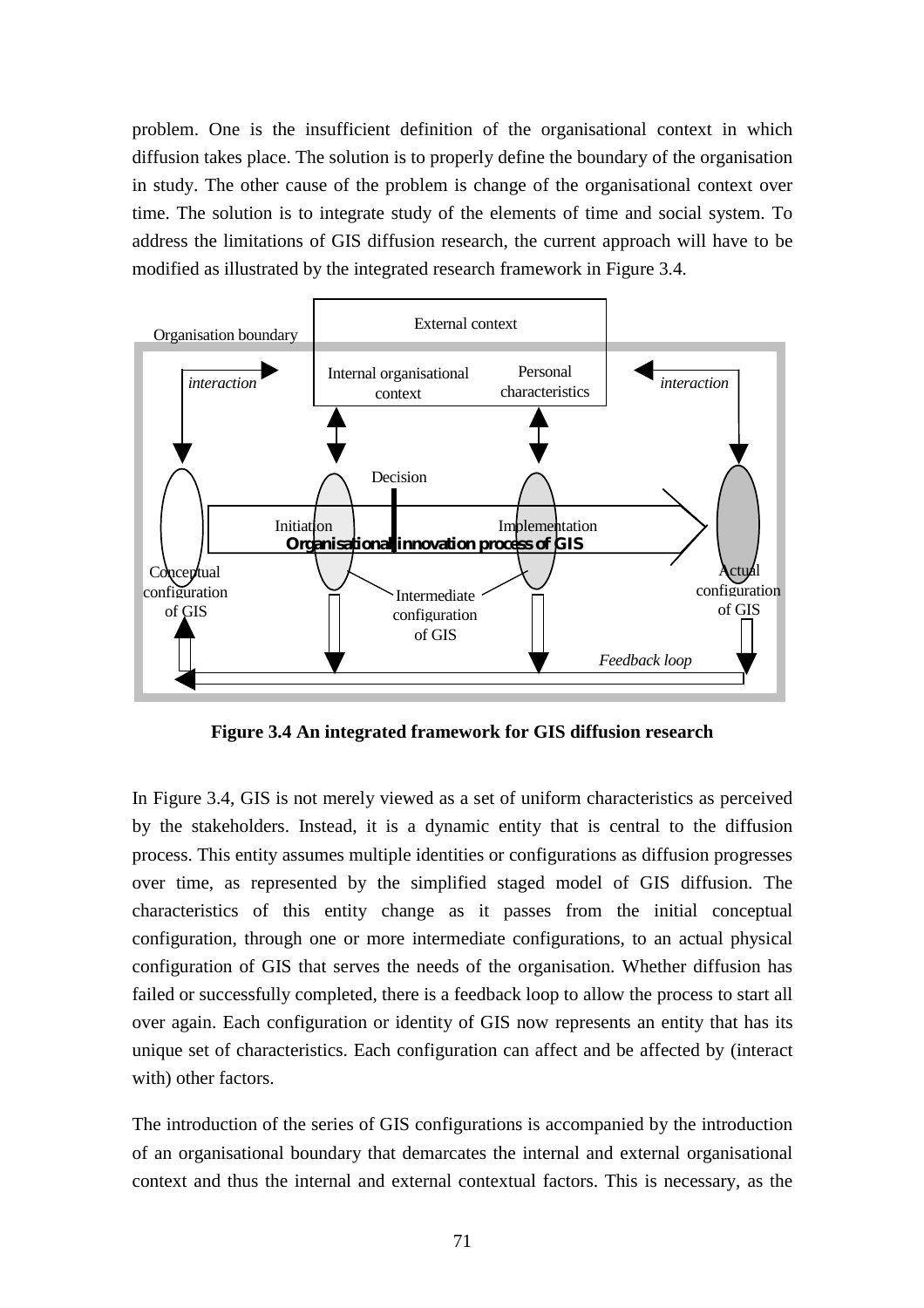configuration of a GIS in one organisational context may be different from that in another context. For example, the GIS for a natural resources management department in a state government may be quite different from that for a surveying or engineering department. Likewise, the GIS for two natural resources management department in different state governments may also be different. Any factors outside that boundary are external contextual factors. The boundary also distinguishes an organisation from its parent establishment, for example, a department in the institution of a state government, or an office in the state government department. Admittedly, the boundary may be arbitrary in nature, but it helps to focus attention on the organisational context in study and thus help define the GIS in question.

## **3.6.4 The hypothesis**

This chapter provides an overview of GIS diffusion research. Based on the limitations of the research identified, a new approach to conducting GIS diffusion research is described. The new approach involves a more complicated identity of GIS that is specific to the organisation in study, that changes over time in the course of diffusion, and that supports future integrated GIS diffusion research involving two elements of GIS diffusion, namely, time and social system.

The dynamic organisation-specific GIS plays a central and interactive role in GIS diffusion research. The inherent qualities of this GIS will significantly affect the outcome of diffusion. Therefore it is crucial to be able to clearly define the identity of this GIS. This will allow managers and researchers to better determine the causal relationships in GIS diffusion, to decide when the diffusion process starts and ends, and to relate causal relationships back to a particular identity/configuration of GIS to facilitate comparison of findings over time and from different research initiatives.

At this point, the chapter has established the theoretical background in support of the hypothesis of this thesis:

*Diffusion of GIS in an organisation is affected by the qualities of GIS as seen in the context of the structure of the organisation.*

The next step is to determine the qualities of the organisation-specific GIS and how these qualities will affect diffusion of the GIS.

## **3.7 Chapter Summary**

This chapter relates GIS diffusion research back to its grounding disciplines, namely, innovation research and socio-technical systems research in the disciplines of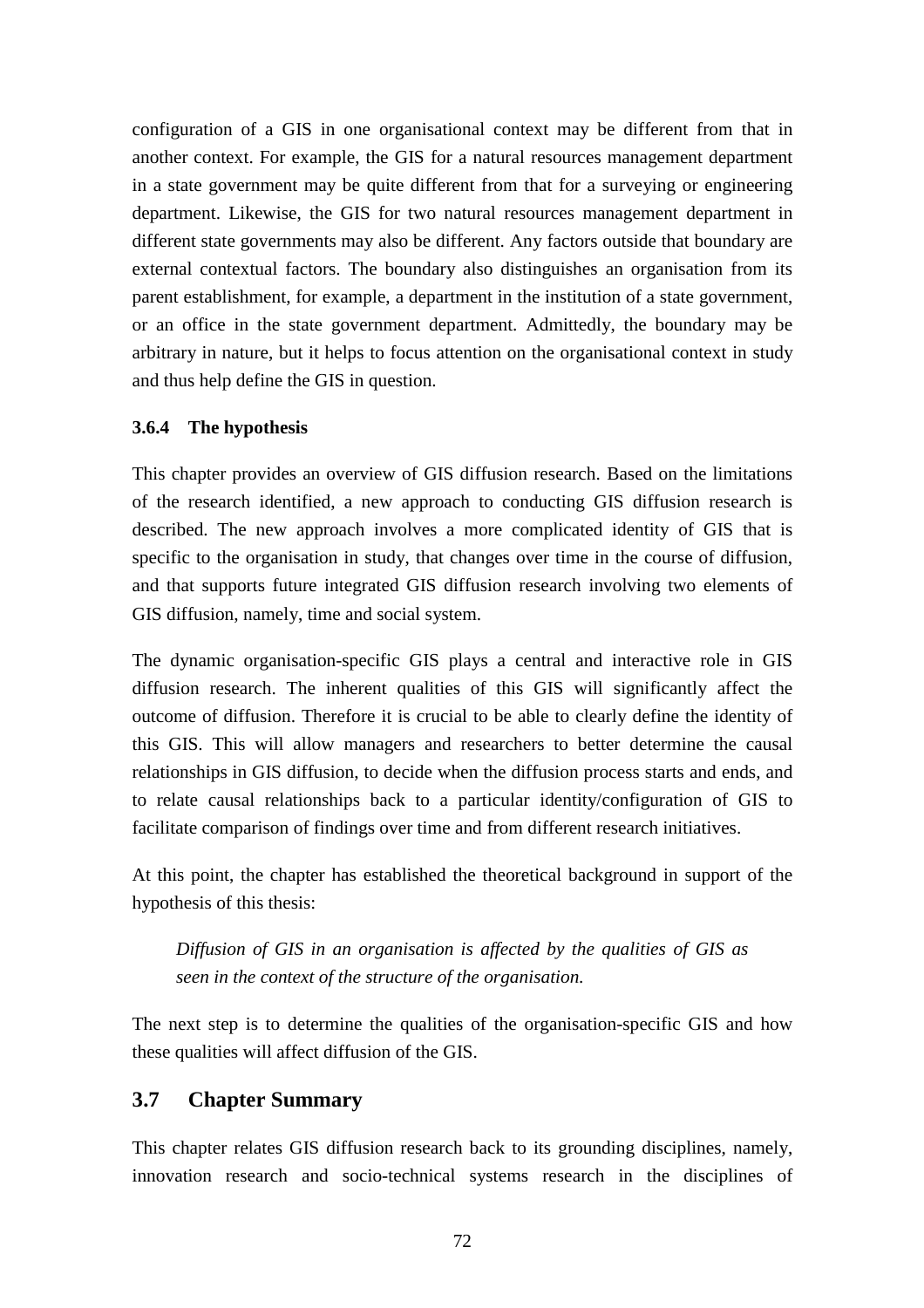organisational behaviour and information systems. The chapter then provides an overview of the four elements of the diffusion paradigm of innovation research, that is *innovation, communication channels*, *time* and *social system.* This overview is supplemented by the experience of socio-technical systems research. Concurrently, the chapter also briefly describes the findings of GIS diffusion research with respect to the four elements.

Under the element of innovation, studies into the impact of the characteristics of GIS on the rate of its adoption have begun. More work is still required. The vague and changing identity of GIS is found to be an issue. A better way to identify GIS is needed. Under the element of communication channels, though research is generally superficial and not part of main stream GIS diffusion research, systematic study of the different aspects of the communication channels in terms of GIS diffusion has been started.

Under the time element, researchers have started investigating the impact of personal factors on GIS adoption decisions. Apart from that, minimal work has been done on the innovation-decision process. Some useful work has begun in the study of the patterns of varying rate of GIS adoption, primarily among local government agencies in Europe. The bulk of research into the time element of GIS diffusion concerns the organisational innovation process of GIS. The outcome of research is grouped into three views of describing the staged development of GIS. The three views are: *diffusion theory*, *managerial rationalist*, and *evolutionist*. The value of the managerial rationalist view and the evolutionist view in the study of the organisational innovation process of GIS is severely restricted by their strong *pro-innovation bias*. Being less affected by the bias, models under the diffusion theory view have the potential to evolve into a generic model for the organisational innovation process of GIS. To address the problem of proinnovation bias, acknowledging the existence of diffusion failure and providing a feedback loop to allow failed diffusion to start again are suggested. To help decide when diffusion has completed or failed, a better way to identify GIS is considered necessary.

Under the element of social system, work has started to examine the impact of special individuals, the types of GIS innovation-decision, and the types of consequences on GIS diffusion in an organisation. However, the emphasis of research is on the structure, norms and culture aspects of the element of social system. This research has identified four different categories of factors affecting GIS diffusion. They are *GIS characteristics*, *personal characteristics*, *internal organisational context*, and *external context*. Many causal relationships have been identified for GIS diffusion but few are generalisable across the range of GIS environments. According to the social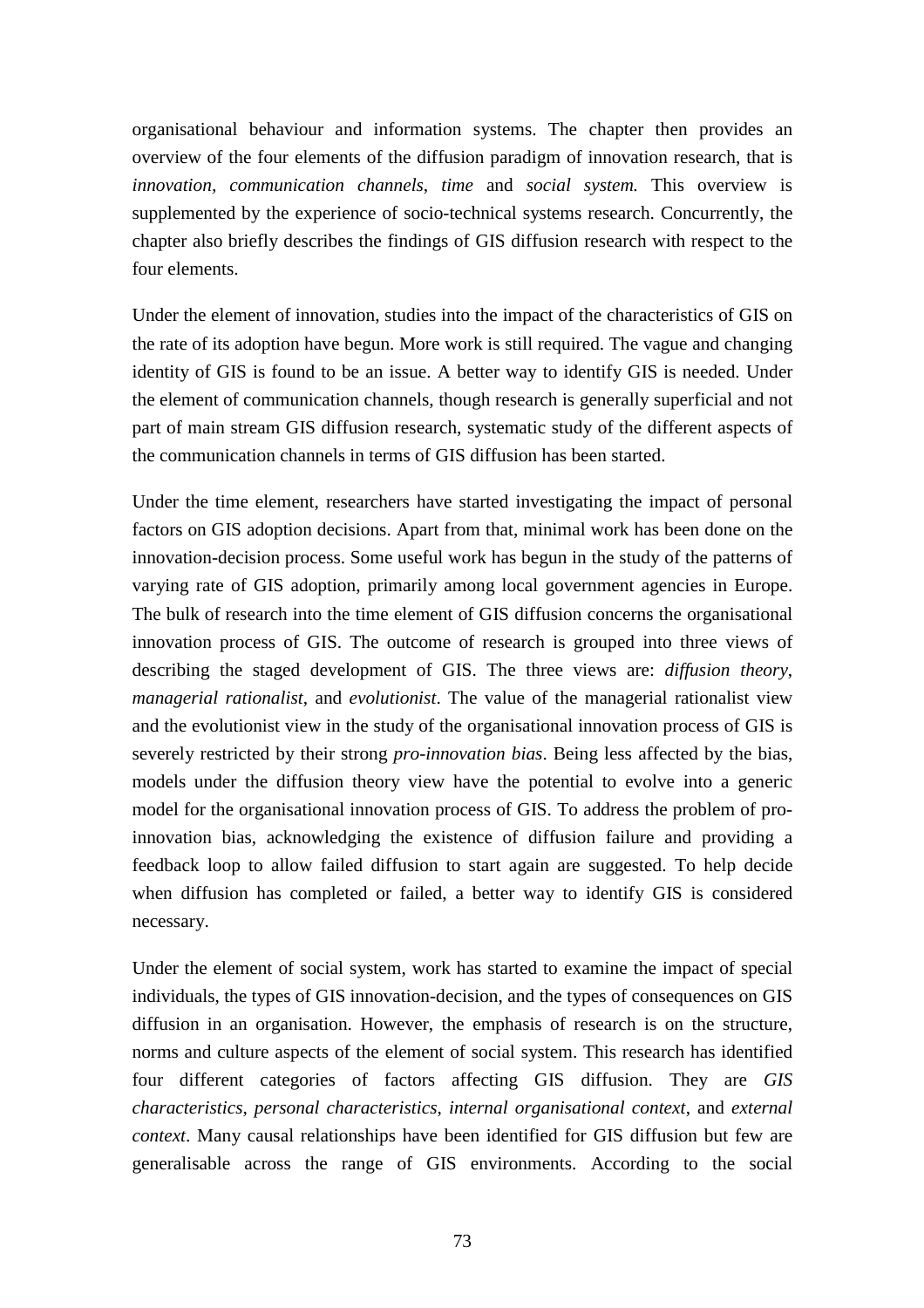interactionist perspective of technology/GIS development, the solution rests with better definition of the organisational context. The first step is to clearly describe the organisation in study. The need for integration of research into the time and social system elements is also recognised.

Based on the scope of GIS diffusion research to date, the chapter concludes that the elements of diffusion paradigm are also applicable to GIS diffusion. GIS diffusion can be defined as *the process by which an innovation of GIS is communicated through certain channels over time among the members of a social system*. By identifying the elements of GIS diffusion, the first objective of this thesis is fulfilled.

To address the limitations of current GIS diffusion research and to accommodate the trend of GIS research, an integrated framework of GIS diffusion research based on a well-defined organisational boundary is suggested. The research framework suggests that GIS, as a dynamic entity, is central to GIS diffusion research. It is necessary to find a better way to identify GIS over time and within a pre-defined organisational context. At this point, the chapter has provided the necessary theoretical background in support of the hypothesis of this thesis and paves the way for further discussion ahead.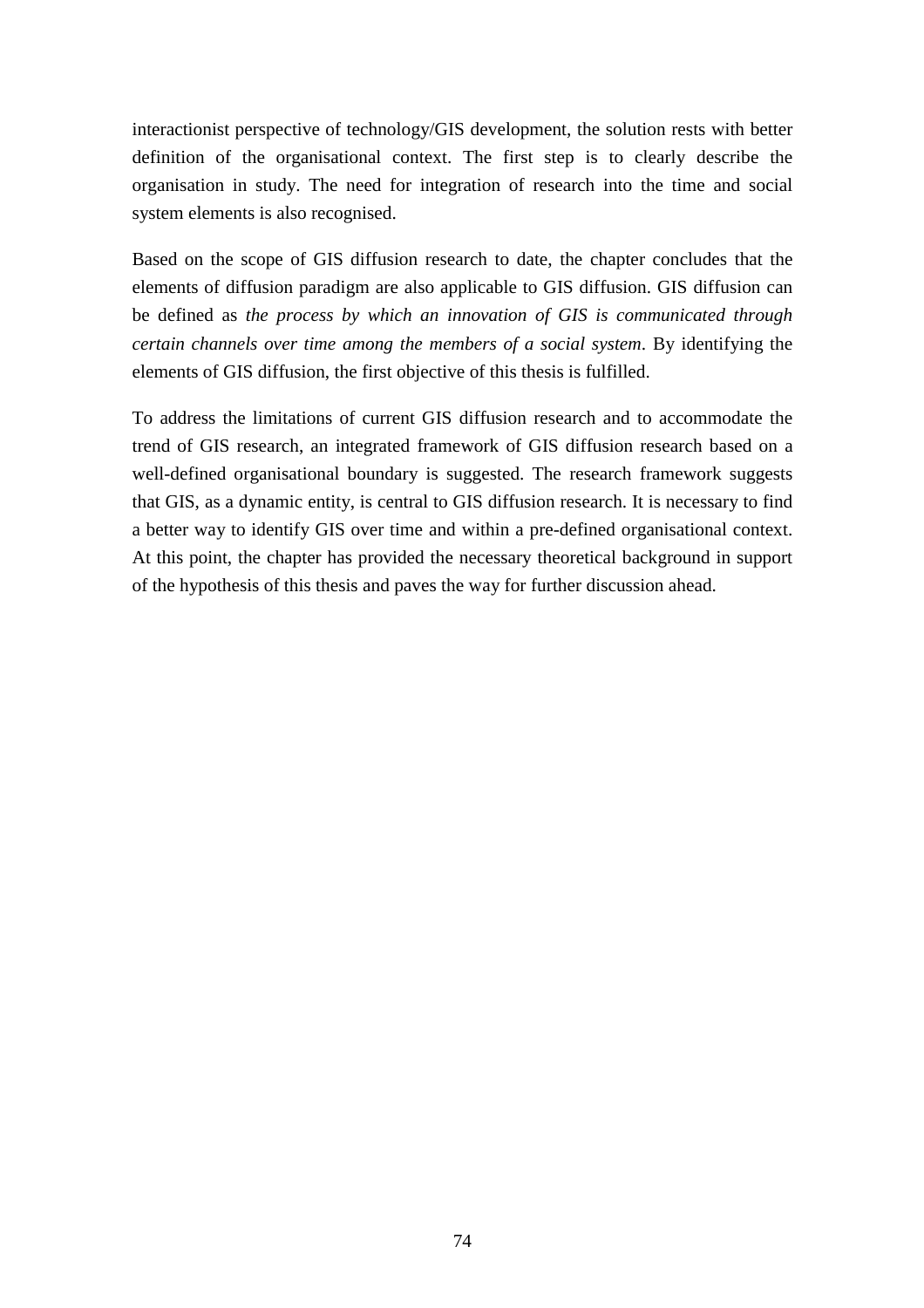# **Chapter 4 GIS in an Organisation**

## **4.1 Introduction**

Chapter three has established the theoretical background in support of the hypothesis this project sets out to prove. This chapter takes the project one step further by defining what a GIS in an organisation is made up of, and describing how the qualities of the GIS can affect its diffusion. This helps to fulfil the second objective of this thesis—'to identify and test the qualities of GIS that can improve the understanding of GIS diffusion'.

## **4.2 Definitions of GIS and GIS Diffusion Studies**

## **4.2.1 Significance of definition of GIS**

Managers undertake significant planning and justification when trying to introduce GIS into an organisation (Aronoff 1989, Onsrud and Pinto 1993, Somers 1996). This starts in the *initiation* stage in which managers inform senior managers and other stakeholders about the concepts and benefits of GIS, and try to persuade them the technology is needed. Since many stakeholders are not experts in GIS, their perceptions of GIS are often based on their interpretation of the managers' definition of GIS. These perceptions of the characteristics of GIS will later affect the stakeholders' decisions regarding GIS adoption as found by Onsrud and Pinto (1993) and shown in Figure 3.1.

During the *implementation* stage, managers implement strategies to develop a GIS that is broadly in line with their definition of GIS (see for example Tomlinson Associates Ltd. (1993c)). The characteristics of GIS as perceived by the stakeholders, which may be different to those of the GIS managers, can lead the stakeholders' to oppose GIS implementation strategies (Campbell 1996a, Goodman 1993). Since both strategies of managers and characteristics of GIS as perceived by stakeholders originate from a definition of GIS, definitions play a fundamental role in GIS diffusion in any organisation. A holistic understanding of GIS diffusion therefore requires understanding of how both managers and other stakeholders view GIS.

As an initial step to achieve this understanding, it is necessary to identify the quality of GIS that is neutral to and yet can be related to by both parties. One such quality is the role a GIS plays in the business process that an organisation undertakes. Based on this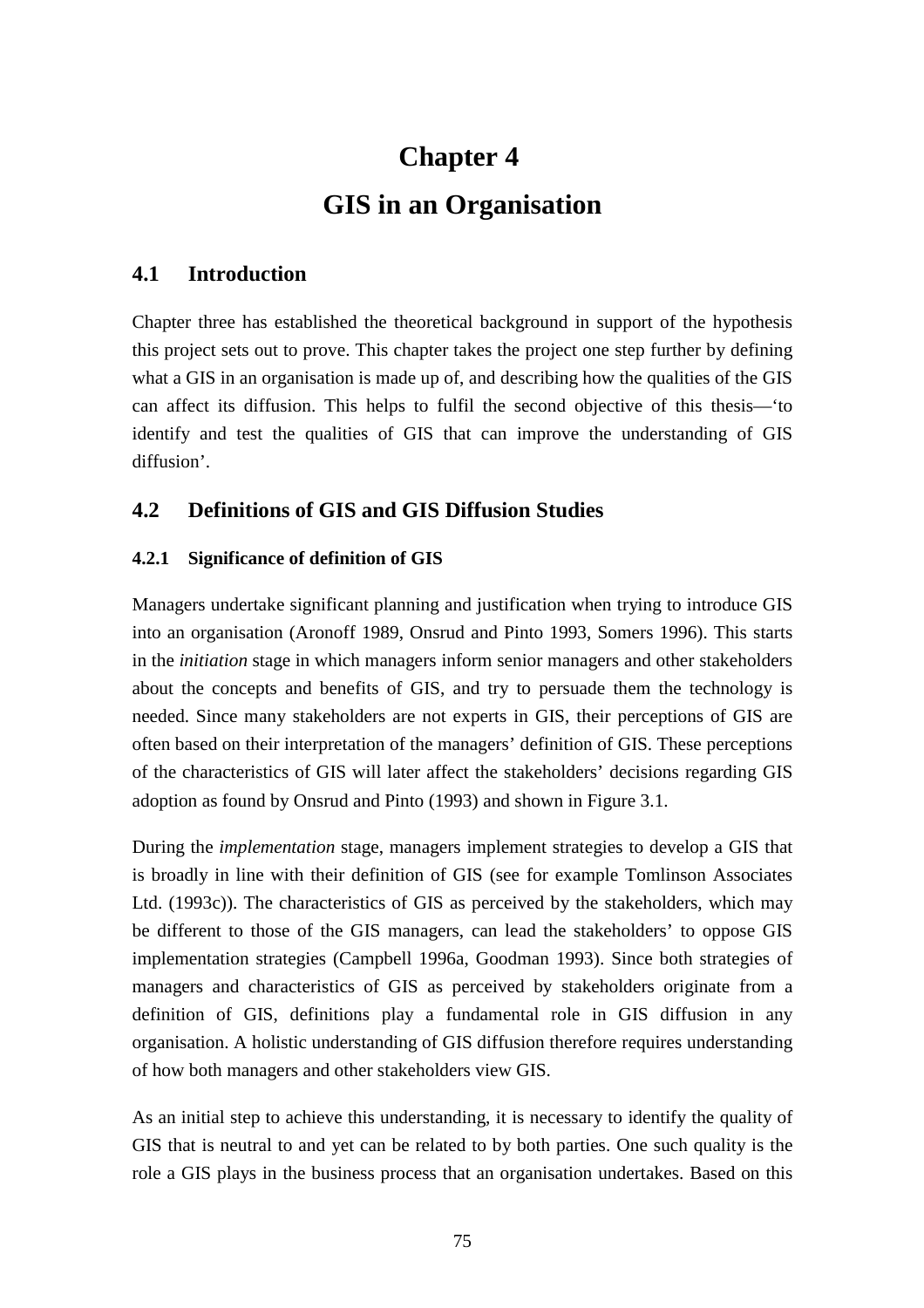quality, it will be possible to design studies to compare how the two parties view GIS in future. This chapter explores how such a quality can be identified.

## **4.2.2 Conditions governing identity of GIS in diffusion**

Based on Rogers' organisational innovation process, two theories that underpin GIS diffusion in organisations deserve attention. First is the *performance gap* theory which requires that GIS, as an innovation, addresses a performance gap which is identified in the organisation in the form of actual problems or potential areas of improvement. The gap may be identified prior to or after the organisation becomes aware of GIS. Second is the *reinvention* theory, which suggests that in the process of being accepted, the identity of GIS changes together with the organisation during the *redefining/restructuring* substage of implementation. These two theories (Rogers 1995) establish some conditions that govern the identity or definition of GIS and are critical to GIS diffusion research.

By requiring GIS to address a set of problems identified during the *initiation* stage in diffusion, a specific identity is given to the GIS. The stakeholders of the GIS project are also broadly defined by virtue of their relationship with the problems. The different interests that these stakeholders represent underpin their interaction, which in turn drives the diffusion (Goodman 1993). Though GIS undergoes reinvention in the *redefining/restructuring* sub-stage, on completion of its diffusion, it should still address the same set of pre-defined problems established during the *initiation* stage. In the process of reinvention, any excessive change to the problems being addressed will alter the identity of GIS and the combination of stakeholders. The resulting change in the dynamics of interaction between the stakeholders suggests that the initial set of assumptions adopted when designing the diffusion study may no longer be valid. This necessitates a re-design of the study. Otherwise, many causal relationships of diffusion, which are predicted or identified on the basis of the initial assumptions, will be open to challenge.

#### **4.2.3 Scenarios of GIS Diffusion**

Apart from laying down conditions for GIS diffusion research, the *performance gap* theory also provides the theoretical base to identify scenarios of GIS diffusion according to the nature of problems being addressed. The theory requires that GIS as an innovation should address one or more problems recognised by the organisation. These problems can be well defined and focused on specific business functions or they can be broad and fussy and have a strategic significance that has an impact across the organisation. Based on the nature of the problems addressed, two contrasting scenarios are identified and described below using the experience of GIS development in the State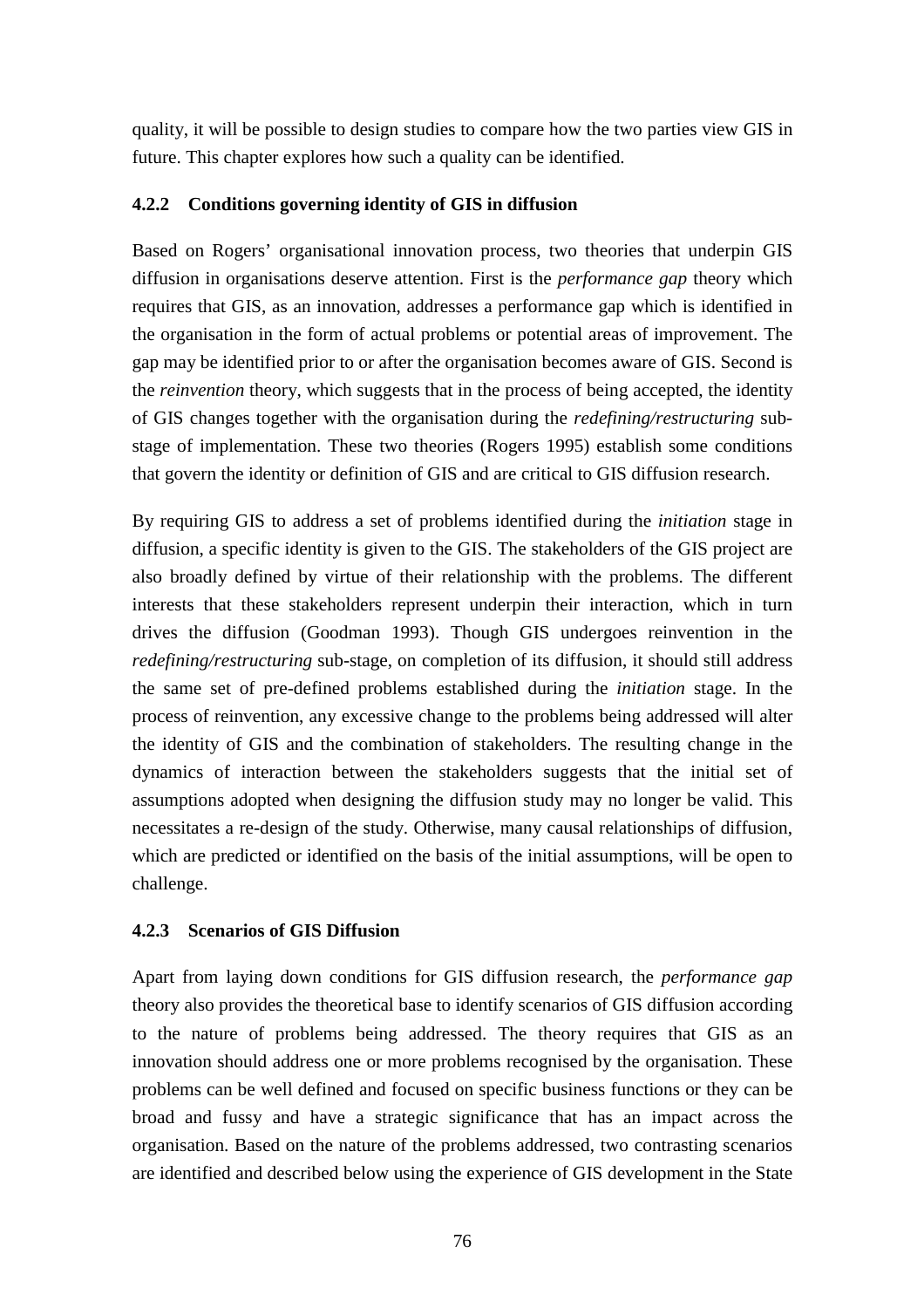Government of Victoria in Australia. These scenarios represent homogeneous diffusion environments that facilitate prediction and interpretation of the outcomes of GIS diffusion research.

The first scenario is called a *focused* scenario in which a GIS is developed to address a set of highly focused problems. The problems are so well defined that operationally the composition and technical capabilities of the technology can be specified early on. A School Assets Management System that was developed in the early nineties in the Department of Education in Victoria is a good example (Ward undated). It was an independent GIS in the Directorate of Schools developed to facilitate management of state schools in areas such as assets and security management, and management of cleaning contracts.

The second scenario is called a *dispersed* scenario in which the problems addressed are often strategic in nature and have wide implications. A *corporate/enterprise* GIS is a typical example of GIS in this scenario. Common problems addressed by a corporate GIS include elimination of duplication, acceleration of development and promotion of data sharing (Levinsohn 1997). These problems have such general and wide impact, and the resource implication is often so great that there is significant uncertainty about the long-term composition and technical capabilities of the required GIS.

An example of the corporate GIS in a *dispersed* scenario is the GIS proposed for the State Government of Victoria in 1993. The key problems addressed in a strategy developed by a group of consultants for the government (Tomlinson Associates Ltd. 1993c) were data sharing and cost reduction (Williamson*, et al.* 1998). This strategy was meant for the whole of government, yet it covered only those sectors of government that already had an interest in GIS. Even the departments in these targeted sectors had different needs for GIS, and varied experiences of GIS utilisation. The scale and complexity of the issues involved were great, and the resources implied were significant. This resulted in great uncertainty in the final identity and capabilities of the required GIS.

Instead of describing an independent government wide system, the strategy identified the GIS as a collection of 61 information products and associated datasets for the departments studied. It identified a list of strategic elements to support development of the information products. Success was conditional upon a list of 'Requirements for Going Forward' that specified the organisational setting required (Tomlinson Associates Ltd. 1993c, p. 5) as well as many other technical and institutional issues. The uncertainty of implementation was so great that the GIS was disaggregated into two main parts. The State GIS coordinating agency concentrated on developing a core set of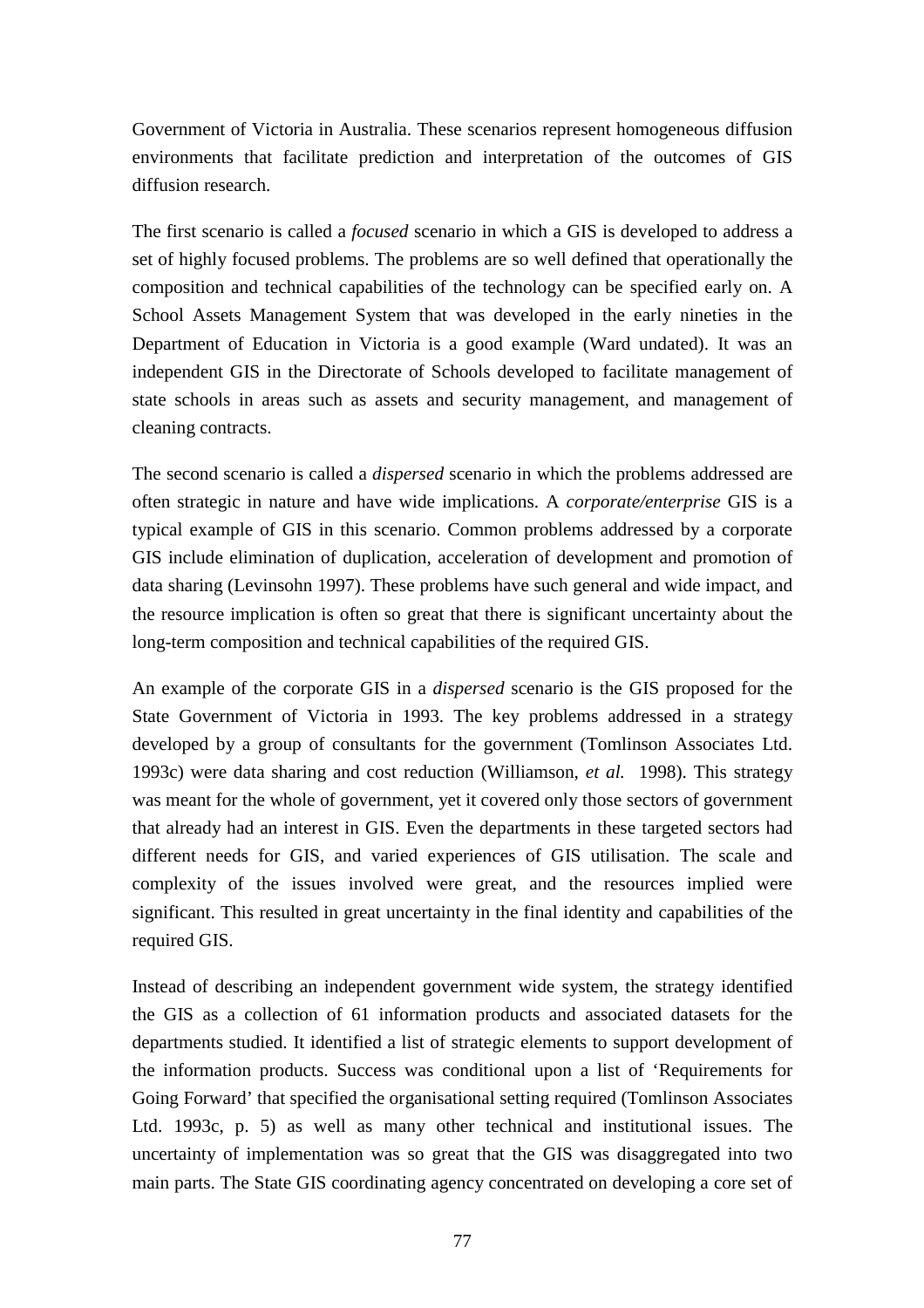shared spatial digital data called the State Digital Map Base. The departments involved were left to develop their individual GIS under the loose coordination of the agency.

This section has set the scene for GIS diffusion research and described the role of GIS definition in the research. The next section reviews the different perspectives on the nature of GIS as described by managers in the literature. These perspectives underpin the different identities of GIS portrayed by managers when they try to introduce GIS into an organisation over time and under different conditions.

# **4.3 Definitions of GIS**

Maguire (1991) reviews the definitions of geographic information systems used by managers (or their collaborators). In the process he also identifies the unique characteristics of GIS. He concludes that a composite approach in which all the ideas about GIS are summarised in a series of views is the only satisfactory way to define GIS. Maguire has actually described three perspectives on the nature of GIS that underpin various definitions of GIS, namely, *identificational*, *technological*, and *organisational* perspectives.

## **4.3.1 Identificational Perspective of GIS**

The *identificational* perspective describes the unique features of GIS that distinguish GIS from other types of information systems. This perspective gives GIS its special identity to justify separate attention needed from people during GIS implementation. The characteristics of GIS are 'the general focus on spatial entities and relationships, together with specific attention to spatial analytical and modelling operations' (Maguire 1991, p. 17). These characteristics are echoed by Obermeyer and Pinto (1994) who specify spatial referencing as an organising framework for the data. Huxhold and Levinsohn (1995) expand the framework to include geo-coding, geo-referencing and topology. In short, the unique features of GIS are:

- 1. Data of entities and relationships managed within a spatial framework; and
- 2. Ability to perform spatial analyses.

Here spatial analyses include operations that range from simple querying functions that return data to answer simple locational and conditional questions, to complex modelling processes (Rhind 1990 quoted in (Maguire 1991)). With data about entities and their relationships managed within a spatial framework, any computerised system that provides an answer to a simple question of 'what is at location X?' is a GIS.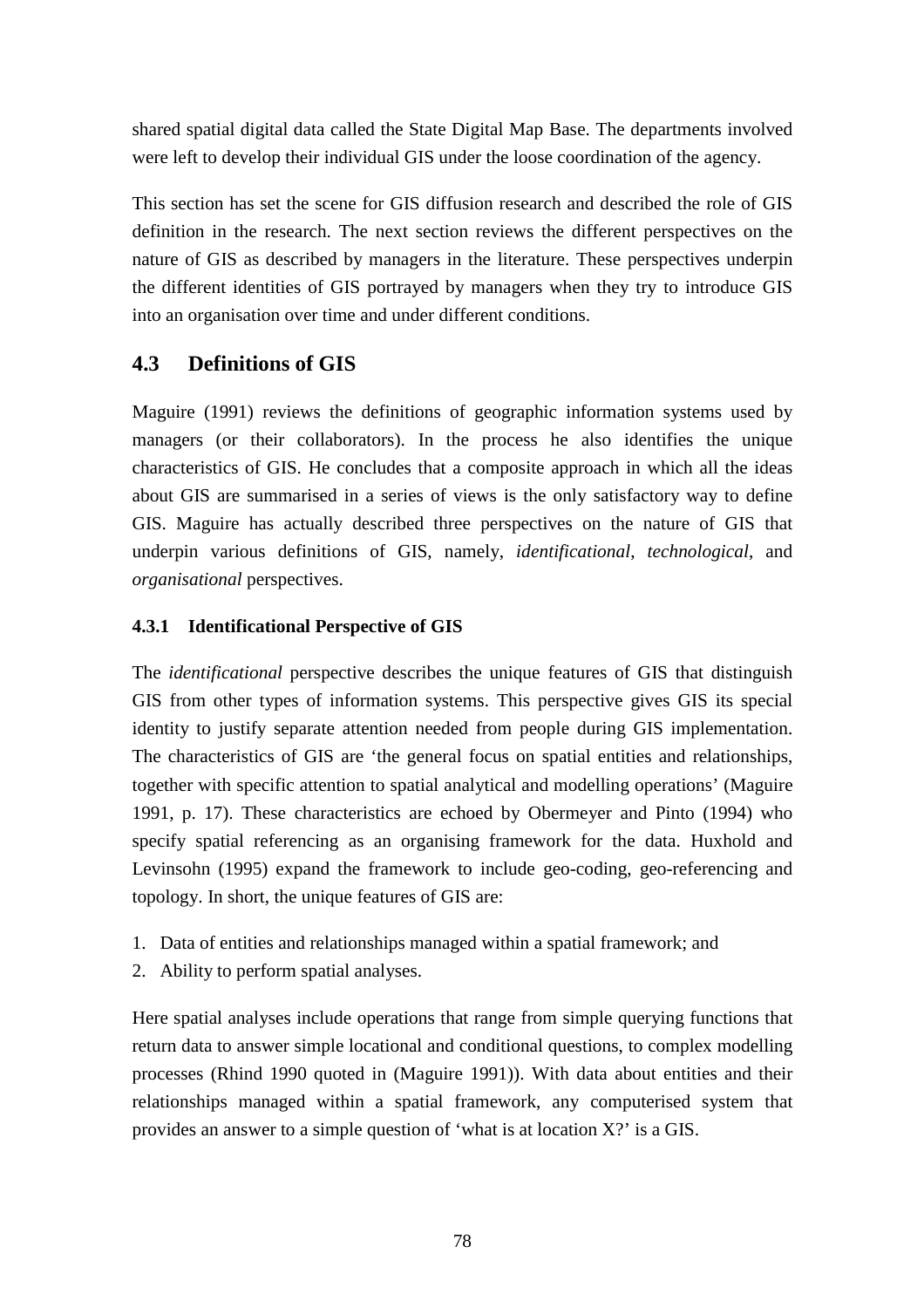#### **4.3.2 Technological perspective of GIS**

Maguire (1991) broadly identifies two perspectives on the nature of GIS, namely, the *technological* and *organisational* perspectives. Cowen's (1988) four approaches of defining GIS are good illustrations of the *technological* perspective. The first approach is a process-oriented approach that emphasises the capabilities of GIS to handle information (such as storage, retrieval, manipulation, and display of geographic data). The second is an application approach which groups information systems according to the problems they seek to address (such as soil, land, and planning information system). The third is a toolbox approach that emphasises the generic aspects of GIS as a toolbox to manipulate spatial data. The fourth is a database approach that regards GIS as a database system.

Within this perspective, Maguire (1991) identifies three views of GIS with each view focusing on one functional aspect of GIS. The *map* view provides inventory function such as data querying. The *database* view is concerned with simple analysis, such as overlaying, buffering. The *spatial analysis* view focuses on more complex analytical functions such as modelling and decision making.

Embracing all the above views and approaches, the *technological* perspective describes GIS as a certain form of technology (database, application, or toolbox) that provides specific functional capabilities (map, database, and spatial analysis). While the *identificational* perspective deal with specialised concepts such as geo-referencing and topology, the *technological* perspective portrays GIS as a tangible operational system that people can related to from their daily experiences.

#### **4.3.3 Organisational Perspective of GIS**

Carter (1989, p. 3) defines GIS as 'an institutional entity, reflecting an organizational structure that integrates technology with a database, expertise and continuing financial support over time'. Maguire (1991) regards Carter's definition as being representative of the *organisational* perspective but does not elaborate on its meaning.

By examining Carter's definition, two characteristics of the *organisational* perspective can be identified. First, GIS is described in terms of its generic elements, or building blocks—an approach also used by other researchers (Dangermond 1988, Dickinson and Calkins 1988). What distinguishes Carter's perspective from these researchers' is the second characteristic—inclusion of the organisational or institutional implementation environment in the definition.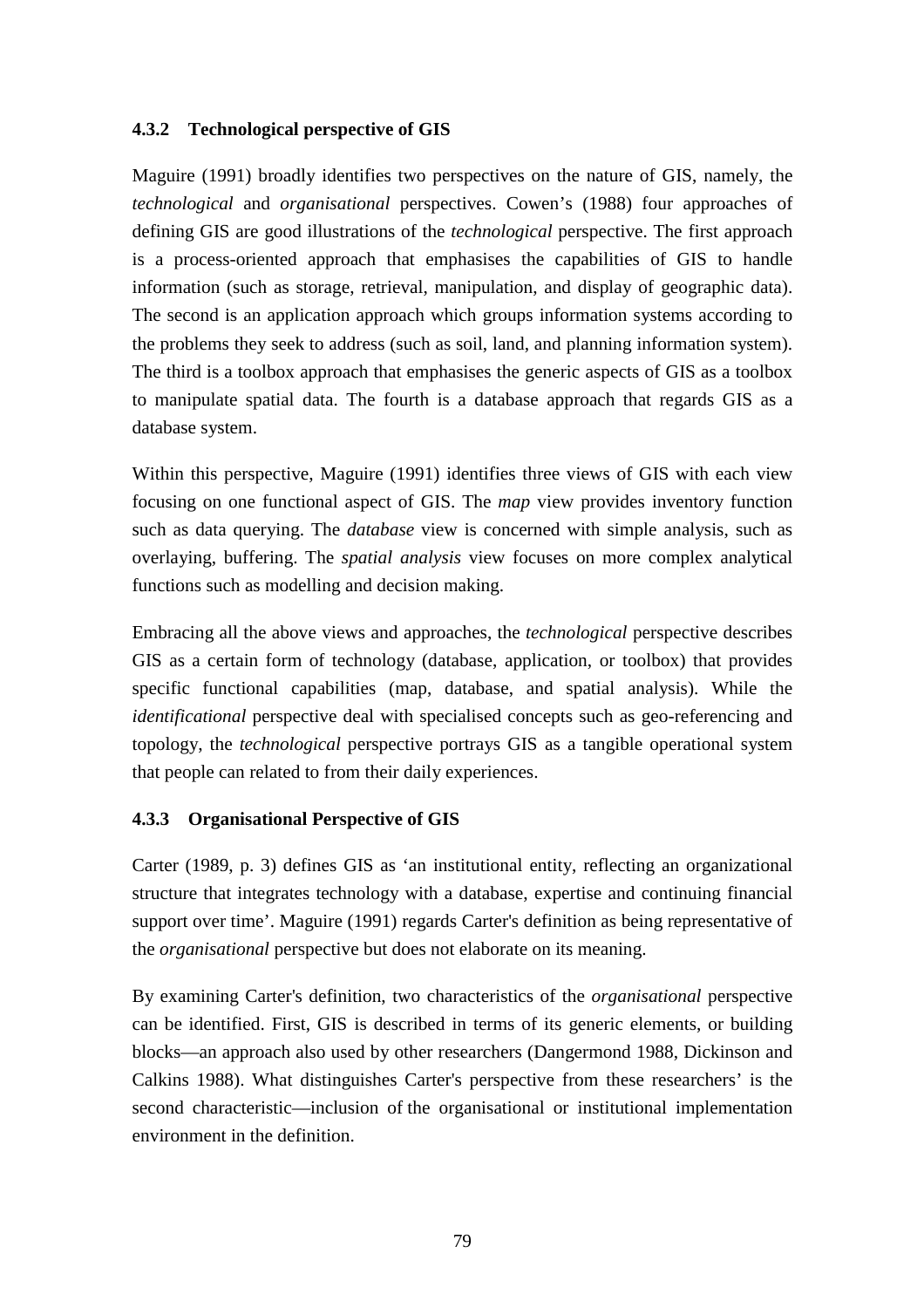Following the recognition of the importance of a National Spatial Data Infrastructure (NSDI) by the Government of United States of America (Executive Order of the White House 1994), the *organisational* perspective has gained popularity (Chan and Williamson 1995a, Huxhold and Levinsohn 1995), particularly in describing NSDI (ANZLIC 1996, Federal Geographic Data Committee Undated).

The five elements of *organisational* perspective suggested by Chan and Williamson (1995) include *data, information technology, standards, people with GIS expertise* and *organisational setting*. The scope of these elements as detailed in Table 4.1, covers most of the elements suggested by other researchers and is a useful illustration of the organisational perspective of GIS.

| <b>Elements</b><br>of a GIS         | <b>Scope of Each Element</b>                                                                                                                                                          |
|-------------------------------------|---------------------------------------------------------------------------------------------------------------------------------------------------------------------------------------|
| Data                                | all accessible data, both geographical and attribute, required to<br>meet the geographical information needs, identified or latent.                                                   |
| Information<br>Technology           | all computer hardware, software (including applications) and the<br>associated communication technology required to meet the<br>geographical information needs, identified or latent. |
| <b>Standards</b>                    | all agreed practices required to facilitate the sharing of the other<br>four components of a GIS.                                                                                     |
| People with<br><b>GIS</b> Expertise | all knowledge, skills, procedures, and systems, technical or<br>otherwise, acquired by people involved, for the smooth functioning<br>of the GIS.                                     |
| Organisational<br>Setting           | all the operating environments, technical, political, or financial,<br>created by the interaction among stakeholders, in which the GIS is<br>to function.                             |

Table 4.1 Elements of a GIS (Source: Chan and Williamson (1995)).

#### **4.3.4 Section summary—definition of GIS**

Three perspectives on the nature of GIS that underpin existing definitions of GIS have been identified in the literature. The *identificational* perspective establishes the uniqueness of GIS. The *technological* perspective describes GIS as a tangible operational system providing specific functional capabilities. The *organisational* perspective highlights the multi-element nature of GIS, emphasising the organisational environment as an integral element.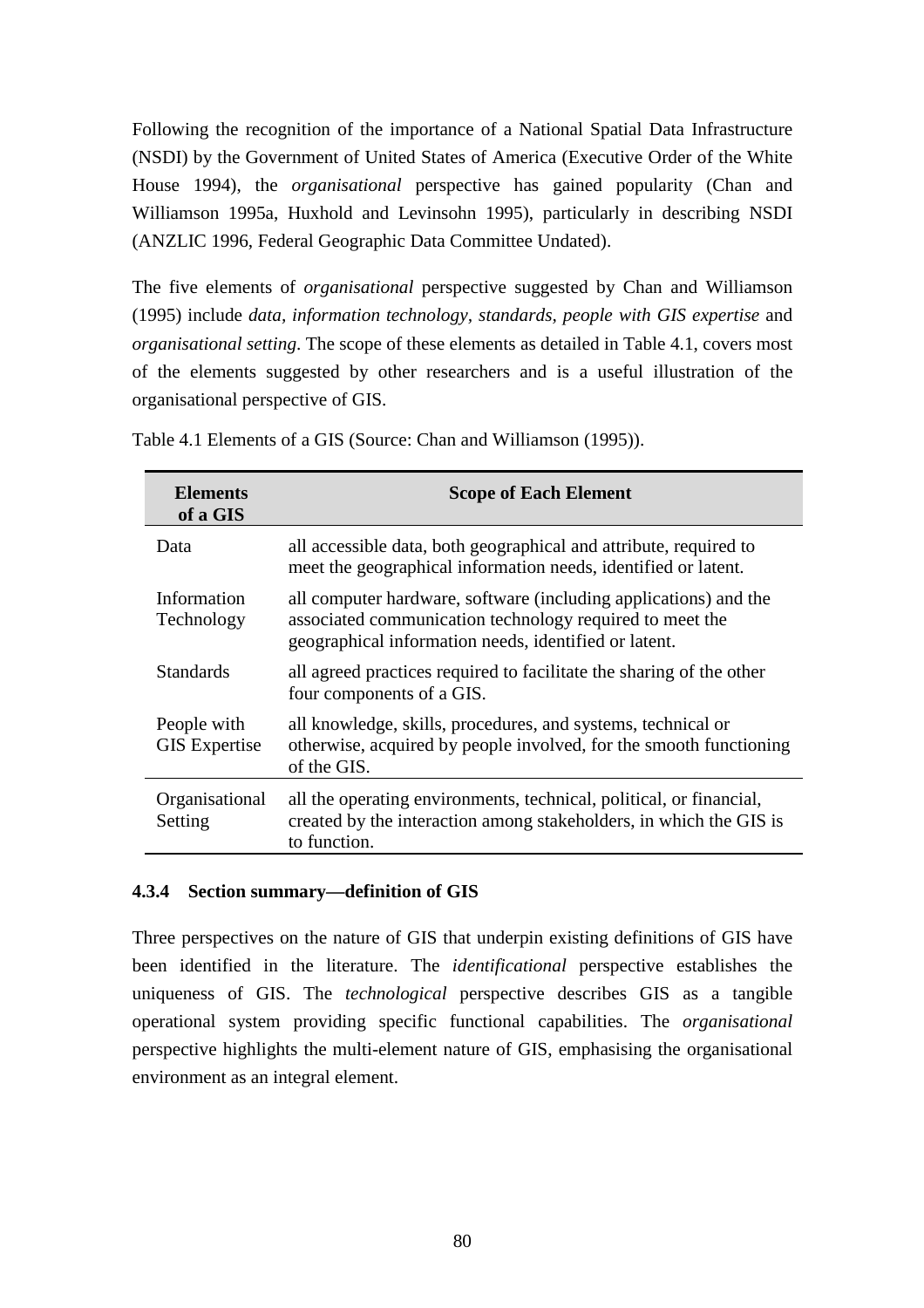## **4.4 Perspectives on the nature of GIS and GIS Diffusion**

With the three perspectives on the nature of GIS described in the previous section, this section explores their value in identifying GIS and tracking its reinvention in the course of its diffusion. For ease of discussion, Rogers' model of the organisation innovation process (Figure 3.2) is used here to represent the process of GIS diffusion in an organisation (see section 3.4.7 for justifications). The utility of each perspective in each stage and sub-stage of the process is discussed.

#### **4.4.1 In the Initiation Stage**

In either one of the two scenarios of GIS diffusion described in subsection 4.2.3, the *identificational* perspective is most important in the *agenda-setting* sub-stage of the *initiation* stage of diffusion. In this sub-stage, the general organisational problems that may create a need for innovation are identified. The primary function of the *identificational* perspective in this case is to raise the general awareness of GIS and succinctly inform people, especially senior management, what GIS is about. It distinguishes GIS from other information systems or technologies that are competing to be the innovative solution. It also underpins other perspectives of describing GIS.

Next in the *initiation* stage is the *matching* sub-stage in which GIS as an innovation will have to be fit with a set of problems. It is at this stage that the technology is packaged into a certain configuration (Goodman 1993) and marketed to the stakeholders. Without such a configuration as a basis for interaction among stakeholders, like embarking on a marketing campaign without a product in mind, there will be no diffusion in the organisation. The *identificational* perspective, while describing the uniqueness of GIS, fails to portray such a working GIS configuration.

In a *focused* scenario, the problems to be addressed are focused and well defined, allowing specification of the composition and functionalities of the GIS. In this scenario, the problems may concern improvement of specific business functions in the organisation for example. In this case, the *technological* perspective, which describes GIS as a certain form of computerised information system that provides specific spatial data handling and analytical capabilities to address the problems, provides a good working configuration. In another case, the problems may concern the development of a multi-participant GIS such as a set of shared GIS capabilities for departments within a local authority. In such circumstances, the *organisational* perspective that describes the GIS elements to be shared offers an alternative working configuration for the participants.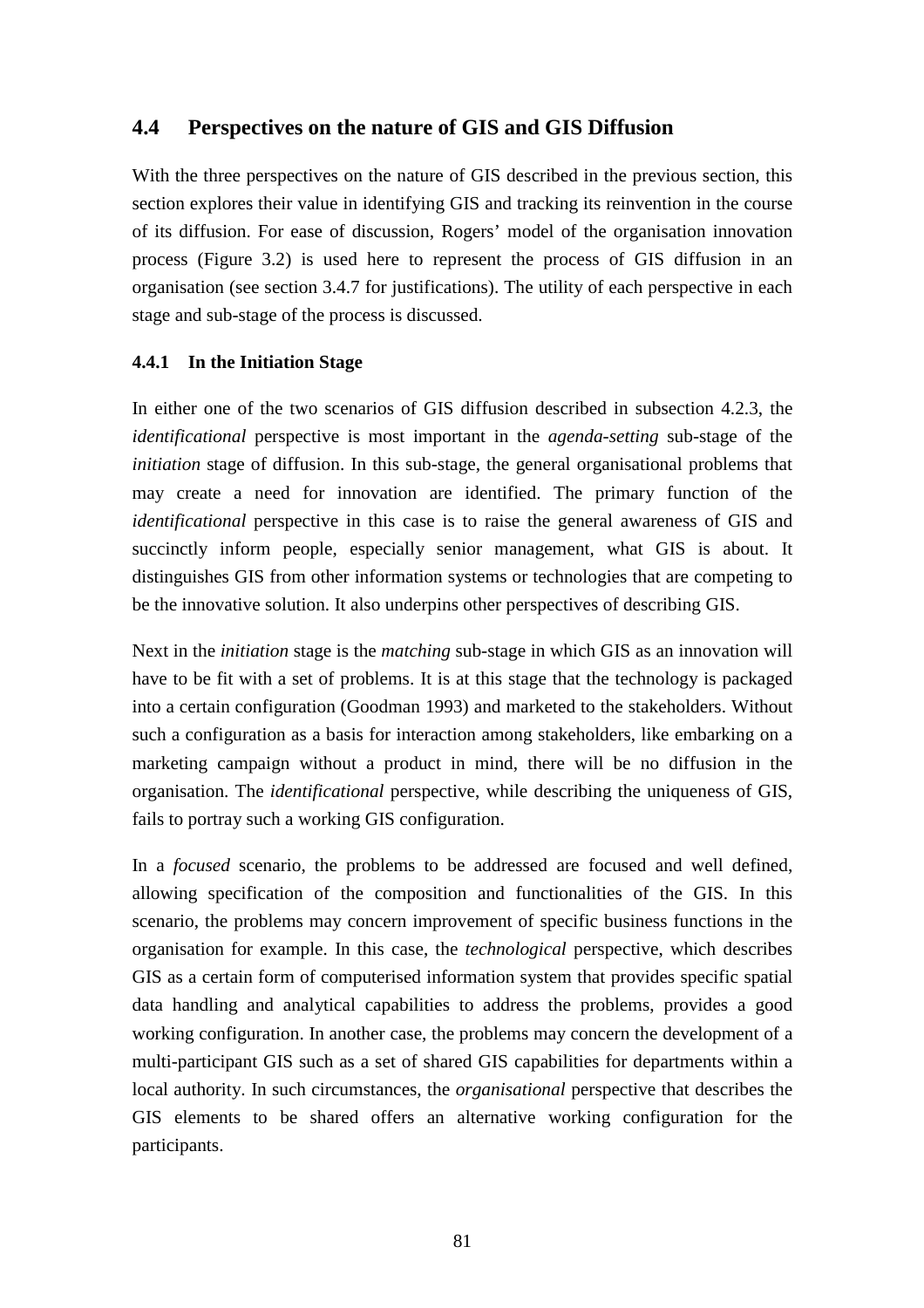However in a *dispersed* scenario, the problems are so broad and vaguely defined that there is uncertainty regarding the final composition and functionalities of the GIS. As both the *technological* perspective and *organisational* perspective portray a definite target configuration for the GIS, they are not compatible with the uncertainty in the identity of GIS in this scenario.

### **4.4.2 In the Implementation Stage**

In the *implementation* stage of diffusion, it has been argued that the pre-defined problems must be addressed on completion of diffusion (subsection 4.2.2). If the problems addressed are substantially changed during the *redefining/restructuring* substage, the GIS diffusion study should be refocussed or even started again to take into consideration the changes that have taken place. In a *focused* scenario, as in the case of the School Assets Management System, the *technological* perspective is a useful yardstick to assess the change. This perspective identifies the GIS as an information system that supports assets and security management. Subsequent to reinvention, the scope of applications may change; the final configuration of data, hardware, and software may be different from that originally conceived. On condition that after passing the *routinization* sub-stage of implementation, the GIS is used by the Directorate of Schools to manage assets and security issues, its diffusion is considered complete. If there was pressure for the GIS to be modified to additionally manage pupil intake for example, the stakeholders involved would be changed and the identity of the GIS would also be substantially changed. Study of the GIS diffusion in this case should be re-designed or even started afresh to account for the changes.

The *technological* perspective only allows changes to or reinvention of the GIS to be monitored in terms of its technical capabilities. As such, it is not sensitive enough to track the change of detailed composition in the reinvention of GIS. In this respect, the *organisational* perspective is more versatile. On the one hand, by monitoring the extent of development of the elements, it can show progress of development of shared GIS capabilities, such as spatial data infrastructures. On the other hand, by monitoring incremental changes to the elements over time, reinvention of a GIS can be monitored. Therefore, the *technological* and *organisational* perspectives complement each other in monitoring progress of diffusion in the *implementation* stage in a *focused* scenario. This is in line with the use of both perspectives together to give a composite definition of GIS (Burrough 1990, Maguire 1991).

In a dispersed scenario, the position is more complicated. The case of the whole-ofgovernment GIS intended for the State Government of Victoria serves as a good illustration of the issues involved. The Victorian system was originally visualised as a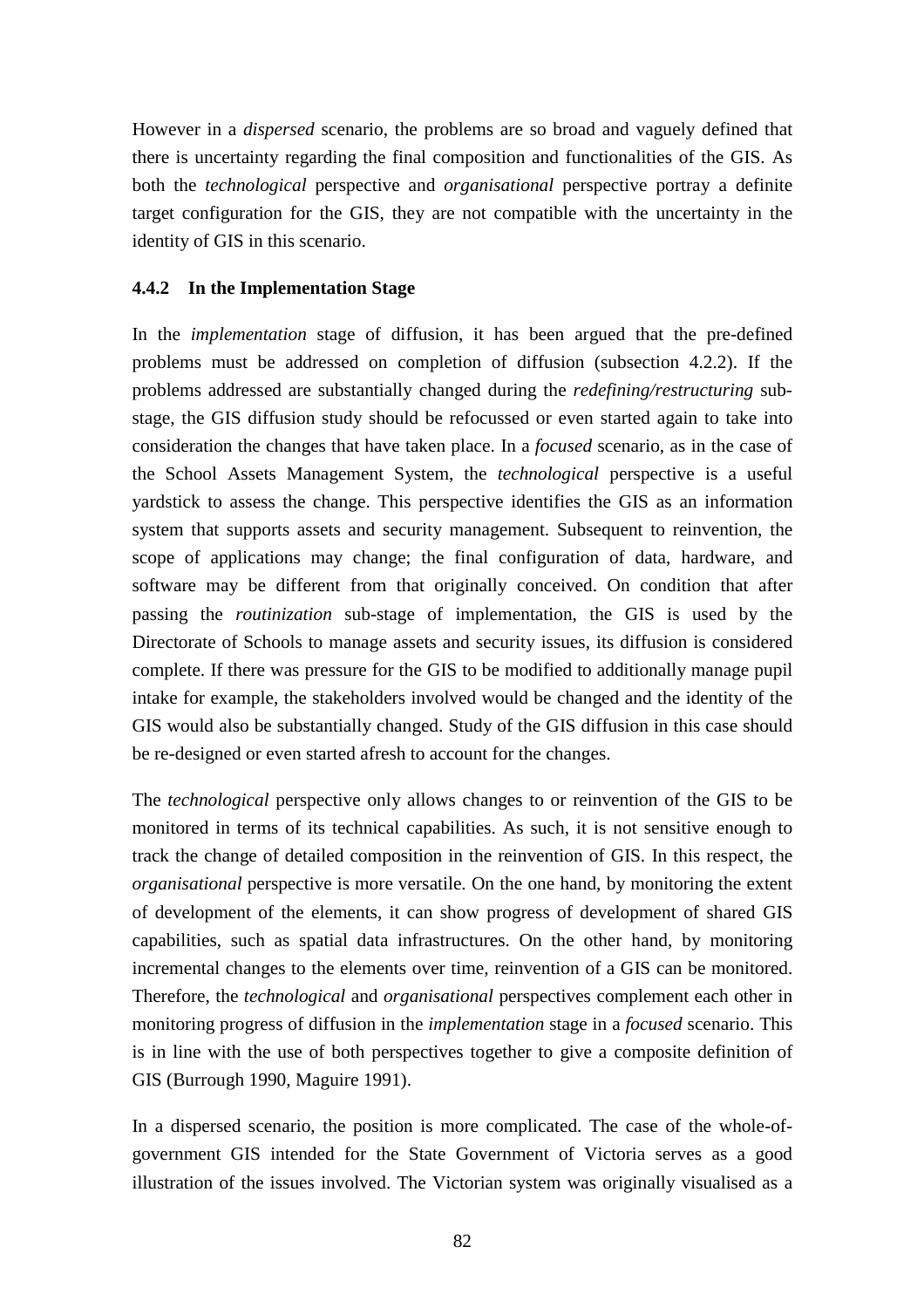government wide system. The scope of the project was very wide and the issues involved were complicated. Despite having spent about A\$ 1 million in GIS planning, the government wide GIS had to be disaggregated into separate departmental initiatives and a statewide spatial data infrastructure development program.

In this circumstance, while the vision may be a corporate GIS which is typical of a *dispersed* scenario, it will be quite misleading to treat the GIS in its diffusion as a single static entity. The development of that single entity may take years, if not decades. The combination of stakeholders and the problems that the GIS set out to address may change drastically during development and implementation (Juhl 1997). In this case the *technological* perspective which specifically relates technical capabilities of the GIS to the pre-defined problems of the organisation will be unsuitable.

In the course of developing a corporate GIS, some initiatives will be successful and some will fail. New initiatives may be added while old ones may be discontinued as the organisation is restructured to meet changing needs of government and society. In these circumstances, the *organisational* perspective which views GIS in terms of its integral elements, will not be able to distinguish one initiative from another, or to keep track of the changing combination of initiatives. There is no way for this perspective to monitor the progress of diffusion of the individual initiatives of the corporate GIS; to indicate when diffusion has been completed or when diffusion study should be re-designed or terminated.

Instead of being homogeneous, the corporate GIS is an evolving heterogeneous entity that tries to address different problems of the organisation at different points in time. It is argued above that neither the *technological* perspective nor the *organisational* perspective is suitable to describe the corporate GIS and to monitor the progress of its diffusion. A new perspective to describe GIS, and a corporate GIS in particular, is needed to overcome the difficulties in studying diffusion of GIS in a *dispersed* scenario.

# **4.5 A New Perspective On The Nature Of GIS**

#### **4.5.1 GIS in an organisation**

To describe a corporate GIS, it is necessary to understand the relation between GIS and an organisation. Chan and Williamson (1996b) view GIS as part of the organisational capabilities (renamed in the 1996 paper as production infrastructure), which are used in a production process to generate the product mix required of the organisation. Figure 4.1 describes such an organisation in terms of a mechanism of production that is made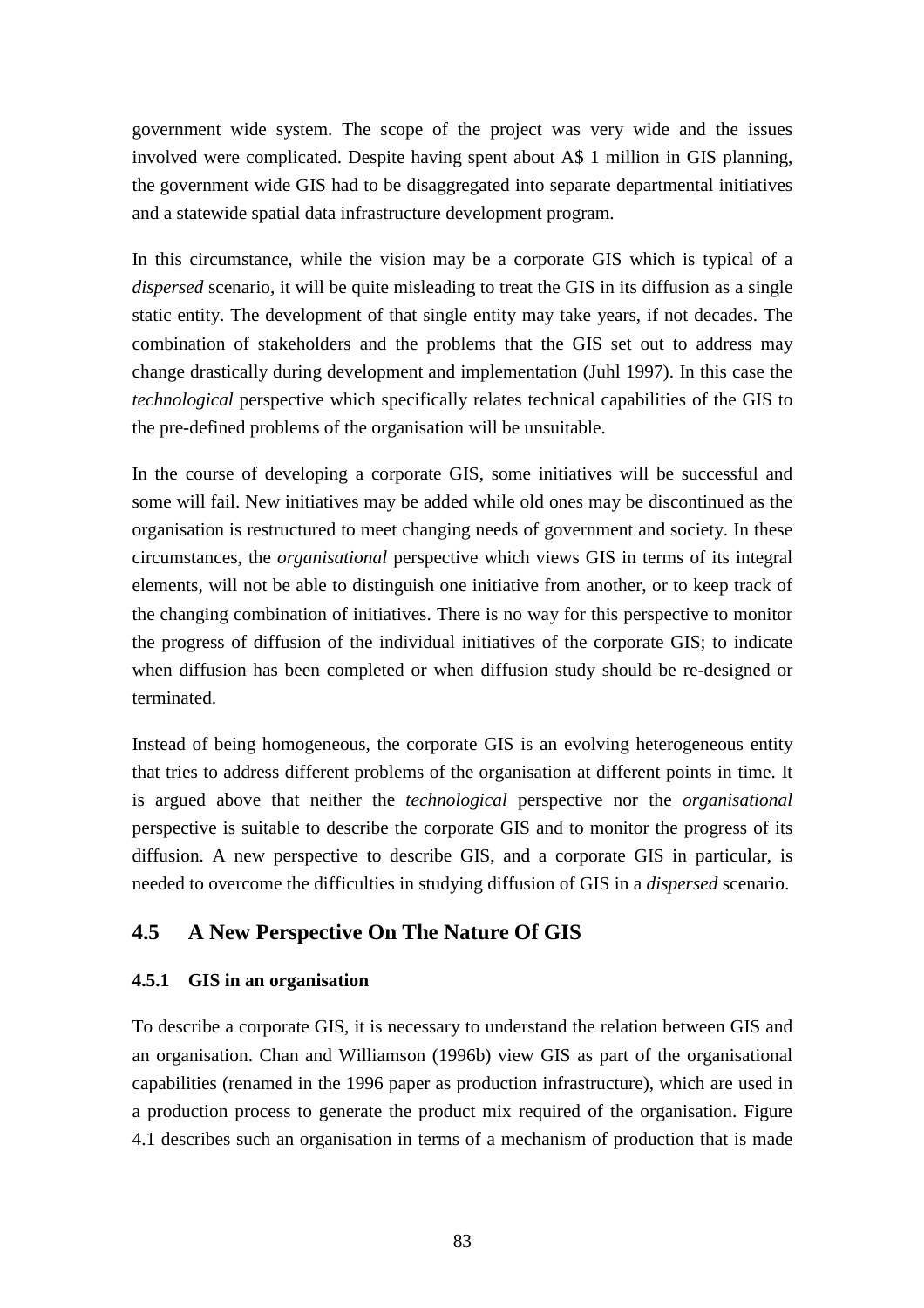up of both a formal and an informal structure, and shows the role of GIS in such a context.



Figure 4.1 **Relation between GIS and the organisation (adapted from Chan and Williamson (1997))**

According to Broom *et al.* (1981), a hierarchical structure and the division of labour are the key elements in a formal structure of an organisation. Among the five main types of organisational structures identified by Mintzberg (1979), a basic combination of hierarchical structure and division of labour can be identified. This basic combination separates an organisation into central administration

and the different business functions. Applying this primary level of division of labour and hierarchy of authority to the model in Figure 4.1, a new relation between GIS and the organisation is derived.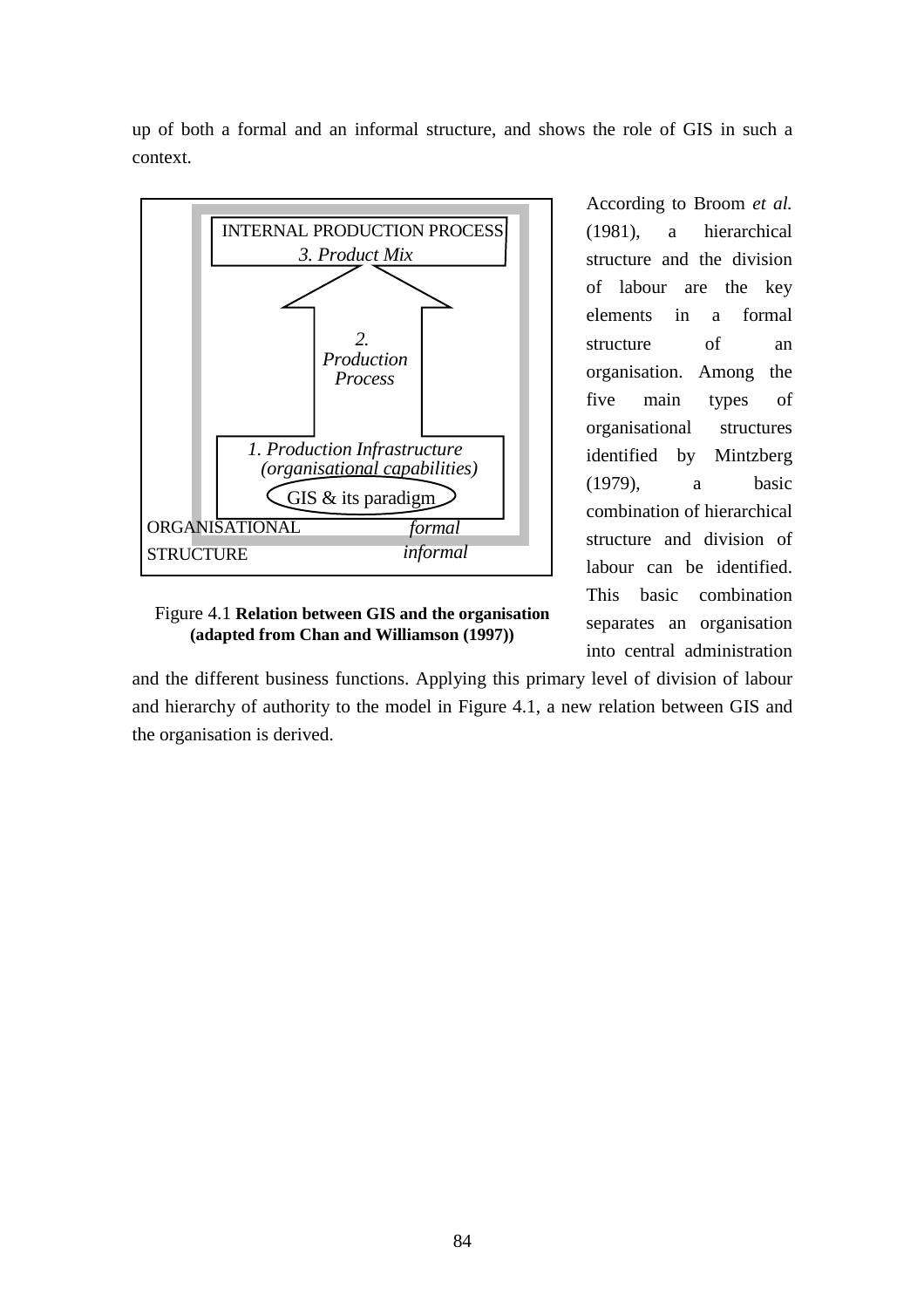

**Figure 4.2 GIS in an Organisation**

Figure 4.2 describes the new relation in which the formal structure of an organisation is divided into two functional parts. The first is the *Business* component, which includes all the business functions directly, involved in the production of the product mix required of the organisation. The second is the *Administration* component which includes the central administration and the staff departments which provide coordination and support functions to the *Business*

component. The formal structure includes people and associated rules, regulations, procedures, power/authority, and communication channels that allow organisational functions to be carried out and changes to be made. Each formal structure achieves its functions by making use of organisational capabilities, which include GIS. Associated with each functional component is the informal structure of organisation (Handy 1993) which dictates the norms and values that have not been decreed.

#### **4.5.2 The two roles of GIS in an organisation**

Based on the corresponding concepts developed for information technology (Weill*, et al.* 1996), Chan and Williamson (1995) suggest that there are two types of GIS. The first one is a *business process GIS*, which is an integral part of each organisational business process that is directly involved in producing the product, mix. The other one is an *infrastructure GIS,* which supports existing *business process GIS* or facilitates the development of new ones.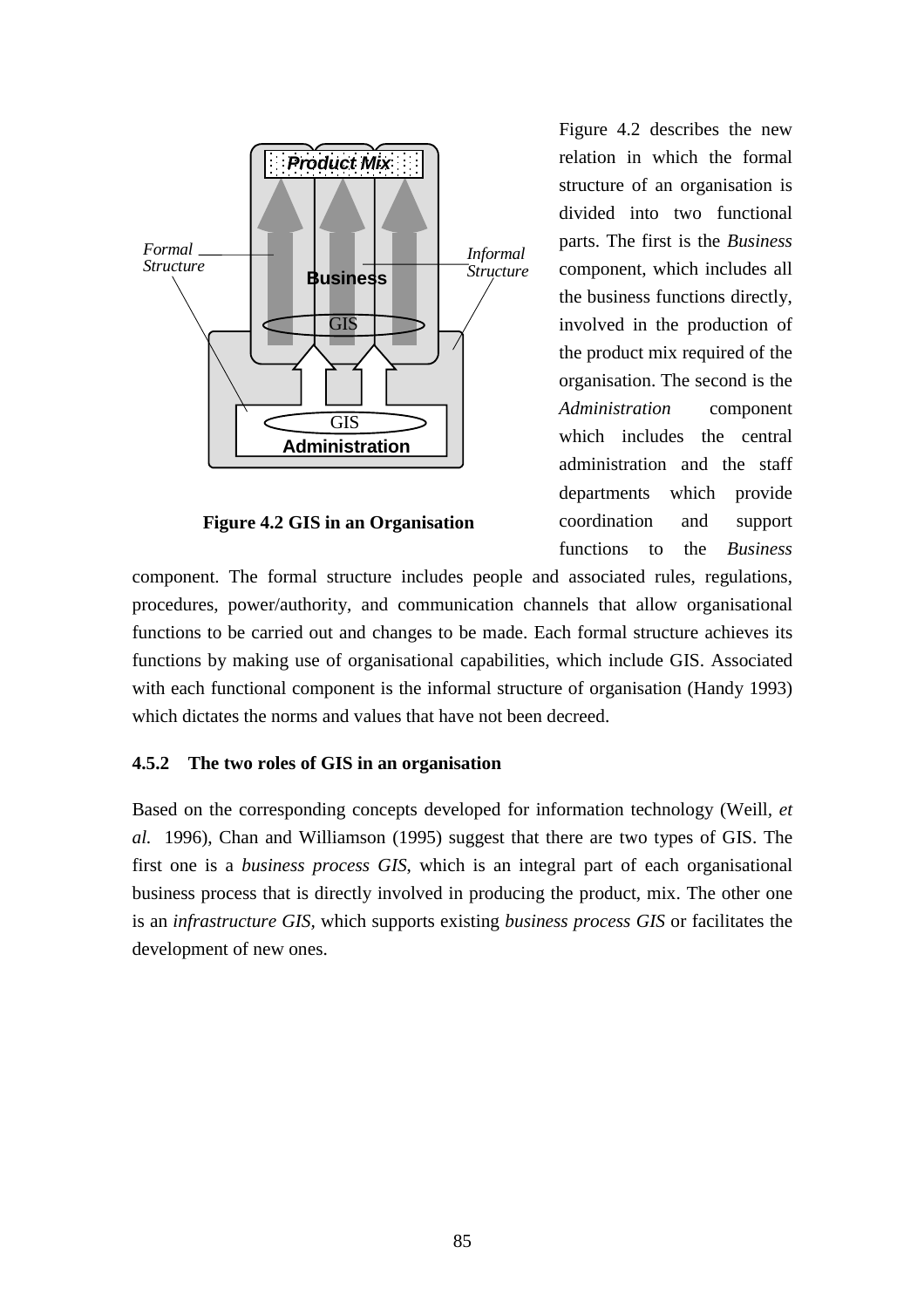

A model of corporate GIS is developed by replacing 'GIS' in Figure 4.2 with *business process GIS* and *infrastructure GIS*. Figure 4.3 describes the model in which each functional component of an organisation is a potential location for GIS. The GIS in turn can assume any combination of the two roles of infrastructure and business process.

**Figure 4.3 GIS in an organisation—the corporate GIS**

Therefore it is possible to identify four basic modules of a corporate GIS: *infrastructure* and *business process GIS* in *Administration*, and *infrastructure* and *business process GIS* in *Business*. There can be a *business process GIS* for each of the business functions and staff departments, all of which are supported by *infrastructure GIS* of the respective functional component. It should be noted that owing to the coordinating and supportive role of *Administration*, its *infrastructure GIS* also supports *business process GIS* in *Business*.

The model forms the basis of the *productional* perspective which describes a corporate GIS as an integral part of the wider internal capabilities that support the organisation's effort to produce a set of products (or services) required by external stakeholders. The corporate GIS is seen as a dynamic heterogeneous collection of individual GIS modules in the organisation. Each module assumes the role of either an infrastructure or a business process in its particular functional component. The collection of modules is dynamic because as the formal structure of the organisation evolves, so do the collection of GIS modules. Defunct modules can be taken out of the organisation, new modules can be added, and existing modules may be modified.

However, the corporate GIS is more than just a collection of modules of GIS. By definition, each *infrastructure GIS* will eventually support all the *business process GIS* in each functional part of the organisation. Although the necessity of implementation or convenience may initially lead to the independent development of the two types of GIS, theoretically, they will be linked in due course. This relationship that links all the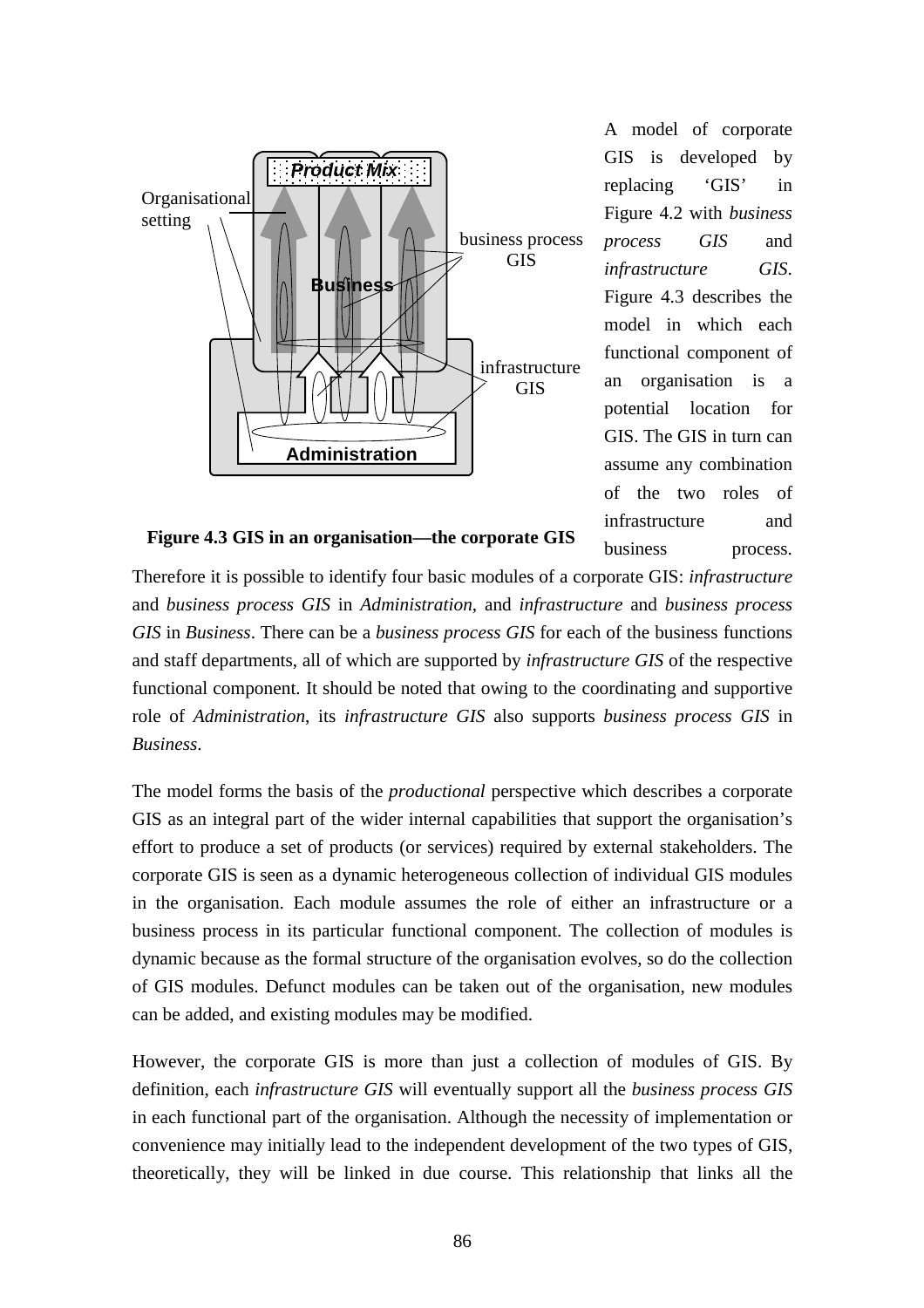modules together in an organisation, identifies the corporate GIS as an independent entity worthy of being studied separately.

## **4.5.3 The Model of Diffusion of a Corporate GIS**

Chapter one describes the hypothesis of this thesis as 'Diffusion of GIS in an organisation is affected, among other things, by the qualities of GIS as seen in the context of the structure of the organisation'. This chapter identifies such qualities through the *productional* perspective of a corporate GIS (Figure 4.3). The perspective identifies a corporate GIS as an evolving heterogeneous entity that is made up of interrelated modules of GIS, playing the role of either a business process or an infrastructure in the production processes of the organisation. Using the organisational innovation process as the backbone, Figure 4.4 describes the way diffusion of a corporate GIS progresses.

Instead of a unidirectional process as implied in the organisational innovation process, the diffusion of a corporate GIS is a cyclical process in a *dispersed* scenario. In the *agenda-setting* sub-stage, the *identificational* perspective is crucial to help justify GIS against other technologies. In the *matching* sub-stage, the *productional* perspective portrays a high level identity of the corporate GIS showing inter-related modules of GIS playing the roles of an infrastructure or a business process. At this point, the corporate GIS can be disaggregated and have the diffusion of its integral modules separately studied. Some modules, both *infrastructure* and *business process GIS*, may be conceived to address problems that are focused and clearly defined. Instead of remaining in a *dispersed* scenario like the corporate GIS, these modules can now progress to the next stage of diffusion in a *focused* scenario. As a result, the environment of diffusion of each module is made more homogeneous. This facilitates the tracking of identity of each GIS module in a diffusion study, and makes the prediction and interpretation of the outcomes easier and more meaningful. Previous discussion in this chapter suggests that in such a scenario, the progress of diffusion of *infrastructure* and *business process GIS* can be tracked by the *organisational* and *technological* perspectives respectively. The *organisational* perspective can also help monitor reinvention of each module in terms of its composition during implementation. For ease of discussion, this group of modules, the diffusion of which can be examined separately from the corporate GIS, is referred to as *focused* modules.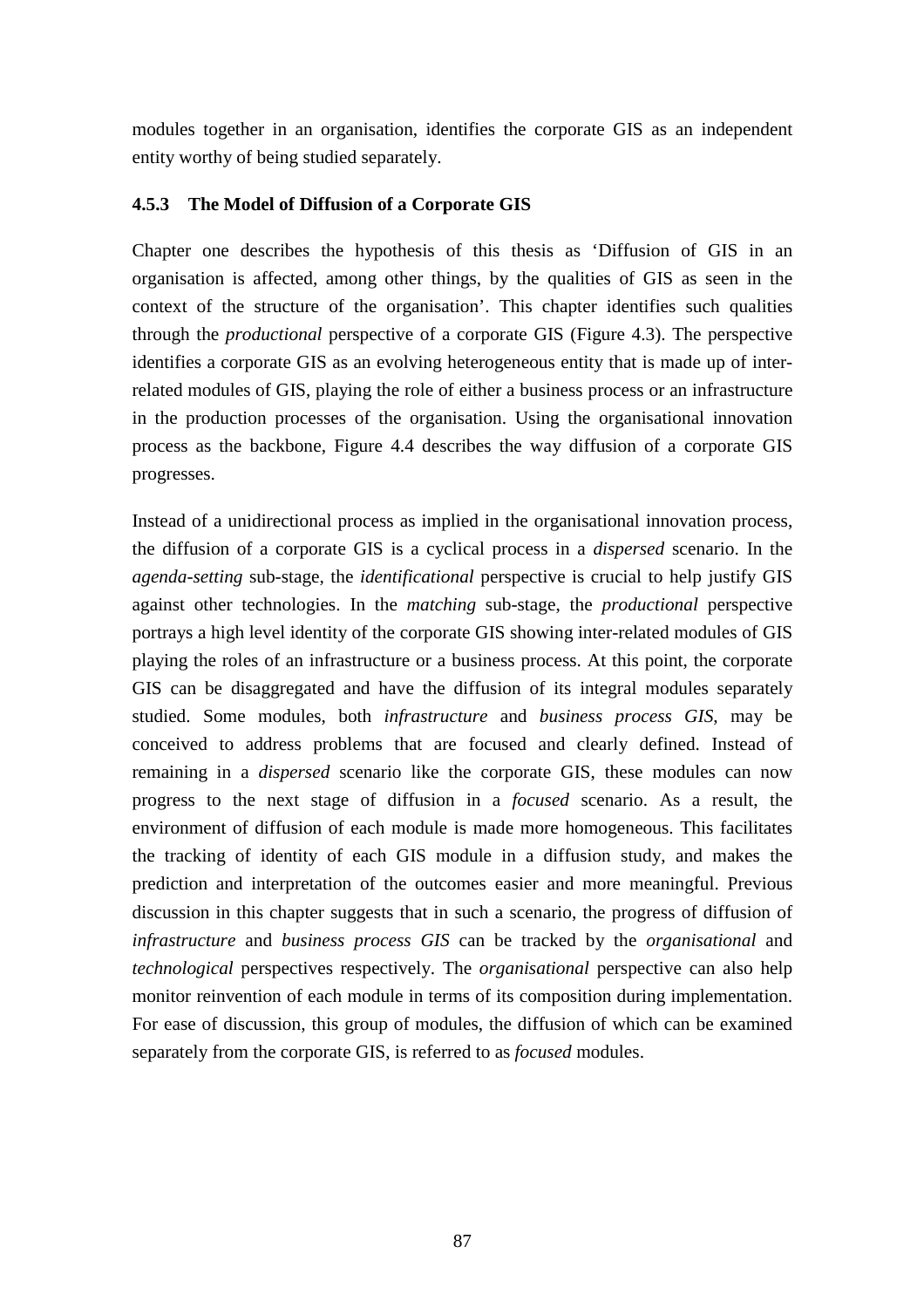

### **Figure 4.4 Roles of the four perspectives on the nature of GIS in describing a corporate GIS in the study of its diffusion**

Coexisting with the *focused* modules are the remaining modules of the corporate GIS which are conceived to address problems that have not yet been clearly defined by the stakeholders, or even problems that may only be identified in the future. This latter group of modules remains in a *dispersed* scenario of diffusion. Instead of proceeding into the more advance stage of diffusion with the other modules, these modules will return to the *agenda-setting* sub-stage pending clarification of the problems they intend to address. These modules are called *dispersed* modules. When the *dispersed* modules and the problems they address become better configured for one another, they move forward to the *matching* sub-stage again. Some of them may become *focused* modules and progress to the next stage of diffusion in a *focused* scenario like their other counterparts.

The perspective also provides a framework (Figure 4.4) that organises the individual modules into a corporate GIS, which remains in the *dispersed* scenario as an independent entity. The progress of diffusion of the corporate GIS can be measured within the framework of the perspective by the number of *focused* modules that have completed diffusion. By using the same framework to monitor the status and number of the *dispersed* modules and the progress of diffusion of the *focused* modules, reinvention of the corporate GIS can be tracked. In addition, viewing the corporate GIS as an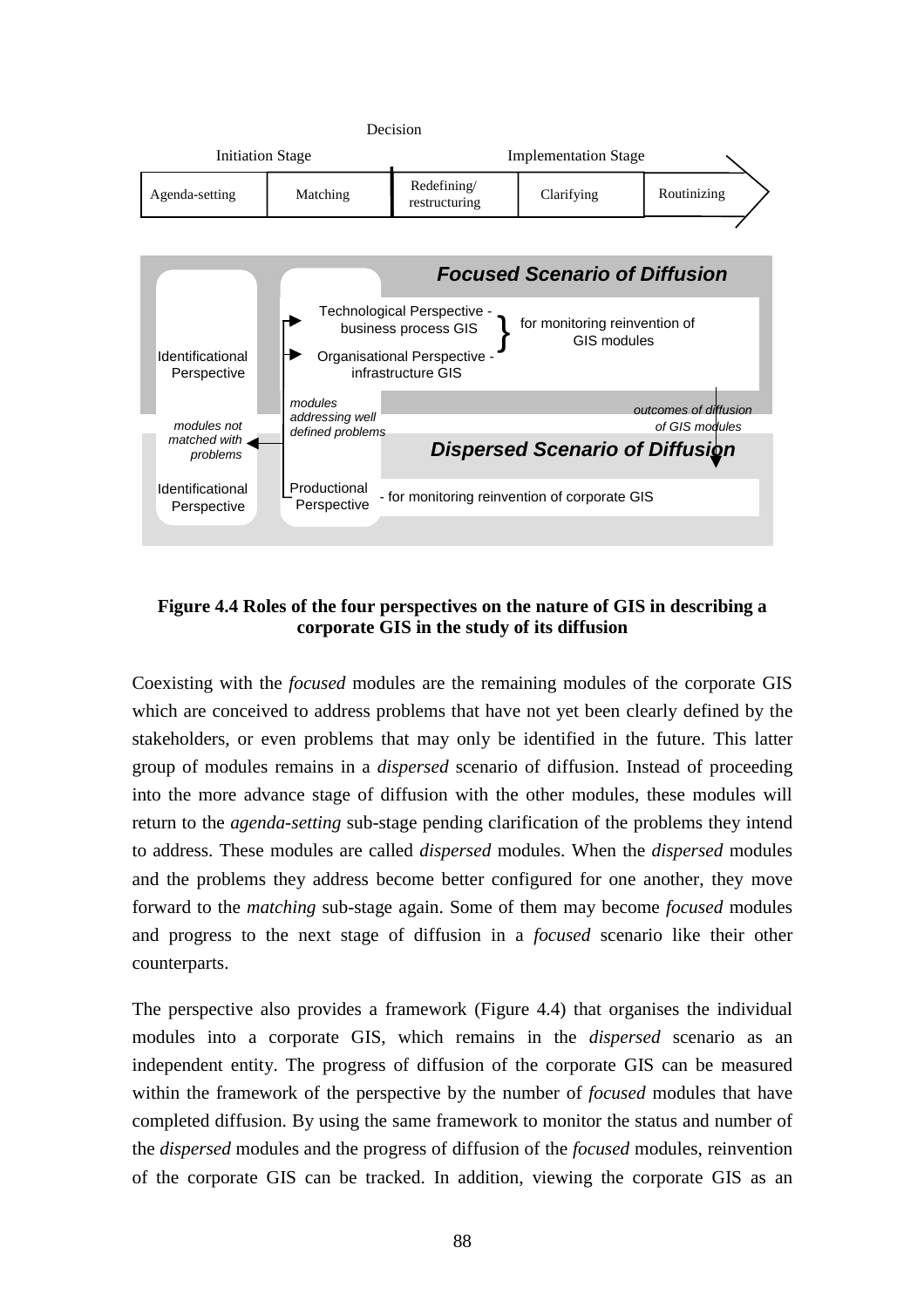independent entity, the framework also serves as a tool to examine inter-relationships of the modules, and the impact that one GIS module has on the diffusion of other modules.

The development of a model of diffusion of a corporate GIS in Figure 4.4 is a first step towards the fulfilment of the second objective of this thesis—'to **identify** and test the qualities of GIS that can improve the understanding of GIS diffusion'. The next step the step of testing—is described in Chapter five.

# **4.6 Chapter Summary**

GIS diffusion in an organisation is affected by the nature of GIS. In the literature, three perspectives on the nature of GIS have been identified, namely, *identificational, technological* and *organisational*. The *identificational* perspective describes the uniqueness of GIS. The *technological* perspective describes the tangible form and functional capabilities of GIS. The *organisational* perspective emphasises the multielement nature of GIS, bringing to the fore the organisational environment that affects the introduction of the technology.

Individual perspectives on the nature of GIS, when used alone or together, form different definitions of GIS which are used by GIS managers to give GIS an identity when introducing the technology into an organisation. As diffusion progresses, the identity of GIS also changes. The paper argues that excessive change to the identity may affect prediction or interpretation of outcomes of a diffusion study. Therefore, it is important to be able to track the changing identity of GIS.

However the environment of diffusion is not homogeneous. Based on Rogers' organisational innovation process and depending on the nature of the pre-defined problems in the organisation that GIS is to address, two contrasting scenarios of diffusion can be identified. The problems in a *focused* scenario are focused and well defined while those in a *dispersed* scenario are broad and strategic in nature with potentially great impact and resource requirement.

This Chapter has reviewed the ways that the changing identity of GIS in the two scenarios of diffusion can be tracked and described. It concludes that while current perspectives on the nature of GIS adequately describe the changing identity of GIS in a *focused* scenario of diffusion, they do not allow satisfactory monitoring of diffusion of a corporate GIS, which is a typically found in a *dispersed* scenario.

As a result, the *productional* perspective is developed. It views a corporate GIS as making up of modules that play the roles of either an infrastructure or a business process. The *productional* perspective of GIS is applied to Rogers' model of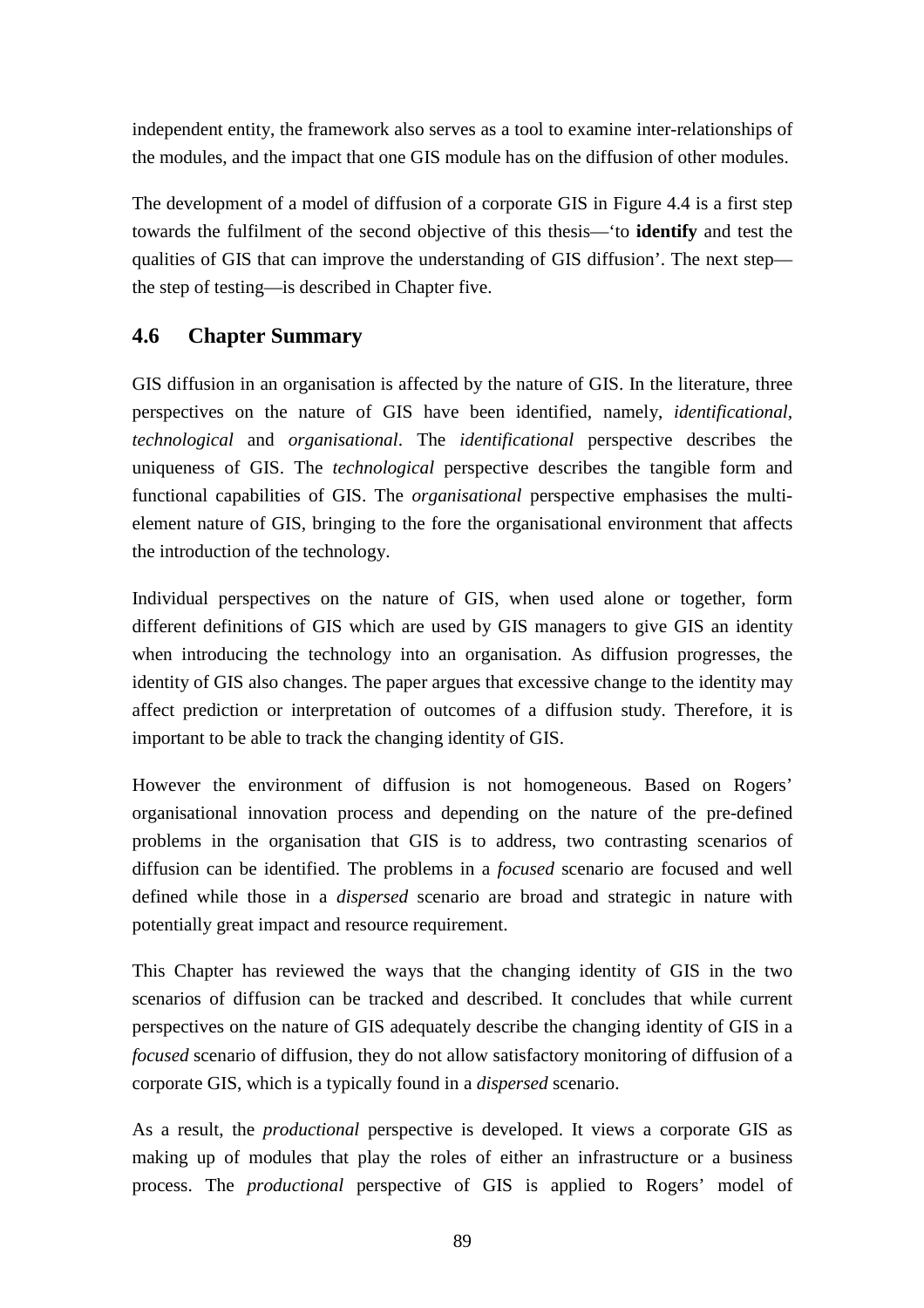organisation innovation process to give a model of diffusion of a corporate GIS. In this model, diffusion of the GIS modules that address well defined problems takes place in a *focused* scenario. Those modules that do not address well-defined problems will remain in the *dispersed* scenario. Diffusion will only take place in the *focused* scenario when these modules match up with some well-defined problems. The model allows the diffusion of a complex heterogeneous GIS, such as a corporate GIS, to be studied and monitored holistically. In general the model highlights how the *productional* perspective of (corporate) GIS can affect GIS diffusion and forms a working model for the hypothesis of this thesis.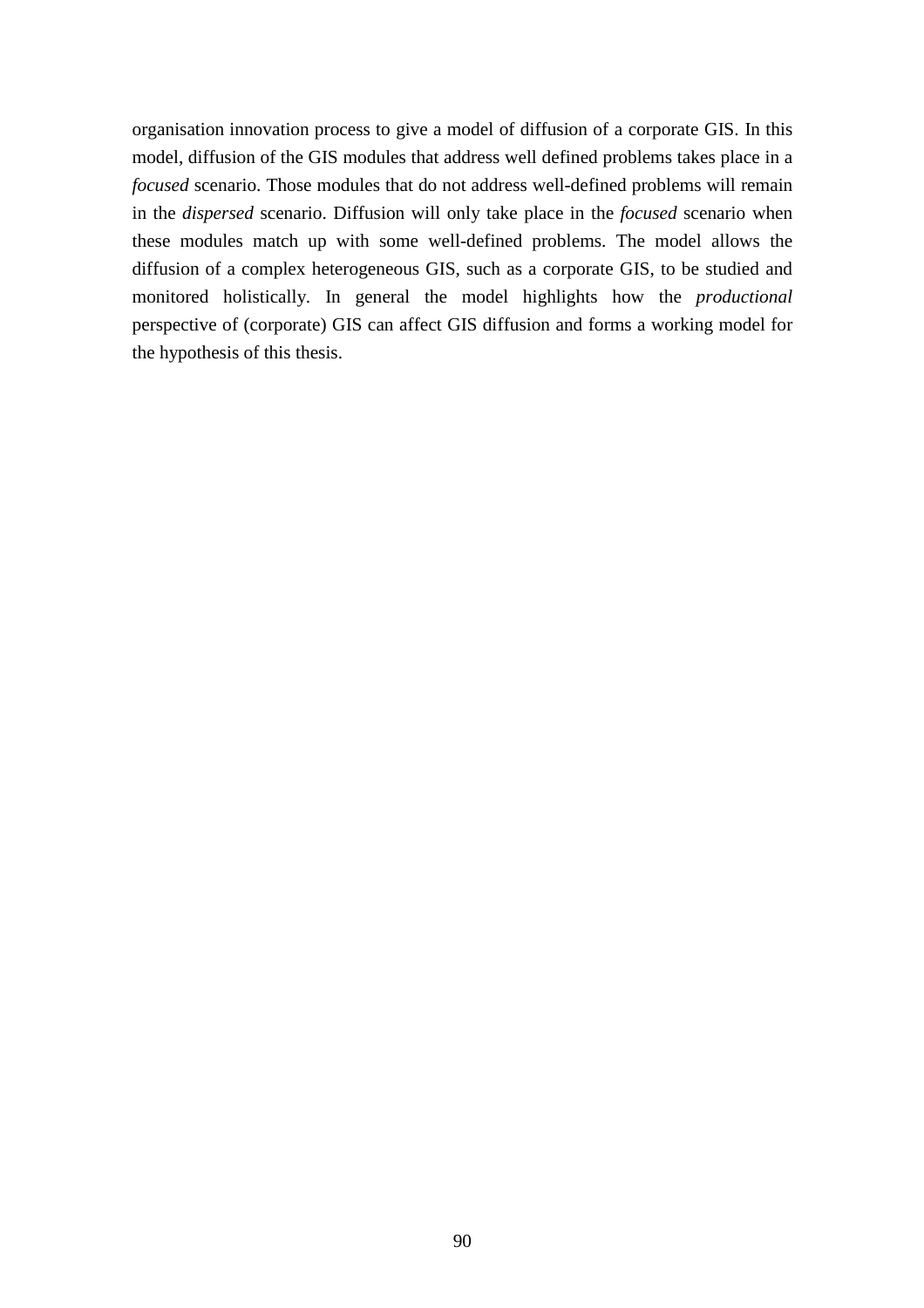# **Chapter 5 Methodology**

# **5.1 Introduction**

Chapter four develops a model of diffusion of corporate GIS. The model is made up two parts. The first part is Rogers' model of the organisational innovation process that is used to represent the GIS diffusion in an organisation. The model serves only as a backdrop and no attempt is made to test the applicability of the model to GIS. The second part describes how diffusion of a corporate GIS will take place in the light of the *productional* perspective of GIS. If the model reflects the way events actually unfold in the diffusion of a corporate GIS, the following relationships predicted by the model will be observed.

- A corporate GIS is made up of modules of GIS which play the role of either a business process or an infrastructure, with a module of infrastructure GIS supporting the development of one or more modules of business process GIS.
- Diffusion takes place when the purposes served by a module are focused and well defined.
- Diffusion of a corporate GIS takes place in the dispersed scenario.
- Reinvention of a corporate GIS can be monitored by the outcome of diffusion of the modules of GIS in the focused scenario.

A field study is required to test the model. The objective of the field study is to collect data to answer the two research questions identified in Chapter 1:

- How does GIS diffusion take place in an organisation?
- Why does GIS diffusion progress in the way observed?

In the course of discussion with managers involved in the development of State Government GIS capabilities in the State Governments of Victoria and New South Wales in Australia, it was found that managers did not understand the term diffusion but they did understand the outcomes of diffusion, that is the development of GIS over time. Therefore, the field study initially aims at collecting data to compile a detailed description of the development of GIS in an organisation. The descriptive record of GIS development is then analysed to identify the patterns of events taken place and relationships formed. The model is validated when the predicted relationships listed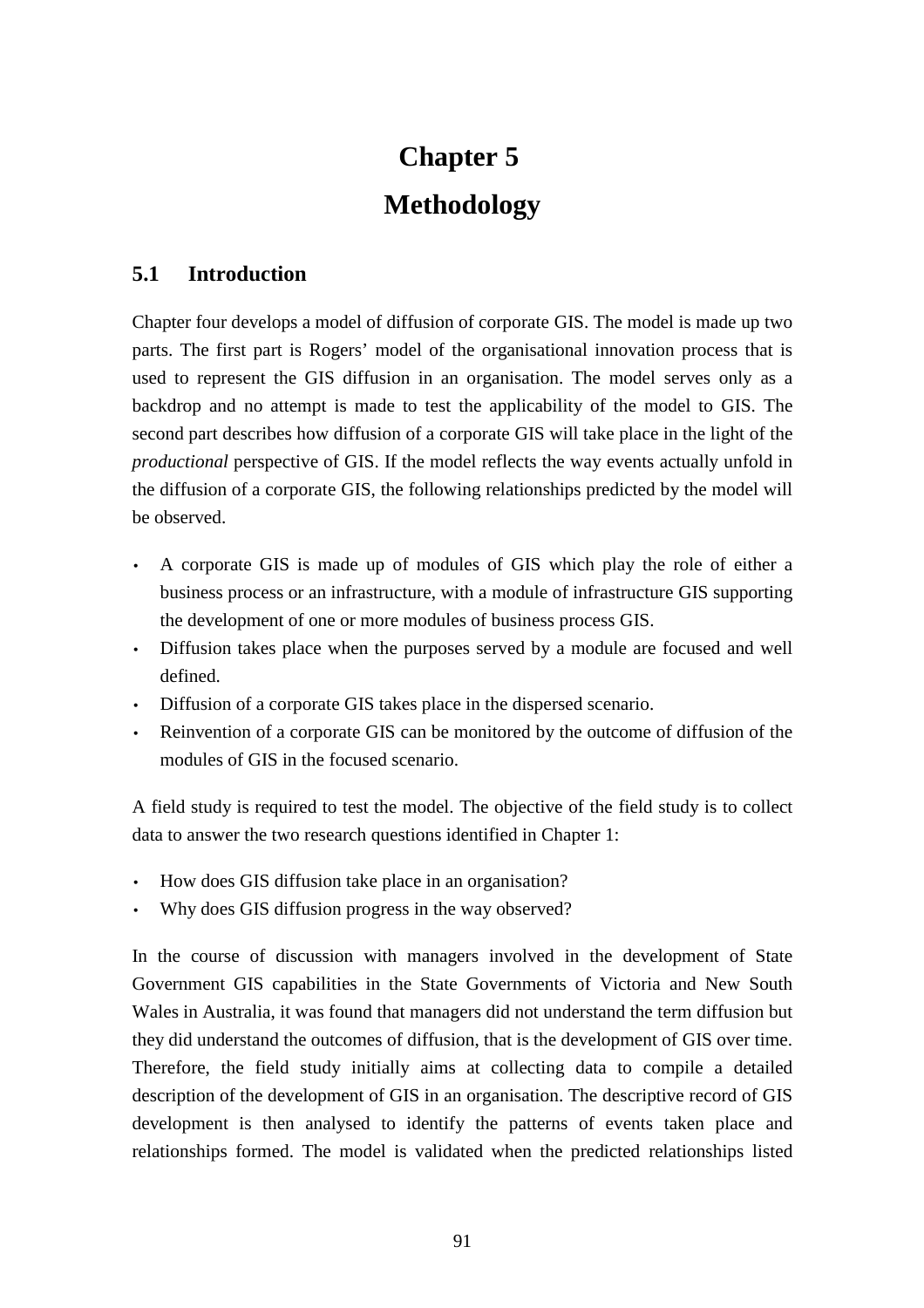above match with those observed. This Chapter describes in detail the methodology of and the rationales behind the field study.

# **5.2 Nature of the Field Study**

In the past, a field study was identified as *exploratory*, *descriptive* or *explanatory* depending on its purpose. Different strategies including survey, archival analysis, history, case study and experiment, were matched to each type of field study. However, Yin (1994, p. 3) finds that 'Each strategy can be used for all three purposes'. He suggests a pluralistic view for gross matching of research strategies to the requirements of a field study based on three conditions. These three conditions are *form of research question*, *control over behavioural events*, and *focus on contemporary events*. Table 5.1 shows the matrix used by Yin (1994, p. 6) to match the different research strategies with the conditions.

| <b>Strategy</b>   | Form of<br>research<br>question            | <b>Requires control</b><br>over behavioural<br>events? | <b>Focuses on</b><br>contemporary<br>events? |
|-------------------|--------------------------------------------|--------------------------------------------------------|----------------------------------------------|
| experiment        | how, why                                   | Yes                                                    | yes                                          |
| survey            | who, what, where,<br>how many, how<br>much | N <sub>o</sub>                                         | yes                                          |
| archival analysis | who, what, where,<br>how many, how<br>much | N <sub>0</sub>                                         | yes/no                                       |
| history           | how, why                                   | N <sub>o</sub>                                         | no                                           |
| case study        | how, why                                   | N <sub>0</sub>                                         | yes                                          |

Table 5.1 Relevant situations for different research strategies (Source: (Yin 1994, p. 6))

The first condition used to select an appropriate research strategy is the form of research question. Based on the objectives of the field study in this research, the research questions to be answered are 'how' and 'why' questions which narrow the choice of research strategy down to three, namely, experiment, history, and case study.

At the same time, the questions are descriptive and exploratory in nature. Unlike explanatory studies, the field study does not have to prove or disprove any causal relationship under specific conditions. Therefore under the second condition, the study requires no control over behavioural events. This further narrows the choice of a research strategy to history and case study.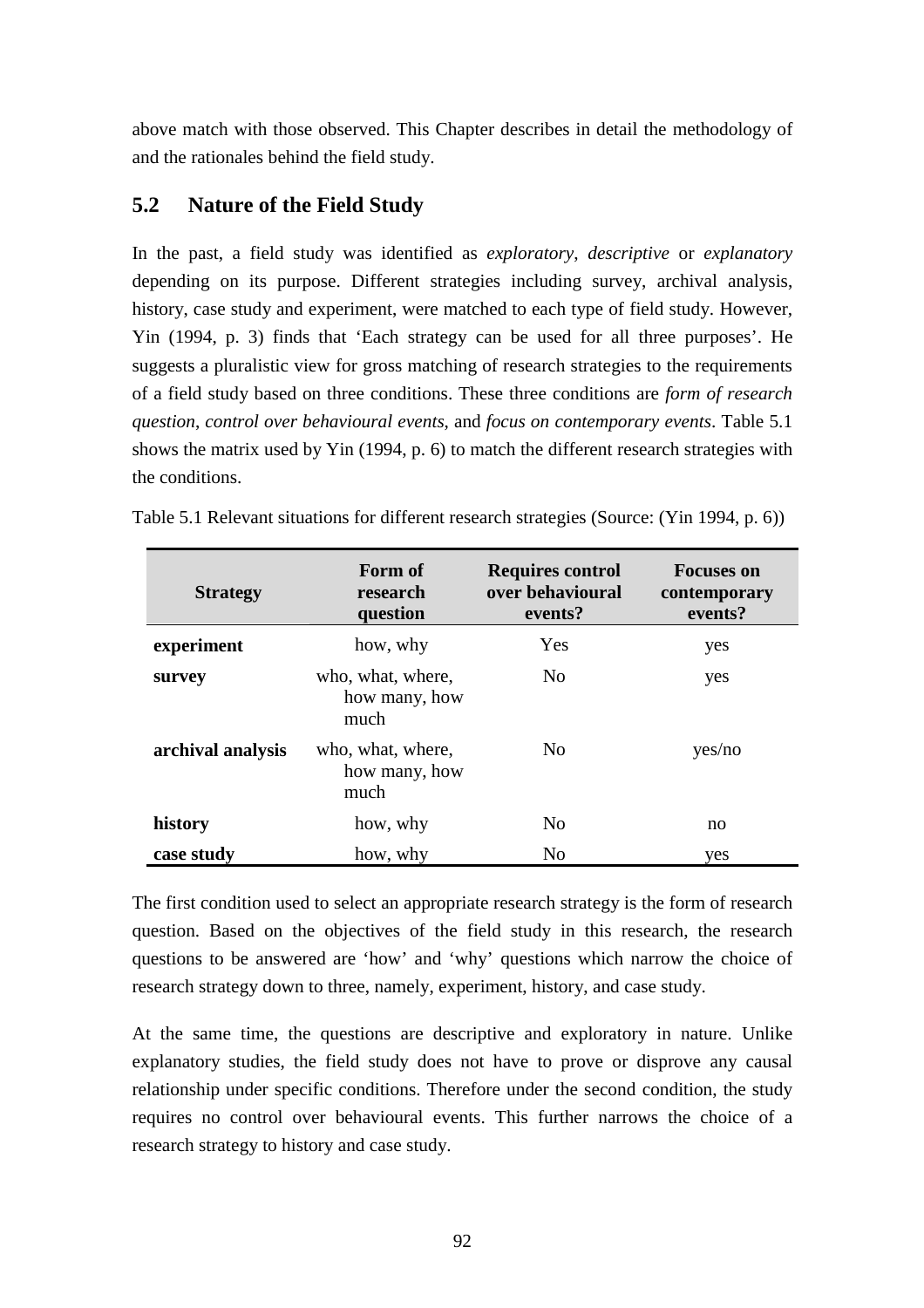As the field study is concerned with both past and present events that constitute diffusion of a corporate GIS, it has a focus on contemporary events—the last condition. This suggests case study as the most appropriate research strategy for the field study.

The field study is conducted to explore if the *productional* perspective of GIS is a realistic way of describing the changing identity of a corporate GIS in the course of diffusion. The perspective has not been discussed before in the literature. This suggests that the study is *revelatory* in nature and satisfies one of the three conditions that justify the use of the single case study design (Yin 1994). Further, being not an explanatory type of study, there is no need to use multiple case studies in the study design for *literal* and *theoretical replications* (Yin 1994).

Based on the qualities of GIS described in the *productional* perspective, GIS is made up of many modular entities that exist in different business functions in an organisation. If the field study were simply a single case study, the unit of analysis would have to be the organisation selected. As a result, the focus would be on GIS capabilities that span across functional and administrative boundaries in the department. The GIS capabilities that serve individual business units would be excluded. But these capabilities are also an integral part of the corporate GIS. To take them into consideration, it is necessary to study the business units as *embedded* units of analysis. By examining the outcomes from these embedded units from an organisation wide perspective, the changing identity of a corporate GIS can be understood more holistically. Therefore the design of the case study is *single (embedded) case study*.

# **5.3 Candidate of the Study**

Chapter one and Chapter two have established the case to study GIS diffusion at the state government level in Australia in general, and in the State Government of Victoria in particular. However, the Victoria government as a whole is very large and complex. Undertaking a case study of GIS diffusion at such a level of analysis can be an unwieldy exercise. The exploratory/revelatory nature of the research, the planned in-depth documentation of GIS development in the target organisation and the resources available together do not justify using the State Government as the case study.

On the other end of the scale, study involving an office, a section or even a division in a government department would narrow the size of organisation excessively. This would reduce the number and diversity of the business units, and unduly limit the range of patterns of relationship that are likely to emerge. Therefore, a suitable compromise is a State government department. Such a department in Victoria at the time of study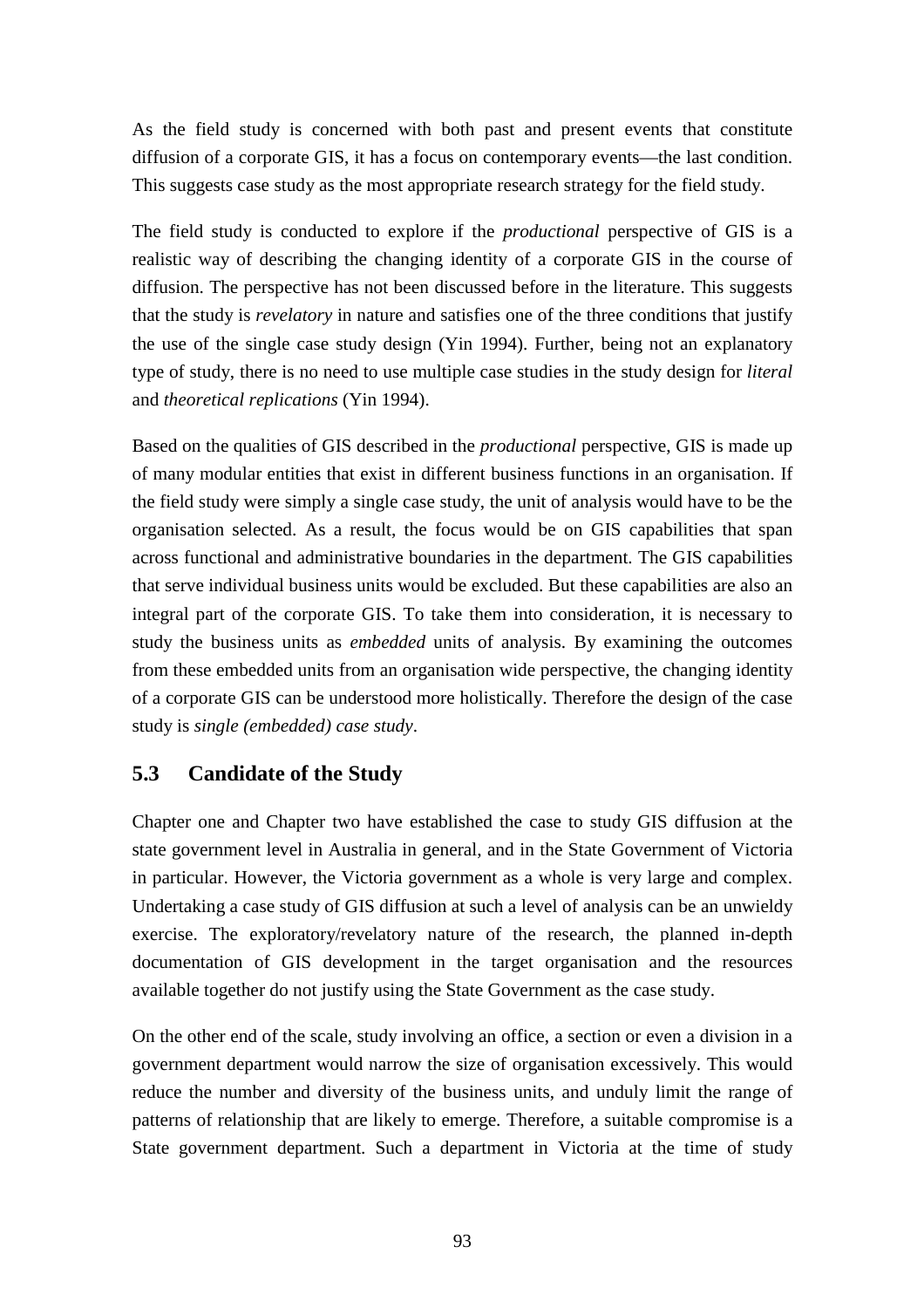normally had a rich diversity of staff and business units. It also had significant resource and operational autonomy to control the development of its GIS.

As there were eight State departments in Victoria, the compromise leads to the issue of choosing the right department. In general, a department in an advanced state of GIS development tends to have longer and more diverse experience in GIS diffusion. A case study of such a department is likely to uncover a wider range of patterns of GIS diffusion for model testing purpose. Based on this assumption, in order to choose a department for the case study, a way is needed to assess the states of development of GIS of the eight state government departments.

## **5.3.1 Assessment of state of development of a GIS in an organisation**

There are two ways to select the department to be studied. First is to seek advice/opinion from local or national experts. Second is to conduct a survey to assess the state of development of GIS in all the eight State government departments. Although the first way is easier, it tends to be indirect and subjective. It may be difficult to find experts who know all the departments well enough to make an assessment that suits the need of the field study. To ensure that the assessment is relevant, a set of criteria is needed.

Keen (1991) has suggested a *reach* and *range* framework to define the functionalities of the corporate information technology (IT) platform. *Reach* is 'the locations a platform is capable of linking', and *range* refers to 'the degree to which information can be directly and automatically shared across systems and services' and so, defining the richness of IT services that can be shared across platform (Keen 1991, p. 179-180).

Based on this framework, Chan and Williamson (1996a) suggest that development of GIS and IT are related. They argue that IT platform provides the *reach*, determining the extent GIS is linked in the organisation, and the *range*, determining supporting services that allow GIS capabilities to be freely shared among the business units. At the same time, GIS capabilities enrich the *range* of the IT platform by providing two generic capabilities. One is spatial data management capability in addition to the traditional database management capability across organisation. The other is a common geographic data framework to support consistent geo-coding, geo-referencing, and spatial analyses involving all databases that are linked by the IT platform.

In relation to the IT platform, Chan and Williamson (1996a) also identify different contingencies of GIS development based on the *reach* and *range* framework, as illustrated in Figure 5.1. In the matrix, *range* occupies the x-axis, representing the extent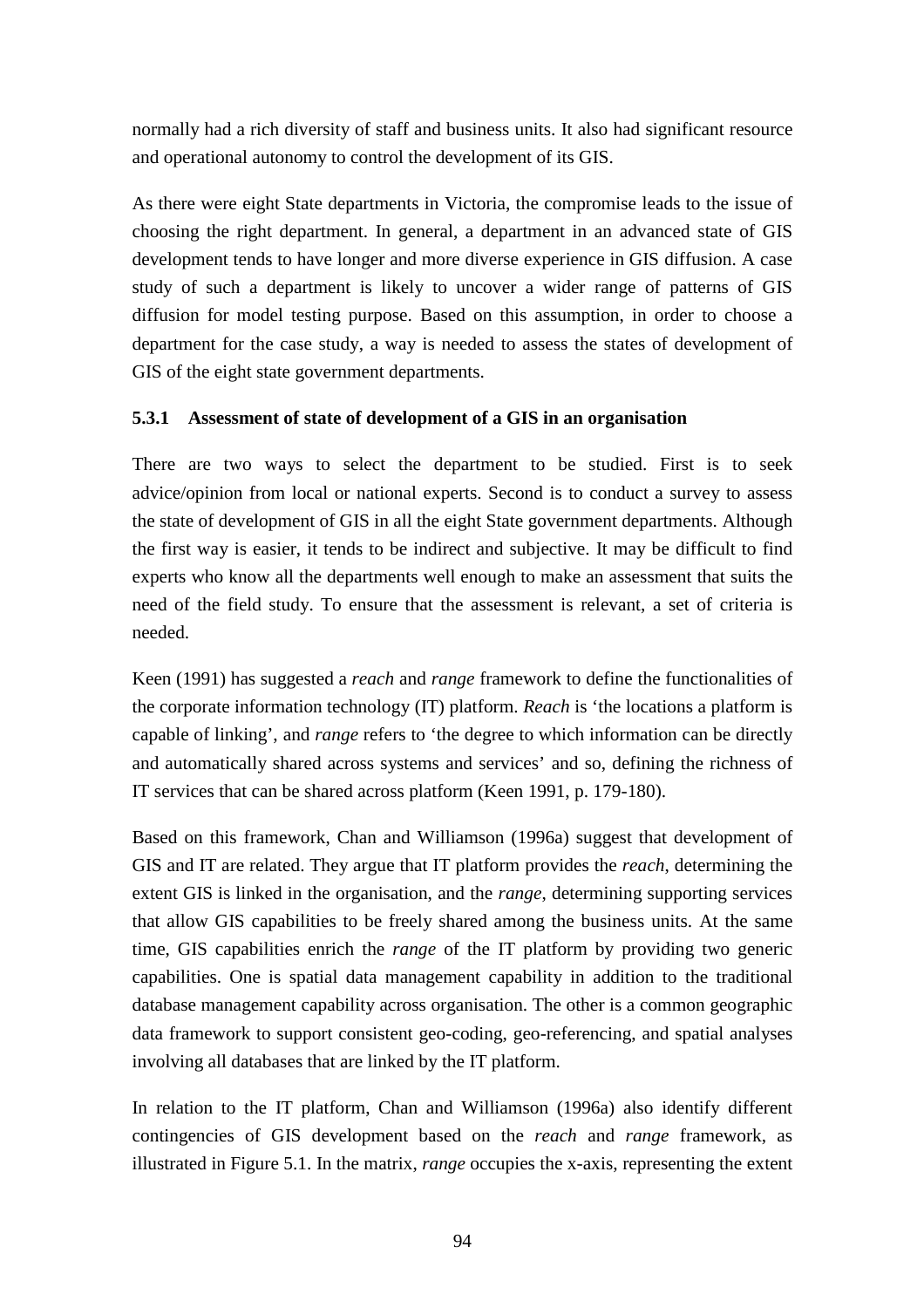to which geographic information can be directly and automatically shared across systems and services. There are two scenarios of GIS *range*—*discrete* and *integrated*. *Reach* occupies the y-axis, representing the extent GIS is available to members of the organisation. There are two scenarios of GIS *reach*—*local* and *corporate*. Strictly speaking, the x- and y-axis are both continua of the *range* and *reach* scenarios, representing an infinite combination of contingencies. However, for illustration purpose, four contingencies of GIS development are highlighted in Figure 5.1.



**an organisation based on the reach and range matrix (Source: (Chan and Williamson 1996a))**

- $local$  discrete GIS exists as stand-alone systems in one or a couple of business units;
- corporate discrete GIS exists as standalone systems in many business units corporate-wide;
- local integrated  $-$  GIS exists as a system integrated with the local IT system of a business unit;
- corporate integrated GIS exists as a system fully integrated with

the corporate IT, infrastructure and business process.

The matrix can be a useful planning tool. It allows an organisation to map the states of IT/GIS development, and to plan the path needed to bring IT and GIS from their current state of *reach* and *range* to the planned state according to the strategic goals. Though the above concepts concerning IT/GIS development are derived from the commercial sector, Chan and Williamson (1996a) have shown that the concepts also apply to the government organisations in practice.

Though potentially useful in assessing the state of development of a corporate GIS, the framework has overlooked the role played by people. In the end, it is the people or the users who put the GIS into productive use, reaping the benefits promised in the process. Therefore, assessment of the state of development of GIS in a state government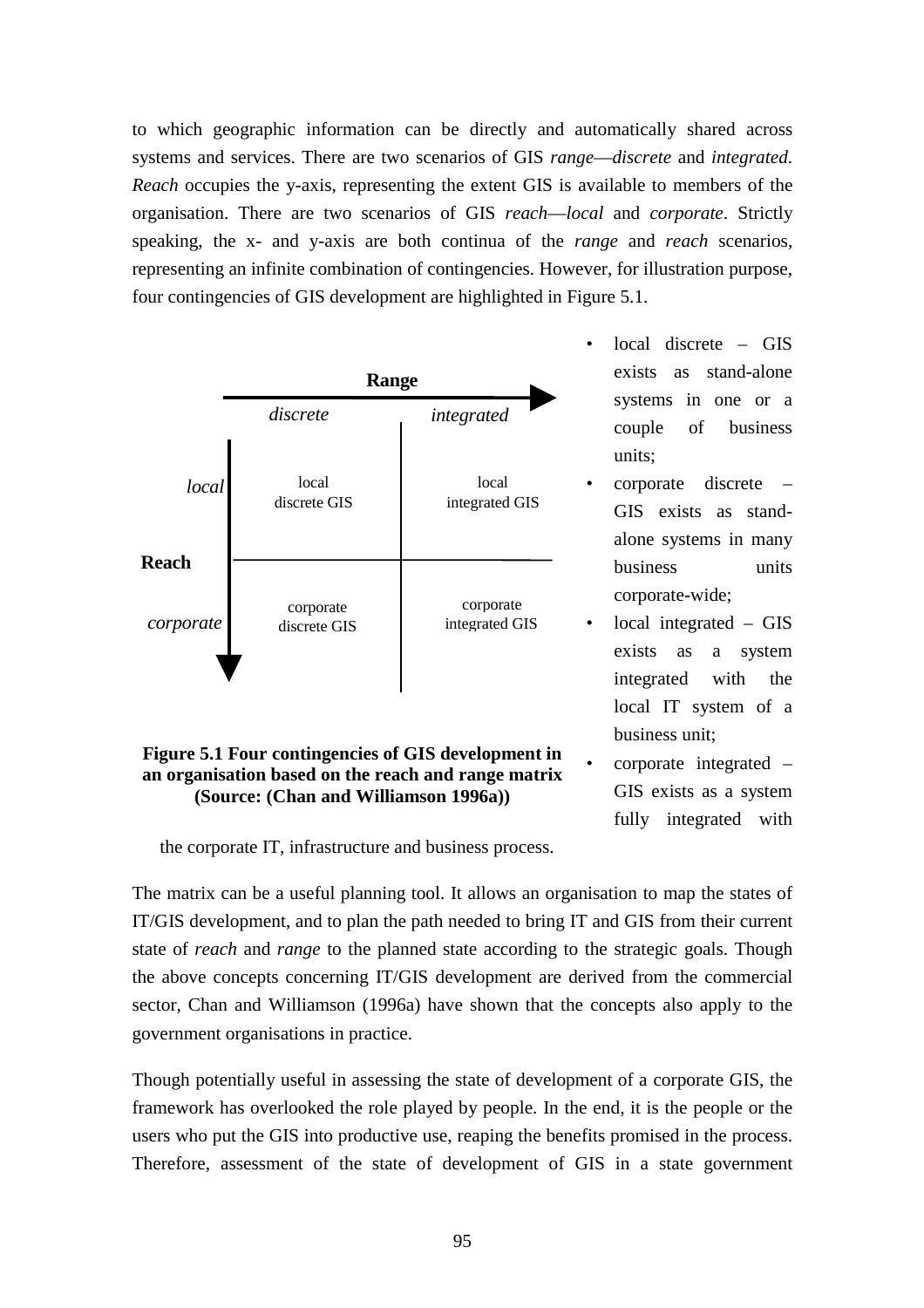department will have to include a third criteria—*routine*—which assesses the extent GIS is designed/customised for use by all members of the organisation. Table 5.2 summarises the definitions of the three criteria of *reach, range* and *routine.*

| Table 5.2 Definitions of reach, range and routine. |  |  |  |  |  |
|----------------------------------------------------|--|--|--|--|--|
|----------------------------------------------------|--|--|--|--|--|

|                | <b>Definitions</b>                                                                                                 |
|----------------|--------------------------------------------------------------------------------------------------------------------|
| <b>Reach</b>   | the extent GIS is available to members of the organisation                                                         |
| Range          | the extent to which geographic information can be directly and<br>automatically shared across systems and services |
| <b>Routine</b> | the extent GIS is designed/customised for use by all members<br>of the organisation                                |

After deciding on the criteria, it is necessary to identify the parameters that provide a measure of *reach*, *range*, and *routine* to facilitate comparison. Table 5.3 shows a list of parameters for each of the criteria. Based on the more commonly used parameters in the literature that fall within the definitions of the criteria, a key parameter is identified for each criterion. These key parameters are highlighted in bold print in the table. The other parameters (in normal print) are derived from the five elements of GIS under the *organisational* perspective of GIS, and from experience.

| <b>Reach</b>                                                                      | Range                                                                                        | <b>Routine</b>                                  |  |
|-----------------------------------------------------------------------------------|----------------------------------------------------------------------------------------------|-------------------------------------------------|--|
| Own or have direct and<br>automatic access to<br>hardware and<br>software (HW/SW) | GIS data are shared<br>directly and<br>automatically with the<br>rest of the<br>organisation | GIS is customised for use<br>by all staff       |  |
| have staff with GIS<br>expertise                                                  | have staff with GIS<br>expertise that also<br>service other offices                          | have GIS modified to suit<br>business process   |  |
| have GIS databases                                                                | adoption of departmental<br>standards                                                        | have business process re-<br>engineered for GIS |  |
| planning to adopt GIS                                                             | have cooperation with<br>other offices to develop<br>GIS capabilities                        |                                                 |  |

Table 5.3 Parameters for *reach*, *range*, and *routine.*

By using the *reach* and *range* framework, Chan and Williamson (1996) develop a twodimensional matrix to assess the state of development of GIS in an organisation. By using a *reach-range-routine* framework in this case, a three-dimensional matrix can be developed, with eight niches to represent the states of development of GIS in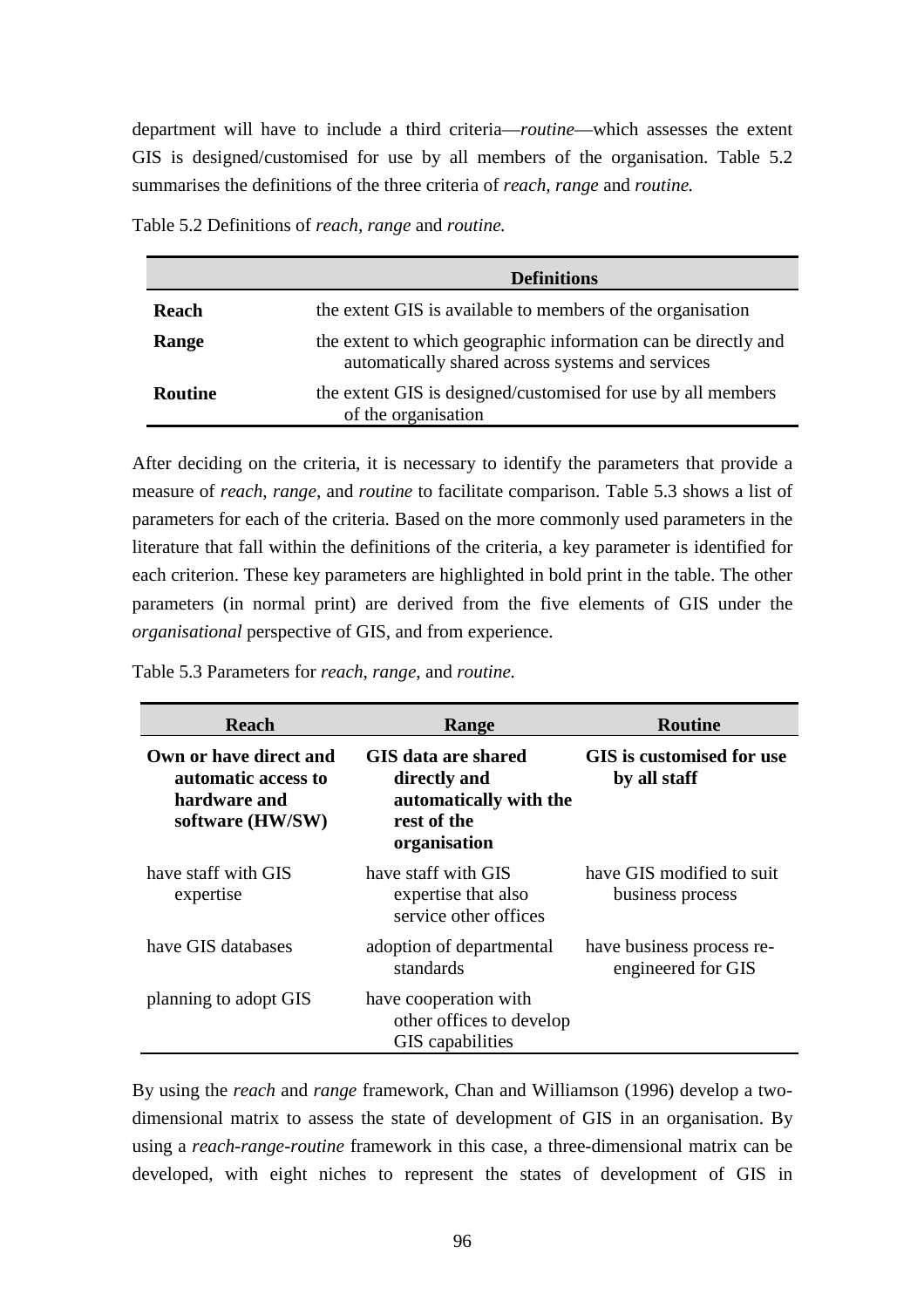organisations as shown in Figure 5.2. In the figure, the most advanced state of development of GIS is represented by the niche that houses a grey circle. This niche represents the best achievements in terms of *reach, range* and *routine*.



**Figure 5.2 Three-dimensional reach-range-routine matrix to assess the states of development of GIS in organisations.**

If the three criteria are measured in terms of the values of the corresponding key parameters, then the niche occupied by each State Government department shows the relative state of GIS development of each department. The department that occupies the niche marked by the grey circle is the department with the best-developed GIS. This method generates a quick but rough assessment of the state of GIS development. A more detailed assessment can be made by including other parameters in Table 5.3. The department that has the best score under most of the parameters is considered to have the best developed GIS.

If a well-developed GIS serve only a small part of the department, that department will not be useful to the research. It is necessary to select a department with the best developed GIS that has an impact on a wide range of business operations. Therefore, these parameters are assessed in terms of the percentage of offices and business units that these parameters are applicable in the department.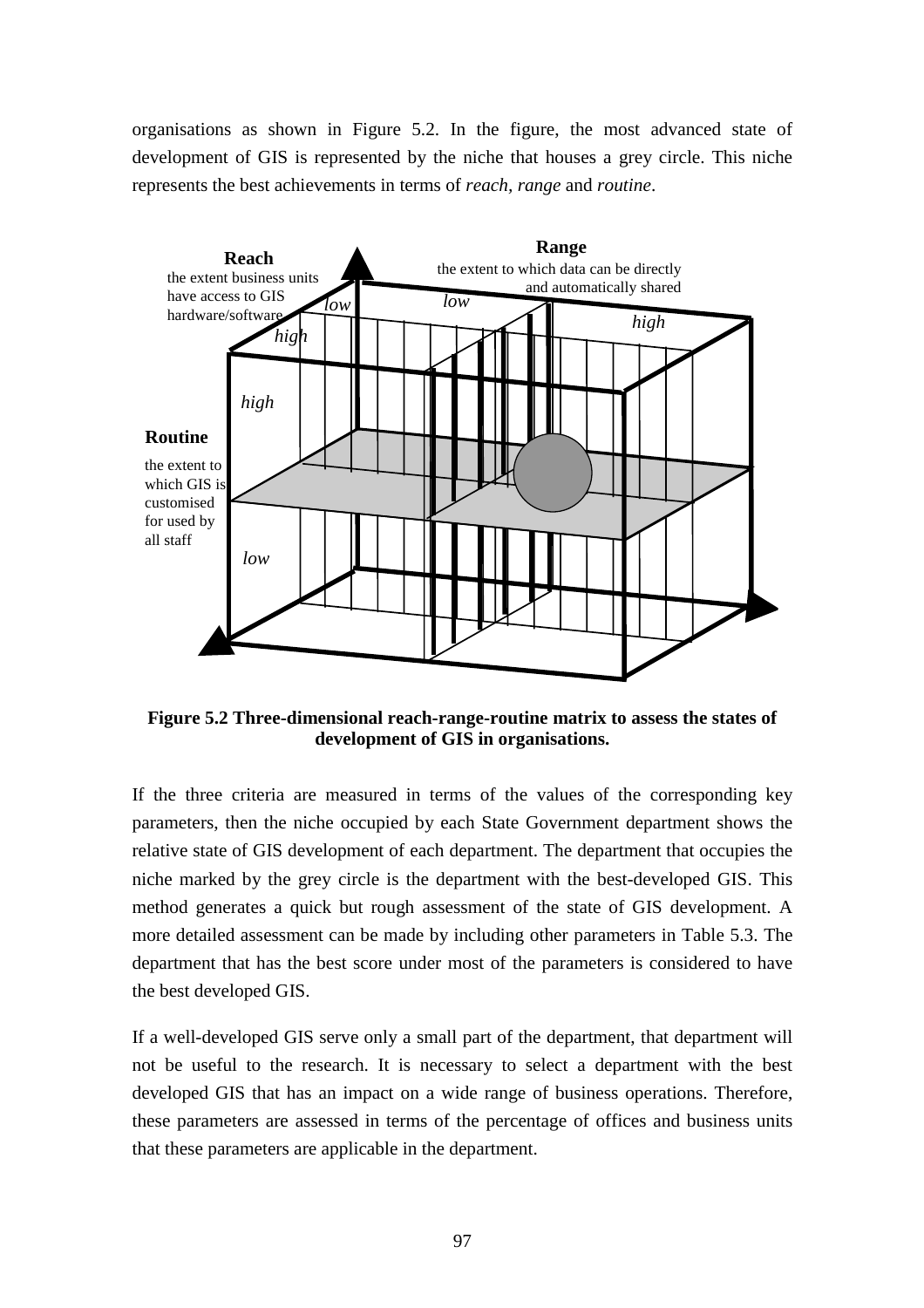With the criteria established and the associated parameters identified, the author can exercise greater control over the selection procedure. Though subjective selection by local experts appears easier, the outcome may offend certain stakeholders unknowingly. To avoid this pitfall and to introduce more rigour and objectivity into the selection procedure, a survey is used to choose a department for the case study.

## **5.4 GIS Development Profile Survey**

## **5.4.1 Planning the survey—opportunities and constraints**

The purpose of the survey is to ascertain the state of development of GIS in each State Government department through the assessment of the parameters listed in Table 5.3. Normally, the survey instrument may either be a questionnaire or an interview schedule (Atherton and Klemmack 1982). Sometime, variations of the two instruments, such as a postal questionnaire survey or a interview by telephone, may also be used.

At first, it was planned to conduct a postal survey. However, it was learnt later that the State Government of Victoria had recently been restructured into eight very large departments. This implied a major reshuffling of GIS capabilities within government. The officer/s who had a realistic overview of GIS development in each department and could answer all the questions would probably be in middle or senior management. There was a real risk that these officers were busy adapting to the new management structure, and attending to their day-to-day businesses. They might not have the incentive to fill in the questionnaires that were delivered by post.

There was also the concern that some of the terms used in the questionnaire were not common. The officers might be reluctant to answer questions involving terms that they were not familiar with. Alternatively, they might delay reply or delegate the work to other less appropriate officers. In either case, the outcome of the survey would not be complete, casting doubts on the overall validity of the survey.

In view of the shortcomings of a postal survey, it was decided to actively seek out the contact officer of each department and arrange a meeting to help the officer fill in the questionnaire. Once this strategy was chosen, it opened up new opportunities of data collection. More questions could then be included to gather additional data regarding the organisational settings and GIS strategies of the departments. A session of semistructure interview could be introduced at the end of the survey to further explore details concerning crucial stakeholders and events in the course of GIS diffusion in each department. This information which was difficult to collect in a questionnaire survey, could supplement results of the survey to provide a broad picture of GIS diffusion in the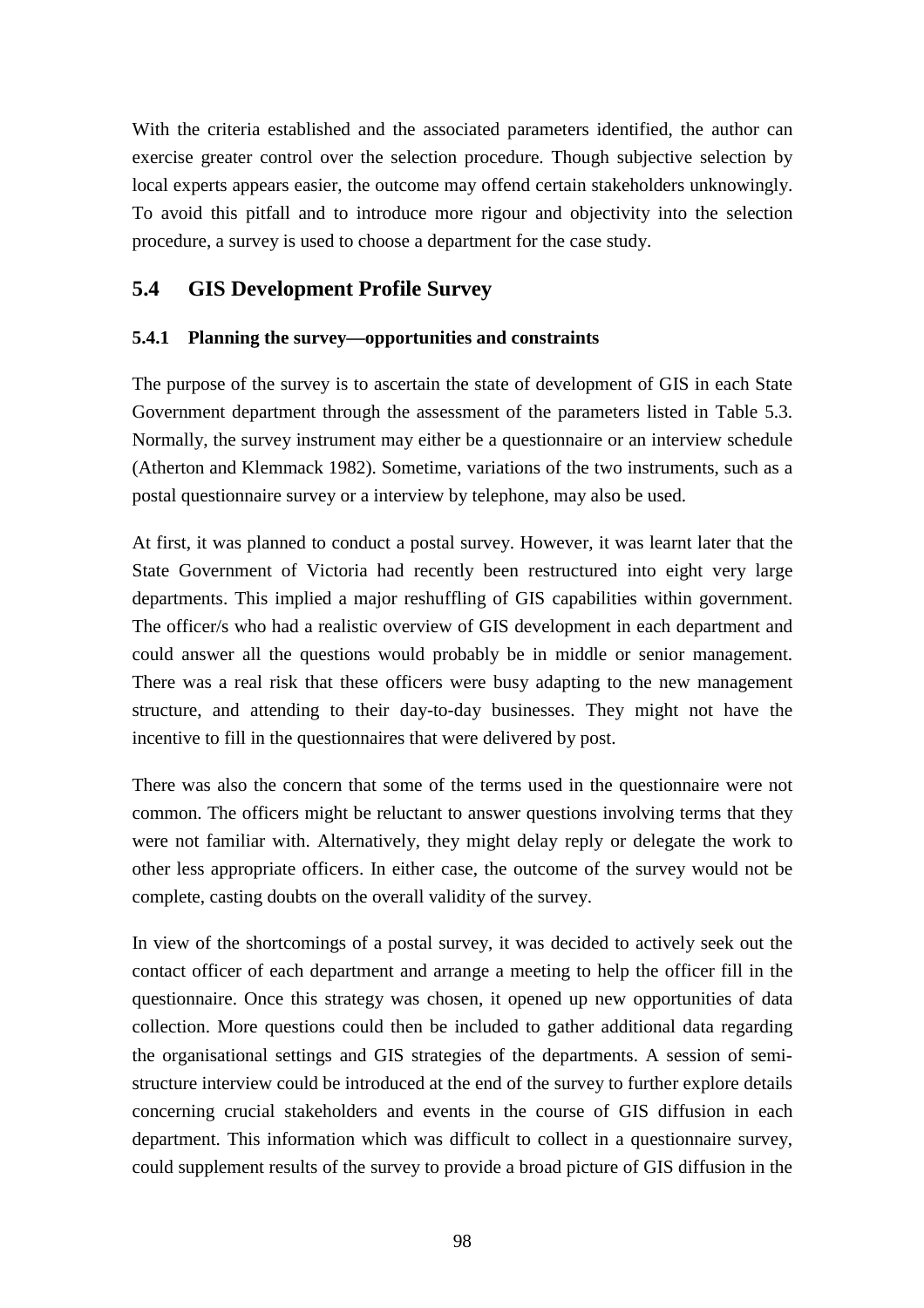State government as a whole. In this way, the survey not only provides a means to select a state government department for the case study planned, it also provided data to validate the model of diffusion of corporate GIS at a broad level.

#### **5.4.2 The questionnaire**

Based on a previous survey on the development of GIS in the State Government (Tomlinson Associates Ltd. 1993a, 1993b, 1993d), not all departments had GIS. Therefore, two questionnaire were designed (Appendix 3). One was for those departments with a GIS, and the other without. The former comprised five sections the heading of which are generally self-explanatory and are listed below:

- record of the interview:
- general information of the department (Questions 1–7);
- the current organisational setting and GIS management practices (Questions 8–16, and 41–43);
- internal and external stakeholders (Questions 17–21);
- progress of diffusion of departmental GIS (Questions 22–40, and 44).

The section of 'record of the interview' is for recording the code number of the department and the date of interview, which are not counted as questions. Altogether, there are 44 questions. The questions that falls within the scope of the remaining four sections are indicated in brackets at the end of each bullet above.

Just over half of the questions (the last section) are concerned with the state of development of GIS. The remaining are used to collect three categories of data about the departments and the stakeholders. The first category includes questions on general information of the organisation such as staff size, budget size, number of offices/business units, departmental IT strategy and IT platform. The second is concerned with questions on organisational setting and GIS management practices. It includes reasons for having or not having GIS, length of experience with GIS, departmental GIS strategy, role of senior management in GIS development, individual GIS strategies and capabilities of offices/business units, and approach to GIS management. The third is concerned with questions on the stakeholders. It includes the types of internal and external stakeholders involved, their perceived impact on GIS development, and the GIS needs of internal stakeholders. Data in these aspects provide the necessary background in support of the states of development of GIS observed on the basis of the *reach-range-routine* criteria.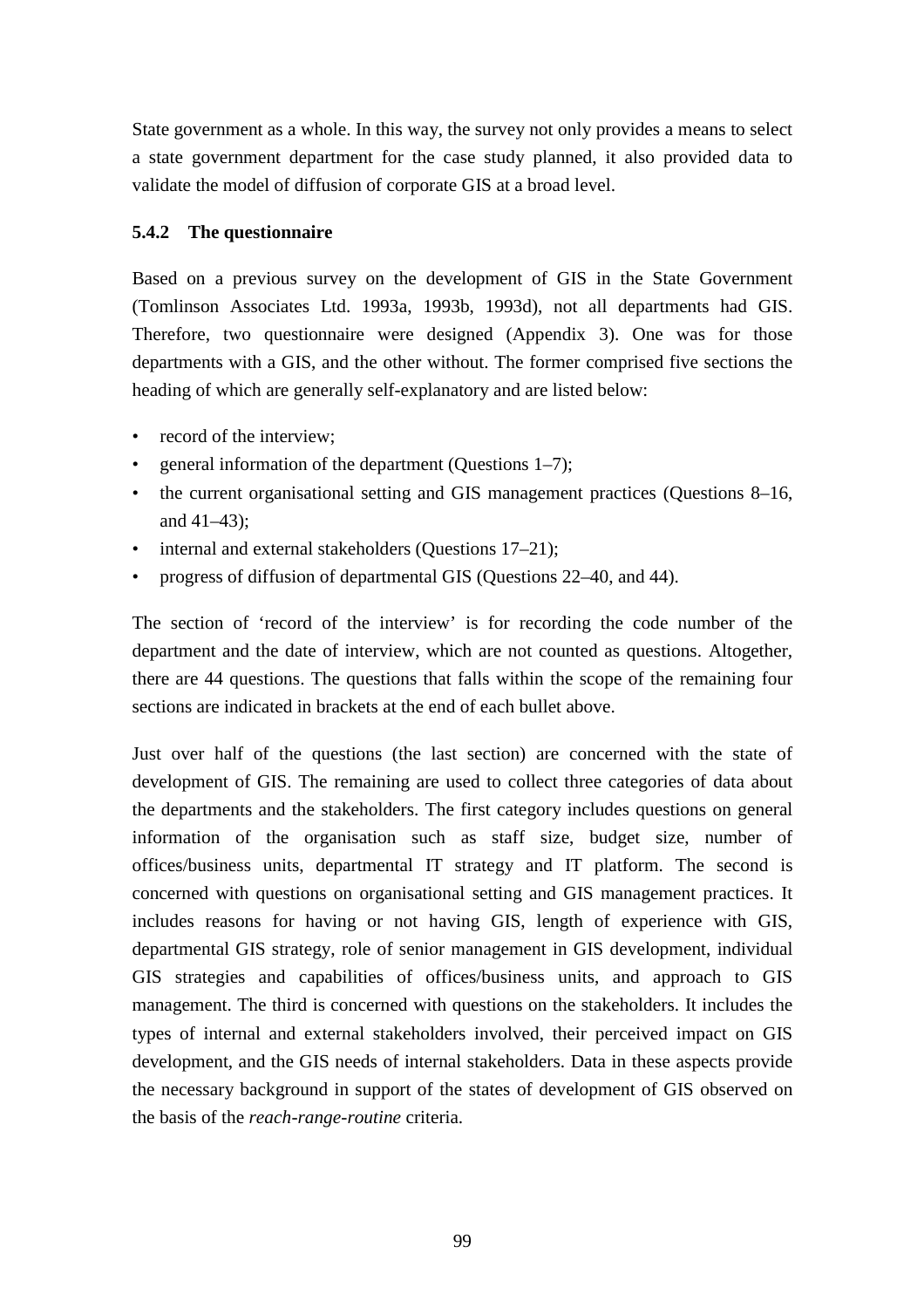A shorter version of the questionnaire was designed for departments that did not have a GIS. A total of 17 questions were asked. They were meant to provide information of why the department did not adopt a GIS. The sections of 'record of the interview' and 'general information of the department' are common to both questionnaires.

- record of the interview:
- general information of the department (7);
- the current organisational setting and GIS management practices (6);
- stakeholders, internal and external  $(4)$ .

That version had only 17 questions grouped into three sections. The numbering of the 17 questions correspond to the 21 questions of first three sections of the full questionnaire. Questions 11, 15, 16, and 18 were left out, as they are irrelevant. It was intended that the questions with the same number in both questionnaire would address the same issues or issues of a similar nature. In that regard, questions 1–7, 9, and 20–21 are exactly the same as the corresponding questions of the full questionnaire. Owing to the different emphases of the two questionnaires, it was inevitable that questions that addressed certain issues were worded slightly differently as in the case of questions 8, 10, 12–14, 17, and 19.

| Terms                          | <b>Definitions</b>                                                                                                                                                                                                                                                        |
|--------------------------------|---------------------------------------------------------------------------------------------------------------------------------------------------------------------------------------------------------------------------------------------------------------------------|
| Departmental<br><b>GIS</b>     | Capabilities that include geospatial data, people with GIS expertise<br>(technical or management), information technology (hardware,<br>software and applications), GIS and related standards.                                                                            |
| <b>Business</b><br>Process GIS | The set of GIS capabilities used in a set of procedures (business)<br>functions) established to carry out one or more mandatory<br>functions of a department. It is normally the responsibility of a<br>specific business unit, such as the survey unit or planning unit. |
| <b>Shared GIS</b>              | The set of GIS capabilities served as an infrastructure on which<br>new or additional GIS capabilities needed for existing or new<br>business processes can be developed.                                                                                                 |

Table 5.4 Definitions of GIS used in the GIS Development Profile Survey.

When meeting with respondents to help them fill in the questionnaires, the pre-defined answers for each question were printed on separate paper in a larger font size to make it easier for respondents to select the appropriate answers. While most of the respondents knew what was a GIS, some of the more cautious ones used to ask for a definition of GIS prior to answering. Definitions of each of the three types of GIS mentioned in the questionnaires were prepared prior to the interviews. They were kept at hand together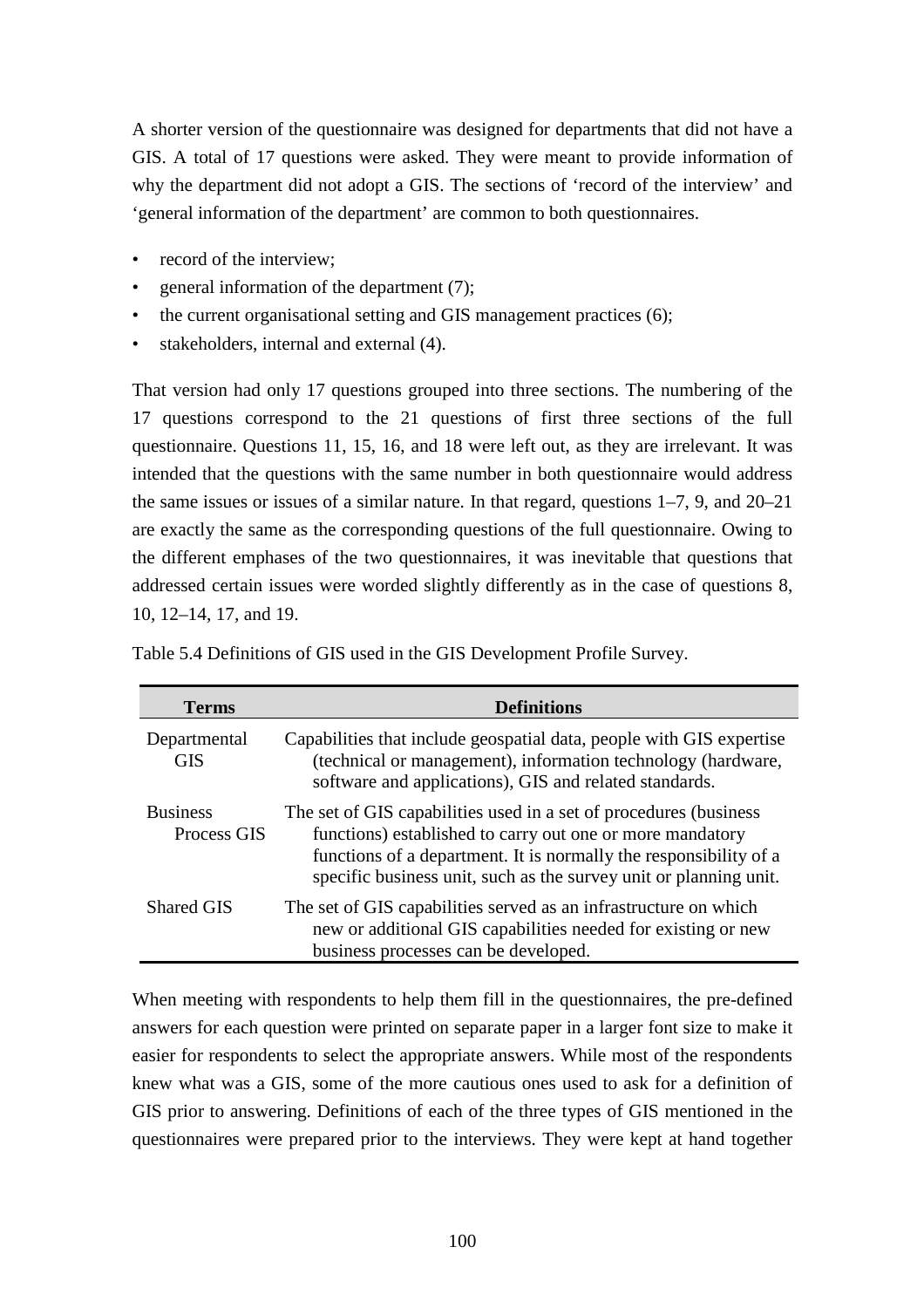with pre-defined answers for use during a survey session. Table 5.4 lists out the three definitions used during the interviews.

## **5.4.3 The survey protocol**

This government wide survey fell within the jurisdiction of the State GIS coordinating office, Geospatial Policy and Coordination Victoria (GPAC). The support of GPAC was critical as it could provide contacts and boost the credibility of the survey. To this end, the proposed questionnaires together with a copy of the Departmental GIS Development Profile Survey Protocol (see Appendix 4) which provided a broad overview of the purposes and procedures to be followed (including confidentiality policy) were sent to GPAC. GPAC was very supportive and facilitated the survey by seeking high level endorsement from the Secretary (Head) of its parent department, the Department of Natural Resources and Environment. The Secretary sent letters (Appendix 5) to his counterparts in each and every departments requesting their support in the survey. The letter was followed up by telephone inquiries to the Secretaries' offices to ascertain the details of the departmental representatives assigned to respond to the survey. Appointments were made to meet with the officers. This strategy ensured that there was a 100% response rate and a realistic profile of GIS development of each department could be constructed. Appendix 6 is a list of respondents/interviewees met during the Departmental GIS Profile Survey.

## **5.4.4 The interview questions**

Once each departmental representative was contacted and one of the two questionnaires was completed on site, an immediate semi-structured interview would follow. The aims of the interview were to ascertain the main stakeholders, their interactions/behaviours over time that result in the current state of GIS development observed, and the reasons for the interactions/behaviours. The questions prepared for the semi-structured interviews with the officers are listed in Appendix 7. The appendix shows two lists of questions with prompts in Italics and in brackets immediately following each question. The questions were not asked in sequence but rather served as a set of reminders when the flow of the interview stopped for one reason or another. The highlighted questions were the more important ones and were asked first.

## **5.5 GIS Diffusion Case Study**

The main instrument of the field study is a single (embedded) case study. The primary objective of the case study is to describe the development of a corporate GIS. Once a department is chosen, the data to be collected are: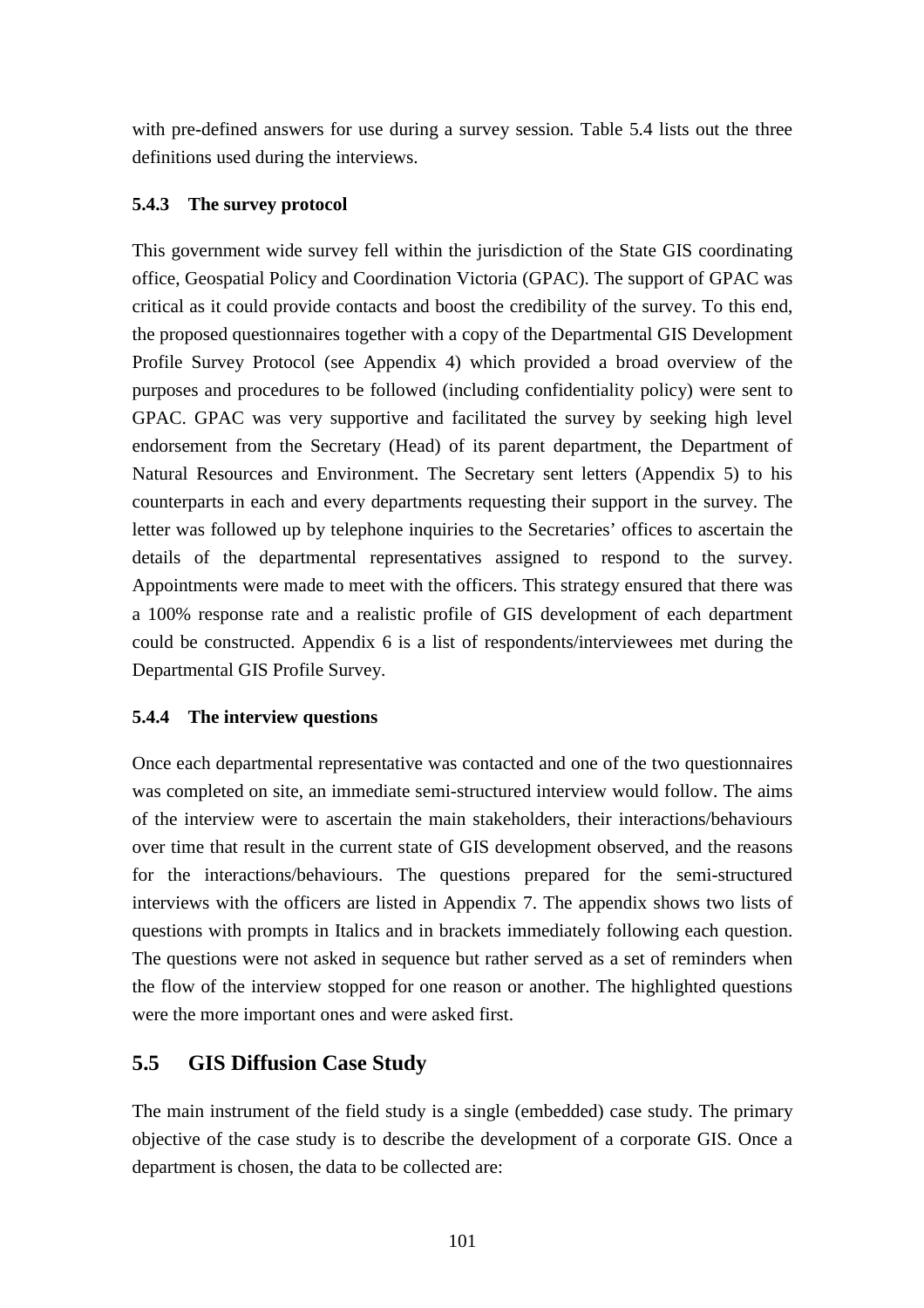- the purposes, composition, distribution, and current state of development of the departmental GIS in terms of the existing perspectives on the nature of GIS;
- the stakeholders of each identifiable GIS in each business units;
- the events that have taken place in the course of development of each identifiable GIS and their relations with those events of other GIS.

## **5.5.1 The original strategy**

In the past, State Government departments had undergone many major structural changes. The most recent change took place in April 1996, a short time before the field study was conducted. Therefore, in the department selected, there might be recently transferred programs that were still adjusting to the new management hierarchy. Whatever GIS these programs had were probably developed in other departments over the years and in effect constituted a GIS belonging to a different department. Therefore, it was originally planned to study those programs that had been with the department for a long time as highlighted in the case study protocol at Appendix 8. This was to ensure that the GIS developed had a long and traceable lineage in the department and had developed within a relatively consistent organisational setting. It was thought that this would make the organisational setting more homogeneous and thus the interpretation of outcomes easier. It was also planned to drill further into the hierarchy and assess the perception of individual stakeholders to gain an in-depth understanding of diffusion of GIS.

Based on the experience of research involving GIS (Campbell 1990) and information systems (Kling 1987), researchers have advocated for the use of the web model of research involving case studies. The model suggests that once the focus of study has been established, the boundary of research are not pre-defined but based on informed judgements following a period of study. This together with the embedded nature of the study, allowed four levels of contacts to be identified in the department:

- primary the departmental contact officer;
- secondary the head and/or GIS manager of each departmental program;
- tertiary the manager or the GIS coordinator of each office implementing a program;
- fourth level the stakeholders identified by each level of contacts.

The objectives of the case study, the approaches described above and other issues such as access procedures, details of the proposed interviews, confidentiality issue are detailed in the case study protocol (Appendix 8). As in the GIS development profile survey, the support of State GIS coordinating office (GPAC) was maintained by sending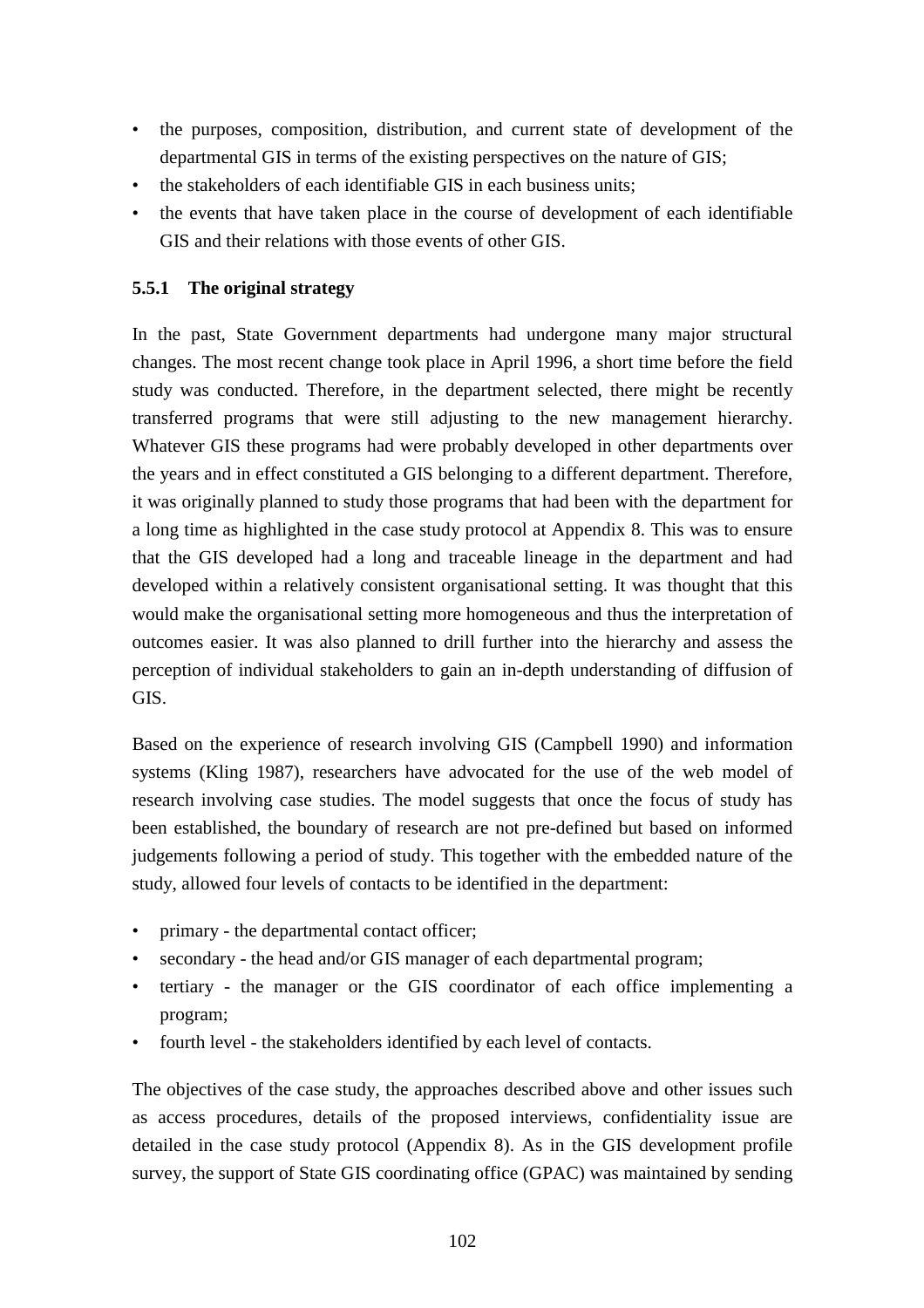to it a copy of the case study protocol prior to getting in touch with the department selected for the case study directly.

## **5.5.2 The refocussed strategy**

In the protocol there was a provision for a pre-test, which served as a final means of refining the design of the case study methodology before major interviews were conducted. Appendix 9 lists out a set of questions used to remind the interviewer the types of data that need to be collected during the interviews of the case study.

During the first meeting with the departmental contact person, no candidate was suggested for the pre-test and talks with departmental program managers were discouraged. The reason was that these senior managers had been subject to repeated interviews of a similar nature in the months prior to the case study when the department was conducting a series of studies and reviews. The contact person also pointed out that with the close working relation between new and old members of the department in the past, it would be undesirable to exclude the former from the study as planned.

The working objective of this project is to study how the qualities of a corporate GIS affect GIS diffusion in an organisation, not GIS diffusion at the level of individual users. It is acknowledged in Chapter four that the latter is an important aspect of diffusion but is beyond the scope of this research. This working objective of the project, together with the advice of the contact officer, helped refocus the emphasis of the case study quite early on. The study would examine all programs/divisions in the department that used or had an interest in GIS. Individual stakeholders' role in the uptake of the technology would only be examined when it affected the overall diffusion of GIS in the organisation.

#### **5.5.3 Data analysis strategy**

The purpose of the case study is to collect data concerning the development of the corporate GIS of the department chosen from the State Government of Victoria. From the data, evidence is teased out to test the model of diffusion of corporate GIS proposed in Chapter four. The study is a single (embedded) case study. Therefore the detailed development of GIS in the embedded business units in the department is studied first. Then the big picture of development of the corporate GIS in the department is pieced together from data of the embedded units.

Based on the organisational perspective of describing GIS (see Chapter four), the detailed GIS capabilities developed over the years in each major business unit of the department, together with the key events, stakeholders and their interactions, are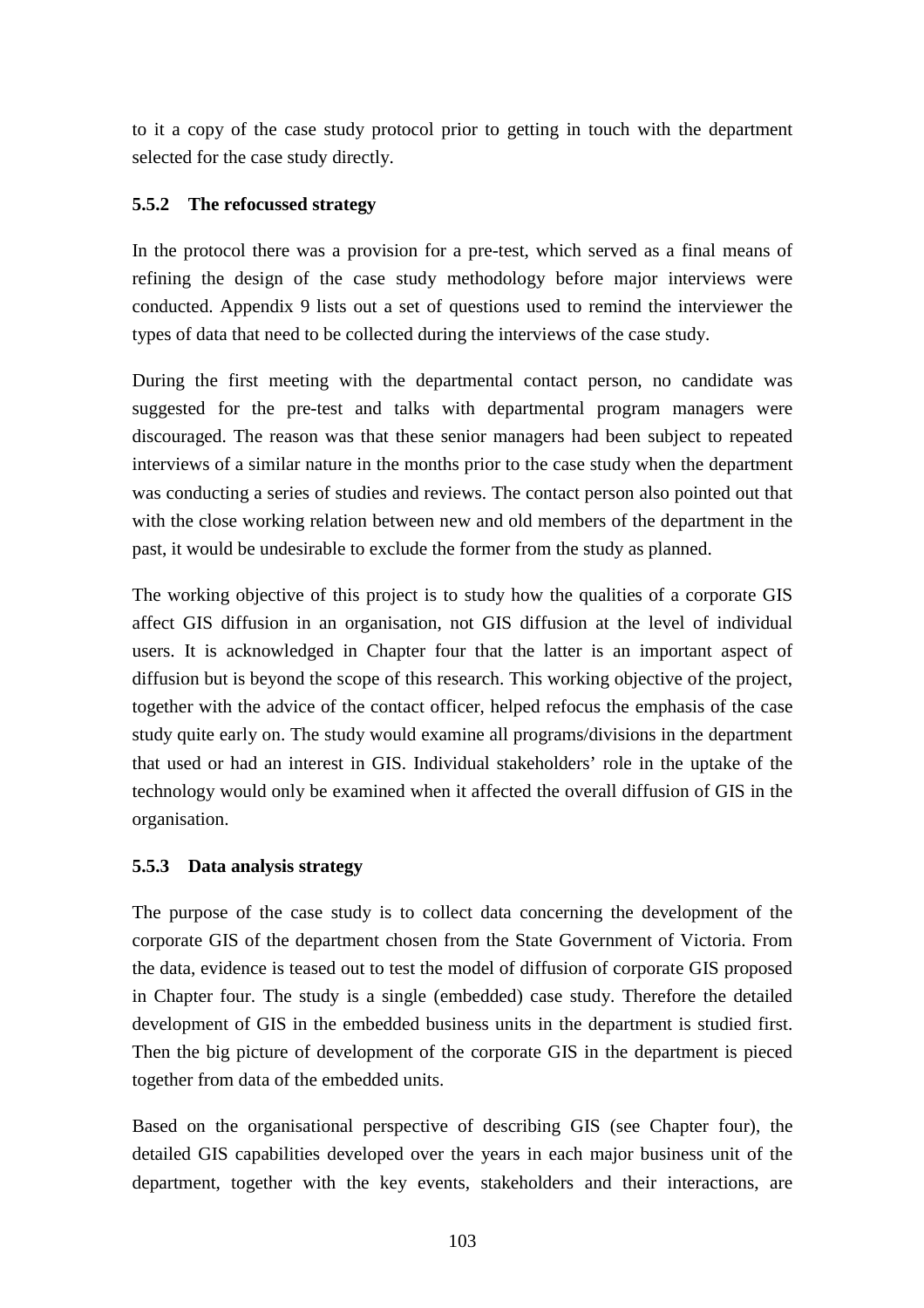recorded in tables chronologically as far as possible. To facilitate analysis of the data and comparison across business units, the data in each table are arranged into two columns. The left-hand column records the development of the technological elements of GIS, that is, the data, the information technology (hardware, software and communication networks), the people with GIS expertise and the standards. The righthand column records the organisational setting, external context, and other background information required to understand why the GIS in the various business units in the department have developed in the observed way. The purposes served or intended to be served by the GIS capabilities are also identified as far as possible.

The contents of the tables are raw data collected during the case study and are considered not directly relevant to the discussion in this thesis. They are not submitted as part of this thesis. Instead, the process of GIS development for each major business unit of the department is summarised in the main text of thesis to highlight the pertinent details required for the analyses that follow.

Through a pattern matching process using the GIS capabilities recorded in the data tables described above, the modules of business process GIS and infrastructure GIS are identified for each business unit. The pattern of GIS development in each unit is reconstructed diagrammatically and chronologically using these two types of modules of GIS as building blocks. The changing identities of the corporate GIS over the years are also tracked diagrammatically using the same building blocks. In the process, evidence to test the validity of the model of diffusion of corporate GIS is teased out in accordance with the prescribed list in the first section of this chapter.

## **5.6 Chapter Summary**

To validate the hypothesis stated in Chapter one, it is necessary to validate the model of diffusion of corporate GIS at Figure 4.4. It involves collecting field data of the development of a corporate GIS. The data are then analysed to identify patterns of relationships that match those predicted by the diffusion model:

- A corporate GIS is made up of modules of GIS which play the role of either a business process or an infrastructure, with a module of infrastructure GIS supporting the development of one or more modules of business process GIS.
- Diffusion takes place when the purposes served by a module are focused and well defined.
- Diffusion of a corporate GIS takes place in the dispersed scenario.
- Reinvention of a corporate GIS can be monitored by the outcome of diffusion of the modules of GIS in the focused scenario.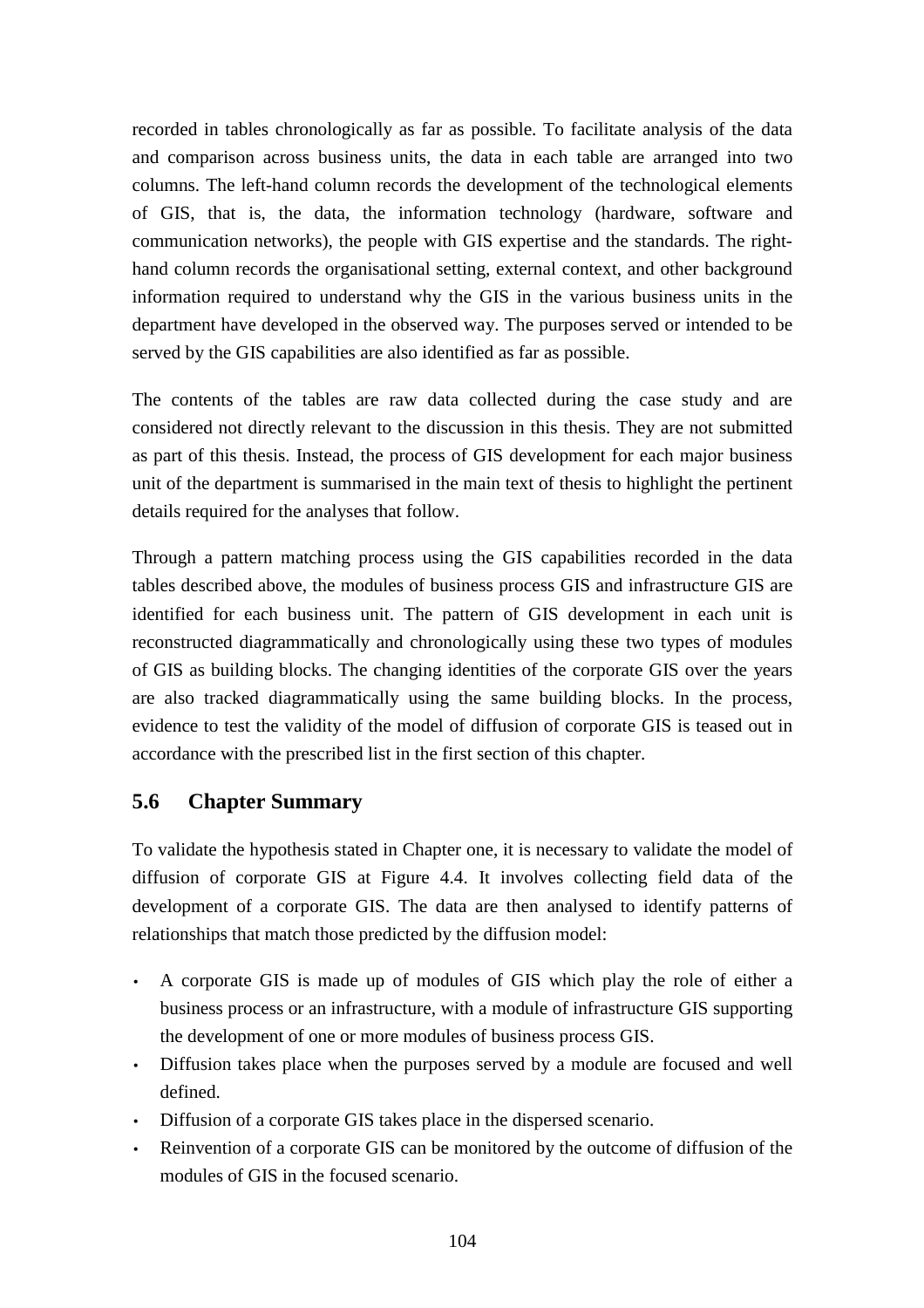The purpose of the field study is to address the two research questions posed earlier:

- How does GIS diffusion take place in an organisation?
- Why does GIS diffusion progress in the way observed?

Based on the nature of research question, the need for control over behavioural events and the focus on contemporary events, it is determined that the best approach of the field study is the case study methodology. The candidate of the study is to be a department of the State Government of Victoria. The department should have a welldeveloped GIS that has impact on a wide range of business programs. The department is to be chosen through a Departmental GIS Development Profile Survey.

A framework is developed to assess the state of development of GIS in the eight state departments concerned. This framework is made up of three criteria, namely, *reach, range* and *routine*. The criteria assess the extent of access to GIS, of sharing of geographic information, and of designing the GIS for by all member of the organisation respectively. For each of the three criteria, parameters are identified to provide a composite measure for the states of development of GIS in the departments. Questions were designed to collect data based on these parameters.

Taken into consideration the opportunities and constraints identified during the planning of the survey, it was decided that instead of a postal survey, the survey would be conducted face to face. The survey was to be followed by a semi-structure interview to solicit details concerning critical stakeholders and events in the course of GIS diffusion in the department. The change enables the survey to serve an additional purpose—to provide data for an initial broad level validation of the model of diffusion of a corporate GIS prior to the case study. Two questionnaires were designed for departments with and without GIS respectively. The details of the survey were summarised in the Departmental GIS Development Profile Survey Protocol that was prepared to guide the survey and to gain support of the State GIS coordinating agency.

Once a department for the case study was selected, details of the case study were finalised and summarised in the Case Study Protocol. The Protocol was also sent to the State GIS coordinating agency to maintain its interest and continued support in the study.

Initial contact with the primary contact in the target department revealed that the original approach of the case study was not realistic. On reviewing the objectives of the project and the field study, it was decided that the case study should refocus on all programs that used or had an interest in GIS. Individual stakeholders' role in the uptake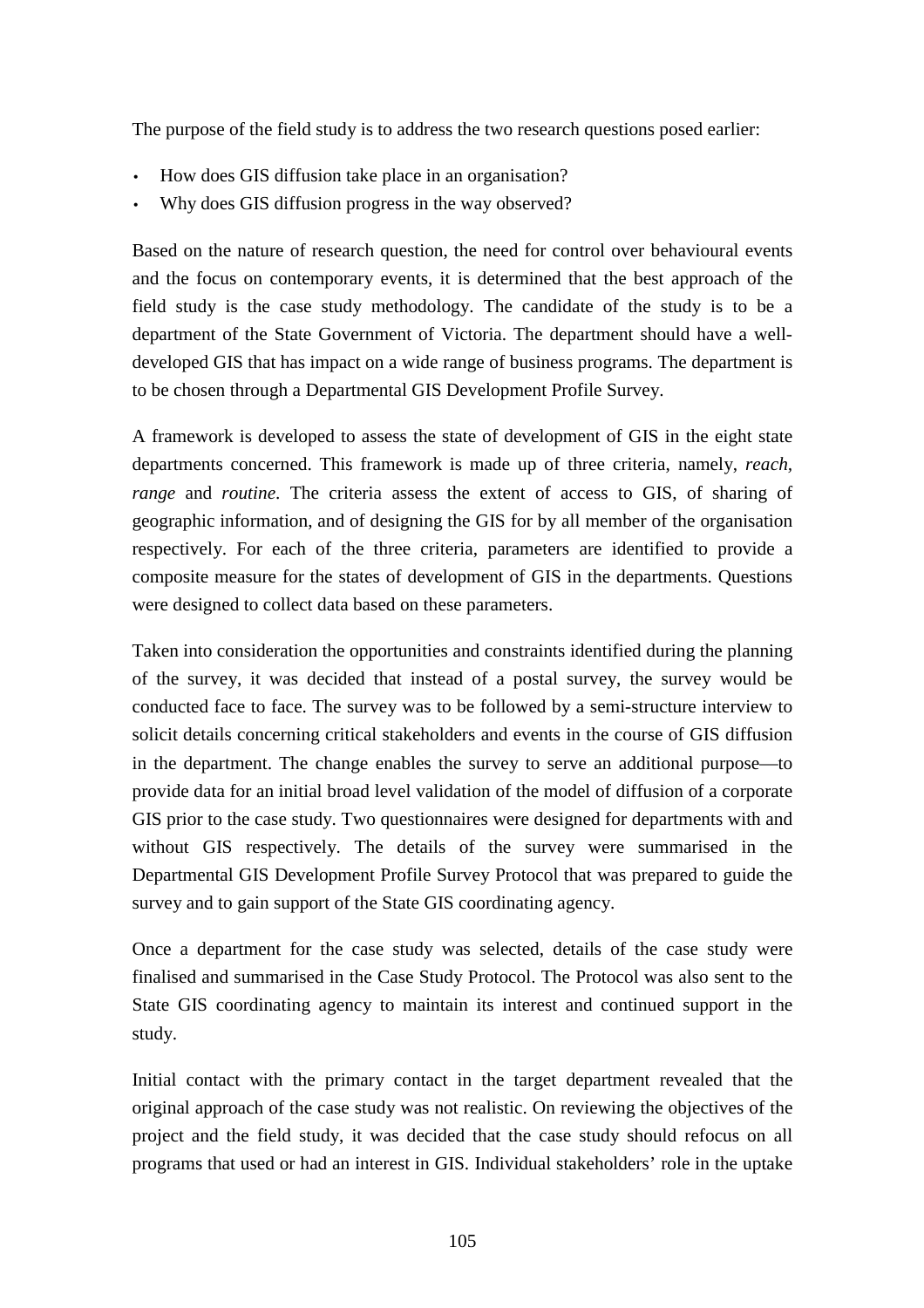of the technology would only be examined when it affected the overall diffusion of GIS in the organisation.

According to the data analysis strategy for the case study, the data of GIS development for the department selected is recorded in a set of tables. These tables systematically record the development of GIS chronologically in terms of the development of the five elements of GIS under the organisational perspective of GIS. Through a pattern matching process, modules of business process GIS and infrastructure GIS are identified and used to reconstruct the patterns of GIS development of the department and its business units chronologically. In the process, evidence to test the model of diffusion of a corporate GIS is teased out.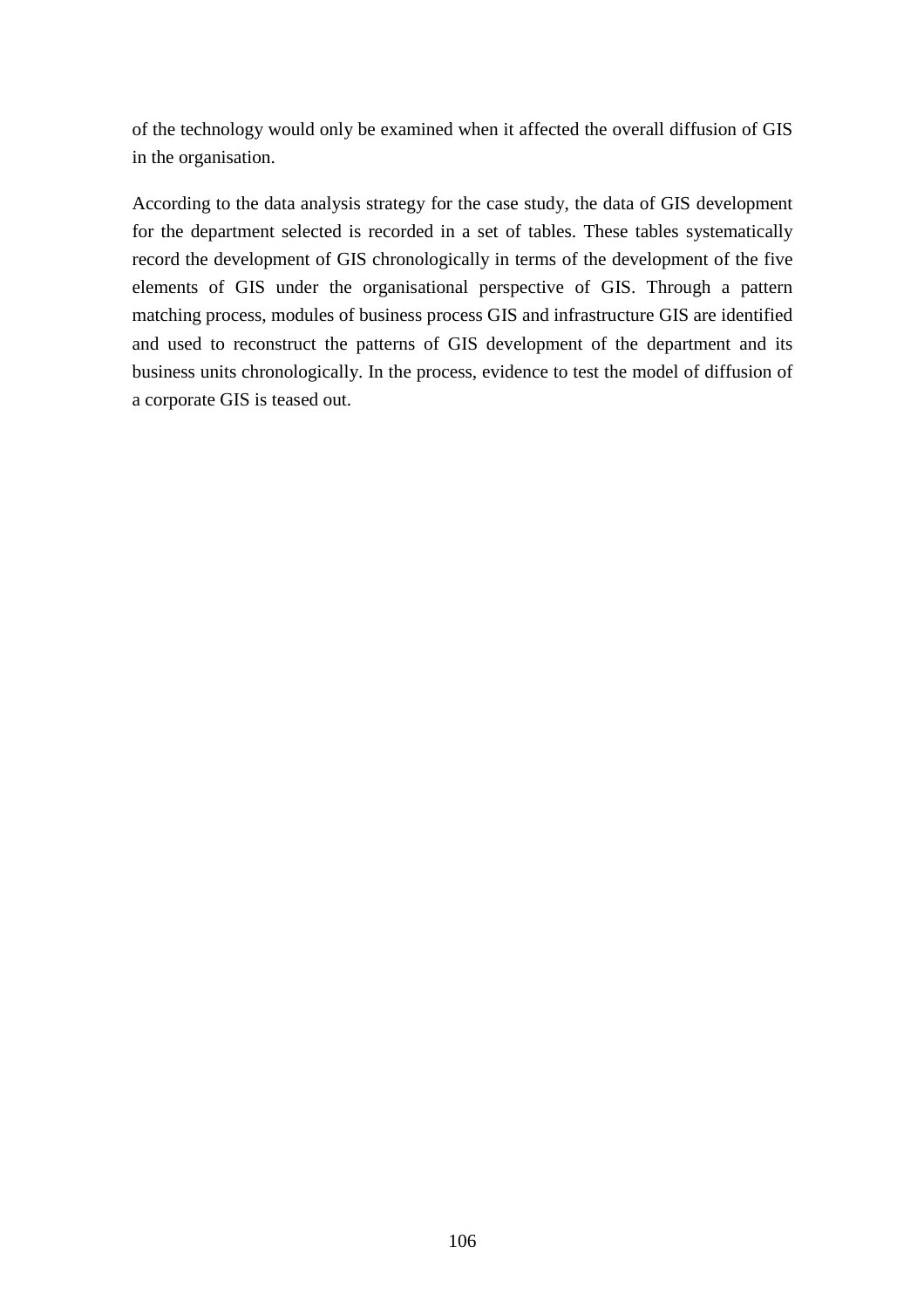# **Chapter 6 Outcomes of the Survey**

## **6.1 Introduction**

Based on the methodology described in Chapter five, this chapter reports the results of the Departmental GIS Development Profile Survey, and the findings of the associated interviews. Then the meaning and significance of the results are analysed to select the department for the case study. The outcome of the survey also provides initial evidence in support of some of the predicted observations listed out in section 5.1 in Chapter five.

## **6.2 GIS development profile survey**

The survey to determine the profiles of GIS development of the eight departments of the State Government of Victoria was conducted during the period 25.11.96–20.12.96. Appendix 6 is a list of the departments involved and the representatives nominated to participate in the survey.

The confidentiality policy described in the Survey Protocol stipulates that the names of the departments and respondents will not be mentioned when documenting the results. In accordance with the policy, the eight departments surveyed are represented by the eight capital letters  $\vec{A}$  to  $\vec{H}$  in this chapter. Once the department for the case study is chosen, its name will be reported in full.

In general, all respondents were able to answer all the questions except questions No. 1- 3. These questions seek to identify the size of each department in terms of staff, budget, and offices/business units (abbreviated as business units). All respondents found it difficult to provide the statistics despite the fact that the questionnaires had been sent to them before the survey. While acknowledging that these statistics are not always at hand, the response confirms the potential pit-falls of using a postal survey as mentioned in the last chapter. A face-to-face survey is more appropriate.

Question No. 7 is used to ascertain if a department has a GIS or not. Based on the responses to the question and follow-up clarifications, it was agreed with the respondents that four departments, that is, departments *A, B, C* and *E*, had GIS, and the other four, that is, departments *D, F, G*, and *H*, had none. Since the primary objective of the survey is to select a department with the best developed GIS, the results and discussion in next subsection concentrates on the departments that had GIS.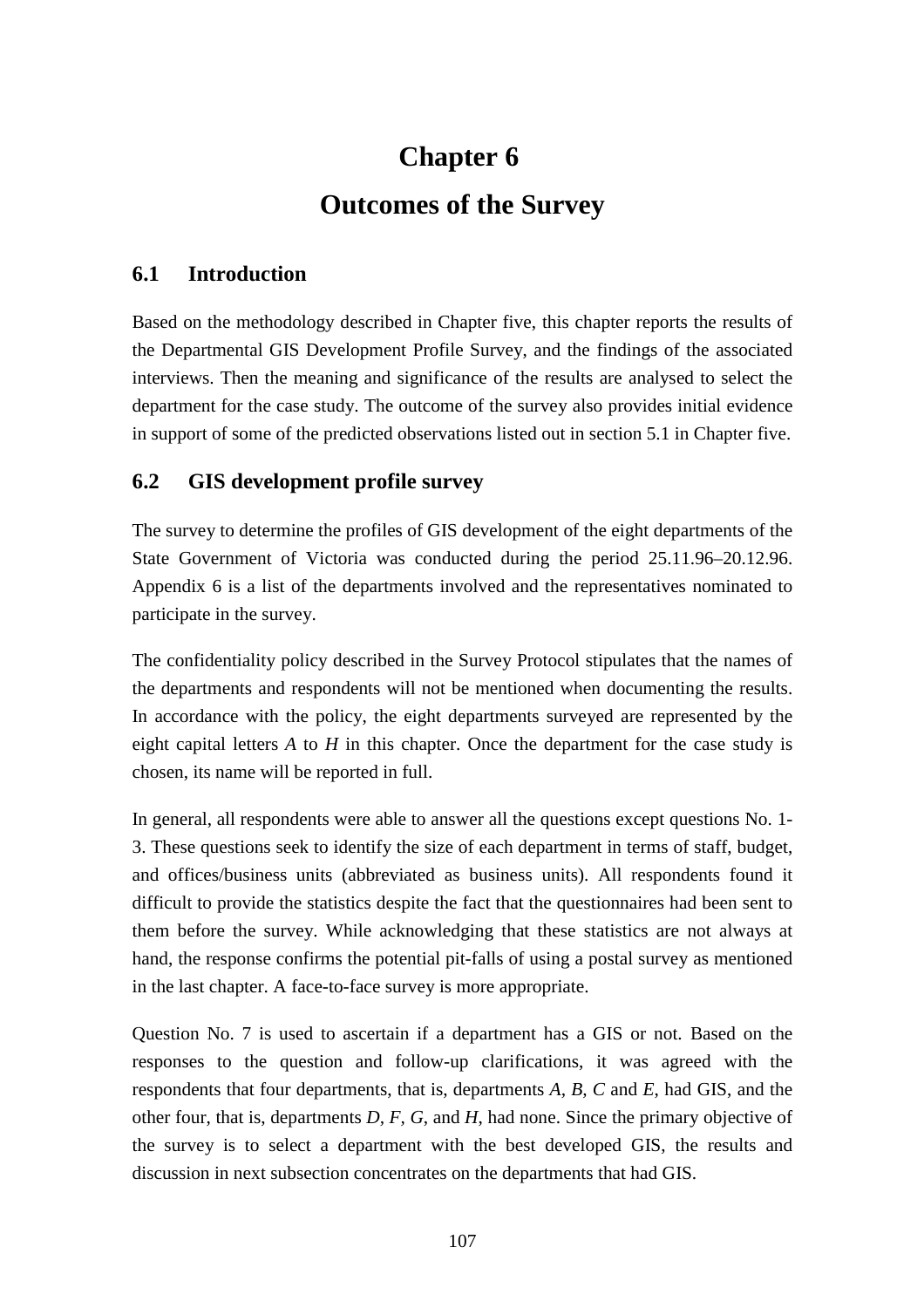#### **6.2.1 Results of the survey—***reach, range* **and** *routine*

Table 5.3 in the last chapter lists out the parameters of the three criteria of *reach*, *range*, and *routine*, which are developed to assess the state of development of GIS in an organisation. The questionnaire includes questions designed to gather data for the parameters of each of the three criteria.

Questions No. 22–25 concern *reach*. No. 22 enquires about the percentage of offices/ business units (abbreviated as the percentage) that own or have direct and automatic access to GIS hardware and software. This is the key parameter for *reach*. Questions No. 23–25 enquire about the percentages that have their own staff with GIS expertise, that have their own geographical databases, and that are planning or developing their own GIS respectively.

Questions No. 27–31 concern *range*. No. 27 enquires about the percentage that have their GIS data directly and automatically shared with the rest of the department. This is the key parameter for *range*. Questions No. 28–31 enquire about the percentages that have staff with GIS expertise that also service other offices, that have adopted all departmental standards, that have cooperated/are cooperating with one another to develop shared GIS capabilities, and that have cooperated/are cooperating with other offices outside the department to develop shared GIS capabilities respectively.

Questions No. 35 and 37–39 concern *routine*. No. 35 enquires about the percentage that have their GIS customised for use by all staff. This is the key parameter for *routine*. Questions No. 37–39 enquire about the percentages that have modified the GIS to better suit one or more business processes, that have partly re-engineered one or more business processes for GIS, and that have fully re-engineered one or more business processes for GIS respectively.

The results are summarised in Table 6.1. In the table, the parameters and the associated questions are grouped under the three criteria. The key parameters for each of the three criteria are highlighted in bold print. The best score for each parameter is also highlighted in bold in the table.

According to the methodology described for the creation of a three-dimensional *reachrange-routine* matrix in subsection 5.3.1 in Chapter 5, the scores of the departments under each key parameter are separated into two convenient groups and substituted into the respective axes in Figure 5.2. For each department with GIS, the relative state of development of GIS is represented by the niche the department occupies in the threedimensional matrix in Figure 6.1. Department *E* is found to occupy the niche that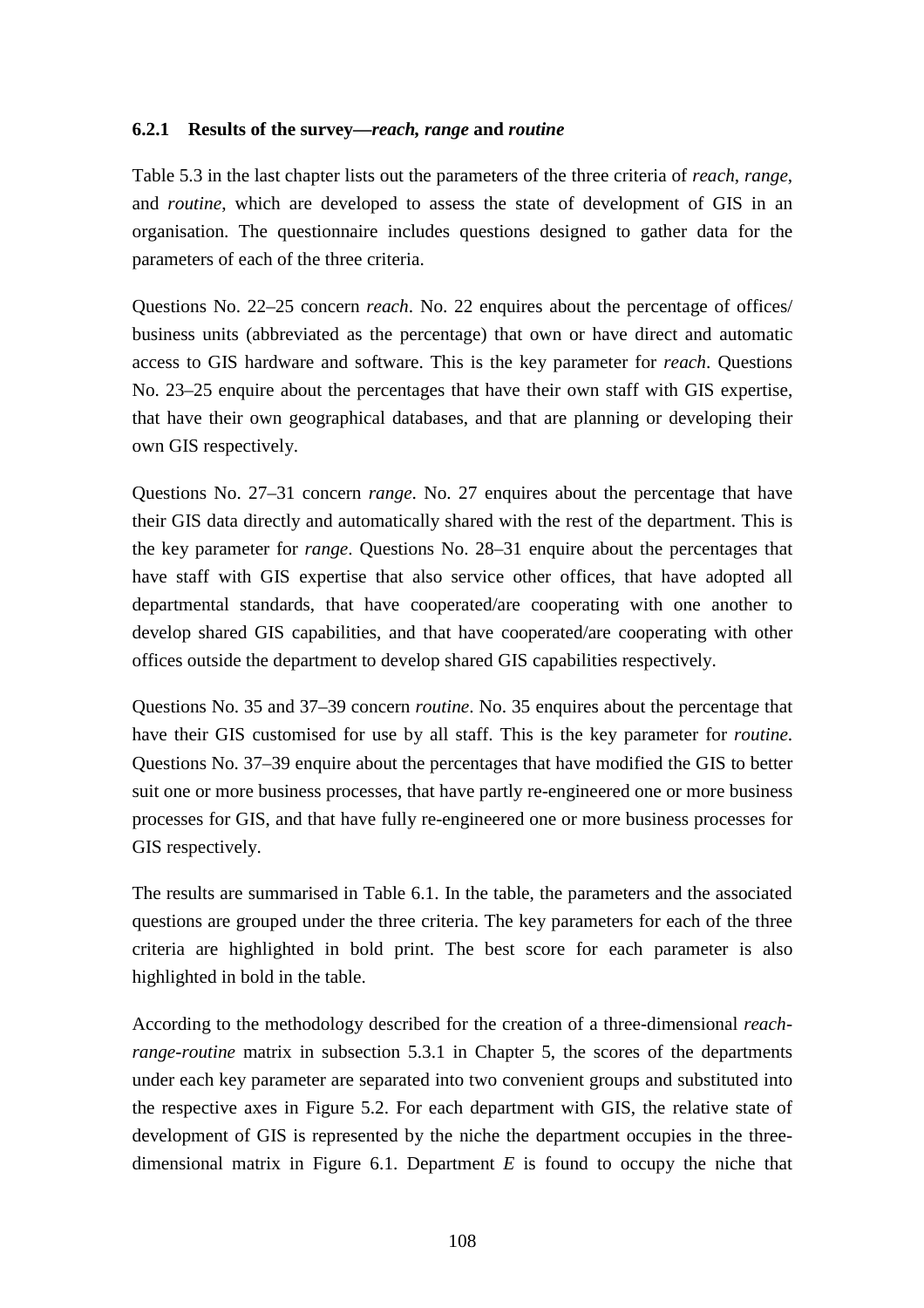represented the best achievement in all three parameters. Therefore, based on a quick but rough means of assessment using the *reach-range-routine* matrix, Department *E* is found to have the best developed GIS.

| Question |                                        | Departments (by code) |                |               |                    |  |
|----------|----------------------------------------|-----------------------|----------------|---------------|--------------------|--|
| No.      | <b>Criteria and Parameters</b>         | A                     | B              | $\mathcal{C}$ | E                  |  |
|          | <b>Reach</b>                           |                       |                |               |                    |  |
| 22       | <b>Access to hardware/software</b>     | $\leq$ 20%            | no idea        | 21-40%        | 41-60%             |  |
| 23       | Own GIS staff                          | $\leq$ 20%            | 41-60%         | 21-40%        | 21-40%             |  |
| 24       | Own GIS databases                      | 21-40%                | $>80\%$        | 61-80%        | 21-40%             |  |
| 25       | Planned to adopt GIS                   | none                  | no idea        | 21-40%        | 21-40%             |  |
|          | Range                                  |                       |                |               |                    |  |
| 27       | <b>Directly and automatically</b>      | none                  | $\leq$ 20%     | none          | 61-80%             |  |
|          | shared GIS data                        |                       |                |               |                    |  |
| 28       | Shared GIS staff                       | $\leq$ 20%            | none           | $\leq$ 20%    | 21-40%             |  |
| 29       | Adopted GIS standards                  | none                  | na             | none          | $\leq$ 20%         |  |
| 30       | Co-operation (internal) to             | $\leq$ 20%            | $\leq$ 20%     | 41-60%        | 61-80%             |  |
|          | develop shared GIS                     |                       |                |               |                    |  |
| 31       | Co-operation (external) to             | $\leq$ 20%            | $\leq$ 20%     | 41-60%        | $\leq$ 20%         |  |
|          | develop shared GIS                     |                       |                |               |                    |  |
|          | <b>Routine</b>                         |                       |                |               |                    |  |
| 35       | <b>Customised for use by all staff</b> | $\leq 20\%$           | none           | none          | $\leq$ 20%         |  |
| 37       | GIS modified to suit businesses        | $\leq$ 20%            | none           | 41-60%        | being<br>developed |  |
| 38       | Process re-engineering (part)          | $\leq$ 20%            | none           | 21-40%        | $\leq$ 20%         |  |
| 39       | Process re-engineering (full)          | $\leq$ 20%            | none           | 21-40%        | $\leq$ 20%         |  |
|          | Counts of parameters that each         |                       |                |               |                    |  |
|          | department scored best                 | $\mathbf{1}$          | $\overline{2}$ | 5             | 7                  |  |

Table 6.1 Summary of survey results for the parameters of the three criteria of GIS development: *reach*, *range*, and *routine*.

Figure 6.1 helps to identify Department *E* as the best candidate for the detailed case study. However, in case Department *E* was not willing to cooperate, it would be difficult to choose an alternative based on the relative position of the remaining three departments in the three dimensional matrix. This is because each of the three remaining departments has the second best score for one key parameter. A more detailed analysis that takes the departments' scores for other parameters into consideration is required.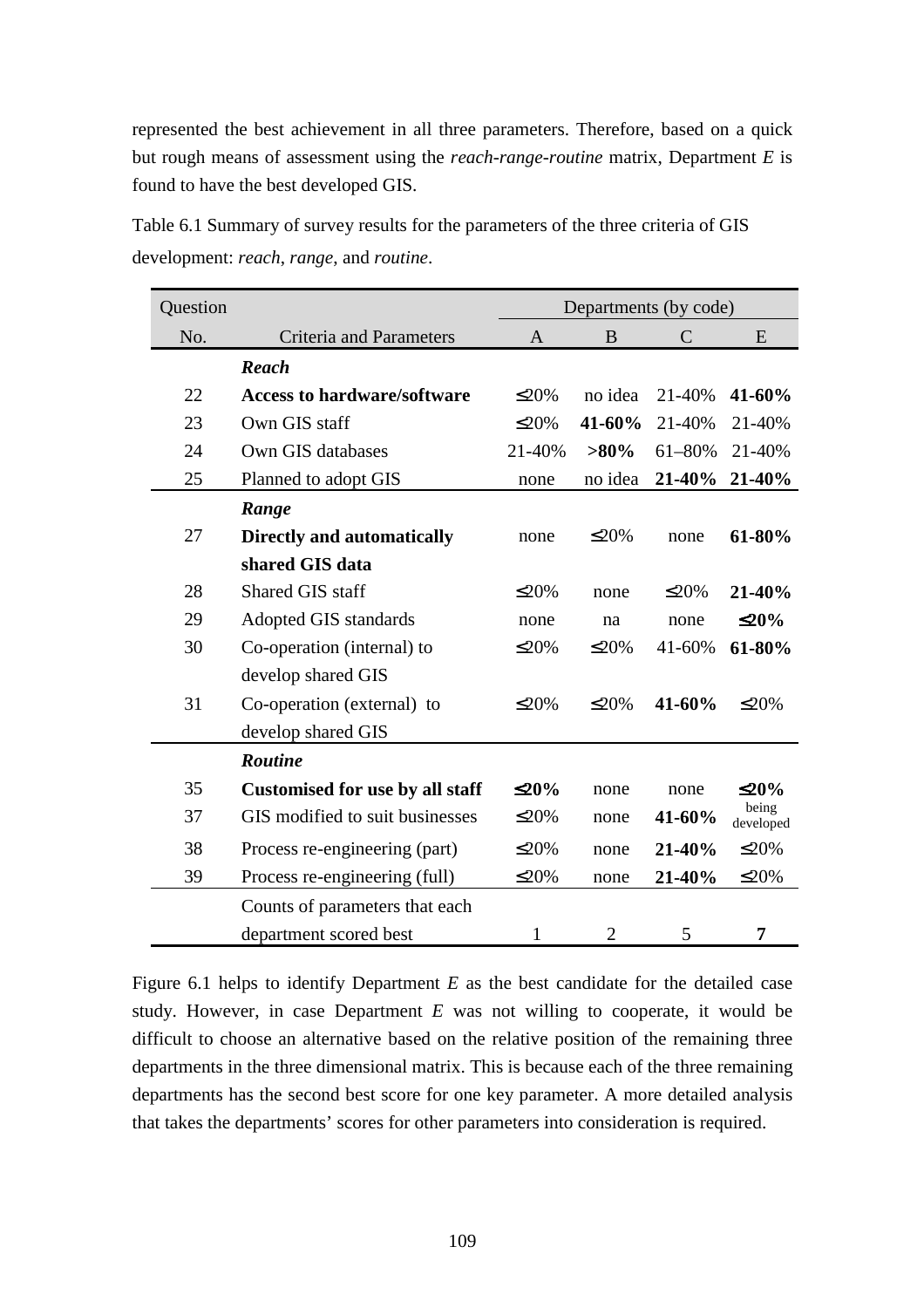

## **Figure 6.1 Diagrammatic representation of the states of GIS development in the four departments with GIS**

The detailed scores for all the parameters identified in Table 5.3 are recorded in Table 6.3. The department that excels in a parameter has its score highlighted in bold. The bottom row of the table keeps a count of the number of parameters for which a department has the best score. Department *E* has the best overall score of seven out of thirteen, and excels fairly evenly in each of the three criteria. Department *C* has the second best score of five out of thirteen. Departments B and A have the substantially lower scores of two and one. Therefore, Departments *C* and *E* are both eligible as candidates for the case study, with Department *E* being the most desirable. In case Department *E* is unable to cooperate in the case study, Department *C* is an alternative.

#### **6.2.2 Results of the survey—other measures of state of GIS development**

Apart from the parameters identified under the three criteria of *reach, range* and *routine*, there are other indirect measures of state of GIS development. These measures are information about the internal context of the department, and the GIS management practices adopted by the department. This information provides indications/indirect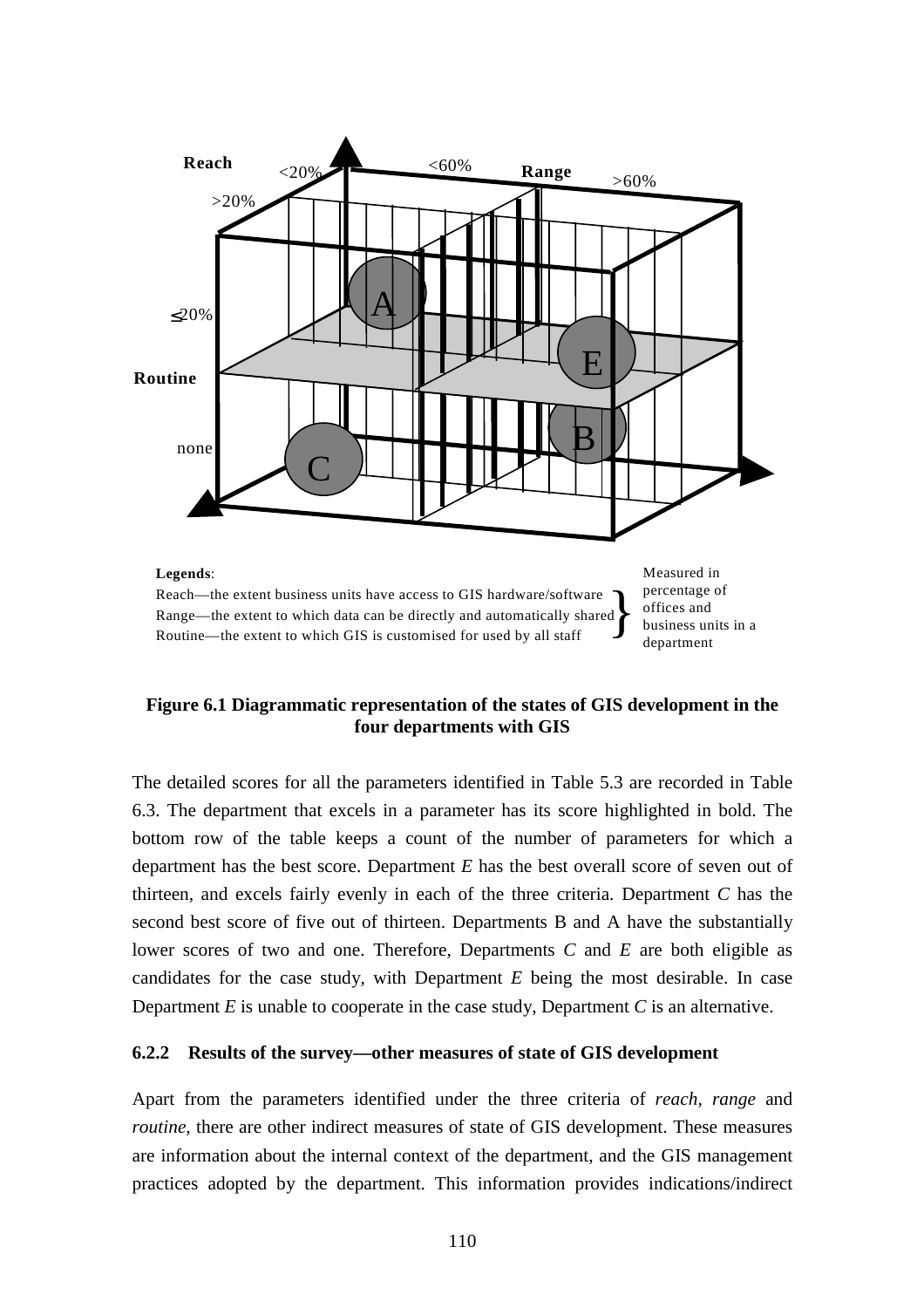measures about the state of development of GIS in a department. Table 6.2 summarises results for twelve such measures (corresponding question numbers in the first column). Again, the best score for each measure is highlighted in bold.

| Question |                                | Departments (by code) |                    |                    |                    |  |
|----------|--------------------------------|-----------------------|--------------------|--------------------|--------------------|--|
| No.      | <b>Measures</b>                | A                     | B                  | C                  | E                  |  |
| 10       | Years of using GIS             | 6                     | 6                  | 8                  | 10                 |  |
| 11       | Departmental GIS strategy      | none                  | none               | being<br>developed | being<br>developed |  |
| 14       | Offices with GIS strategy      | $\leq$ 20%            | in head<br>offices | $41 - 60%$         | 21-40%             |  |
| 15       | Offices with GIS manager       | $\leq$ 20%            | none               | 41-60%             | $61-80%$           |  |
| 16       | Approach to managing GIS       | decen-<br>tralised    | decen-<br>tralised | mixed              | mixed              |  |
| 33       | Use By Specialist              | $\leq$ 20%            | none               | 21-40%             | $21 - 40%$         |  |
| 34       | Use By Trained Staff           | none                  | no idea            | $41 - 60%$         | 41-60%             |  |
| 36       | Ad Hoc Use                     | $\leq$ 20%            | 41-60%             | 41-60%             | 61-80%             |  |
| 40       | Benefit realisation            | 21-40%                | 41-60%             | $\leq$ 20%         | $\leq$ 20%         |  |
| 41       | Means to encourage GIS use.    | 8                     | none               | 6                  | 6                  |  |
| 42       | Means to encourage GIS uptake  | 7                     | none               | $\overline{2}$     | none               |  |
| 43       | Means to encourage GIS sharing | none                  | 1                  | $\overline{2}$     | 1                  |  |
|          | Counts of measures that each   | $\overline{2}$        | 1                  | 5                  | 7                  |  |
|          | department scored best         |                       |                    |                    |                    |  |
|          | Previous scores in Table 6.1   | $\mathbf{1}$          | $\overline{2}$     | 5                  | 7                  |  |
|          | Total scores                   | 3                     | 3                  | 10                 | 14                 |  |

Table 6.2 Summary of results for other measures of state of GIS development.

Question No. 10 enquires about the number of years a department has been using GIS. Theoretically, the longer the time a department has been using GIS, the more experience it has with GIS diffusion. Question No. 11 ascertains if a department has a departmental GIS strategy. The presence of a strategy indicates that a department recognises the value of GIS and is serious about the technology. Questions No. 14–15 enquire about the percentage (of business units) that have a GIS strategy and a GIS manager respectively. A higher percentage indicates a more mature GIS. Question No. 16 enquires about the approach to managing the departmental GIS. A mixed approach that is partly centralised and partly decentralised is regarded as more advanced than either a completely centralised or a completely decentralised approach. A completely centralised approach often denies users the flexibility to adapt GIS to specific business needs. On the other hand, a completely decentralised approach discourages the development of department wide standards and infrastructures.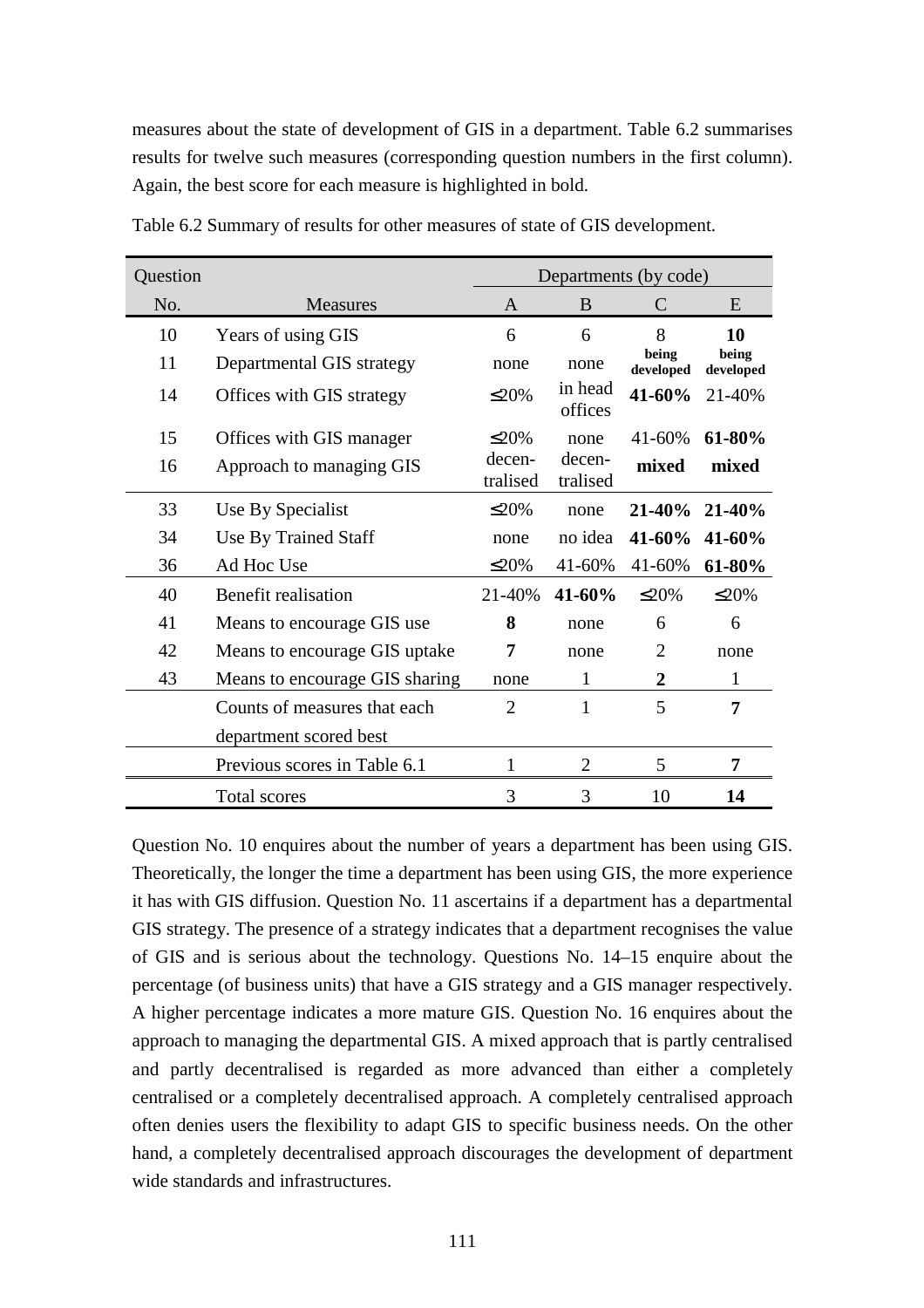Questions No. 33–34 enquire about the percentage that have their GIS used by GIS specialists and staff trained to use the GIS software respectively. As re-engineering of both GIS and businesses in the State Government of Victoria is still limited, more business units that have GIS designed for use by both GIS specialists and specially trained staff still represent more advanced GIS development. For the same reason, more business units that use GIS in an *ad hoc* manner (question No. 36) also means better GIS development.

Benefit realisation (question No. 40) is the ultimate purpose of GIS development. A higher percentage that has realised the benefit from using GIS indicates a more mature system. Questions No. 41–43 enquires about the means departments used to encourage use, uptake and sharing of GIS respectively. More means in place indicates more experience in managing GIS.

In the assessment using the 12 measures, Departments *C* and *E* still are the leaders with Department *E* having the highest score of seven out of 12. By taking into consideration the scores of the departments in the previous assessment recorded in Table 6.1, Table 6.2 shows that Department *E* has a total score of 14 out of 25 parameters/measures, while Department *C* has a total of ten. Even by taking into consideration the internal organisational context and the GIS management measures adopted by the departments, which provide the background in which GIS diffusion takes place, Department *E* comes out as the undisputed leader in terms of the state of development of its GIS. Department *C* remains the second place all along.

## **6.2.3 Primary outcome of the survey**

A three-tier analysis has been carried out to assess the state of development of GIS in the State departments of Victoria. The first level is based on the quick and rough method using the key parameters identified for the three criteria of *reach, range* and *routine*. Though the department with the best-developed GIS is identified, the method is not sensitive enough to identify the second best department, which is needed as an alternative candidate for the case study. The second level of analysis is then conducted, and all the parameters identified for the three criteria are included in the analysis. To confirm the outcome, an additional assessment is conducted involving measures that are based on the internal organisational context and GIS management practices.

In all three analyses, Departments *C* and *E* consistently stand out as the better performer. In all, Department *E* scores 14 out of 25 parameters/measures and is considered to have the departmental GIS that is at the most advanced state of development. The first runner-up in the assessment exercise is Department *C* that scored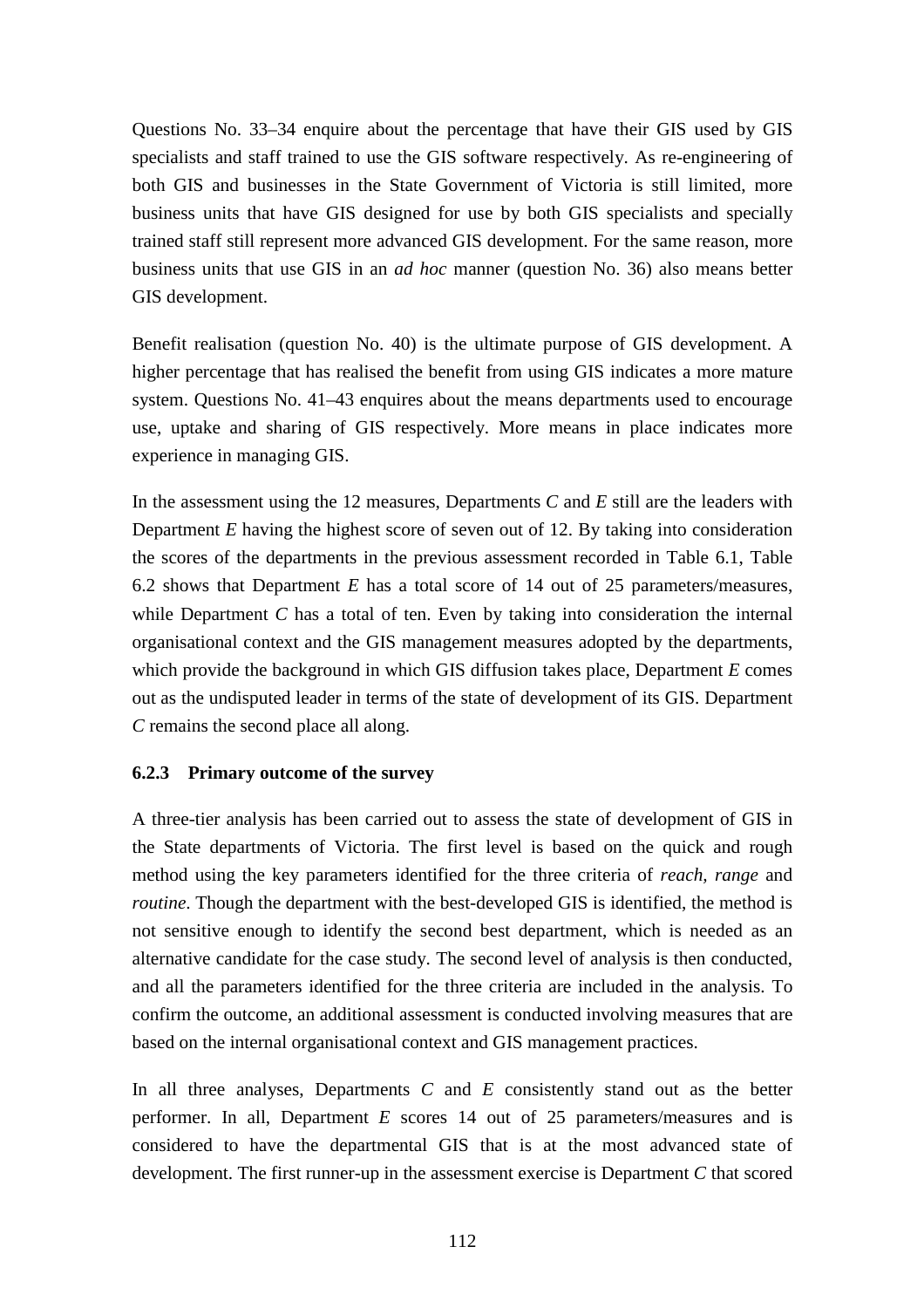10 out of 25. Departments *A* and *B* both scored three out of 25. As a result, Department *E* is chosen as the candidate for the detailed case study with Department *C* being the second choice. Department *E* stands for the Department of Natural Resource and Environment.

## **6.2.4 Secondary outcomes of the survey**

In the previous subsections, most of the responses to the questions are used to determine the most suitable department for the case study. The responses not discussed so far are those given to Questions No.  $4-6$ ,  $8-9$ ,  $12-13$ ,  $17-21$ , and No. 44. Questions  $4-6$ enquire about whether there is a departmental IT strategy, the percentage that have their own IT strategy, whether there is a departmental IT platform respectively. Questions 8– 9 enquire about the justifications for the departmental GIS and the year GIS was first considered respectively. Questions 12–13 enquire about the nature of the office that administers the departmental GIS strategy and the involvement of members of the decision-making body in the departmental GIS strategy respectively. Questions 17–20 enquire about the role of internal and external stakeholders on the development of GIS for various business processes and of shared GIS capabilities in the department. Question 21 broadly assesses the requirements of geographic data, analytical capabilities and information products of professional and technical groups in the department. Question 44 focuses on the patterns of development of the departmental GIS. The responses to these questions, including those from the semi-structured interview, lead to two outcomes. On the one hand, they provide valuable background information of GIS diffusion in the State Government of Victoria. On the other hand, they also help validate some of the observations predicted by the diffusion model of corporate GIS and listed in the section 5.1 of Chapter five.

The survey and the interviews together paint a picture of GIS diffusion as follows. The land administration sector in government initiated the land information system project LANDATA in 1984 to develop an integrated textual land information system that was to be linked to a set of digital maps to be produced in the process. The focus of the project was to streamline operations in the land administration sector, not an exercise conducted to address the geographic information needs of the government as a whole.

GIS development in the departments of the State Government of Victoria started as early as mid-1980s, many years before the formulation of a formal GIS development strategy in government in 1991. Departments at that time enjoyed great autonomy in deciding whether to adopt the technology or not.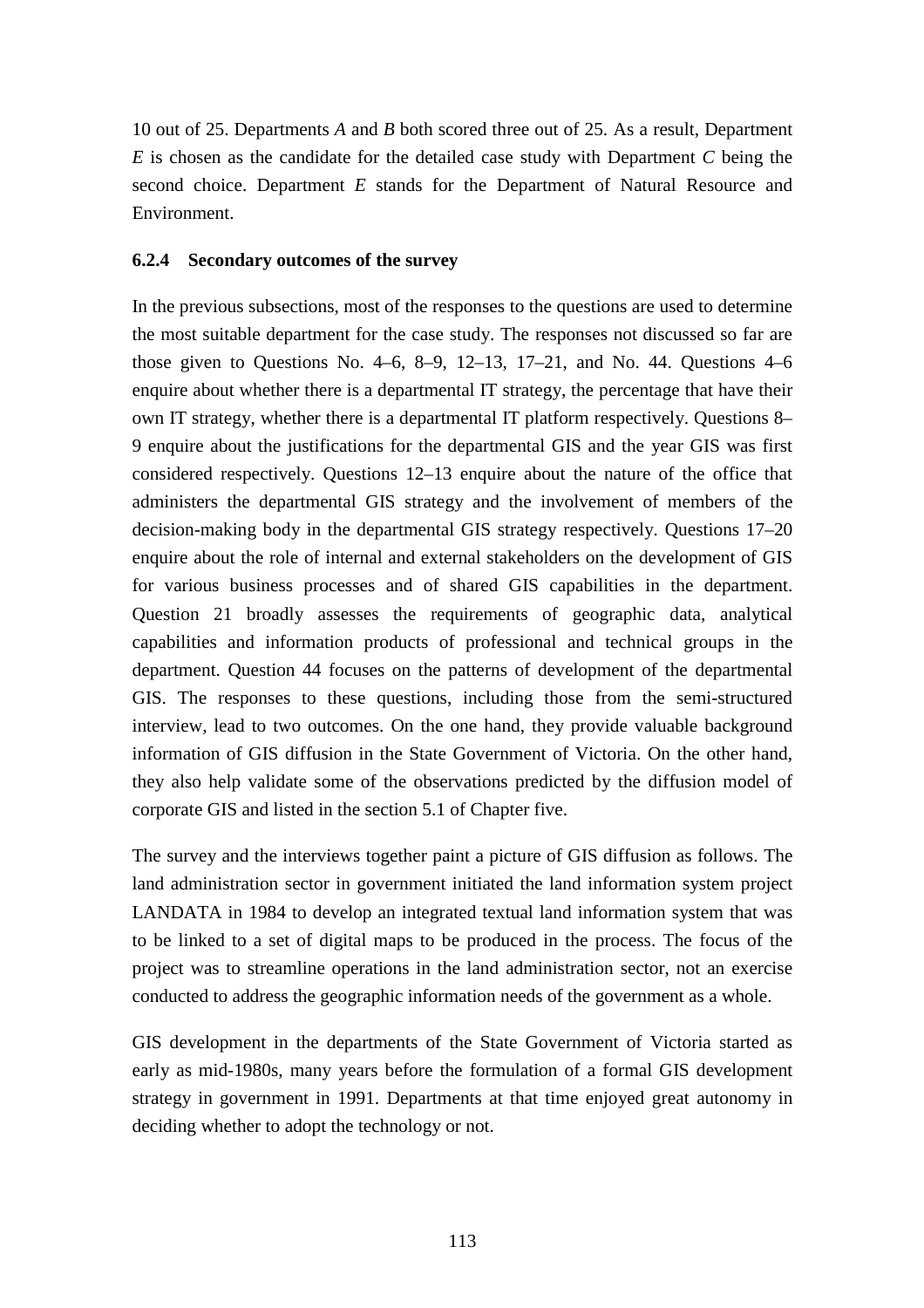GIS was first considered in 1983 and was introduced in 1986 within the natural resources sector of Government. The planning sector took up GIS next in 1988, to be followed by the asset and infrastructure management sector within the core government in around 1990. Application of GIS to other sectors in government also started at about the same time. Even in the education sector, GIS was first applied in asset management (School Asset Management System). It must be noted that the application of GIS to asset and infrastructure management had started in mid 1980s in the utility companies which were state owned enterprises but not part of government.

Basically, all departments had a departmental IT strategy. Only one had its strategy redeveloped on account of a recent restructuring of the department. Only two out of the eight departments had a departmental GIS strategy that was still being developed. In three departments, a significant percentage of business units had their own GIS strategies and their own GIS managers. Generally, the four departments with a GIS adopted either a decentralised approach or a mixed (centralised and decentralised) approach towards GIS management. It is interesting to note that the two departments with more advanced GIS both adopted a mixed approach of GIS management, representing a more mature attitude towards GIS management. The decentralised approach of the other two departments with GIS basically represented a *laissez faire* approach to GIS development.

The primary justification for the technology in the early years of GIS development was simply the tangible and intangible benefits identified by the advocates and managers. This was cited unanimously by all departments with GIS as the justification for GIS in the past. Even at present, the same reason was still an important justification as cited by two out of four departments with GIS. Cost-Benefit analyses and business case were more a recent approach of justification. The bias towards the less rigorous approach of justification was probably due to the fact that both economic rationalism and formal departmental GIS strategy were more a recent trend. Many of the investments in GIS in the past were justified only by benefits identified by managers of the business processes.

In the case of the departments without GIS, they all agreed that the key reason for not adopting GIS was that *GIS was not considered essential for departmental business processes*. Other reasons cited by half of these departments were *lack of in-house expertise* and (the fact that GIS) *did not match priorities of senior management*. This confirms the *performance gap* theory (subsection 4.2.2 of Chapter four) which suggests that for GIS diffusion to progress, GIS, as an innovation, must address a performance gap (problem) which is identified in the organisation in the *agenda-setting* sub-stage of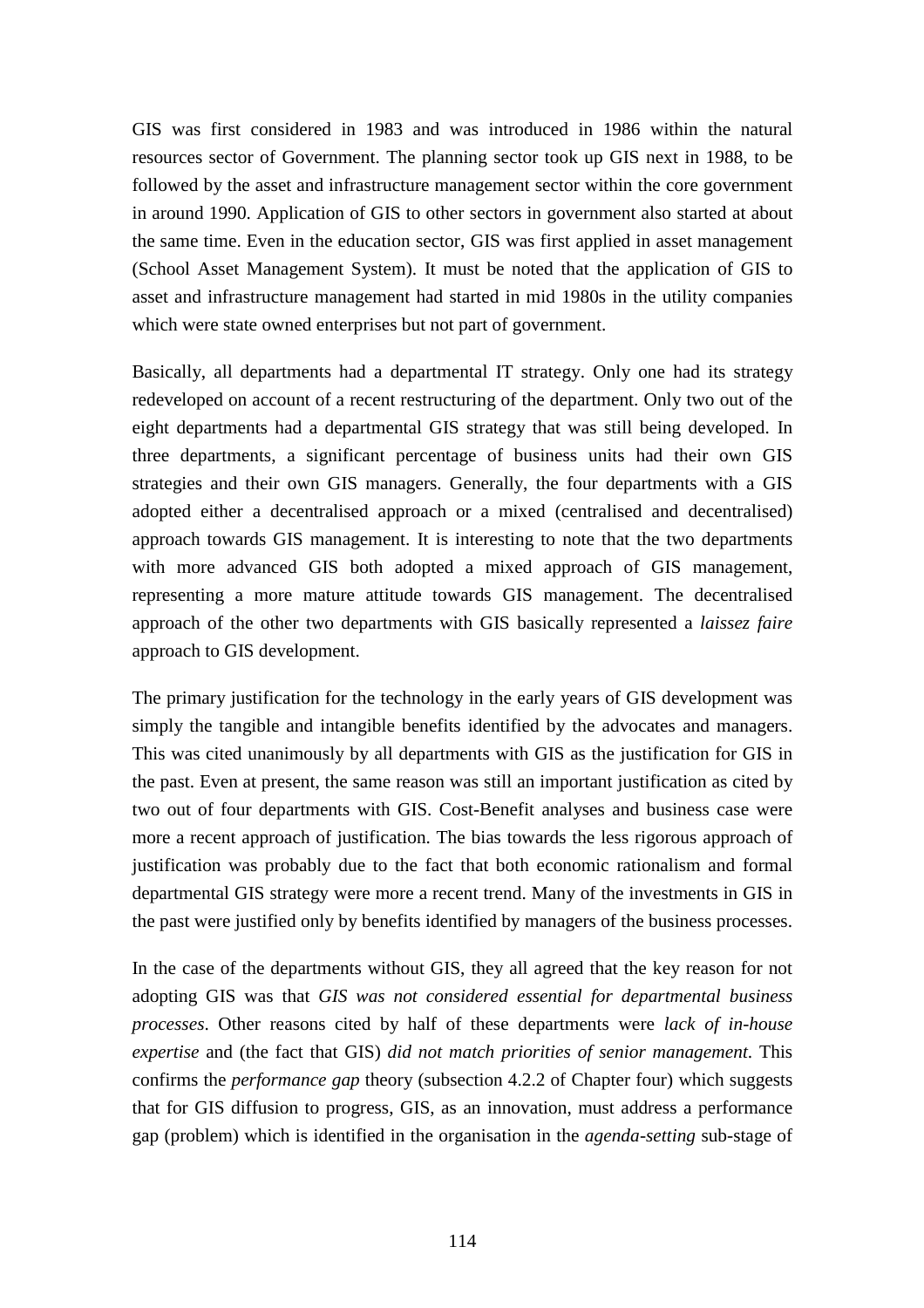the organisation innovation process. The performance gap is normally identified by business managers or senior management in the organisation.

It is also interesting to note that the percentages of offices and business units that were realising or had realised benefits of GIS as predicted (Question No. 40, Table 6.2) were fewer than the departments with less well-developed GIS. This observation appears illogical at first. On probing further, a logical reason emerged. One group of respondents (Department *B*) suggested that all GIS developed by the business units were focused, aiming solely at delivering pre-defined benefits to the business processes being served.

Another seemingly illogical observation is that unlike the two department with better developed GIS, the two departments with less well developed GIS had contrasting attitudes to improving GIS use or uptake (Questions No. 41–43, in Table 6.2). One department (Department *A*) used the widest range of means to encourage GIS use and uptake while the other department (Department *B*) had none. One possible explanation lies in the awareness of senior/middle management in each department. Senior management of one department might have become aware of the value of GIS and were trying hard to remedy the situation.

The departments were asked about the relative impact of ten groups of internal stakeholder on GIS development. All departments, including those without GIS but had responded, agreed that the *departmental GIS coordinator*, *managers of GIS-using units*, *users of the various GIS for business processes*, and the *GIS coordinators of the business units* had a high level of impact on the development of GIS for various business processes. The great majority of departments felt that the *ministers-in-charge* (four out of six), and the *senior management* (five out of six) had a high level of impact. The other stakeholder groups had a low level of impact. They include *IT managers*, *managers of non-GIS-using units* (and/or other departmental support units), *unions, other non-users but with vested interests*. It should be noted that starting with this paragraph and for ease of discussion later on, the levels of impact of stakeholders are regrouped from six as in the questionnaire (extremely high to extremely low) to two (high and low).

For development of shared GIS capabilities, only two departments with GIS were in a position to respond. Both departments agreed that the *departmental GIS coordinator*, *managers of GIS-using units*, and the *GIS coordinators of the business units* had a high level of impact. There was disagreement regarding the role of *senior management* and *users of the various GIS for business processes*. The other stakeholder groups generally had a low level of impact.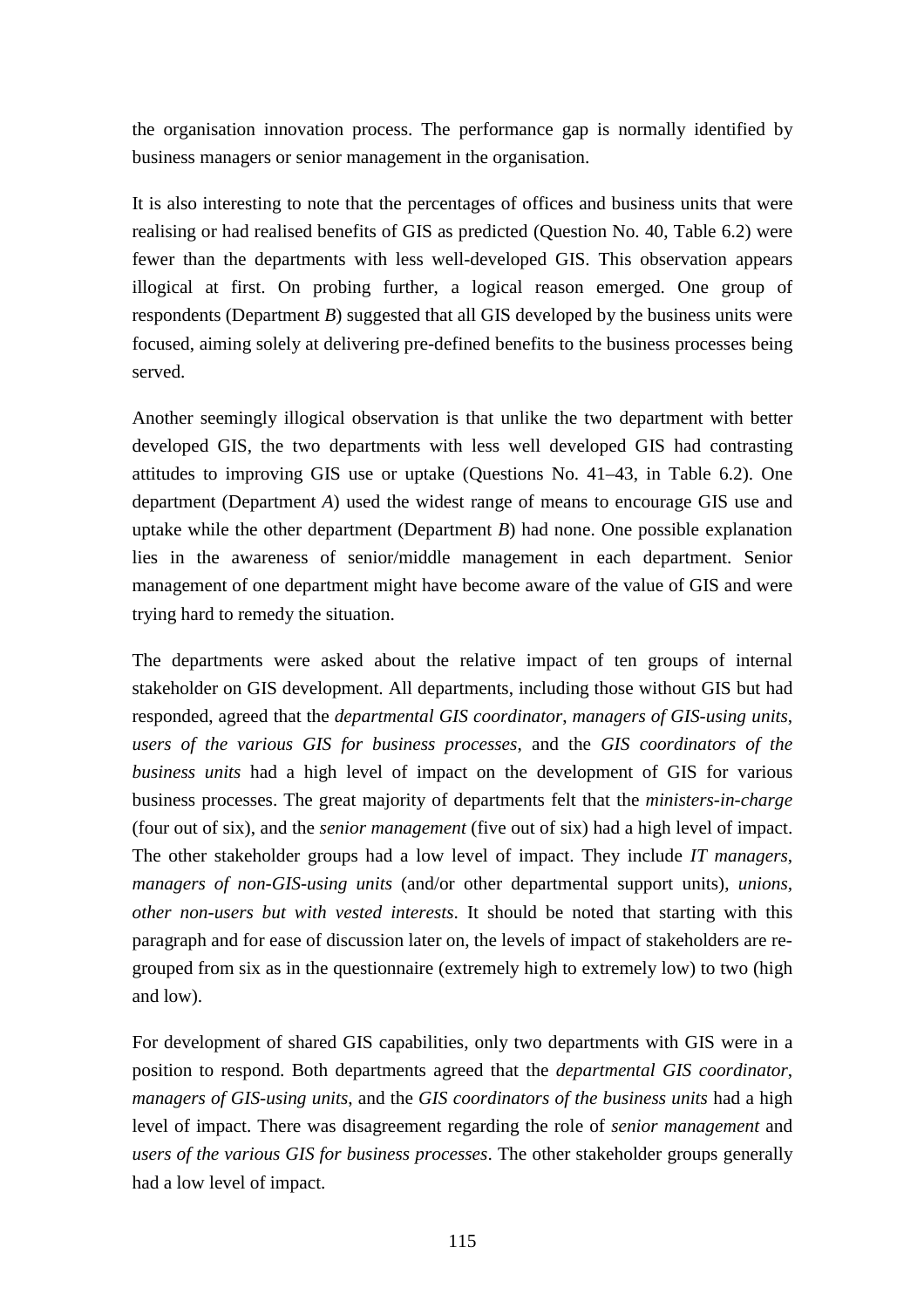These responses regarding the relative importance of stakeholder groups in GIS development within an organisation give rise to two important results. Firstly, respondents were able to distinguish between GIS for business processes and shared GIS capabilities. This is confirmed by the fact that in practice, the respondents could assign slightly different levels of impact (based on the original six-level scale given in the questionnaire) to each stakeholder group in relation to each type of GIS. These two types of GIS stand for *business process GIS* and *infrastructure GIS* respectively. The ability of the respondents to distinguish between the two types of GIS in their departments helps confirm one of the predicted observations listed in Chapter five: 'A corporate GIS is made up of modules of GIS which play the role of either a business process or an infrastructure…'.

Secondly, the responses identify the *departmental GIS coordinator*, the *managers of GIS-using units*, and the *GIS coordinators of the business units* as the three core stakeholder groups that have a consistently high impact on the development of GIS, irrespective of whether it was *business process GIS* or *infrastructure GIS*. This result is to be expected as these three groups have the most to gain in the successful introduction of GIS. However, this result has an important implication: important stakeholder groups such as *senior management* and *users of the various GIS for business processes* did not always have a high impact on GIS development as normally expected. Instead, their levels of impact varied with departments and appeared to rely on individual organisational context. Owing to the nature and scale of the survey, it is impossible to give a level of confidence to these results. However these results are definitely possible in view of the *social interactionist* nature of GIS diffusion, and are worthy of further verification in future.

The departments were asked about the relative impact of twelve groups of external stakeholder on GIS development. Up to four departments with GIS and two departments without GIS had responded. All stakeholder groups were recognised by at least one department as having an impact. However, there was no single group that had a consistently high level of impact on GIS development in all departments surveyed. A simple majority was noted for *politicians*, *OGDC* (government GIS coordinator), *Department of Treasury and Finance*, *collaborators in the departmental businesses*, and *academia* to have high level of impact.

The fact that there was no single stakeholder group that commanded a consistently high level of impact or above in the development of GIS in the State Government departments reflects the opportunistic nature of GIS development in response to forces/drives from outside the department. Though the impact of external stakeholder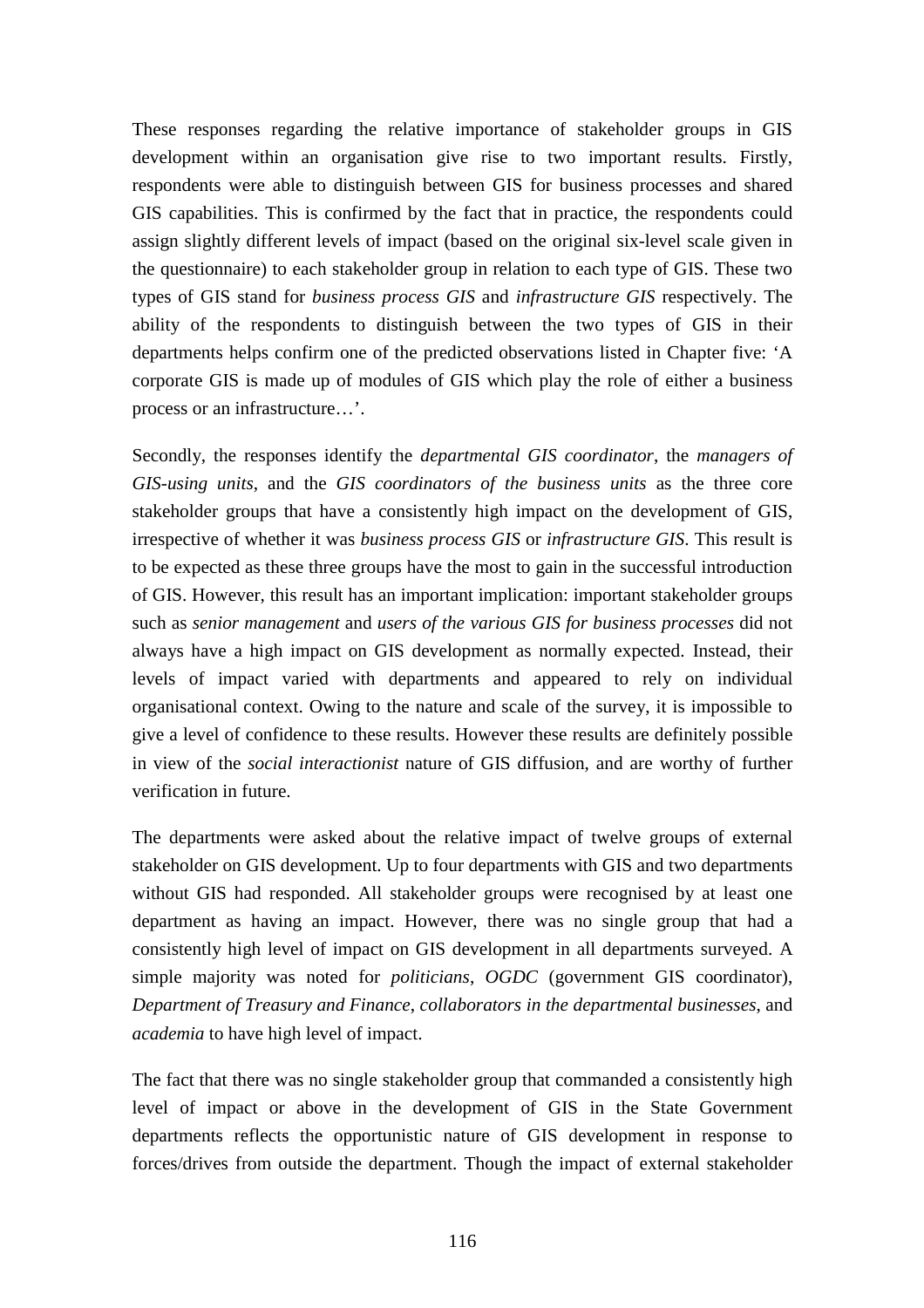groups might be strong, the impact was not consistent across all departments. No one external stakeholder group can influence all departments all the time.

The departments were asked about the relative extent of requirement of GIS capabilities and products among seven internal user groups in a department. *Senior management* and *ministers* were consistently found to require GIS capabilities to conducts their businesses to a high extent. With a couple of exceptions and uncertainties, *managers of the business units*, and *professional and technical staff of the business units* also were found to require GIS capabilities to conducts their businesses to a high extent. The other stakeholder groups had a low level of impact.

This result suggests that *senior management* and *ministers* should be a key driving force behind GIS development. However, earlier findings in this subsection suggest it is the GIS coordinators and *managers of GIS-using units* in the department, who had a consistently high level of impact on GIS development. This should be viewed in the context of the finding that, according to all four departments without a GIS, the single most important reason for not adopting a GIS was that GIS was not considered essential for business processes.

Ministers and senior management may have the necessary resources, and may ask difficult questions that can be answered by geographic information products best generated by GIS. Very often, they may not be aware of GIS and its practical value. If the managers and users in the business units do not recognise the value of a GIS in solving problems they face in their businesses and in providing answers to their superior officers, they will not recommend GIS to their ministers and senior management in the first place. Without being aware of the technology, it is difficult for ministers and senior management to do anything to promote GIS diffusion/development.

This finding confirms the relevance of the *agenda-setting* sub-stage of the organisational innovation process in GIS diffusion in an organisation. In fact, all four departments without a GIS had not passed beyond this sub-stage of diffusion. The finding also provides evidence in support of another predicted observation listed in Chapter five: 'Diffusion takes place when the purposes served by a module are focused and well defined'.

The departments were asked about the patterns of requirements of GIS capabilities and products of different professional and technical groups. Three departments reported to be *basically similar with minor variations*, while four reported to be *basically different with varying degree of overlapped requirements*. The respondents from the remaining department had no idea of the pattern. In summary, seven out of the eight State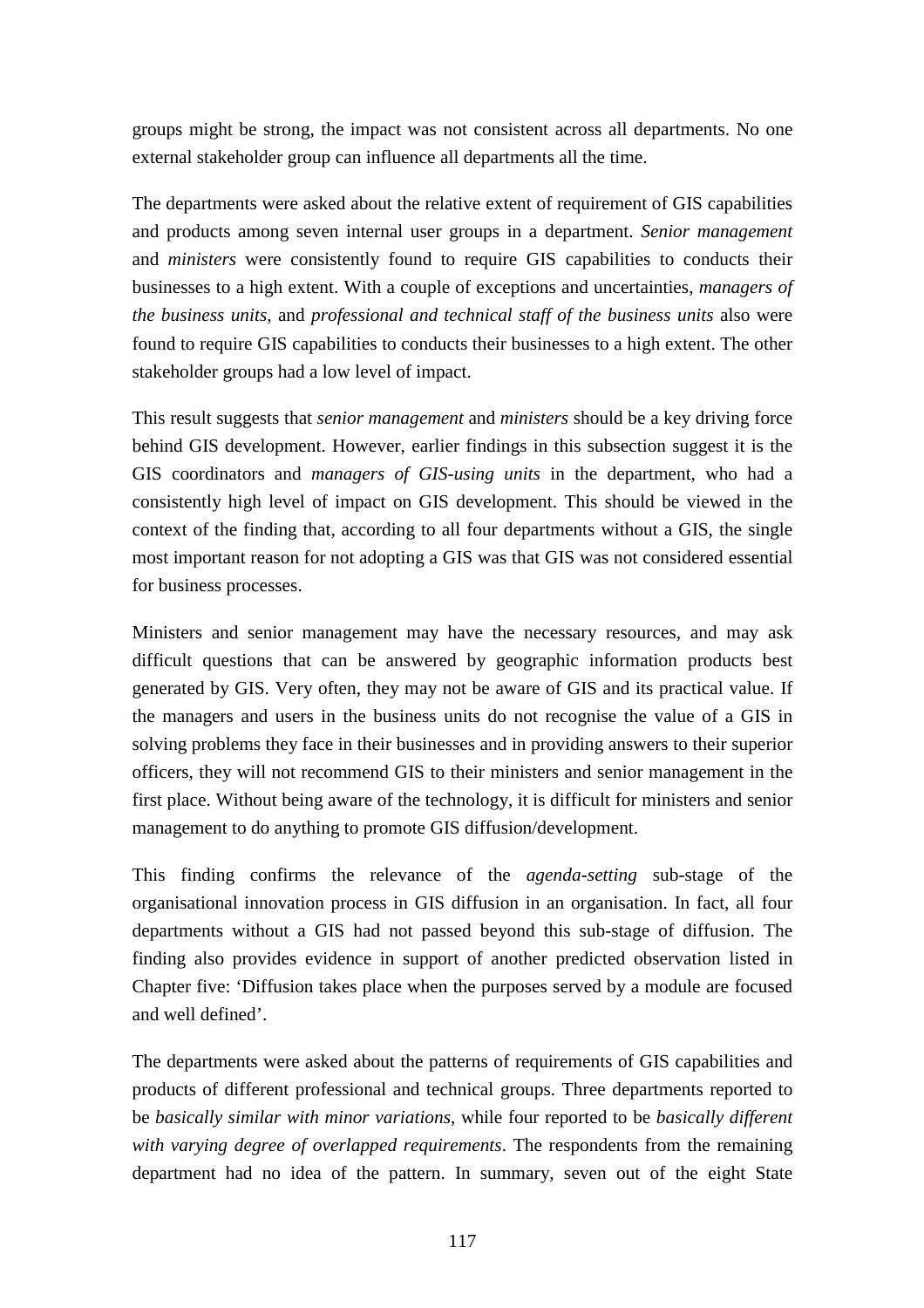Government departments would need at least some shared GIS capabilities. No department had totally different patterns of requirements of GIS capabilities and products among its user groups. This strongly supports the presence of *infrastructure GIS*, that is, shared GIS capabilities in the departments surveyed.

In the last question of the questionnaire, each department (with GIS) was asked about the sequence of events that best describe its process of development of GIS. The sequence of events chosen by three out of the four departments was *continued development of separate GIS for various business functions in different business units.* The other sequence chosen by the remaining department was: *development of one or more GIS for business functions, followed by the development of a set of generic shared departmental GIS capabilities, based on which more GIS for the business functions were developed.* The first sequence description suggests that at least in the case of the departments of the State Government of Victoria, a corporate GIS is not necessarily an integrated entity. It may simply be made up of independent modules of GIS for specific business functions, that is *business process GIS*. The second sequence description not only confirms the concurrent presence of *business process GIS* and *infrastructure GIS* in an organisation. It also establishes the supporting role of *infrastructure GIS* to the development of *business process GIS*. In general, the result provides evidence in support of the predicted observation: 'A corporate GIS is made up of modules of GIS which play the role of either a business process or an infrastructure, with a module of infrastructure GIS supporting the development of one or more modules of business process GIS'.

## **6.3 Chapter Summary**

A set of parameters has been developed under the three criteria of *reach*, *range* and *routine* to assess the state of development of GIS in an organisation. By means of questionnaires, the Departmental GIS Development Profile Survey gathered data in terms of these parameters to assess which department of the State Government of Victoria had the best developed GIS. The survey revealed that four out of the eight departments had GIS, that is Departments *A, B, C* and *E*. The department with the best developed GIS was selected from these four departments through a three-tier analysis.

The first level of analysis made use of a three-dimensional matrix formed by the three key parameters for the three criteria of *reach*, *range* and *routine* respectively, Department *E* was shown to occupy the niche that represented the best developed GIS. In the second level of analysis, the four departments were compared on the basis of all the parameters identified under the three criteria. In the final level of analysis, the departments were again compared using other measures developed on the basis of the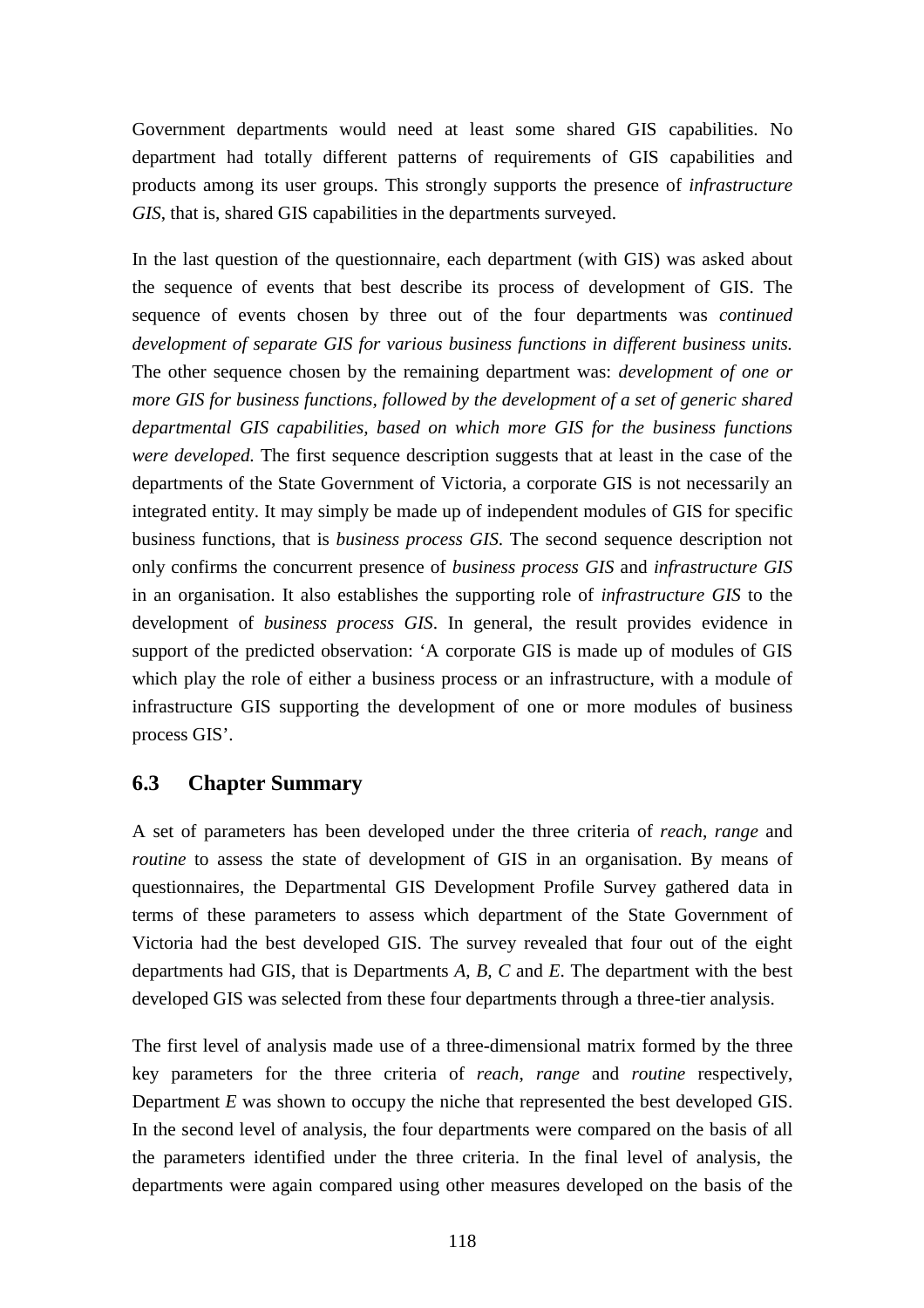internal organisational context and the GIS management practices of the departments. In the latter two analyses, Department *C* and *E* were consistently found to be the two departments with better GIS development. Department *E* was the best in both cases, getting the best score in a total of 14 out of 25 parameters/measures analysed. The first runner-up was still Department *C,* which scored 10 out of 25. Departments *A* and *B* both scored three out of 25. As a result, Department *E,* that is, the Department of Natural Resource and Environment, was chosen as the candidate for the detailed case study. Department *C* would be the second choice.

The survey and the associated semi-structured interviews pieced together some background information of GIS development in the State Government of Victoria. GIS development tended to concentrate within the government sectors where the professions were primarily concerned with surveying, land administration and management, or had their professional activities directly related to the locational aspects of things such as, planning and resources/assets/infrastructure management. Even development in other government sectors often began in organisational units that provided similar professional services.

Further, GIS development with the State Government proliferated at a time when control and coordination from central government was limited. The primary justification for the technology both in the past and, to a certain extent, at present was the tangible and intangible benefits identified by the advocates and managers. Once there was a perceived need for the technology, development would go ahead. However, when there was no perceived need, GIS diffusion in an organisation stalled as illustrated in the four departments without GIS. The *performance gap* theory discussed in Chapter four is also applicable in explaining GIS diffusion in the State Government of Victoria.

All departments responded agreed that the *departmental GIS coordinator*, *managers of GIS-using units*, and the *GIS coordinators of the business units* are the core internal stakeholder groups that consistently had a high level of impact on the development of GIS, irrespective of the nature of the GIS. Despite being perceived as one of the most important users of GIS services and products, *ministers* and *senior management* did not necessarily have a high level of impact on GIS development in all departments. This was probably due to the lack of awareness of GIS among these users/stakeholders.

There was no single group of external stakeholders that had a consistently high level of impact on GIS development in all the departments at all time. Even important external stakeholders like *politicians*, *the State GIS coordinator*, and the *Department of Treasury and Finance* only had significant impact on some departments at some of the time.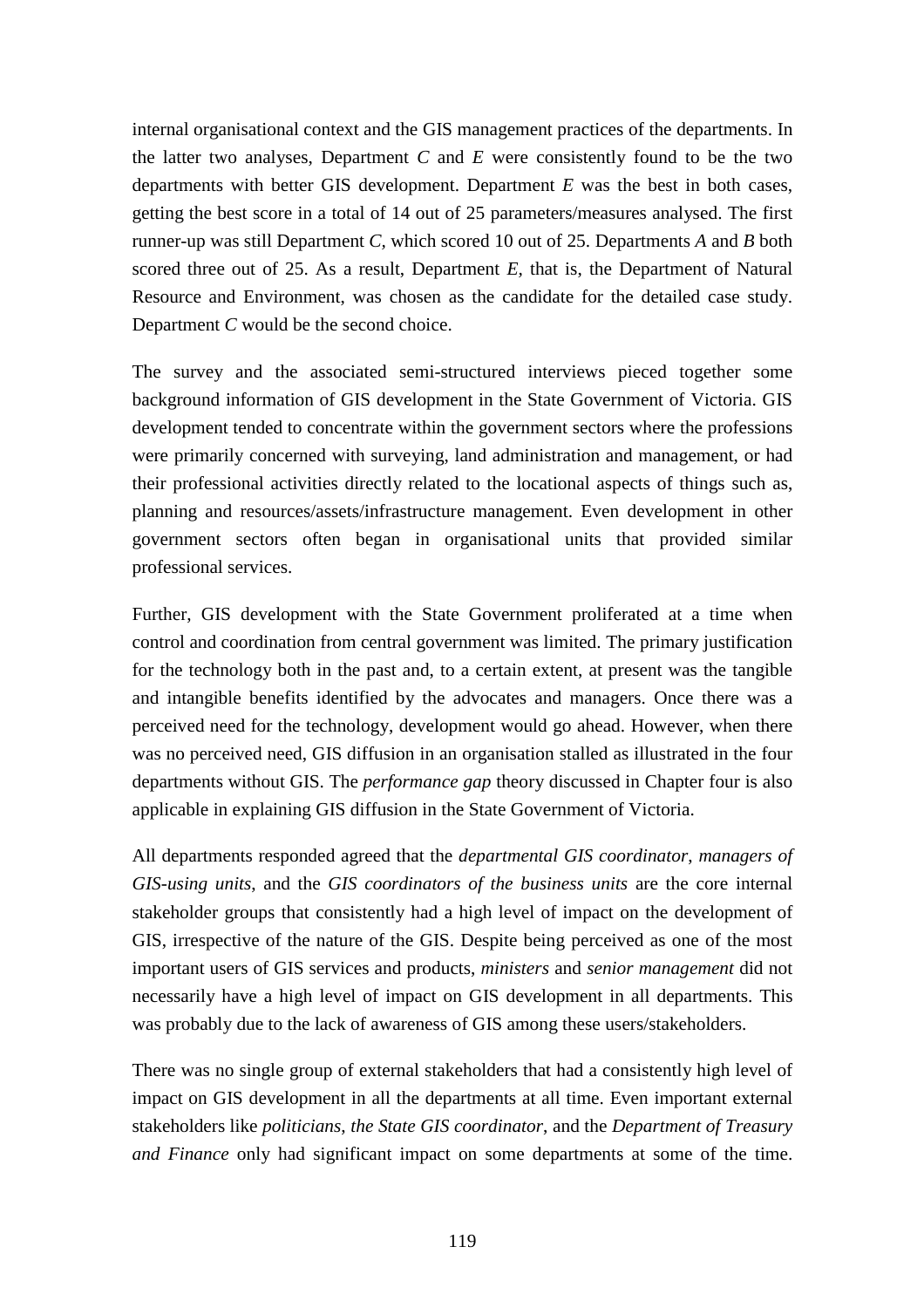Though the impact from the external environment might be great, it was generally opportunistic.

The results of the survey and the associated interviews also provided initial evidence in support of the GIS diffusion model developed in Chapter four. Two of the relationships predicted by the model were confirmed. The first was: 'A corporate GIS is made up of modules of GIS which play the role of either a business process or an infrastructure, with an infrastructure GIS supporting the development of one or more business process GIS'. The second was 'Diffusion takes place when the purposes served by a module are focused and well defined'. The evidence was derived from the perceptions of the respondents, and their responses regarding the extent and patterns of requirement of GIS data, services and products by internal user groups, and the perceived sequences of events of GIS development in departments.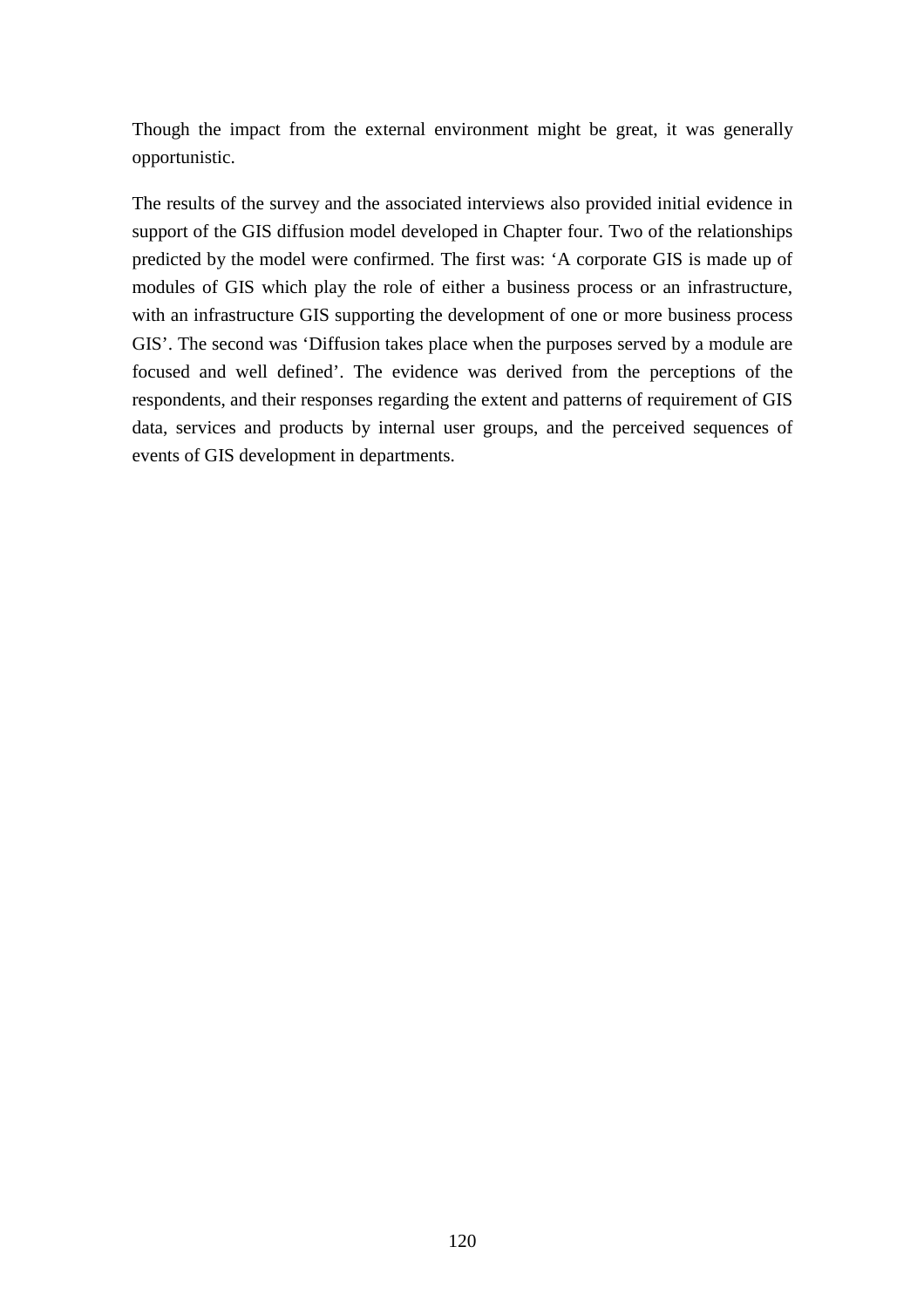# **Chapter 7 Outcomes of the Case Study**

## **7.1 Introduction**

Based on the outcome of the GIS development profile survey as described in Chapter six, the Department of Natural Resource and Environment (DNRE) was identified as the preferred candidate for the more detailed case study. This chapter starts by giving a brief description of the past and current organisational structures of DNRE to set the scene for the case study. The social, economic and political context that have affected the development of DNRE and its GIS have been detailed in Chapter two and are not repeated here.

The chapter then summarises the development of GIS in each key business function of DNRE in their alphabetical order. Each summary is supplemented by a diagrammatic and chronological representation of the pattern of GIS development using modules of business process and infrastructure GIS as building blocks as described in Chapter five. The significance of the patterns of development of GIS in DNRE is discussed. This chapter ends by a discussion of the implications of the findings of the case study on GIS management in general.

## **7.2 The Department of Natural Resource and Environment**

The Department of Natural Resources and Environment was formed in April 1996 by the amalgamation of eight government organisations. These organisations included the former Department of Agriculture, Energy and Minerals, the Department of Conservation and Natural Resources, the Land Titles Office, Office of the Valuer General, Office of the Surveyor General, Office of Geographic Data Coordination and the Land Conservation Council. The last four offices had a history of being part of a different department, (such as the Department of Justice, the Department of Treasury and Finance, the Department of Crown Land and Survey, and Department of Properties and Services), at different time in the past two decades. The former Department of Agriculture, Energy and Minerals was created from the amalgamation of the Department of Agriculture and Department of Energy and Minerals in 1992. The Department of Conservation and Natural Resources evolved from the Department of Conservation, Forests and Lands in 1993, which in turn was created from the amalgamation of the Department of Conservation, the Victorian Forests Commission,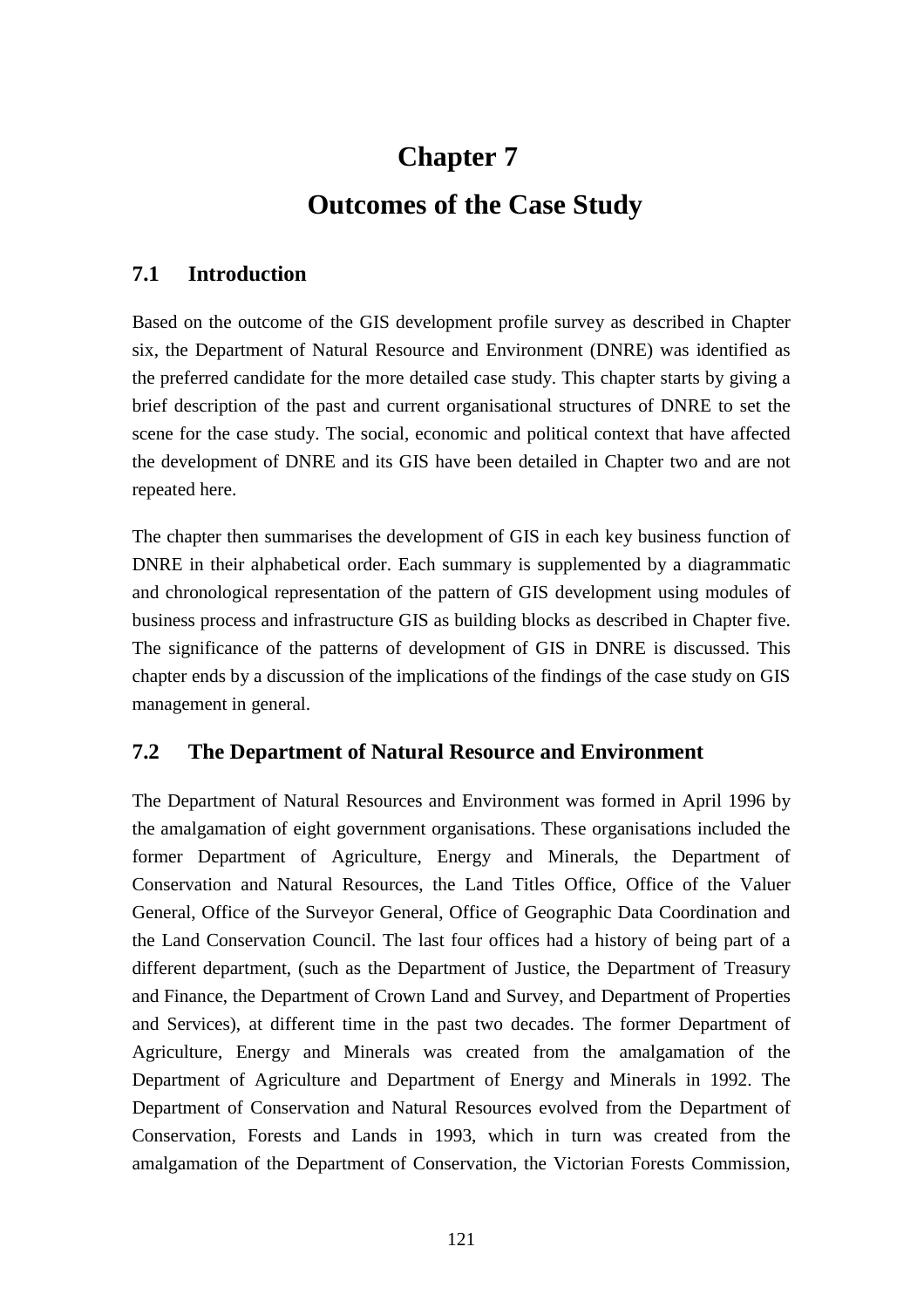the National Parks Service, and the Department of Crown Land and Survey in 1985. Under the economic rationalist policy of the State Government, the trend was for State departments to become bigger and multi-functional. As the structure of the Department of Natural Resources and Environment has changed since the field study, the report that follows describes the position of the department at the time of the interviews.

The Department had over 5,000 staff, working in over 200 locations and was charged with the duties of managing Victoria's public lands, natural resources, and assisting primary industries to maximise sustainable production of value added products and services for Australian and international markets. The head of the Department was the secretary who reported to two ministers, namely, the Minister for Agriculture and Resources, and the Minister for Conservation and Land Management.

The secretary was assisted by a team of senior administrators. This team was made up of a deputy secretary, one executive director (equivalent to a Deputy Secretary) for each of the functions of performance evaluation, portfolio management and regional coordination, and six divisional executive directors. These divisional executive directors headed the six divisions of DNRE, which included the Catchment Management and Sustainable Agriculture Division, Forests Service Division, Land Management and Resource Information Division, Minerals and Petroleum Division, Parks, Flora and Fauna Division, and Primary Industries Division. These divisions were responsible for the 13 programs administered by DNRE. The Appendix 10 provides a brief description of the 13 programs (http://www.nre.vic.gov.au/about/annrpt97/index.htm).

The divisions planned their programs and coordinated services delivery functionally. Services were actually delivered across Victoria by six regions and 15 major research institutes under the charge of the Executive Director for Regional Coordination. The six regions were Port Phillip, North East, Northern Irrigation, South West, North West, and Gippsland. Appendix 11 lists the research institutes that existed at the time of the case study. Development of GIS in DNRE took place mainly in the divisions, and to a lesser extent, in the regions. There were few or no GIS in the areas of general administration, performance evaluation and portfolio management. Therefore, the case study covered mainly the six divisions, and to a minor extent, the six regions.

The management philosophy of the State Government had been outcome-oriented all along. The thinking of the Secretary of Department of Agriculture aligned with this philosophy. As a result, since taking office in 1992, the secretary remained as the head of the successive departments, including DNRE, which were formed as a result of amalgamating with the Department of Agriculture. The secretary did not care about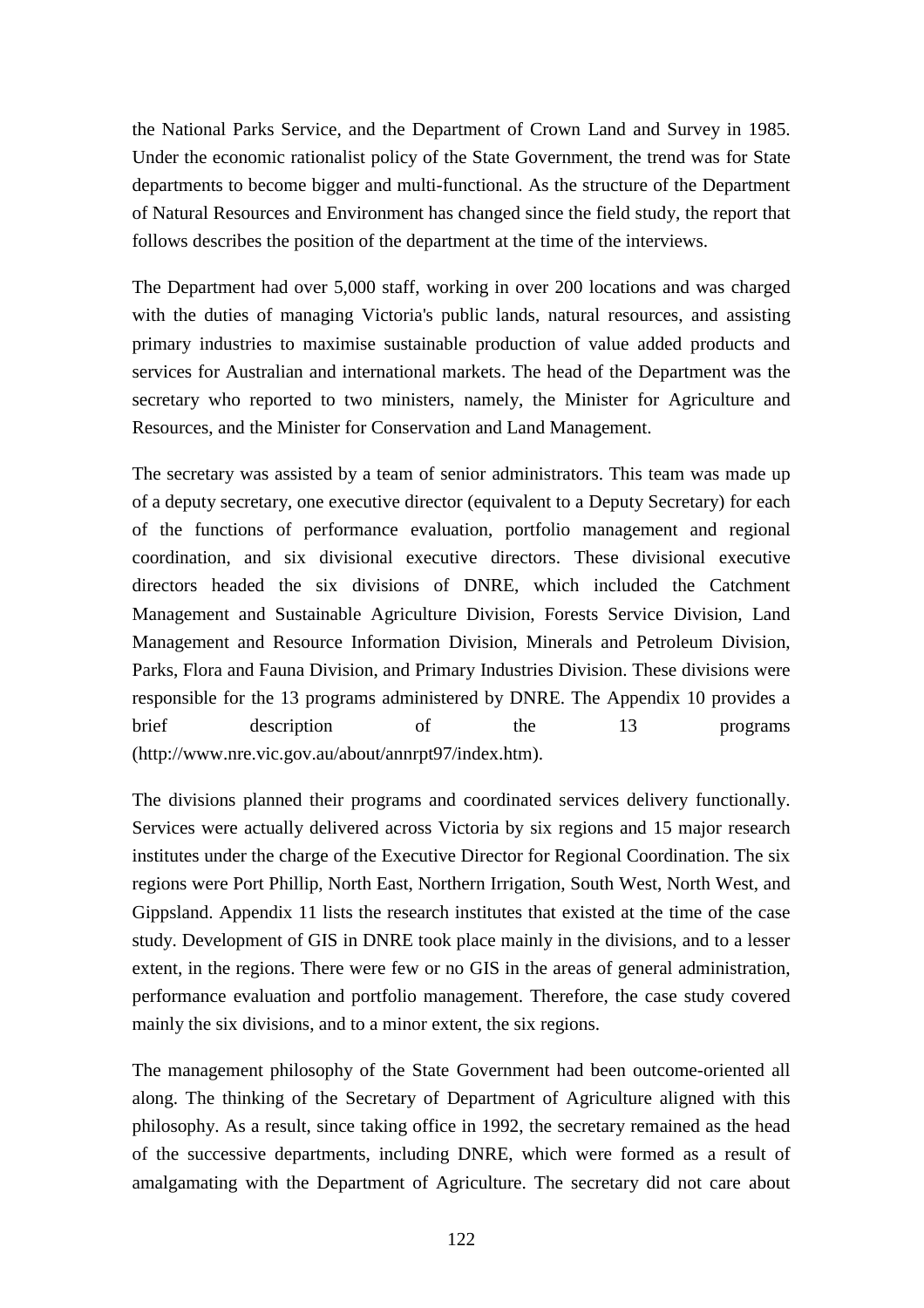structure in the department. This led to the creation of project teams in the Primary Industries Division, and Catchment Management and Sustainable Development Division. This management structure would be extended to other divisions eventually.

The Secretary used to be a manager in the Department of Agriculture. He was an 'information junkie' and had also used GIS products before. He thought strategically and wanted to achieve. Since he was aware that he needed information to achieve and to meet the business needs of the department, he demanded information. He had direct access to data and maps through his personal computer. He was also keen to bring the data to the users. He saw the value of information management in general and GIS in particular. With the state's key land management and administration agencies grouped under his charge in DNRE, he became the first secretary to take an active role in formulating policy for GIS development at both the state and the department level.

# **7.3 Records of GIS Development in DNRE**

Each subsection in this section summarises the development of GIS of one division of DNRE. The summaries are arranged in alphabetical order of the divisions. Each summary is illustrated by a diagrammatic and chronological representation of the GIS development process using modules of business process and infrastructure GIS as building blocks. These summaries and diagrams are the source of data from which evidence is teased out in support of the model of diffusion of a corporate GIS.

## **7.3.1 Catchment Management and Sustainable Agriculture Division**

The Division of Catchment Management and Sustainable Agriculture (CMSA) was responsible for administering three programs: the Catchment Management and Sustainable Agriculture Program, the water agencies program, and the weeds and pests program (Appendix 10). The division had six branches: Pest Plants and Animals, State/Commonwealth Programs, Catchment and Water Resources, Sustainable Development, Office of Rural Affairs, and Water Bureau. CSMA was formed as a result of the amalgamation of two precursor branches: the Sustainable Development Branch of the Department of Agriculture, Energy and Minerals (DAEM), and the Catchment and Land Management Branch of the Department of Conservation and Natural Resources (DCNR).

There were a number of teams under each branch. Some were responsible for providing divisional support services such as contract management and customer research. Some served as purchaser of the various business functions of the division. Natural Resources Monitoring and Assessment Team of CMSA was one of those purchasers responsible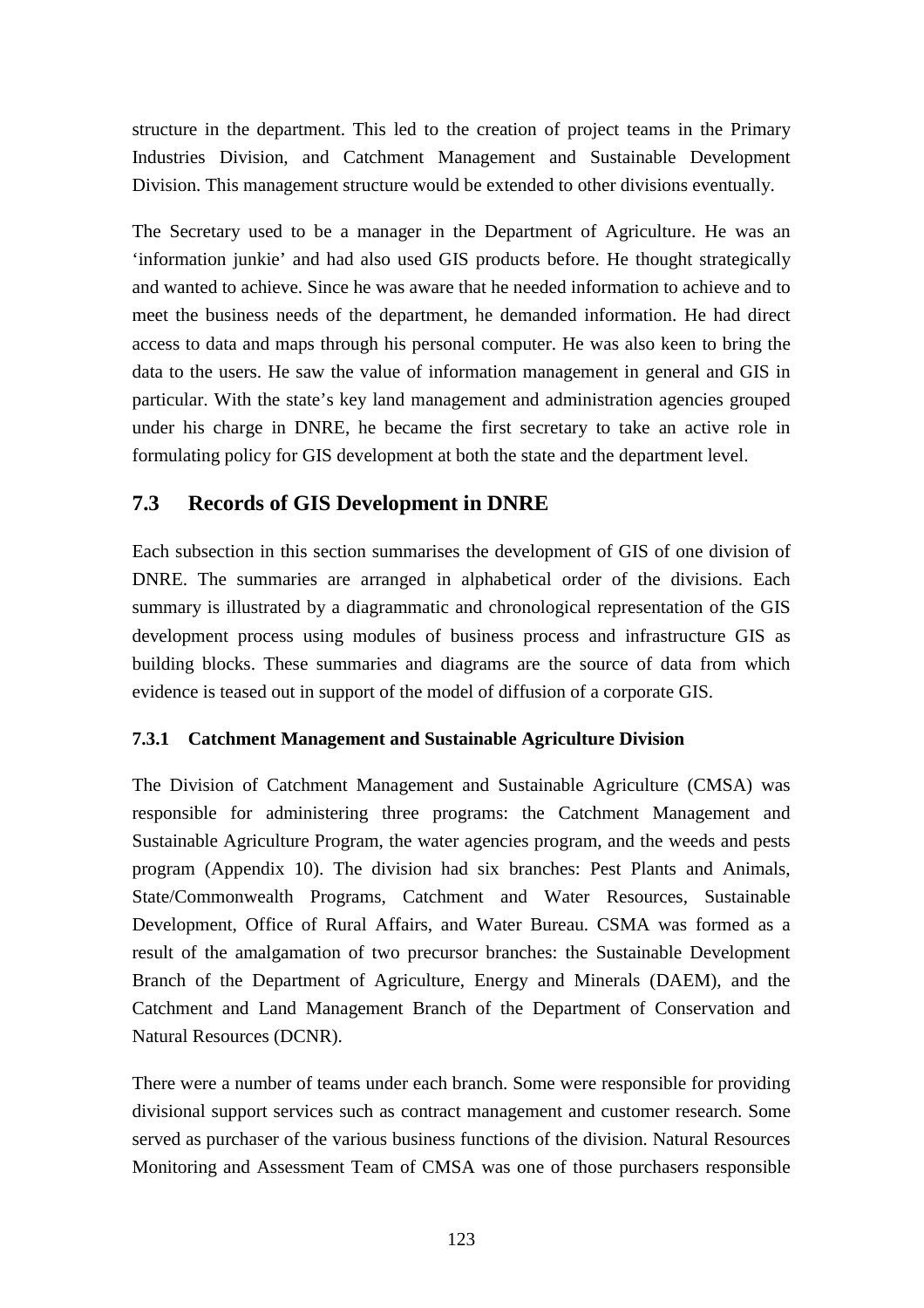for data collection service. The team arranged to purchase information services and products from various research institutes and services providing bodies on behalf of other teams in the division. The institutes and bodies included the Australian Bureau of Statistics, various institutes conducting research in vegetation, soil science, and water resources, Natural Resource Systems (NRS), GIS and Client Systems (GEDIS), Centre for Land Protection Research (CLPR).

Different modules of GIS capabilities were developed in CSMA over the years to serve different needs within the units of its two precursor branches. This took place under changing context both inside and outside the precursor branches and their parent organisations. The following paragraphs summarise the events of GIS development that have taken place in CMSA over the years.

From 1986 to 1994 when the Sustainable Agriculture Branch (SAB) was still part of Department of Agriculture, projects that required GIS capabilities were inevitably jointly undertaken with the *de facto* GIS/mapping unit at the Environment Science Unit (ESU) of the State Chemistry Laboratory. These projects constituted individual modules of business process GIS in the SAB, which were supported by the module of infrastructure GIS at ESU.

In 1993 local area networks, personal computers (PC), and PC-ArcView 1 were introduced to the regions with the necessary data and training. In 1994, a wide area network was introduced. In 1995, the manager of ESU and part of the GIS unit in ESU were restructured by the secretary into the Industry and Resources Information Service (IRIS), and were placed under SAB.

IRIS took up GIS and other projects that had a corporate emphasis. In 1995/6 it arranged for the introduction of PC-ArcView 2 and the associated training to the regions. Over this period, regional staff of SAB started to use and experiment with the GIS software. The software was used to map the adoption rate of various agricultural practices recommended to farmers over the years, using data supplied from various sources, including ESU, and CLPR in DCNR.

The GIS expertise developed among regional staff, together with access to a set of standardised (*de facto*) GIS hardware, software and data, constituted modest modules of infrastructure GIS in SAB in the regions. These modules of infrastructure GIS supported development of new *ad hoc* GIS projects required in the process of carrying out the business of the branch. These projects constituted simple *ad hoc* modules of business process GIS.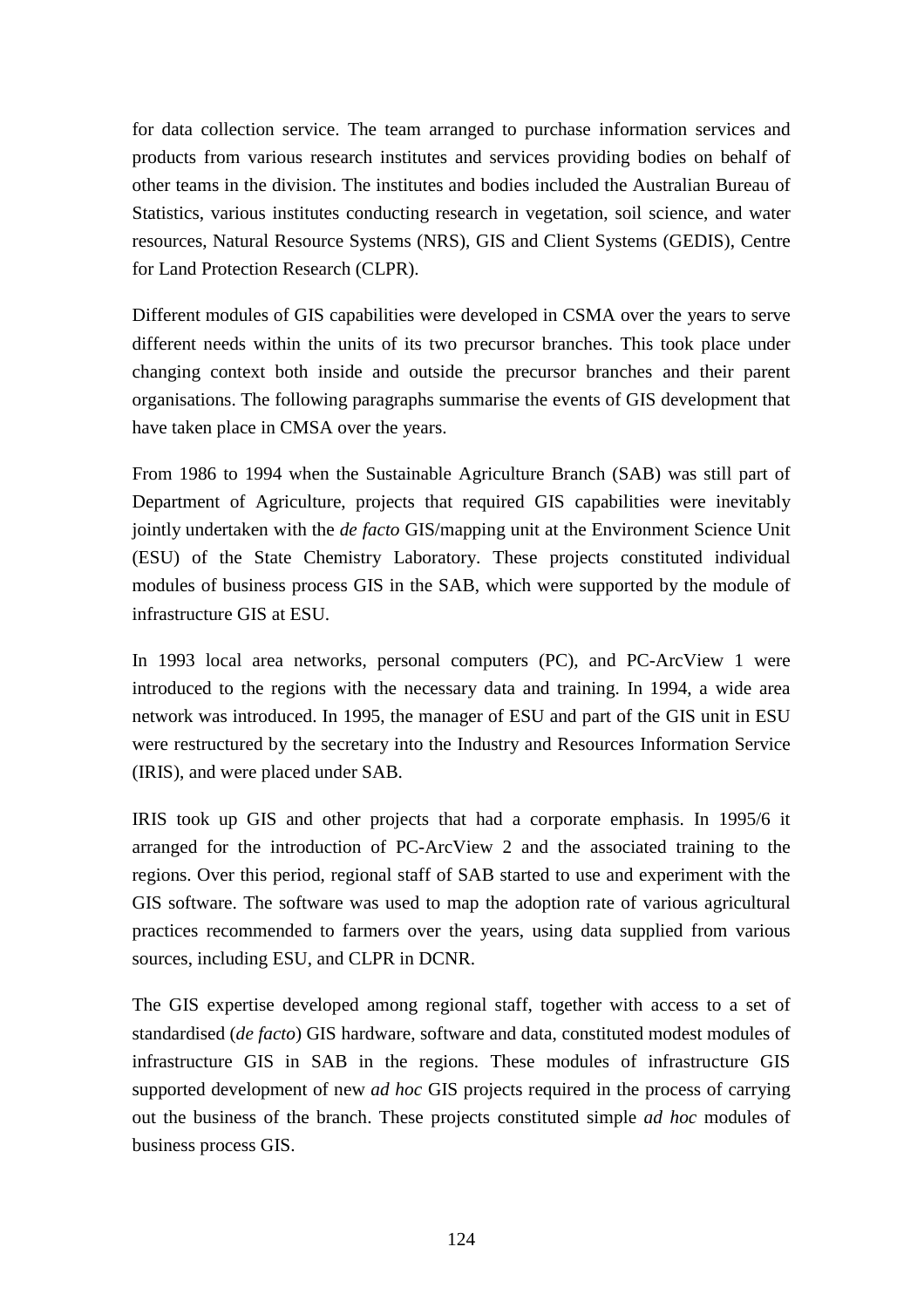With the amalgamation of departments to form DNRE in 1996, IRIS became the Natural Resources Monitoring and Assessment Team, the manager of which became the divisional Land and Resource Information Manager, representing the interest of the division in the management of land and resource information in DNRE.

Prior to 1996 when the Catchment and Land Management Branch (CLMB) was still part of DCNR, projects that required GIS capabilities were undertaken or supported by CLPR and NRS (or its predecessors). Originally NRS was the *de facto* GIS products and services supplier of DCNR. In the latter half of the 1980s, apart from providing general GIS advice and services, NRS also supported the Land Capability Mapping System in the Keith Turnbull Research Institute, a dedicate research institute of CLMB. In this case, the Land Capability Mapping System constituted an on-going module of business process GIS while NRS served as a module of infrastructure GIS, providing GIS hardware, software and data management service in support of the system.

Gradually the small business unit that managed the Land Capability Mapping System evolved into a module of infrastructure GIS providing advice and software in support of minor mapping projects of CLMB. These minor mapping projects would otherwise be too small to arouse the interest of NRS and gain its support.

The project team that undertook these minor mapping projects accumulated GIS expertise and other GIS capabilities over the years. These expertise and capabilities were eventually consolidated into the GIS unit in the newly formed Centre for Land Protection Research at CLMB. Serving as a module of infrastructure GIS, the GIS unit of CLRP undertook other GIS/mapping projects (*ad hoc* modules of business process GIS). Sometimes, the projects were undertaken jointly with other agencies that had more advanced GIS capabilities. In the process, technology transfer took place and the capabilities of the GIS unit in terms of expertise, data, hardware and software improved significantly. CLPR served as the intellectual pool of soil and land management, and the GIS capabilities developed in the GIS unit constituted a module of infrastructure GIS.

As the GIS unit grew, it maintained contact with NRS and kept with the GIS standards set by NRS for DCNR. NRS was also contracted to provide data management support to the unit, serving as a module of infrastructure GIS. As a result, resources were freed to allow the unit to support the GIS needs of agencies outside CLMB, such as SAB of Department of Agriculture. With the creation of DNRE, CLPR was put under the umbrella of the Executive Director of Regional Coordination as a service provider.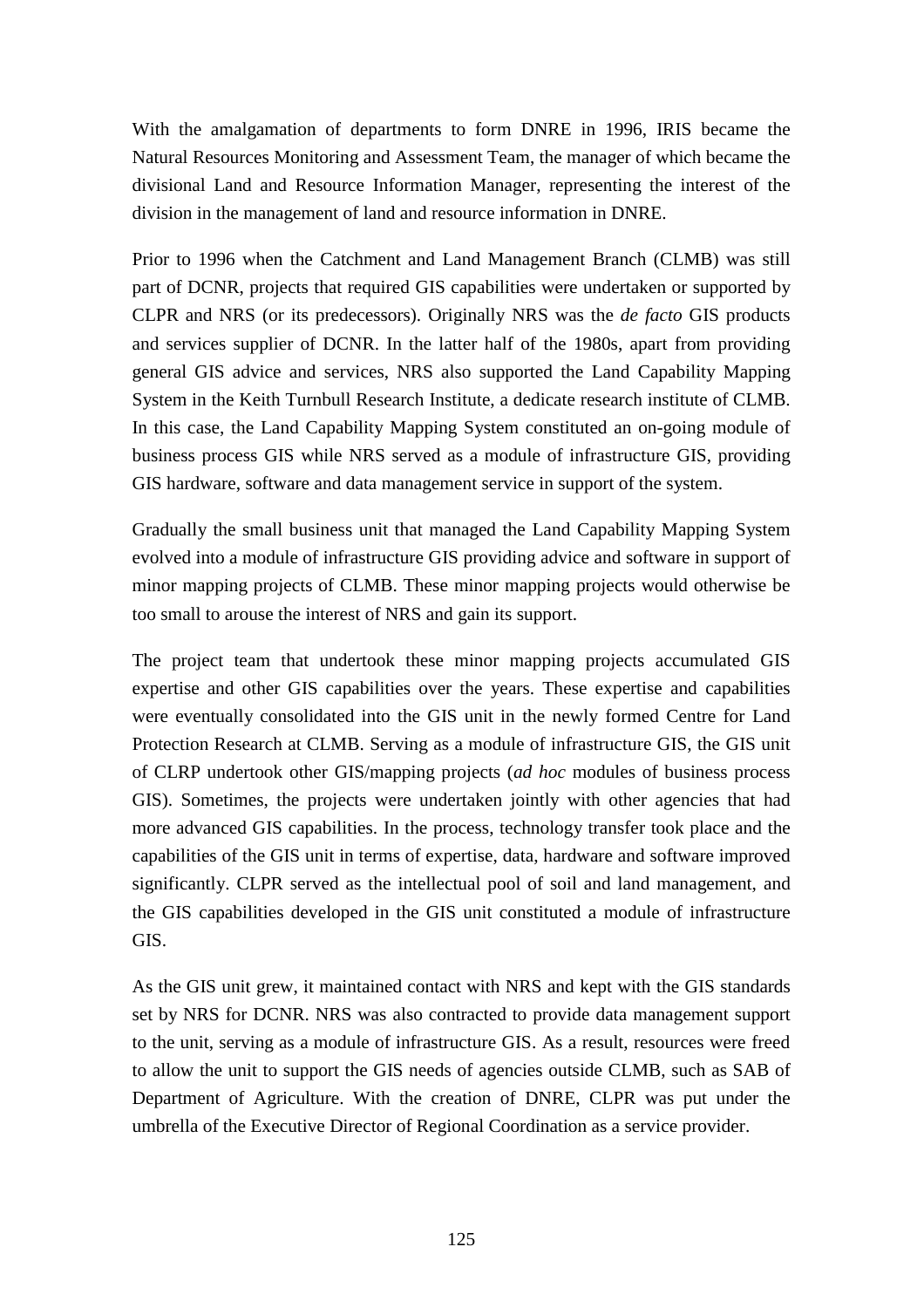

**Figure 7.1 Chronological development of GIS modules in Catchment Management and Sustainable Agriculture Division**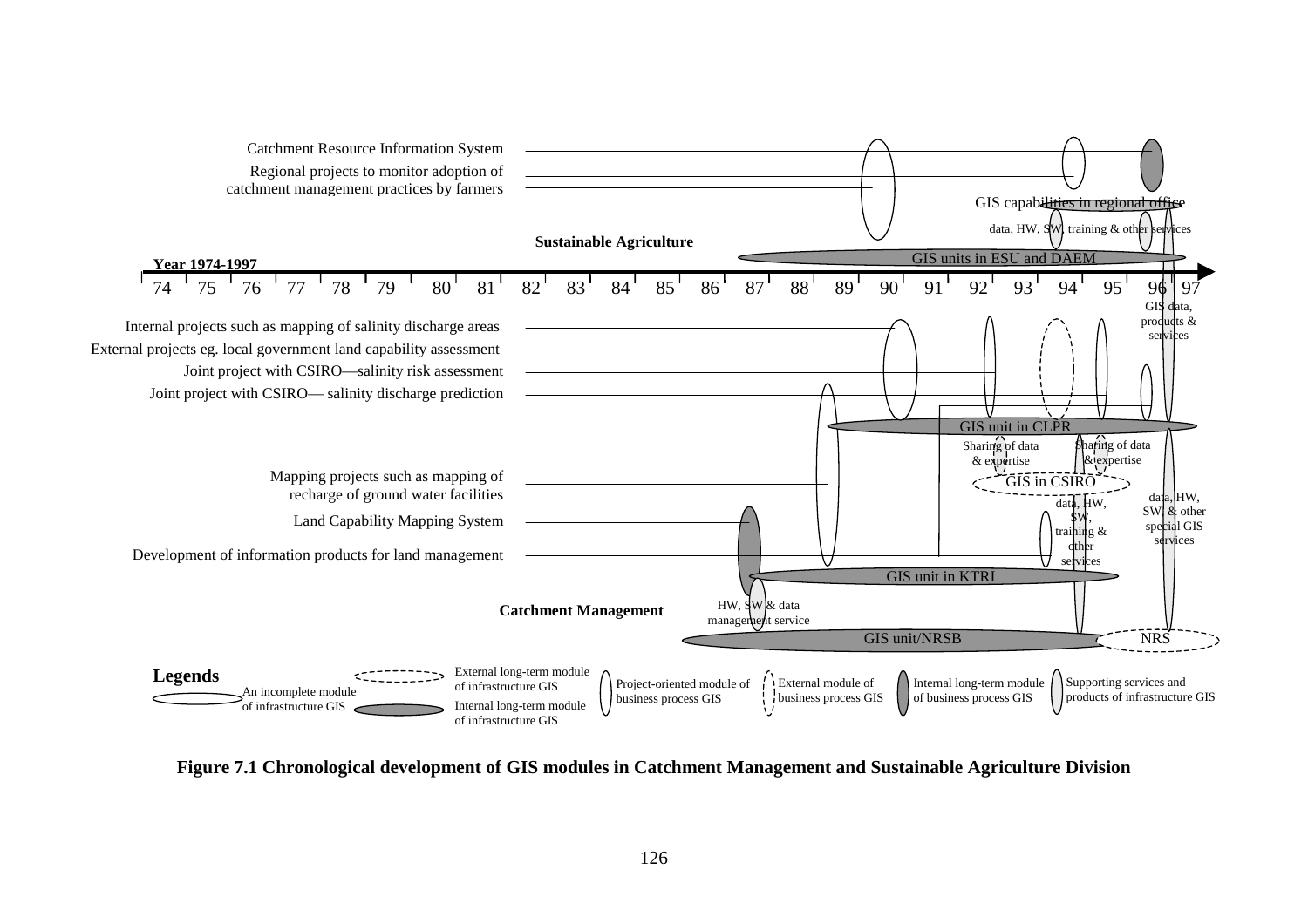Figure 7.1 illustrates the chronological development of GIS in CMSA by portraying the development of the modules of business process and infrastructure GIS identified in the summary above. The Figure also describes how the divisional GIS developed with GIS modules in one divisional unit supporting the development of GIS modules in others.

## **7.3.2 Forests Service Division**

The Forests Service Division (Forests Service) was in charge of two programs of DNRE: the Forests Management Program and the Fire Management Program (Appendix 10). The division had four branches: Forests Management, Fire Management, Commercial Forestry, and Center for Tree Technology. Forest Management was concerned with collection of forest resources data, production of forest management plans and calculation of sustainable yields. Fire Management looked after the fighting and prevention of fire in state forests. Commercial Forestry was concerned with planning of proposed tree-cutting regimes (coupes) through timber harvesting to forest regeneration. It also administered the levy collected for the maintenance of logging roads. The Center for Forest Tree Technology was a government research institute that examined ways to better grow and utilise trees.

The key function of Forest Management was to manage the state's forests to give sustainable yield. This was a statutory obligation that could only be fulfilled through the production of forest management plans, using appropriate forest resource data. Forest Management Branch had four sections to meet this obligation. The first one was Forest Resource Inventory (FRI) Section, which was responsible for collecting data of Forest resources. The second one was Forest Planning and Assessment (FPA) Section, which was responsible for strategic forest planning, developing forest management plans, and delineating areas for harvesting. The third one was Forest Information (FI) Section, which was responsible for the analysis of data to determine sustainable yield of each harvest area. The yield data in turn served as a guide for operations of the Commercial Forestry Branch. The last one was Education and Recreation Section, which was responsible for education, recreation and conservation management in state forests.

Forest Management Branch was the eminent user of GIS in the division, to be followed by Fire Management Branch. Commercial Forestry Branch, the Education and Recreation Section of Forest Management Branch and the Center for Tree Technology did not do anything with GIS directly. The GIS services and products required by staff in these latter business units were contracted out to the GIS specialist sections in the division or to the corporatised departmental GIS service provider, NRS. The following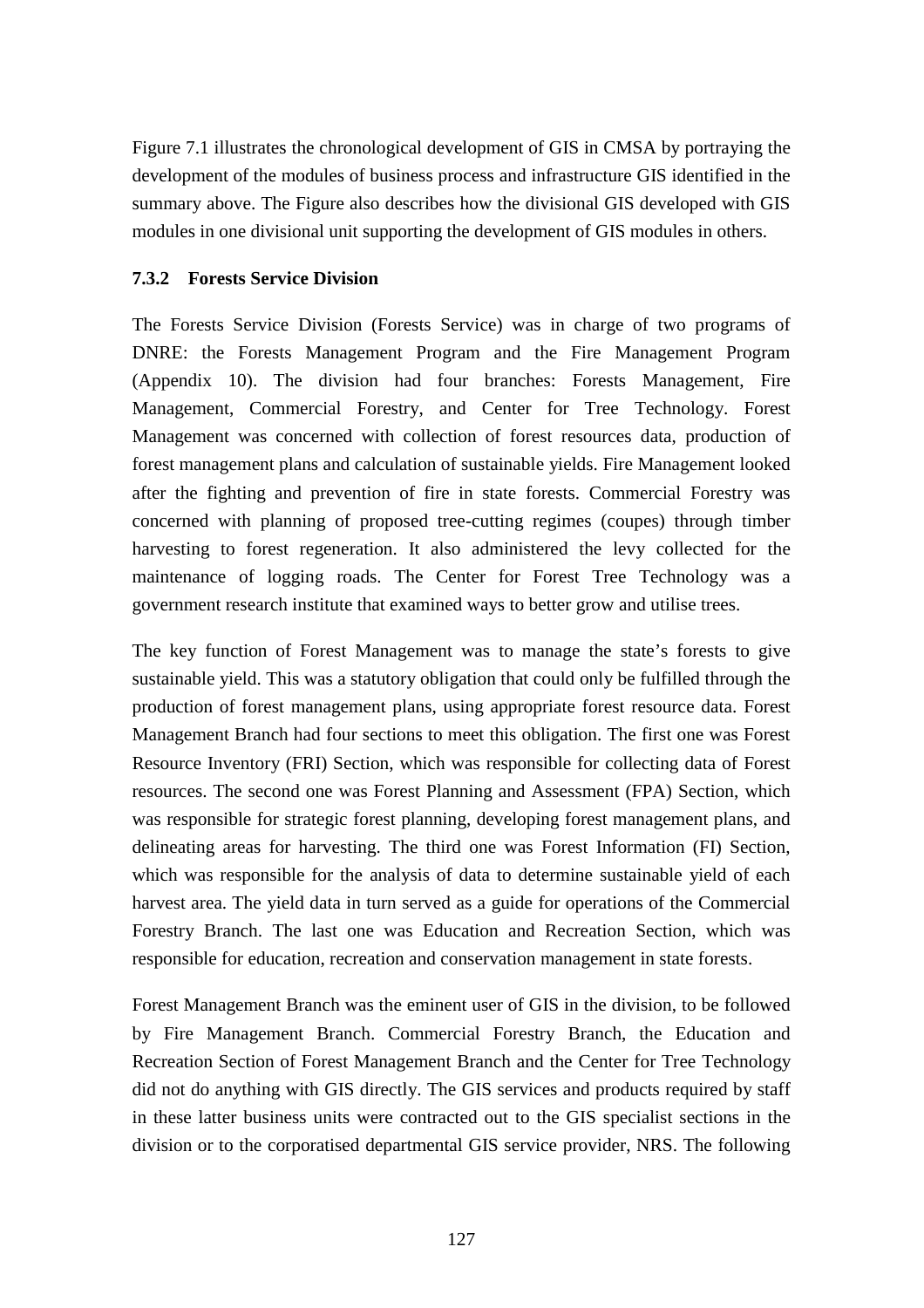paragraphs summarise the events that have taken place in the development of GIS in Forests Service Division over the years.

Back in the mid-1970s, Forests Service was part of the Forests Commission. Managers of FPA were already aware of GIS and its potential, and were pushing for the adoption of GIS. The Commission was amalgamated with the Department of Conservation and other organisations to form the Department of Conservation, Forests, and Lands (DCFL) in 1985. The FPA managers struck an alliance with the Director of Conservation who championed the adoption of GIS and remote sensing at the senior management level.

Together, they acquired the expertise of developing and using GIS. At the same time, they were also marketing the technology to managers at various levels, particularly senior management, raising their awareness of the value of GIS. They did not acquire any hardware or software and accumulated no GIS data. Their focus was on changing the organisational setting of the department to make it more conducive to adopting GIS. In effect, they were developing part of a module of infrastructure GIS. Through their cooperation, this incomplete module of GIS supported the development of the first business process GIS—a pilot study linking GIS to an existing textual forest resource information system called FRIYR. With the help of the study, the value of GIS was demonstrated to senior management and staff of Drafting Services Branch.

Driven by the Director of Conservation, a water engineer with strong GIS background was hired to establish a GIS unit in the Conservation Division of DCFL in 1995. The new GIS manager had a vision to develop a GIS to serve the whole department, and eventually to serve the whole government.

With the general support of senior management, the new GIS manager purchased a GIS software (Arc/Info) licence and the associated hardware. However, no funding was allocated for continual development of the one-person GIS unit. In order to get the funding required to develop the GIS unit, the GIS manager had to undertake project on behalf of sponsors in the department. He went to the managers of the 18 regions of the department, promised them a series of GIS products, and got two-year funding for the development of the GIS unit.

Computer and application developing scientists were employed to tackle data issues and to develop applications to generate the GIS products promised. Together with the hardware and software already acquired, the GIS unit gradually became a module of infrastructure GIS ready to serve the department. A prototype integrated GIS project was undertaken in a Forests Service regional office in Dandenong to demonstrate the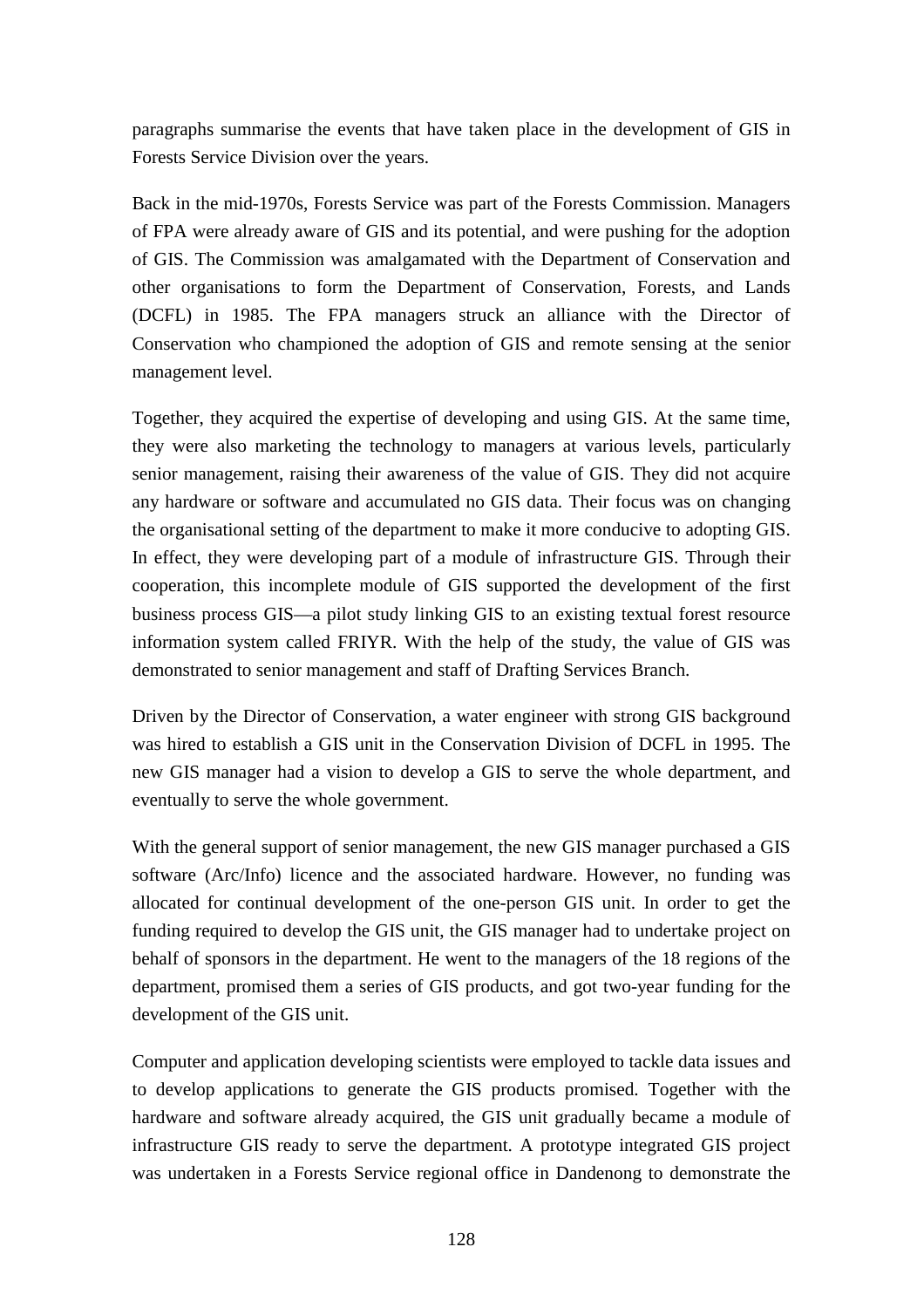benefits of integrated outputs from a functional GIS. The experience of the project also formed the basis of future data standards and GIS policy.

On the retirement of the Director of Conservation by the end of 1986, the GIS unit was incorporated with Forests Service. At that time, the new Director of State Forests and Lands who was aware of the value of GIS, was supportive of the GIS unit. The unit was placed under the charge of the Manager of Forest Assessment. The manager was aware of the value of data and supported the GIS manager's corporate and government wide approach to GIS development. Keeping to the practice of the retired Director of Conservation, the GIS manager was allowed to maintain a separate budget for coordination of GIS development both in the department and the government. As a result, the GIS manager was able to team up with other managers in the natural resource section to form the Natural Resource GIS Coordinating Committee (NRGISCC) in 1986 to campaign for the provision of GIS data by government.

In 1987, Forests Service decided to undertake a pilot study in the forests at Otway to demonstrate to the regions the way to prepare forest management plans. On the advice of the Manager of Forest Assessment, the planner in charge of the project adopted GIS as the mapping tool and the tool to do simple spatial analyses. Owing to the lack of quality maps and digital map data, the GIS manager and the planner gained the support of the departmental GIS steering committee to digitise their GIS data from 1:100 000 topographic maps. By this time, the Drafting Services Branch of the DCFL had acquired its own GIS. It was asked to digitise the base layers, such as roads and streams.

Based on the experience of the pilot project, Forests Service routinely used GIS to prepare forest management plans. On popular demand and the availability of better maps and spatial data, more current plans produced digital GIS data/maps at a scale of either 1:100 000 or 1:25 000, or a mix of the two.

Though the GIS unit was run as a centralised departmental resource and did departmental work, most of the funding was obtained in a decentralised way, mainly by doing projects for Forests Service. Extra funding was obtained through taking on externally funded projects. The GIS manager's strategy was to use the forest management plans (and other projects) as the backbone to bring the themes of the GIS layers together, to develop skills in the GIS unit, and generally to achieve the vision of developing a corporate GIS. The data accumulated and the expertise acquired in undertaking these project, together with the hardware and software used, formed modules of business process GIS developed in Forests Service. These modules could be short term or long term, internal or external, depending on their clients and purposes.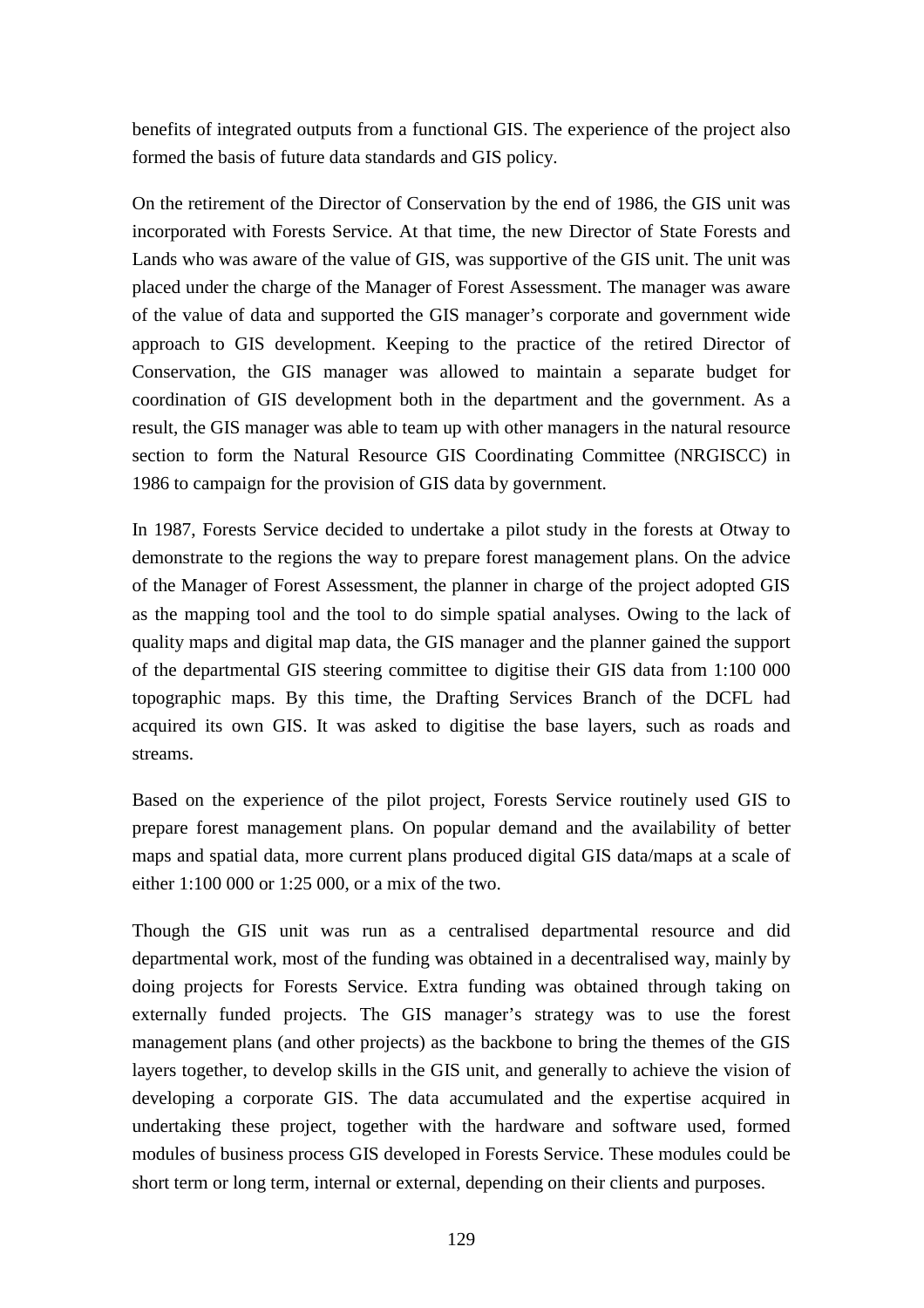In 1990 the manager of the GIS unit was seconded to the Department of Finance to plan and implement a government wide GIS study (see Chapter two). As a result, the GIS unit was amalgamated with the remote sensing unit of Forests Service and placed under charge of the head of remote sensing. The new GIS manager continued with the strategy of building the GIS unit through undertaking projects. Significant funding was received from projects funded by state and federal programs.

At the same time, a wide area network was introduced into DCFL. The GIS unit helped the regional offices to gain access to GIS products and services kept in the unit by purchasing GIS hardware and software and training dedicate regional GIS operators for them. Each region had access to Arc/Info at the head office and other major offices. Each region was provided with a GIS operator and regional hardware (including digitisers and plotters). These regional GIS capabilities constituted modules of infrastructure GIS that allowed minor *ad hoc* GIS projects to be developed locally.

Generally GIS operators were funded by any program that could afford to keep them. GIS capability of each program in a region depended on the access of the program staff to these operators, which could vary from region to region. Traditionally in Forests Service, the more timber a region had, the bigger was its budget and the earlier its forest management plans were prepared. Extra funding would be provided for the early preparation of the Forest Management Plan if an area was the centre of a controversy. As a result, the power users of GIS in Forests Services belonged were primarily forests management staff located in the regions of North East, South West and Gippsland.

Prior to 1993, the GIS unit was located in the same building as its clients in Forests Service and communication was good. In 1993, the GIS and remote sensing unit was amalgamated with the Drafting Services Branch to form the Natural Resource Systems (NRS) Branch. Together they moved away from Forests Service. Communication barriers started developing. Needs of clients in Forests Service were not well articulated; staff of NRS Branch started interpreting the data on behalf of their clients. Further, when GIS data were accumulated to a certain extent, forestry professionals became better aware of their data needs and wanted more control over the data. All these events led Forests Service to develop its own GIS, and to re-engineer the business processes of the Forests Management Branch. Two new sections were created, namely, the Forest Information (FI) Section and Forest Resource Inventory (FRI) Section. These new sections were to train their own foresters with GIS expertise. In 1993, DCFL was also restructured into the Department of Conservation and Natural Resource (DCNR),

The development of GIS in FRI was to support the key business process of keeping forest resource inventory. It was driven by a long-term state program called the State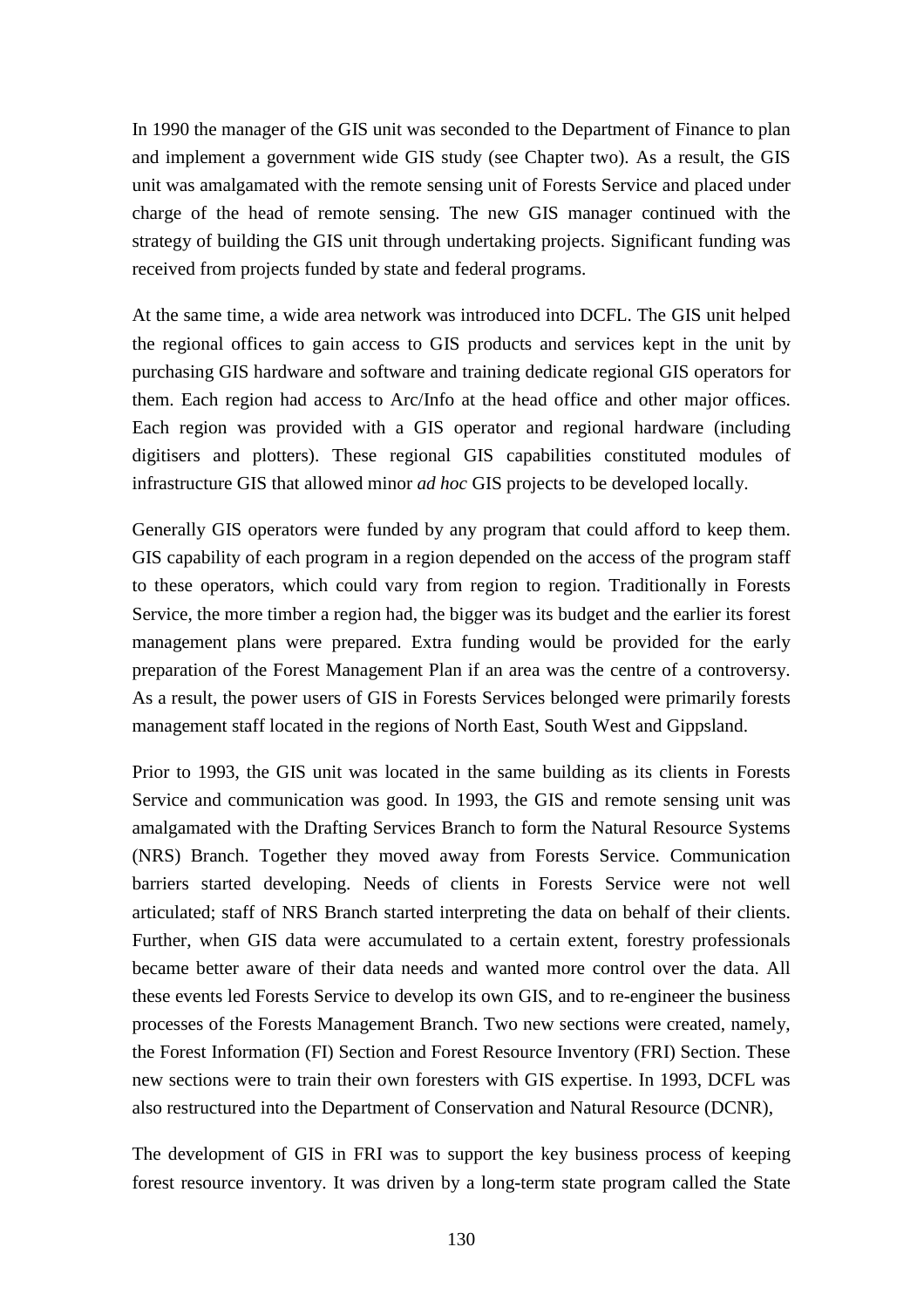Forest Resource Inventory and initiated in 1992. As the data accumulated, FRI became the key data supplier of FI, which was responsible for specialised data modelling to forecast the sustainable yield of a forest. On the other hand, the development of GIS in FI was mainly funded by senior management of Forests Service. Senior management was willing to put resources into FI because they needed well presented and accurately analysed data to justify decisions concerning forest operations that were often deemed to be intrusive and destructive.

While the projects of preparing forest management plan continued to contribute to the growth of NRS Branch, these projects also fuelled the development of GIS capabilities in FI. Forest planners did not develop significant GIS expertise. They preferred to rely on NRS Branch and FI to supply GIS analytical services and products for their work. FI was also happy to maintain the *status quo*. Apart from providing sustainable yield modelling forecast and supporting forest planners, FI also undertook various long term and short-term GIS projects. These projects included *ad hoc* growth modelling projects for regional managers, and other state wide or national conservation studies.

Following the footsteps of NRS, both FRI and FI developed their own GIS capabilities in terms of hardware and software, GIS data, standards and expertise. In the process, they had actually developed their own modules of infrastructure GIS that they used to develop different modules of business process GIS. It was the latter modules of GIS that supported the projects they undertook to fulfil their mandatory duties.

By July 1, 1994, as a step further towards realising the purchaser/provider management model, the \$2 million budget of NRS Branch was handed backed to the purchaser, that is, the policy units of DCNR. NRSB was forced to win contractual work negotiated with other business units of DCNR. It started to be run as a commercial business. In 1995, NRS Branch was officially split into NRS Branch, the purchaser, and NRS, the provider. NRS would eventually move out of the department. In the course of the case study, some managers had expressed concern that NRS was no longer part of DNRE and therefore could not be relied on to act in the best interest of the department.

Since the early 1990s, Fire Management Branch was developing infrared remote sensing capabilities to track behaviour of forest fires. Recently, it developed a GIS to allow infrared remote sensing images to be superimposed on electronic maps of the departmental GIS for fire fighting and other purposes.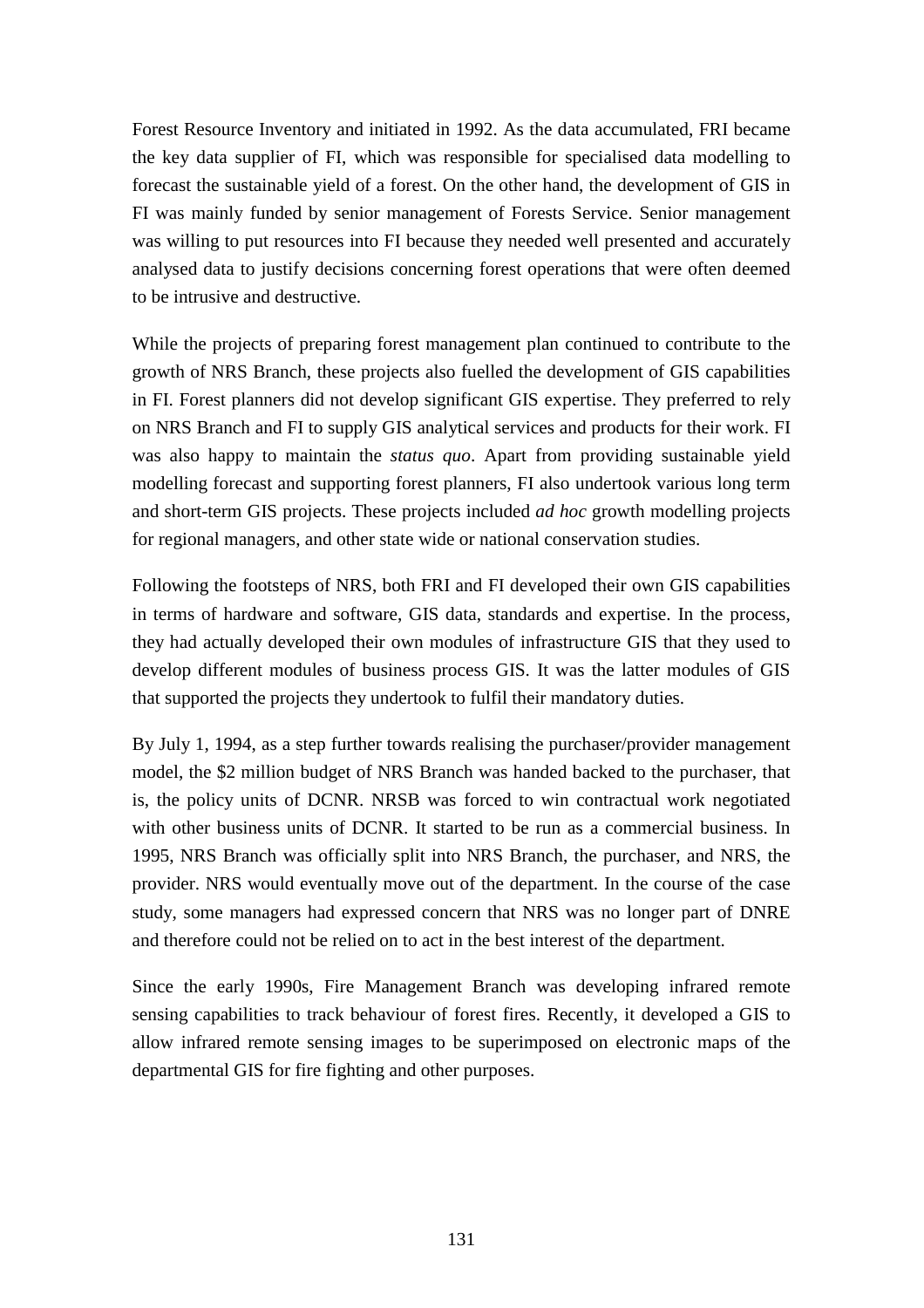

**Figure 7.2 Chronological development of GIS modules in Forests Service Division**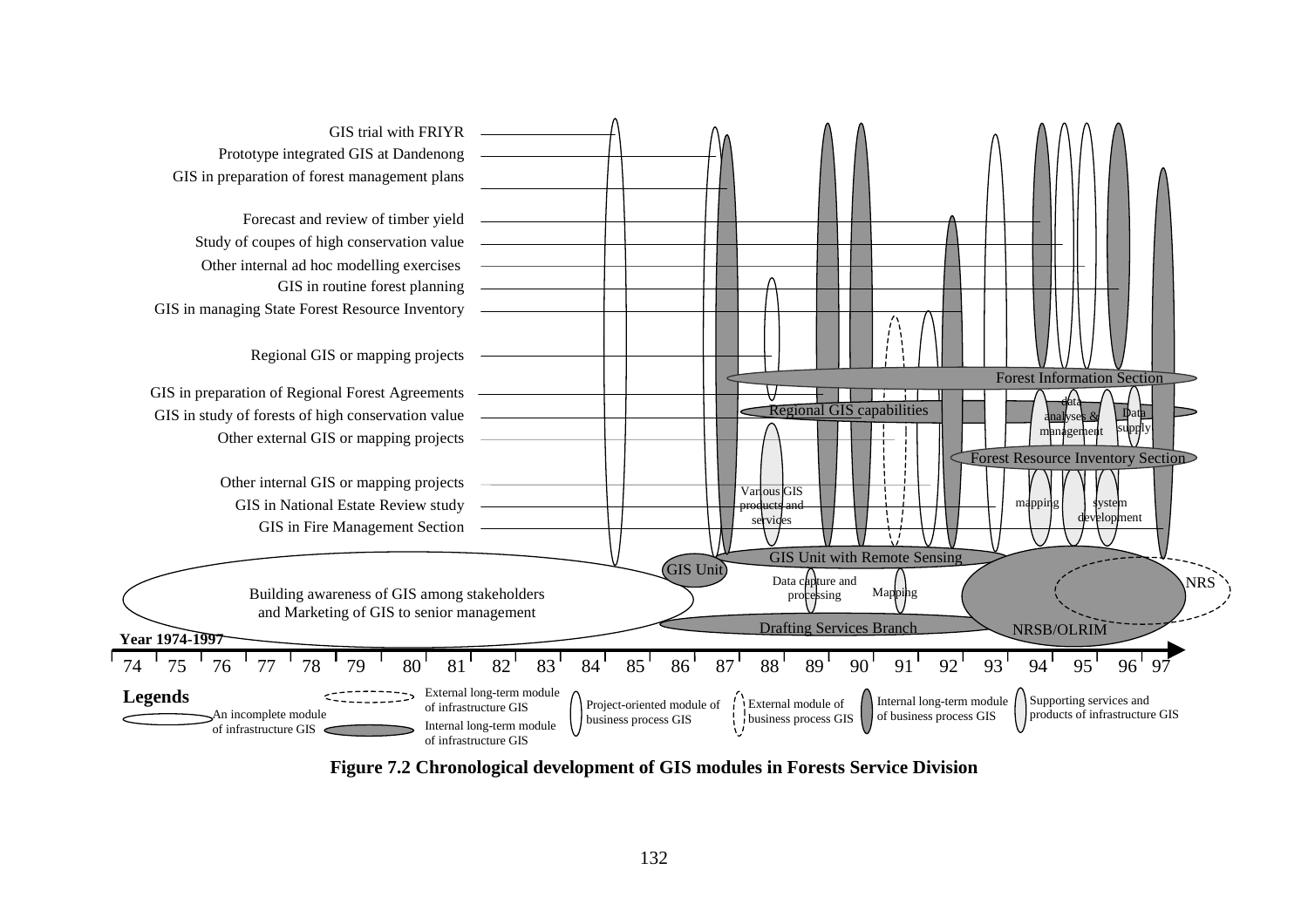Commercial Forestry Branch, and recreation and education were interested in GIS but had limited access (through the local GIS operators). There was not much impetus from the section managers to develop GIS. If the section managers understood GIS personally or through education by their subordinates, they then would be in a position to sell the technology to branch managers. To address the limitation, a senior forester from Commercial Forestry had been nominated the GIS representative of the branch.

Figure 7.2 illustrates the complicated pattern of GIS development in the dynamic environment of the Forests Service Division over the years.

All along, the Division of Forests Service has its own budget and has significant autonomy regarding how the budget can be used. The same culture also prevails at the branch and section level. Together with the needs of senior management for efficient and effective access to data to justify their decisions, the culture has prompted the development of GIS in the division. However, due to the different data requirements by staff at different administrative levels, there was no central focus for GIS development. Different business units had their own strategies of GIS development.

## **7.3.3 Land Management and Resource Information Division**

The Land Management and Resource Information (LMRI) Division was responsible for administering the Land Management and Resource Information Program (Appendix 10). The division was formed by the amalgamation of a number of agencies involved in the State's traditional activities of land administration and management, and in the more recent activity of GIS development. LMRI currently was made up of eight branches or offices. They included Crown Land and Assets (CLA), Geospatial Policy and Coordination (GPAC), Geographic Data Victoria (GDV), Office of the Surveyor General (OSG), Office of Valuer General (OVG), Land Titles Office (LTO), Office of Land Resource Information Management (OLRIM), and Business Reform.

CLA acted as the Government landlord for Crown land occupied by people and institutions other than DNRE, and to provide the 'land bank' and real estate function for DNRE and Government. GPAC was responsible for developing geospatial information strategy and the associated pricing policy for the state, and coordinating the development of the state's spatial data infrastructure. GDV was the state's mapping authority responsible for the custody and maintenance of the state digital map base. The map base included the digital topographic databases (DTDB), digital cadastral databases (DCDB), and the state digital road network (SDRN).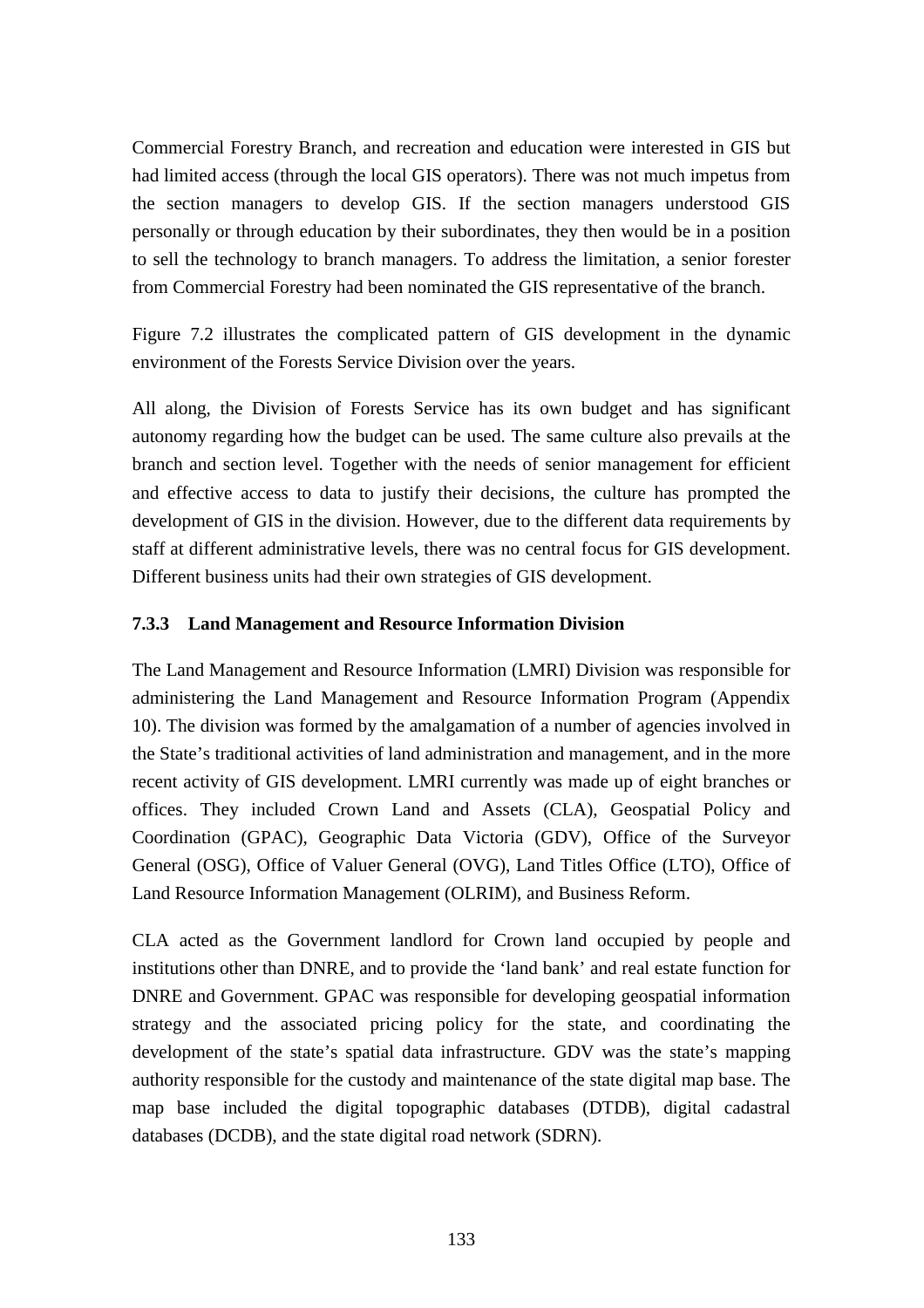OSG provided all sorts of survey services to government, including the regulation of the surveying profession in Victoria. It also managed the state's geodetic network. OVG was concerned with quality control and supervision of municipal valuations, tracking land/property trends, provision of property sales data to the public, and provision of valuation indices. LTO was primarily concerned with registration of land titles (deeds) and transfer of land ownership. Unlike the above agencies the activities of which had a statewide interest, OLRIM was the information management arm of DNRE. It was responsible for coordinating the development of a common information management strategy (primarily geographic information) among the divisions through consultancy studies and liaison with a network of Land Resource Information Managers. Each Land Resource Information Manager represented the interest of the corresponding division in DNRE. Business Reform was the office in charge of business re-engineering of LMRI as a whole, and was mainly an administrative office.

The first six offices of LMRI listed above had participated in one way or another in the development of the spatial data infrastructure in the State of Victoria over the last two decades. Some of the events have been described in Chapter two. The following paragraphs summarise the events that have taken place over the years.

In 1979, after an exercise to identify surplus government land, the Surveyor General became aware of the need of an integrated computerised land information system (LIS). After a series of studies, the government finally agreed to the development of such a system in 1982. The project was called LANDATA, and was supervised by a steering committee chaired by the Surveyor General. A corporate plan of LANDATA was produced in 1984, committing LANDATA to producing seven key products. The products included a text-based LIS that recorded land description, ownership, and valuation data, a Register of Government Owned Land, a Crown Land Administration system that handled crown land administration data, a Master Index to access all land information system, a digital cadastral mapping system (DCDB), a Natural Resource Directory for natural resource data in the state, and a public enquiry service. However, the main emphasis was on the LIS and the DCDB. LANDATA is not considered a full module of infrastructure GIS as what it developed was not a GIS. However, it can be regarded as an incomplete module of infrastructure GIS since it provided an opportunity to educate the State Government of Victoria about GIS and GIS development.

The development of the DCDB was simpler as it was under the sole charge of the OSG, which, in turn, had delegated the duty of preparing the metropolitan part of the DCDB to the Melbourne Metropolitan Board of Works (privatised in the early 1990s into the Melbourne Water Corporation (MWC)). By 1986/7, OSG secured the technology and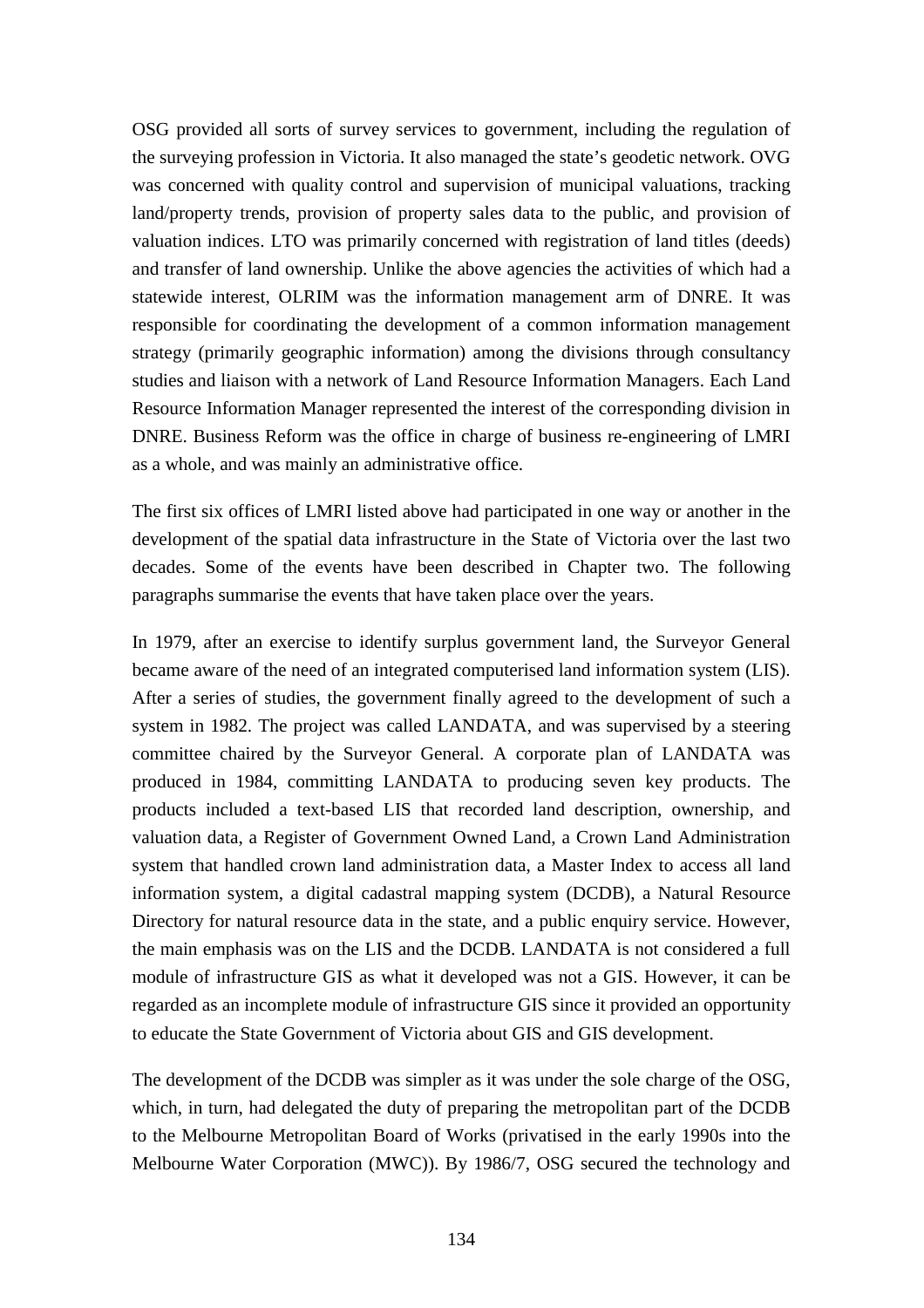base maps, developed its own digital mapping expertise, and was pushing ahead with digitising the rural DCDB. The two sets of DCDB were both in computer-aid-design (CAD) format. Like LANDATA, as OSG did not produce the DCDB in GIS format, it is not considered a GIS module. However, it did provide other agencies with CADbased digital mapping data to develop their own GIS capabilities, OSG can be regarded as an incomplete module of infrastructure GIS.

The development of the LIS was not as smooth as the DCDB. This was because all participating agencies had their own agenda and were not cooperating fully. In particular, LTO was reluctant to cooperate, as it had no awareness of GIS and no interest in GIS. It only wanted to be left alone to automate its business system to meet the demand of its customer. Until the late 1980s, the automation exercise of LTO was at a more advanced staff, and LTO was more willing to cooperate. But it was too late. The government deemed that LANDATA was not achieving enough to cover its cost, and downgraded it into the public enquiry service of LTO.

When many agencies were busy with the planning and implementation of LANDATA, Crown Land and Assets (CLA) started developing its own text-based LIS called Regional Administration and Management System for the administration of crown land. The system was later replaced by the Land Information Management System (LIMS), which was still text-based initially. In 1986 a cartographer was hired to examine the feasibility of handling spatial data in-house and eventually to link the textual data of LIMS to the corresponding spatial data. Like LANDATA, prior to giving LIMS GIS capabilities, CLA is regarded as an incomplete module of GIS.

All along, OSG was satisfied that CAD-based mapping data were sufficient to meet its business needs. However, since mid 1980s, the natural resource sector had been developing GIS capabilities. Members of the natural resource sector needed GIS-based mapping data, and formed a Natural Resource GIS Coordination Committee (NRGISCC) to campaign for the provision of such data by OSG.

Unable to get additional resources, OSG continued to supply digital mapping data in CAD format. In 1989, CLA bought the CAD-based DCDB from OSG and started to convert it to GIS format for use with LIMS. From then on, the GIS capabilities in LIMS became a module of infrastructure GIS, supporting the development of GIS capabilities for the planned business modules of LIMS. These modules in effect represented modules of business process GIS. As the GIS experience of the users of LIMS grew, some cooperated with CLA to develop custom-made modules of business process GIS. CLA was able to make use of the new GIS capabilities to develop LIMS further.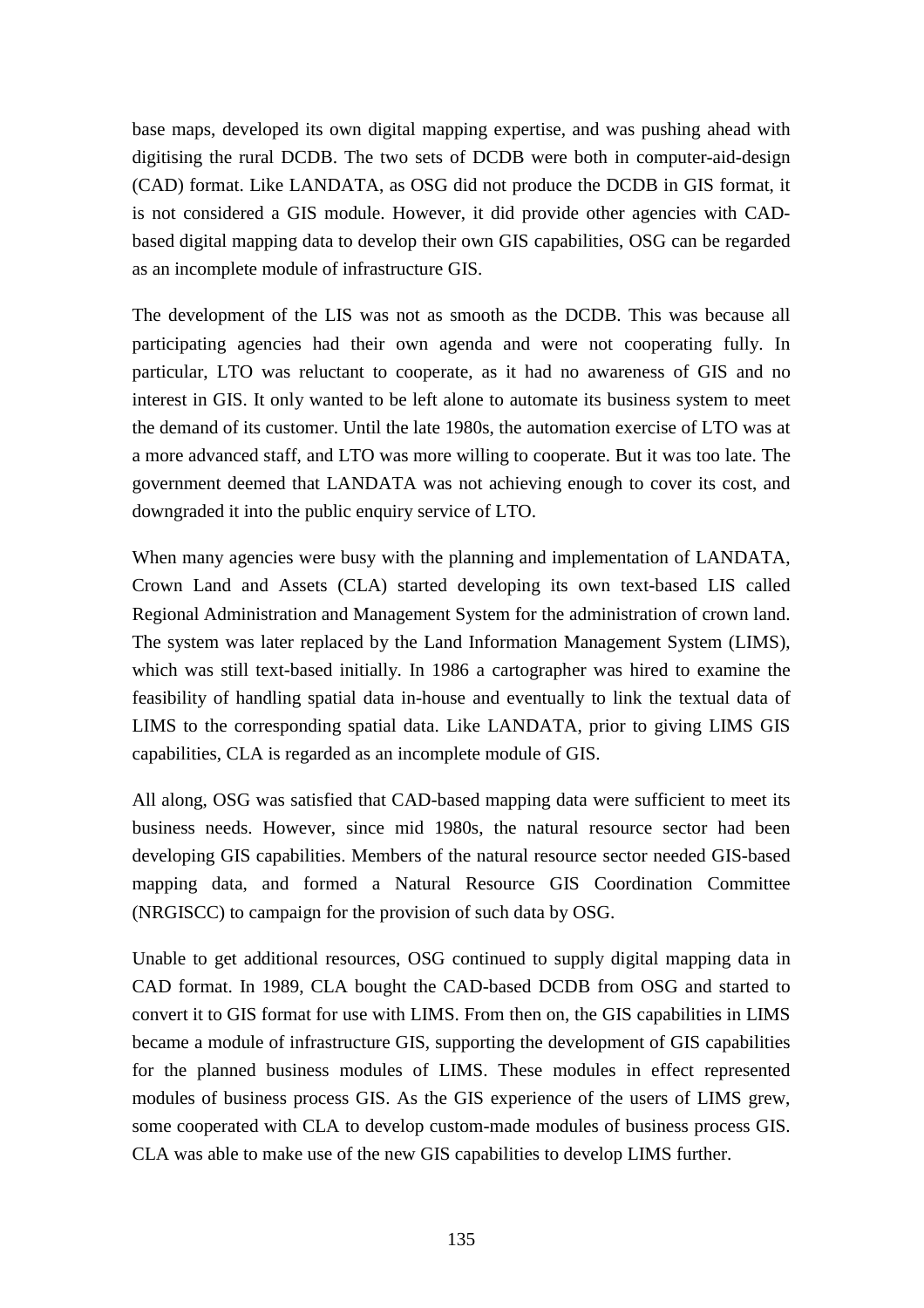By 1990, with the support of the Premier's Office, the members of NRGISCC decided to by-pass OSG. They convinced senior management from nine natural resource agencies to pool their management resources together to hire an international consultant to study the GIS policy in the state. The study took place in 1991 and produced a report that had a strong economic rationalist emphasis. The government accepted the report. The Office of Geographic Data Co-ordination (OGDC) was created to oversee a more detailed GIS planning study of the state government as recommended by the consultants. The government selected two key members of NRGISCC to head OGDC.

In 1991, LTO was sufficiently interested in GIS to start a GIS pilot project in consultation with OSG and OGDC. Though there were some junior staff in LTO with some knowledge of GIS, they were not in a position to push for GIS and the project was followed by a long gestation period.

In 1992, with the creation of the State Data Centre (SDC) in Ballarat, the staff of the mapping unit of OSG in SDC purchased some PC-based GIS hardware and software. They started to develop their own GIS expertise in Ballarat to serve the local community. As a result, staff from the imaging unit of LTO and the local surveying unit of OSG, who were part of SDC, became exposed to GIS and picked up their own GIS expertise. The manager of the imaging unit of LTO in SDC was later appointed the Assistant Director of Land Parcels and Survey Services of LTO in 1993. With the help of the junior staff who was knowledgeable of GIS, the new assistant director who had been exposed to GIS in SDC, pushed for the development of GIS for charting purposes in LTO. This effort gave LTO its first module of business process GIS in 1996.

The GIS consultants finished the planning study in 1993 and produced a set of GIS strategies for the state government. On being asked to implement the strategies, OGDC started to push for the development of core digital based maps such as DCDB and DTDB in GIS format. At that time, the metropolitan DCDB (CAD-based) was digitised and owned by MWC. OSG had been trying to take back the database from MWC through legalistic means since 1991. Through separate meetings, OGDC managed to persuade MWC to hand the database back to government in 1994. One key condition was for OGDC to take charge of both the metropolitan and rural DCDB. To meet this condition, a unit called Geographic Data Victoria (GDV) was set up within OGDC to manage the whole DCDB.

In early 1995, the common manager of OGDC and OSG decided to transfer the key digital map bases and the mapping function from OSG to GDV. The GIS group in the mapping unit in SDC was placed under GDV and was renamed Geographic Resource Centre. OGDC then made use of the centre to undertake projects from across the state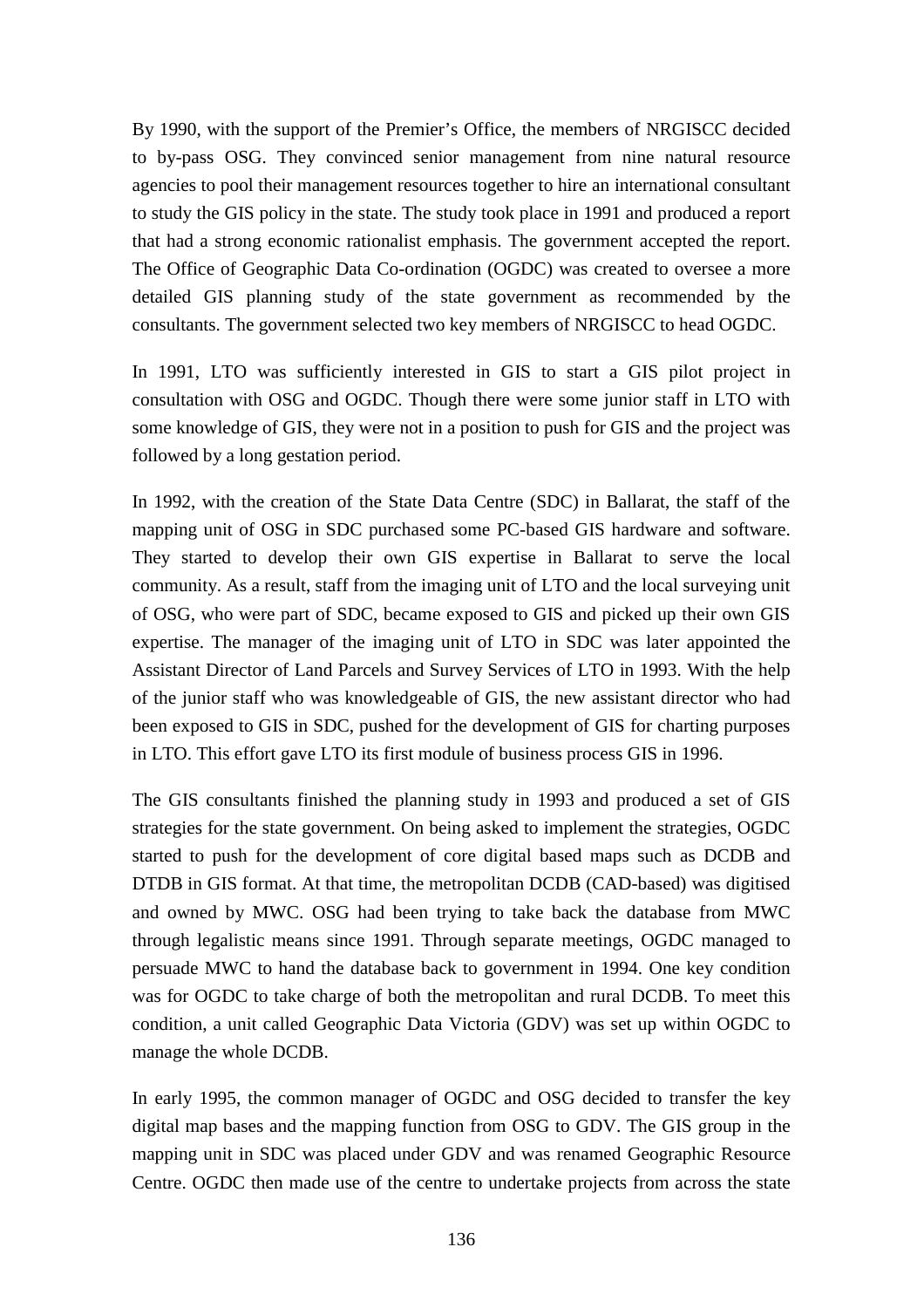to promote GIS. All along, prior to taking over the mapping function, OGDC did not have any GIS data, and is considered an incomplete module of GIS.

Overwhelmed by the extra duties of managing the digital map bases and the mapping function, OGDC did not carry out much of its policy and coordination functions. With the creation of LMRI, OGDC was replaced by two offices, namely, GDV and Geospatial Policy and Coordination (GPAC). Together the two agencies had control of GIS data, hardware and software, and the expertise to develop applications. In effect GDV and GPAC had become a module of infrastructure GIS in government, supporting the development of other modules of business process GIS.

Some examples of the modules of business process GIS developed by GDV/GPAC included various promotional GIS projects, the development of geospatial data pricing policy, and the development of short term and long term GIS strategies for the state. Another example was the maintenance program of the digital map base, which included the out-sourcing of the management of the complete set of DCDB.

At about the same time, the government continued to realise its purchaser/provider model of management. LIMS was moved from CLA to the corporatised NRS. NRS was bound by contract to provide current level of service to CLA for three years. The GIS purchaser group that remained in CLA continued to specify new and improved services to be developed by the provider group in NRS.

Though OSG lost its mapping unit to OGDC, its surveying team in SDC had also picked up some GIS expertise from their colleagues of the old mapping unit in SDC. As a result, OSG retained some GIS expertise and planned to introduce GIS capabilities in the second phase of its Survey Marks Enquiry System in 1997—a project to make the details of the network of survey marks in Victoria more accessible to surveyors.

Figure 7.3 illustrates the pattern of GIS development in the Land Management and Resource Information Division over the years.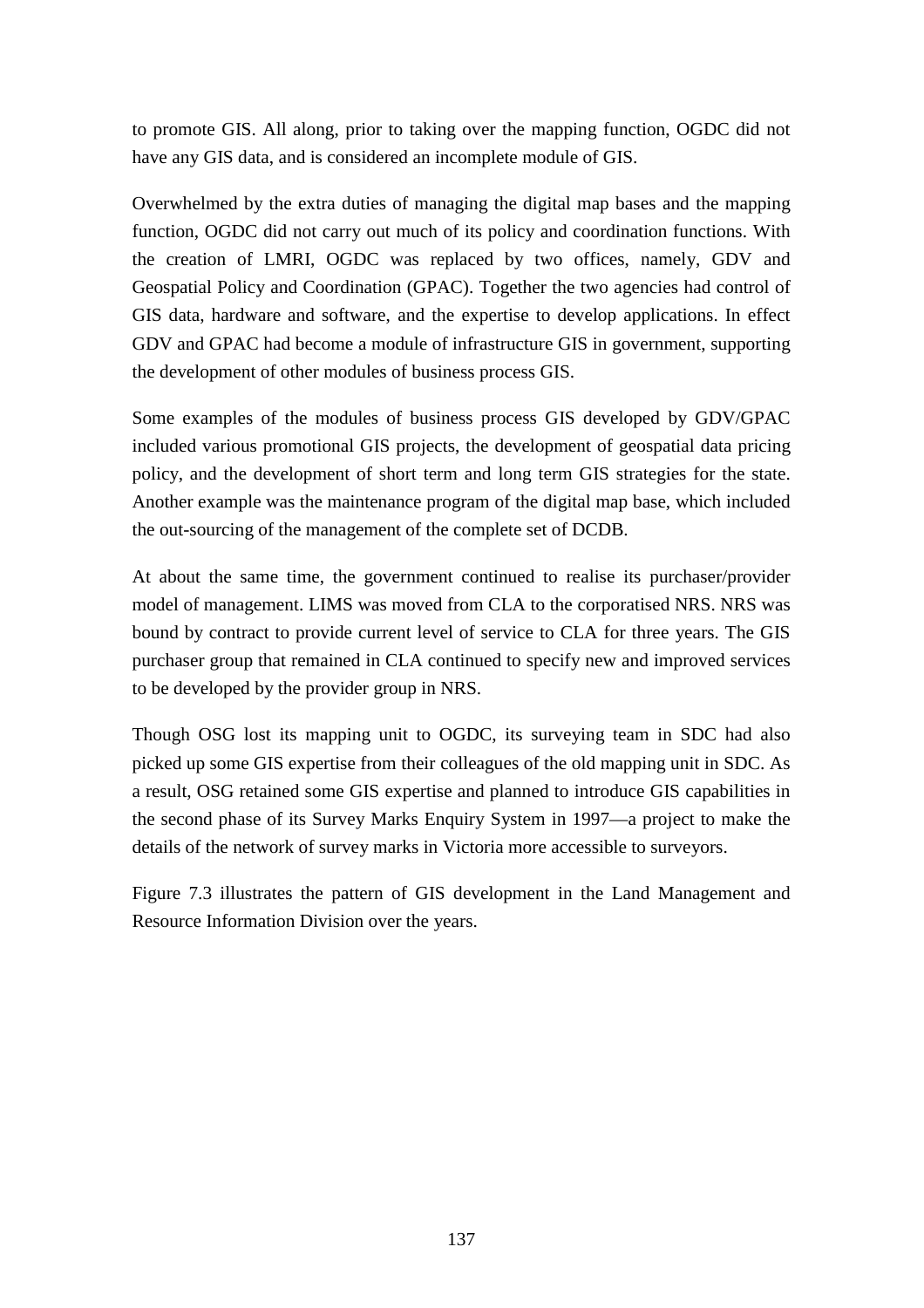

**Figure 7.3 Chronological development of GIS modules in Land Management and Resource Information Division**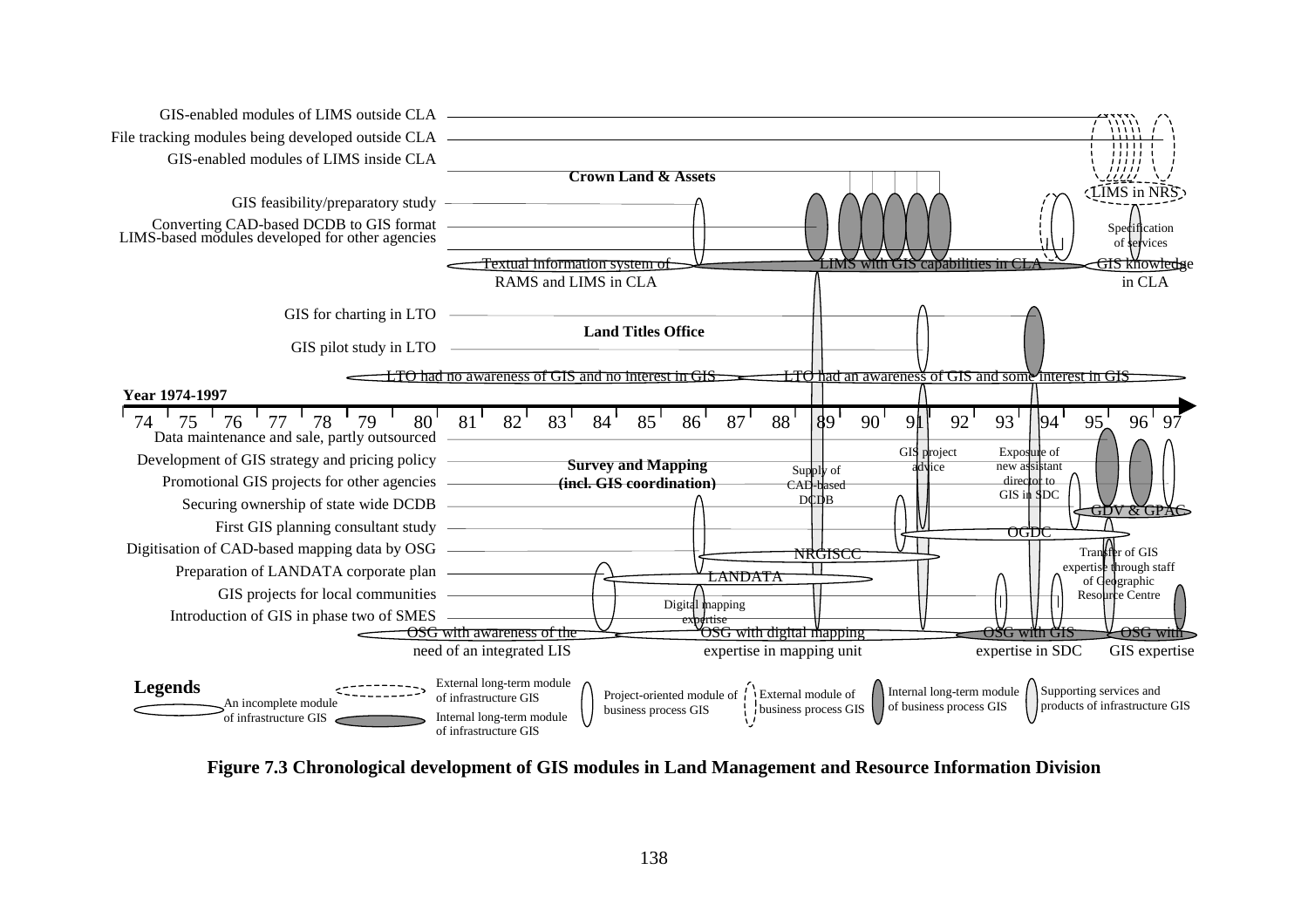#### **7.3.4 Minerals and Petroleum Division**

The Minerals and Petroleum Division looked after the Energy & Minerals program of DNRE. There were four branches in the division. Geological Survey Victoria was responsible for all the geological research, and geology related survey and mapping in the state. Exploration and Mining looked after the mineral side of the business of the division. Oil and Gas was responsible for the energy side of the business. Extractive Industries was concerned with the extraction of sand, aggregate and other construction materials within the state. Exploration and Mining was the major branch and had three sections: Tenement Title, Operations, and Industry Development. All the branches in the division were concerned with regulation and marketing of the state's energy and mineral resources.

One of the early predecessors of Minerals and Petroleum in 1983 was the Mines Department under the previous Liberal Government. It was restructured seven times under successive Labour governments, attaching to different departments. In 1992, under the new coalition (Liberal and National Party) government, it became the Department of Energy and Minerals. Two years later, it was amalgamated with the Department of Agriculture into the Department of Agriculture, Energy and Minerals. In 1996, the new department amalgamated with the Department of Conservation and Natural Resources to form DNRE. Minerals and Petroleum had been developing in a very volatile environment. The following paragraphs summarise the events that have taken place in the development of GIS in Forests Service Division over the years.

Since the introduction of the new Mines Act in 1983, the division was keen to automate its business processes. Despite the introduction of new computers and software, without in-house computer expertise and awareness of technology, early automation exercises were not successful. In 1985/86, a project was initiated to introduce legislative changes and to develop a system to facilitate information dissemination to potential mining investors to promote mining investment in the state. The system was called the Integrated Geological Database and was initiated from within Geological Survey Victoria. As the project was concerned primarily with geological data and did not take into consideration the whole business process, the return did not justify the investment. Eventually, the project did not get the support of senior management. Though unsuccessful, the project provided staff of Minerals and Petroleum with much needed experience in developing GIS. Therefore, it constituted an incomplete module of infrastructure GIS.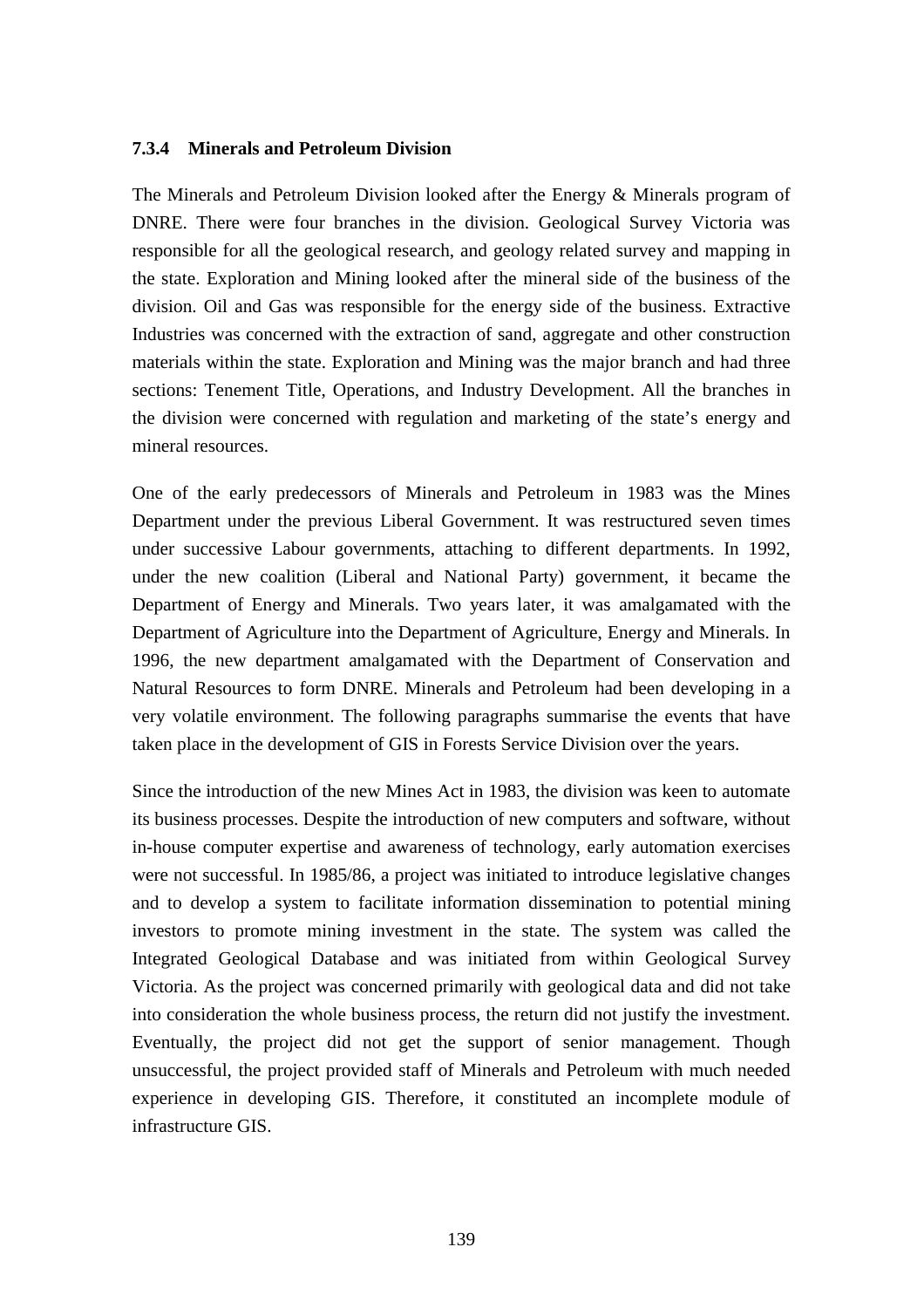Based on the experience of the Integrated Geological Database project, the head of electronic data processing unit in the Exploration and Mining Branch proposed a new integrated GIS project called Geological Exploration Development Information System (GEDIS). With the support of branch managers, a project team was set up to promote, plan and implement the project. The project took a whole business approach and involved process re-engineering. The benefits were better quantified and the project team secured the support of successive levels of managers, and ultimately, the support of the Chief Executive Officer.

A full time project manager was hired and academic experts from the University of Melbourne were involved to market the project to government. The government subsequently granted an initial funding of A\$8 million over three years to develop GEDIS. The project team became a GIS unit in Minerals and Energy.

In the past, the Exploration and Mining Branch (previously called the Minerals Branch) was a very influential branch with its own electronic data processing unit. Though the organisational setting in which GEDIS was developed continued to change over the years, the managers of the branch and the project manager continued to re-justify the case of GEDIS to new secretaries and ministers. These managers also continued to gain government funding to develop the system.

The modules of GEDIS were developed in order as planned. Each module represented a link in the chain of business process of delivering critical investment information to potential mining investors. Each module served as a module of business process GIS. As each module was completed, the data and technology acquired, standards developed, and expertise accumulated in the GIS unit facilitated the development of the next modules. The GIS unit itself served as a module of infrastructure GIS, growing and improving with the modules of business process GIS in a planned and coordinated manner. Indeed, the project team was so good at developing applications that on amalgamating with the Department of Agriculture, the team took over the duty of providing the new department with technical GIS support and developed applications to meet the geographic information needs of the agriculture sector. Good example was the development of Insight, the Executive Information System. Currently in DNRE, the team was also asked to provide similar service to other divisions in the department to complement, not compete with, the services of the corporatised NRS.

Figure 7.4 illustrates the pattern of GIS development in the Minerals and Petroleum Division over the years.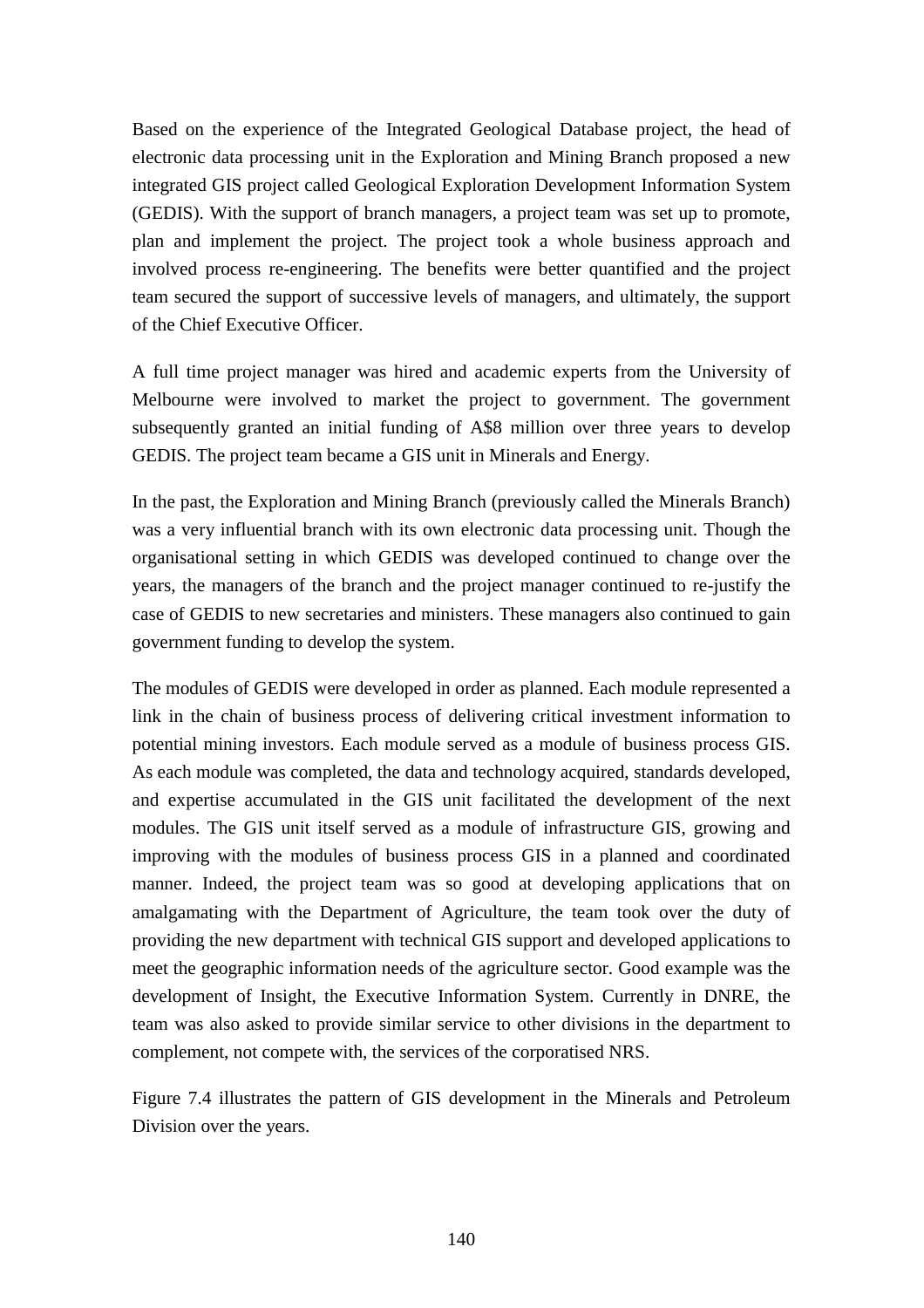

**Figure 7.4 Chronological development of GIS modules in Minerals and Petroleum Division**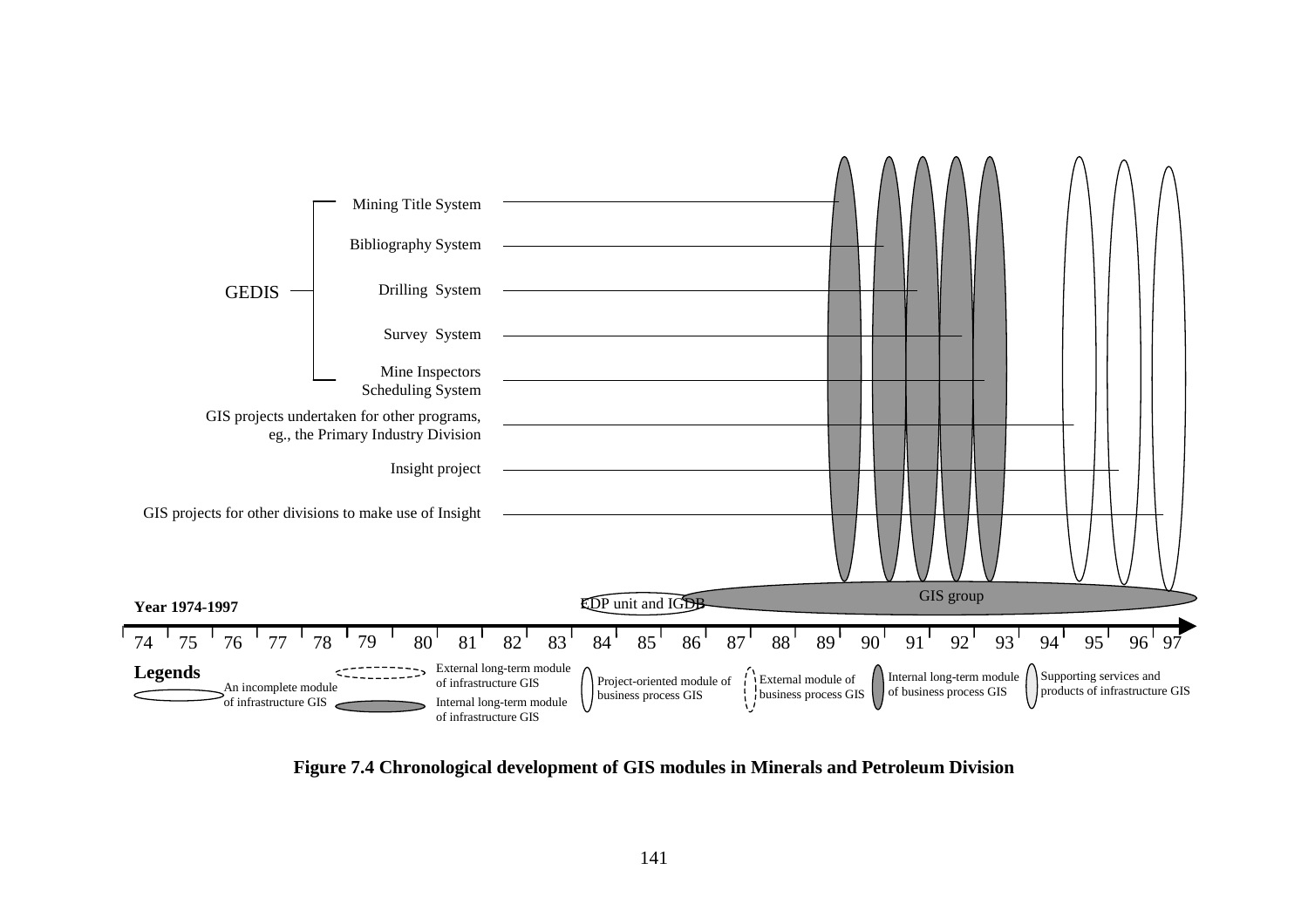#### **7.3.5 Parks, Flora and Fauna Division**

The Parks, Flora and Fauna (PFF) Division was made up of three branches, namely, the Parks and Reserves Branch, the Business Management Branch and the Flora and Fauna Branch. The first two branches looked after the Parks Program and the Coasts and Ports Program while the third branch look after the Flora and Fauna Program (Appendix 10).

The Parks and Reserves Branch was made up of the Parks and Reserves Policy Section, the Conservation Programs Section, and Parks Victoria. The first section was responsible for development and implementation of program policies, and served as the purchaser. The second section was responsible for managing the natural resources and developing a representative protected area network. Parks Victoria was a section that served as a service provider to the division. It managed the cultural resources in the state and was responsible for visitor and tourist services. It would be corporatised later on. The Business Management Branch looked after capital development, marketing and promotion. The predecessor of the Parks and Reserves Branch and the Business Management Branch was the National Parks Service of Victoria.

The Flora and Fauna Branch was primarily concerned with ensuring adequate conservation of the Victorian flora and fauna through coordinating the gathering of information, and advocating conservation by educating the public and lobbying in various planning processes. The branch was made up of a dedicated research institute called the Arthur Rylah Institute, and four other sections that comprised the Wildlife Section, the Flora Section, the Fresh Water Ecology Section, and the Program Coordination Section. Within each Section, there were different outcome-based activities such as information management, community involvement, threatened species management, and bio-diversity conservation. In each section, there was staff responsible for each outcome-based activities, as well as staff who work in the regions. The trend was for the sections to migrate to outcome-based activity groups.

The manager of the information management office in the Wildlife Section was also the Land Resource Information manager. This manager provided advice/service right across the Flora and Fauna Branch and to the Parks and Reserves Branch as well. Despite DNRE's policy towards corporatisation of non-core businesses, the Arthur Rylah Institute was currently not being corporatised. While the Fauna Section had always been under the conservation sector of the Department of Conservation, Forest and Land, the Flora Section initially came under the land sector. After a while, the Flora Section was drawn from land to the forestry sector and subsequently back to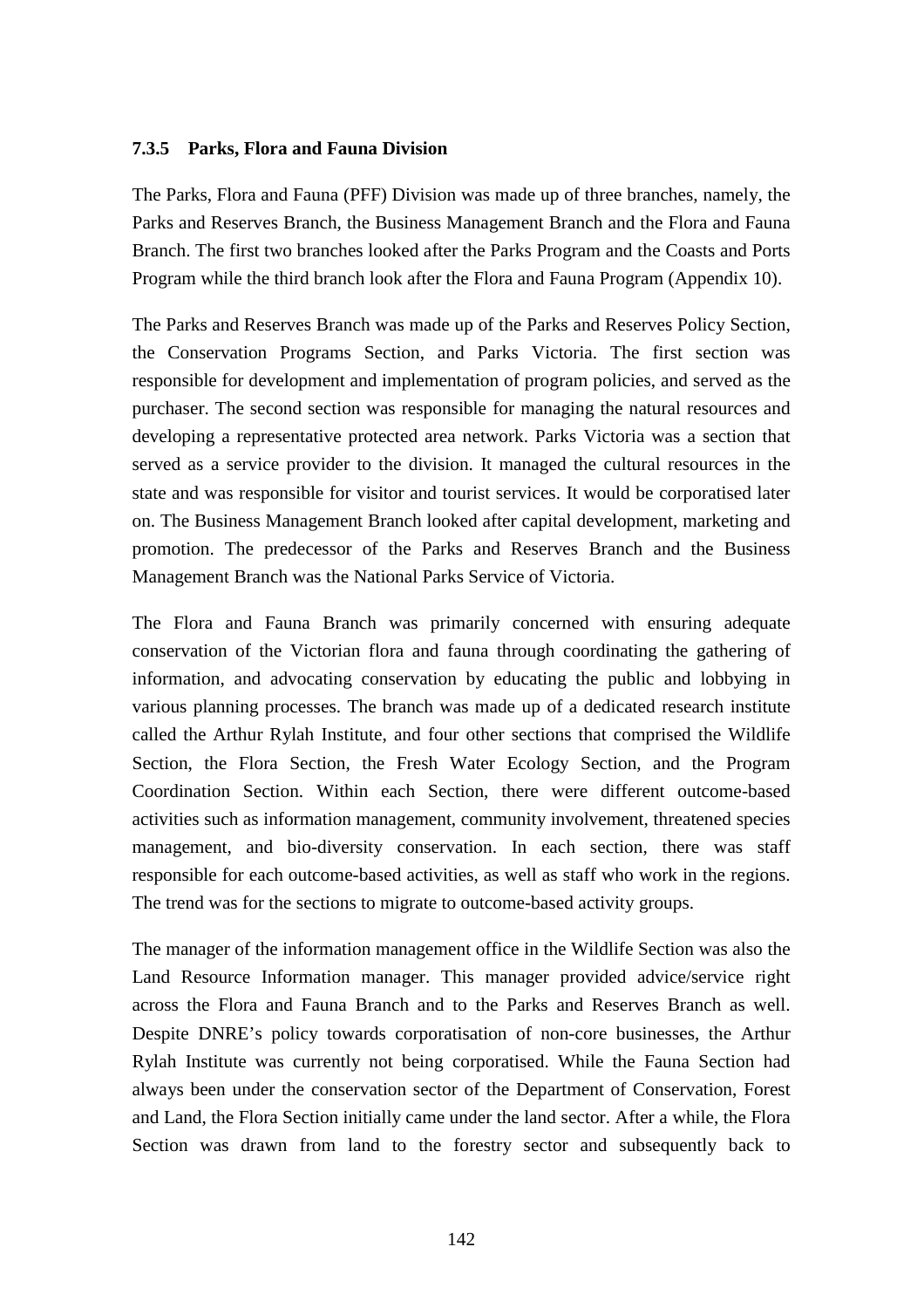conservation, forming the current Flora and Fauna Branch. The following paragraphs summarise the events that have taken place in the PFF Division of DNRE.

In PFF, GIS development in the Flora Section and the Wildlife Section could be traced backed more than 15 years ago. On the contrary, the Parks and Reserve Branch did not start its GIS development until about 15 months ago at the time of the case study. Through the Wetland Survey Program that was started in 1975, the staff of the Wildlife Section and its counterparts in the Arthur Rylah Institute developed in-house PC-based database management techniques. In 1981, a person from the Melbourne University was hired to develop a FORTRAN program to input attributes of maps from a digitiser directly to the computer for storage and map-making. This was to facilitate the management of the wildlife data collected during the survey. Though not actually developing a GIS, the effort paved the way for the development of the Wildlife Atlas and can be viewed as an incomplete module of infrastructure GIS.

In 1982, owing to the difficulty in managing the data of wildlife distribution, the Wildlife Section decided to develop a centralised Wildlife Atlas in the Arthur Rylah Institute. A member of staff developed a PC-based DBase application for the purpose. This application, together with the in-house mapping application developed in 1981 provided a crude raster-based map interface to record wildlife distribution in the Wildlife Atlas. A manager and an assistant were assigned to maintain the Atlas and to provide enquiry and standard query services.

The database was built up from the research activities of the institute and incidental data collected by the members of public. The Atlas was text-based and PC-based, with some mapping capabilities. It contained mainly point data which were referenced spatially by Longitudes and Latitudes. It was replicated on PC in regional offices for use by field staff who was responsible for updating the Atlas. The Wildlife Atlas was in effect a crude GIS, though few people were aware of the technology at that time. The entire project of Wildlife Atlas began to assume the role of a module of business process GIS.

In 1985, the Wildlife Section became part of DCFL. With the introduction of GIS (initially in the conservation sector) and the departmental wide area network in DCFL in 1986, the Wildlife Atlas was up-loaded to the corporate GIS for updating and analysis. The raster-based maps of the Atlas were also converted to vector-based maps. The GIS unit of DCFL (NRS) developed a module of business process GIS to provide access to the Atlas through graphic terminals. However only head office staff could afford the expensive graphic terminals. The field staff had to continue to push for access to data on the corporate GIS.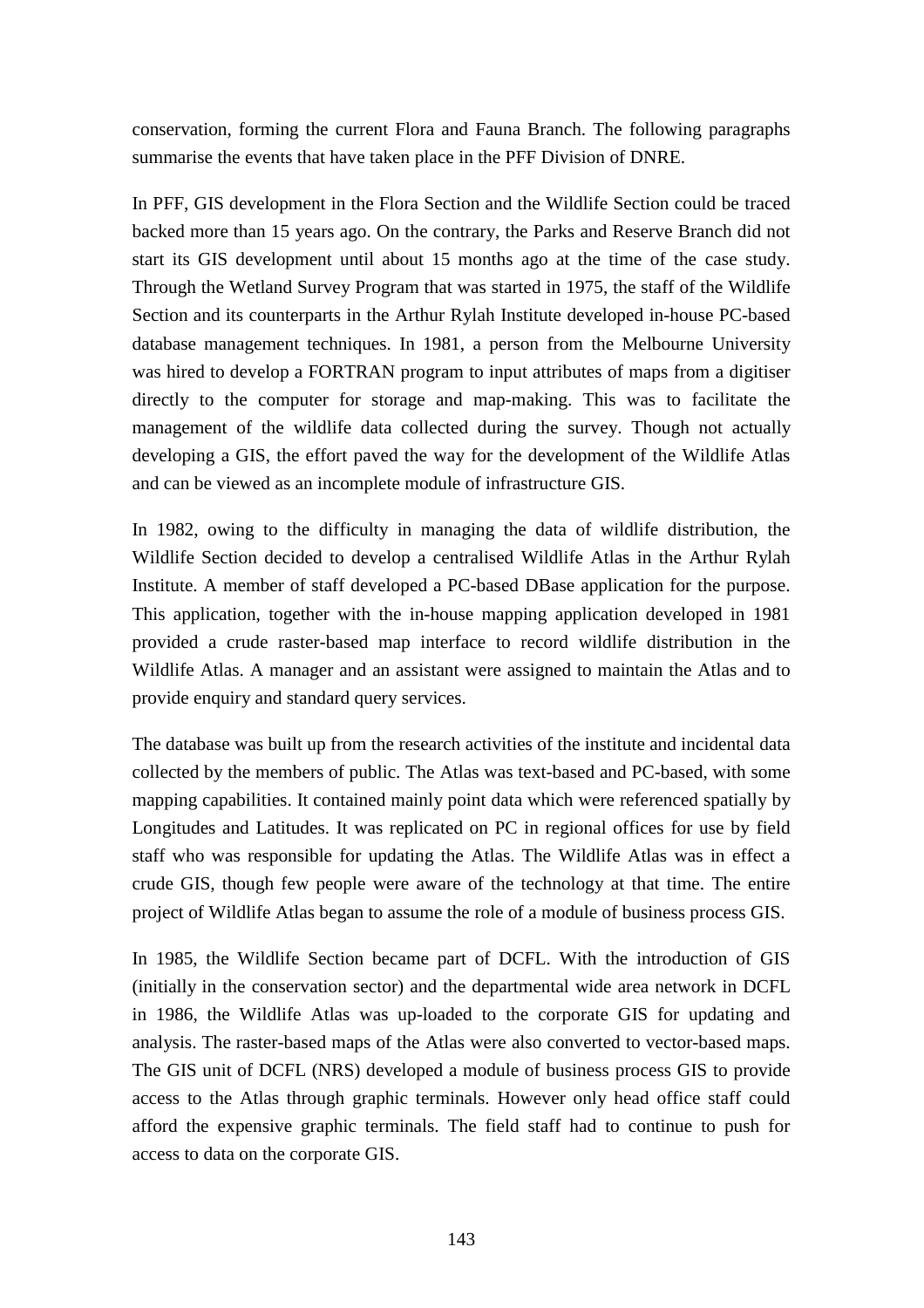In 1987, a former head of the Wetland Survey Program was appointed the current Information Manager for the Wildlife Section. An information system was developed so that the Wildlife Atlas could be queries from a remote text terminal by specifying an area delineated by a pair of latitude-longitude coordinates. Owing to the sensitive nature of the data, most data would have to be generalised before being made accessible through the departmental network.

In 1990, with funding from both state and federal government, an officer was put under the information manager to undertake a long-term project to map the habitats of the state's faunal emblem, the Leadbeater's Possum. As the data, standards, hardware and software and expertise in relation to GIS accumulated, the information unit became a module of infrastructure GIS in the Wildlife Section. This module supported the undertaking of more *ad hoc* conservation studies that in turn improved the GIS capabilities of the information management unit. Currently, the information management unit worked quite independently. However, it continued to use the data, hardware and software managed by the departmental GIS service provider, NRS, and also some of NRS's specialist GIS/mapping services.

The development of the GIS in the Flora Section was similar to that of the Wildlife Section. It started with the employment of the Manager of Flora in the mid-1970s to conduct quantitative floristic surveys. The flora data and the locational data were stored on a WANG PC and the manager wrote a PC-based program to help flora specialists to manage and interpret the data. Despite having mapping done manually, the system was in effect a very crude GIS and can be considered a module of business process GIS. The capabilities of the software were improved continuously by the manager, including the addition of mapping capabilities. The Manager of Flora eventually formed a company to market the improved versions of the software. Apart from the Flora Section, the software was also adopted by universities, consultants, and field study clubs.

The floristic data continued to be collected through various floristic surveys commissioned by internal and external agencies. With over one million records, the point data were centrally managed on the corporate computer in a main stream database management software called Sybase, instead of Arc/Info. The PC-based software was continued to be used by flora specialists in the section to manage and, more importantly, to interpret the floristic database. This was considered to be the core business of the section. The corporate GIS was mainly concerned with the production of specialised products, such as vegetation maps, which were important in public planning meetings. This function was regarded not as importance. The PC-based GIS together with the DNRE's departmental GIS formed a module of infrastructure GIS. This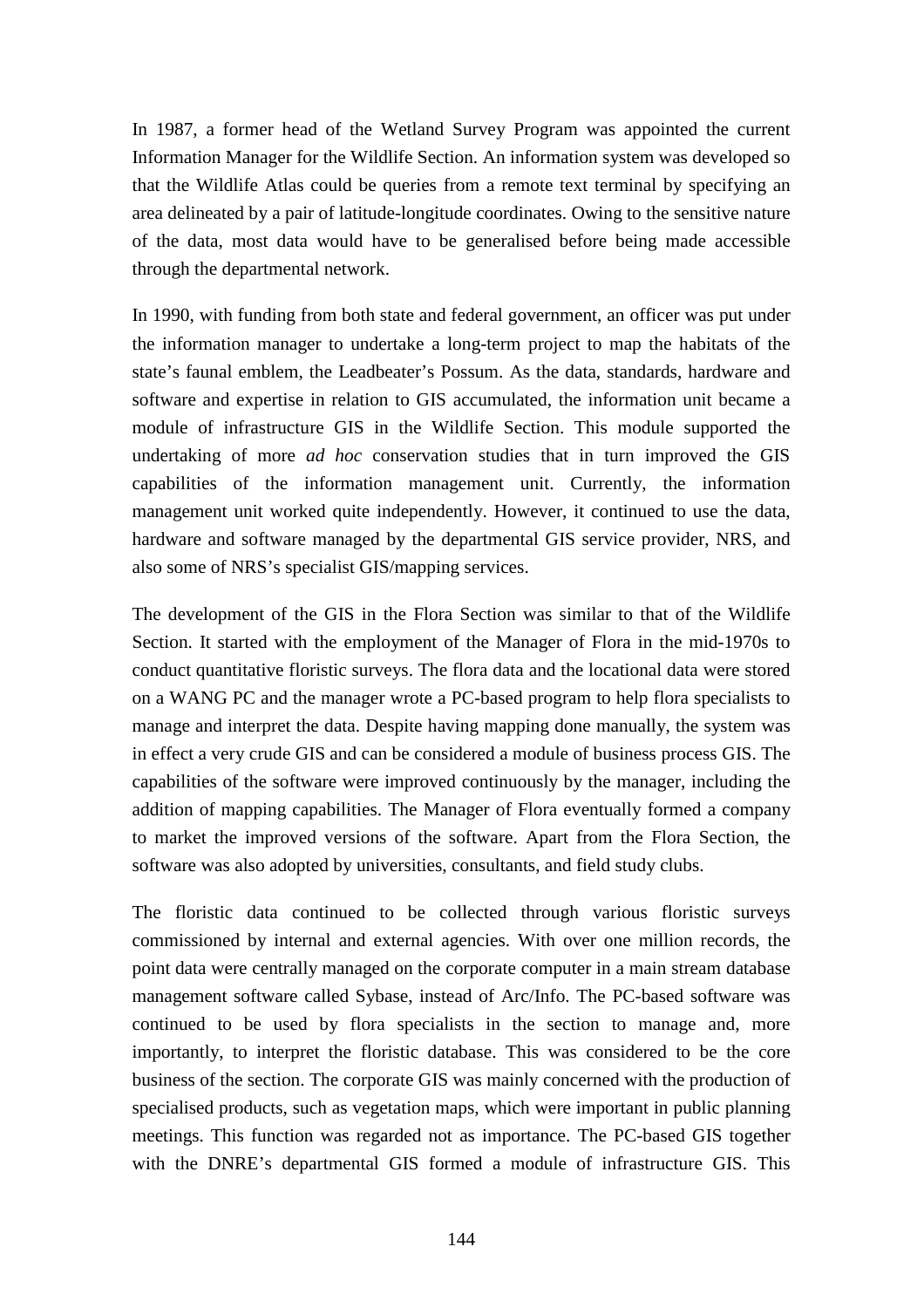module underpinned the development of business process modules that supported the routine activities of the Flora section.

Unlike their counterparts in the Flora and Fauna Branch, the staff of the Parks and Reserves Branch was traditionally reluctant to invest in information systems, especially in large-scale branch wide systems. Though the branch was aware of the GIS products and services provided by NRS in the department, the policy of the director had been to invest in the development of facilities in the parks. All GIS/mapping products were purchased on an *ad hoc* basis from the lowest bidders. There was no focus on data management, no branch wide system and no information technology staff or expertise in the branch. The branch relied on departmental for information technology supports. Only stand alone PC-based information systems/GIS were developed in the regions.

Even with the replacement of the old director in 1992, the culture changed only very slowly to accommodate the development of large-scale information systems (including GIS). The head of Parks and Reserves, who used to be the manager of the Wildlife Section, was aware of the value of GIS. Even this manager progressed very slowly. Eventually in 1994, a GIS operator was seconded from NRS to the branch to help deliver GIS services to the Conservation Programs Section (previously, Ecological Management Section). With funds from the Australian Nature Conservation Agency, the branch was able to contract NRS to develop a digital thematic map layer of the boundaries of all parks and reserves in the state. The layer was kept on the corporate computer and accessible via the GIS operator seconded to the branch.

The next logical step was to link park attributes to the digital map. This led to the consideration of an integrated information system. The information manager of the Wildlife Section was asked to help. The manager asked the GIS operator to develop a conceptual framework of the information system called Parks and Reserves Information Management System (PRIMS). Again with funding from the Australian Nature Conservation Agency, a senior policy officer was deployed to produce a Parks and Reserves Database User Specification, and to generally supervise the development of the Parks and Reserves module of PRIMS by NRS. Other modules were also being developed. However, at the time of the case study, GIS products and services were only available from the corporate GIS maintained by NRS. The Parks and Reserves Branch still did not have a functional GIS.

Figure 7.5 illustrates the pattern of GIS development in the Parks, Flora and Fauna Division over the years.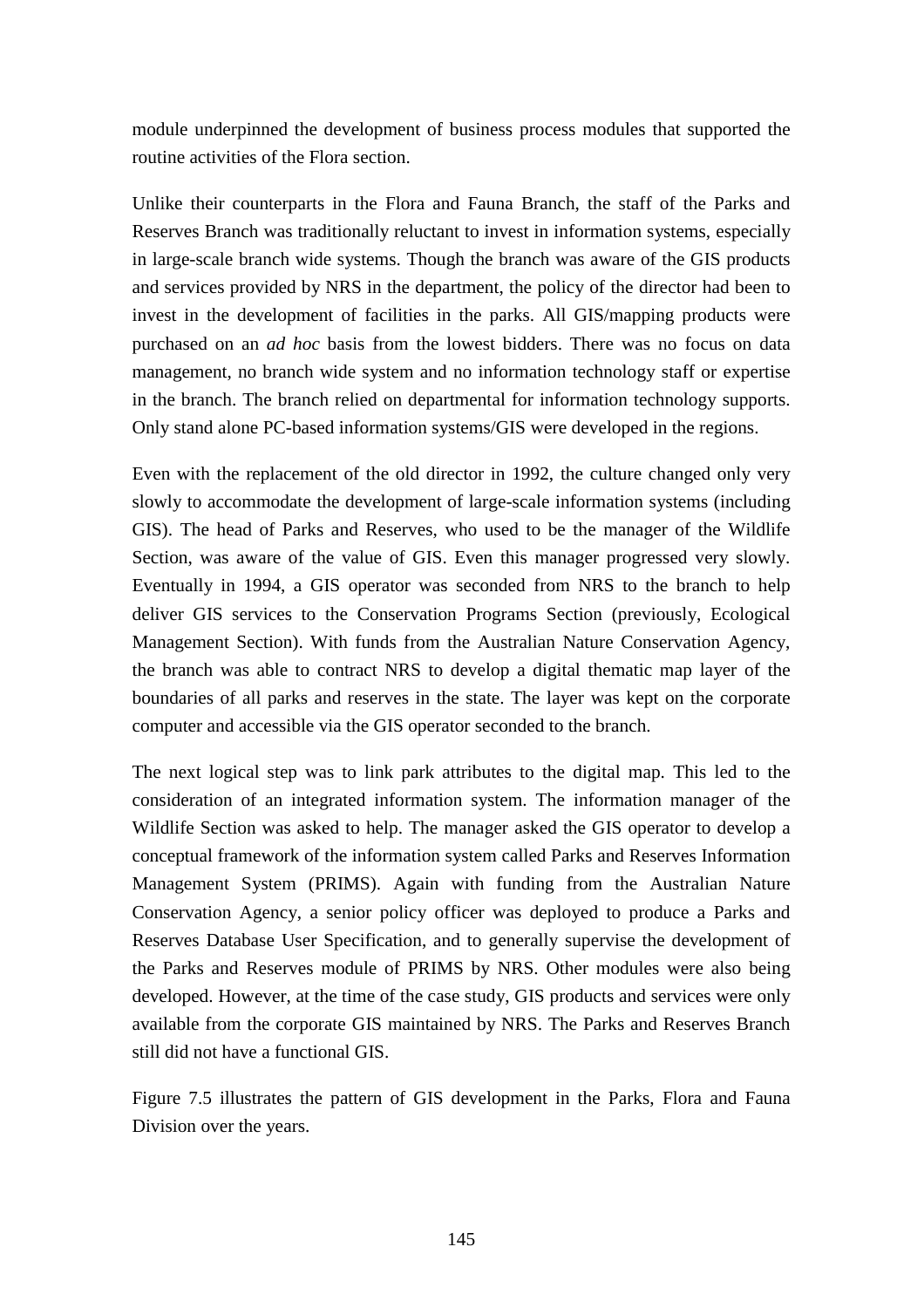

**Figure 7.5 Chronological development of GIS modules in Parks, Flora and Fauna Division**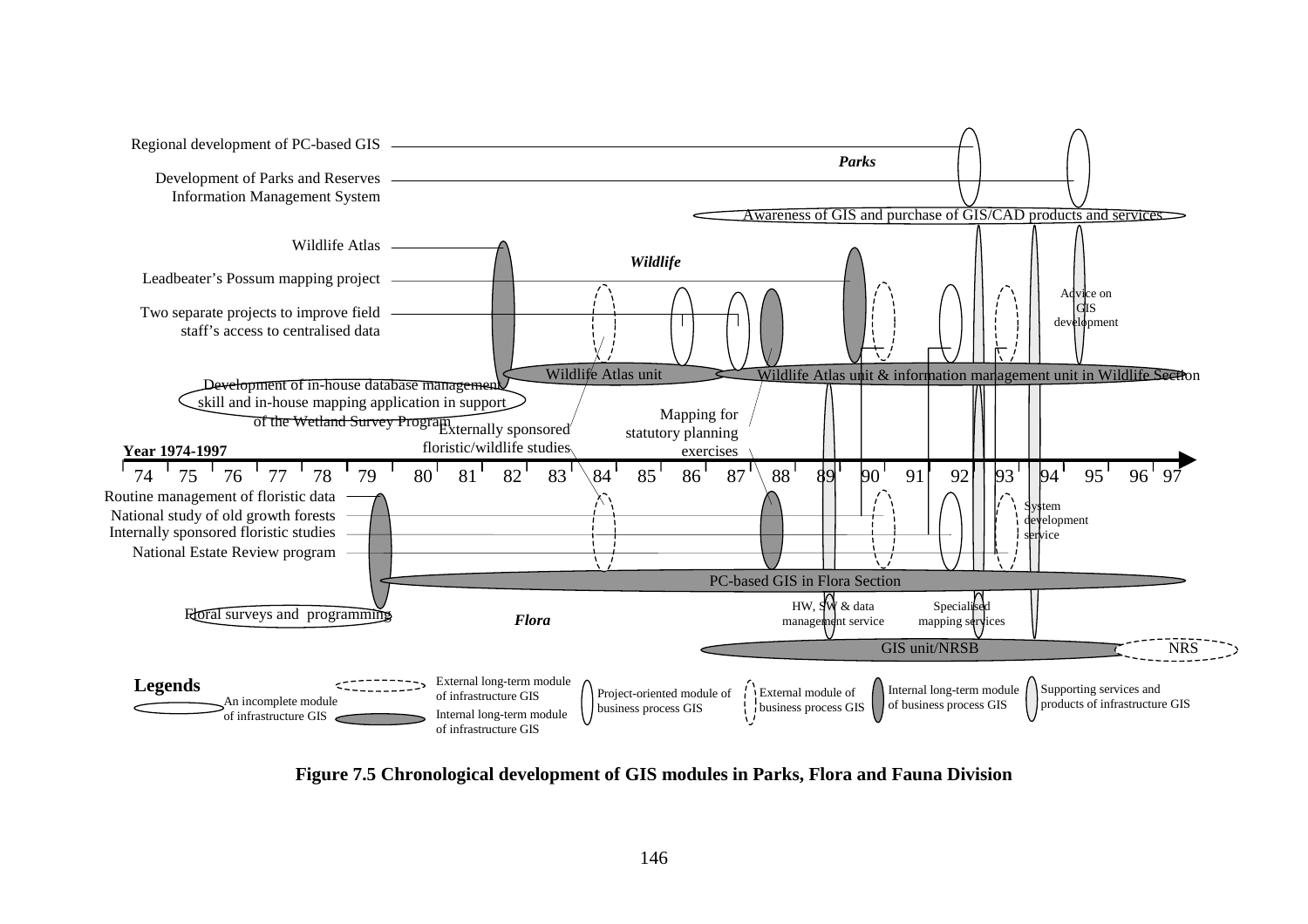#### **7.3.6 Primary Industries Division**

Headed by the Chief Scientist's Office, the Primary Industries Division had two branches: Agriculture Victoria, and Victorian Fisheries. The Agriculture Victoria Branch continued to undertake the majority of the work of the former Department of Agriculture. The work was consolidated into two programs, namely, the Agriculture Industries Program and the Agriculture Quality Assurance Program (Appendix 10). In the past, it also looked after the program to develop and promote sustainable agriculture. Currently, that program was amalgamated with the catchment management activities of the former DCNR into the Division of CMSA. In general, the work of Agriculture Victoria Branch was regulatory in nature, and concerned with agriculture extension and policy formulation. It achieved its objection by working with and through the agriculture industry.

In the past, it was necessary to attract outside funding to supplement the work of the division. All regional agriculture research institutes that supported the branch's core business had matching funding from the private sector. Examples of such institutes included the Institute of Sustainable Irrigated Agriculture at Tatura and the Sunraysia Horticulture Centre in Mildura. Generally, funding was from diverse sources.

Prior to the amalgamation with Department of Agriculture, Energy and Minerals in 1996, Victorian Fisheries Branch had always been part of the Conservation Program. Fishing stocks were considered as public goods and Victorian Fisheries was charged with the stewardship of the stocks under the Fisheries Act. The stocks had to be managed in a biologically sustainable and economically efficient manner, taking into consideration the social, regional, political and conservation aspects. Therefore, it was justifiable for the branch to have the dedicated support of a research institute, namely the Marine and Freshwater Resources Institute (MAFRI). All along, Victorian Fisheries had been buying research results, both biological and economical, from MAFRI or its precursor institutes.

MAFRI was founded in July 1996, with the amalgamation of the Victorian Fisheries Research Institute (including the inland fisheries research station at Snobs Creek), the Freshwater Ecology Group of the Arthur Rylah Institute, and the Victorian Institute of Marine Sciences. It existed as a business unit under Victorian Fisheries. There was a review of the status of MAFRI and it was decided that its corporatisation should be delayed for one year as a trial. As MAFRI held the data about the fishing stock, it was in public interest to keep it in Government. The prevailing feeling was that it would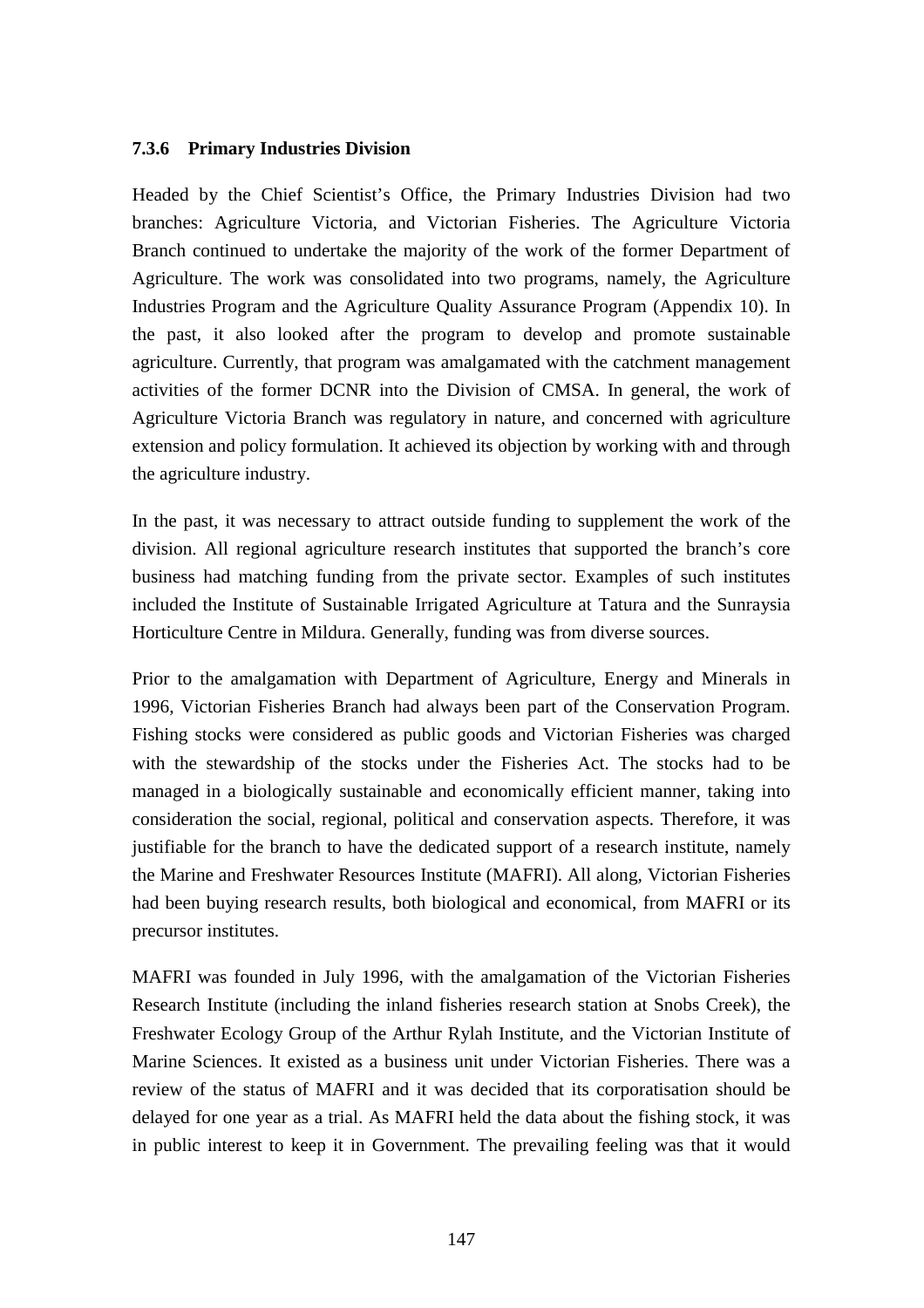remain in the Department as a business unit in the Division of Primary Industries, with Victorian Fisheries Branch as it's principal client (50% of budget).

When GIS was first implemented at MAFRI, Victorian Fisheries had been relying on MAFRI to provide the GIS information products that it needed in the form of paper maps. Though Victorian Fisheries' staff wanted access to the technology, it did not have the resources to develop hardware and software needed for its own GIS or to make use of the GIS data collected by MAFRI. The following paragraphs summarise the events that have taken place in the Primary Industries Division.

In 1985 the manager of the Environmental Science Unit (ESU) in the State Chemistry Laboratory was looking for ways to better manage and utilise soil data in order to justify the existence of the Soil Survey Unit. The manager of the GIS unit of DCFL advised the manager of ESU to adopt GIS. In 1986, the GIS unit provided ESU with temporary access to GIS hardware and software in support of ESU's new remote sensing system. In the same year, the manager of ESU gained the support of the Director of the State Chemistry Laboratory to acquire the GIS hardware and software.

Without the recurrent funding to sustain the GIS, the manager of ESU went to the regional staff to promote the new GIS and remote sensing capabilities. Funding was obtained from regional offices to undertake *ad hoc* soil related projects. The GIS was used originally to manage the business process of management and dissemination of soil data kept in the Soil Survey Unit of ESU. Therefore, initially, the GIS was a module of business process GIS. As more soil data were digitised and became more accessible, the data, the GIS hardware and software and the GIS expertise in ESU were used to undertake more *ad hoc* projects sponsored by the regional staff members. Gradually, the GIS capabilities in ESU took up the additional role of a module of infrastructure GIS.

In the early years, the GIS unit in ESU had a strong regional focus, undertaking primarily regional GIS/mapping projects such as the fallow land mapping project in West Gippsland. In 1992, with the appointment of an information conscious secretary who recognised the value of GIS, the GIS unit gradually took on projects that had a strong head-office focus. The secretary eventually restructured the GIS unit to form the Industry and Resources Information Service (IRIS) in 1995. In the same year, the GIS unit/IRIS arranged for the introduction of ArcView (version 2.0) to PC in regional offices. Together with the wide area network introduced into the Department of Agriculture earlier in the year, regional staff was given access to corporate GIS data.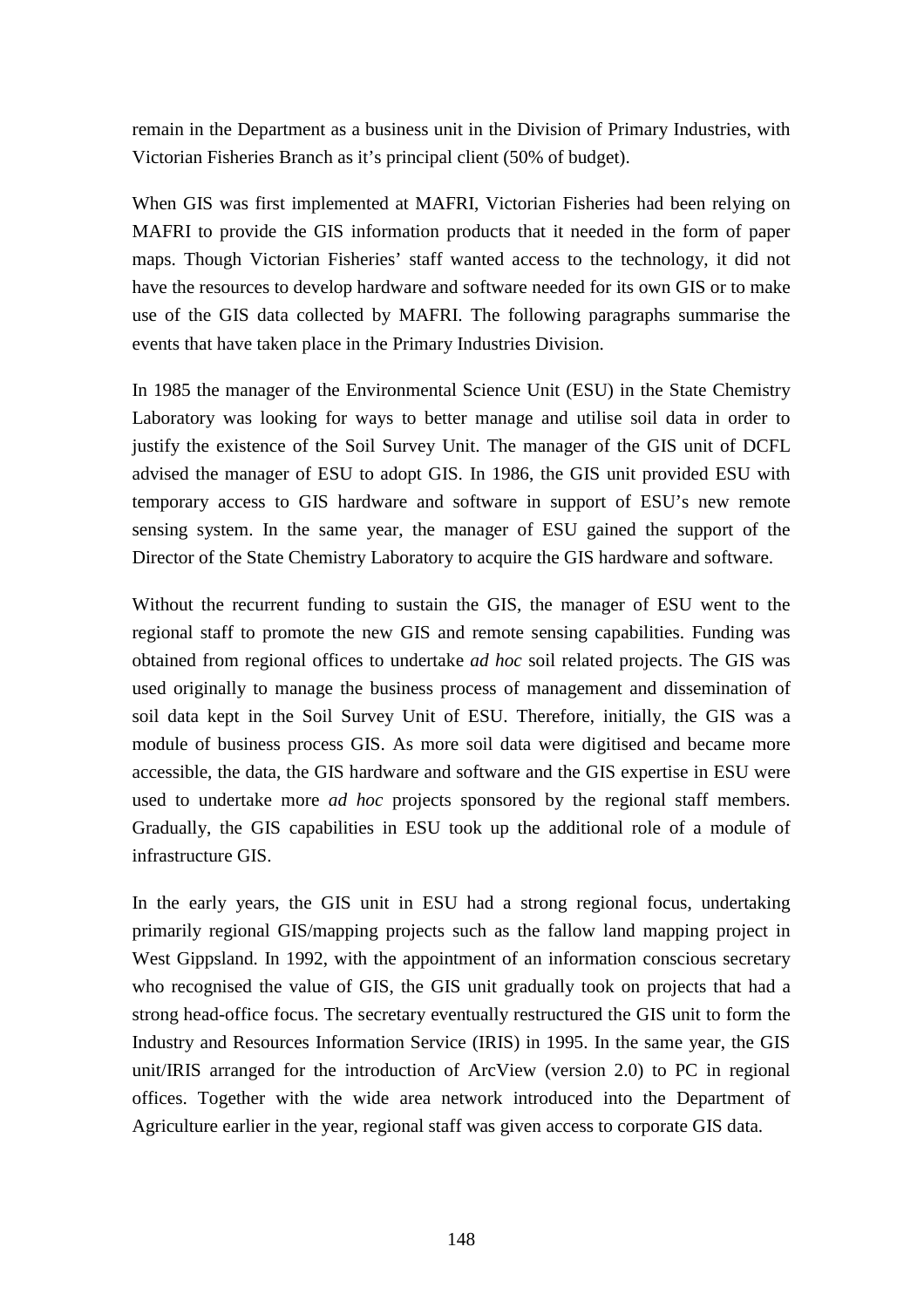Only a small percentage of the regional staff trained to use ArcView remained as regular users of GIS. These users, together with the corporate data, hardware and software accessible to them, constituted a module of infrastructure GIS, capable of supporting simple GIS/mapping projects in the regions.

In the same year, following the amalgamation of the Department of Agriculture with the Department of Minerals and Energy, the managers of the GIS units in both departments met and agreed on an arrangement of division of labour. The GIS unit of the Department of Minerals and Energy would build GIS applications for the agriculture sector with IRIS concentrating on project specification and management. One example of such a project was the Insight Project—an ArcView-based Executive Information System designed to meet the information needs of senior management. Originally, the project was intended for the Department of Agriculture. It was subsequently expanded to the whole of DNRE.

In 1990/91, a GIS was independently developed in a unit established under the computer manager of the Institute of Sustainable Irrigated Agriculture at Tatura. The GIS was funded by the Shepparton Irrigation Region Land and Water Salinity Management Plan (the Shepparton Plan) and was originally proposed to provide information to inform politicians and other people of the progress of the Plan. Based on this purpose, the GIS can be considered as a module of business process GIS.

At first, the GIS unit produced one-off maps for public relation purposes. Then the unit used the GIS to manage and coordinate the salinity and water table data collected by local conservation group members, or community members hired for the work. The data allowed the assessment of the salinity problem in the Shepparton Region, and the subsequent prioritisation of regional research and remedial actions.

The GIS unit grew in terms of data, hardware and software, and expertise by supporting various projects sponsored by the Shepparton Plan. The specifications of the GIS used in the project also formed the *de facto* standards for future projects. In time, the GIS unit had developed into a module of infrastructure GIS to serve the Shepparton Region. It helped to develop *ad hoc* modules of business process GIS aimed at meeting the geographic information needs of the various business activities involved in the implementation of the Shepparton Plan.

As the implementation of the Plan progressed, it was found that the salinity information generated by the GIS unit was a good indicator of productivity. The GIS unit realised that its focus had broadened from the Shepparton Plan to the economic development of the whole region of Shepparton. This led to the involvement of the GIS unit in projects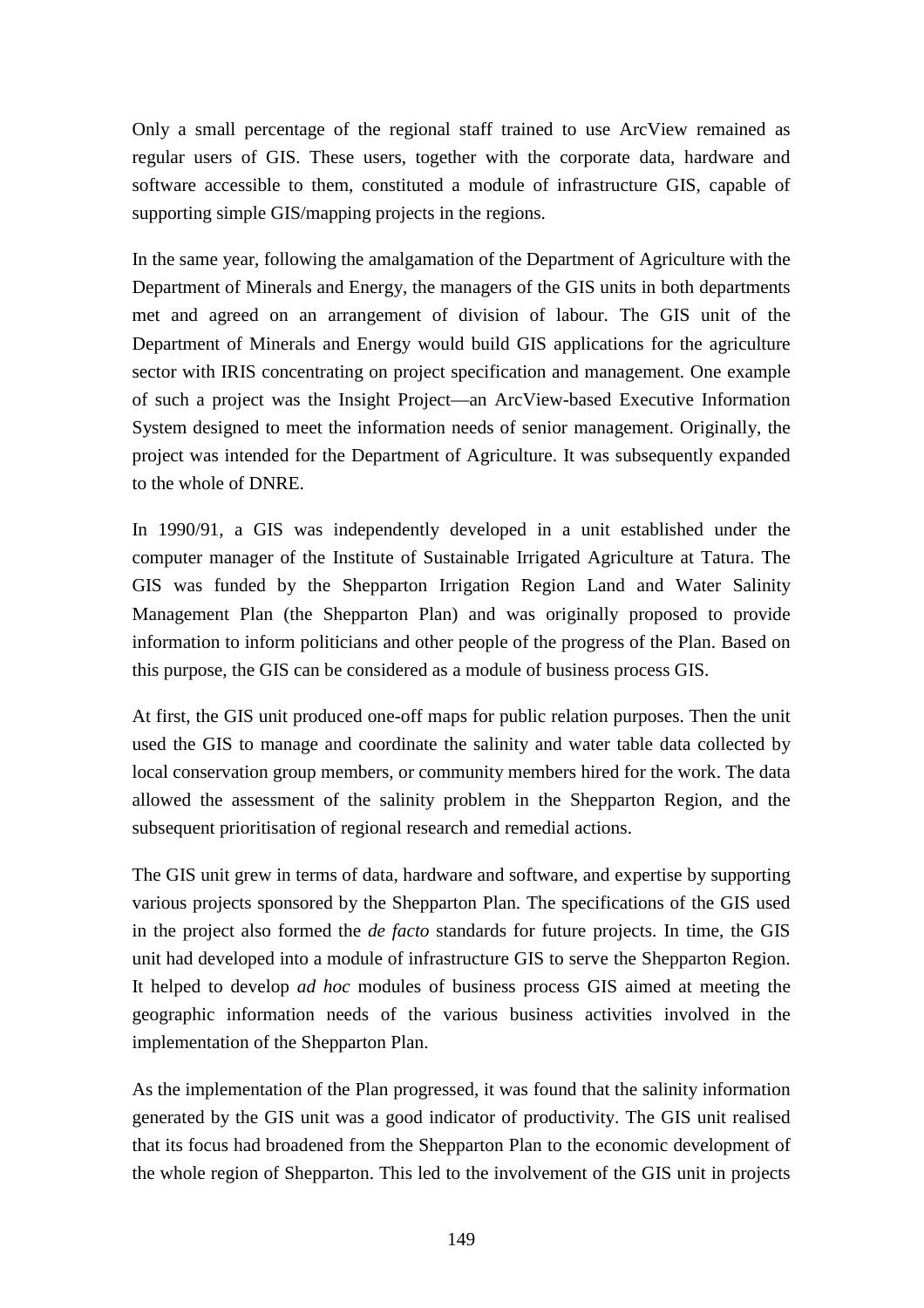that affected business planning of regional agencies and general regional development planning by government.

Though contact was established between the GIS units at ESU and at Tatura quite early on, cooperation existed only in the form of avoiding duplication and making use of specialised expertise of each unit. The same relation was maintained with the oneperson GIS unit established in 1994 in the Sunraysia Horticulture Centre in Mildura. This concludes the description for Agriculture Victoria Branch. The description for Victorian Fisheries Branch follows next.

All along, Victorian Fisheries relied on its dedicated research institutes for research information products, including maps. Therefore, development of GIS in Victorian Fisheries was primarily concerned with development of GIS in the research institutes. The head of the Biometry and Computing Division (head of IT) of the Victorian Fisheries Research Institute (VFRI) first saw the benefit of GIS during a meeting with the consultants responsible for the state government wide GIS planning study in 1993. The head of IT realised that the display of fishery catch and effort data could be enhanced and better managed by GIS.

Later in the year, funding became available from the Australian Nature Conservation Agency to develop a Marine and Coastal GIS in support of the preparation of an inventory and classification of Victoria's marine ecosystems. This project was jointly run by VFRI, the National Parks Services of DCNR, and the Land Conservation Council. With the encouragement of the head of the GIS unit of DCNR, it was decided that a GIS unit was to be set up in VFRI to develop the GIS in question.

In 1994, a very experienced GIS specialist working in the region of Forests Service Division was recruited to head the GIS unit in VFRI. By initially making use of the GIS data, hardware and software provided by the GIS unit in DCNR (that is, NRS), the head of GIS unit was able to kick-start the GIS unit, and immediately embarked on the planning of the Marine and Coastal GIS. The development of the Marine and Coastal GIS relied on projects undertook by the GIS unit in three main areas on behalf of other business and research units in Victorian Fisheries. Firstly, it was the provision of GIS services to research activities in marine and freshwater fisheries. Secondly, it was the maintenance of data gathered from surveys of the ocean floor. Thirdly, it was the collation of existing data to generate coastal and marine resources atlas. It also assisted in the Insight project by making catch and effort data available for viewing through ArcView at a scale of 1:500 000 over the computer network of DNRE.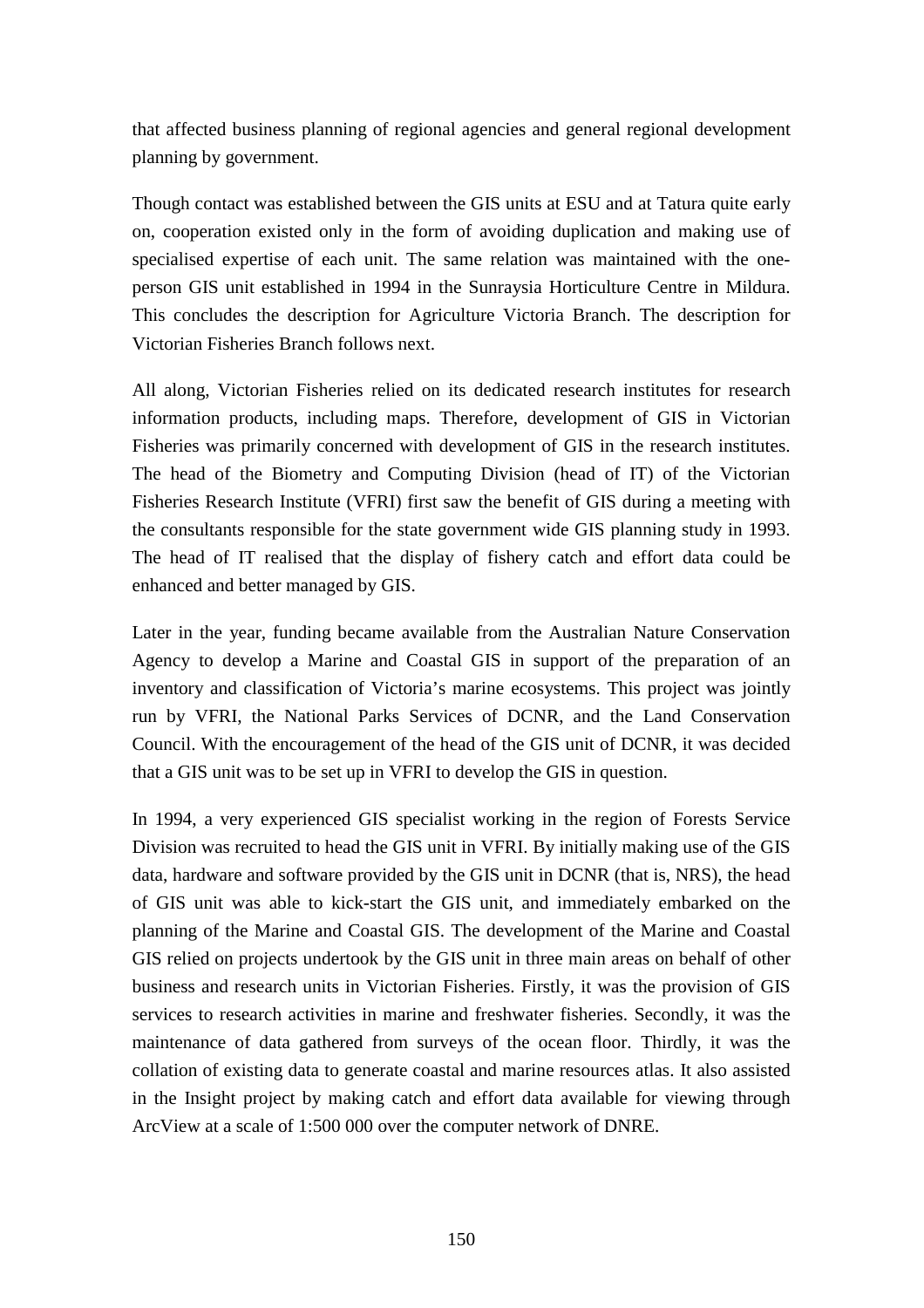

**Figure 7.6 Chronological development of GIS modules in Primary Industries Division**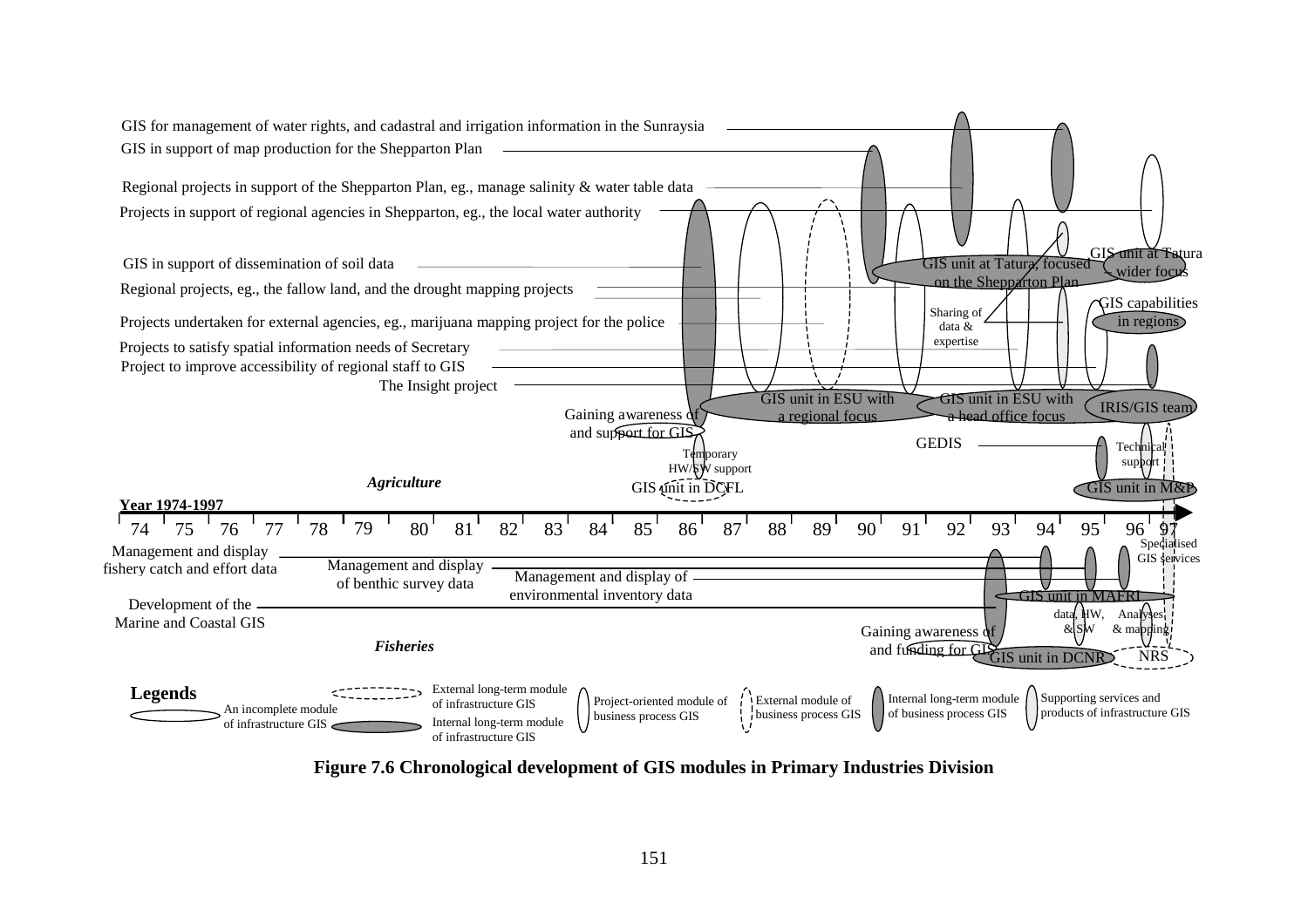In the process the Marine and Coastal GIS continued to grow with data from these projects. This GIS initially served as a module of business process GIS that supported the preparation of an inventory and classification of Victoria's marine ecosystems. The funding from the additional projects undertaken enabled the GIS unit to grow substantially from an initial two-person, NRS-dependent unit that did not have its own data, hardware and software, to a five-person unit that had its own GIS capabilities in MAFRI. NRS still served as a contractor to provide specialist GIS services. The GIS unit had grown into a module of infrastructure GIS that provided GIS services to various business units in Victorian Fisheries. There was also a plan to expand GIS activity into the Environment Impact Assessment area. The Marine and Coastal GIS would continue to develop passively depending on the scale and scope of the projects undertaken by GIS unit.

Insight was made available initially to senior management and Land Resource Information Managers in DNRE in December 1996. Other staff, particularly staff of Victorian Fisheries would soon have direct access to the technology. The fishery staff was keen about having direct access to GIS for the first time. It was expected to change the way head office staff of Victorian Fisheries would make use of GIS.

Figure 7.6 illustrates the pattern of GIS development in the Primary Industries Division over the years.

## **7.4 Outcomes of the Case Study—Model Testing**

Based on the hypothesis of this thesis, the special qualities of a GIS as seen in the organisational structure, that is, a corporate GIS, are identified. The impact of these qualities on GIS diffusion is depicted in a model of diffusion of a corporate GIS, which is described in Chapter four. In Chapter five, it is argued that in order to test the hypothesis, the model has to be validated through the matching of the following four sets of predicted relationships by the relationships observed from the development of an actual corporate GIS.

- 1. A corporate GIS is made up of modules of GIS which play the role of either a business process or an infrastructure, with a module of infrastructure GIS supporting the development of one or more modules of business process GIS.
- 2. Diffusion takes place when the purposes served by a module are focused and well defined.
- 3. Diffusion of a corporate GIS takes place in the dispersed scenario.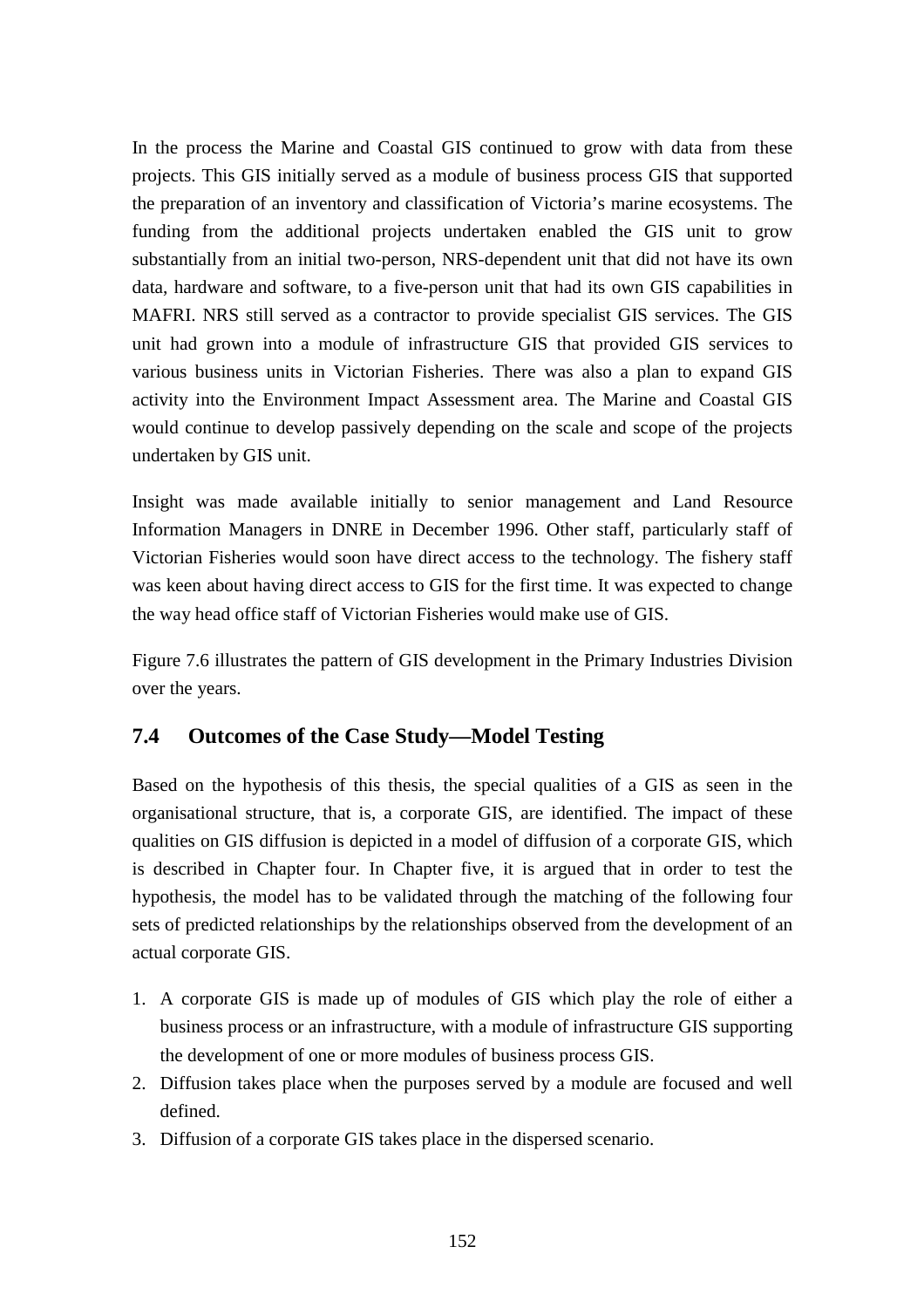4. Reinvention of a corporate GIS can be monitored by the outcome of diffusion of the modules of GIS in the focused scenario.

The subsections that follow discuss how the predicted relationships are matched.

#### **7.4.1 Identity of the corporate GIS—GIS modules and their roles**

The development of GIS capabilities of each division of DNRE over time has been summarised in the previous section by tracking the development of the five elements of GIS (organisational perspective of describing GIS). Based on the purposes served, these GIS capabilities have been grouped into two basic modules of GIS, that is, infrastructure and business process GIS. For example, each set of GIS capabilities accumulated over the years by GIS managers in each division could be regarded as module of infrastructure GIS. Each module of infrastructure GIS allowed a GIS manager to undertake GIS projects resulting in the development of modules of business process GIS. These may be *ad hoc* short term business process GIS as in the case of the fallow land mapping project (Figure 7.6), or long term business process GIS as in the production of forest management plan (Figure 7.2).

As pointed out in Chapter six, the first predicted relationship has been confirmed initially by the perceptions of respondents in the Departmental GIS Development Profile Survey. The evidence discussed in the previous paragraph suggests that a corporate GIS does comprise modules of infrastructure and business process GIS, with the former supporting the latter. This further confirms the first predicted relationship.



**Figure 7.7 Pattern of GIS development started by a module of business process GIS**

It is interesting to note that on closer examination of the evidence, the relationship between the two basic modules in terms of the sequence of their development appears more complex that that predicted. Based on the chronological order of development of the two basic modules of GIS as illustrated in Figures 7.1–7.6, three

patterns of development of business process and infrastructure GIS are identified. Firstly, a business process GIS may initially be developed in a certain business function as in the case of the GIS unit developed to manage soil data in the Environmental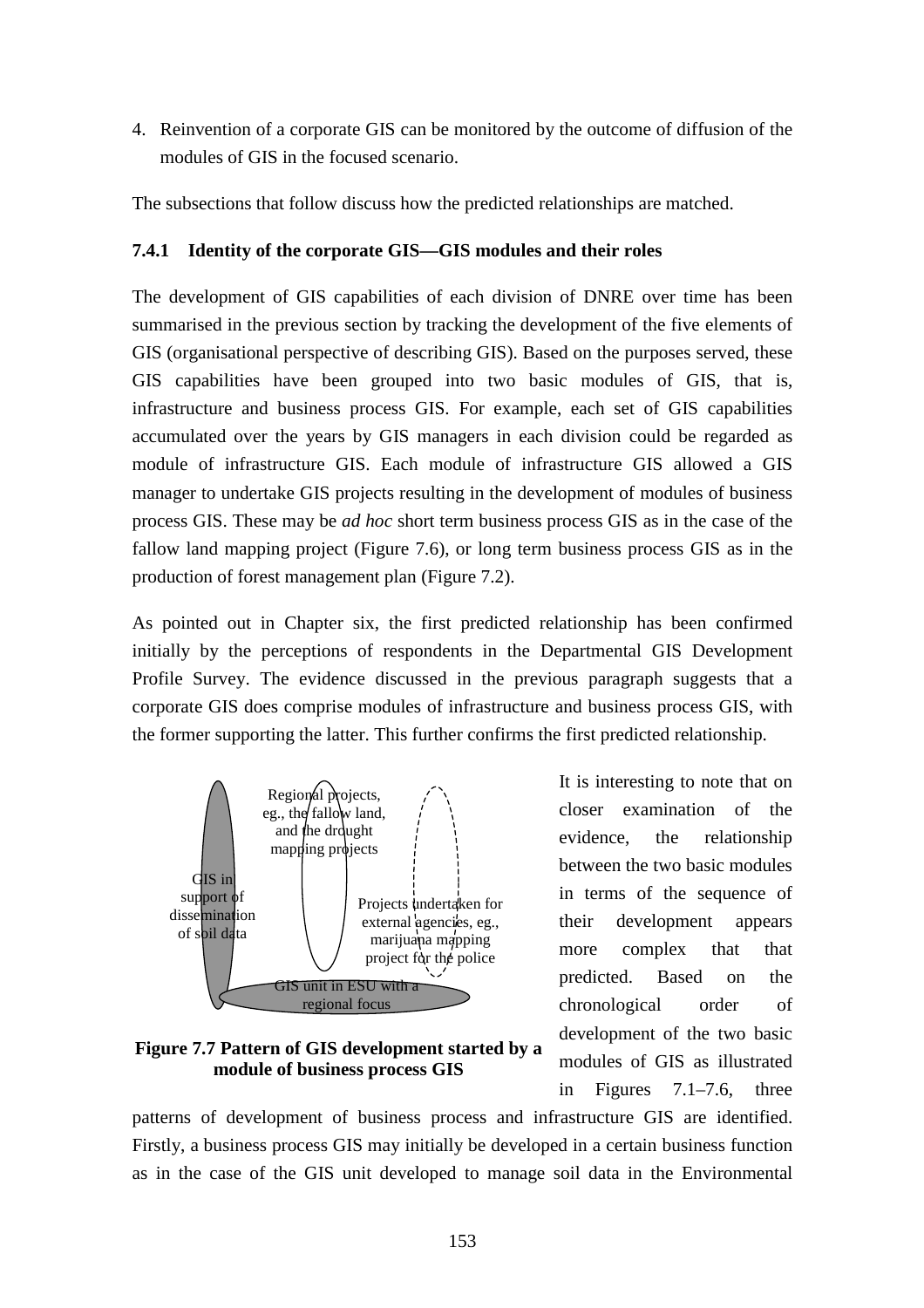Science Unit as illustrated in Figure 7.6 and reproduced in Figure 7.7. Over time the GIS capabilities may be accumulated to such an extent that they enable other business process GIS to be developed, both within and without the original business function. In this case, the GIS capabilities assume the additional role of an infrastructure GIS that grows out of the original module of business process GIS. Over time, this additional role may overshadow the original role of the GIS.



**Figure 7.8 Pattern of GIS development started by a module of infrastructure GIS**

Secondly, a module of infrastructure GIS may be developed first as in the case of the GIS unit established in the Department of Conservation, Forests and Lands as described in Figure 7.2 and reproduced in Figure 7.8. Initially, it may or may not be associated with any particular business function. But very soon, it is used to

develop one or more business process GIS in one or more business functions, and remains primarily as a module of infrastructure GIS.

Thirdly, given the right project and resources, a GIS may be developed as a well planned and integrated system. The infrastructure GIS and the first module of business process GIS are developed simultaneously. A good example is the development of GEDIS in the Department of Energy and Minerals as illustrated in Figure 7.4.

The above evidence from the case study confirms that there can actually be three sequences of development for the two basic modules of GIS. Firstly, the business process module supports the development of the infrastructure module. Secondly, the infrastructure module supports the development of the business process module. Thirdly, the two modules develop together hand-in-hand. These three sequences also represent three patterns of development of a corporate GIS. Evidence from Figures 7.1– 7.6 suggests that the more common pattern is the development of a module of business process GIS from which a module of infrastructure GIS is subsequently developed.

#### **7.4.2 Identity of the Corporate GIS—Roles of the Managers**

Evidence from the case study also suggests that managers (including GIS managers and coordinators, and certain key GIS specialist) at various levels within the administrative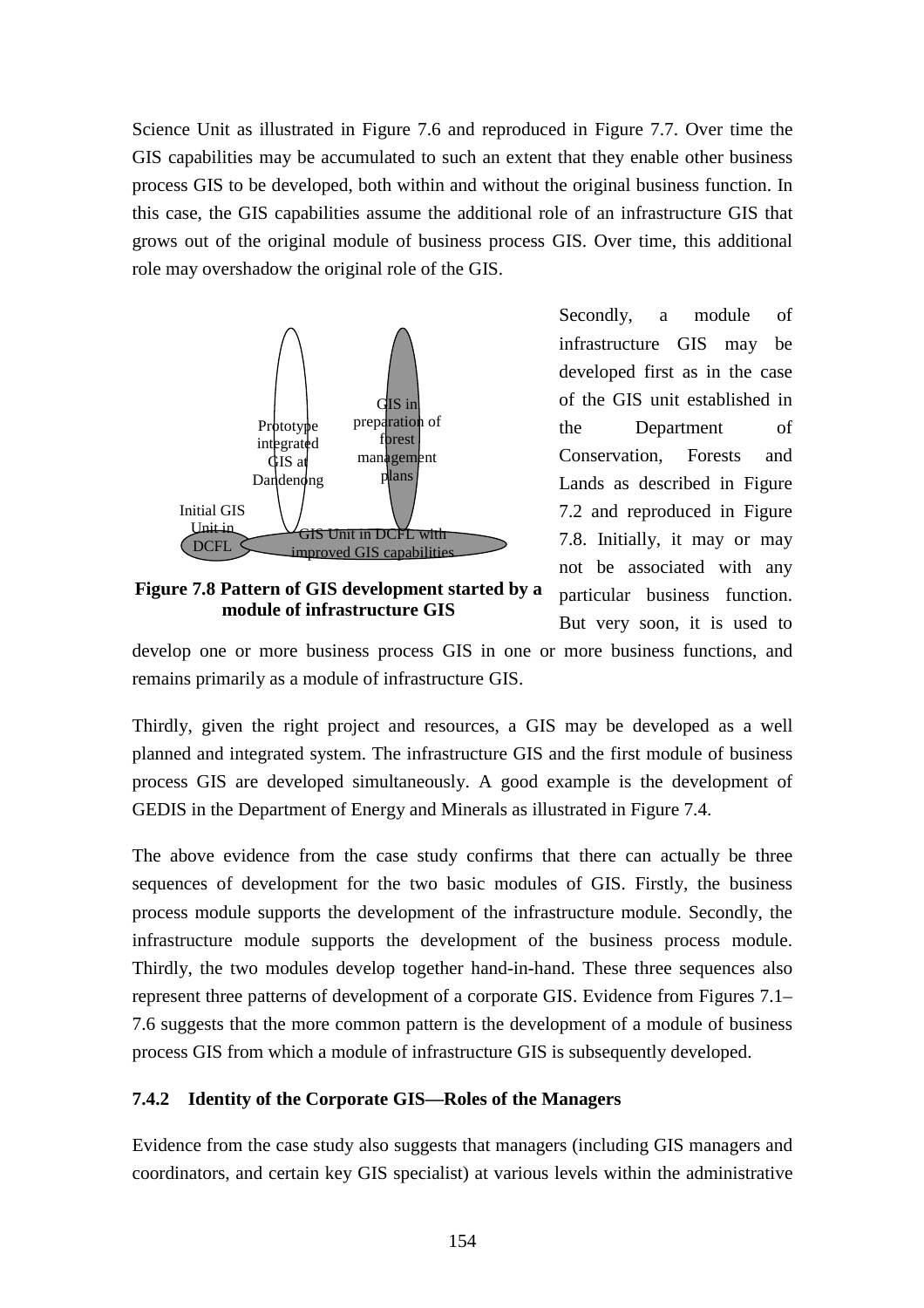hierarchy of an organisation, play a very important role in the diffusion of a corporate GIS. The visions these managers have for the GIS will determine not only the purposes and the organisational boundaries served by these modules, but also the pattern of development of the modules of business process and infrastructure GIS.

At one end of the spectrum, managers with a more focused vision may concentrate on the development and maintenance of one particular module of business process GIS that serves a specific unit in the organisation. A good example is the case of the GIS specialist who made use of the departmental digital map to develop a simple GIS module for fire monitoring in the Fire Management Branch in Forests Services (subsection 7.3.2). Managers with a focused vision tend to make little effort to facilitate diffusion of the GIS capabilities they have developed to other business processes/programs. Diffusion of GIS will often confine within the organisational unit the GIS module is located.

At the other end of the spectrum, managers may have a broader vision of developing GIS capabilities to serve the needs of users within a division, a department or even an entire state. There are two examples. One is the GIS manager of the Department of Conservation, Forests and Lands, who had a vision of developing a state wide GIS (subsection 7.3.2). The other is the manager of ESU, who had a vision of serving the regional staff of the Department of Agriculture and other external clients (subsection 7.3.6).

Given enough resources, these managers with broad visions can develop an integrated GIS, developing modules of infrastructure and business process GIS simultaneously within a specific organisational boundary. Good examples are the manager of GEDIS in the Department of Energy and Minerals (subsection 7.3.4), and the manager of LIMS in the Crown Land and Assets Branch (subsection 7.3.3). In due course as diffusion of the integrated GIS progresses, people from other business processes in the same business function or from other business functions may want to develop tailor-made GIS modules from the integrated GIS. This had happened to LIMS and to a limited extent to GEDIS as well. As a result, a tight linkage is created between the integrated GIS and other GIS modules that it supports.

In most cases, resources available are insufficient. The managers have to adopt a more proactive strategy of GIS development. Initially they may seek to develop either a business process or infrastructure GIS in a certain business function. Then, they make a strong effort to facilitate the diffusion of the GIS among the potential users in the organisational boundaries they have chosen, by actively marketing the GIS capabilities to other business functions and to managers at different levels of the administrative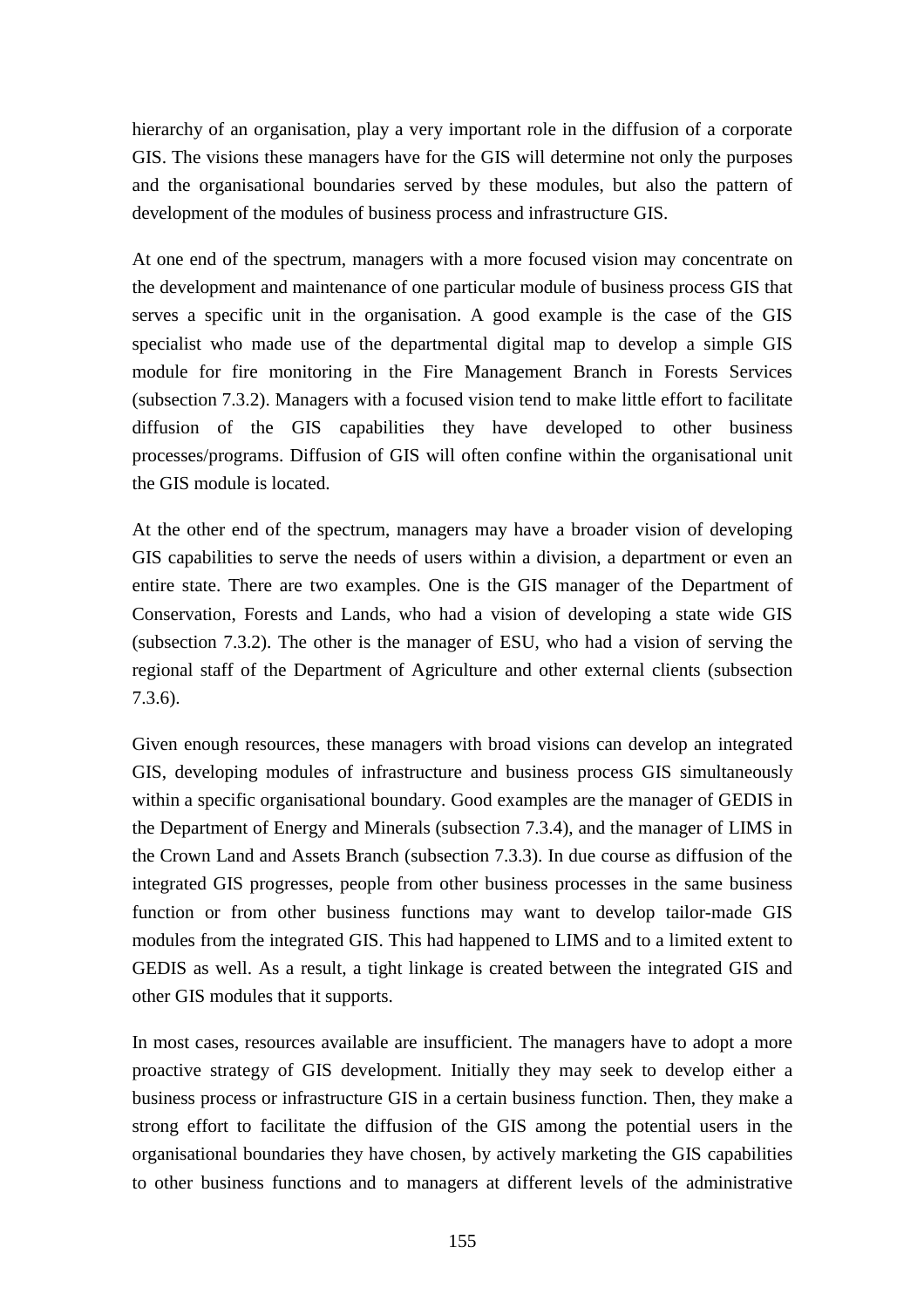hierarchy. Various modules of business process GIS will be developed to meet the immediate geographic information needs of their clients.

On the one hand, these GIS projects serve to enhance existing GIS capabilities. This will allow a new module of infrastructure GIS to be developed, or an existing module of infrastructure GIS to be better prepared for newer and bigger GIS projects. On the other hand, these projects also serve to educate and demonstrate the value of GIS to existing and potential users in the organisational boundaries chosen, to improve people's awareness and receptiveness of GIS.

As diffusion of the modules of infrastructure GIS progress within the organisational boundary chosen, more and more business process GIS are developed. As diffusion of the modules of business process GIS progressed, more members of staff in other business functions or in other business processes in the same business function are willing to adopt GIS. Some even begin to develop their own modules of GIS, infrastructure or business process, often with support from existing GIS modules.

Certain modules of infrastructure GIS, such as that of DCFL and ESU, served as *de facto* standards (subsections 7.3.2 & 7.3.6), facilitating development of other modules of GIS. As a result, links among the various modules of GIS are created in the form of specific products and services provided by the modules of infrastructure GIS. These links generally are created over the years in a haphazard manner, depending on the current strategic thinking of the GIS managers and their supervisors.

Some linkages are tight, suggesting that the business process GIS involved will not function properly without the support of the infrastructure modules. Good examples are the cases of the integration between the GIS of the Wildlife Section and NRS (subsection 7.3.5), and that of the GIS unit of Department of Agriculture and that of the Department of Energy and Minerals (subsection 7.3.6). Other linkages are loose as in the case of the relation between the GIS of CLPR and NRS (subsection 7.3.1), and that of the GIS unit at Tatura and the GIS unit of ESU in Melbourne (subsection 7.3.6).

Irrespective of the resources available, modules of business process and infrastructure GIS will develop hand-in-hand. The pattern of development depends very much on the visions of managers at various administrative levels in an organisation. Their decisions determine the relationships established between the GIS modules and will mould the overall identity of the corporate GIS. When there is adequate resource, development is better planned and more efficient. Otherwise, development is more haphazard and takes longer to complete. GEDIS and LIMS are examples of the former; the GIS in NRS, IRIS, Tatura, and MAFRI (subsection 7.3.6) are examples of the latter.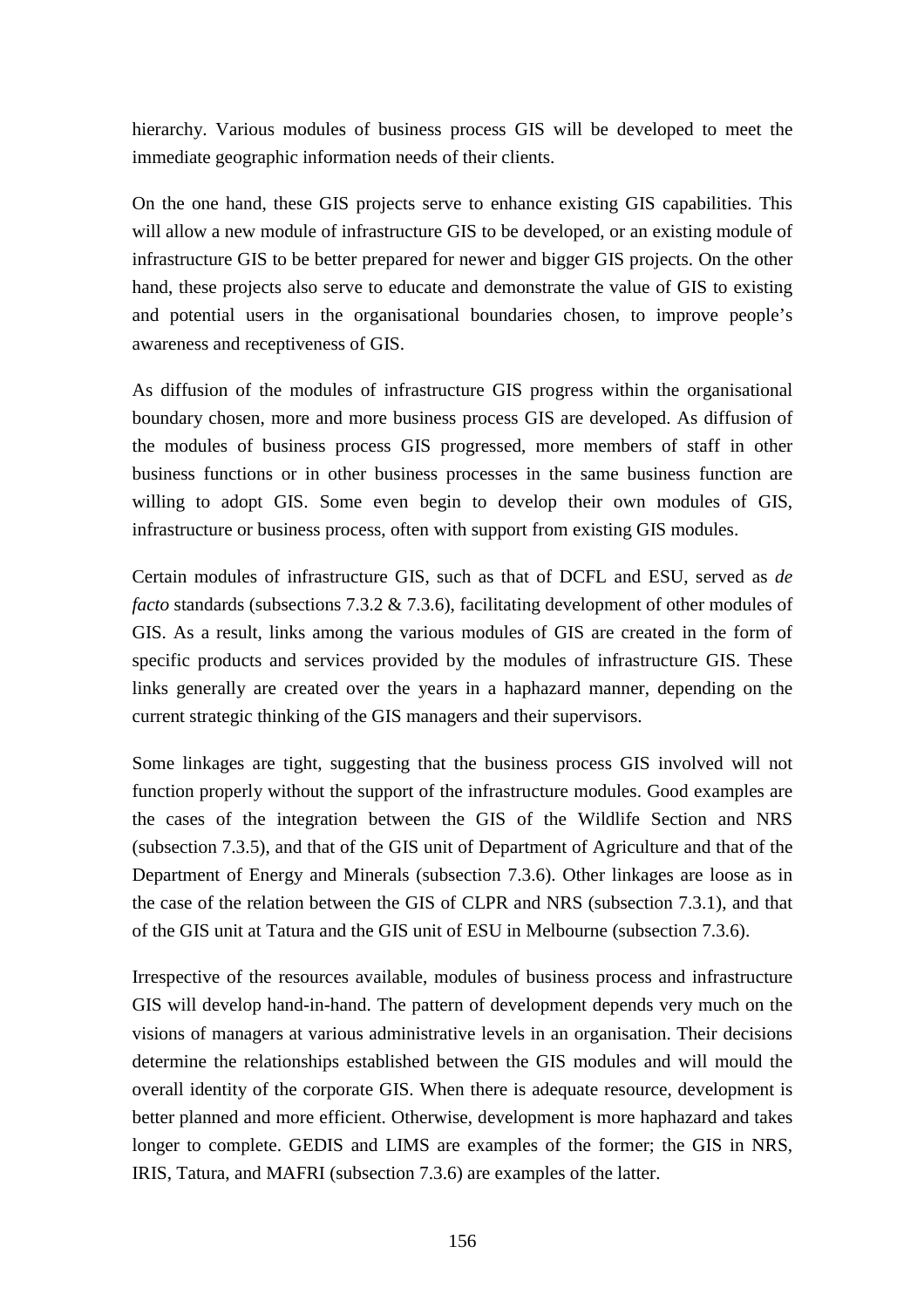#### **7.4.3 Scenario of Diffusion for modules of a Corporate GIS**

The second relationship predicted by the model of diffusion of a corporate GIS is that diffusion of the GIS modules of a corporate GIS takes place in a focused scenario when the purposes served by the modules have been clearly identified. Indeed, as in the case of the corporate GIS of DNRE, the objective (targeted problem) and the organisational boundary of each module of business process GIS developed were clearly defined. For example, a key module of business process GIS in Forests Service was developed to produce forest management plans. Preparation of these plans was the duty of the Forest Planning and Assessment Section. Therefore the organisational boundary of this module was Forest Planning and Assessment Section in Forests Service. Another example is the fallow land mapping project for mapping cropping practices. This project was conducted solely on behalf of the regional office of Wimmera in western Victoria.

In the case of the modules of infrastructure GIS, the situation appears not as clear-cut. For modules such as the GIS unit of DCFL (Figure 7.2) which was developed as an infrastructure GIS for DCFL, its purpose and the organisational boundary were clearly defined at the outset. Therefore diffusion of these modules also took place in the focused scenario.

However, in the case of the modules that initially served as a business process GIS, but eventually developed an additional role of an infrastructure GIS. Good examples are the GIS units at ESU (Figure 7.6) and at the Forest Information Section (Figure 7.2). These modules had simultaneously acquired two basic roles of a GIS over time. The purpose and organisational boundary served by the original business process GIS were confused and became uncertain with the introduction of the additional role. This suggests that diffusion of this infrastructure module should take place in the dispersed scenario, like a corporate GIS. On closer examination, this is not the case.

Take the example of the GIS unit at ESU, the unit originally was developed as a module of business process GIS to better manage the soil data in the Soil Survey Unit of ESU. However, the vision of the GIS manager gave the module an additional but independent identity of an infrastructure module. This additional identity of the GIS module was meant to use the soil data to serve the business needs of agencies and offices outside ESU. To the staff of ESU and the wider community outside ESU, the two identities represents independent modules undergoing diffusion in separate organisational settings. In due course, with the accumulation of data and expertise that were not related to the management of soil data, the identity of the module of infrastructure GIS would become more distinct.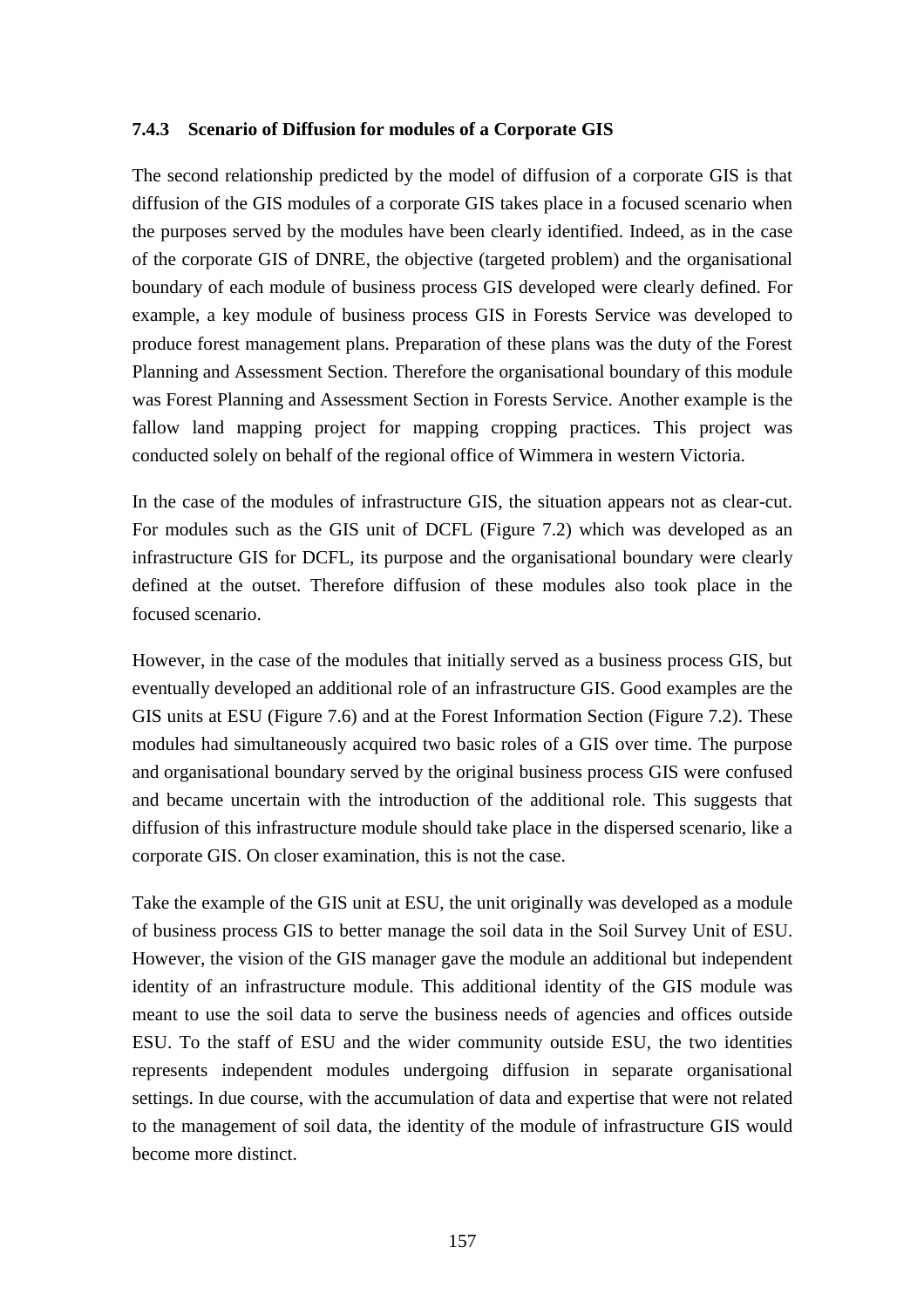By defining clearly the purposes and organisational boundaries served by each of the two roles of the GIS unit at ESU, each role was given a separate identity that is equivalent to an independent module. This also allows diffusion of each identity to take place in a focused scenario. Therefore, together with other evidence presented in this subsection, the second predicted relationship is also confirmed.

## **7.4.4 Scenario of Diffusion for a Corporate GIS**

The six divisions of DNRE undertook twelve broad business functions, for example, forestry, parks, fauna, and crown land and assets. Each business function has develop a unique collection of modules of infrastructure and business process GIS to support its activities. By bringing the collections of GIS together, a corporate GIS of DNRE can be visualised as shown in Figure 7.9.

To examine the diffusion of the corporate GIS of DNRE as a whole, the GIS must be examined from a different perspective. This is possible by grouping the GIS modules of the twelve business functions according to their previous parent departments as in Figure 7.10. By examining Figure 7.10 in conjunction with Figure 7.9, four main clusters of GIS can be identified. They were brought together in 1996 to form the current corporate GIS of DNRE.

One cluster was developed in the Department of Agriculture. The GIS developed in the Department of Energy and Minerals and its precursor departments represented the second cluster. The third cluster was developed by the offices of the Department of Conservation, Forests and Lands and its successor, the Department of Conservation and Natural Resources.

The last cluster is a loosely related group of GIS capabilities developed by agencies belonging to the land administration sector within the State Government of Victoria. In the past two decades, these agencies were scattered among a wide spectrum of departments such as the Department of Finance, Department of Treasury and Finance, Department of Justice, Department of Crown Land and Survey, and Department of Property Services.

Each of the four clusters can be viewed as a corporate GIS, serving the interest of the respective departments. The situation of the last cluster of GIS is a bit awkward. However by viewing departments involved in the last cluster of GIS as a superorganisation within the State Government looking after land administration issues, that cluster of GIS can still be considered a corporate GIS.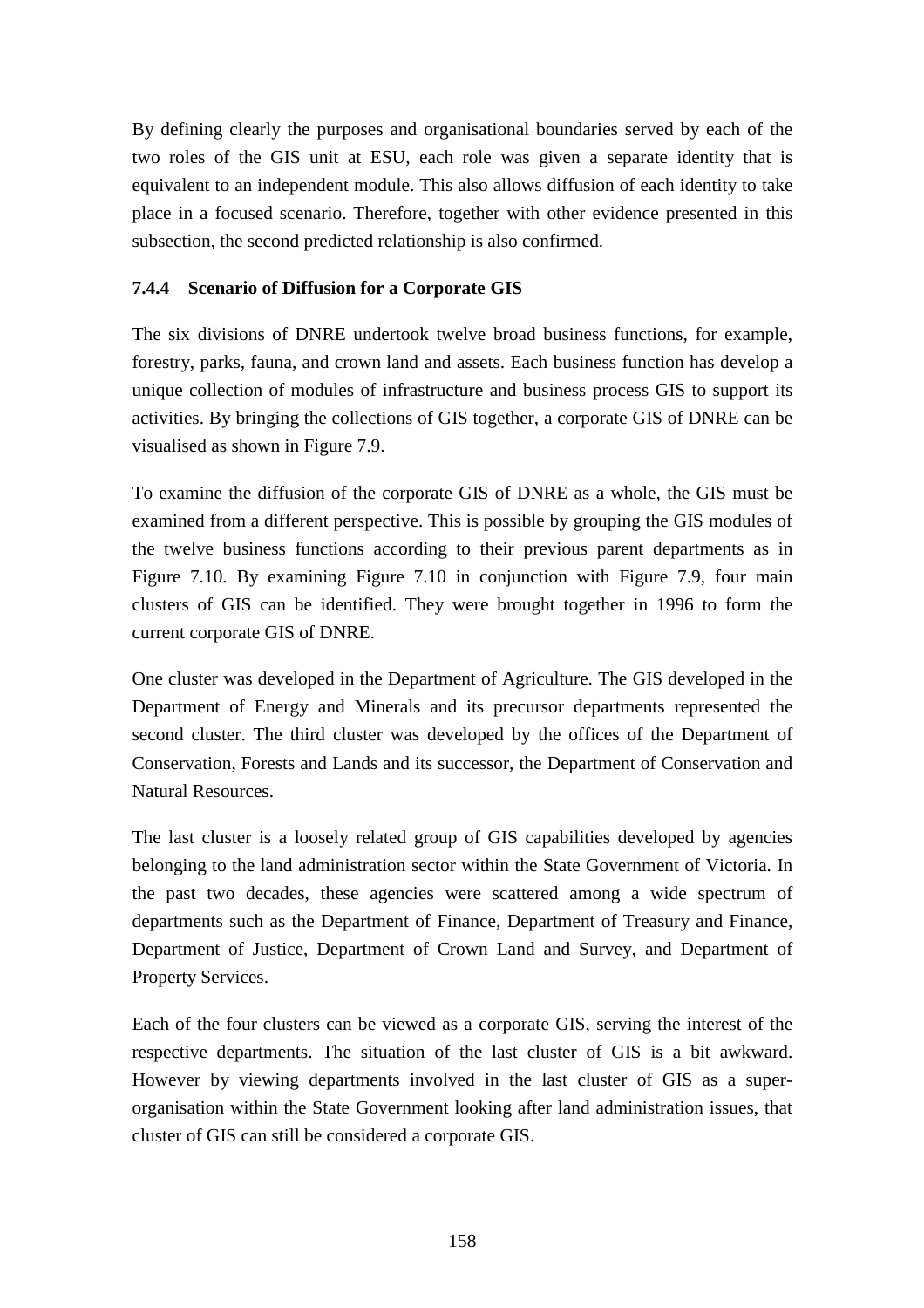

**Figure 7.9 Chronological development of GIS modules in DNRE**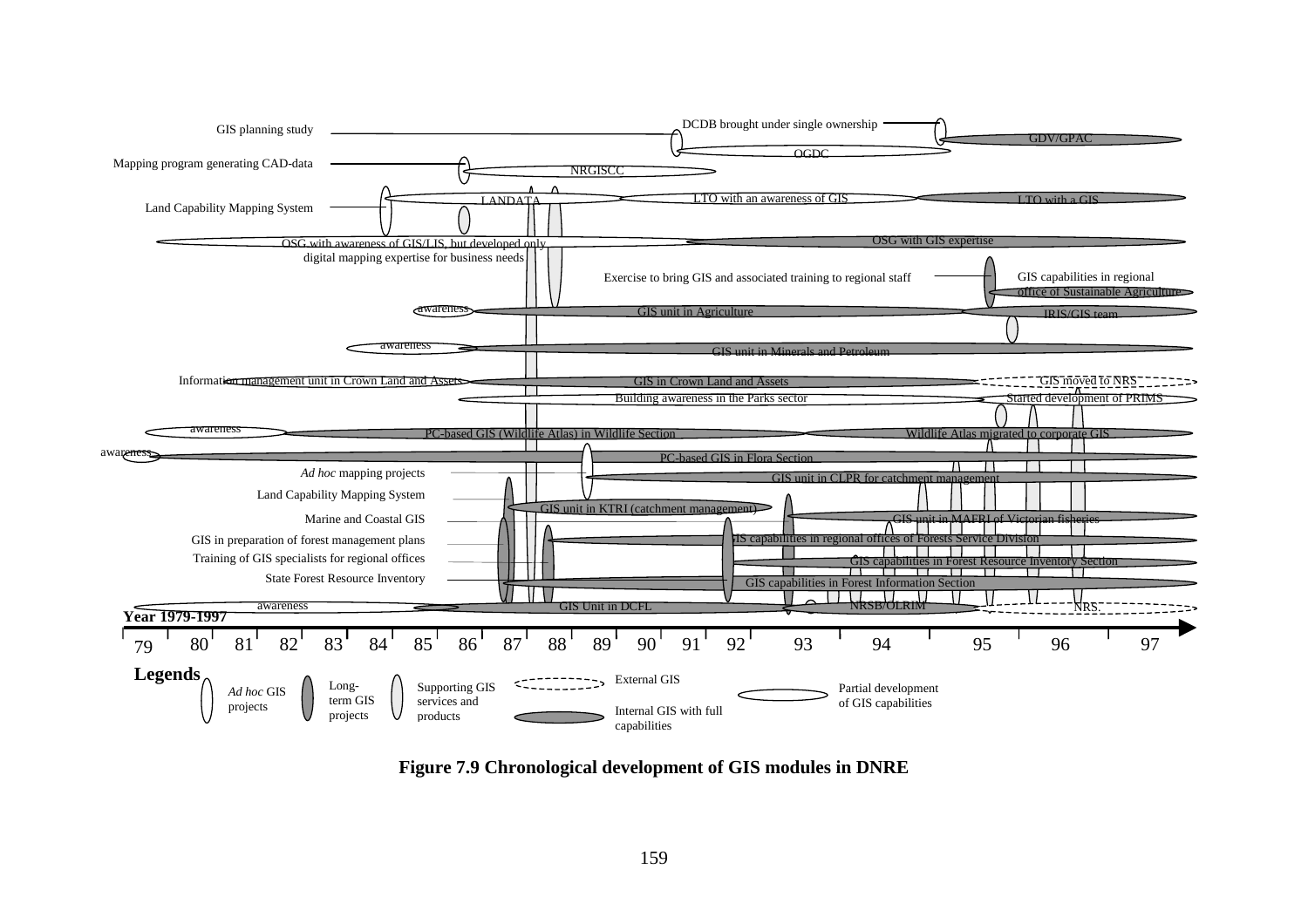

Figure 7.10 The precursor departments of the agencies in DNRE (read in conjunction with Figure 7.9)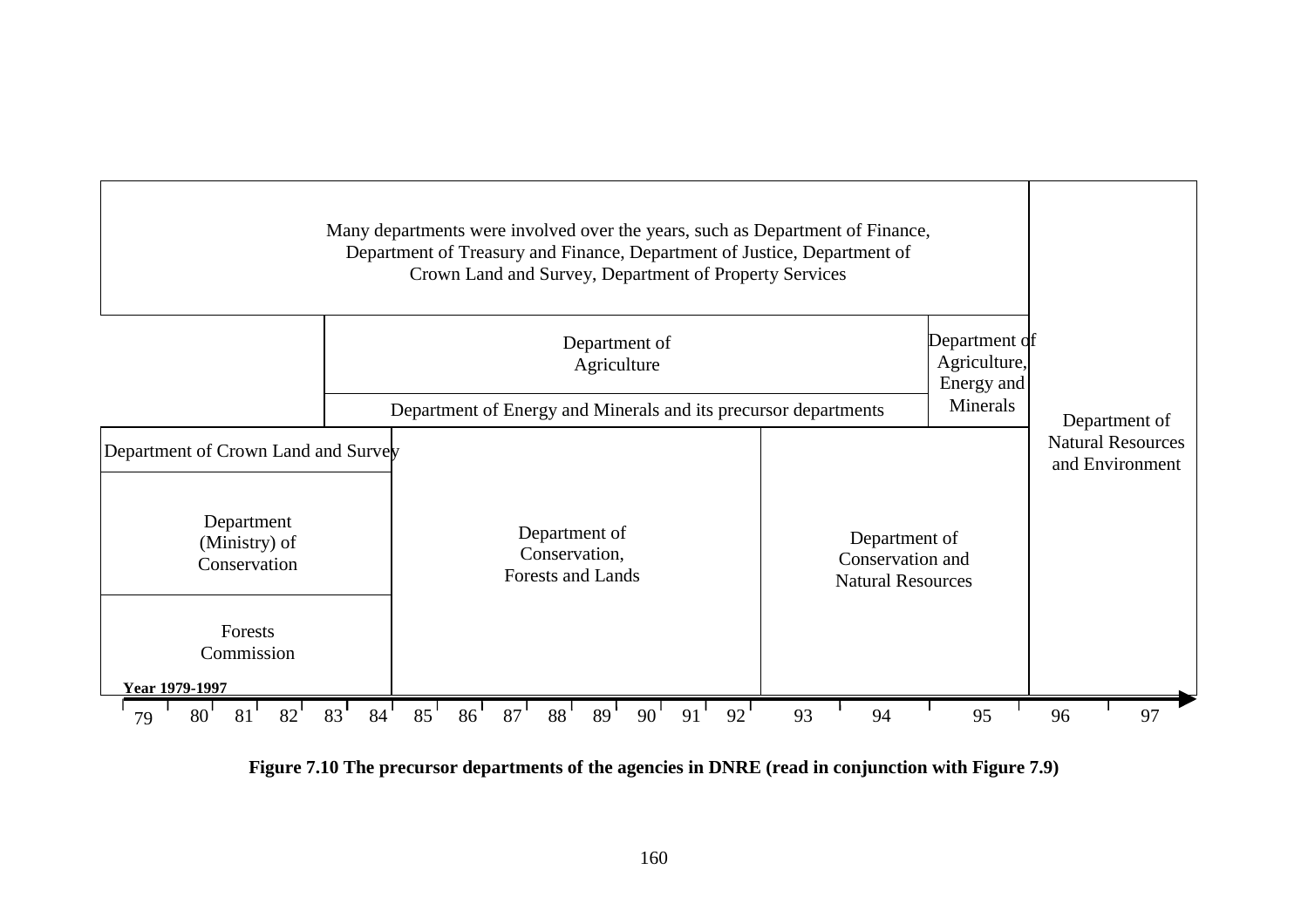With the exception of GEDIS, the corporate GIS of the Department of Energy and Minerals, the other three corporate GIS represented GIS capabilities developed over time by visionary and dedicated managers and professional who worked together at different levels of management to achieve their goals (see subsection 7.4.2). The identity of each of the corporate GIS could not specified at the outset.

Despite support from senior managers, there was no resource for the GIS managers of each cluster of GIS to develop an integrated system. These managers only had a rough idea who and what purposes the systems would serve in the short term. They had to adopt an opportunistic project-oriented approach to develop their systems. They would build up a simple system initially, using whatever resources they could muster. With the GIS capabilities in this early system, some would undertake projects primarily in support of their mandatory business functions. Other would canvass for sponsorship from their counterparts in other business functions. Continual development of their GIS relied heavily on undertaking both *ad hoc* and long term projects that could be funded from a wide variety of sources.

In a haphazard manner, these projects helped to build up the GIS data, hardware and software, standards and expertise, and an organisational setting conducive to the adoption of GIS. The reliance on unpredictable projects for development of the three corporate GIS suggests that these GIS diffuse in a disperse scenario. This pattern of GIS development also confirms the third predicted relationship listed early in this section.

 However, the dispersed scenario is not the only scenario in which a diffusion of corporate GIS will take place. For a few years in the late 1980s and the early 1990s, the corporate GIS (GEDIS) of the Department of Energy and Minerals was an integrated system developed to meet well defined information needs of the mining investors. The benefits of the system were tangible and significant, and easily convinced the government to provide the funding required. Therefore resource was not a problem.

Right from the start, the identity of the GIS and the organisation boundary it served, the priorities and the purposes of the GIS modules were all clearly defined. Therefore within a limited time span, GEDIS diffused across the Department of Energy and Minerals in a focused scenario. However, when the department amalgamate with another department in the mid-1990s to form the Department of Agriculture, Energy and Minerals, GEDIS became only part of a new corporate GIS.

In the new department, the corporate GIS would have to address the new but largely unclear information needs of the department in addition to the traditional needs of the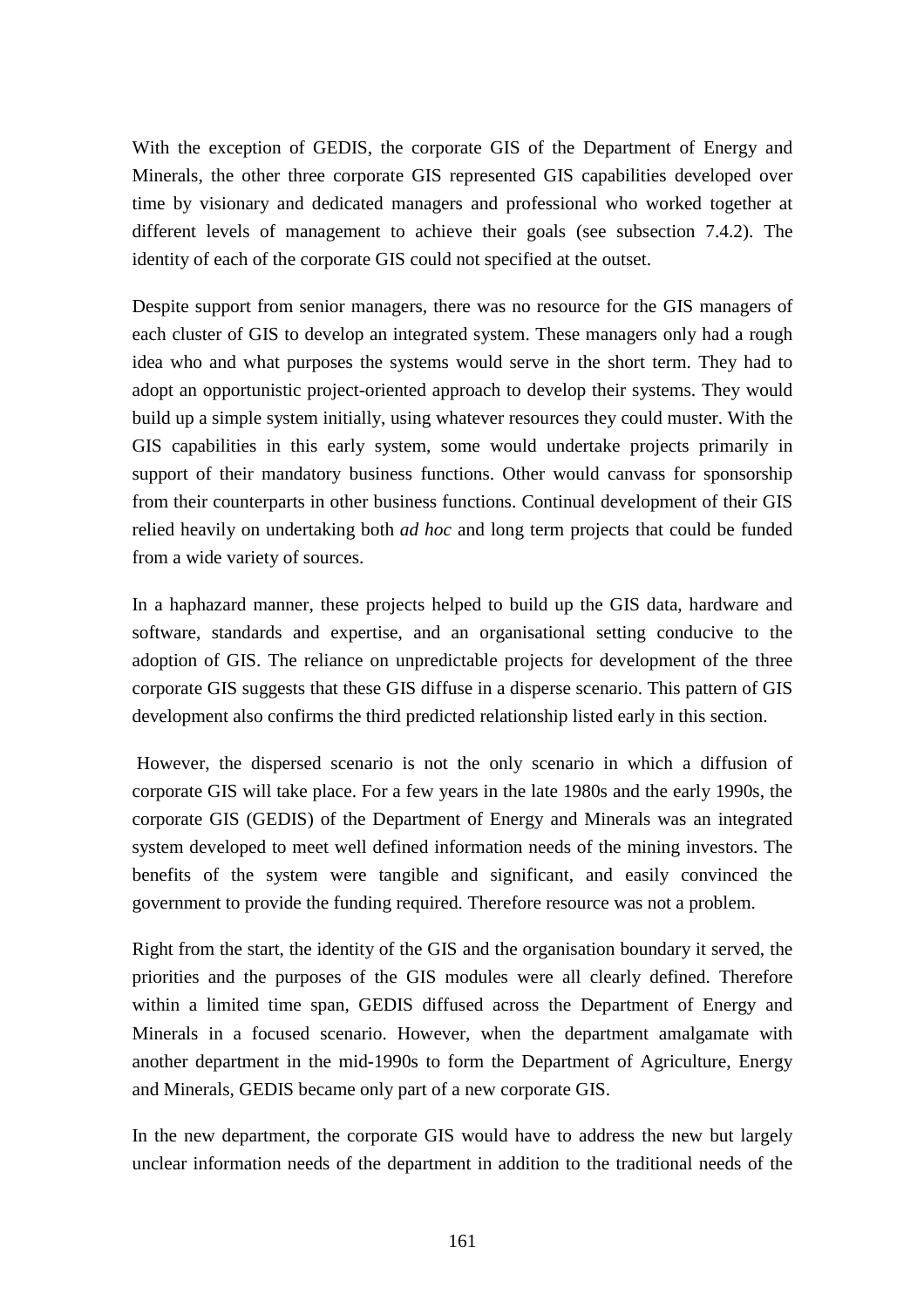Department of Energy and Minerals. Therefore within a longer time frame and as part of a new corporate GIS, diffusion of GEDIS also took place in a dispersed scenario. Therefore, in the long term, diffusion of a corporate GIS does take place in a dispersed scenario as predicted in the model of diffusion of a corporate GIS.

## **7.4.5 Reinvention of Corporate GIS**

The fourth relationship listed early in this section predicts that reinvention of a corporate GIS can be monitored by the outcome of diffusion of the modules of GIS in the focused scenario. Figure 7.7 portrays the corporate GIS, which is formed by grouping the 12 unique collections of GIS modules of the six divisions of DNRE together into one entity. As discussed in subsection 7.4.3, the diffusion of all the modules took place in a focused scenario. The reinvention of the corporate GIS can be followed in Figure 7.7 by tracking the modules of GIS that were developed over a certain period of time. Therefore the diagrammatic and chronological presentation of the development of the corporate GIS of DNRE at Figure 7.7 help to confirm the fourth predicted relationship.

On closer examination the figure, it is found that each collection of GIS modules is linked to another instead of being independent of one another. As discussed in subsection 7.4.2, these linkages were formed in the process of realisation of the visions of the GIS managers involved. A linkage is formed when a module of infrastructure GIS in one business function helps another business function to develop its own modules of business process GIS as a one-off project. An example is the creation of the Marine and Coastal GIS in MAFRI of the Fisheries program with the help of GIS unit of DCNR (that is, NRS) (Figure 7.6). In a more long-term manner, the infrastructure GIS may provide recurrent support to GIS modules of other business functions. An example is the provision of data management service and access to hardware and software to the GIS unit at CLPR by NRS (Figure 7.1). All these linkages cement the GIS modules in the six divisions of DNRE into an integral whole of the corporate GIS of DNRE.

This finding highlights a limitation of the fourth predicted relationship—reinvention of a corporate GIS is not just counting the GIS modules that have completed or are going through diffusion. Reinvention of a corporate GIS involves the creation of linkages between the GIS modules over time in addition to the collection of GIS modules. The linkages will change as the organisational boundary served each module is changed, either through organisational restructuring, or through the change in the GIS strategy of the managers involved. Therefore, to study reinvention of a corporate GIS as an integral whole, one should also monitor the development of linkages between the modules.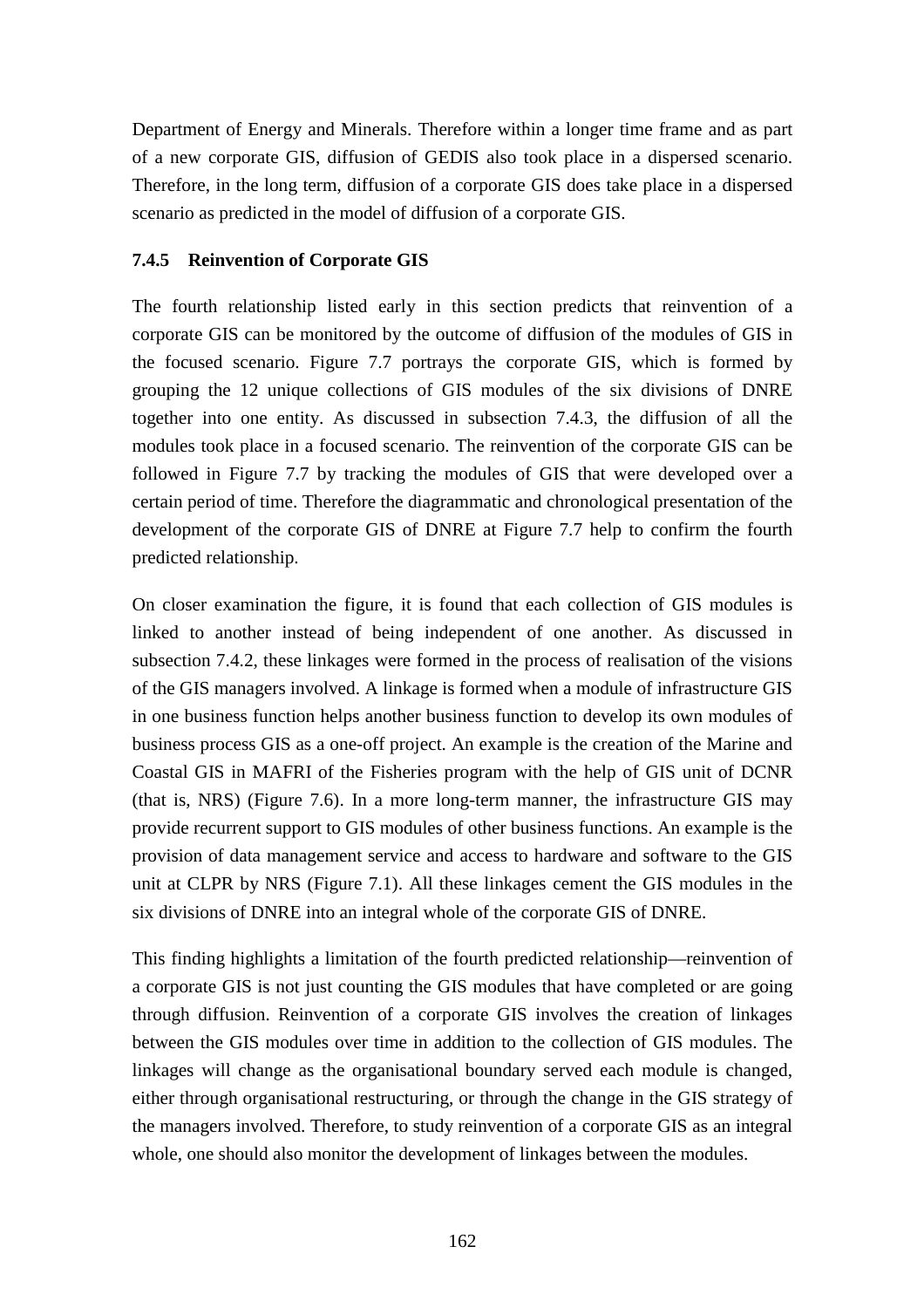#### **7.4.6 Section summary—model testing**

The second objective of the thesis is 'to identify and test the qualities of GIS that can improve the understanding of GIS diffusion'. The model of diffusion of a corporate GIS in Figure 4.4 in Chapter four fulfils the first half of the objective. To test the qualities of GIS identified, four sets of relationship predicted by the model must be matched by the actual relationships identified in the case study. This section confirms all four sets of predicted relationship and fulfils the second objective of this thesis.

There are some findings that can help to refine the predicted relationships. For the first predicted relationship, instead of one sequence as predicted, there are actually three sequences of development of the modules of infrastructure and business process GIS. This translates into three patterns of development of a corporate GIS. For the third predicted relationship, instead of taking place only in the dispersed scenario, given the right resources, diffusion of a corporate GIS can also take place in a focused scenario within a more limited time frame. For the fourth predicted relationship, instead of just examining the outcome of diffusion of the GIS modules, reinvention of a corporate GIS as a whole, must be monitored by examining the linkages developed over time between the GIS modules in addition.

## **7.5 Outcomes of the Case Study—Other Observations**

#### **7.5.1 Role of managers**

In Chapter six, the Departmental GIS Development Profile Survey reveals that the *departmental GIS coordinator*, *managers of GIS-using units*, and the *GIS coordinators of the business units* consistently had a high level of impact on the development of both infrastructure and business process GIS. *Senior management* is also found to have a high level of impact on the development of business process GIS. The crucial role played by these managers in GIS development is confirmed by the observation in the case study (subsection 7.4.2).

The managers involved in the development of a GIS in an organisation often include not only the GIS manager but also managers from other administrative levels. Often, it takes cooperation between managers at more than one level to develop the first module of GIS. The manager at the lower level normally will tackle the technical issues while the manager at a higher level will tackle funding and other organisational hurdles. This kind of cooperation is observed for GIS units in a wide range of business functions in DNRE, including Agriculture (ESU), Fishery (MAFRI), Forestry (Forest Information Section), and Catchment Management (CLPR).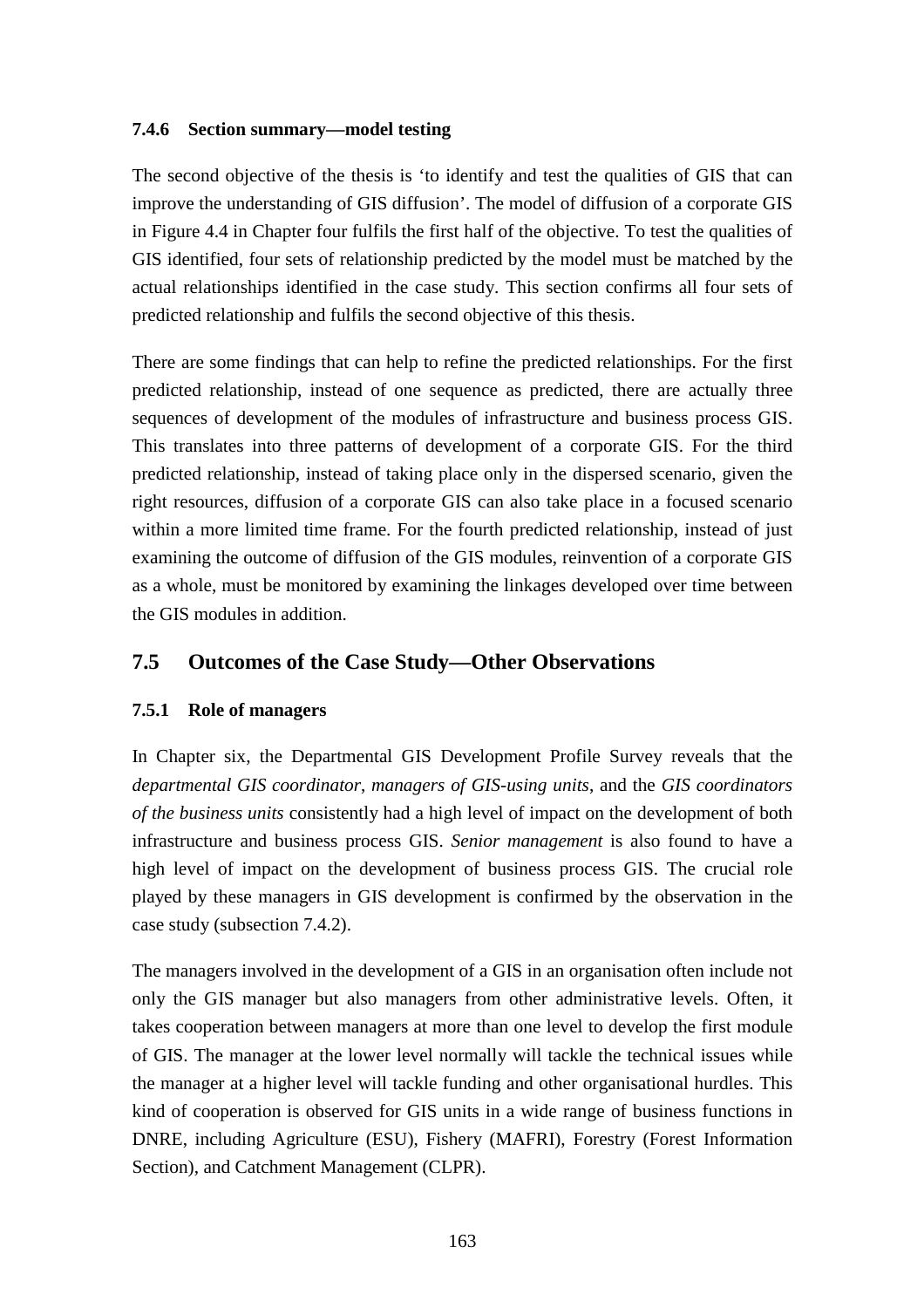Sometimes, very senior managers may be involved, resulting in GIS capabilities that serve several business functions, the whole department, and even the entire state. Corresponding examples are the development of the GIS unit of DCFL, the development of the Executive Information System called Insight in DNRE, and the development of the State's spatial data infrastructure by OGDC.

As the managers involved in the development of GIS in each business functions may have different visions and different resources available to them, the strategies they choose will be different. Apart from the impact these managers have on the sequence of GIS development as described in the previous section, they also affect the detailed GIS capabilities developed. These managers, particularly the GIS managers and business unit managers, often have to interpret and prioritise the known and potential information needs of GIS users when resource is limited. They will then develop the GIS capabilities based on the resources available.

For example, they will make decisions regarding the type, scale, accuracy, and coverage of the spatial data to be collected. This is illustrated by the collaboration between a forest planner and the manager of the GIS unit of DCFL to decide the scale of map data to be digitised (subsection 7.3.2). The managers will also decide on the specialised analytical functions to be acquired, and the hardware and software on which development of GIS is based. For example, the manager of the Flora Section decided to adopt a PC-based system using a GIS software developed in-house, which was capable of help flora specialist to interpret the floristic data. On the other hand, the manager of the departmental GIS adopted Arc/Info on a main frame computer, providing generic GIS analytic functions. These findings from the case study confirm the role of managers as gatekeepers in the development of GIS in an organisation.

Owing to the variation in the personal characteristics of managers, their outlook and their background and experience, these managers can have a wide range of visions regarding GIS development. It is these different visions and the resulting cooperation and turf wars among managers that have brought about the wide array of patterns of GIS development in the six divisions of DNRE as illustrated in Figures 7.1–7.6. Some business units took a long time before they would even consider GIS (Parks in subsection 7.3.5), while some embraced the technology very early on (Forests Service in subsection 7.3.2).

It is also these different visions that promote GIS development in DNRE on the one hand, and limit compatibility between systems on the other. The challenge is to manage these visions to strike a compromise for the benefit of the organisation as a whole.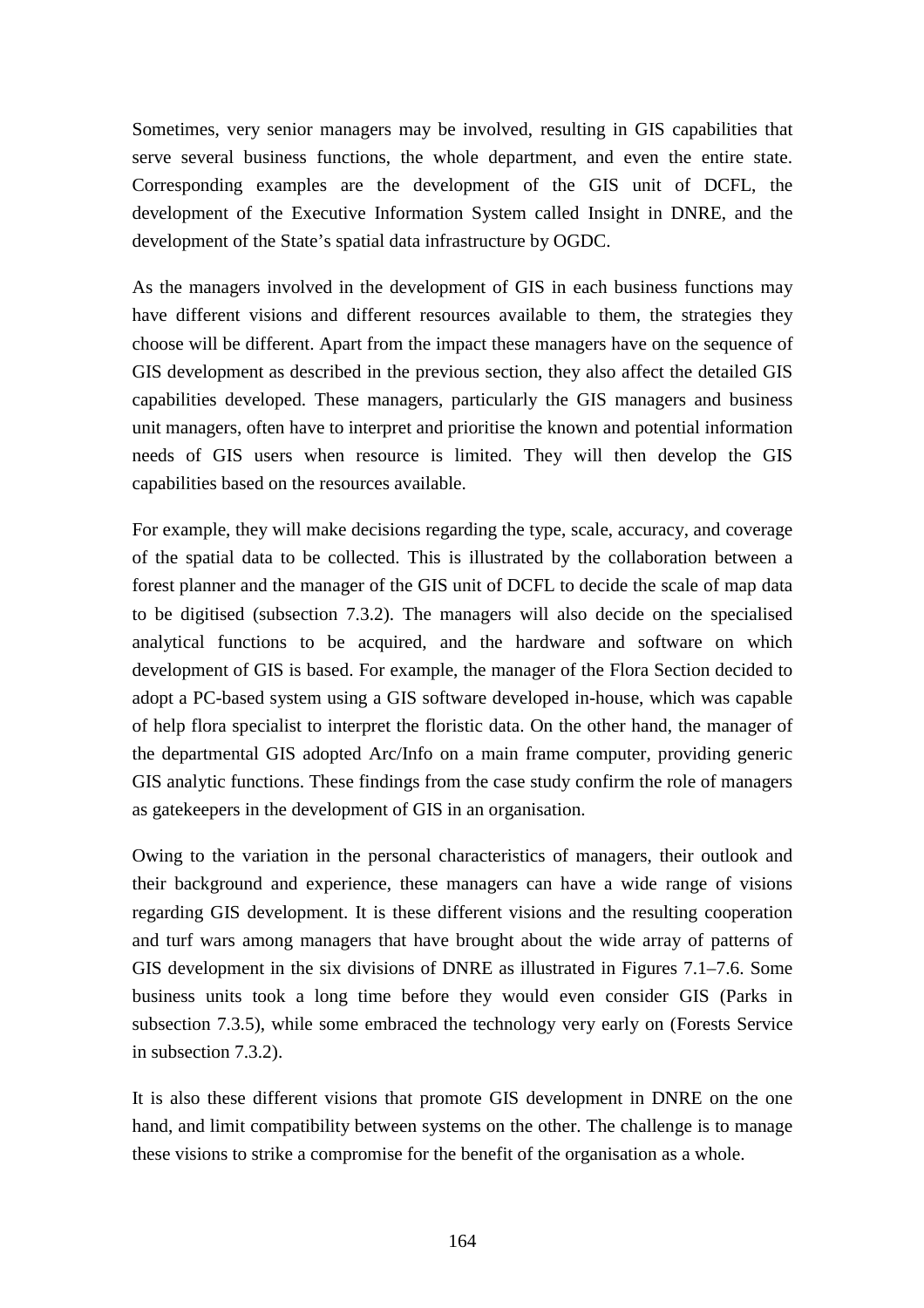#### **7.5.2 Additional characteristics of the GIS modules**

Each module of GIS may take on additional characteristics depending on the detailed role it played in one or more business functions. These characteristics are generally determined by the purpose and organisational boundary served by each module, which in turn are decided by the managers involved in developing the GIS module.

A GIS module can be called *internal* or *external* depending on whether it is located inside a certain organisation or organisation unit. A typical example is NRS. Prior to its corporatisation in 1995, NRS was considered an internal module of infrastructure GIS. After its corporatisation, NRS was considered by some managers as an external module of infrastructure GIS which could not be relied on (subsection 7.3.2). Actually, to ensure an effective delivery of service in spite of the purchaser/provider management model, senior management of DNRE had decided not to corporatised many GIS units in the department, which were playing the role of an infrastructure. Good examples are GEDIS, and the GIS units in CLPR and the Forest Information Section.

Examples of internal and external modules of business process GIS can be found from the GIS projects undertaken by the GIS unit of ESU (Figure 7.6). The projects undertaken jointly with the regional offices are considered internal, while the marijuana mapping project undertaken on behalf of the police is external.

A module of GIS can also be *short term* or *long term*. A short term module of business process GIS can be a pilot study, a prototype (see forestry projects in Figure 7.2) or, simply an *ad hoc* one-off project, as in the case of the mapping of recharging of ground water by staff of Catchment Management Branch (Figure 7.1). A long-term module of business process GIS often serves an on-going business process or a long-term project. An example is the Marine and Coastal GIS developed by the GIS unit at MAFRI (Figure 7.6). By its role, a module of infrastructure GIS tends to be long term in nature.

The case study has revealed that many managers in DNRE used modules of business process GIS to fuel the development of their modules of infrastructure GIS. As their experience with these two basic modules of GIS increased, the visions these managers had for their infrastructure modules also changed in terms of the purposes and organisational boundaries served by these modules. The direction of change tended towards specialisation. Based on the nature of specialisation, additional characteristics for a module of infrastructure GIS can be identified.

A module of GIS is made of five elements. If its five elements are not fully developed, the infrastructure GIS is only an *incomplete* module. Such a module may simply involve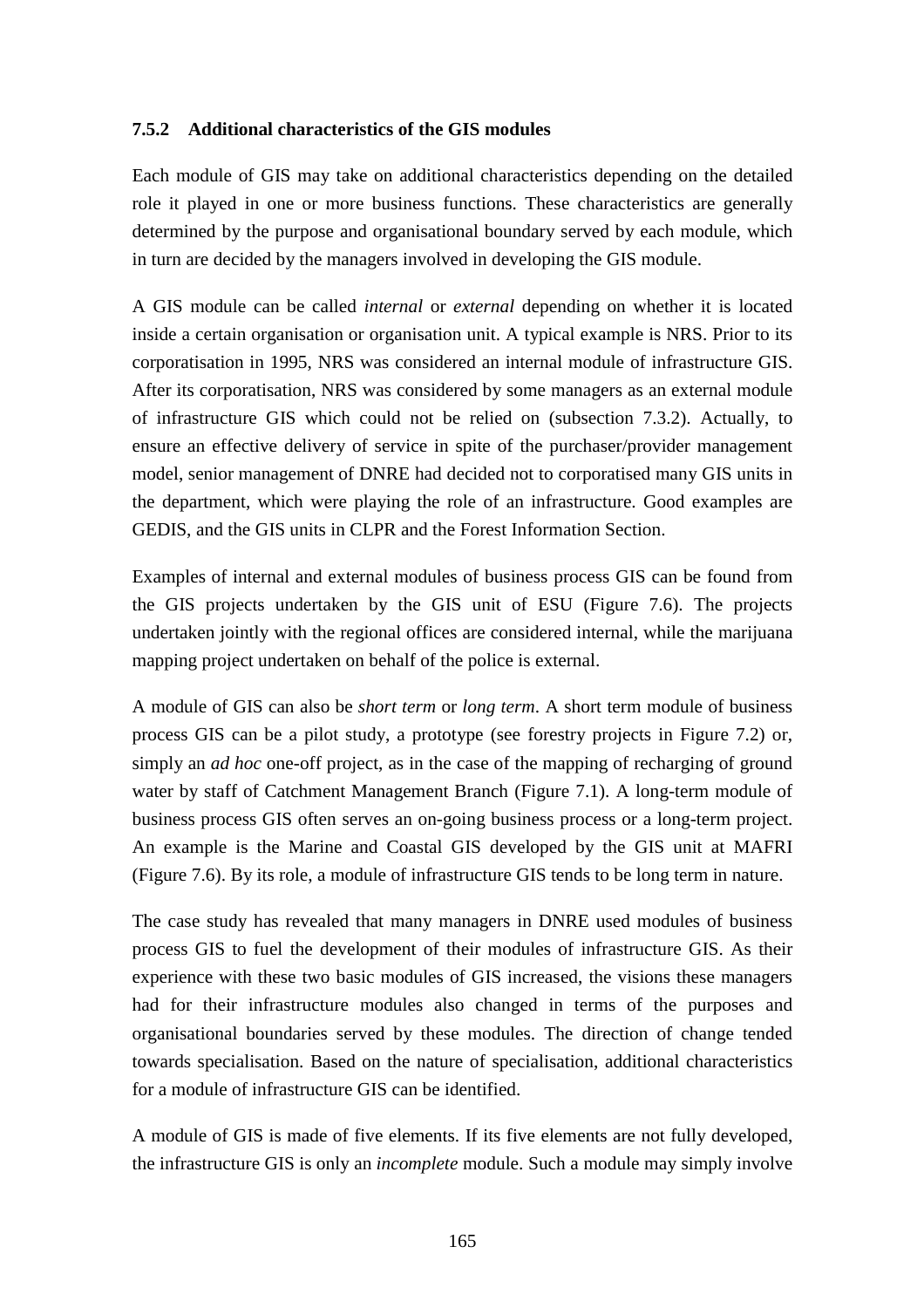the marketing effort to improve the stakeholders' awareness of GIS (see the module developed from 1974 to 1986 in the Forests Service Division in Figure 7.2). On the other hand, the GIS may still be under development and is not fully functional, as in the case of Parks and Reserve Information Management Systems in the Parks and Reserve Branch (Figure 7.5).

A module of infrastructure GIS may be *hierarchical* in practice, serving a specific part of the organisation. In an *administrative* context, a module may have sectional or divisional focus. For example, while GEDIS used to serve what constituted the Division of Minerals and Petroleum in the past, the GIS unit at the Forest Information Section of Forests Service primarily served the staff of the sections of Forest Information and Forest Planning.

In a *geographical* context, a module of infrastructure GIS may have a regional or a departmental/state wide focus. For example, while IRIS tended to examine issues that had a statewide implication, the GIS unit at Tatura focused primarily on regional salinity or development issues (subsection 7.3.6).

In a *functional* context, a module of infrastructure GIS may provide services needed by a wide range of business functions in an organisation. For example, NRS offered a wide range of general GIS services to many clients. The services included large-scale system development and maintenance, general data management, general application development, and large scale or specialised drafting and mapping. At the other end of the scale, a module of infrastructure GIS may specialise in serving a particular business function. For example, the GIS units in MAFRI, CLPR, and in Tatura specialised in analyses involving marine resource data, land use/management data and salinity data respectively.

A module of infrastructure GIS may even specialise in serving part of a business function. For example, the Forest Information Section specialised in using GIS to display results of (sustainable yield) modelling using linear programming technology, as part of the complete business function of maintaining a sustainable production of timber in the State of Victoria. The Forest Resource Inventory Section specialised in the quality assurance processes in the collection and input of raw forestry data.

By defining the purpose and organisational boundary served, the managers give each module of GIS a unique identity as reflected by the characteristics it acquires. This identity makes each module of GIS a more homogeneous entity that is easier to be studied. Causal relationships observed for similar (modules of) GIS can be compared in a more meaningful way.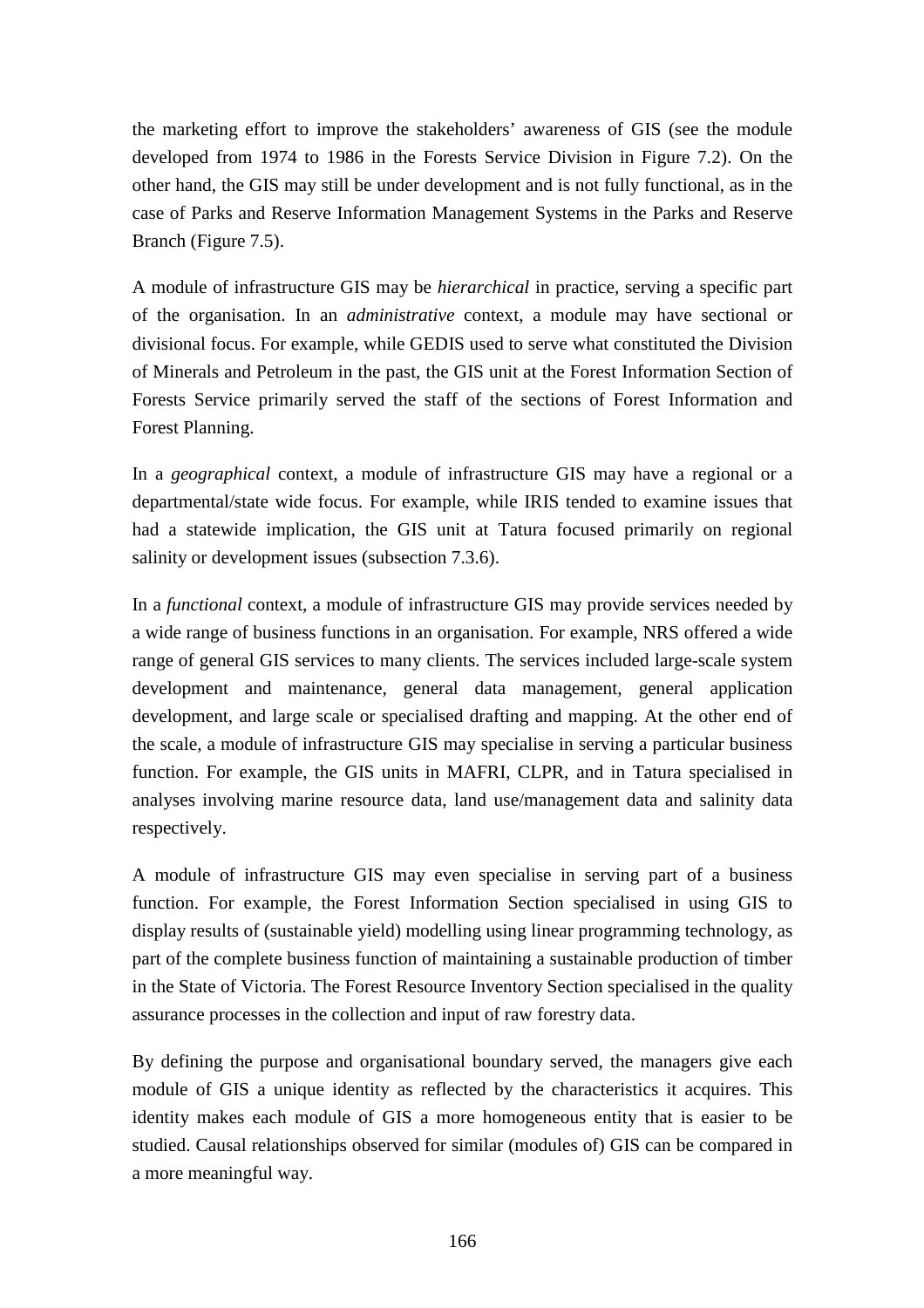Further, the case study shows that in an organisation, the purpose and organisational boundary of a module of infrastructure GIS are continually being redefined as the GIS experience of managers increases. Each module of infrastructure GIS may specialise in a different direction. The outcome is that there is no single module of infrastructure GIS that can meet the needs of all potential users in an organisation, at least, not in the long run. Though less efficient, locally developed modules of GIS are more likely to meet the local business needs of the organisation. More importantly, locally developed modules of GIS empower local managers and users to make better use of GIS and to realise its benefits.

#### **7.5.3 Section summary—other observations**

The success of GIS diffusion in an organisation depends very much on the extent of cooperation among managers at different administrative levels. Managers have different visions. Based on a vision, each manager interprets the needs of a business function, and interacts with one another to develop and realise a GIS development strategy. The strategy adopted by each manager determines the purpose and organisational boundary served by the module of GIS to be developed. This, in turn, gives each module of GIS a set of additional characteristics, and as a result a unique identity that is important in the study of GIS diffusion.

As the GIS experience of the managers increases, their visions for GIS change in terms of the purposes and organisational boundaries served by the GIS. That results in the specialisation of many modules of infrastructure GIS. This outcome suggests that, in the long run, there is no single module of infrastructure GIS that can meet the needs of all potential users in an organisation.

## **7.6 Implications for GIS Management**

Evidence from the survey and case study suggests that diffusion of a corporate GIS is a disaggregated process with each module of the corporate GIS going through diffusion in a focused scenario. The clear definition of each module of GIS in terms of its purpose and its organisational boundary is a pre-requisite for diffusion to take place. It also gives each module a clear identity and allows the stakeholders involved to be better defined. While this finding has significant implication for GIS diffusion research, it also affects the way one manages GIS in general. The following subsections discuss how this finding affects management of spatial data infrastructures and corporate GIS.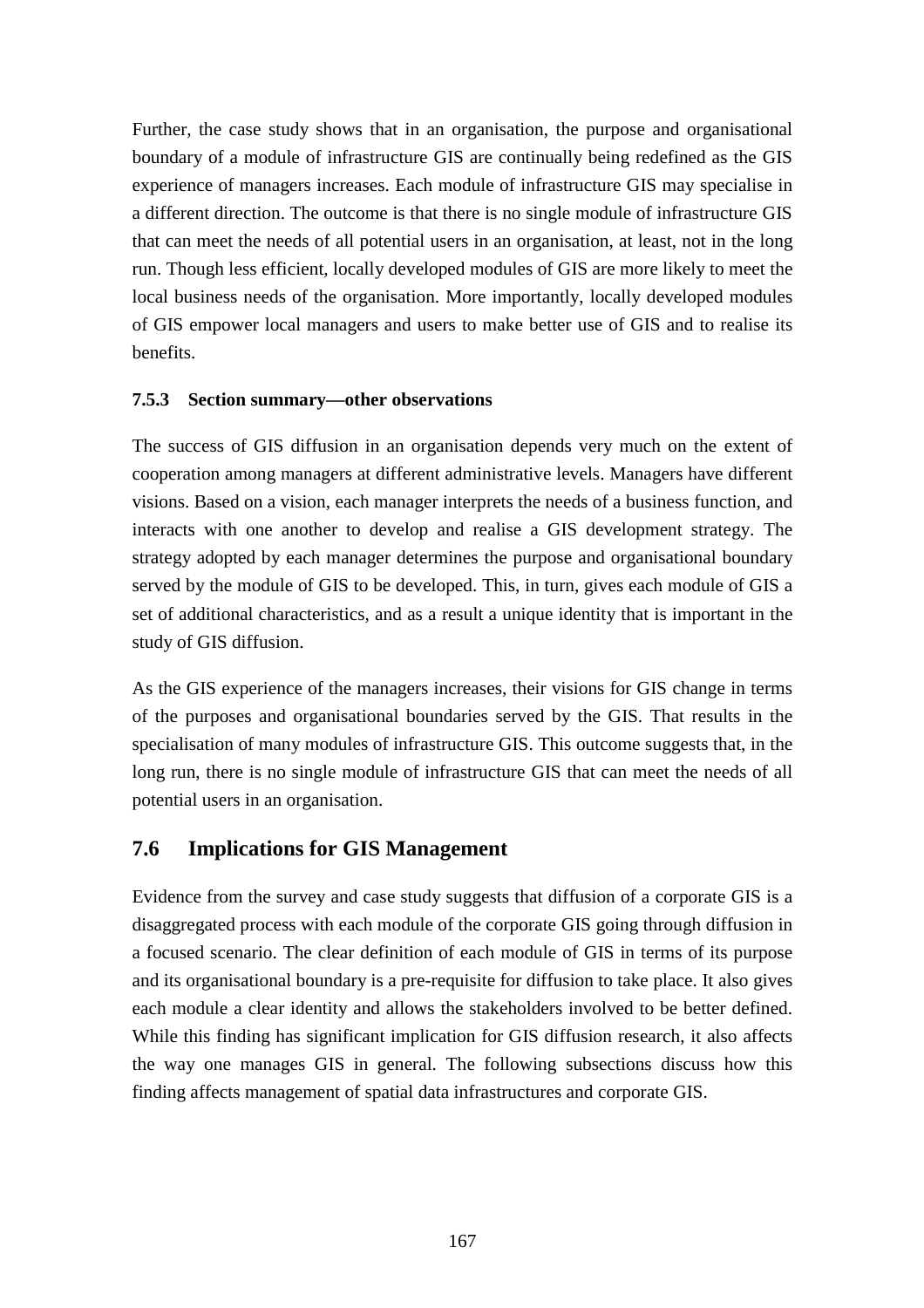#### **7.6.1 Management of spatial data infrastructures**

In the old days when mapping data were kept on paper, it was expensive for individual business functions (private or government) to maintain and produce their maps. Therefore it made sense to centralise the management of the paper-based map data in a public mapping agency, and to produce high quality multipurpose maps in bulk but in a limited number of scales and formats. This *mapping paradigm* that worked smoothly in the past, was applied to the management of jurisdictional spatial digital infrastructures (SDI) in the current digital age. The resulting strategy was to ask the jurisdictional mapping agencies to digitise the best available maps centrally and to manage these digital maps as jurisdictional SDI.

This strategy allowed the mapping agencies to automate its business process while producing SDI at the same time. Provided a jurisdiction is willing to make such a large capital investment, the strategy appears sound and efficient, at least in producing the 'first-cut' of the SDI. This is also in line with a popular pattern of GIS development as highlighted in subsection 7.4.1. The pattern is to make use of GIS capabilities developed for a particular business function to develop a module of infrastructure GIS to support the GIS needs of other business functions. Provided the map digitisation exercise is funded adequately, the strategy would be implemented by a single agency based on its own business function. There is no need to involve other agencies and the generation of the SDI appears effective and efficient.

However, continued application of the mapping paradigm and the associated strategy of centralised activities to managing SDI has two limitations. Firstly, to automate the mapping production process, CAD-based data are sufficient. There is no need for digital mapping data to be in GIS-format. Digitisation of mapping data in GIS format is expensive. Under the push by governments for economic rationalism, a mapping agency may be forced to produce the cheaper CAD-based data, leaving the GIS users with the expensive task of cleaning up and converting the spaghetti data into GIS-ready data.

Secondly, mapping agencies tend to work to a long cycle of map revision, often in terms of decades rather than years. Therefore, for dynamic digital base map such as the digital cadastral databases (DCDB) that may change on a day-to-day basis, mapping agencies face a critical problem of data updating and upgrading. This problem is aggravated by the fact that the mapping agency is often not directly involved in the actual collection and utilisation of data of a particular map base. For example, the cadastral data needed for the updating of DCDB are collected and used by a wide variety of business functions (such as utilities, local government, LTO, VGO) that are concerned with land administration in the states of Australia.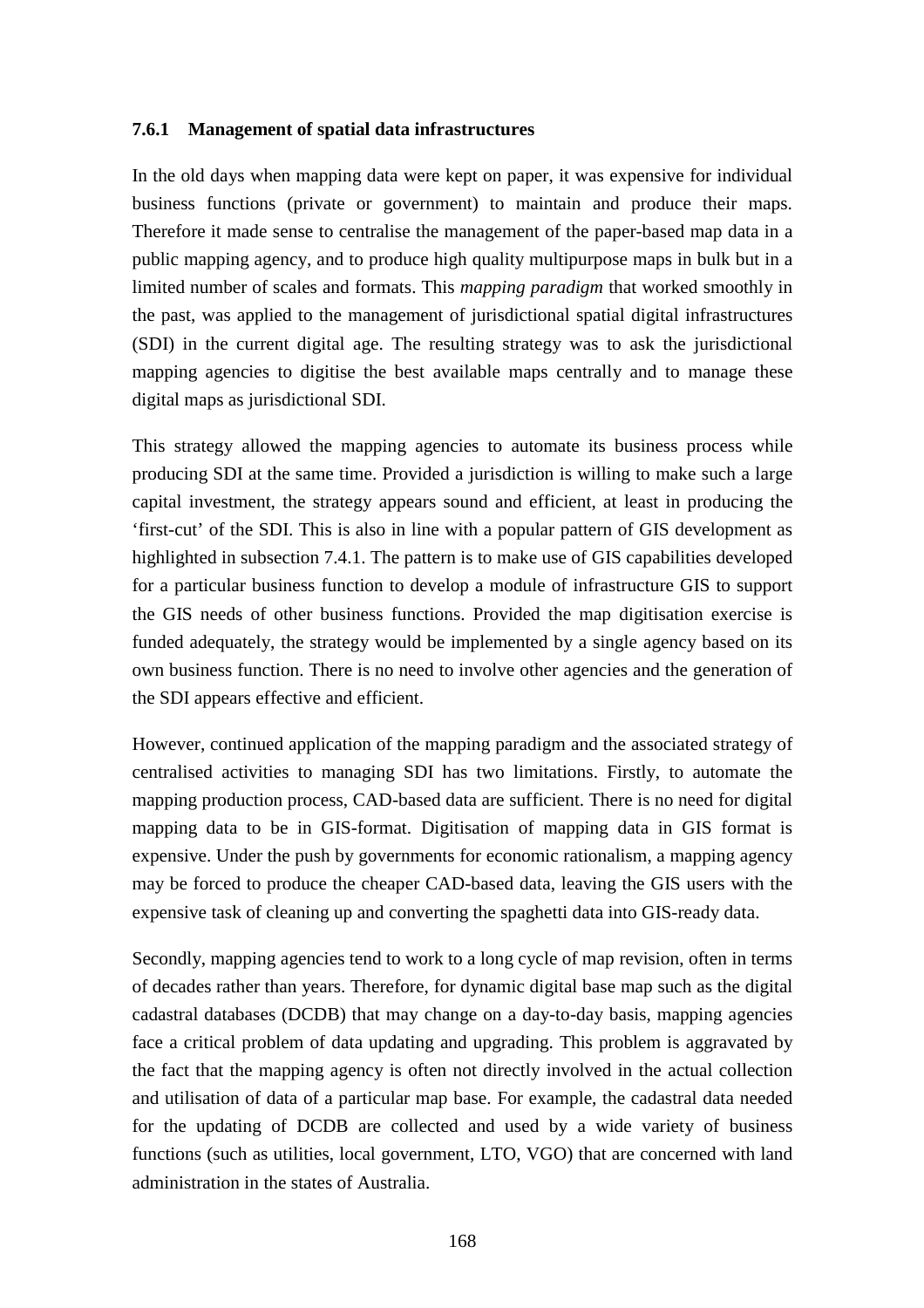Even when mapping agencies are responsible for the collection of data to update a digital base map as in the case of the digital topographic databases (DTDB), problems are looming. Current satellite technology is making up-to-date digital topographic data more accessible and affordable to business functions such as those concerned with natural resource management. These business functions may choose to have more control by obtaining their data from a third party rather than relying on a central supplier of the DTDB. In short, traditional mapping agencies may be a good mechanism of generating a 'first-cut' of SDI based on the map collections in their custody. There are doubts as to their long-term role in the management of the SDI.

As a 'first-cut' of SDI is a module of infrastructure GIS, the strategy adopted by GIS managers in DNRE to sustain the development of their modules of infrastructure GIS offers a way forward in managing the SDI. The first thing these manager did was to canvass for support of sponsors from other business functions to develop modules of business process GIS using the capabilities of the infrastructure module. In the process, the data, expertise, hardware and software accumulated and standards developed were fed back to the infrastructure module to sustain its continual development.

Likewise, as many business functions as possible could be persuaded to make use of the 'first-cut' of the SDI to develop modules of business process GIS. One of the conditions of the cooperation would be for the better and more current data collected through the business process modules to be fed back to the SDI for its continual maintenance and development. The challenge of adopting this approach is to put the necessary economic, legislative, inter- and intra-organisational mechanisms and incentives in place.

#### **7.6.2 Management of corporate GIS**

Evidence from the case study suggests that a corporate GIS is developed through the cooperation of managers from different administrative levels in an organisation. In the process managers develop modules of infrastructure GIS in support of the development of modules of business process GIS to meet the needs of their business units, and that of others. At the same time they would strive to mould the GIS to realise their visions.

As the needs of the business units and visions of the managers are often different, the outcome of GIS diffusion is the development of modules of GIS at different levels within the administrative, geographic and functional structures of the organisation. This pattern which is clearly observed for the modules of infrastructure GIS in DNRE, suggests that no single module of infrastructure GIS can support all the modules of business process GIS required by all the business functions of an organisation.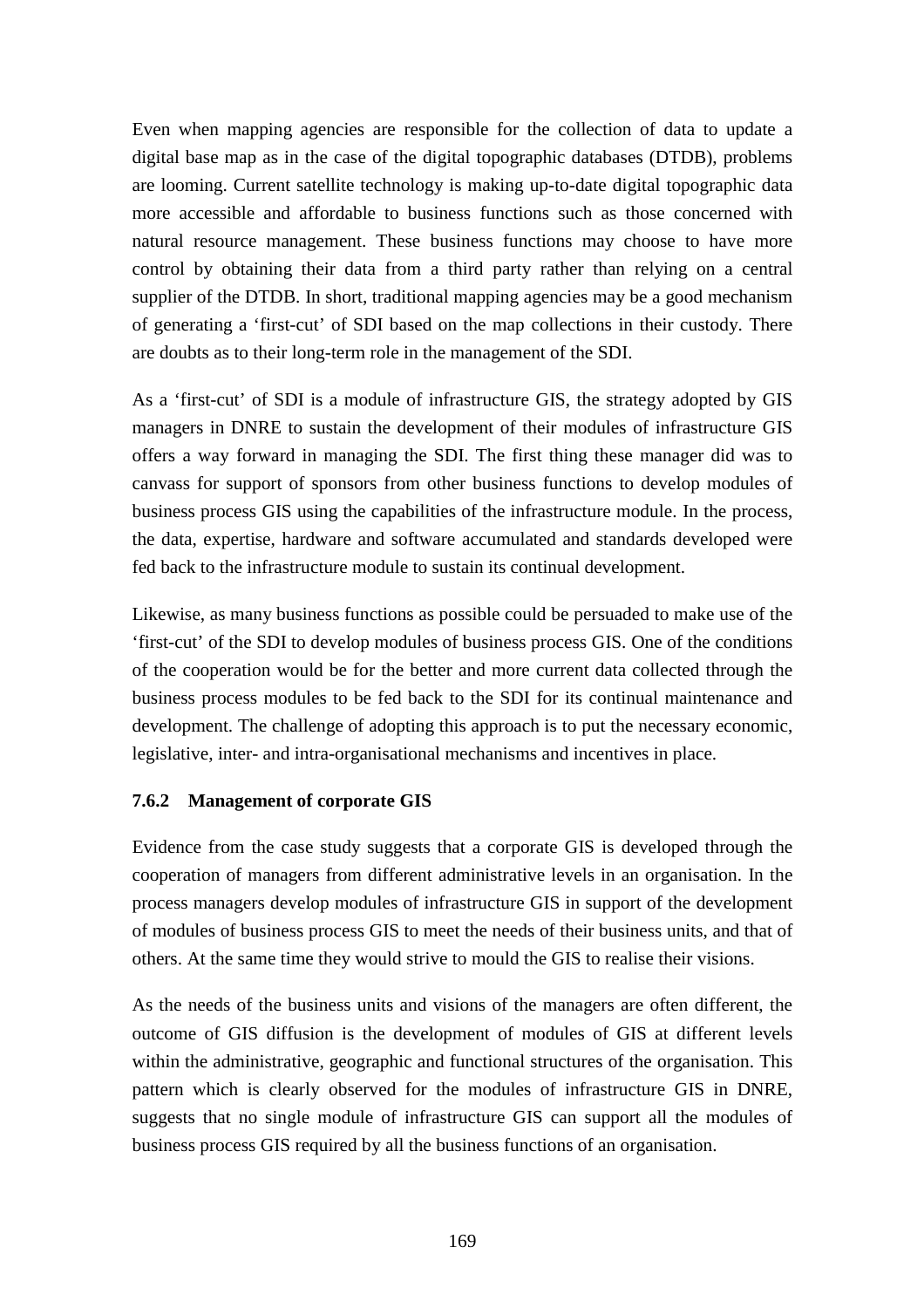For the sake of efficiency and cost reduction, traditionally a centralised GIS unit is established in an organisation to be a single modules of infrastructure GIS that supports an integrated 'corporate GIS'. The objective is for the 'corporate GIS' to meet all the spatial information needs of the organisation. The case study reveals some significant limitations of a centralised approach.

Even when such an infrastructure module (the GIS unit) is created, sooner or later, it will be found that limited by the resources available, it is impractical for the GIS unit to develop certain modules of business process GIS. Either the modules are too small or specialised, or there are simply too many business process modules waiting to be developed. Many clients of the GIS units of DCFL and ESU had experience such difficulties in the past. In other cases, with increasing experience of using GIS, some business units may decide that they are not being served properly, as in the case of the Forests Service Division of DNRE. In any case, the needs of business units are not being met. Without their own resources, some business units will have to go without the geographic information services they need. Those units that have sufficient redeployable resources will be able to develop their own modules of infrastructure and business process GIS. The outcome is that the corporate GIS will continue to grow, but in a haphazard manner.

Even when the business units are being served adequately, there is still a problem. Long term reliance on an infrastructure module for GIS services or products may numb the desire by the business units to learn about the technology. Good examples are the forest planners and park managers who had been relying on NRS and other contractors to provide GIS services and products. They have no expertise or incentive to apply the technology in innovative ways, limiting the potential benefits that can be realised.

The limited technical expertise also hampers the ability of the users to negotiate with the GIS service providers for better services, as illustrated by the experience of the park managers of DNRE. This is potentially a serious problem especially in the current trend of economic rationalism. Being classified as non-core business, certain infrastructure modules are being corporatised and moved out of the organisation, together with vital GIS capabilities and expertise as in the case of NRS of DNRE. Already, senior divisional managers of DNRE were resisting corporatisation of further infrastructure module for fear of losing the ability to maintain services in strategic areas. Therefore, despite the obvious benefits of developing a centralised module of infrastructure GIS to develop and service other modules of business process GIS in an integrated manner, this approach has its limitation. The challenge in the future management of a corporate GIS is to strike a balance between developing a GIS efficiently and meeting users' needs.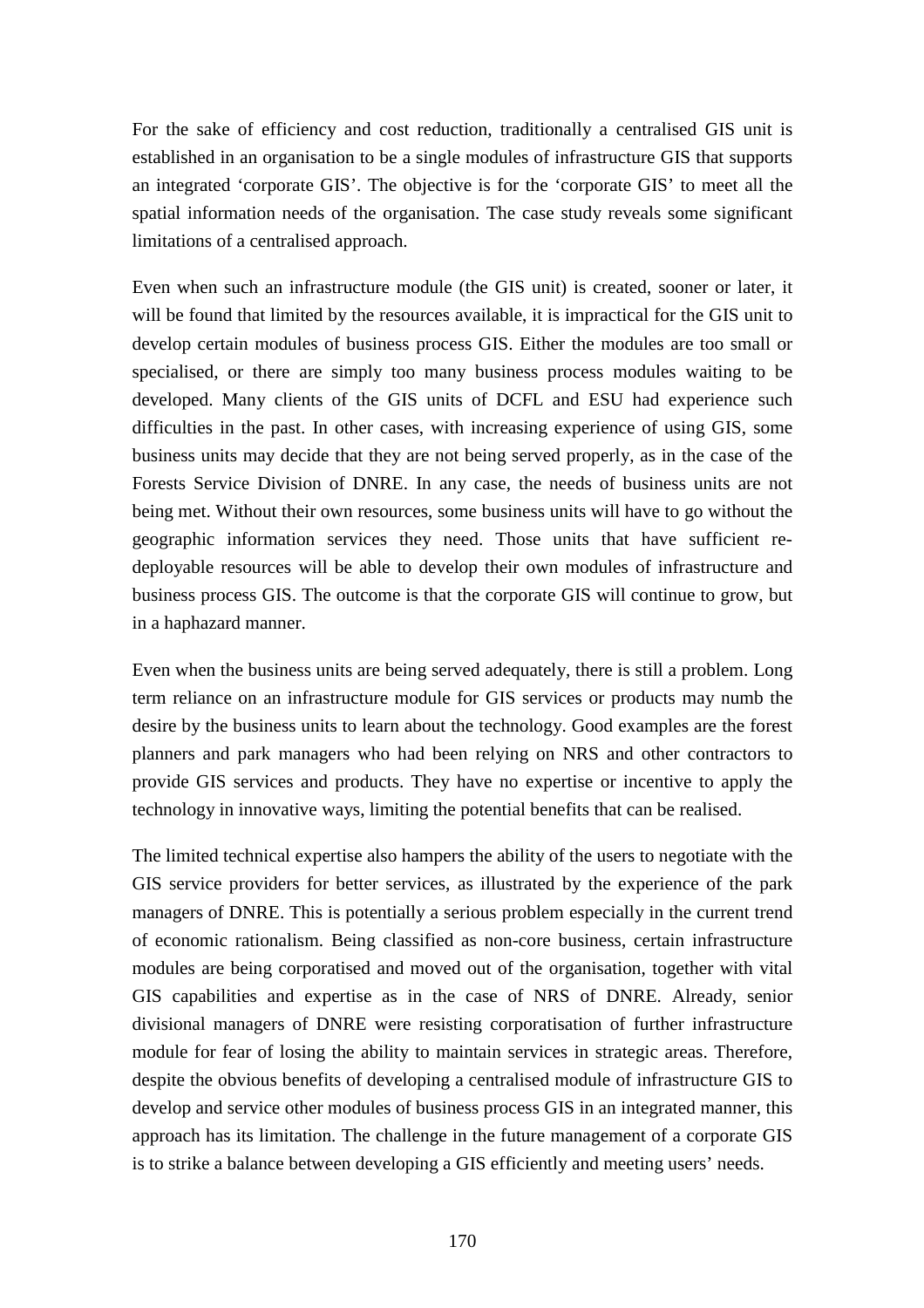The case study of DNRE reveals that a corporate GIS is made up of two parts. One is the modules of infrastructure and business process GIS. The other is the relationship (or linkages) established between existing or new modules of GIS. It is the second part that makes the corporate GIS work an integral whole. Recent advance in the GIS technology has made the development of GIS modules by managers a simpler job than it was ten or twenty years ago. However, as GIS is made more accessible to manager, the institutional and organisational issues of managing the linkages between the GIS modules remain as difficult if not more difficult to overcome.

Based on the experience of the State Government of Victoria in general and that of DNRE in particular, a new breed of GIS/information managers are required to manage the development of linkages among the GIS modules, and to oversee the diffusion of the corporate GIS. Assuming that an organisation may already have some GIS modules developed to various extents, the first task these GIS/information managers have to do is to assess the current and target states of development of GIS in the organisation. Based on the states of development identified, they will get the commitment of senior management of a GIS vision and the associated strategies to bring the development of GIS in the organisation from the original state to the target state.

These managers are not directly involved in the physical development of GIS capabilities or modules. Their primary task is to realise a vision of corporate GIS and to make the GIS work by facilitating the establishment of the right linkages between GIS modules. They would encourage GIS modules to be developed and maintained by the most relevant business functions. They would also liaise with managers at different levels in the organisation to match the vision of corporate GIS with the corresponding visions of the business units, and vice versa. They are concerned with the building, maintenance and development of cooperation or linkages among existing and new GIS modules. These linkages are what make the corporate GIS function as an integral entity. To allow the process to take its own course would take a decade or more.

Since a realistic assessment of the states of development of GIS in an organisation underpins the development of a GIS vision and the appropriate GIS strategy, it is important that the assessment is not done rashly. The objective framework of assessment based on the three criteria of *reach, range* and *routine* is a good starting point. Three levels of analysis using different combinations of parameters have been developed to allow assessment based on the three criteria.

At this point, this section fulfils the third and last objective of this thesis—to develop principles to support better GIS management.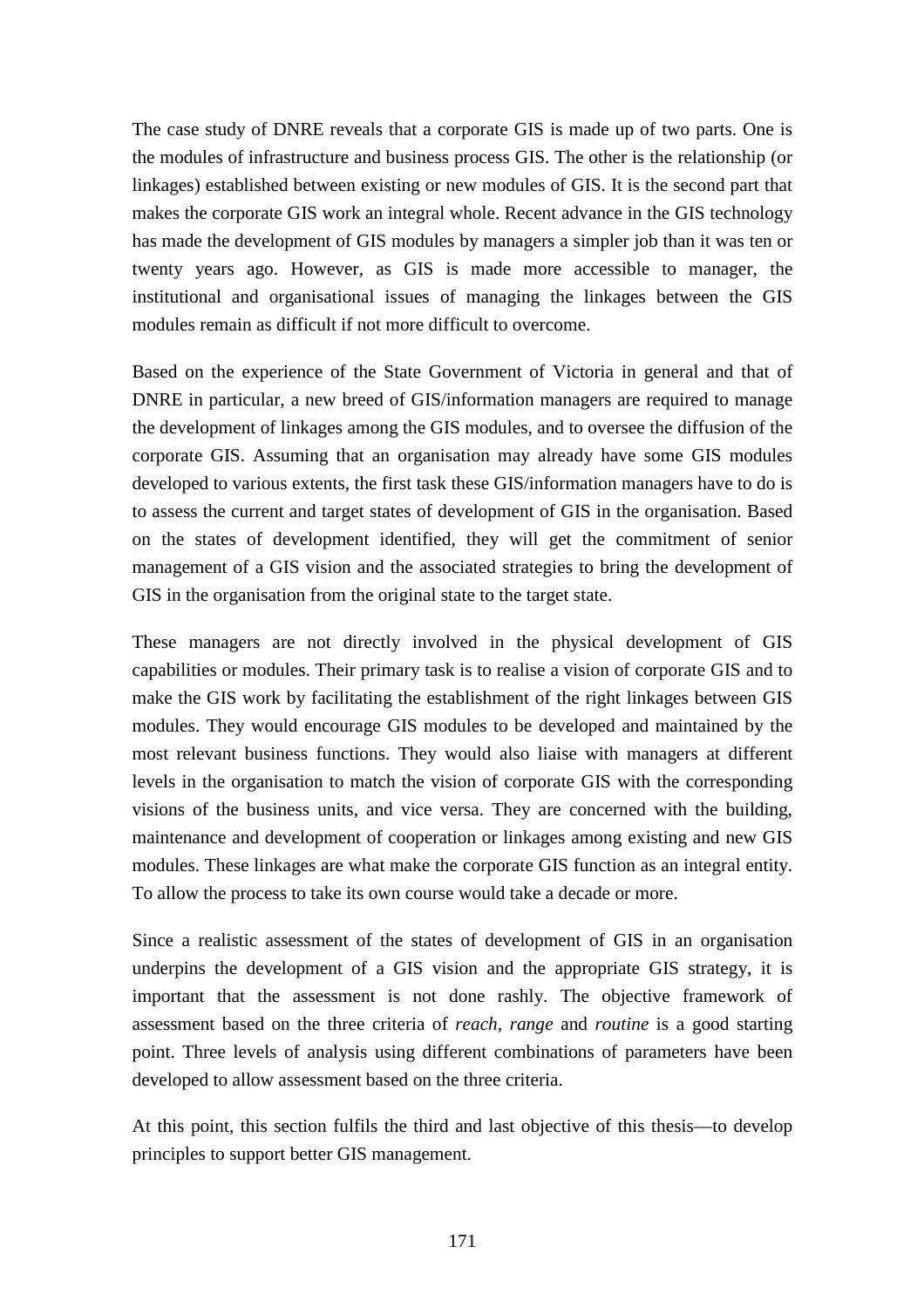## **7.7 Chapter Summary**

This chapter reports the findings of the case study that examined the development of the corporate GIS of DNRE. The development of GIS capabilities in each of the six divisions of DNRE is summarised and illustrated by a figure that shows the pattern of GIS development diagrammatically and chronologically. Based on data presented, evidence is identified in support of all four sets of predicted relationship listed in Chapter five. As a result, the case study fulfils the second objective of this thesis.

The case study also produces some findings that can help to refine the predicted relationships. Firstly, instead of one sequence as predicted, there are actually three sequences of development of modules of infrastructure and business process GIS. This translates into three patterns of development of a corporate GIS. Secondly, instead of taking place only in the dispersed scenario, given the right resources, diffusion of a corporate GIS can also take place in a focused scenario within a more limited time frame. Thirdly, instead of concentrating on the outcome of diffusion of the GIS modules, reinvention of a corporate GIS should be monitored by examining the linkages developed over time between the GIS modules in addition.

Evidence from the case study also suggests that the managers (including the GIS managers) of different business functions in an organisation play significant roles in the diffusion of the corporate GIS. This confirms the finding of the survey that GIS coordinators and business managers consistently have a high level of impact on GIS development. These managers realise their visions regarding GIS development by interacting and cooperating with their counterparts at other administration levels in the organisation. Together, they drive the diffusion of GIS in the organisation. Further, the evidence also suggests that no single infrastructure GIS is able to meet the needs of all business units in an organisation in the long run.

The outcomes of the case study have significant implications in two aspects of GIS management. The first aspect concerns the management of spatial data infrastructures. Development of the 'first-cut' of a jurisdictional SDI can be achieved effectively and efficiently through the automation of the jurisdictional mapping function. Afterward, other business functions may be more suitable to provide data to update and upgrade the SDI. One approach to make this happen is to encourage both public and private business functions in a jurisdiction to make use of the SDI. In return, these business functions are required to supply better and more current data collected through the business process modules they have created.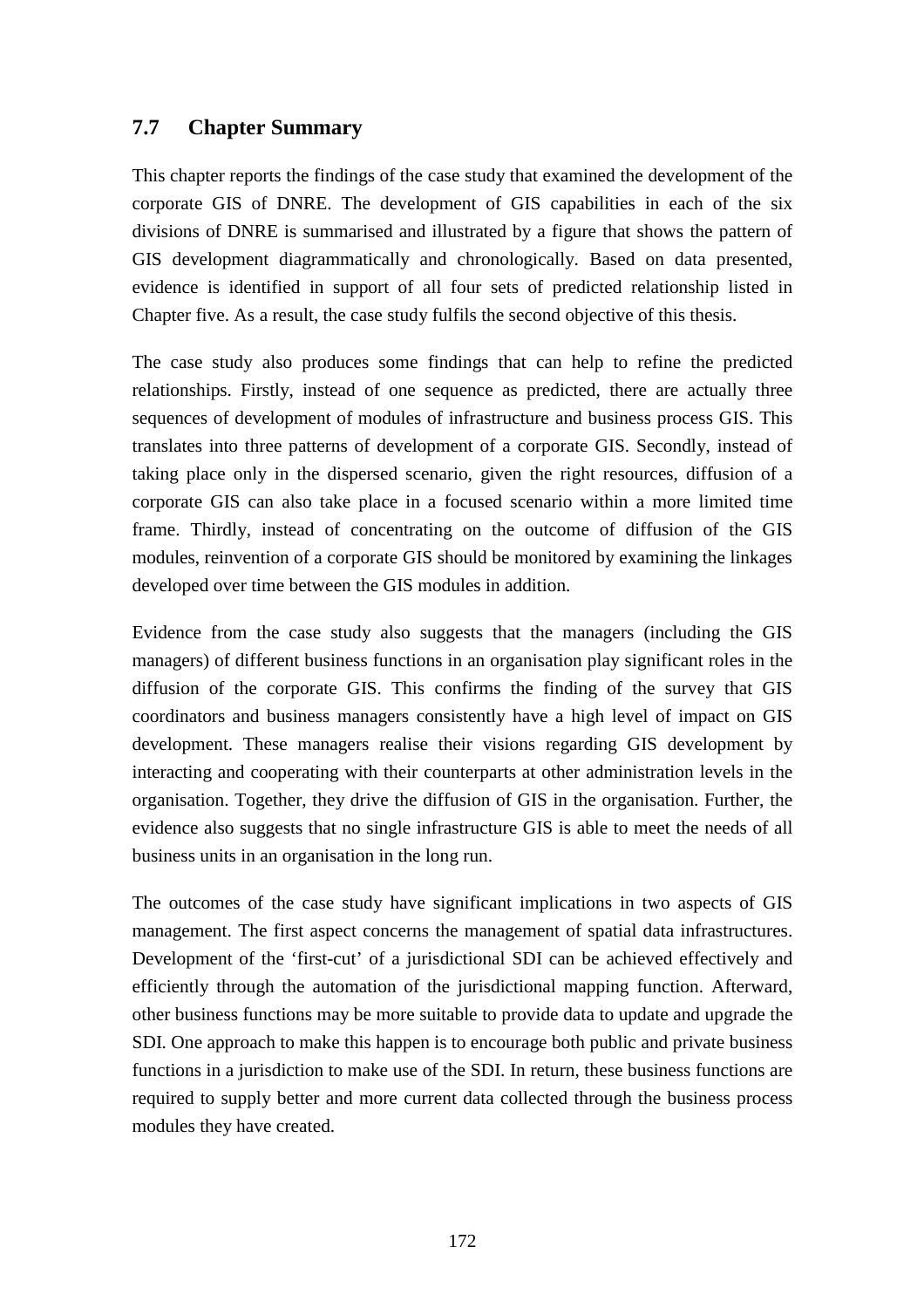The second aspect concerns the management of a corporate GIS. To maximise the benefits of a corporate GIS, development of a single module of infrastructure GIS that serve all business functions in an organisation is neither practical nor sustainable in the long run. The solution is to maximise diffusion of the corporate GIS, which requires a new breed of GIS/information managers. These managers would oversee the diffusion of the corporate GIS. While not directly involved in the physical development of the GIS modules, they would encourage relevant business functions to develop the GIS modules required. They are more concerned with the development of linkages among the modules by encouraging cooperation between managers of business functions. It is these linkages that make the corporate GIS an integral entity, and help realise the vast potential benefits of a corporate GIS.

The *reach-range-routine* framework developed for the Departmental GIS Development Profile Survey is a good starting point to help the new breed of GIS/information managers determine the states of development of GIS in their organisation and plan GIS development strategies accordingly. At the conclusion of this chapter, the third and last objective of the thesis is fulfilled.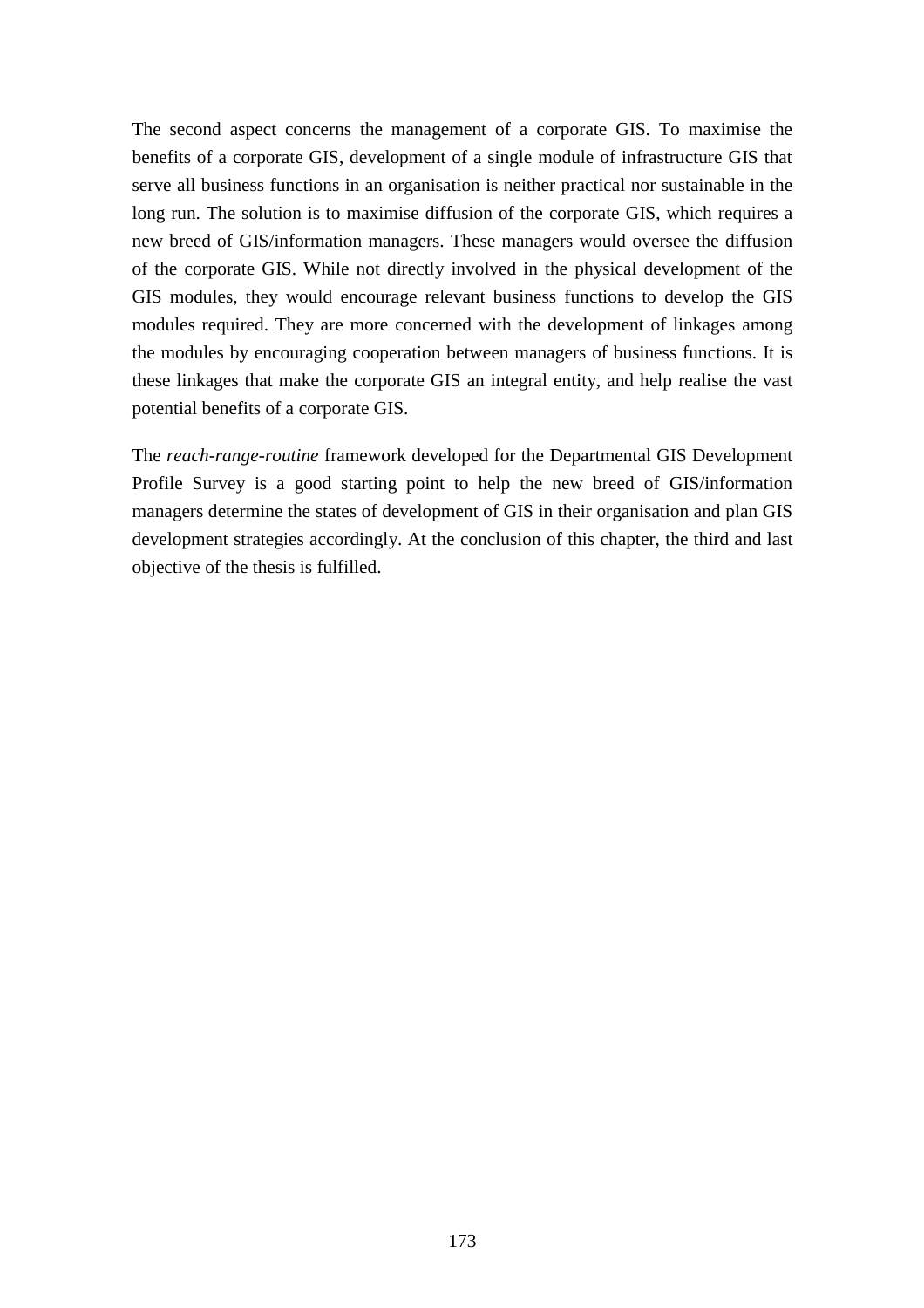# **Chapter 8**

## **Conclusions**

## **8.1 The Research**

Chapter one describes the importance of GIS diffusion research and states the hypothesis of the research:

*Diffusion of GIS in an organisation is affected by the qualities of GIS as seen in the context of the structure of the organisation.*

To test the hypothesis, three objectives are identified for the thesis:

- 1. To understand the elements of GIS diffusion.
- 2. To identify and test the qualities of GIS that can improve the understanding of GIS diffusion.
- 3. To develop principles to support better GIS management.

The research strategy adopted to meet the objectives is made up of five parts, namely, literature review, exposure to GIS implementation and diffusion activities, model generation, model validation, and data analysis. The scope and assumptions of the research are also described. A section on the structure of the thesis sums up the chapter and provides pointers to the various chapters that follow.

Chapter two describes the political and functional relationships among the three levels of government in Australia, that is, federal, state and local. It is found that the activities of state governments in Australia generally have the most direct and immediate impact on the livelihood of the citizens. The states are also key spatial data providers in Australia, responsible for managing the medium to large scale topographic and cadastral maps, and the road network maps. These maps, in turn, underpin the political and socioeconomic development of Australia. Therefore, improved understanding of diffusion of GIS in state governments will benefit the livelihood of the people in Australia directly.

The willingness of the State Government of Victoria to cooperate in research, and the long and well documented history of GIS development in the government and make it an ideal source of data for this research into GIS diffusion. The brief record of the development of GIS in the State government of Victoria described in Chapter two also sets the scene for the discussion that follows in this thesis.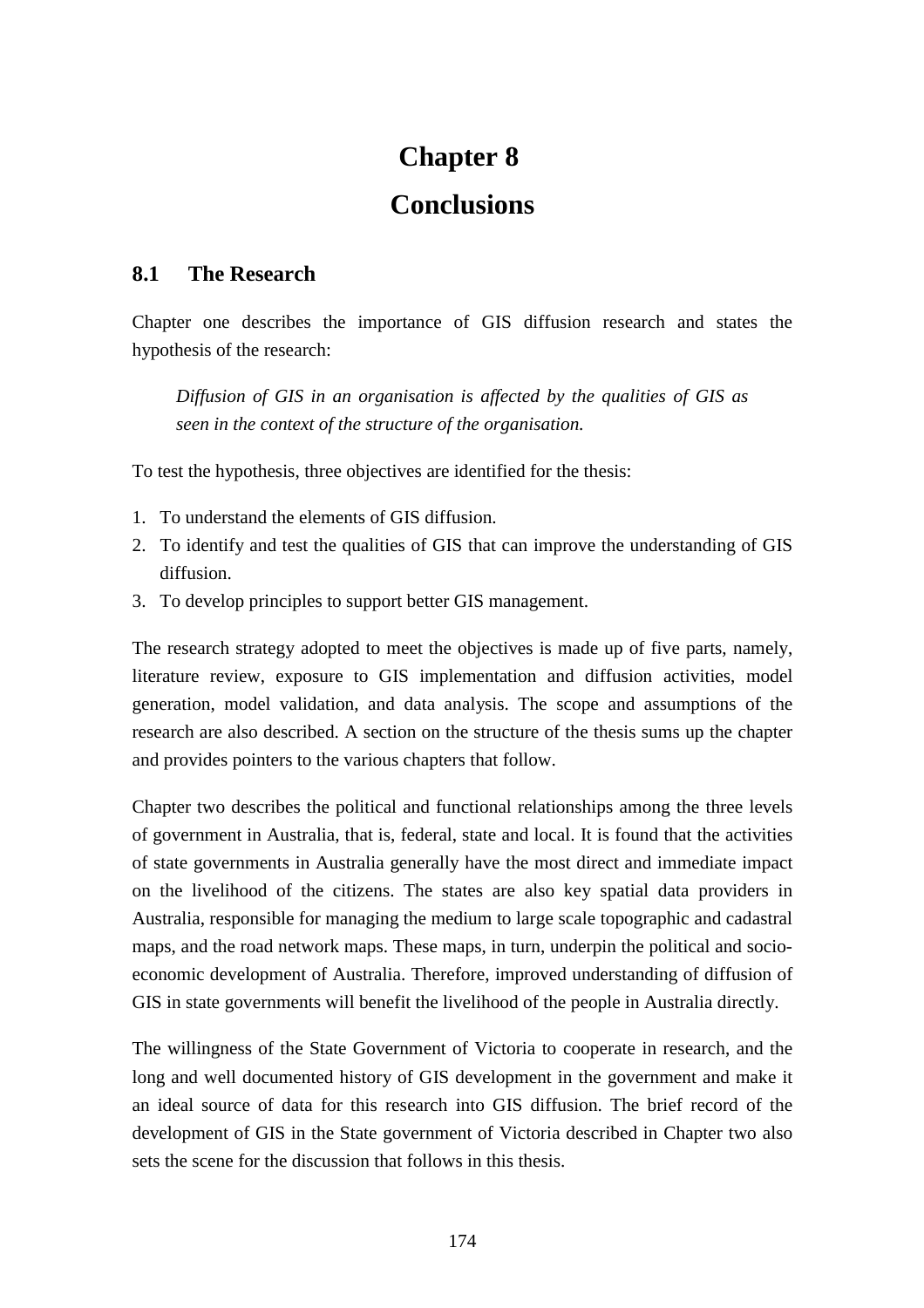Chapter three relates GIS diffusion research back to its grounding disciplines, namely, innovation research and socio-technical systems research in the disciplines of organisational behaviour and information systems. In the process the chapter provides the necessary theoretical background in support of the hypothesis of this thesis. This is achieved by providing an overview of the four elements of the diffusion paradigm of innovation research, namely, *innovation*, *communication channels*, *time* and *social system*. The overview is supplemented by experience of researchers in socio-technical systems. Concurrently, the current achievements and limitations of GIS diffusion research under each of the four elements are described.

Though the scope of current GIS diffusion research is wide, there are certain areas that require more in-depth study. However, it can be safely concluded that the elements of diffusion paradigm are also applicable to GIS diffusion. Based on Rogers' definition of diffusion, GIS diffusion can be defined as *the process by which an innovation of GIS is communicated through certain channels over time among the members of a social system*. This definition also fulfils the first objective of this thesis.

To address the limitations of current GIS diffusion research and to accommodate the trend of GIS research, an integrated framework of GIS diffusion research based on a well-defined organisational boundary is suggested. The research framework portrays GIS as a dynamic entity that is central to GIS diffusion research. The chapter concludes that to support future integrated GIS diffusion research, it is necessary to find a better way to identify GIS over time and within a pre-defined organisational context.

To take up the challenge identified in the previous chapter, Chapter four reviews the definitions of GIS in the literature with a view of identifying the precise nature of GIS. Three perspectives on the nature of GIS have been identified, namely, *identificational, technological* and *organisational*. The *identificational* perspective describes the uniqueness of GIS. The *technological* perspective describes the tangible form and functional capabilities of GIS. The *organisational* perspective emphasises the multielement nature of GIS, bringing to the fore the organisational setting that affects diffusion of the technology.

GIS diffusion research suggests that the identity of GIS changes in the course of its diffusion in an organisation. Therefore, it is important to be able to track the changing identity of GIS. Based on Rogers' model of the *organisational innovation process*, two scenarios of GIS diffusion can be identified. In a *focused* scenario of diffusion, the predefined problems in the organisation that GIS is to address are focused and well defined. In a *dispersed* scenario, the problems are broad and strategic in nature with potentially great impact and resource requirement.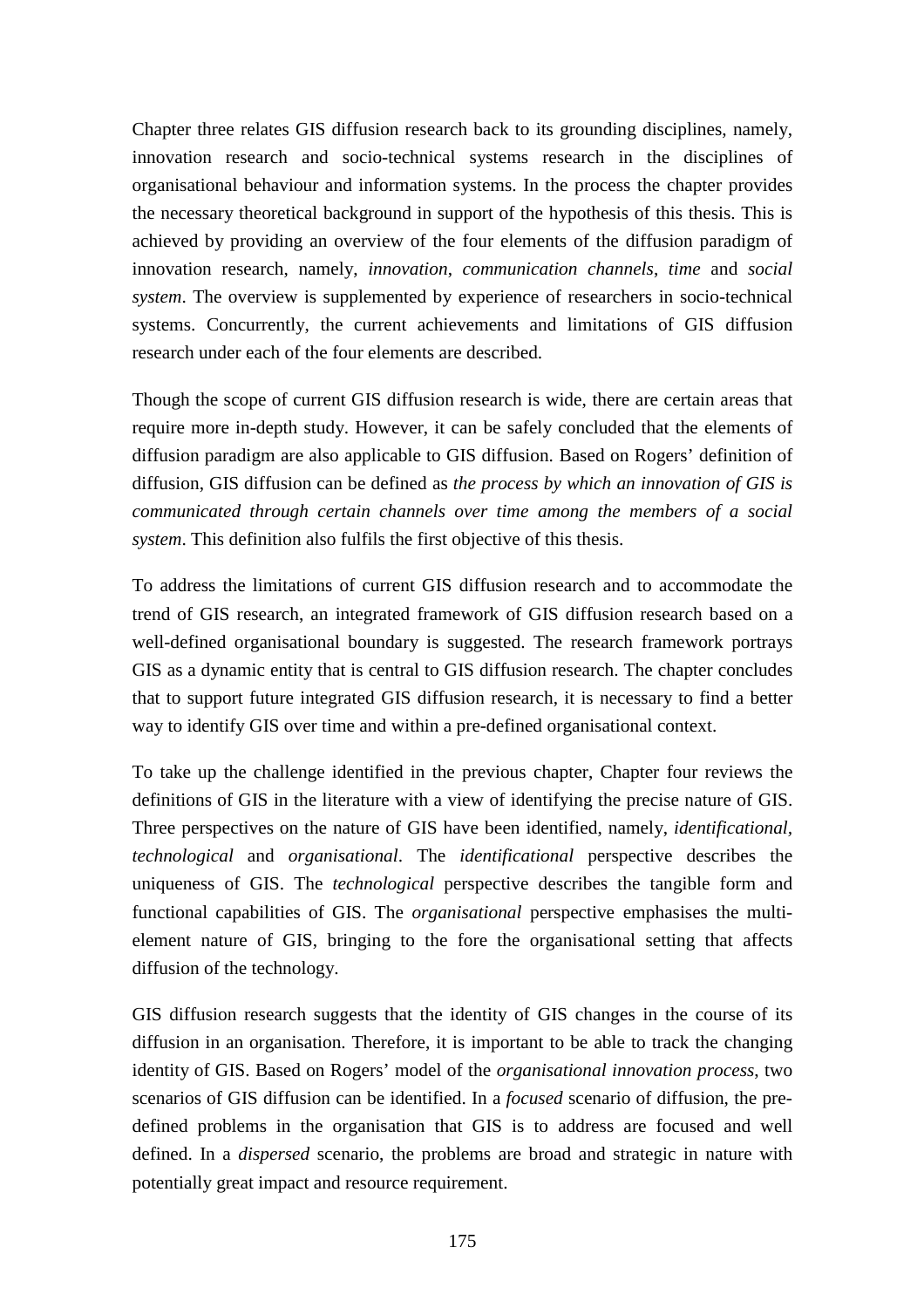It is found that while current perspectives on the nature of GIS adequately describe the changing identity of a GIS in a *focused* scenario of diffusion, they do not allow satisfactory monitoring of diffusion of a corporate GIS, which typically takes place in a *dispersed* scenario. As a corporate GIS serves an entire organisation, its function in the context of the organisational structure gives it some unique qualities. As a result, the *productional* perspective is developed to describe the qualities of a corporate GIS.

The *productional* perspective views a corporate GIS as making up of modules of *infrastructure GIS and business process GIS* that play the roles of an infrastructure or a business process respectively. The *productional* perspective of GIS is applied to Rogers' model of organisation innovation process to give a model of diffusion of a corporate GIS. In this model, the corporate GIS is disaggregated into its modules. Diffusion of the GIS modules that address well defined problems takes place in a *focused* scenario. Those modules that do not address well-defined problems will remain in the *dispersed* scenario. Diffusion will only take place in the *focused* scenario when these modules match up with some well-defined problems later on. The model of diffusion that highlights how the *productional* perspective of (corporate) GIS can affect GIS diffusion forms a working model for the hypothesis of this thesis.

To help test the hypothesis of the thesis, Chapter five lists four sets of predicted relationships derived from the model of diffusion of a corporate GIS. These relationships have to be matched by relationships observed in the development of an actual corporate GIS, and are reproduced below.

- A corporate GIS is made up of modules of GIS which play the role of either a business process or an infrastructure, with a module of infrastructure GIS supporting the development of one or more modules of business process GIS.
- Diffusion takes place when the purposes served by a module are focused and well defined.
- Diffusion of a corporate GIS takes place in the dispersed scenario.
- Reinvention of a corporate GIS can be monitored by the outcome of diffusion of the modules of GIS in the focused scenario.

A field study to document the detailed development of GIS in an organisation is needed to provide the necessary data. Based on the objectives and the nature of the field study, it is determined that the best approach is to adopt the case study methodology. As argued in Chapter two, the State Government of Victoria is an ideal focus for the study. To make the study as fruitful as possible, it is decided that the study should be conducted in the department with the best developed GIS in the State Government. The department is to be chosen through a Departmental GIS Development Profile Survey.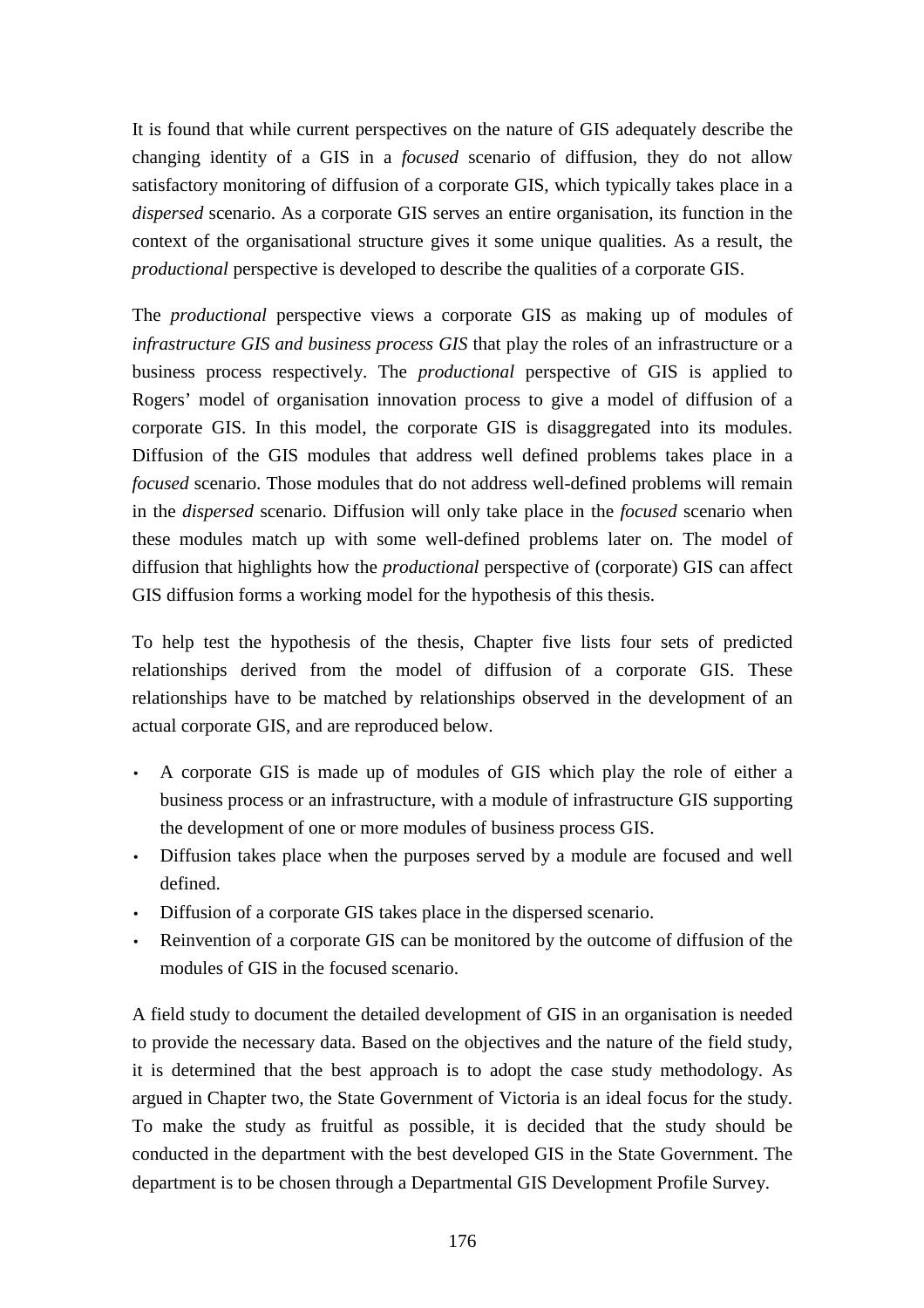Central to the survey is a *reach-range-routine* framework, which is developed to assess the state of development of GIS in the eight state departments concerned. This framework is made up of three criteria, namely, *reach, range* and *routine*. The criteria assess the extent of access to GIS, of sharing of geographic information and of designing the GIS for by all member of the organisation respectively. Under each of the three criteria, parameters are identified to provide a composite measure of the state of development of GIS. Questions were designed to collect data based on these parameters.

Taken into consideration the opportunities and constraints identified during the planning of the survey, it was decided that the questionnaire survey would be conducted face to face. This would be followed by a semi-structure interview to solicit details concerning crucial stakeholders and events in the course of GIS diffusion in the departments. Two questionnaires were designed for departments with and without GIS respectively. The methodology of the survey was summarised in a survey protocol that was prepared both as a plan for the survey, and as a tool to gain the support of the State GIS coordinating agency and the state departments.

Once the survey had identified the department for the case study, details of the case study were finalised and summarised in a case study protocol. This protocol was also used to gain the support of the department chosen. Initial contact with the primary contact in the target department helped to refocus the case study on the development of GIS in all the programs of the department. The role of individual stakeholders in GIS diffusion was not examined.

A set of data analysis procedures is designed for the case study. The events of GIS development in the selected department are documented together with underlying reasons. Through a pattern matching process, modules of business process GIS and infrastructure GIS are identified and used to reconstruct the patterns of GIS development in the department and its business units chronologically. In the process, evidence to test the model of diffusion of a corporate GIS is teased out.

Chapter six reports the results of the survey. Based on the three criteria of *reach*, *range* and *routine,* a three-tier analysis was conducted providing assessments at three levels of sophistication. The Department of Natural Resource and Environment (DNRE) consistently had the best assessment at the three levels of analysis and was chosen for the detailed case study.

The survey and the associated semi-structured interviews pieced together some background information of GIS development in the State Government of Victoria. GIS development tended to concentrate within the government sectors where the professions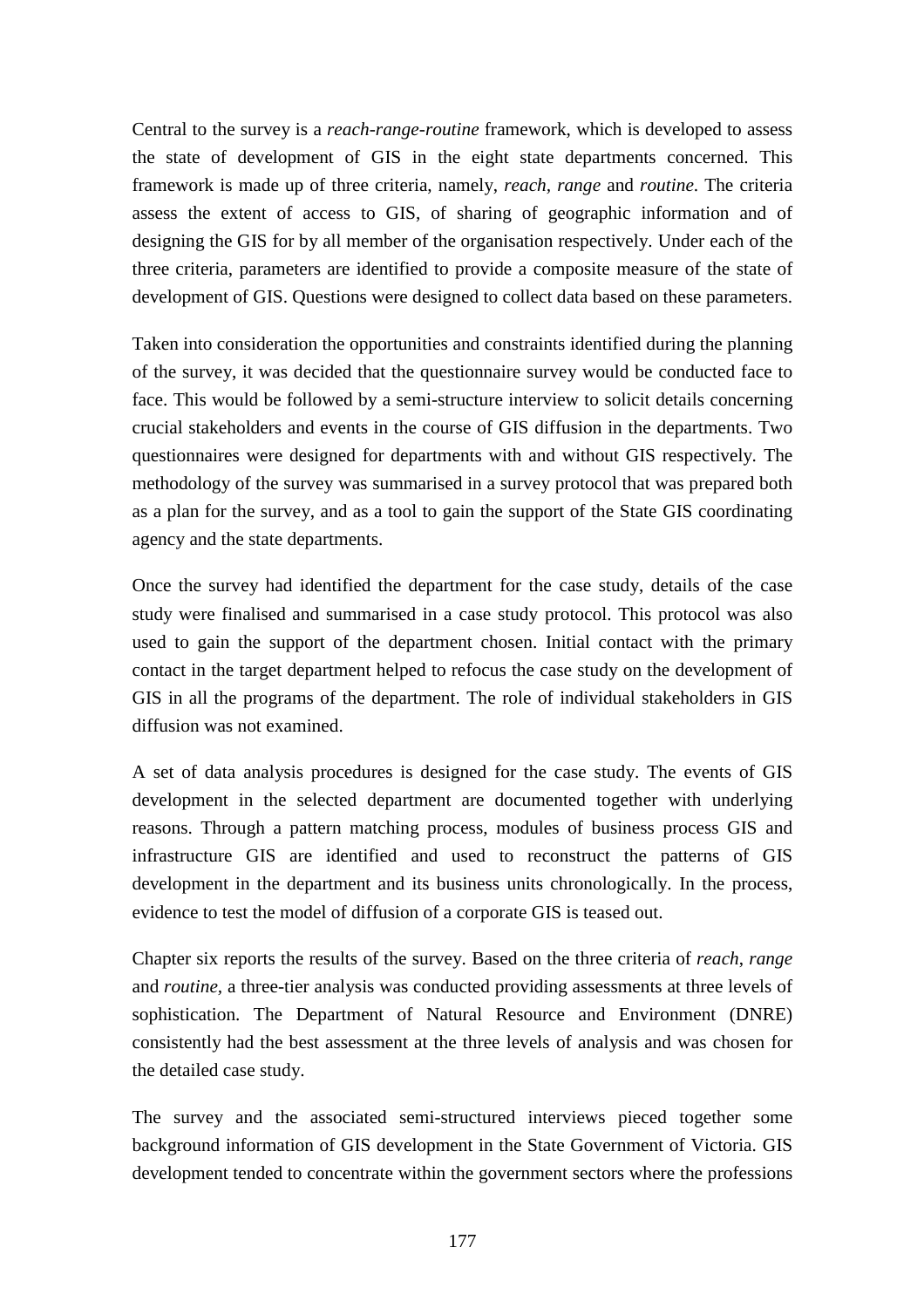were primarily concerned with surveying, land administration and management, or had their professional activities directly related to the locational aspects of things such as, planning and resources/assets/infrastructure management. The primary justification for the technology both in the past and, to a certain extent, at present was the tangible and intangible benefits identified by the advocates and managers. Once there was a perceived need for the technology, development would go ahead. However, when there was no perceived need, GIS diffusion in an organisation stalled. In fact this was the main reason why four out of eight departments in the State Government of Victoria did not have a GIS.

All departments responded agreed that the *departmental GIS coordinator*, *managers of GIS-using units*, and the *GIS coordinators of the business units* are the core internal stakeholder groups that consistently had a high level of impact on the development of GIS, irrespective of the nature of the GIS. There was no single group of external stakeholders that had a consistently high level of impact on GIS development in all the departments at all time. Though the impact from the external environment might be great, it was generally opportunistic.

The results of the survey and the associated interviews also provided initial evidence in support of the GIS diffusion model. Two sets of relationships predicted by the model were confirmed. The first was: 'A corporate GIS is made up of modules of GIS which play the role of either a business process or an infrastructure, with an infrastructure GIS supporting the development of one or more business process GIS'. The second was 'Diffusion takes place when the purposes served by a module are focused and well defined'.

Chapter seven reports the findings of the case study that examined the development of the corporate GIS in DNRE. The development of GIS capabilities in each of the six divisions of DNRE is summarised and illustrated by a figure that shows the pattern of GIS development diagrammatically and chronologically. Based on data presented, evidence is identified in support of all four sets of predicted relationship. As a result, the case study fulfils the second objective of this thesis and confirms the hypothesis:

*Diffusion of GIS in an organisation is affected by the qualities of GIS as seen in the context of the structure of the organisation.*

The case study also produces some findings that can help to refine the predicted relationships. Firstly, instead of one sequence as predicted, there are actually three sequences of development of modules of infrastructure and business process GIS. This translates into three patterns of development of a corporate GIS. Secondly, instead of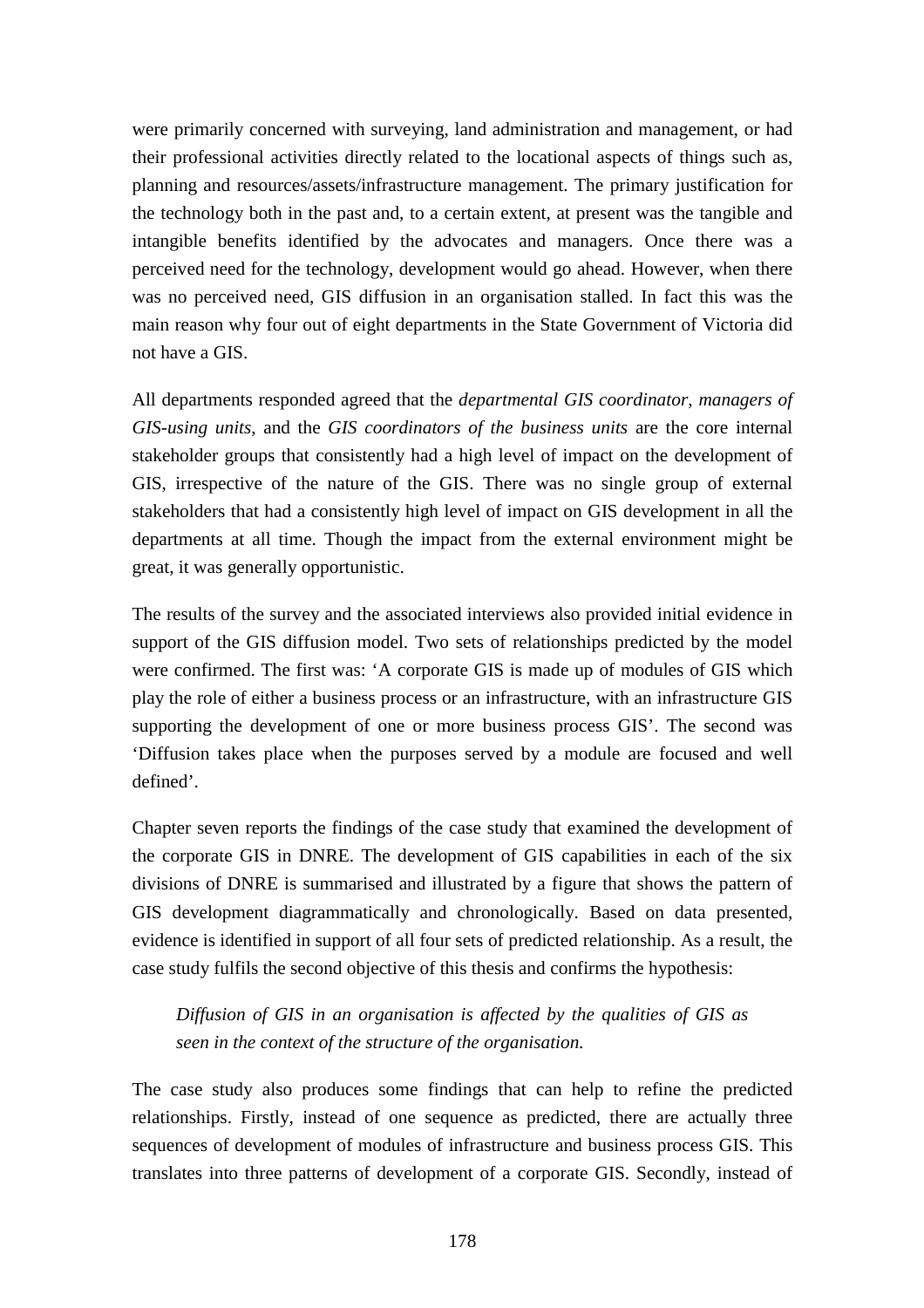taking place only in the dispersed scenario, given the right resources, diffusion of a corporate GIS can also take place in a focused scenario within a more limited time frame. Thirdly, instead of concentrating on the outcome of diffusion of the GIS modules, reinvention of a corporate GIS should be monitored by examining the linkages developed over time between the GIS modules in addition.

Evidence from the case study also suggests that the managers (including the GIS managers) of different business functions in an organisation play significant roles in the diffusion of the corporate GIS. This confirms the finding of the survey that GIS coordinators and business managers consistently have a high level of impact on GIS development. These managers realise their visions regarding GIS development by interacting and cooperating with their counterparts at other administration levels in the organisation. Together, they drive the diffusion of GIS in the organisation. Further, the evidence also suggests that no single infrastructure GIS is able to meet the needs of all business units in an organisation in the long term.

The outcomes of the case study have significant implications in two aspects of GIS management. The first aspect concerns the management of spatial data infrastructures. The initial development of a jurisdictional SDI can be achieved effectively and efficiently through the automation of the jurisdictional mapping function. Afterward, other business functions may be more suitable to provide data to update and upgrade the SDI. One approach to make this happen is to encourage both public and private business functions in a jurisdiction to make use of the SDI. In return, these business functions are required to supply better and more current data collected through the business process modules they have created.

The second aspect concerns the management of a corporate GIS. To maximise the benefits of a corporate GIS, development of a single module of infrastructure GIS that serve all business functions in an organisation is neither practical nor sustainable in the long term. The solution is to maximise diffusion of the corporate GIS, which requires a new breed of GIS/information managers. These managers are more concerned with encouraging managers of business functions to develop GIS modules and to make use of these modules to help one another to develop new GIS modules. It is the interlinked network of GIS modules that will help realise the vast potential benefits of a corporate GIS. The *reach-range-routine* framework developed for the Departmental GIS Development Profile Survey is a good starting point to help the new breed of GIS/information managers determine the states of development of GIS in their organisation and plan the GIS development strategies accordingly. At this point, the third and last objective of the thesis is fulfilled.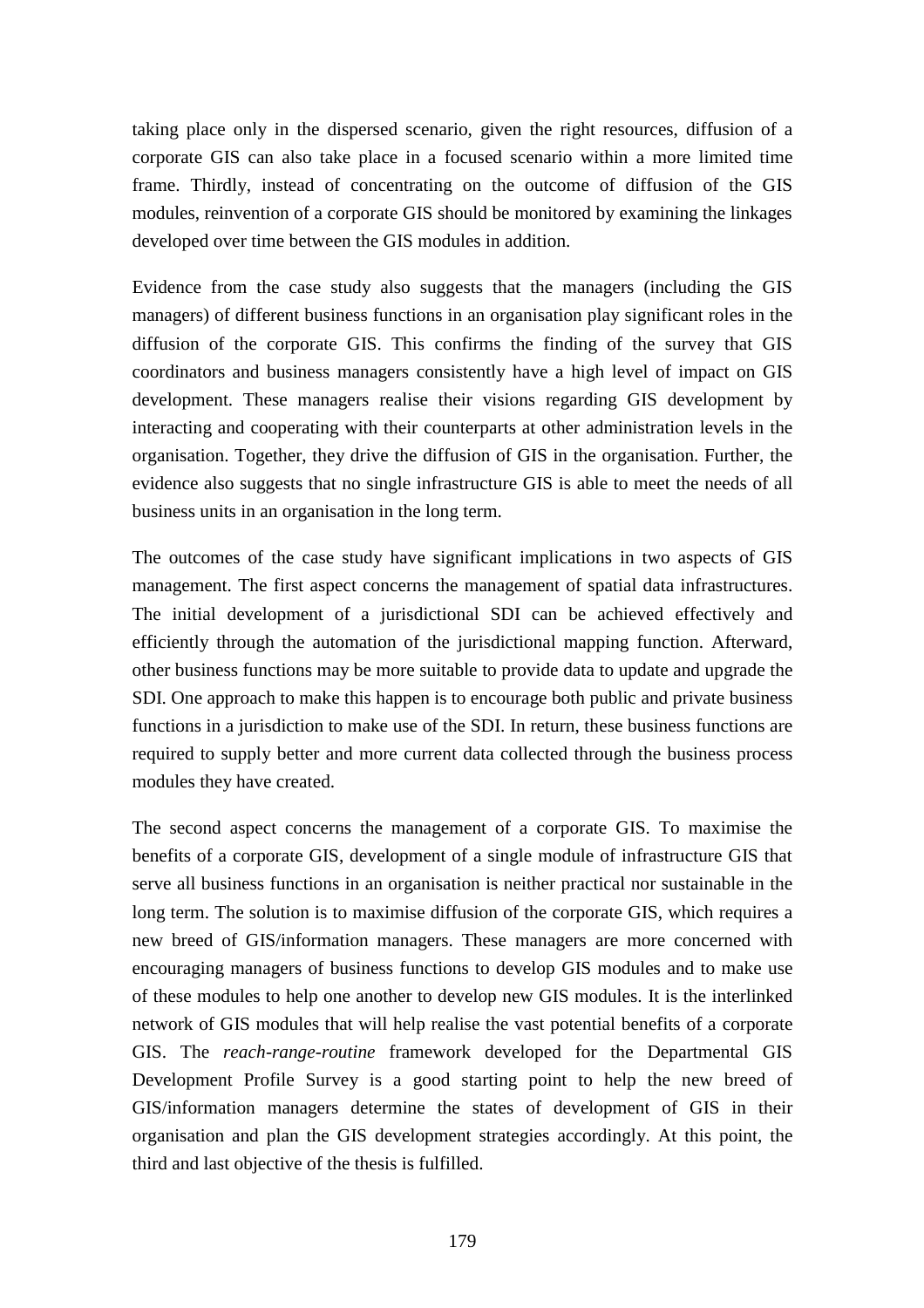## **8.2 Implications for GIS Diffusion Research**

This thesis has confirmed that the qualities of GIS as seen in the context of the structure of an organisation do affect GIS diffusion—the diffusion of a corporate GIS. This has been possible by applying the GIS diffusion research framework proposed in Chapter three to the study of the element of *innovation* (GIS in this case) in GIS diffusion. This results in valuable insights into the nature of a corporate GIS, and how the nature affects GIS diffusion. However the generic value of the same framework in GIS diffusion research is yet to be proven through the application of the framework in future designs of studies into other elements of GIS diffusion.

Based on the argument in Chapter three, Rogers' model of *organisational innovation process* has been used to depict the process of GIS diffusion in an organisation. The model has proven to be valuable in the development of the model of diffusion of a corporate GIS in this research, and in explaining why four departments out of eight in the State Government of Victoria did not adopt GIS. It appears that Rogers' model has great potential in assisting future research into GIS diffusion. Again its value is yet to be proven through its application in future designs of GIS studies.

Apart from validatinig the model of diffusion of corporate GIS (Chan and Williamson 1998), the study of GIS development in the State Government of Victoria also provides additional insight into GIS diffusion. Firstly, apart from the *identificational* perspective that distinguishes GIS from other competing technologies, a corporate GIS can be defined holistically to at least three levels of detail. The *productional* perspective is the first level, which provides a high level description of a corporate GIS in term of its GIS modules and the roles they play in realising the business objectives of an organisation. In the next level, the *organisational* perspective describes the detailed composition of each GIS module in terms of the GIS elements. The *technological* perspective then describes the form and functions of each GIS module.

Secondly, description of the patterns of GIS development in the *productional* perspective in subsection 7.4.1 suggests that successful development of a business process GIS depends on that of an infrastructure GIS and *vice versa*. Likewise, a GIS is described as multi-element in nature in the *organisational* perspective. Failure in the development of an element will often significantly hamper the successful development of other elements and that of the GIS as a whole (Campbell and Masser 1992, Croswell 1989). These observations together suggest that a corporate GIS as an innovation, is a *technological cluster* that refers to a group of closely related technologies embodied in an innovation. This group of technologies, when promoted to users as a whole can facilitate the diffusion of the innovation in study (Rogers 1995).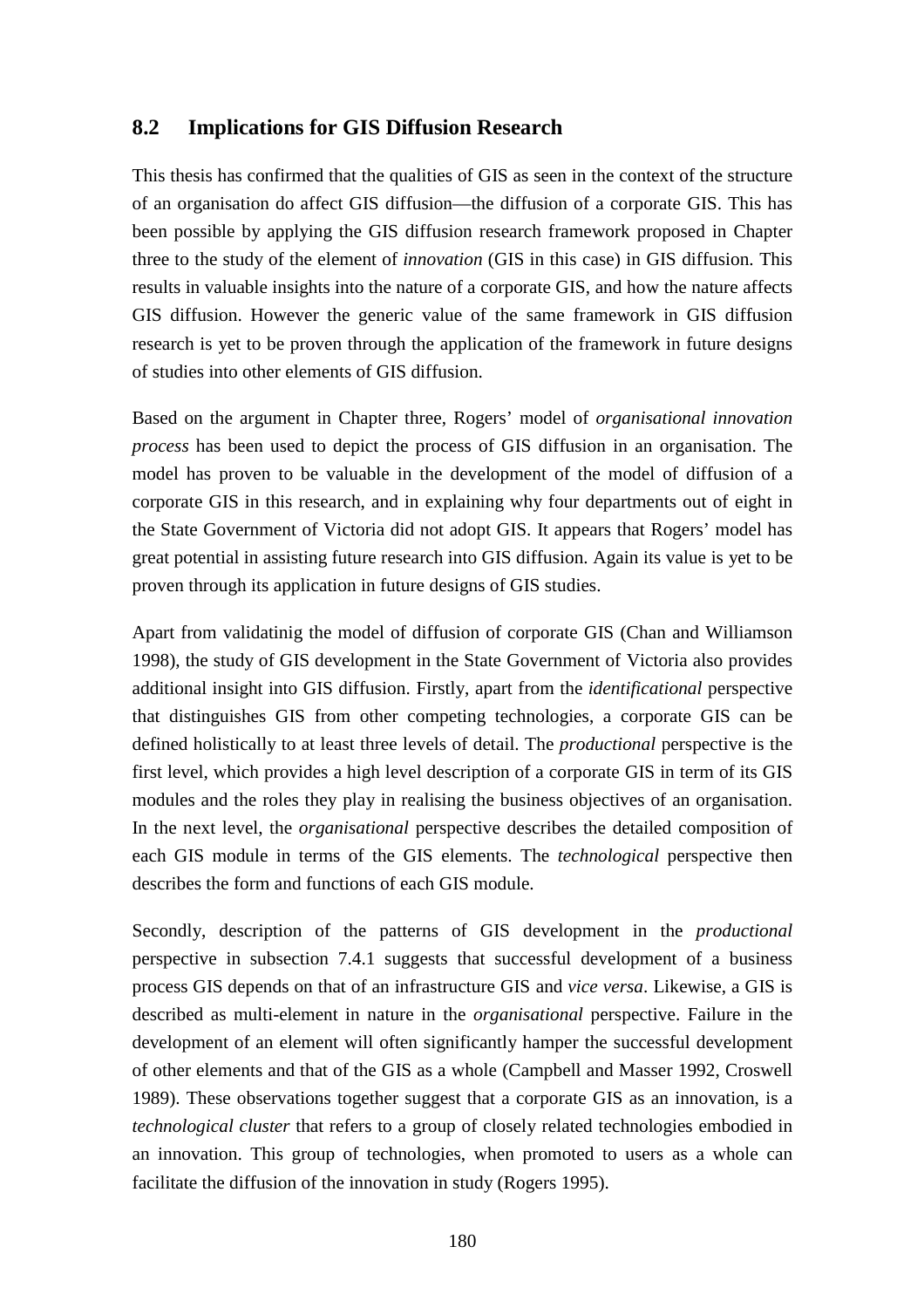This concept is important in GIS diffusion research. For example, based on the *productional* perspective of GIS, diffusion of a corporate GIS may be facilitated by promoting the development of an infrastructure module together with one or more business process GIS that it supports. The value of this approach is confirmed indirectly by the LANDATA project (Williamson*, et al.* 1998). The project was managed primarily as an infrastructure to support land administration reform in the State of Victoria. It eventually did not deliver enough business benefits to justify its existence.

Thirdly, the dynamic and modular nature of corporate GIS accounts for the difficulty in finding causal relationships that can be generalised across different environments (Onsrud and Pinto 1993). To overcome this dilemma, it is necessary to acknowledge this nature of a corporate GIS when designing GIS diffusion studies.

The *productional* perspective provides a framework to structure a corporate GIS in GIS diffusion research by grouping GIS capabilities of the corporate GIS into GIS modules. This disaggregates the monolithic corporate GIS into more manageable and homogeneous units. Together with the other three perspectives of GIS the *productional* perspective provides a tool to describe and monitor the development/reinvention of a corporate GIS in a holistic manner. This allows the observed behaviours of stakeholders to be related back to specific GIS modules rather than to the whole corporate GIS. This will improve the identification, interpretation and cross comparison of generic causal relationships in GIS diffusion studies.

Lastly, the relationships predicted by Chan and Williamson's model have only been tested in a government environment. Though the theories underpinning the development of these relationships are generic to all organisational environments, it would be interesting to test if these relationships are applicable to the private sector and nongovernment organisations.

Further in recent years, development of spatial data infrastructure (SDI) at various government levels has gain increasing interest from the GIS community. As SDI is a specialised GIS, it will be of both academic and practical interest to investigate how the relationships described in this paper can be applied to the study of diffusion of SDIs. In additions to these areas of research, table 8.1 provides a list of possible research topics in the context of the diffusion paradigm.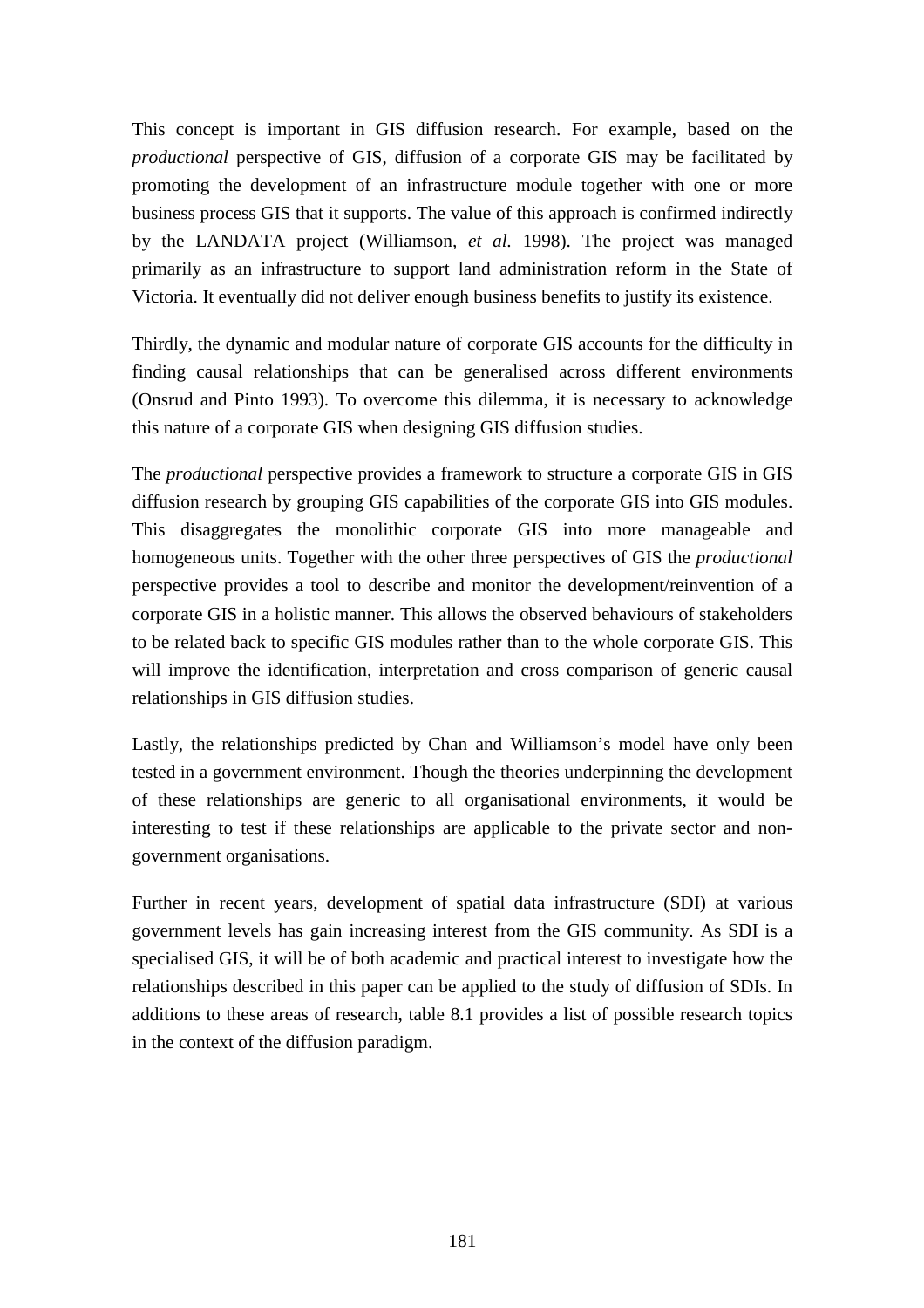| Elements<br>of diffusion | Research topics                                                                           |
|--------------------------|-------------------------------------------------------------------------------------------|
| Innovation               | What are the other possible socially constructed identities of<br>GIS in an organisation? |
| Communication            | What is the nature of the communication channels required for                             |
| Channels                 | the successful diffusion of two basic types of GIS modules?                               |
|                          | Who are the key players in the communication network needed                               |
|                          | for the diffusion of the GIS modules?                                                     |
| Time                     | What is the appropriate model to describe GIS diffusion in an                             |
|                          | organisation?                                                                             |
|                          | What is the appropriate model to describe GIS diffusion among                             |
|                          | individual members of an organisation?                                                    |
| Social System            | What types of decision are involved in the diffusion of a                                 |
|                          | corporate GIS and the associated GIS modules?                                             |
|                          | Which factors involving the norms, the culture and the structure                          |
|                          | of the organisation will affect the diffusion of a corporate                              |
|                          | GIS and the associated GIS modules?                                                       |

Table 8.1 Potential research topics for GIS diffusion in future.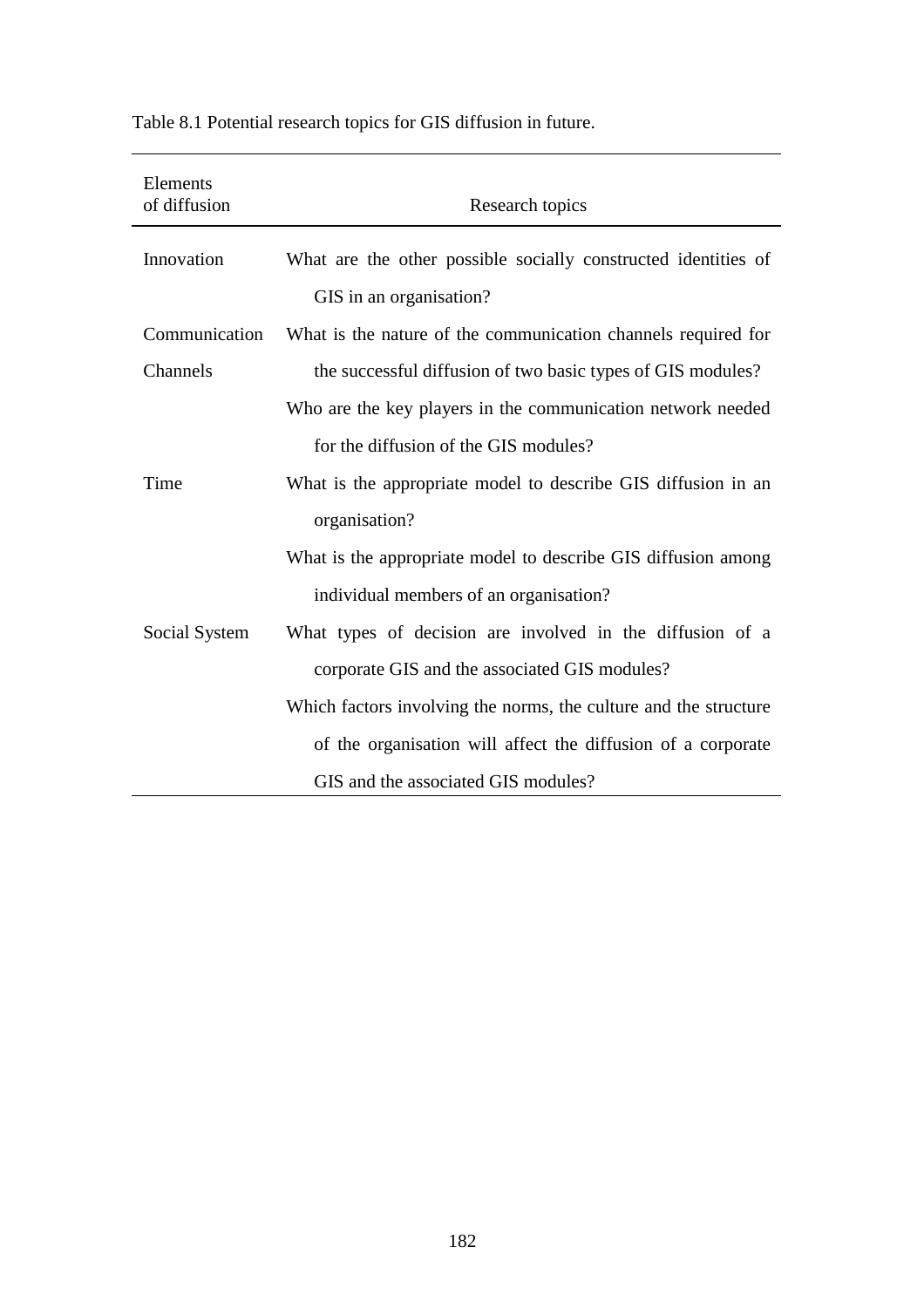# **References and Selected Bibliography**

- Allen, M. P., 1974, The structure of interorganizational elite cooperation: interlocking corporate directorates. *American Sociology Review,* **39**, 393-406.
- Anderson, C. S., 1992, GIS development process: a proactive approach to the introduction of GIS technology. In *Proceedings of the 1992 GIS/LIS Conference*, (San Jose, California: 1-10.
- Anderson, C. S., 1996, GIS development process: a framework for considering the initiation, acquisition, and incorporation of GIS technology. *Journal of URISA,* **8**(1), 10-26.
- Anonymous, 1977, Special task group investigating computer-based land information systems in Victoria — State Coordination Council. In *Proceedings of the fifth Australian Conference on Urban and Regional Planning Information Systems*, (Canberra, 9-11 November: AURISA) 2-33–2-35.
- Antenucci, J. C., Brown, K., Croswell, P. L., Kevany, M. K., and Archer, H., 1991, *Geographic Information Systems: A Guide to the Technology* (New York: Van Nostrand Reinold).
- ANZLIC, 1996, *National spatial data infrastructure for Australia and New Zealand draft.* Report presented at The Second Meeting of The Permanent Committee on GIS Infrastructure for Asia and the Pacific held at Sydney.
- Arnaud, A. M., Vasconcelos, L. T., and Geirinhas, J. D., 1996, Portugal: GIS diffusion and the modernization of local government. In *GIS Diffusion: The Adoption and Use of Geographical Information Systems in Local Government in Europe,* edited by I. Masser, H. Campbell, and M. Craglia. (London, UK; Bristol, PA: Taylor & Francis), 111-124.
- Aronoff, S., 1989, *Geographic Information Systems: A management perspective* (Ottawa, Canada: WDL Publications).
- Assimakopoulos, D., 1996, Greece: the development of a GIS community. In *GIS Diffusion: The Adoption and Use of Geographical Information Systems in Local Government in Europe,* edited by I. Masser, H. Campbell, and M. Craglia. (London, UK: Taylor & Francis), 147-161.
- Assimakopoulos, D., 1997, GIS diffusion in Greece: the development of a Greek GIS community. In *Geographical Information Research: Bridging the Atlantic,* edited by M. Craglia, and H. Couclelis. (London, UK: Taylor & Francis), 111–128.
- Atherton, C. R., and Klemmack, D. L., 1982, *Research Methods in Social Work* (Lexington, Mass.:D. C. Health Co.).
- Australian Bureau of Statistics, 1993, *1994 Year Book Australia* (Canberra: Australian Bureau of Statistics)
- Azad, B., 1993, Theory and measurement in GIS implementation research: critique and proposals. In *Paper presented at the Third Annual Conference on Computers in Urban Planning and Urban Management*, (Atlanta, Georgia: 22 pages.
- Azad, B. and Wiggins, L. L., 1995, Dynamics of inter-organizational geographic data sharing: a conceptual framework for research. In *Sharing Geographic Information,* edited by H. J. Onsrud, and G. Rushton. (New Brunswick, NJ: Center for Urban Policy Research), 22-43.
- Bamberger, W. J., 1995, Sharing geographic information among local government agencies in the San Diego region. In *Sharing Geographic Information,* edited by H. J. Onsrud, and G. Rushton. (New Brunswick, NJ: Center for Urban Policy Research), 119-137.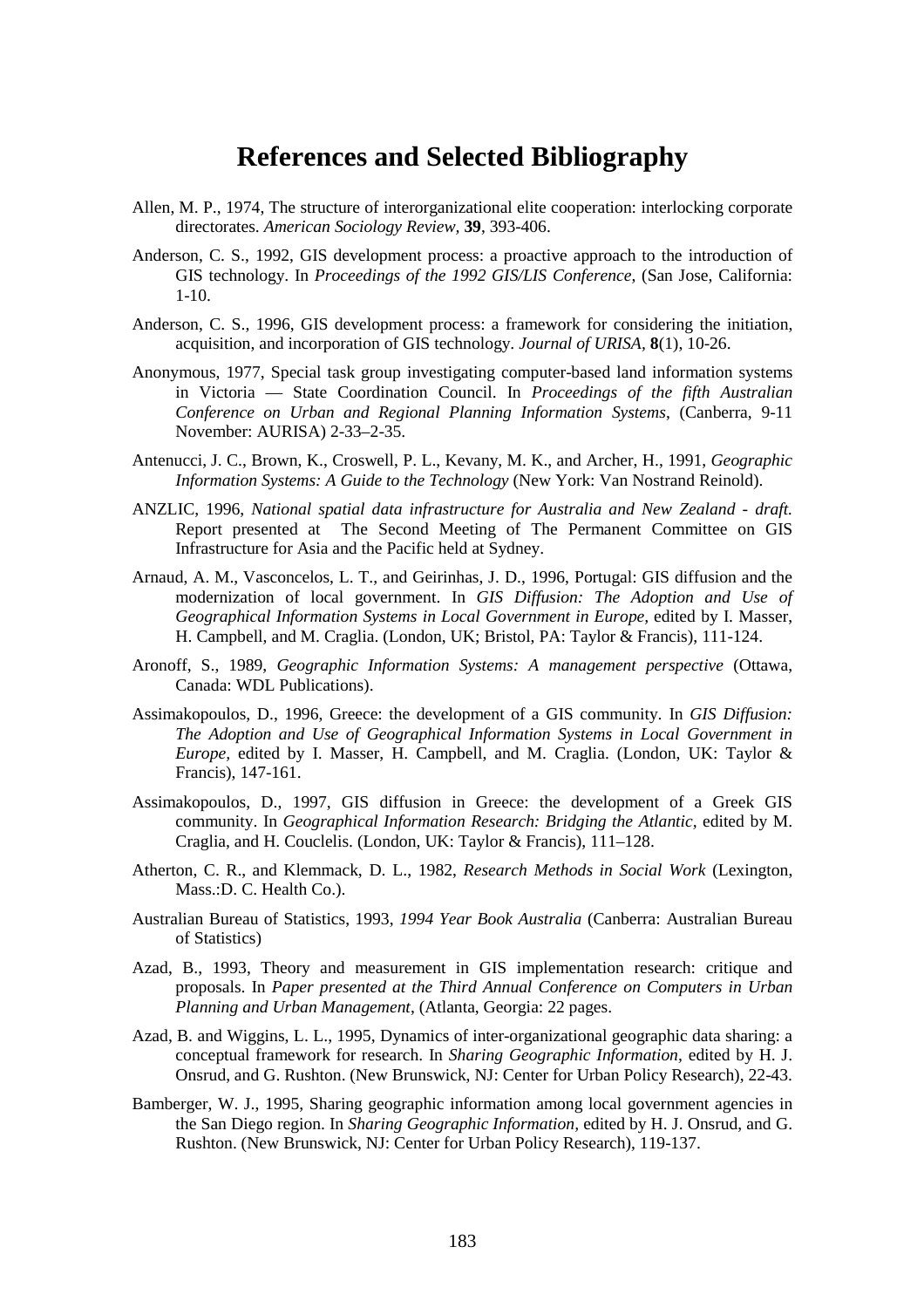- Bartnicka, M., Bartnicki, S. P., and Kupiszewski, M., 1996, Poland: methodological doubts and practical solutions. In *GIS Diffusion: The Adoption and Use of Geographical Information Systems in Local Government in Europe,* edited by I. Masser, H. Campbell, and M. Craglia. (London, UK; Bristol, PA: Taylor & Francis), 183-194.
- Benwell, G. L., 1993, Culture, change, incorporation and geographical information systems. In *Human Factos in Geographical Information Systems,* edited by D. Medyckyj-Scott, and H. M. Hearnshaw. (London: Belhaven Press), 223-232.
- Bryant, F. L., 1977, AUTOMAP a system for digital data acquisition, manipulation and output in topographic cartography. In *Proceedings of the fifth Australian Conference on Urban and Regional Planning Information Systems*, (Canberra, 9-11 November: AURISA) 6-15–6-36.
- Budic, Z. D., 1993, *Human and Institutional Factors in GIS Implementation by Local Governments*. Unpublished PhD thesis, The University of North Carolina at Chapel Hill.
- Budic, Z. D., 1994, Effectiveness of Geographic Information Systems in local planning. *Journal of the American Planning Association,* **60**(2), 244-262.
- Bundock, L., 1996, Factors that influence the success of a GIS implementation. In *Proceedings of Proceedings of the 24th Annual International Conference and Technical Exhibition of the Australasian Urban and Regional Information Systems Association Incorporated*, (Hobart, 25th-29th November 1996: AURISA '96 Hobart), pp. 48-57.
- Burrough, P. A., 1986, *Principles of Geographic Information Systems for Land Resources Assessment* (Oxford: Clarendon).
- Burrough, P. A., 1990, *Principles of Geographical Information Systems for Land Resources Assessment* (New York, USA: Oxford University Press).
- Byrt, W. J. and Crean, F., 1982, *Government And Politics In Australia: Democracy In Transition* (Sydney: McGraw-Hill Book Company).
- Campbell, H., 1996a, A social interactionist perspective on computer implementation. *Journal of the American Planning Association,* **62**(1, Winter), 99-107.
- Campbell, H., 1996b, Theoretical perspectives on the diffusion of GIS technologies. In *GIS Diffusion: The Adoption and Use of Geographical Information Systems in Local Government in Europe,* edited by I. Masser, H. Campbell, and M. Craglia. (London, UK; Bristol, PA: Taylor & Francis), 23-45.
- Campbell, H. and Masser, I., 1995, *GIS and Organizations* (London, UK; Bristol, PA: Taylor & Francis).
- Campbell, H. J., 1990, *The Use of Geographic Information in Local Authority Planning Departments*. Unpublished PhD thesis, University of Sheffield.
- Campbell, H. J., 1994, How effective are GIS in practice? A case study of British local government. *International Journal of Geographical Information Systems,* **8**(3), 309-325.
- Carter, J. R., 1989, On defining the geographic information system. In *Fundamentals of Geographic Information Systems: A Compendium*, (Falls Church, Virginia: ASPRS/ACSM) 3-7.
- Chan, T. O., 1994, *A Programme Logic Approach to Institutional Justification of Land Information Systems: An Exploratory Study*. Unpublished M.Phil. thesis, The Hong Kong Polytechnic University.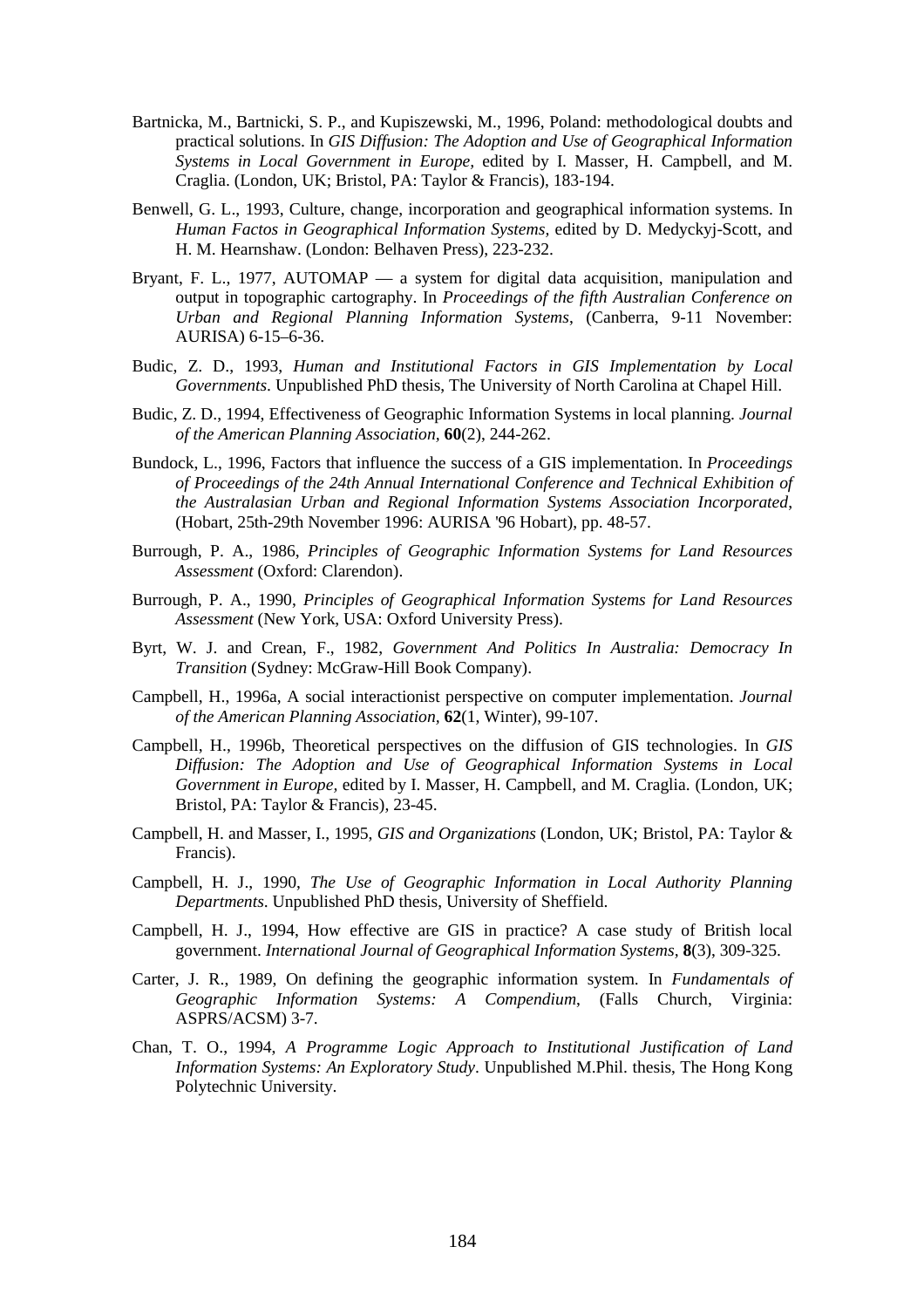- Chan, T. O. and Williamson, I. P., 1995a, Justification of GIS as an infrastructure investment some observations regarding GIS management in Victoria. In *Proceedings of the 23rd Annual International Conference and Technical Exhibition of the Australasian Urban and Regional Information Systems Association Incorporated*, (Melbourne, 20th-24th November 1995: AURISA '95) 492-503.
- Chan, T. O. and Williamson, I. P., 1995b, A review of the planning methodology for Victoria. In *Proceedings of the 1995 New Zealand Conference on Geographical Information Systems and Spatial Information Research incorporating The 7th Annual Colloquium of the Spatial Information Research Centre*, (Massey University, 26-28 April: Spatial Information Research Centre, University of Otago, and the New Zealand Chapter of the Australasia Urban and Regional Information Systems Association) 37-46.
- Chan, T. O. and Williamson, I. P., 1995c, A review of the planning methodology for Victoria: its relevance to real life situations. In *Proceedings of the 5th South East Asian and 36th Australian Surveyors Congress*, (Singapore, 16th-20th July 1995: Singapore Institute of Surveyors and Valuers and the Institute of Surveyors, Australia Inc.) 185-212.
- Chan, T. O. and Williamson, I. P., 1996a, The complementary development of GIS and information technology within a government organisation. In *Proceedings of the 37th Australia Surveyors Congress*, (Perth, 13th-18th April 1996: The Institution of Surveyors Australia, West Australia Division) 445-454.
- Chan, T. O. and Williamson, I. P., 1996b, A model of the decision process for GIS adoption and diffusion in a government environment. In *The Proceedings of URISA 96*, (Salt Lake City, Utah, 26th July -1st August: URISA) 247-260.
- Ciancarella, L., Craglia, M., Ravaglia, E., Secondini, P., and Valpreda, E., 1996, Italy: GIS and administrative decentralization. In *GIS Diffusion: The Adoption and Use of Geographical Information Systems in Local Government in Europe,* edited by I. Masser, H. Campbell, and M. Craglia. (London, UK; Bristol, PA: Taylor & Francis), 87-109.
- Clarke, A. L., 1991, GIS specification, evaluation, and implementation. In *Geographical Information Systems Principles and Applications,* edited by D. J. Maguire, M. F. Goodchild, and D. W. Rhind. (New York: Longman Scientific and Technical; John Wiley and Sons, Inc.), 477-488.
- Coopers & Lybrand, 1996, *Economic aspects of the collection, dissemination and integration of government's geospatial information.* Ordnance Survey (URL:http://www.ordsvy.govt.uk/literatu/external/geospat/index.html#Introduction).
- Cowen, D. J., 1988, GIS versus CAD versus DBMS: what are the differences? *Photogrammetric Engineering and Remote Sensing,* **54**, 1551-4.
- Craglia, M. and Masser, I., 1996, Introduction. In *GIS Diffusion: The Adoption and Use of Geographical Information Systems in Local Government in Europe,* edited by I. Masser, H. Campbell, and M. Craglia. (London, Bristol, PA.: Taylor & Francis), 1-6.
- Craig, W. J., 1995, Why we can't share data: institutional inertia. In *Sharing Geographic Information,* edited by H. J. Onsrud, and G. Rushton. (New Brunswick, NJ: Center for Urban Policy Research), 107-118.
- Crain, I. K. and MacDonald, C. L., 1984, From land inventory to land management: the evolution of an operational GIS. *Cartographica,* **21**(2 & 3), 40-46.
- Cramer, L., 1977, The role of the Melbourne and Metropolitan Board of Works as a servicing authority in urban development. In *Proceedings of the fifth Australian Conference on Urban and Regional Planning Information Systems*, (Canberra, 9-11 November: AURISA) 1-20–1-41.
- Croswell, P. L., 1989, Facing reality in GIS implementation: lessons learned and obstacles overcome. In *Proceedings of the URISA '89*, (Boston, Massachusetts: 15-28.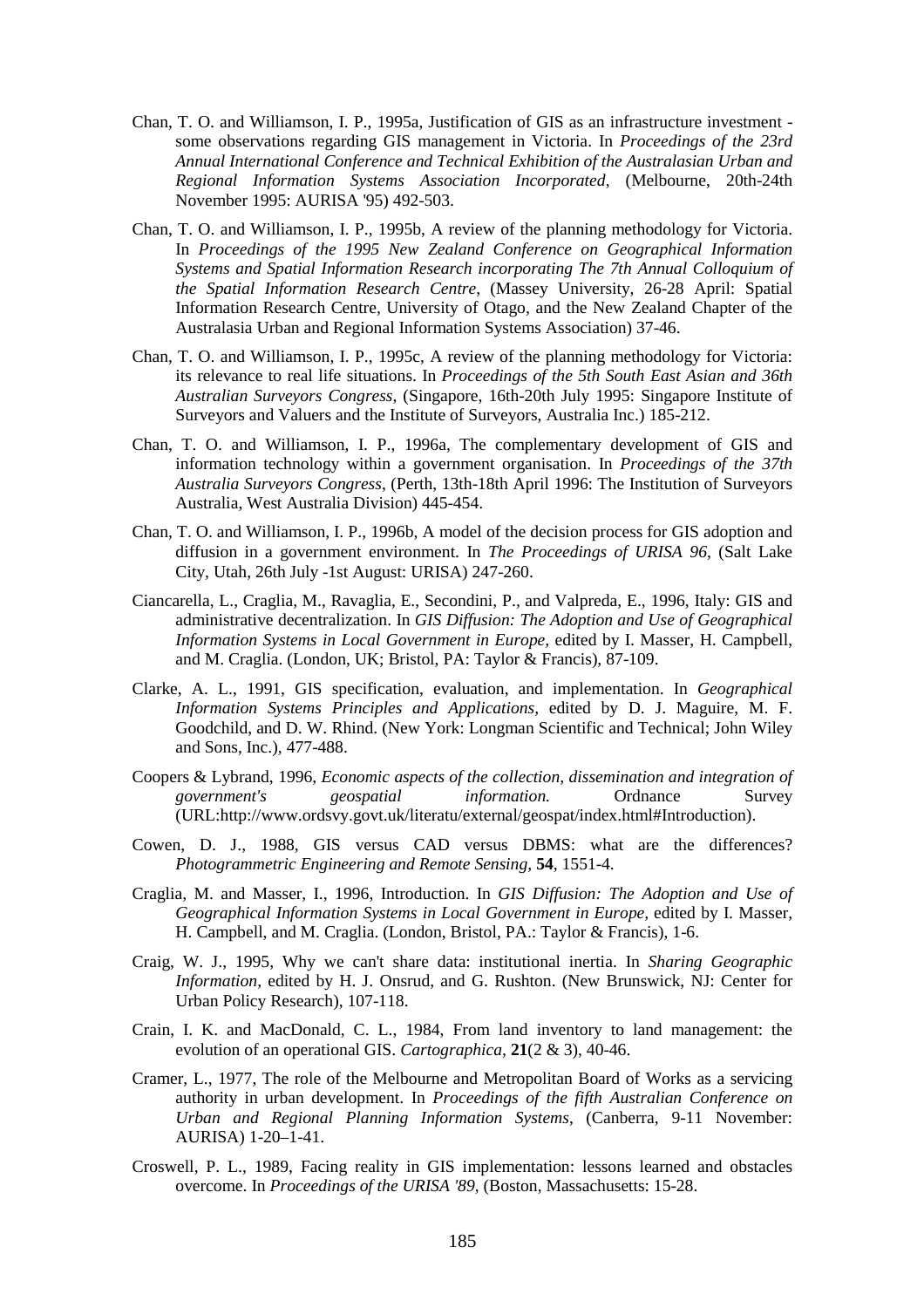Dalton, M., 1959, *Men Who Manage* (New York: Wiley).

- Dangermond, J., 1988, Introduction and overview of GIS. In *Geographic Information Systems Seminar, Data Sharing - Myth or Reality*, (Ontario, Canada, 3rd-5th October: Ministry of Natural Resources)
- Department of Crown Lands and Survey of Victoria, 1977, Automated plan production in the Department of Crown Lands and Survey of Victoria. In *Proceedings of the fifth Australian Conference on Urban and Regional Planning Information Systems*, (Canberra, 9-11 November: AURISA) 6-78–6-79.
- Department of Premier and Cabinet, 1996, *Competition Neutrality: A Statement of Victorian Government Policy/Competition Policy* (Melbourne: Department of Premier and Cabinet).
- Department of the Environment, 1987, *Handling Geographic Information: Report to the Secretary of State for the Environment of the Committee of Enquiry into the Handling of Geographic Information* (London: H.M.S.O.).
- Dickinson, H. J. and Calkins, H. W., 1988, The economic evaluation of implementing a GIS. *International Journal of Geographical Information Systems,* **2**(4), 307-327.
- Domhoff, G. W., 1974, *The Bohemian Grove and Other Retreats: A Study of Ruling-Class Consciousness* (New York: Harper & Row).
- Dueker, K. J. and Vrana, R., 1995, Systems integration: a reason and a means for data sharing. In *Sharing Geographic Information,* edited by H. J. Onsrud, and G. Rushton. (New Brunswick, NJ: Center for Urban Policy Research), 149-171.
- Eason, K. D., 1988, *Information Technology and Organisational Change* (London: Taylor & Francis).
- Eason, K. D., 1993a, Gaining user and organisational acceptance for advanced information systems. In *Diffusion and Use of Geographic Information Technologies,* edited by I. Masser, and H. J. Onsrud. (Dordrecht/Boston/London: Kluwer Academic Publishers), 27- 44.
- Eason, K. D., 1993b, Planning for change: introducing a geographical information system. In *Human Factors in Geographical Information Systems,* edited by D. Medyckyj-Scott, and H. M. Hearnshaw. (London: Belhaven Press), 199-210.
- Eddington, B. A., 1979, Land information in Victoria an overview. In *Proceedings of the seventh Australian Conference on Urban and Regional Planning Information Systems*, (Newcastle, November: AURISA) 6-9–6-10.
- Eddington, B. A., 1981, Standards and land information systems. In *Proceedings of the ninth Australian Conference on Urban and Regional Planning Information Systems*, (Geelong, December: AURISA) 6 pages (not numbered).
- Eddington, B. A., 1982, The developing data system of a traditional land authority. In *Proceedings of the tenth Australian Conference on Urban and Regional Planning Information Systems*, (Sydney, December: AURISA) 306-310.
- Effenberg, W. W., 1994, *Temporal Information In Road Network Databases: A Case Study Using Soft Systems Methodology*. Master of Applied Science, The University of Melbourne.
- Engelken, L. J., 1994, Project management tips for AM/FM project planning and implementation. In *Proceedings of the XVII Annual AM/FM International Conference*, (Denver, Colorado: 188-193.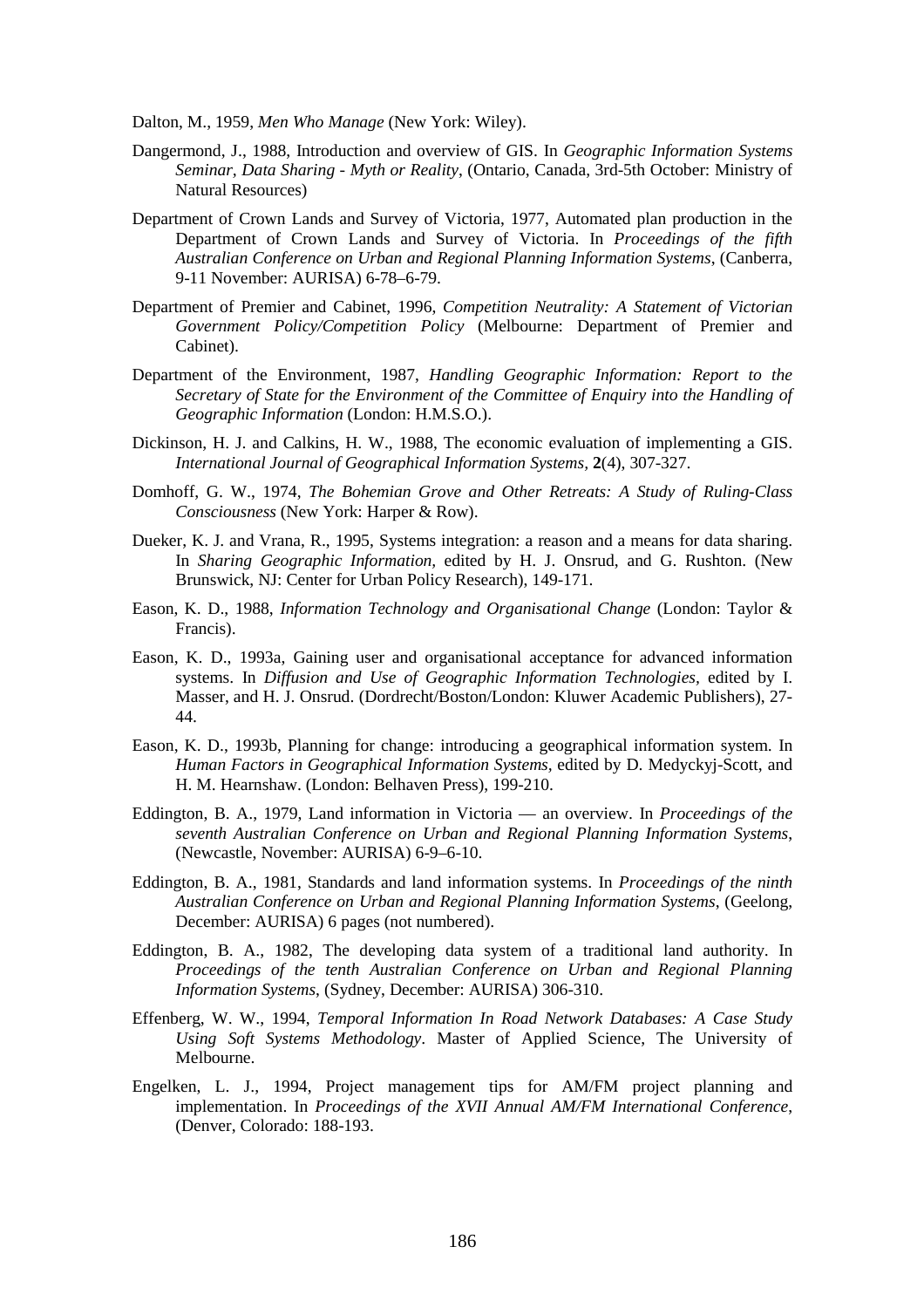- Epstein, E., Hunter, G., and Agumga, A., 1996, Liability and insurance for the use of geographic data and information. In *The URISA Proceedings*, (Salt Lake City, Utah, 26th July -1st August: URISA) 294-301.
- Executive Order of the White House, 1994, *Coordinating geographic data acquisition and access: the National Spatial Data Infrastructure.* Office of the Press Secretary, USA.
- Federal Geographic Data Committee, Undated, *The National Spatial Data Infrastructure.* Fact sheet Federal Geographic Data Committee, Washington, D.C.
- Ferrari, R. and Onsrud, H. J., 1995, *Understanding Guidance on GIS Implementation: A Comprehensive Literature Review.* Technical Report (No. 95-13). National Center for Geographic Information and Analysis.
- Foley, M. E., 1988, Beyond the bits, bytes, and black boxes: institutional issues in successful LIS/GIS management. In *Proceedings of the GIS/LIS conference*, (San Antonio: 608-617.
- Gattiker, U. E., 1990, *Technology Management in Organizations* (Newbury Park: Sage Publications).
- Goodchild, M. F., 1992, Geographical information science. *International Journal of Geographical Information Systems,* **6**(1), 31-45.
- Goodchild, M. F., 1995a, Future directions for geographic information science. *Geographic Information Sciences,* **1**(1), 1-8.
- Goodchild, M. F., 1995b, Technical advances in spatial data sharing. In *Proceedings of URISA '95*, (San Antonio, Texas: URISA) 652-661.
- Goodman, P. S., 1993, Implementation of new information technology. In *Diffusion and Use of Geographic Information Technologies,* edited by I. Masser, and H. J. Onsrud. (Dordrecht/Boston/London: Kluwer Academic Publishers), 45-58.
- Goodman, P. S., Sproull, L. S. and Associates, (Eds.) 1990, *Technology And Organization* (San Francisco, Oxford: Jossey-Bass Publishers).
- Graafland, A., 1996, Netherlands: the diffusion of graphic information technology. In *GIS Diffusion: The Adoption and Use of Geographical Information Systems in Local Government in Europe,* edited by I. Masser, H. Campbell, and M. Craglia. (London, UK; Bristol, PA: Taylor & Francis), 195-208.
- Granovetter, M. S., 1973, The strength of weak ties. *American Journal of Sociology,* **78**, 1360- 1380.
- Handy, C. B., 1993, *Understanding Organisations* (Harmondsworth: Penguin).
- Hilmer, F. G., Rayner, M., and Taperell, G., 1993, *National Competition Policy* (Canberra: Commonwealth of Australia).
- Hitt, M. A., Ireland, R. D., and Goryunov, I. Y., 1988, The context of innovation: investment in R & D and firm performance. In *Studies in Technological Innovation and Human Resources: Managing Technological Development,* edited by U. E. Gattiker, and L. Larwood. (Hawthorne, NY: De Gruyter), 73-92.
- Huxhold, W. E. and Levinsohn, A. G., 1995, *Managing Geographic Information System Projects* (New York, Oxford: Oxford University Press).
- INDECS, 1990, *State of Play 6: The Australian Economic Policy Debate* (Sydney: Allen & Unwin).
- Johnson, J. P., 1995, *Information Policy for Local Government Geographic Information Systems: Adoption, Implementation and Results*. Master of Science, University of Maine.
- Johnson, J. P. and Onsrud, H. J., 1995, Is cost recovery worthwhile? In *Proceedings of URISA '95*, (San Antonio, Texas: URISA) 126-136.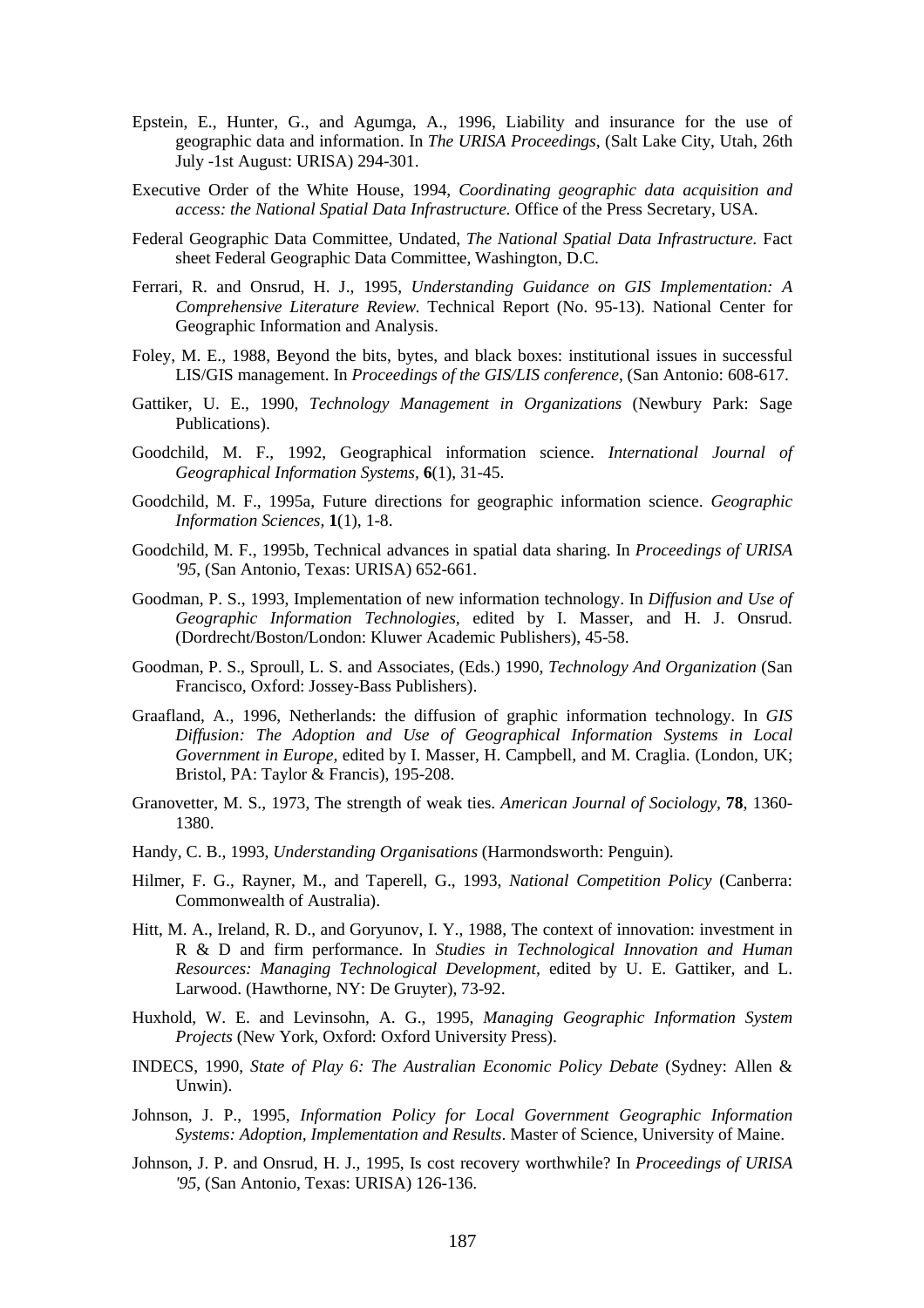- Juhl, G., 1997, Indianapolis retools GIS for enterprisewide deployment. *GIS World*, **10**(10), October, 52-53.
- Junius, H., Tabeling, M., and Wegener, M., 1996, Germany: a federal approach to land information management. In *GIS Diffusion: The Adoption and Use of Geographical Information Systems in Local Government in Europe,* edited by I. Masser, H. Campbell, and M. Craglia. (London, UK; Bristol, PA: Taylor & Francis), 67-85.
- Keegan, W. J., 1974, Multinational scanning: a study of information sources utilized by headquarter executives in multinational companies. *Administrative Science Quartely,* **19**, 411-421.
- Keen, P. G. W., 1991, *Shaping the Future: Business Design through Information Technology* Harvard Business School Press).
- Kelly, B. P., 1977, The application of computer-based information system for distribution of electricity in Victoria. In *Proceedings of the fifth Australian Conference on Urban and Regional Planning Information Systems*, (Canberra, 9-11 November: AURISA) 1-1–1-19.
- Kevany, M. J., 1995, A proposed structure for observing data sharing. In *Sharing Geographic Information,* edited by H. J. Onsrud, and G. Rushton. (New Brunswick, NJ: Center for Urban Policy Research), 76-100.
- King, J. L., 1995, Problems in public access policy for GIS databases: an economic perspective. In *Sharing Geographic Information,* edited by H. J. Onsrud, and G. Rushton. (New Brunswick, NJ: Center for Urban Policy Research), 255-276.
- King, J. L. and Kraemer, K. L., 1984, Evolution and organizational information systems: an assessment of Nolan's stage model. *Communications of the ACM,* **27**(5), 466-475.
- Kling, R., 1987, Defining the boundaries of computing across complex organisations. In *Critical Issues in Information Systems Research,* edited by R. J. Boland, and R. A. Hirschheim. (Chichester: John Wiley), 307-362.
- Laudon, K. C. and Laudon, J. P., 1994, *Managing Information Systems: Organization and Technology* (New York: Macmillan College Publishing).
- Levinsohn, A., 1997, Enterprise GIS gains prominence in Canada. *GIS World*, **10**(4), April, 60.
- Link, N. A. and Tassey, G., 1987, *Strategies for Technology-Based Competition* (Lexington, MA: Lexington).
- Lopez, X. R., 1995, From gravel to diamonds: the national spatial data infrastructure at a crossroads. In *Proceedings of URISA '95*, (San Antonio, Texas: URISA) 611-625.
- Luftman, J. N., Ed. 1996, *Competing in the information age : strategic alignment in practice* (New York: Oxford University Press).
- Maguire, D. J., 1991, An overview and definition of GIS. In *Geographical Information Systems Principles and Applications,* edited by D. J. Maguire, M. F. Goodchild, and D. W. Rhind. (New York: Longman Scientific and Technical; John Wiley and Sons, Inc.), 9-20.
- March, J. G. and Sproull, L. S., 1990, Technology management, and competitive advantage. In *Technology And Organization,* edited by P. S. Goodman, L. S. Sproull and Associates. (San Francisco, Oxford: Jossey-Bass Publishers), 144-173.
- Marr, A. J. and Benwell, G. L., 1996, Maturing GIS in New Zealand local government. In *Proceedings of the 8th Annual Colloquium of the Spatial Information Research Centre*, (University of Otage, Dunedin, New Zealand: Spatial Information Research Centre, University of Otage) 7.
- Marwick, B., 1997, *Providing Victoria's spatial data infrastructure: the changed role of the private sector.* Slide presentation to the final year Geomatics students of the University of Melbourne.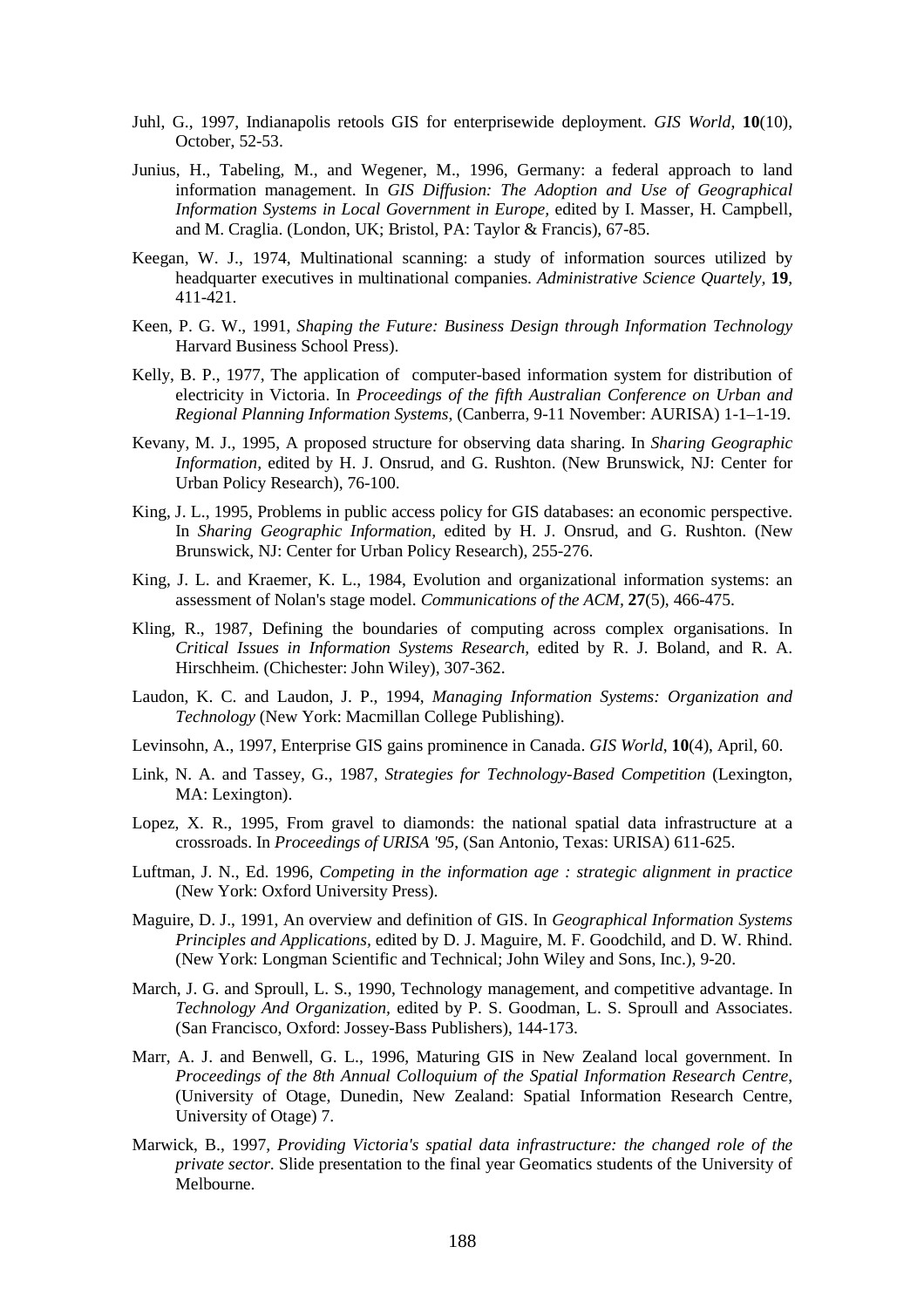- Masser, I., 1993, The diffusion of GIS in British Local Government. In *Diffusion and Use of Geographic Information Technologies,* edited by I. Masser, and H. J. Onsrud. (Dordrecht/Boston/London: Kluwer Academic Publishers), 99-116.
- Masser, I. and Campbell, H., 1996, Great Britain: the dynamics of GIS diffusion. In *GIS Diffusion: The Adoption and Use of Geographical Information Systems in Local Government in Europe,* edited by I. Masser, H. Campbell, and M. Craglia. (London, Bristol, PA.: Taylor & Francis), 49-66.
- Masser, I. and Craglia, M., 1996, A comparative evaluation of GIS diffusion in local government in nine European countries. In *GIS Diffusion: The Adoption and Use of Geographical Information Systems in Local Government in Europe,* edited by I. Masser, H. Campbell, and M. Craglia. (London, Bristol, PA.: Taylor & Francis), 211-233.
- Masser, I. and Onsrud, H. J., (Eds.) 1993a, *Diffusion and Use of Geographic Information Technologies* NATO ASI Series, Series D: Behavioural and Social Sciences - Vol. 70. (Dordrecht/Boston/London: Kluwer Academic Publishers).
- Masser, I. and Onsrud, H. J., 1993b, Diffusion and use of geographic information technologies: an introduction. In *Diffusion and Use of Geographic Information Technologies,* edited by I. Masser, and H. J. Onsrud. (Dordrecht/Boston/London: Kluwer Academic Publishers), 1-8.
- Meredith, P. H., 1995, Distributed GIS: if its time is now, why is it resisted? In *Sharing Geographic Information,* edited by H. J. Onsrud, and G. Rushton. (New Brunswick, NJ: Center for Urban Policy Research), 7-21.
- Miller, B., 1991, *A Digital (Computerised) Cadastre for Victoria.* Publication (No. T6 1991). Department of Land Information, RMIT Centre for Remote Sensing.
- Mintzberg, H., 1979, *The Structuring of Organizations* (Englewood Cliffs, NJ: Prentice-Hall).
- Mooney, J. D. and Grant, D. M., 1997, The Australian Spatial Data Infrastructure. In *Framework of the World,* edited by D. Rhind. (Cambridge: GeoInformation International), 187-201.
- Nolan, R. L., 1973, Managing the computer resources: a stage hypothesis. *Communications of the ACM,* **16**(7), 399-405.
- Nolan, R. L., 1979, Managing the crises in data processing. *Harvard Business Review,* **57**(2), 115-126.
- Nord, W. R. and Tucker, S., Eds. 1987, *Implementing Routine and Radical Innovations* (Boston: D. C.: Health.).
- Obermeyer, N. J., 1995, Reducing inter-organizational conflict to facilitate sharing geographic information. In *Sharing Geographic Information,* edited by H. J. Onsrud, and G. Rushton. (New Brunswick, NJ: Center for Urban Policy Research), 138-148.
- Obermeyer, N. J. and Pinto, J. K., 1994, *Managing Geographic Information Systems* (New York, London: The Guildford Press).
- Office of Communications and Multimedia, undated, *Victoria 21: Directions For The Global Information Age.* Department of Premier and Cabinet.
- Onsrud, H. J., Azad, B., Brown, M., Budic, Z., Calkins, H., Godschalk, D., French, S., Johnson, J., Niemann, B., Pinto, J., 1995, Experiences in acquisition, implementation, and use of GIS in U.S. local governments: a sampler of academic studies and findings. In *Proceedings of URISA '95*, (San Antonio, Texas: URISA) 626-636.
- Onsrud, H. J., Obermeyer, N. J., and Calkins, H. W., 1989a, *Use and Value of Geographic Information: Initiative 4 Specialist Meeting Summary Report and Proceedings.* Technical Report (No. No. 89-7). NCGIA.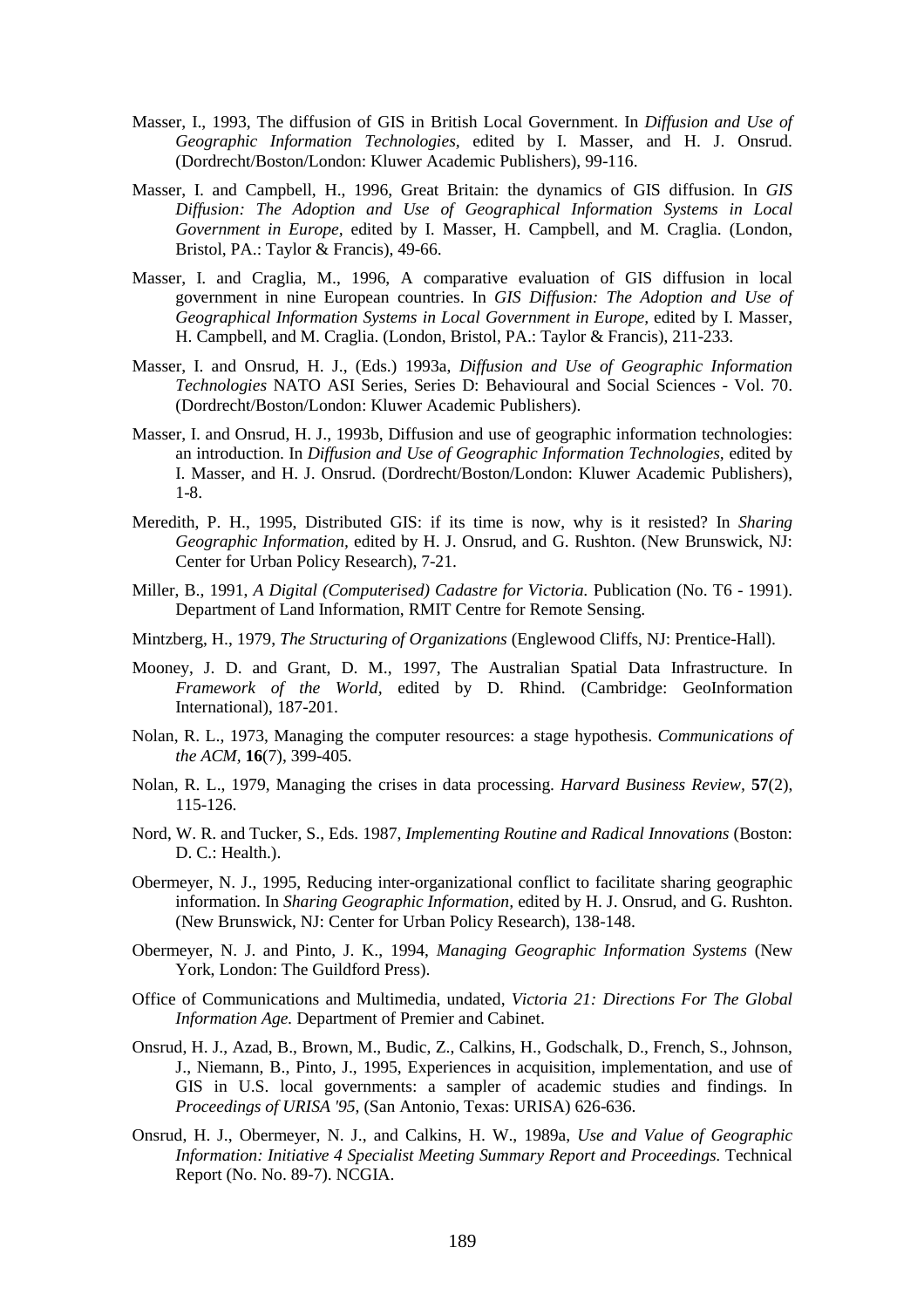- Onsrud, H. J., Obermeyer, N. J., and Calkins, H. W., (Eds.) 1989b, *Use and Value of Geographic Information: Initiative 4 Specialist Meeting Summary Report, Technical Report No. 89-6, NCGIA*
- Onsrud, H. J. and Pinto, J. K., 1991, Diffusion of geographic information innovations. *Int. J. Geographical Information Systems,* **5**(4), 447-467.
- Onsrud, H. J. and Pinto, J. K., 1993, Evaluating correlates of GIS adoption success and the decision process of GIS acquisition. *URISA Journal,* **5**(1, Spring), 18-39.
- Onsrud, H. J. and Reis, R. L., 1995, Law and information policy for spatial databases: a research agenda. *Jurismetrics Journal,* **35**, 377-393.
- Osborne, D. E. and Gaebler, T. A., 1992, *Reinventing Government: How The Entrepreneurial Spirit Is Transforming The Public Sector* (Reading, Mass., Menlo Park, Cal., New York, Don Mills, Ont.: A William Patrick Book, Addison-Wesley Publishing Company, Inc.).
- Pennings, J. M. and Buitendam, A., Eds. 1987, *New Technology as organizational Innovation* (Cambrige, MA: Ballinger).
- Peuquet, D. J. and Bacastow, T., 1991, Organizational issues in the development of Geographic Information Systems: a case study of U.S. Army Topographic Information System. *International Journal of Geographic Information Systems,* **5**(3), 303-319.
- Pfeffer, J., 1972, Size and composition of corporate boards of directors: the organization and its environment. *Administrative Science Quartely,* **17**, 333-363.
- Pinto, J. K. and Onsrud, H. J., 1993, Correlating adoption factors and adopter characteristics with successful use of geographic information systems. In *Diffusion and Use of Geographic Information Technologies,* edited by I. Masser, and H. J. Onsrud. (Dordrecht/Boston/London: Kluwer Academic Publishers), 165-194.
- Pinto, J. K. and Onsrud, H. J., 1995, Sharing geographic information across organizational boundaries: a research framework. In *Sharing Geographic Information,* edited by H. J. Onsrud, and G. Rushton. (New Brunswick, NJ: Center for Urban Policy Research), 44-64.
- Price Waterhouse, 1995, *Australian Land & Geographic Data Infrastructure Benefits Study.* Australia New Zealand Land Information Council.
- Rakkar, S. D. S., Eddington, R. A., Ralton, P. S., and Gung, D. L., 1984, *LANDATA Corporate Plan.* Department of Crown Lands & Survey.
- Rhind, D., 1994, Spatial databases and information policy: a British perspective. In *Proceedings of the Conference on Law and Information Policy for Spatial Databases*, (Tempe, Arizona: National Center for Geographic Information and Analysis, University of Maine) 82-92.
- Rhind, D. W., 1996, Economic, legal, and public policy issues influencing the creation, accessibility, and use of GIS databases. *Transactions in GIS,* **1**(1), 3-12.
- Rogers, E. M., 1962, *Diffusion of Innovations* (New York: The Free Press).
- Rogers, E. M., 1971, *Diffusion of Innovations* (New York: The Free Press).
- Rogers, E. M., 1983, *Diffusion of Innovations* (New York: The Free Press).
- Rogers, E. M., 1993, The diffusion of innovation model. In *Diffusion and Use of Geographic Information Technologies,* edited by I. Masser, and H. J. Onsrud. (Dordrecht/Boston/London: Kluwer Academic Publishers), 9-24.
- Rogers, E. M., 1995, *Diffusion of Innovations* (New York: The Free Press).

Rosegger, G., 1986, *The Economics of Production and Innovation* (Oxford: Pergamon).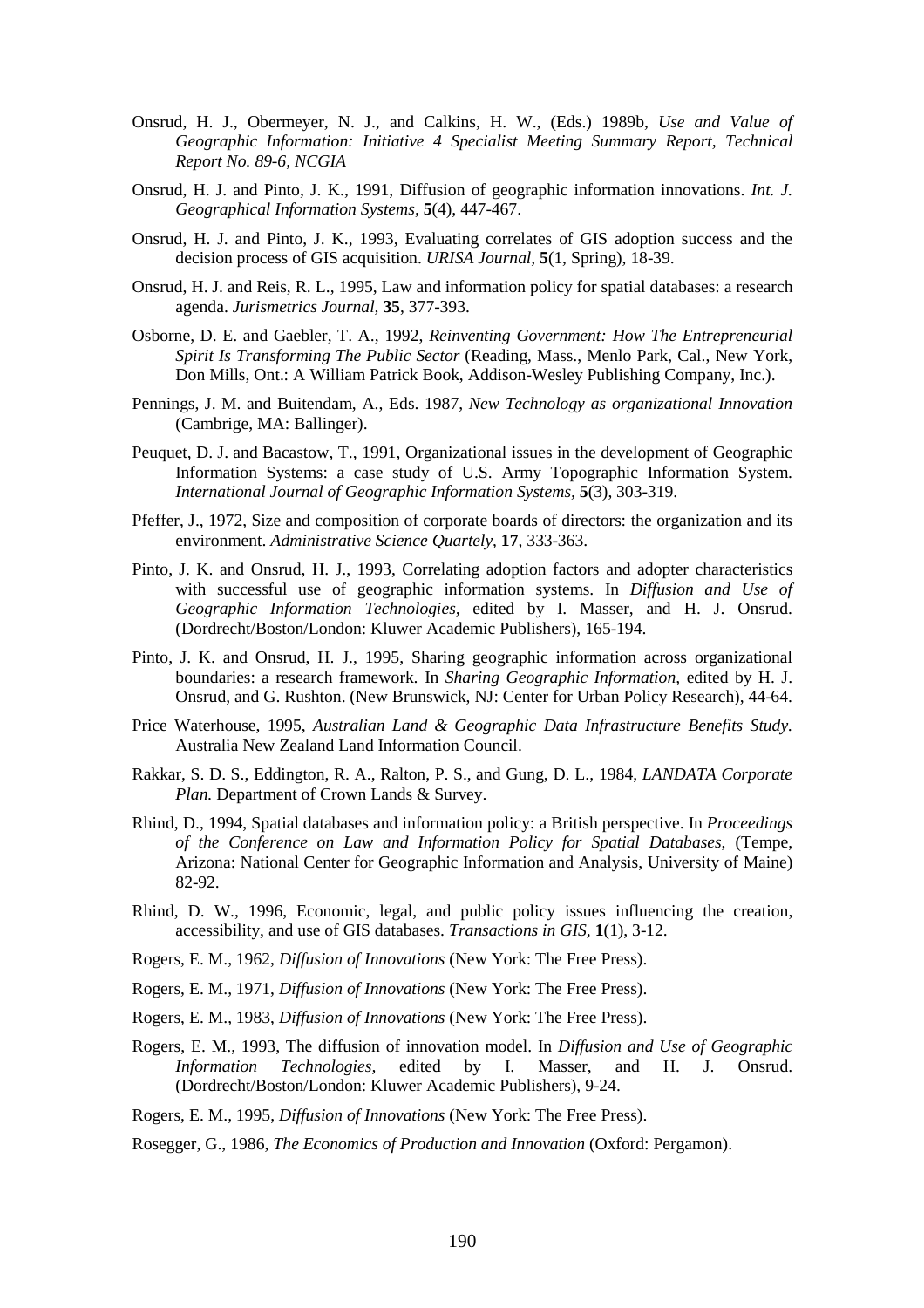- Russell, E. W., 1986, A modern perspective of the land functions of Government in Victoria. In *Proceedings of the 14th Annual Australian Conference on Urban and Regional Planning Information Systems*, (Melbourne, November 1986: URPIS) 18-23.
- Saarinen, A. O., 1987, Improving information systems development success under differnt organizational conditions. In *Proceedings of URISA '87*, (Ft. Lauderdale, Florida: URISA) 1-12.
- Scott, W. R., 1990, Technology and structure: an organizational-level perspective. In *Technology And Organization,* edited by P. S. Goodman, and L. S. a. A. Sproull. (San Francisco, Oxford: Jossey-Bass Publishers), 109-143.
- Seabrook, B. J., 1977, The introduction of a computerized land information system within the Victorian Housing Commission. In *Proceedings of the fifth Australian Conference on Urban and Regional Planning Information Systems*, (Canberra, 9-11 November: AURISA) 2-37–2-39.
- Somers, R., 1989, Organizational change for successful GIS implementation. In *Proceedings of URISA '89*, (Boston, Massachusetts: URISA) 39-51.
- Somers, R., 1994, Alternative development strategies. In *Proceedings of GIS/LIS'94*, (Phoenix, Arizona: 706-715.
- Somers, R., 1996, How to implement a GIS. *Geo Info Systems*, **6**(1), January, 18-21.
- Spann, R. N., 1979, *Government Administration in Australia* (Sydney: George Allen & Unwin).
- Spence, W. R., 1994, *Innovation: The Communication of Change in Ideas, Practices and Products* (London, Glasgow, Weinheim, New York, Tokyo, Melbourne, Madras: Chapman & Hall).
- Sproull, L. S. and Goodman, P. S., 1990, Technology and organizations: integration and opportunities. In *Technology And Organization,* edited by P. S. Goodman, and L. S. a. A. Sproull. (San Francisco, Oxford: Jossey-Bass Publishers), 254-266.
- Therborn, G., 1994, Sociology as a discipline of disagreements and as a paradigm of competing explanations: culture, structure, and the variability of actors and situation. In *Agency And Structure: Reorienting Social Theory,* Ed. by P. Sztompka. (Yverdon, Switzerland; Langhorne, Pa.: Gordon and Breach), 283-306.
- Tomlinson Associates Ltd., 1991, *GIS Strategy Report, State Government of Victoria Strategic Framework for GIS Development.* Office of Geographic Data Co-ordination.
- Tomlinson Associates Ltd., 1993a, *GIS Planning Natural Resources Management.* State Government of Victoria Strategic Framework for GIS Development (No. 4). Office of Geographic Data Co-ordination.
- Tomlinson Associates Ltd., 1993b, *GIS Planning ~ Land Status and Assets Management.* State Government of Victoria Strategic Framework for GIS Development (No. 2). Office of Geographic Data Co-ordination.
- Tomlinson Associates Ltd., 1993c, *GIS Strategy Report, State Government of Victoria - Strategic Framework for GIS Development.* Office of Geographic Data Co-ordination.
- Tomlinson Associates Ltd., 1993d, *Human Services Part 1: Emergency Services.* State Government of Victoria Strategic Framework for GIS Development (No. 3). Office of Geographic Data Co-ordination.
- Tosta, N., 1994, Data policies and the national spatial data infrastructure. In *Proceedings of the Conference on Law and Information Policy for Spatial Databases*, (Tempe, Arizona: National Center for Geographic Information and Analysis, University of Maine) 106-113.
- Tosta, N., 1995, National Spatial Data Infrastructures: concepts and challenges. In *Proceedings of AURISA 95*, (Melbourne, 20-24 November: AURISA 95) 1-8.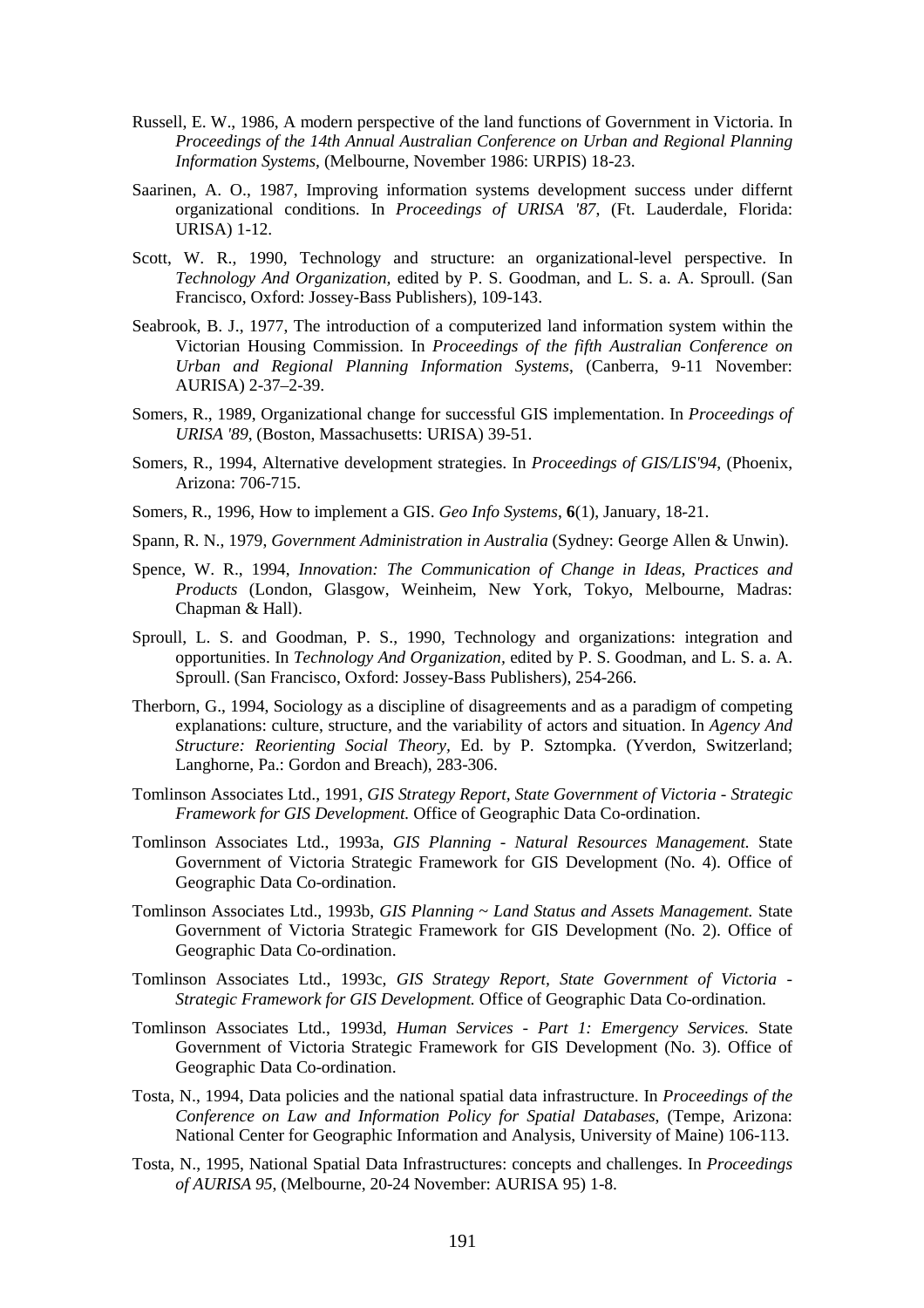- Tulloch, D. L., Niemann, J., B. J., and Epstein, E. J., 1996, A model of multipurpose land information systems development in communities: forces, factors, stages, indicators, and benefits. In *Proceedings of GIS/LIS '96*, (Denver, Colorado: ASPRS, ACSM, AAG, URISA, AM/FM International) 325-348.
- Tulloch, D. L., Niemann, J., B. J., Ventura, S. J., Shah, A. H. H., Epstein, E. J., and Holland, W., 1995, Land records modernization in local governments. In *Proceedings of URISA '95*, (San Antonio, Texas: URISA) 487-496.
- Tushman, M. L. and Moore, W. L., (Eds.) 1988, *Readings in the Management of Innovation* (New York: NY: HarperBusiness).
- Vastag, P. H., Thum, P. G., and Niemann Jr., B. J., 1994, Project LOCALIS: implementing LIS/GIS in local government. *URISA Journal,* **6**(2, Fall), 78-83.
- Ventura, S. J., 1995, Overarching bodies for coordinating geographic data sharing at three levels of government. In *Sharing Geographic Information,* edited by H. J. Onsrud, and G. Rushton. (New Brunswick, NJ: Center for Urban Policy Research), 172-192.
- Vertigan, M., 1996, *Choice and Contestability: Keys to Effective Public Sector Performance.* Paper presented to the Institute of Public Administration Australia Leadership Forum.
- Wan, W. Y. and Williamson, I. P., 1995. A Review of Digital Cadastral Databases in Australia and New Zealand. *The Australian Surveyor,* **40**(1), 41-52.
- Ward, K., undated, *School Assets Management System.* Directorate of School Education, Victoria.
- Watkins, W., 1994, Efficient land information services for effective land management finding an acceptable bottom line for suppliers and clients. In *Proceedings of the 22nd Annual International Conference and Technical Exhibition of the Australasian Urban and Regional Information Systems Association Incorporated*, (Sydney, 21st-25th November 1994: AURISA '94) 11-23.
- Weick, K. E., 1990, Technology as equivoque: sensemaking in new technologies. In *Technology And Organization,* edited by P. S. Goodman, and L. S. a. A. Sproull. (San Francisco, Oxford: Jossey-Bass Publishers), 1-44.
- Weill, P. and Broadbent, M., 1995, Maxims or deals: that is the question! *Management Information Systems*, , July, 42-47.
- Weill, P., Broadbent, M., and St.Clair, D., 1996, I/T value and the role of I/T infrastructure investments. In *Competing in the information age : strategic alignment in practice,* Ed. by J. N. Luftman. (New York: Oxford University Press), 361-384.
- Wildemuth, B. M., 1992, An empirically grounded model of the adoption of intellectual technologies. *Journal of the American Society for Information Science,* **43**(3), 210-224.
- Williamson, I. P., 1992, Cadastral reform and the politics of Land and Geographic Information Systems. In *Proceedings of the International Conference on Cadastral Reform '92*, (Melbourne, Australia, 29 June - 1 July: 24-31.
- Williamson, I. P., Chan, T. O., and Effenberg, W. W., 1997, Economic rationalism in managing spatial data infrastructure – the Australian experience. In *URISA' 97*, (Toronto, Ontario, 20th - 24th July: URISA) CD-ROM file.
- Williamson, I. P., Chan, T. O., and Effenberg, W. W., 1998, Development of spatial data infrastructures - lessons learned from the Australian digital cadastral databases. *Geomatica,* **52**(2), 177-187.
- Williamson, I. P. and Enemark, S., 1996, Understanding cadastral maps. *The Australian Surveyor,* **41**(1), 38-52.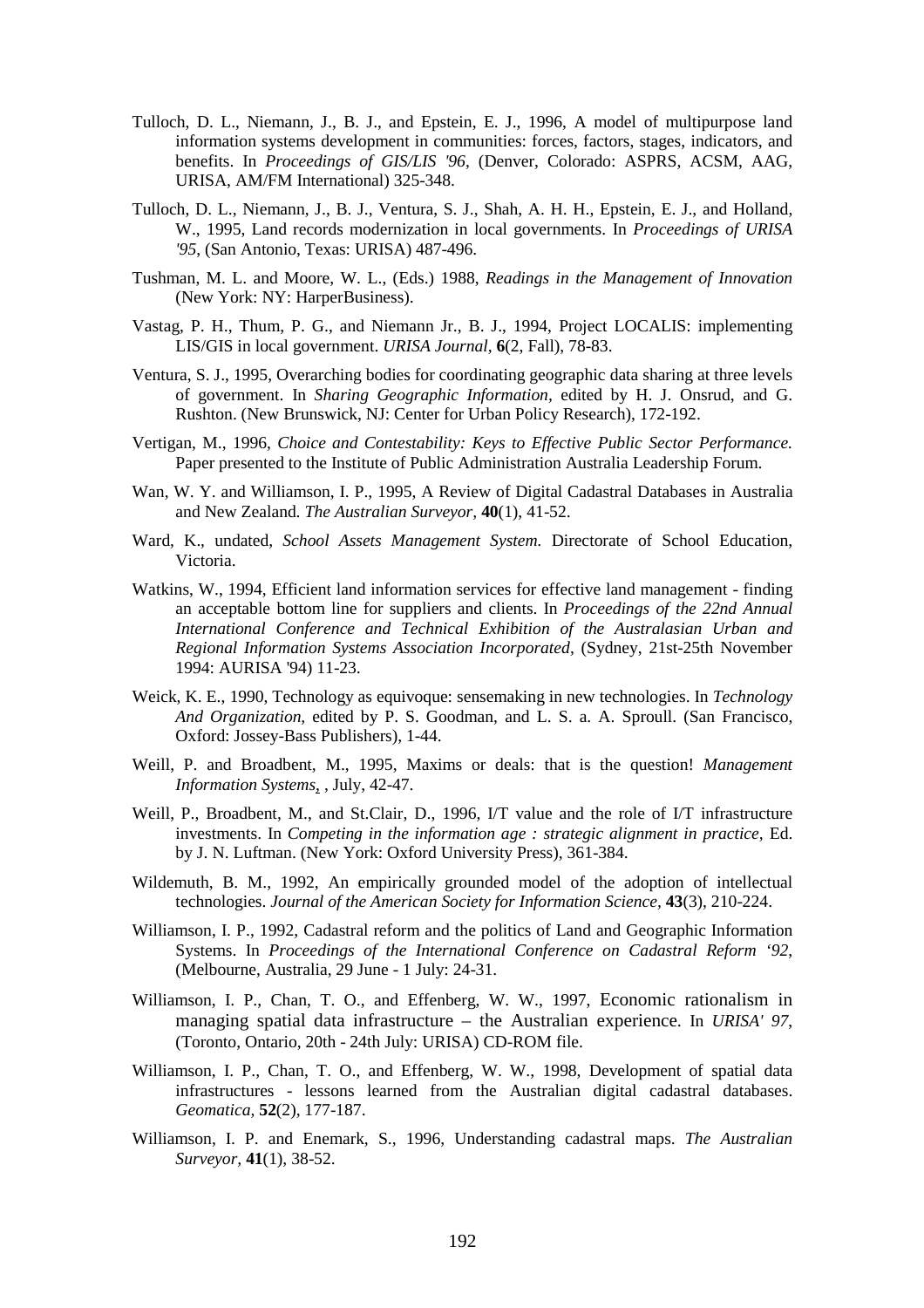- Yin, R. K., 1994, *Case Study Research Design and Methods* (Thousand Oaks, London, New Delhi: Sage Publications).
- Zaltman, G., Duncan, R., and Holbeck, J., 1973, *Innovations and Organisations* (New York: John Wiley & Sons).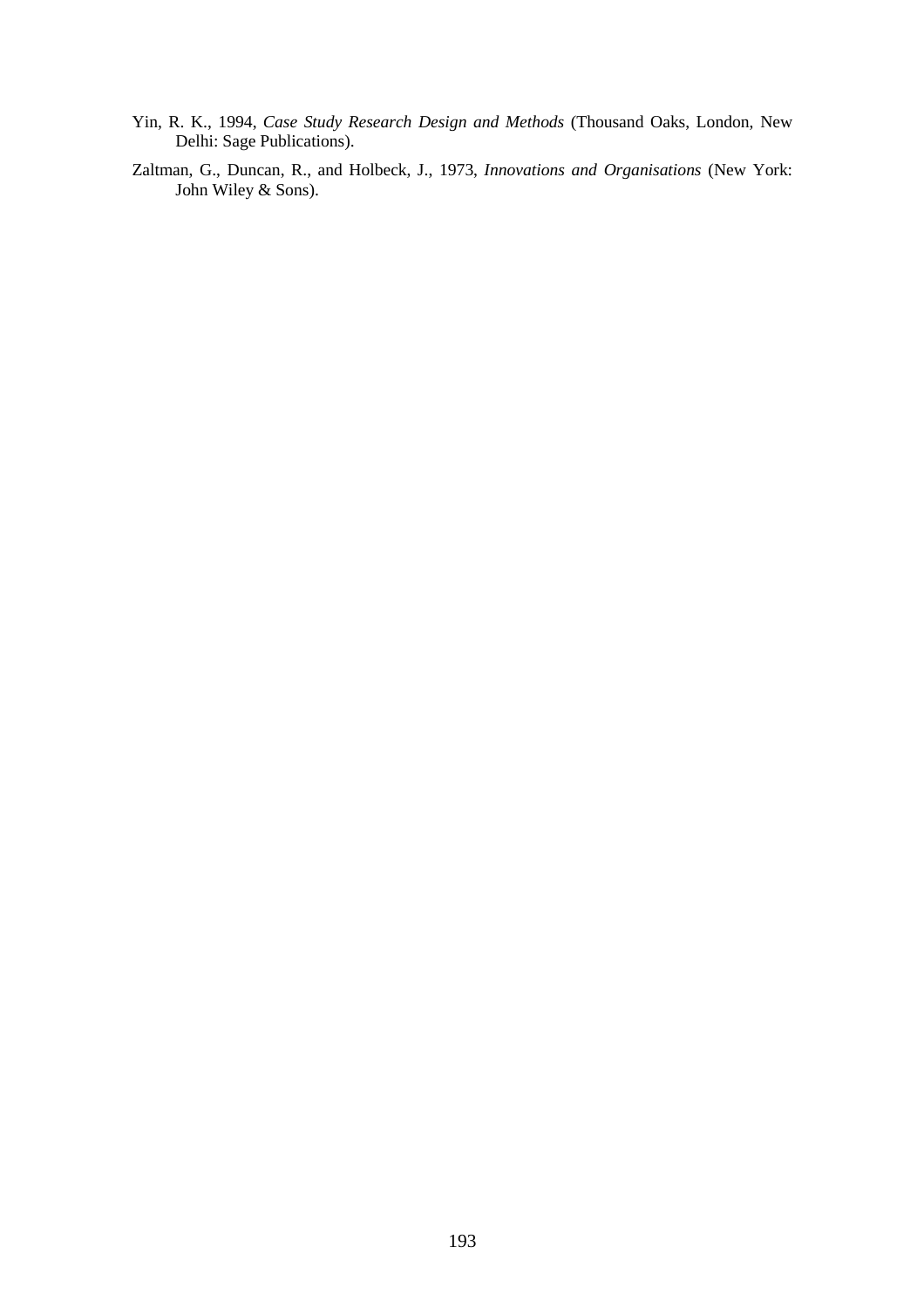## **Appendix 1. A list of conferences attended, and researchers and managers with whom I had discussion in the course of the research.**

The conferences attended are:

- The 1994 AURISA Conference in Sydney,
- The 1995 New Zealand Conference on Geographical Information Systems and Spatial Information Research at Massey University in Palmerston North,
- The 5th South East Asian and 36th Australian Surveyors Congress in Singapore,
- The 1995 AURISA Conference in Melbourne,
- The 1996 Australia Surveyors Congress in Perth,
- The Conference on "Managing Geographic Information Systems for Success" at the Melbourne University in 1996,
- The 1996 URISA Conference in Salt Lake City,
- The International Workshop on Dynamic and Multi-dimensional GIS held in 1997 in Hong Kong.

During the New Zealand conference, the author was able to talk to the following researchers and manager:

- Associate Professor George Benwell of the University of Otago,
- Mr Derry Gordon, Senior Lecturer of the Civil Engineering Department of The University of Canterbury,
- Mr Richard Murcott, Manager Land Information of the Department of Survey and Land Information of New Zealand.

During and after the Singapore conference, the author was able to visit the following government GIS offices and talk to the managers and researcher:

- Mrs Sujati Sastro-Halim, Manager of Land Systems Support Unit, Ministry of Law of Singapore,
- Mr Jeh Heng Chua, Senior GIS Analyst of Land Systems Support Unit, Ministry of Law of Singapore,
- Mr Pong Chai Goh, Senior Lecturer of the School of Civil & Structural Engineering at the Nanyang Technological University,
- Mr Chung Hang Wong, Senior Land Surveyor of the Land Information Centre, Lands Department of Hong Kong,
- Mr Albert Liu, Secretary of the joint Computerisation Committee of the Work Branch and the Planning, Environment and Lands Branch (GIS sub-committee), Works Branch of Government of Hong Kong.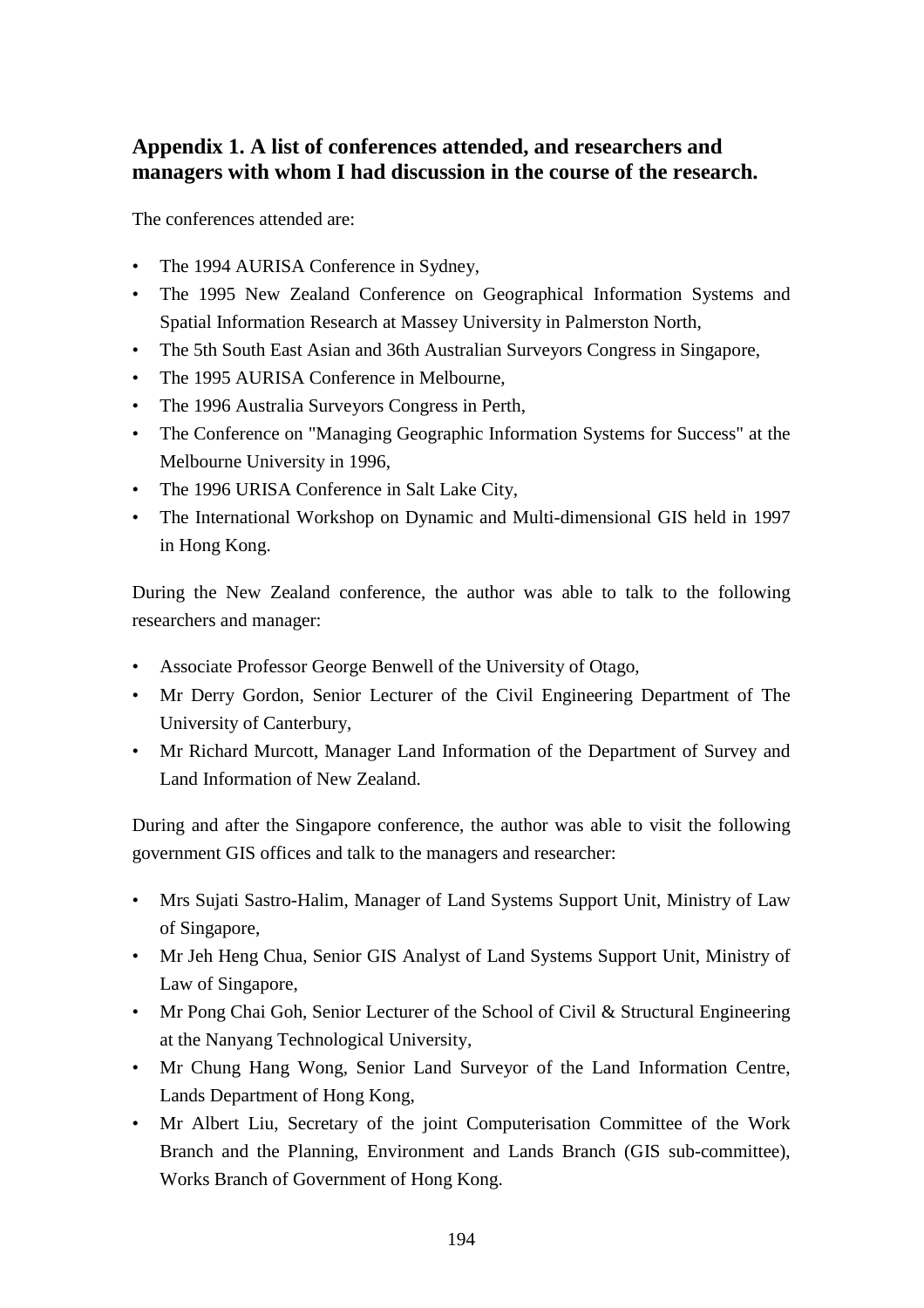- Mr Wing Yuen Lam, Senior Town Planner, Computer System and Services Unit, Planning Department of Hong Kong,
- Mr Eric Tsang, Project Manager, SCADA/Mapping, Transmission Department, The Hong Kong and China Gas Company Limited.

During the Perth conference, the author was able to visit the State government GIS coordinator's office and talk to the following managers:

- Mr Andrew Burke, Director of the Western Australia Land Information System Program,
- Mr Henry Houghton, Director of Mapping and Survey, Department of Land Administration of Western Australia,
- Mr Peter Byrne, Vice President of the International Federation of Surveyors during 1992-95.

During the Melbourne University conference, the author was able to talk to the following consultants/ researchers and manager:

- Ms Rebecca Somers, GIS Consultant, Somers-St. Claire, Virginia, USA,
- Mr William Holland, Managing General Partner of GeoAnalytics, Wisconsin, USA,
- Mr Jim Dixon, Ministry of Planning, Western Australia.

Prior to the URISA conference, the author was able to conduct a study trip to University of Sheffield in United Kingdom and the National Center for Geographic Information and Analysis, University of Maine, USA. During the study trip and conference, the author was able to talk to the following researchers:

- Professor Ian Masser, Department of Town and Regional Planning, University of Sheffield, United Kingdom,
- Associate Professor Harlan Onsrud, National Center for Geographic Information and Analysis, Department of Surveying Engineering, University of Maine, USA,
- Dr Heather Campbell, Department of Town and Regional Planning, University of Sheffield, United Kingdom,
- Dr Massimo Craglia, Department of Town and Regional Planning, University of Sheffield, United Kingdom,
- Associate Professor Max Egenhofer, National Center for Geographic Information and Analysis, Department of Surveying Engineering, University of Maine, USA,
- Mr Xavier Lopez, PhD Candidate, Department of Surveying Engineering, University of Maine, USA,
- Dr Zorica Budic, University of Illinois at Urbana-Champaign, USA,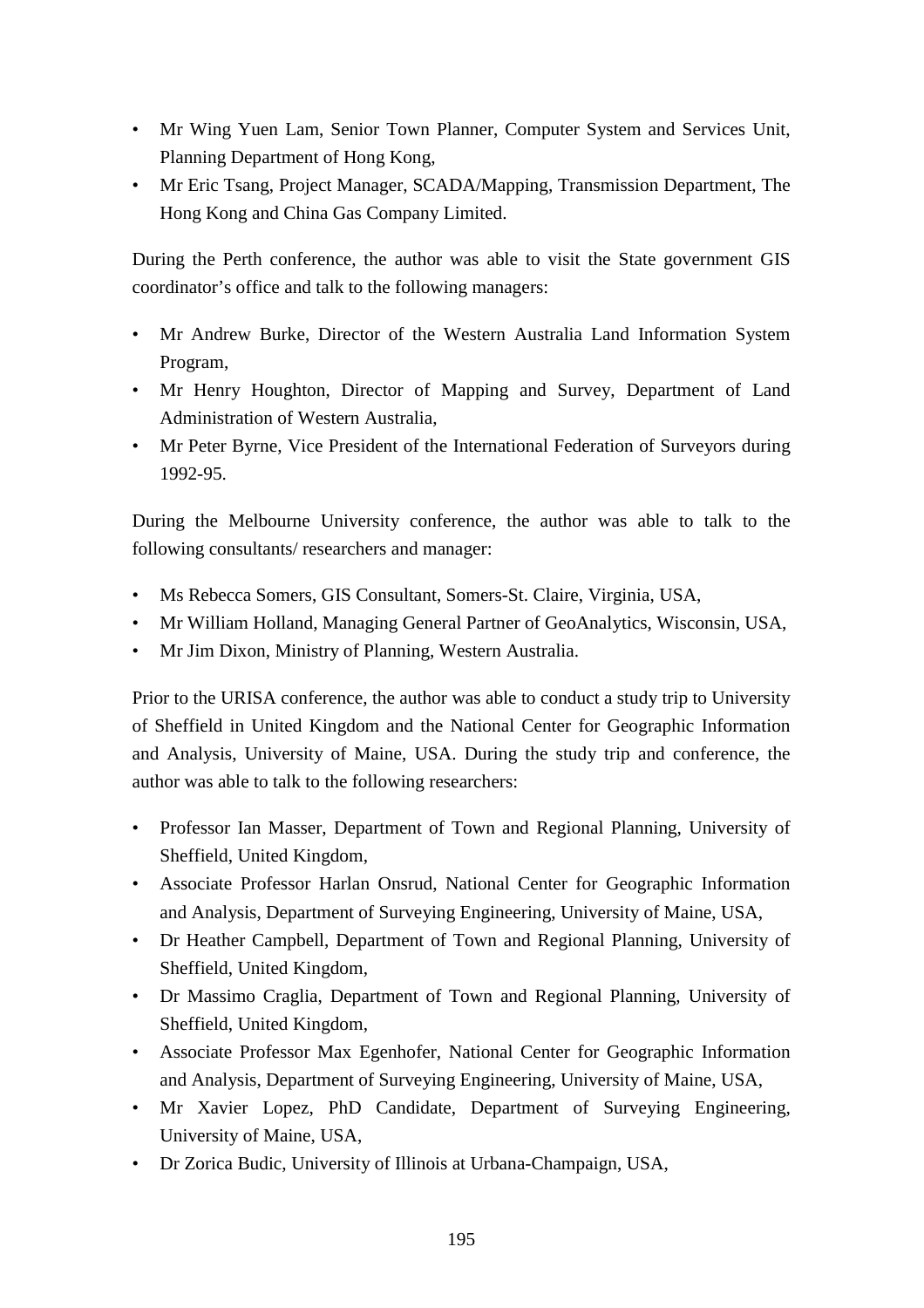• Mr Bijan Azad, GIS adviser to the Government of Lebanon, World Bank.

During the international workshop in Hong Kong, the author was able to talk to the following researchers:

- Professor Anthony Yeh, Director, Geographical/Land Information System Research Centre, University of Hong Kong,
- Professor Y. C. Lee, Department of Surveying and Geo-Informatics, Hong Kong Polytechnic University,
- Dr Hui Lin, Director, Joint Laboratory for GeoInformation Science, Chinese Academy of Sciences & the Chinese University of Hong Kong.

Visiting and resident specialists of the University of Melbourne, who had provided advice to the author are:

- Professor Peter Weill, Foundation Chair of Management (Information Systems), Director of Centre of Management of Information Systems, Melbourne Business School, The University of Melbourne,
- Professor Leon Mann (specialist in organisation theory), Melbourne Business School, The University of Melbourne.
- Professor Peter Dale, University College of London, President of the International Federation of Surveyors, 1996-1999.
- Professor John McLaughlin, Vice President (Research and International Cooperation), University of New Brunswick, Canada.
- Professor Peter Fisher, Department of Geography, University of Leicester, United Kingdom, Editor of the International Journal of Geographical Information Science.
- Mr Bill Robertson, Former Surveyor General and Director General, Department of Survey and Land Information, New Zealand.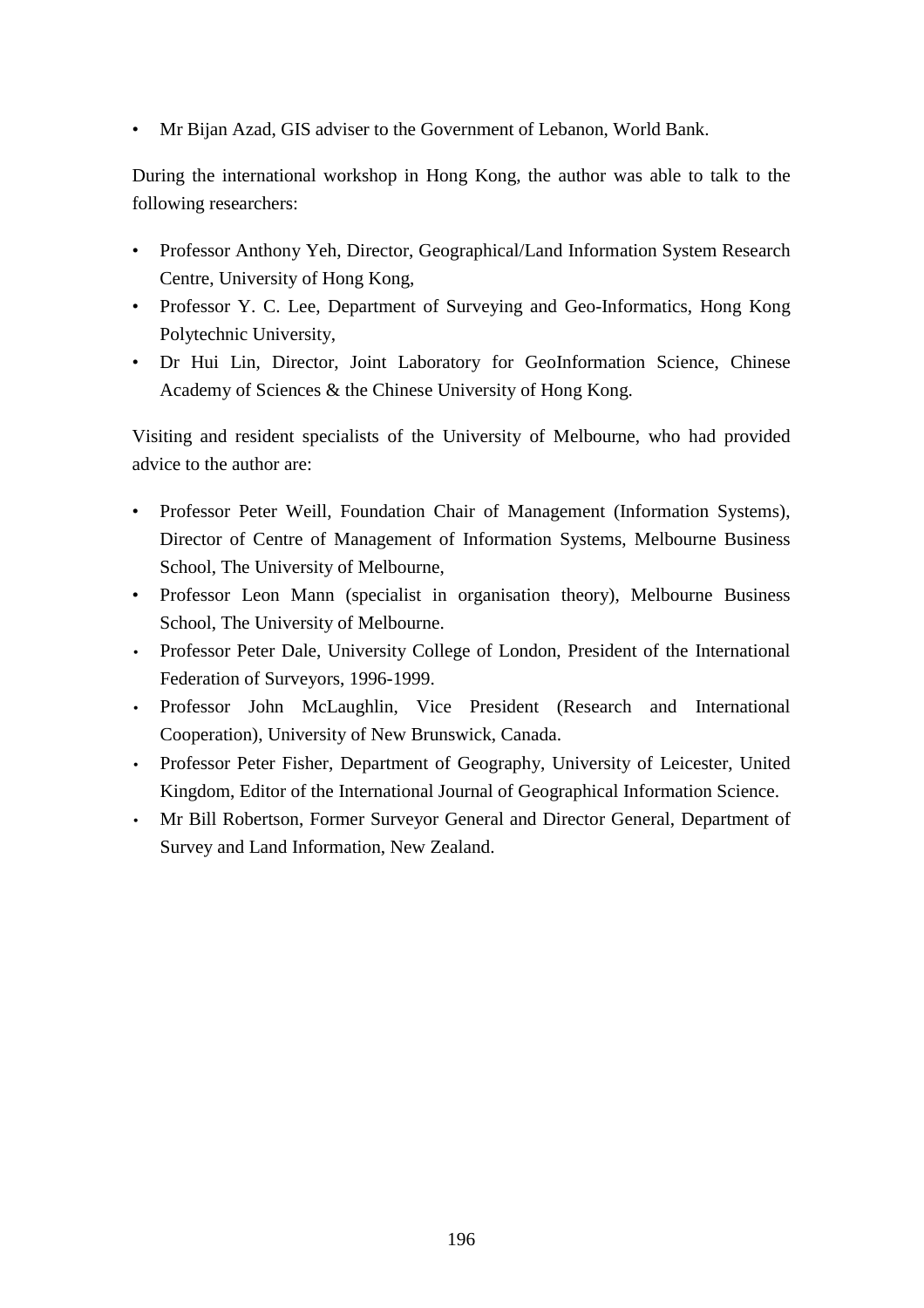## **Appendix 2. A sample of datasets managed by the State of Victoria other than the core datasets.**

The following list of data is extracted from Tomlinson Associates Ltd. (1993, Appendix 1, p. 2-1–2-2)

LANDMMT100 (100K) Historic Building Register DPD ISIP Textual Database LGA Map (25K) School Assets Layers ESOCLIM Climate (250K) VICROADS RNDB (250K) Fire Facilities Database FLORA100 (100K) ABS CCD Map (25K) FIRESTRAT100 Hydrogeol. Map Series 250K Melways Grid FOREST25 LAMS amd PRISM Disp. & Val. DB Hab. Ref. Electoral Roll SDMB Utilities Easements Planning Scheme Ordinance LANDSYS250 (250K) GEDIS Borehole database Zones & Controls File LCC Regions Layer (500K) GEDIS Borehole Layer 250K Contaminated Properties Registry LGA Map (100K) LGA Map (2.5K) Hazchem Sites Map (25K) District Boundary Map (25K) LIMS Layers (2.5-25K) Noise Source Map (25K) Country Directory Grid LIMS Textual Database Prim/Sec. School Yield Rates ABS CCD Map (100K) LTO Plan Images REGION100 ABS Statistics PLU25 RWC Asset Database Australian Electoral Roll Prov. Boundary Map (100K) RWC Fac.Main.Mgt. System AMPIS Database TREE100-90 (100K) RWC Groundwater Database Bldg. Floorplan Images WETLAND100 (100K) RWC Irr.Base Maps (15/31K) Parish Map Layer (25K) AEC Div. Bdry. Map (100K) RWC Stream Gaug. Stn. File Dist. Boundary Map (100K) AEC Div. Bdry. Map (2.5K) SEC High Volt. Dist. Net Map Prov. Boundary Map (25K) AMG Grid SEC Subdiv.Bdy. Map (2.5K) Soil/Landscape Layer (100K) BIOL-SOS100 Site Plan/Bldg Draw. Images Topo Map (10K) COMP25 SLOPE25 ABS Parish-based agricultural statistics AEC Div. Bdry. Map (25K) DPD ISIP Layers (2.5-25K) Soil Chem . Database

Dept. of Agriculture Region Layer (250K) DPH Amendment Tracking System

GEDIS Extr. Tenements database SEC Map CCDs/Split CCDS (25K)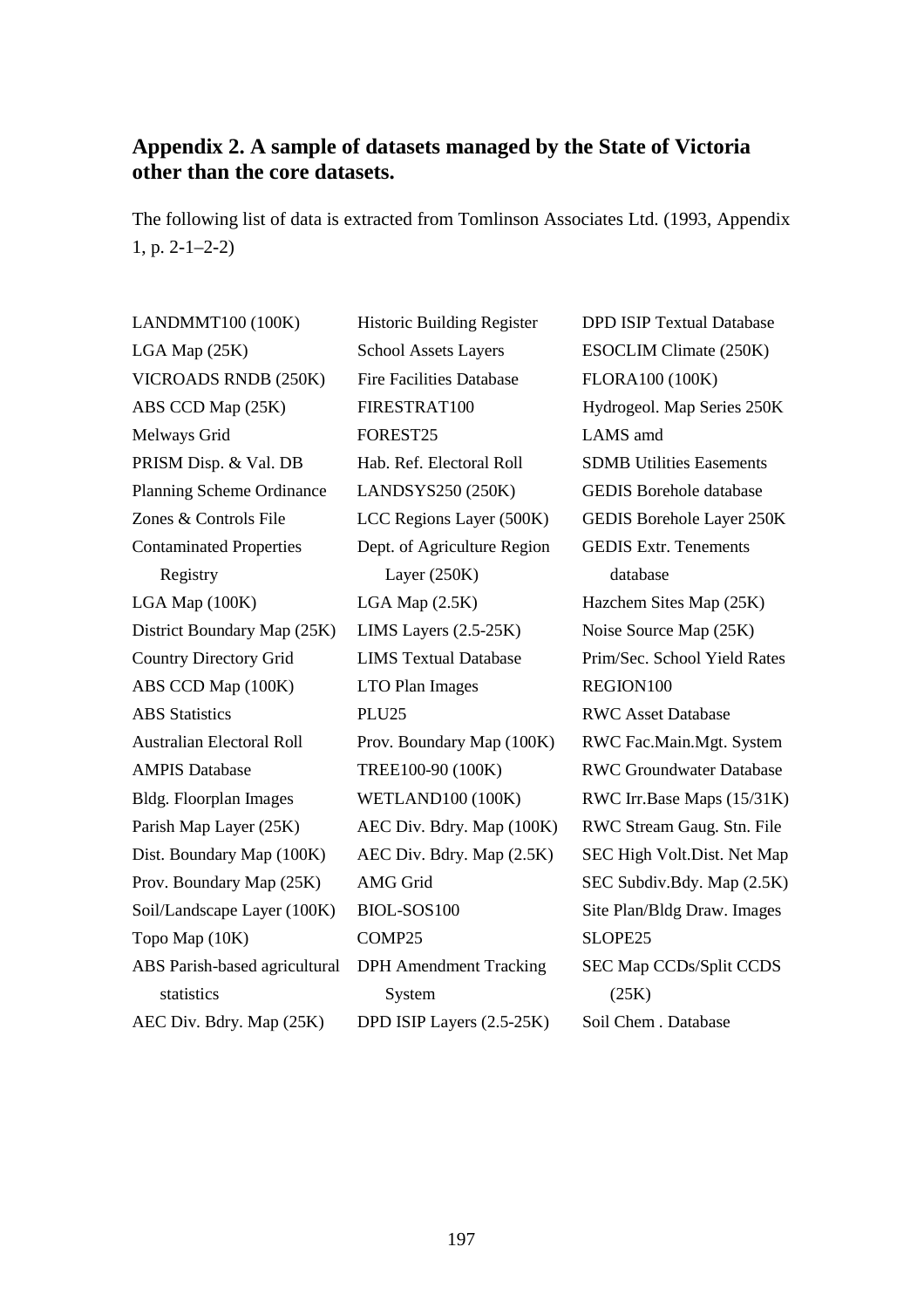## **Appendix 3. The two questionnaires used in the Departmental GIS Development Profile Survey.**

# **The Questionnaire for Department with GIS**

|    | Record of the interview                                                                                                             |                                    |
|----|-------------------------------------------------------------------------------------------------------------------------------------|------------------------------------|
|    | Code number:                                                                                                                        |                                    |
|    | Date of Interview:                                                                                                                  |                                    |
|    |                                                                                                                                     |                                    |
|    | General information of the department                                                                                               |                                    |
| 1. | What is the size of staff?                                                                                                          | nos.                               |
| 2. | What is the size of budget?<br>(estimated)<br>recurrent:                                                                            | A\$                                |
|    | capital:                                                                                                                            | A\$                                |
| 3. | How many offices and business units are there? (Estimated)                                                                          |                                    |
|    | Before amalgamation                                                                                                                 | nos.                               |
|    | After amalgamation                                                                                                                  | nos.                               |
| 4. | Is there a departmental IT strategy?                                                                                                | being<br>yes no                    |
|    |                                                                                                                                     | dvlped<br>3<br>$\mathfrak{D}$<br>4 |
| 5. | What proportion of the offices/business units have their own IT strategy?                                                           |                                    |
|    | none<br>$\bullet$                                                                                                                   | 1                                  |
|    | 20% or below<br>$\bullet$                                                                                                           | $\overline{2}$                     |
|    | 21-40%<br>$\bullet$                                                                                                                 | 3                                  |
|    | $41 - 60%$<br>$\bullet$                                                                                                             | 4                                  |
|    | 61-80%                                                                                                                              | 5                                  |
|    | more than 80%<br>$\bullet$                                                                                                          | 6                                  |
|    | no idea                                                                                                                             | $\theta$                           |
| 6. | Is there a departmental IT platform to which the IT of individual business<br>units can link and access departmental data directly? | being<br>yes no<br>dvlped          |
|    |                                                                                                                                     | 3<br>2<br>4                        |
|    | If yes, are there business units making use of this link?                                                                           | 22<br>23                           |
| 7. | Is there a GIS in the department? If no, proceed to questionnaire for<br>department without a GIS.                                  | yes<br>no<br>3<br>2                |
|    | The current organisational setting and GIS management practices                                                                     |                                    |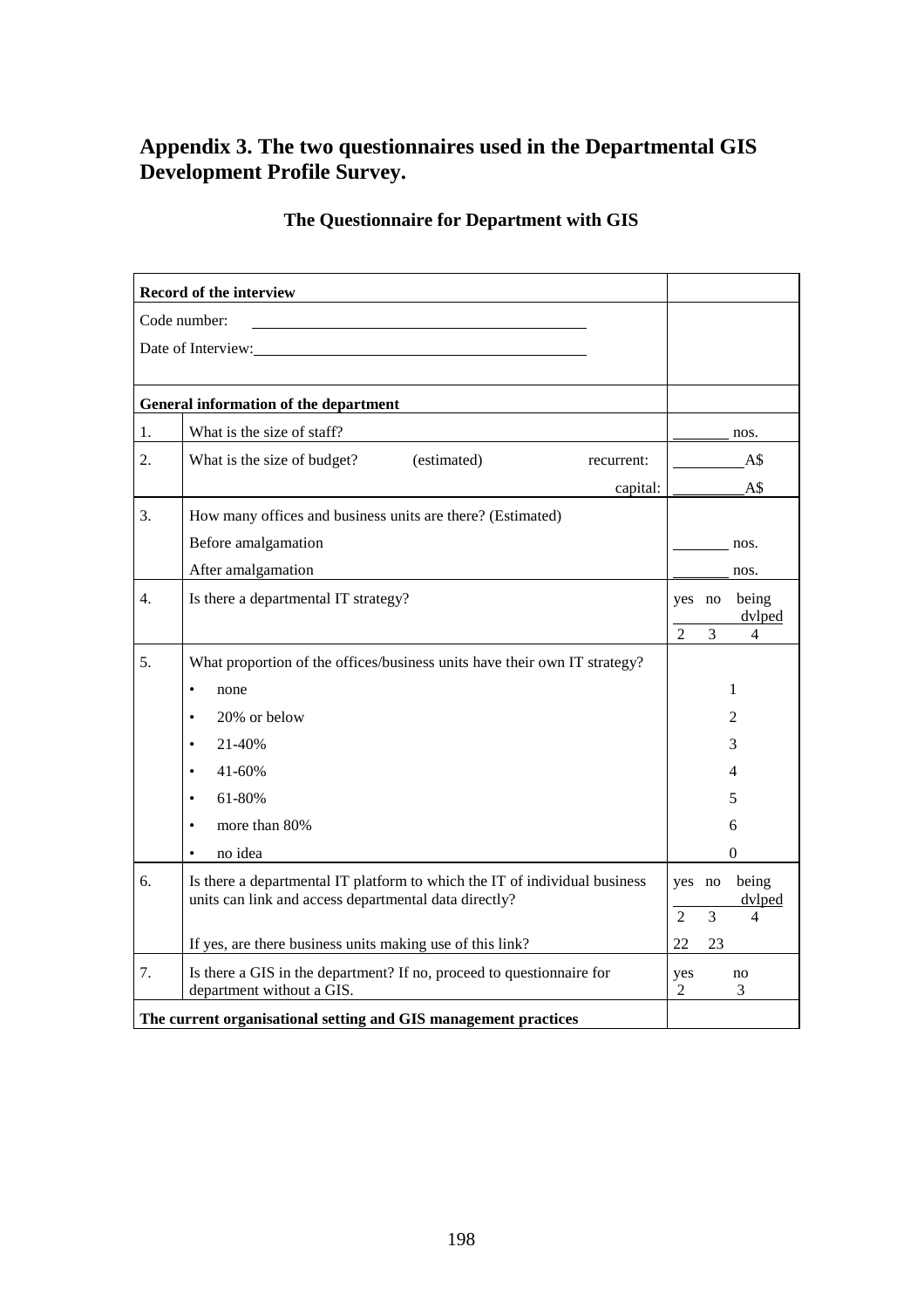| 8.  | What were the justifications for the departmental GIS?                                                                                        | past<br>(1)    |   | now<br>(2)       |
|-----|-----------------------------------------------------------------------------------------------------------------------------------------------|----------------|---|------------------|
|     | part of a project funded from outside the department<br>٠                                                                                     | 2              |   | 2                |
|     | it was essential technology for a project<br>٠                                                                                                | 3              |   | 3                |
|     | benefits identified – tangible and intangible<br>$\bullet$                                                                                    | 4              |   | 4                |
|     | comprehensive cost-benefit analysis<br>$\bullet$                                                                                              | 5              |   | 5                |
|     | a complete business case<br>٠                                                                                                                 | 6              |   | 6                |
|     | matches the priorities in the mind of senior management<br>٠                                                                                  | 7              |   | 7                |
|     | other competing projects are not attractive enough<br>٠                                                                                       | 8              |   | 8                |
|     | other, please specify                                                                                                                         | 99             |   | 99               |
| 9.  | Which year was GIS first considered?                                                                                                          | 19             |   |                  |
| 10. | Which year was GIS first introduced?                                                                                                          | 19             |   |                  |
| 11. | Is there a current department-wide GIS strategy?                                                                                              | yes no         |   | being<br>dvlped  |
|     |                                                                                                                                               | $\overline{c}$ | 3 | 4                |
| 12. | Which office administers the departmental GIS strategy?                                                                                       |                |   |                  |
|     | IT office<br>$\bullet$                                                                                                                        |                |   | $\overline{2}$   |
|     | An office providing other corporate support services such as finance,<br>$\bullet$<br>human resources, straetegic planning etc.               |                |   | 3                |
|     | An office responsible for one of the key business functions<br>٠                                                                              |                |   | $\overline{4}$   |
|     | One of the regional offices<br>٠                                                                                                              |                |   | 5                |
|     | <b>Central Information Management Office</b><br>$\bullet$                                                                                     |                |   | 6                |
|     | others, please specify<br>$\bullet$                                                                                                           |                |   | 99               |
| 13. | Is departmental Secretary or members of the decision making body directly<br>involved in the planning and implementation of the GIS strategy? | yes            |   | no               |
|     |                                                                                                                                               | $\overline{2}$ |   | 3                |
| 14. | What proportion of the offices/business units have their own GIS strategy?                                                                    |                |   |                  |
|     | ٠<br>none                                                                                                                                     |                |   | 1                |
|     | 20% or below<br>٠                                                                                                                             |                |   | 2                |
|     | 21-40%<br>٠                                                                                                                                   |                |   | 3                |
|     | 41-60%                                                                                                                                        |                |   | $\overline{4}$   |
|     | 61-80%                                                                                                                                        |                |   | 5                |
|     | more than 80%<br>$\bullet$                                                                                                                    |                |   | 6                |
|     | no idea<br>$\bullet$                                                                                                                          |                |   | $\boldsymbol{0}$ |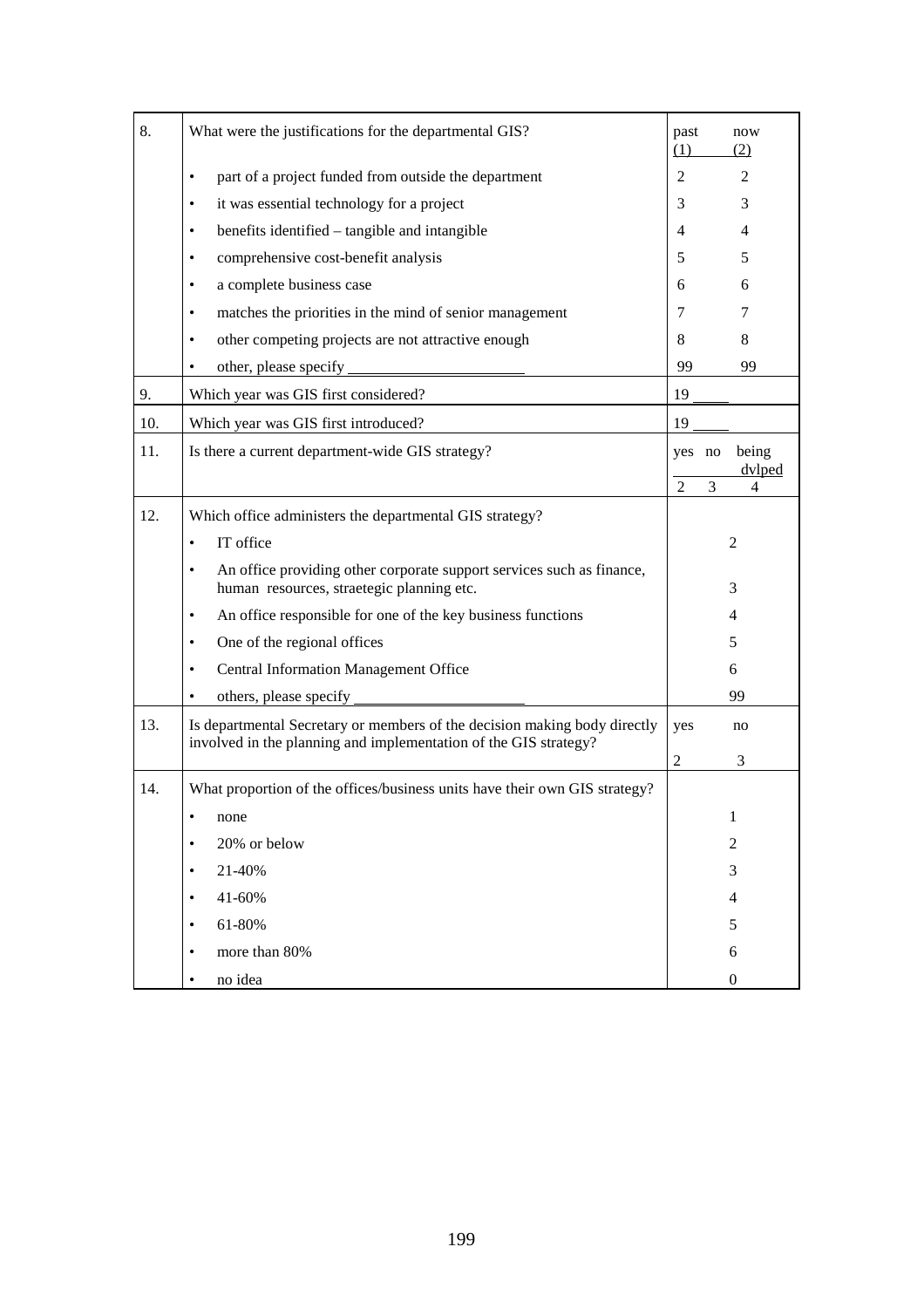| 15. | What proportion of the offices/business units have their own GIS<br>coordinator/manager?                                         |                          |
|-----|----------------------------------------------------------------------------------------------------------------------------------|--------------------------|
|     | $\bullet$<br>none                                                                                                                | 1                        |
|     | 20% or below<br>$\bullet$                                                                                                        | 2                        |
|     | 21-40%<br>٠                                                                                                                      | 3                        |
|     | 41-60%<br>$\bullet$                                                                                                              | 4                        |
|     | 61-80%<br>$\bullet$                                                                                                              | 5                        |
|     | more than 80%<br>$\bullet$                                                                                                       | 6                        |
|     | no idea                                                                                                                          | $\theta$                 |
| 16. | What is the approach toward management of the departmental GIS?                                                                  |                          |
|     | completely centralised<br>$\bullet$                                                                                              | $\overline{2}$           |
|     | completely decentralised<br>٠                                                                                                    | 3                        |
|     | partly centralised and partly decentralised                                                                                      | 4                        |
|     | Stakeholders, internal and external:                                                                                             |                          |
| 17. | To what extent did the following stakeholders in the department affect the<br>development of GIS for various business processes? | low->high<br>1 2 3 4 5 6 |
|     | The ministers-in-charge<br>٠                                                                                                     | 2 2 2 2 2 2              |
|     | Senior management<br>$\bullet$                                                                                                   | 3 3 3 3 3 3              |
|     | IT managers<br>$\bullet$                                                                                                         | 4 4 4 4 4 4              |
|     | The departmental GIS coordinator<br>$\bullet$                                                                                    | 5 5 5 5 5 5 5            |
|     | Managers of GIS-using units<br>$\bullet$                                                                                         | 666666                   |
|     | Users of the various GIS for business processes<br>$\bullet$                                                                     | 777777                   |
|     | The GIS coordinators of the business units, if any<br>$\bullet$                                                                  | 888888                   |
|     | Managers of non-GIS-using units and/or other departmental support<br>$\bullet$<br>services units, please specify                 | 999999                   |
|     | Unions, please specify<br>$\bullet$                                                                                              | 101010101010             |
|     | Other non-users who may have a vested interest in the development of<br>the GIS, please specify                                  | 999999999999             |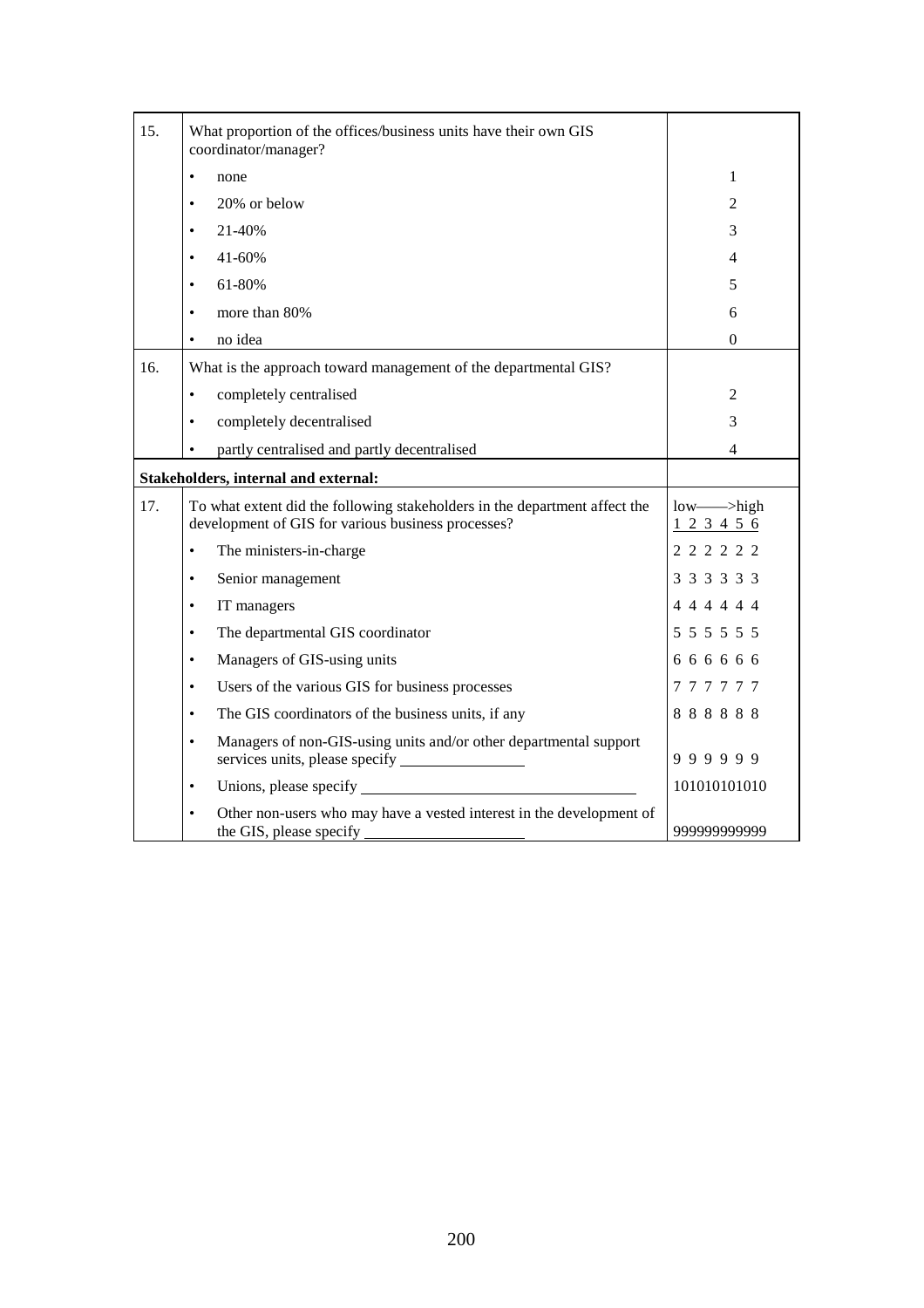| 18  | To what extent did the following stakeholders in the department affect the<br>development of shared GIS capabilities in the department?                                         | low---->high<br>123456      |
|-----|---------------------------------------------------------------------------------------------------------------------------------------------------------------------------------|-----------------------------|
|     | The ministers-in-charge<br>$\bullet$                                                                                                                                            | 2 2 2 2 2 2                 |
|     | Senior management<br>$\bullet$                                                                                                                                                  | 3 3 3 3 3 3                 |
|     | IT managers<br>$\bullet$                                                                                                                                                        | 4 4 4 4 4 4                 |
|     | The departmental GIS coordinator<br>$\bullet$                                                                                                                                   | 5 5 5 5 5 5 5               |
|     | Managers of GIS-using units<br>$\bullet$                                                                                                                                        | 6 6 6 6 6 6                 |
|     | Users of the various GIS for business processes<br>$\bullet$                                                                                                                    | 777777                      |
|     | The GIS coordinators of the business units, if any<br>$\bullet$                                                                                                                 | 888888                      |
|     | Managers of non-GIS-using units and/or other departmental support<br>$\bullet$                                                                                                  | 999999                      |
|     | $\bullet$                                                                                                                                                                       | 101010101010                |
|     | Other non-users who may have a vested interest in the development of<br>$\bullet$<br>the GIS, please specify                                                                    | 999999999999                |
| 19. | To what extent did the following stakeholders outside the department affect<br>its development of GIS?                                                                          | $low$ —>high<br>1 2 3 4 5 6 |
|     | Politicians<br>$\bullet$                                                                                                                                                        | 2 2 2 2 2 2                 |
|     | Government IT coordinator<br>$\bullet$                                                                                                                                          | 3 3 3 3 3 3                 |
|     | OGDC (Government GIS coordinator)<br>$\bullet$                                                                                                                                  | 4 4 4 4 4 4                 |
|     | Department of Treasury and Finance - micro-economic reform,<br>$\bullet$<br>financial austerity measures, improve productivity                                                  | 5 5 5 5 5 5                 |
|     | Federal Government-eg. national competition policy or other<br>$\bullet$                                                                                                        | 6 6 6 6 6 6                 |
|     | Counterparts in other states/countries – peer pressure to develop GIS<br>$\bullet$                                                                                              | 777777                      |
|     | Suppliers of various components of GIS inside government but outside<br>$\bullet$<br>the department - hardware, software, applications, data,<br>expertise/trainings, standards | 888888                      |
|     | External suppliers of various components of GIS - hardware, software,<br>$\bullet$<br>applications, data, training, expertise, standards                                        | 999999                      |
|     | Customers/ users of the department's services<br>$\bullet$                                                                                                                      | 101010101010                |
|     | Collaborators in the departmental businesses<br>$\bullet$                                                                                                                       | 111111111111                |
|     | Academia – education & research, providing staff $\&$ products<br>$\bullet$                                                                                                     | 121212121212                |
|     | Other groups who may be affected directly or indirectly by the<br>$\bullet$<br>operations of the department, pl. specify                                                        | 99999999999                 |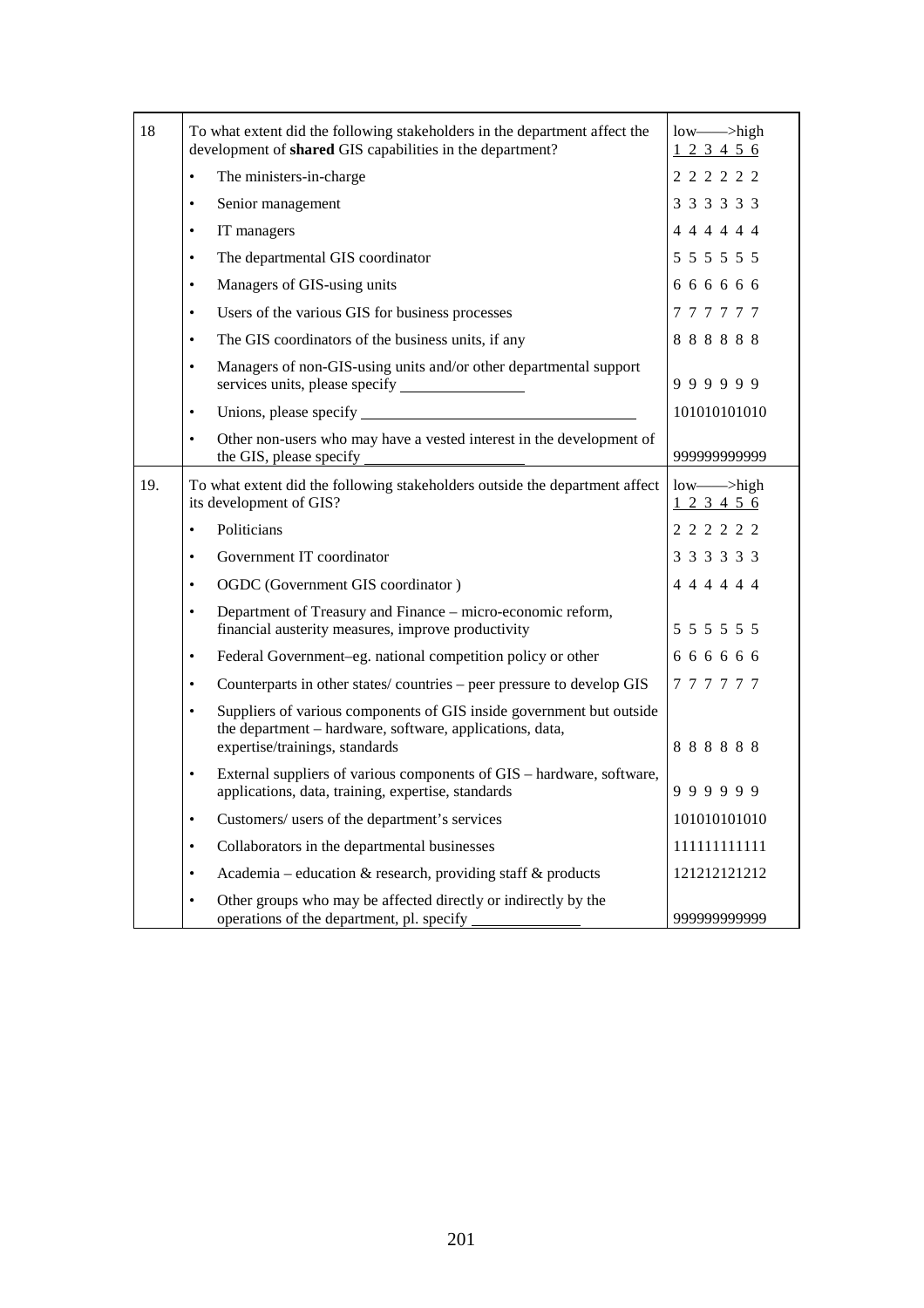| 20  | In general, to what extent does the following groups of stakeholders require<br>geographic data and spatial analyses in conducting their businesses?                                                                               | low---->high<br>123456 |
|-----|------------------------------------------------------------------------------------------------------------------------------------------------------------------------------------------------------------------------------------|------------------------|
|     | senior management/ministers<br>$\bullet$                                                                                                                                                                                           | 2 2 2 2 2 2            |
|     | managers of departmental supporting services offices<br>$\bullet$                                                                                                                                                                  | 3 3 3 3 3 3            |
|     | professional and technical staff of departmental supporting services<br>$\bullet$<br>offices                                                                                                                                       | 4 4 4 4 4 4            |
|     | general and clerical staff of departmental supporting services offices<br>$\bullet$                                                                                                                                                | 5 5 5 5 5 5 5          |
|     | managers of the business units<br>٠                                                                                                                                                                                                | 666666                 |
|     | professional and technical staff of the business units<br>٠                                                                                                                                                                        | 777777                 |
|     | general and clerical staff of the business units<br>٠                                                                                                                                                                              | 888888                 |
|     | no idea                                                                                                                                                                                                                            | 000000                 |
| 21. | What is your experience regarding the requirements of geographic data,<br>geographic analysis capabilities and the resulting geographic information<br>products of different professional and technical groups in your department? |                        |
|     | totally different<br>$\bullet$                                                                                                                                                                                                     | 2                      |
|     | basically similar with minor variations<br>٠                                                                                                                                                                                       | 3                      |
|     | basically different with varying degree of overlapped requirements<br>$\bullet$                                                                                                                                                    | 4                      |
|     | no idea                                                                                                                                                                                                                            | 0                      |
|     | Progress of diffusion of departmental GIS (see definitions):                                                                                                                                                                       |                        |
| 22. | What proportion of the offices/business units own or have direct and<br>automatic access to GIS hardware and software?                                                                                                             |                        |
|     | none<br>٠                                                                                                                                                                                                                          | $\mathbf{1}$           |
|     | only departmental/regional headquarters<br>٠                                                                                                                                                                                       | 7                      |
|     | 20% or below<br>$\bullet$                                                                                                                                                                                                          | 2                      |
|     | 21-40%                                                                                                                                                                                                                             | 3                      |
|     | 41-60%                                                                                                                                                                                                                             | 4                      |
|     | 61-80%                                                                                                                                                                                                                             | 5                      |
|     | more than 80%                                                                                                                                                                                                                      | 6                      |
|     | no idea<br>$\bullet$                                                                                                                                                                                                               | $\boldsymbol{0}$       |
| 23. | What proportion of the offices/ business units have their own staff with GIS<br>expertise?                                                                                                                                         |                        |
|     | none                                                                                                                                                                                                                               | 1                      |
|     | only departmental/regional headquarters<br>٠                                                                                                                                                                                       | 7                      |
|     | 20% or below                                                                                                                                                                                                                       | 2                      |
|     | 21-40%                                                                                                                                                                                                                             | 3                      |
|     | 41-60%<br>٠                                                                                                                                                                                                                        | 4                      |
|     | 61-80%<br>٠                                                                                                                                                                                                                        | 5                      |
|     | more than 80%                                                                                                                                                                                                                      | 6                      |
|     | no idea<br>٠                                                                                                                                                                                                                       | $\boldsymbol{0}$       |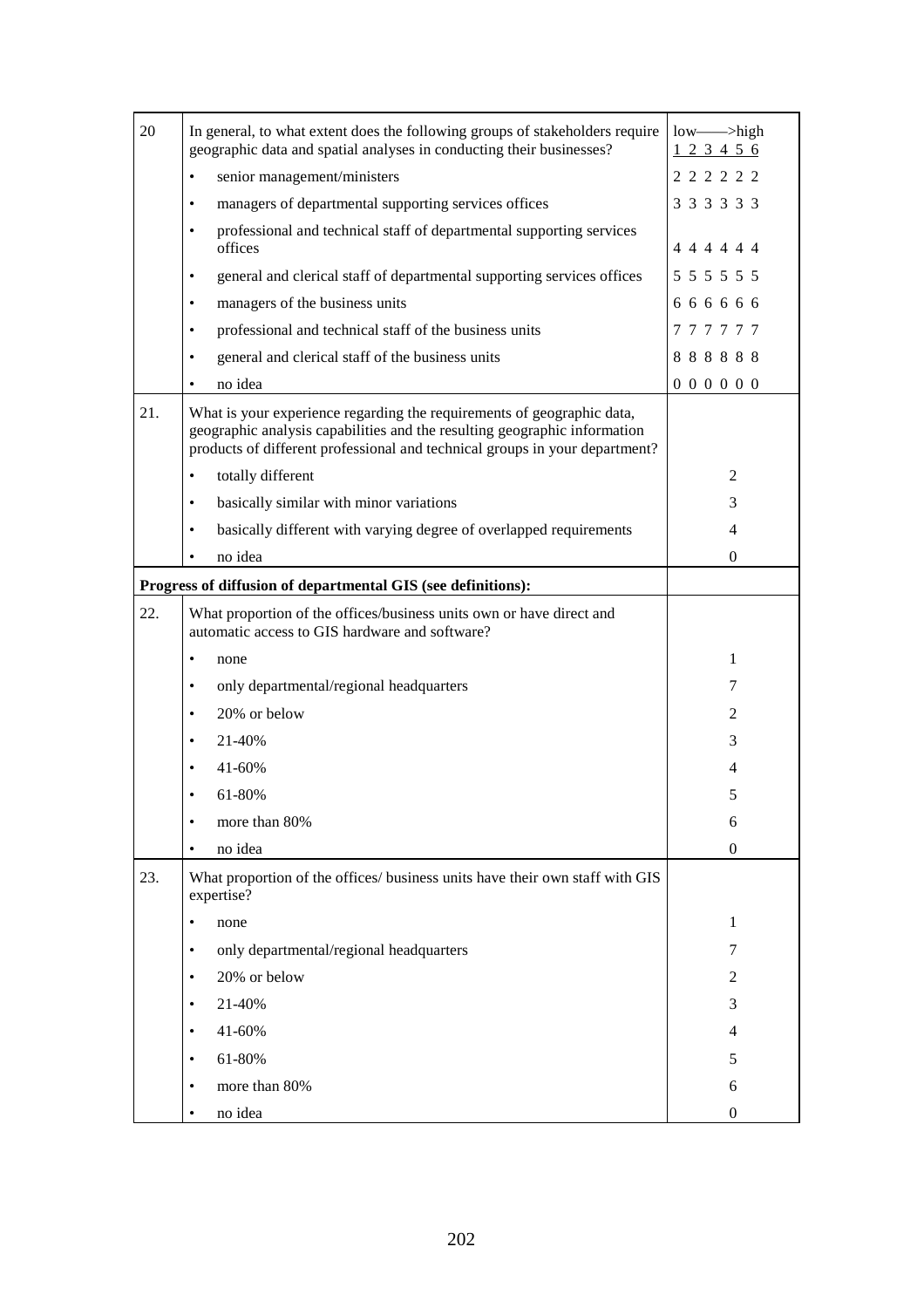| 24. | What proportion of the offices/ business units have their own geographical<br>databases to carry out their businesses?                  |                  |
|-----|-----------------------------------------------------------------------------------------------------------------------------------------|------------------|
|     | none<br>$\bullet$                                                                                                                       | $\mathbf{1}$     |
|     | only departmental/regional headquarters<br>٠                                                                                            | 7                |
|     | 20% or below<br>$\bullet$                                                                                                               | 2                |
|     | 21-40%<br>$\bullet$                                                                                                                     | 3                |
|     | 41-60%<br>$\bullet$                                                                                                                     | $\overline{4}$   |
|     | 61-80%<br>٠                                                                                                                             | 5                |
|     | more than 80%<br>٠                                                                                                                      | 6                |
|     | no idea<br>٠                                                                                                                            | $\boldsymbol{0}$ |
| 25. | What proportion of the offices/business units do not have a GIS but are<br>planning or developing their own GIS?                        |                  |
|     | none<br>٠                                                                                                                               | $\mathbf{1}$     |
|     | 20% or below<br>$\bullet$                                                                                                               | $\overline{2}$   |
|     | 21-40%<br>$\bullet$                                                                                                                     | 3                |
|     | 41-60%<br>٠                                                                                                                             | $\overline{4}$   |
|     | 61-80%<br>$\bullet$                                                                                                                     | 5                |
|     | more than 80%<br>٠                                                                                                                      | 6                |
|     | no idea<br>$\bullet$                                                                                                                    | $\boldsymbol{0}$ |
| 26. | What proportion of the offices/business units do not have a GIS and are not<br>going to adopt/utilise GIS?                              |                  |
|     | $\bullet$<br>none                                                                                                                       | $\mathbf{1}$     |
|     | 20% or below<br>٠                                                                                                                       | 2                |
|     | 21-40%<br>٠                                                                                                                             | 3                |
|     | 41-60%<br>٠                                                                                                                             | 4                |
|     | 61-80%<br>٠                                                                                                                             | 5                |
|     | more than 80%                                                                                                                           | 6                |
|     | no idea<br>$\bullet$                                                                                                                    | $\mathbf{0}$     |
| 27. | What proportion of the offices/business units have their GIS data directly<br>and automatically shared with the rest of the department? |                  |
|     | none<br>$\bullet$                                                                                                                       | 1                |
|     | only departmental/regional headquarters have access<br>$\bullet$                                                                        | 7                |
|     | 20% or below<br>$\bullet$                                                                                                               | 2                |
|     | 21-40%<br>٠                                                                                                                             | 3                |
|     | 41-60%<br>$\bullet$                                                                                                                     | $\overline{4}$   |
|     |                                                                                                                                         |                  |
|     | 61-80%<br>٠                                                                                                                             | 5                |
|     | more than 80%<br>$\bullet$                                                                                                              | 6                |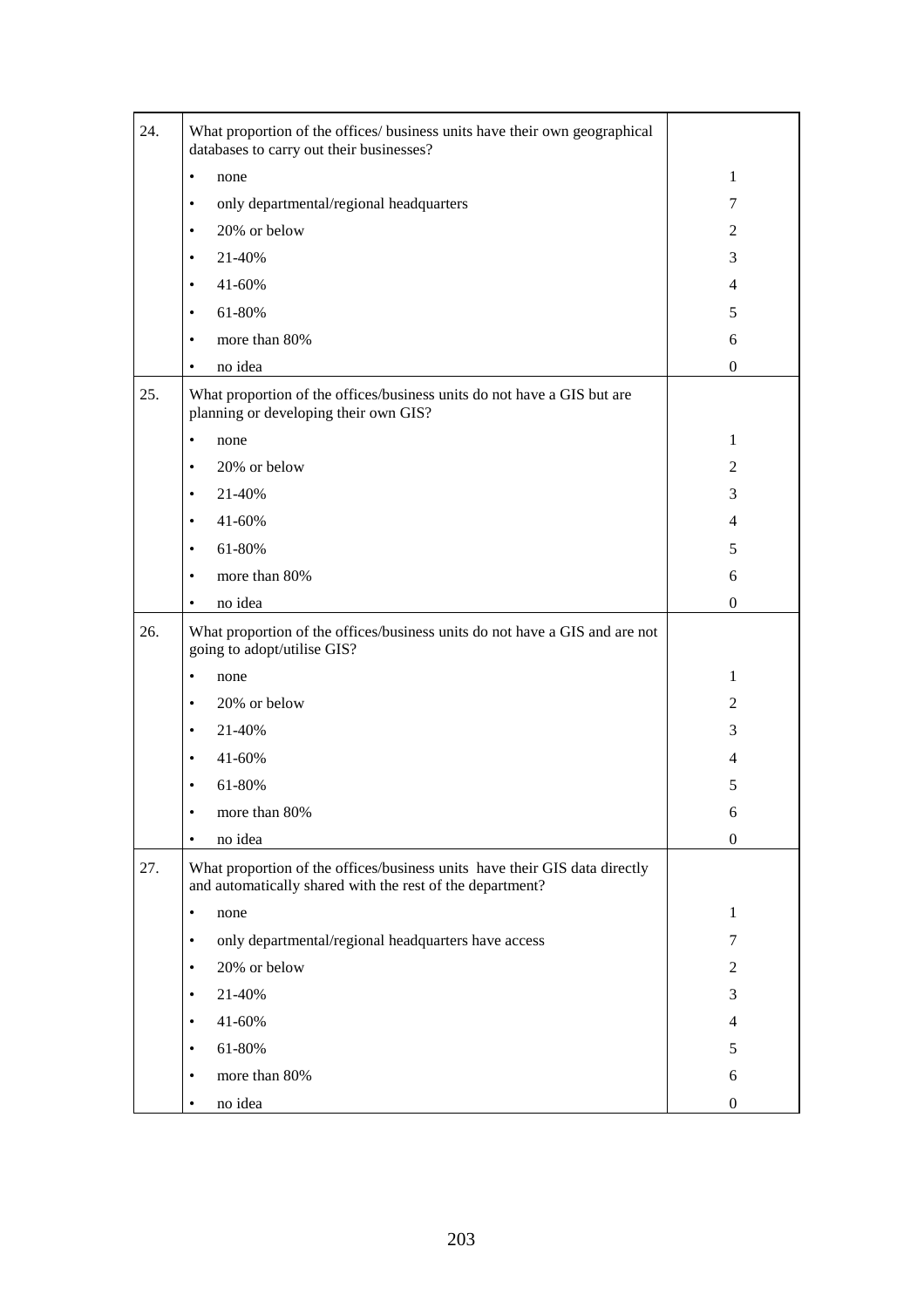| 28. | What proportion of the offices/business units have staff with GIS expertise<br>(technical/management) that also service other offices?                            |                  |
|-----|-------------------------------------------------------------------------------------------------------------------------------------------------------------------|------------------|
|     | none<br>$\bullet$                                                                                                                                                 | 1                |
|     | only departmental/regional headquarters<br>٠                                                                                                                      | 7                |
|     | 20% or below<br>$\bullet$                                                                                                                                         | 2                |
|     | 21-40%<br>$\bullet$                                                                                                                                               | 3                |
|     | 41-60%<br>٠                                                                                                                                                       | 4                |
|     | 61-80%<br>٠                                                                                                                                                       | 5                |
|     | more than 80%<br>٠                                                                                                                                                | 6                |
|     | no idea<br>٠                                                                                                                                                      | $\boldsymbol{0}$ |
| 29. | What proportion of the offices/business units have adopted all the<br>departmental GIS standards?                                                                 |                  |
|     | none<br>$\bullet$                                                                                                                                                 | $\mathbf{1}$     |
|     | only departmental/regional headquarters<br>٠                                                                                                                      | 7                |
|     | 20% or below<br>٠                                                                                                                                                 | 2                |
|     | 21-40%<br>$\bullet$                                                                                                                                               | 3                |
|     | 41-60%<br>$\bullet$                                                                                                                                               | $\overline{4}$   |
|     | 61-80%<br>٠                                                                                                                                                       | 5                |
|     | more than 80%<br>$\bullet$                                                                                                                                        | 6                |
|     | no idea<br>٠                                                                                                                                                      | $\mathbf{0}$     |
| 30. | What proportion of the offices/business units have cooperated/are<br>cooperating with one another to develop shared GIS capabilities?                             |                  |
|     | none<br>٠                                                                                                                                                         | 1                |
|     | 20% or below<br>٠                                                                                                                                                 | $\overline{c}$   |
|     | 21-40%<br>٠                                                                                                                                                       | 3                |
|     | 41-60%                                                                                                                                                            | 4                |
|     | 61-80%                                                                                                                                                            | 5                |
|     | more than 80%<br>$\bullet$                                                                                                                                        | 6                |
|     | no idea<br>$\bullet$                                                                                                                                              | $\boldsymbol{0}$ |
| 31. | What proportion of the offices/business units have cooperated/are<br>cooperating with other offices outside the department to develop shared<br>GIS capabilities? |                  |
|     | none<br>٠                                                                                                                                                         | 1                |
|     | 20% or below<br>$\bullet$                                                                                                                                         | 2                |
|     | 21-40%<br>٠                                                                                                                                                       | 3                |
|     | 41-60%<br>$\bullet$                                                                                                                                               | 4                |
|     | 61-80%<br>$\bullet$                                                                                                                                               | 5                |
|     | more than 80%<br>٠                                                                                                                                                | 6                |
|     | no idea<br>٠                                                                                                                                                      | $\boldsymbol{0}$ |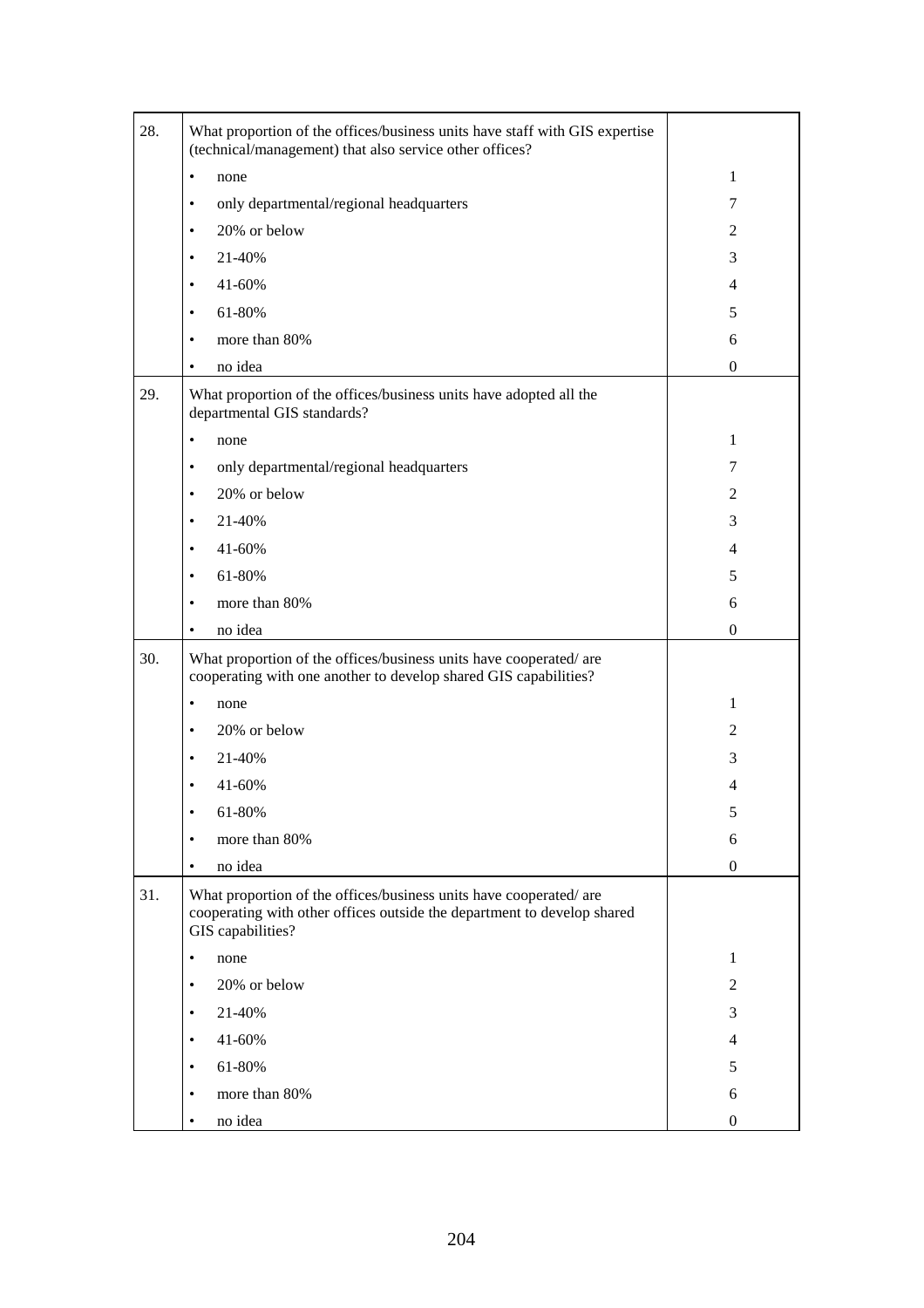| 32. | What proportion of the offices/ business units are reluctant or known to<br>refuse to cooperate with one another to develop shared GIS capabilities? |                  |
|-----|------------------------------------------------------------------------------------------------------------------------------------------------------|------------------|
|     | none<br>$\bullet$                                                                                                                                    |                  |
|     | 20% or below<br>$\bullet$                                                                                                                            | $\mathbf{1}$     |
|     | 21-40%<br>$\bullet$                                                                                                                                  | $\overline{2}$   |
|     | 41-60%<br>$\bullet$                                                                                                                                  | 3                |
|     | 61-80%<br>$\bullet$                                                                                                                                  | $\overline{4}$   |
|     | more than 80%                                                                                                                                        | 5                |
|     | $\bullet$                                                                                                                                            | 6                |
|     | no idea<br>$\bullet$                                                                                                                                 | $\boldsymbol{0}$ |
| 33. | What proportion of the offices/ business units have their GIS used by GIS<br>specialists only?                                                       |                  |
|     | none<br>$\bullet$                                                                                                                                    | 1                |
|     | 20% or below<br>٠                                                                                                                                    | $\overline{2}$   |
|     | 21-40%<br>$\bullet$                                                                                                                                  | 3                |
|     | 41-60%<br>$\bullet$                                                                                                                                  | $\overline{4}$   |
|     | 61-80%<br>$\bullet$                                                                                                                                  | 5                |
|     | more than 80%<br>$\bullet$                                                                                                                           | 6                |
|     | no idea<br>$\bullet$                                                                                                                                 | $\boldsymbol{0}$ |
| 34. | What proportion of the offices/ business units have their GIS used by staff<br>trained to use the GIS software?                                      |                  |
|     | none<br>٠                                                                                                                                            | $\mathbf{1}$     |
|     | 20% or below<br>$\bullet$                                                                                                                            | $\overline{2}$   |
|     | 21-40%<br>$\bullet$                                                                                                                                  | 3                |
|     | 41-60%<br>$\bullet$                                                                                                                                  | $\overline{4}$   |
|     | 61-80%<br>٠                                                                                                                                          | 5                |
|     | more than 80%                                                                                                                                        | 6                |
|     | no idea<br>$\bullet$                                                                                                                                 | $\boldsymbol{0}$ |
| 35. | What proportion of the offices/ business units have their GIS customised<br>for used by all staff?                                                   |                  |
|     | $\bullet$<br>none                                                                                                                                    | $\mathbf{1}$     |
|     | 20% or below<br>٠                                                                                                                                    | 2                |
|     | 21-40%<br>$\bullet$                                                                                                                                  | 3                |
|     | 41-60%<br>$\bullet$                                                                                                                                  | 4                |
|     | 61-80%<br>٠                                                                                                                                          | 5                |
|     | more than 80%<br>$\bullet$                                                                                                                           | 6                |
|     | no idea<br>٠                                                                                                                                         | $\boldsymbol{0}$ |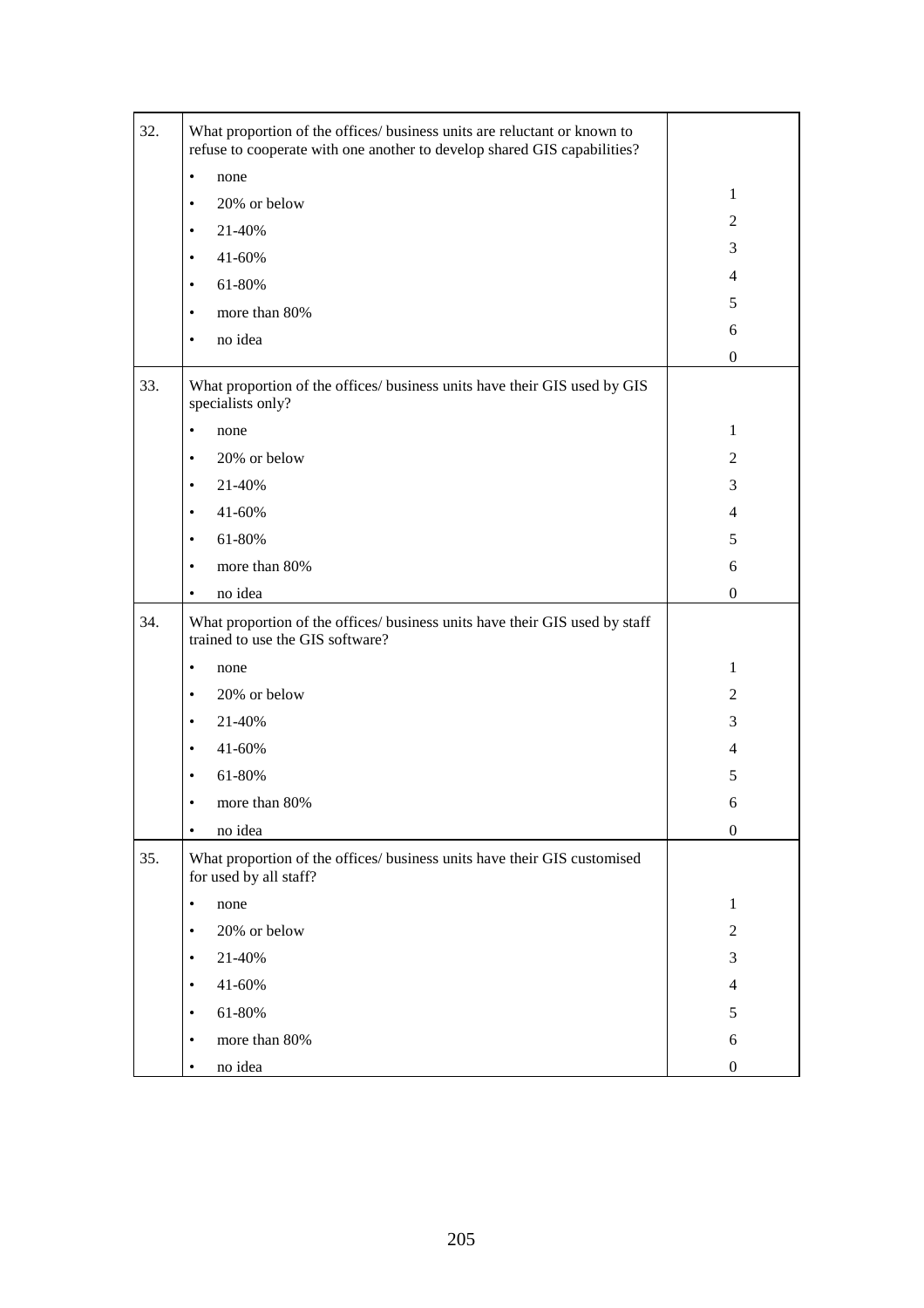| 36  | What proportion of the offices/ business units use GIS in an ad hoc<br>manner?                                         |                  |
|-----|------------------------------------------------------------------------------------------------------------------------|------------------|
|     | none<br>$\bullet$                                                                                                      | 1                |
|     | 20% or below<br>$\bullet$                                                                                              | 2                |
|     | 21-40%<br>$\bullet$                                                                                                    | 3                |
|     | 41-60%<br>$\bullet$                                                                                                    | $\overline{4}$   |
|     | 61-80%<br>$\bullet$                                                                                                    | 5                |
|     | more than 80%<br>$\bullet$                                                                                             | 6                |
|     | no idea<br>٠                                                                                                           | $\boldsymbol{0}$ |
| 37. | What proportion of the offices/ business units have modified the GIS to<br>better suit one or more business processes? |                  |
|     | none<br>$\bullet$                                                                                                      | 1                |
|     | only departmental/regional headquarters<br>٠                                                                           | 7                |
|     | 20% or below<br>$\bullet$                                                                                              | 2                |
|     | 21-40%<br>$\bullet$                                                                                                    | 3                |
|     | 41-60%<br>$\bullet$                                                                                                    | $\overline{4}$   |
|     | 61-80%<br>$\bullet$                                                                                                    | 5                |
|     | more than 80%<br>$\bullet$                                                                                             | 6                |
|     | no idea<br>٠                                                                                                           | $\boldsymbol{0}$ |
| 38. | What proportion of the offices/ business units have partly re-engineered<br>one or more business processes for GIS?    |                  |
|     | none<br>$\bullet$                                                                                                      | 1                |
|     | only departmental/regional headquarters<br>٠                                                                           | 7                |
|     | 20% or below<br>$\bullet$                                                                                              | 2                |
|     | 21-40%<br>٠                                                                                                            | 3                |
|     | 41-60%                                                                                                                 | 4                |
|     | 61-80%                                                                                                                 | C                |
|     | more than 80%<br>$\bullet$                                                                                             | 6                |
|     | no idea<br>$\bullet$                                                                                                   | $\boldsymbol{0}$ |
| 39. | What proportion of the offices/ business units have fully re-engineered one<br>or more business processes for GIS?     |                  |
|     | none<br>$\bullet$                                                                                                      | $\mathbf{1}$     |
|     | only departmental/regional headquarters<br>$\bullet$                                                                   | 7                |
|     | 20% or below<br>$\bullet$                                                                                              | $\mathfrak{2}$   |
|     | 21-40%<br>$\bullet$                                                                                                    | 3                |
|     | 41-60%<br>$\bullet$                                                                                                    | 4                |
|     | 61-80%<br>$\bullet$                                                                                                    | 5                |
|     | more than 80%<br>٠                                                                                                     | 6                |
|     | no idea<br>$\bullet$                                                                                                   | $\boldsymbol{0}$ |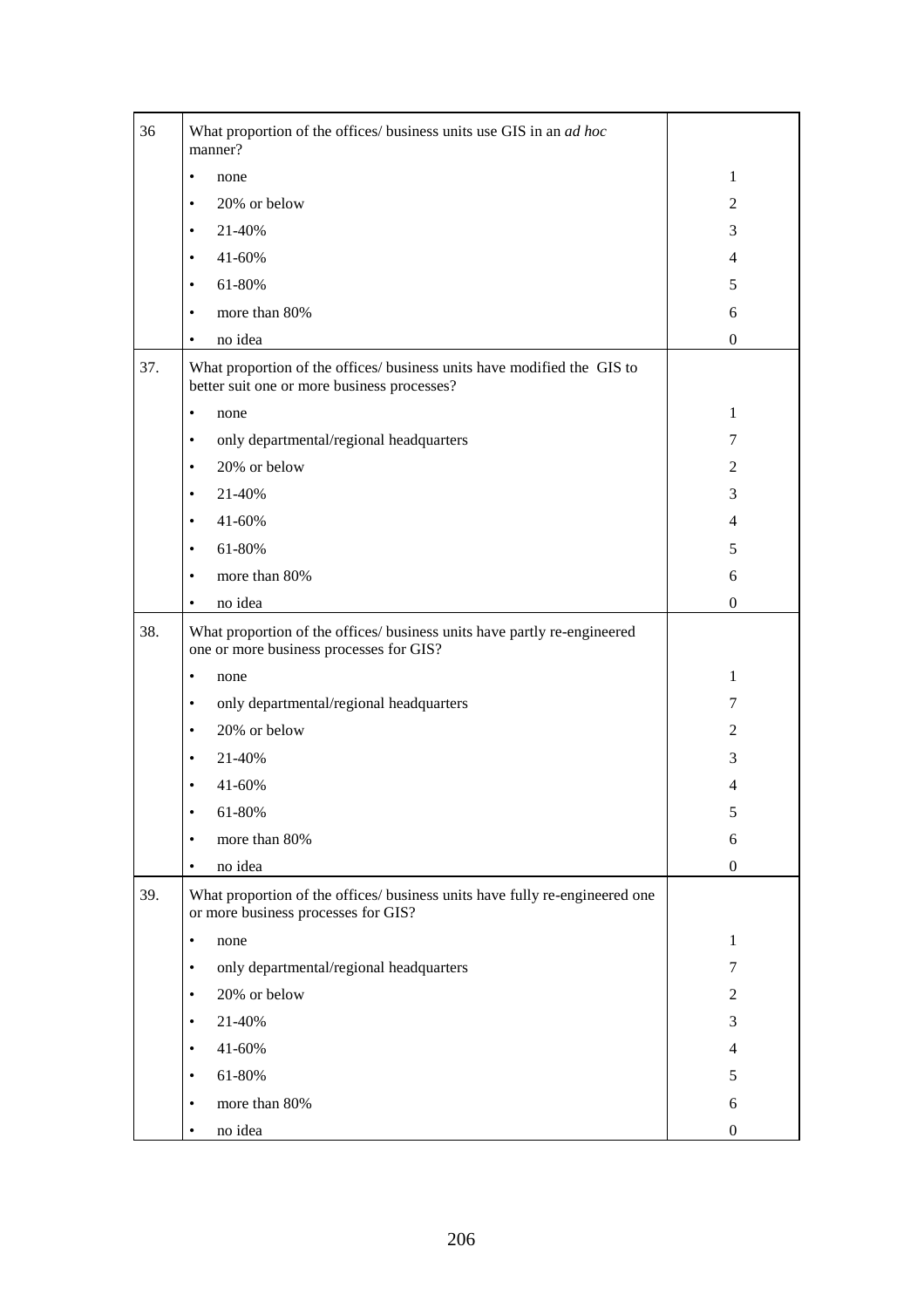| 40. | What proportion of the offices/ business units have realised or are<br>beginning to realised the full benefits of GIS as predicted? |                |
|-----|-------------------------------------------------------------------------------------------------------------------------------------|----------------|
|     | none<br>$\bullet$                                                                                                                   | 1              |
|     | 20% or below<br>٠                                                                                                                   | $\overline{c}$ |
|     | 21-40%<br>$\bullet$                                                                                                                 | 3              |
|     | 41-60%<br>$\bullet$                                                                                                                 | 4              |
|     | 61-80%<br>$\bullet$                                                                                                                 | 5              |
|     | more than 80%<br>٠                                                                                                                  | 6              |
|     | no idea<br>٠                                                                                                                        | $\theta$       |
| 41. | Are there any activities used or arrangements in place to encourage use of<br>GIS by staff?                                         |                |
|     | ٠<br>none                                                                                                                           | 1              |
|     | demonstrations<br>$\bullet$                                                                                                         | 2              |
|     | hands-on experience<br>$\bullet$                                                                                                    | 3              |
|     | training courses<br>$\bullet$                                                                                                       | 4              |
|     | promotional materials/newsletters<br>$\bullet$                                                                                      | 5              |
|     | ceremonies to encourage achievement of GIS proficiency<br>$\bullet$                                                                 | 6              |
|     | user-friendly interfaces<br>$\bullet$                                                                                               | 7              |
|     | ergonometrically designed equipment<br>$\bullet$                                                                                    | 8              |
|     | training scholarships<br>$\bullet$                                                                                                  | 9              |
|     | paid visits to GIS sites<br>$\bullet$                                                                                               | 10             |
|     | paid/subsidised attendance of GIS conferences<br>٠                                                                                  | 11             |
|     | paid/subsidised professional memberships<br>٠                                                                                       | 12             |
|     | rewards<br>٠                                                                                                                        | 13             |
|     | better promotion prospects<br>٠                                                                                                     | 14             |
|     | others, please specify<br>٠                                                                                                         | 99             |
| 42. | Are there any activities used or arrangements in place to encourage uptake<br>of GIS by offices/ business units?                    |                |
|     | none<br>٠                                                                                                                           | 1              |
|     | demonstrations<br>$\bullet$                                                                                                         | 2              |
|     | hands-on experience<br>$\bullet$                                                                                                    | 3              |
|     | training courses<br>٠                                                                                                               | 4              |
|     | promotional materials/newsletters<br>$\bullet$                                                                                      | 5              |
|     | ceremonies to encourage achievement of GIS proficiency<br>$\bullet$                                                                 | 6              |
|     | free GIS consultations<br>٠                                                                                                         | 7              |
|     | paid visits to GIS sites/ conferences<br>٠                                                                                          | 8              |
|     | centralised procurement of GIS for offices<br>٠                                                                                     | 9              |
|     | budgetary incentives<br>٠                                                                                                           | 10             |
|     | others, please specify<br>٠                                                                                                         | 99             |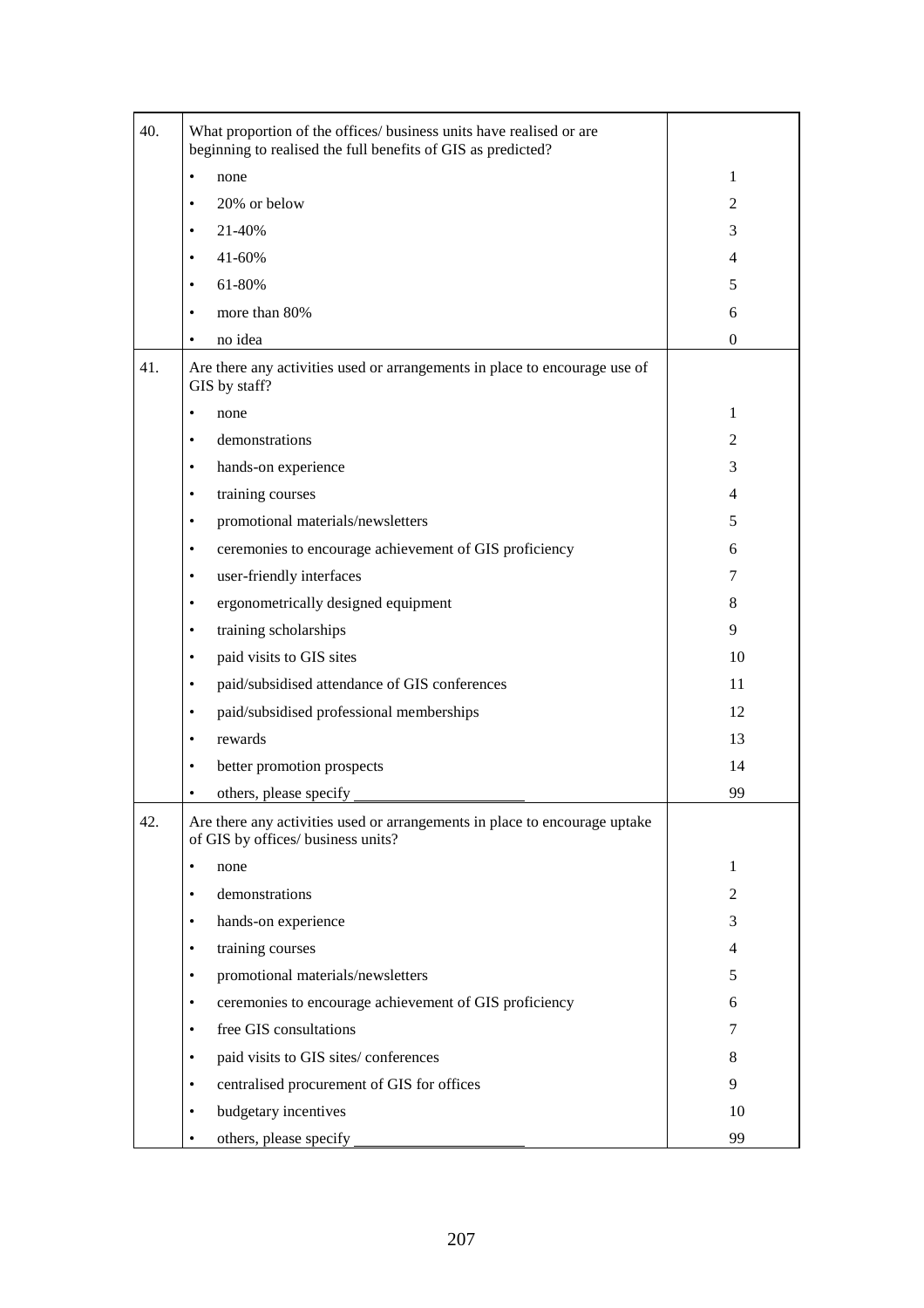| 43. | Are there any organisational arrangements in place to encourage sharing of<br>GIS capabilities among offices/ business units?                                                                                                |                |
|-----|------------------------------------------------------------------------------------------------------------------------------------------------------------------------------------------------------------------------------|----------------|
|     | none                                                                                                                                                                                                                         | 1              |
|     | centralised identification of opportunities<br>٠                                                                                                                                                                             | 2              |
|     | paid visits to GIS sharing sites/conferences<br>٠                                                                                                                                                                            | 3              |
|     | centralised building of infrastructure                                                                                                                                                                                       | 4              |
|     | budgetary incentives                                                                                                                                                                                                         | 5              |
|     | others, please specify                                                                                                                                                                                                       | 99             |
| 44. | Which of the following sequences of events best describe the process of<br>development of GIS in your department?                                                                                                            |                |
|     | continued development of separate GIS for various business functions<br>٠<br>in different business units                                                                                                                     | $\overline{2}$ |
|     | development of one or more GIS for business functions, followed by<br>٠<br>the development of a set of generic shared departmental GIS<br>capabilities, based on which more GIS for the business functions were<br>developed | 3              |
|     | with successful pilot GIS test/s, a set of generic departmental GIS<br>٠<br>capabilities was built early on to support development of subsequent<br>GIS for other business functions                                         | $\overline{4}$ |
|     | development of one or more GIS for business functions, then, planned<br>٠<br>concurrent development of GIS capabilities for both specific business<br>processes at present and general use later on                          | 5              |
|     | a mixture of two or more of the above, please specify _______<br>٠                                                                                                                                                           | 6              |
|     | other, please specify                                                                                                                                                                                                        | 99             |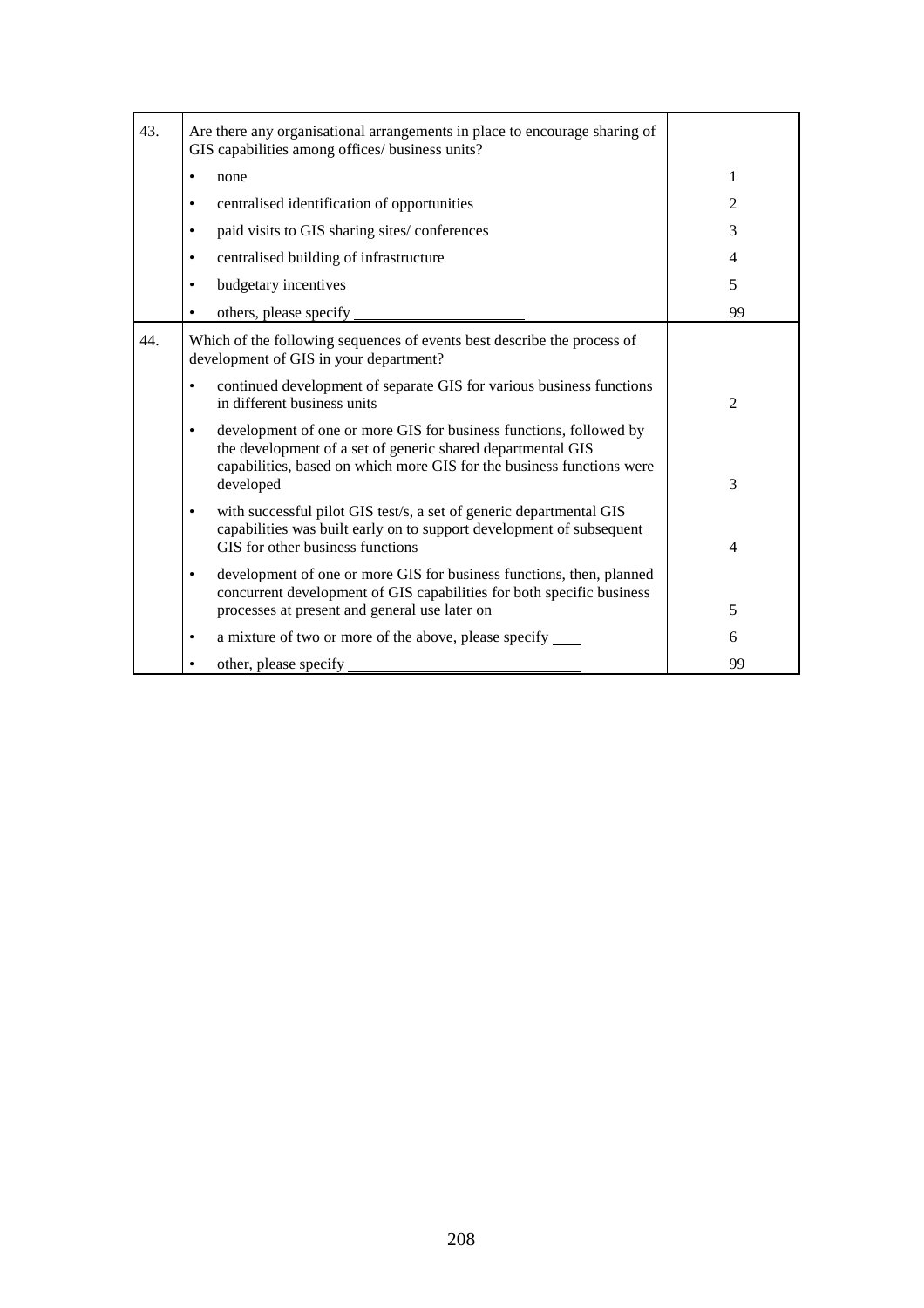# **The Questionnaire For Department Without A GIS**

|                                                         | The current organisational setting and GIS management practices                                                              |                     |  |  |
|---------------------------------------------------------|------------------------------------------------------------------------------------------------------------------------------|---------------------|--|--|
| 8.<br>What were the reasons for the not adopting a GIS? |                                                                                                                              |                     |  |  |
|                                                         | lack of funding<br>٠                                                                                                         | $\overline{2}$      |  |  |
|                                                         | GIS was not considered essential for dept'al business processes<br>٠                                                         | 3                   |  |  |
|                                                         | benefits identified did not convince senior management<br>٠                                                                  | 4                   |  |  |
|                                                         | comprehensive cost-benefit analysis failed to justify GIS<br>٠                                                               | 5                   |  |  |
|                                                         | not developed a good business case<br>$\bullet$                                                                              | 6                   |  |  |
|                                                         | lack of data<br>$\bullet$                                                                                                    | 7                   |  |  |
|                                                         | lack of in-house expertise<br>$\bullet$                                                                                      | 8                   |  |  |
|                                                         | lack of standards<br>$\bullet$                                                                                               | 9                   |  |  |
|                                                         | culture of department did not encourage change<br>$\bullet$                                                                  | 10                  |  |  |
|                                                         | ٠                                                                                                                            | 11                  |  |  |
|                                                         | did not match priorities of senior management<br>$\bullet$                                                                   | 12                  |  |  |
|                                                         | there were other more important projects<br>$\bullet$                                                                        | 13                  |  |  |
|                                                         | bad experiences of other innovative IT projects<br>٠                                                                         | 14                  |  |  |
|                                                         | no champion in senior management<br>٠                                                                                        | 15                  |  |  |
|                                                         | lack of advocate in the business units and other offices<br>٠                                                                | 16                  |  |  |
|                                                         | resistance/objection from trade union/s<br>٠                                                                                 | 17                  |  |  |
|                                                         | resistance/objection from other stakeholders in department<br>$\bullet$                                                      | 18                  |  |  |
|                                                         | peers in other states or countries are not using GIS<br>$\bullet$                                                            | 19                  |  |  |
|                                                         | discouragement from state policies<br>٠                                                                                      | 20                  |  |  |
|                                                         | discouragement from federal policies<br>$\bullet$                                                                            | 21                  |  |  |
|                                                         | other, please specify<br>٠                                                                                                   | 99                  |  |  |
| 9.                                                      | Which year was GIS first considered?                                                                                         | 19                  |  |  |
| 10.                                                     | Which year was GIS rejected?                                                                                                 | 19                  |  |  |
| 12.                                                     | Which office coordinated the evaluation of GIS?                                                                              |                     |  |  |
|                                                         | IT office<br>$\bullet$                                                                                                       | 2                   |  |  |
|                                                         | An office providing other corporate support services such as finance,<br>$\bullet$                                           |                     |  |  |
|                                                         | human resources, strategic planning etc.                                                                                     | 3                   |  |  |
|                                                         | An office responsible for one of the key business functions<br>٠                                                             | 4                   |  |  |
|                                                         | One of the regional offices<br>٠                                                                                             | 5                   |  |  |
|                                                         | <b>Central Information Management Office</b><br>٠                                                                            | 6                   |  |  |
|                                                         | others, please specify<br>٠                                                                                                  | 99                  |  |  |
| 13.                                                     | Is departmental Secretary or members of the decision making body directly<br>involved in the evaluation of the GIS strategy? | yes<br>no<br>2<br>3 |  |  |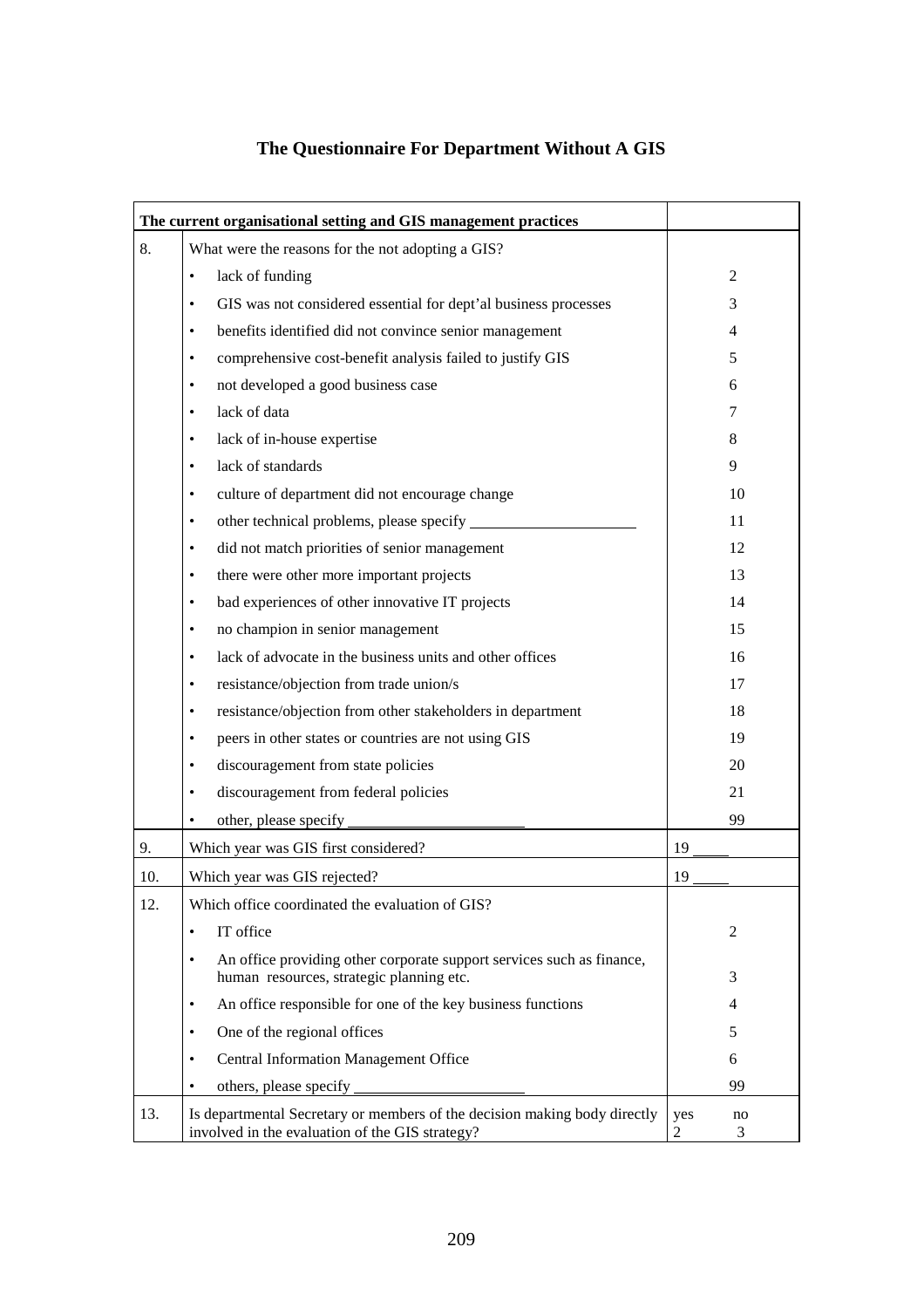| 14.                                  | What proportion of the offices/business units have considered adopting<br>GIS?                                    |                        |
|--------------------------------------|-------------------------------------------------------------------------------------------------------------------|------------------------|
|                                      | none<br>$\bullet$                                                                                                 | 1                      |
|                                      | only departmental/regional headquarters<br>$\bullet$                                                              | 7                      |
|                                      | 20% or below<br>$\bullet$                                                                                         | $\overline{2}$         |
|                                      | 21-40%<br>$\bullet$                                                                                               | 3                      |
|                                      | 41-60%<br>$\bullet$                                                                                               | $\overline{4}$         |
|                                      | 61-80%<br>$\bullet$                                                                                               | 5                      |
|                                      | more than 80%<br>$\bullet$                                                                                        | 6                      |
|                                      | no idea<br>٠                                                                                                      | $\mathbf{0}$           |
| Stakeholders, internal and external: |                                                                                                                   |                        |
| 17.                                  | To what extent did the following stakeholders in the department affect the<br>decision regarding adoption of GIS? | $low$ —>high<br>123456 |
|                                      | The ministers-in-charge<br>$\bullet$                                                                              | 2 2 2 2 2 2            |
|                                      | Senior management<br>$\bullet$                                                                                    | 3 3 3 3 3 3            |
|                                      | IT managers<br>$\bullet$                                                                                          | 4 4 4 4 4 4            |
|                                      | The Champion/s for GIS within senior management<br>$\bullet$                                                      | 5 5 5 5 5 5            |
|                                      | Managers of potential GIS-using units<br>$\bullet$                                                                | 6 6 6 6 6 6            |
|                                      | Users of the various potential GIS-using units<br>$\bullet$                                                       | 777777                 |
|                                      | The GIS advocates of the business units, if any<br>$\bullet$                                                      | 888888                 |
|                                      | Managers of non-GIS-using units and/or other departmental support<br>$\bullet$                                    | 999999                 |
|                                      | $\bullet$                                                                                                         | 101010101010           |
|                                      | Other non-users who may have a vested interest in the development of<br>$\bullet$<br>the GIS, please specify      | 999999999999           |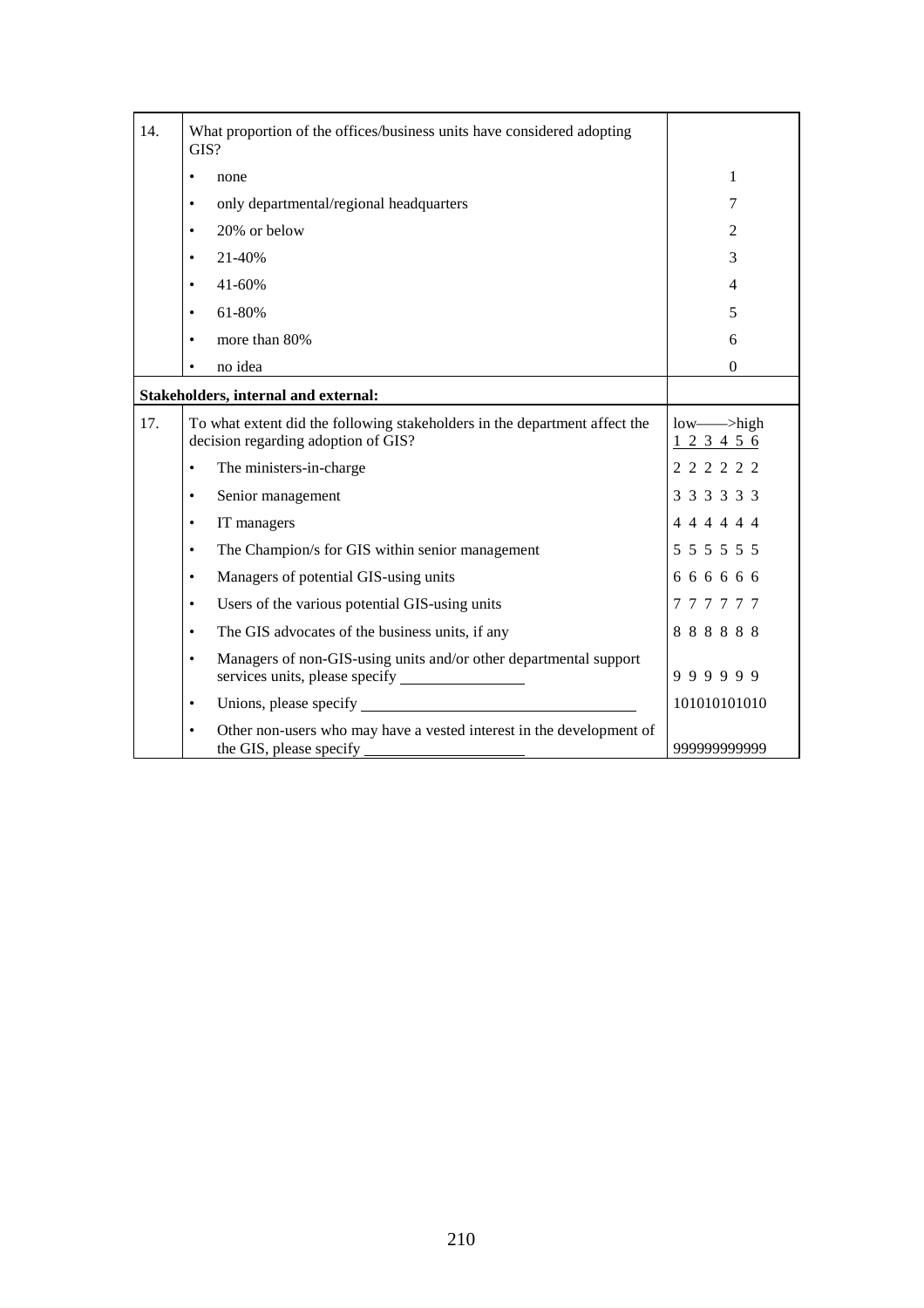| 19. | To what extent did the following stakeholders outside the department affect<br>the decision regarding adoption of GIS?                                                                                                             | $low$ —>high<br>123456 |
|-----|------------------------------------------------------------------------------------------------------------------------------------------------------------------------------------------------------------------------------------|------------------------|
|     | Politicians<br>$\bullet$                                                                                                                                                                                                           | 2 2 2 2 2 2            |
|     | Government IT coordinator<br>$\bullet$                                                                                                                                                                                             | 3 3 3 3 3 3            |
|     | OGDC (Government GIS coordinator)<br>$\bullet$                                                                                                                                                                                     | 4 4 4 4 4 4            |
|     | Department of Treasury and Finance – micro-economic reform,<br>$\bullet$<br>financial austerity measures, improve productivity                                                                                                     | 5 5 5 5 5 5 5          |
|     | Federal Government-eg. national competition policy or other<br>$\bullet$                                                                                                                                                           | 6 6 6 6 6 6            |
|     | Counterparts in other states/countries – peer pressure to develop GIS<br>$\bullet$                                                                                                                                                 | 777777                 |
|     | Suppliers of various components of GIS inside government but outside<br>$\bullet$<br>the department - hardware, software, applications, data,<br>expertise/training, standards                                                     | 888888                 |
|     | External suppliers of various components of GIS – hardware, software,<br>$\bullet$<br>applications, data, training, expertise, standards                                                                                           | 999999                 |
|     | Customers/ users of the department's services<br>$\bullet$                                                                                                                                                                         | 101010101010           |
|     | Collaborators in the departmental businesses<br>$\bullet$                                                                                                                                                                          | 111111111111           |
|     | Academia – education $\&$ research, providing staff $\&$ products<br>$\bullet$                                                                                                                                                     | 121212121212           |
|     | Other groups who may be affected directly or indirectly by the<br>$\bullet$                                                                                                                                                        |                        |
|     | operations of the department, pl. specify                                                                                                                                                                                          | 999999999999           |
| 20. | In general, to what extent does the following groups of stakeholders require<br>geographic data and spatial analyses in conducting their businesses?                                                                               | $low$ —>high<br>123456 |
|     | senior management/minister<br>$\bullet$                                                                                                                                                                                            | 2 2 2 2 2 2            |
|     | managers of departmental supporting services offices<br>$\bullet$                                                                                                                                                                  | 3 3 3 3 3 3            |
|     | professional and technical staff of departmental supporting services<br>$\bullet$<br>offices                                                                                                                                       | 444444                 |
|     | general and clerical staff of departmental supporting services offices<br>$\bullet$                                                                                                                                                | 5 5 5 5 5 5 5          |
|     | managers of the business units<br>$\bullet$                                                                                                                                                                                        | 666666                 |
|     | professional and technical staff of the business units<br>$\bullet$                                                                                                                                                                | 777777                 |
|     | general and clerical staff of departmental supporting services offices<br>$\bullet$                                                                                                                                                | 888888                 |
|     | no idea<br>$\bullet$                                                                                                                                                                                                               | 000000                 |
| 21. | What is your experience regarding the requirements of geographic data,<br>geographic analysis capabilities and the resulting geographic information<br>products of different professional and technical groups in your department? |                        |
|     | totally different                                                                                                                                                                                                                  | 2                      |
|     | basically similar with minor variations<br>٠                                                                                                                                                                                       | 3                      |
|     | basically different with varying degree of overlapped requirements<br>٠                                                                                                                                                            | $\overline{4}$         |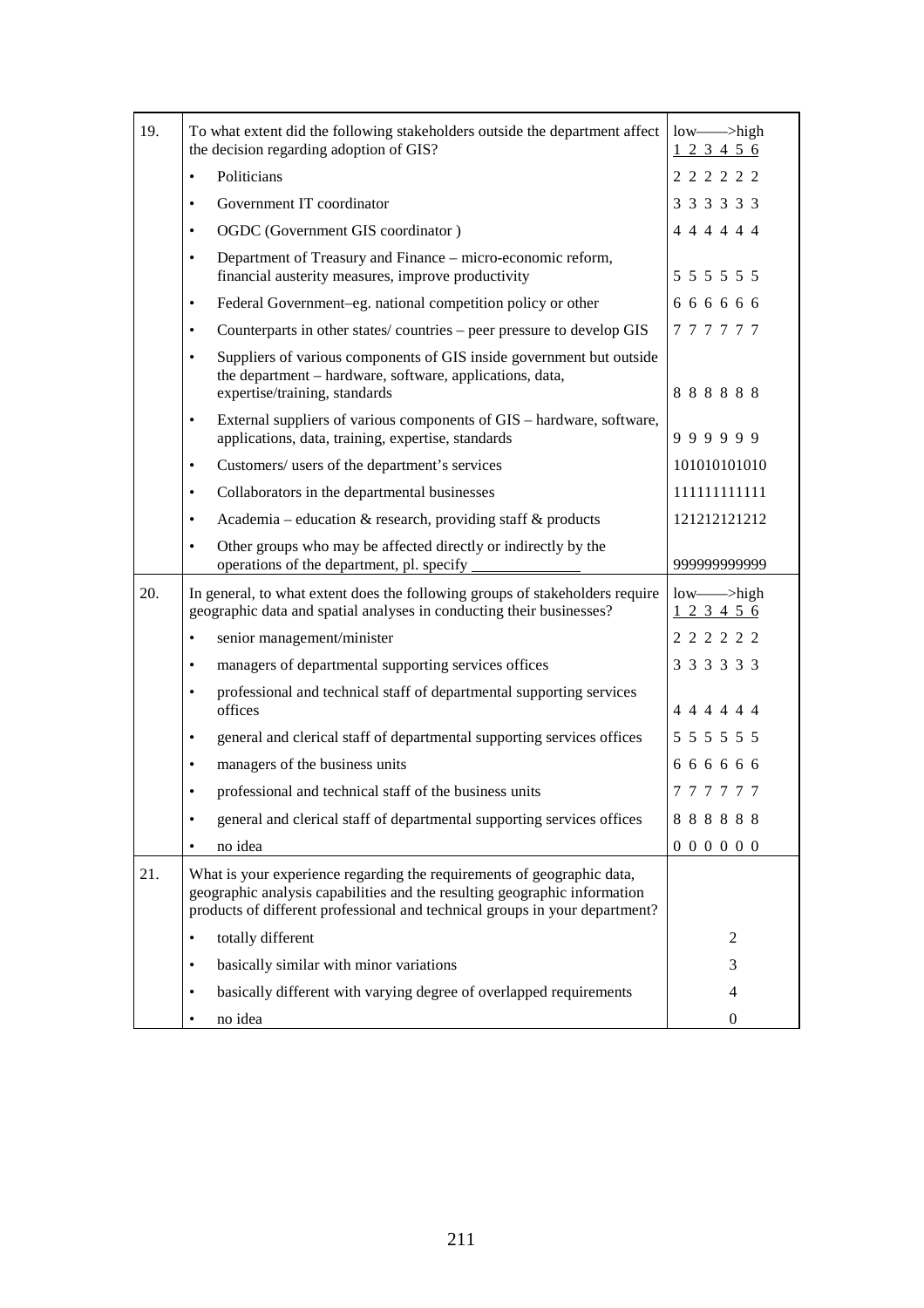## **Appendix 4. The Departmental GIS Development Profile Survey Protocol.**

# **GIS DIFFUSION IN A GOVERNMENT ENVIRONMENT – The Departmental GIS Development Profile Survey Protocol**

### **PURPOSE**

The primary purpose of the departmental GIS development profile survey is to solicit data to construct a series of profiles of GIS development in the eight State departments of the Victoria Government.

Based on these profiles and a set of pre-defined criteria to be described below, a department will be selected for a more detailed case study. The study is designed to describe the following elements of spreading (diffusion) of GIS in a government environment in greater detail:

- the main stakeholders
- their interactions/behaviours over time that result in the current state of GIS development observed
- the reasons for the interactions/behaviours

The study is prompted by the existing fragmented theoretical understanding of the process of GIS diffusion. It is hoped that the findings ultimately will lead to formulation of more effective GIS development strategies at different levels in government in general.

### **TOPICS STUDIED**

Through a questionnaire survey and an associated semi-structured interview, the profile of GIS development for each State department is constructed. Data regarding the following topics will be gathered (see questionnaire for details of the questions quoted below):

- the way GIS development in the department is managed  $(0.4-16, 19, 41-43)$
- a list of stakeholder groups, internal and external (Q.17-19)
- the perceived importance of each group of stakeholders identified in the development of corporate GIS (Q.17-19)
- the degree of autonomy of offices/business units in the implementation of departmental GIS strategy (Q.5, 14-16)
- the general presence of business process GIS and infrastructure GIS in a department (Q.6, 20-23, 45)
- the extent of uptake of GIS among offices/business units (Q.24-28)
- the extent of cooperation in developing and sharing of GIS capabilities among offices/business units (Q.29-33)
- the user-friendliness of GIS among offices/business units (Q.34-36)
- the extent GIS capabilities are used routinely to automate business processes in offices/business units (Q.37-39)
- the overall success of GIS development among offices/business units (Q.40-41)
- means of encouraging use of GIS  $(Q.42)$
- means of encouraging adoption/uptake of GIS (Q.43)
- means of encouraging sharing of GIS capabilities (Q.44)
- the pattern of development of GIS over time, in terms of business process and infrastructure GIS (Q.45)
- the extent geographic data and analytical functionalities are used by stakeholders (O.46)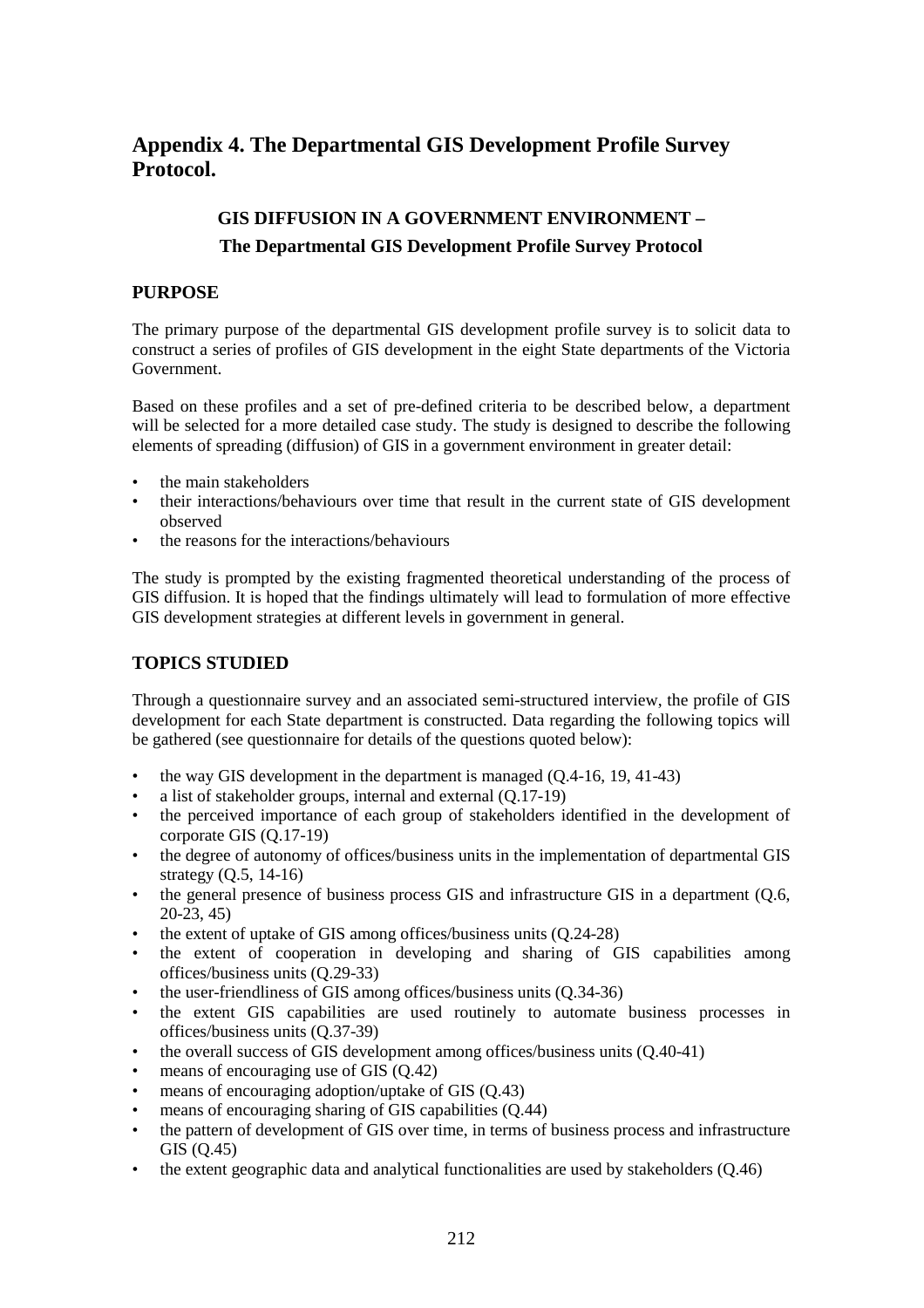## **THE SELECTION CRITIERIA FOR THE CASE STUDY CANDIDATE**

The criteria for the selection of a department for a detail case study into diffusion of GIS in a government environment are as follows:

- a well organised central administration in the department with clear and well developed IT/GIS strategies and coordinating units;
- a reasonably supportive head of department/departmental decision making unit;
- the business units in the department must have significant autonomy and be allowed to make its own decisions regarding funding allocation and GIS diffusion.
- a wide range of stakeholders affecting GIS development:
- a well developed infrastructure of both IT and GIS at the departmental level, and to a varying extent in certain agencies;
- there should be offices/business units that are both keen and reluctant to take up GIS;
- offices/business units are in varying extent of GIS development;
- the department is willing to cooperate with the investigator.

#### **THE PROTOCOL**

#### **Access To Respondents**

After the State election in April 1996, there was a major reshuffling of departmental responsibilities resulting in the creation of eight State departments. With the new Victoria State Government Directory still being printed at the time of production of this protocol, the current contact persons who are in charge of information technology in each of the eight State departments are ascertained by phone.

A letter of introduction from Professor Ian Williamson of the Department of Geomatics, the University of Melbourne, will be sent to the IT contact person in each department, outlining the background of the survey and requesting for an interview. The questionnaire for the survey will also be attached to each letter for the contact persons' reference. The interviewee/s may be the contact person or up to two nominated representatives considered most suitable to answer the questions. Two weeks after the letters are posted, the contact persons will be contacted to confirm the names of the departmental representatives. Interview sessions will then be arranged. The respondents will be requested to provide an organisation chart/ annual departmental report, and if available, various GIS justification or progress reports to provide background information for the survey.

As the survey is part of a research sponsored by government, a copy of this protocol, together with a copy of the letter to the departmental contact persons will be sent to the sponsoring offices, Geographic Data Victoria (GDV) and Geospatial Policy and Co-ordination Victoria (GPAC) (previously, the Office of Geographic Data Co-ordination) for information.

#### **The Interview**

Each interview involves a questionnaire survey to be followed by a short semi-structured interview. It should last about one hour. For departments which are in an advanced state of GIS development, issues being discussed may be more complex and the interview may take up to an hour and half. Each respondent will be encouraged to answer every question, providing the best possible answers according to his experience. In case a respondent feels not competent enough to answer a question, an alternative respondent for the question concerned will be requested.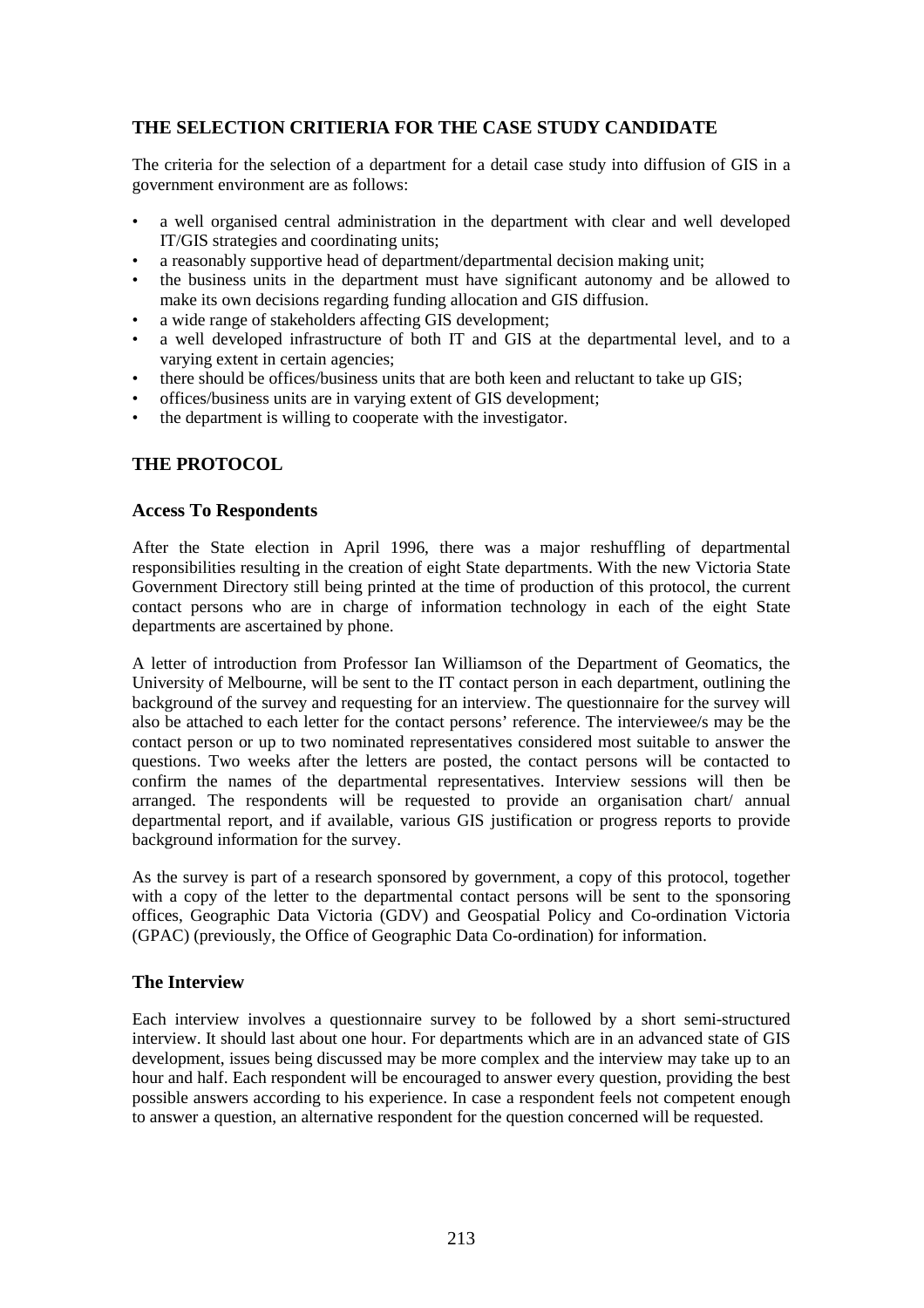### **Confidentiality**

The departmental responses will be confidential. Each set of survey records will be labelled with the date of interview and a code number. Through a look-up table, the code numbers are related back to the departments, names, and ranks of the respondents. The look-up table will be stored separately from the records for up to five years. The records will be kept securely, and only the researcher will have access to them.

While each department and its nominated interviewee/s will be named and acknowledged in a list of survey participants, all data and findings will be grouped by the code number and reported in an aggregated manner. All reports and publications that draw on the findings of the survey will be sent to GDV and GPAC for vetting prior to submission or publication.

#### **SURVEY PREPARATION AND PRE-TEST INTERVIEW**

The following people have been asked to review the questions/model developed:

- Hok Pan Yuen (x7991), Statistical Consulting Centre
- Richard James (x 7627), Centre for the Study of Higher Education
- Professor Ian Williamson of Department of Geomatics (DoG)
- Selected postgraduate students in DoG, e.g., Paul Harcombe
- Graeme Dudgeon, David Alexander & Steve Jacoby of GPAC
- Mike Smith of GDV
- Peter Woodgate of Natural Resource Systems (DNRE)
- John Spring of Geographic Information Services
- Dr Peter Fisher of University of Leicester, UK
- Professor Leon Mann of Melbourne Business School

If possible, a contact will be invited from one of the departments to participate in a pre-test interview (going through the interview as planned) to assess if the questions asked can generate meaningful data for the research.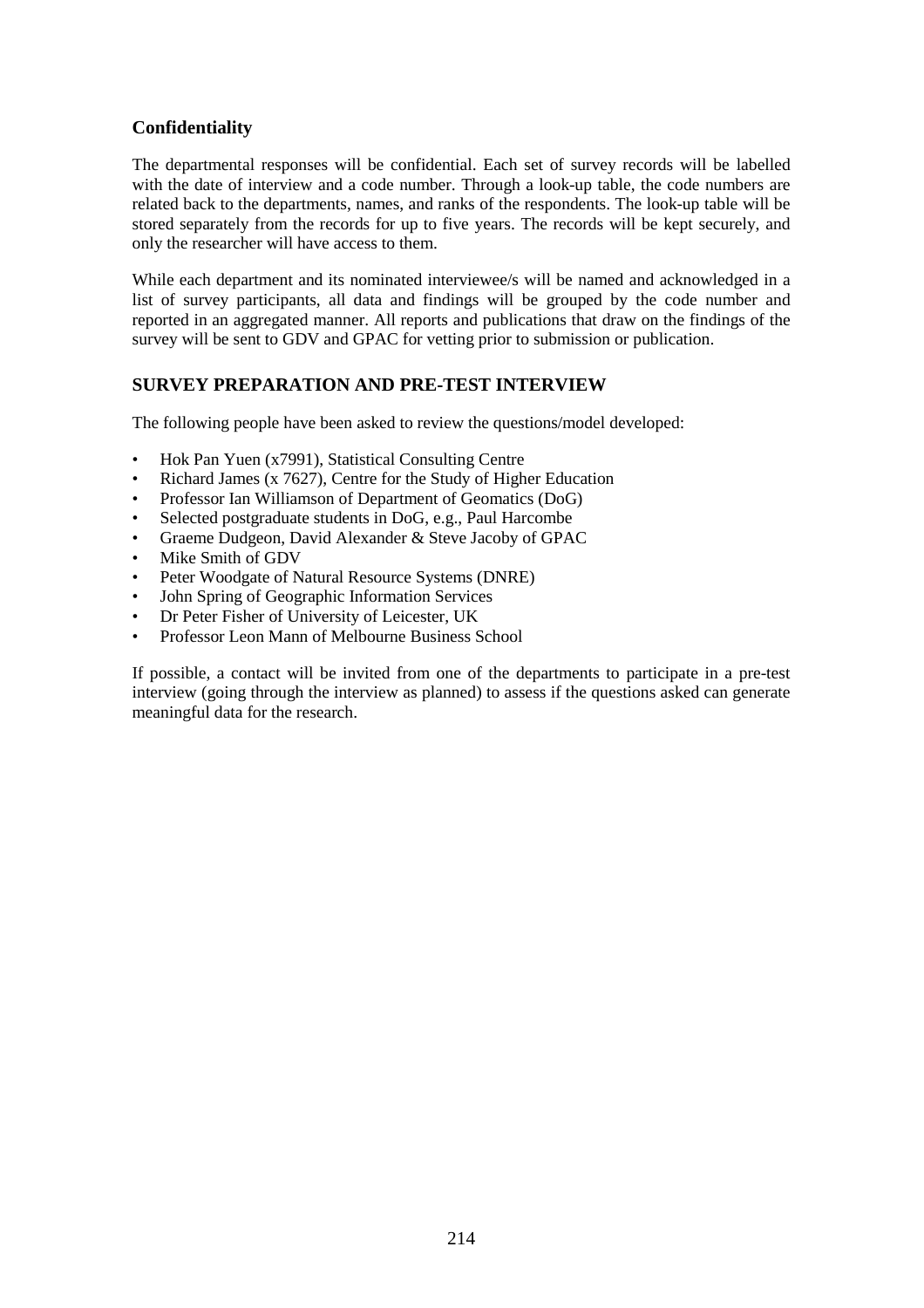**Appendix 5. Letter from the Secretary of the Department of Natural Resource and Environment to other secretaries of department of the State Government of Victoria.**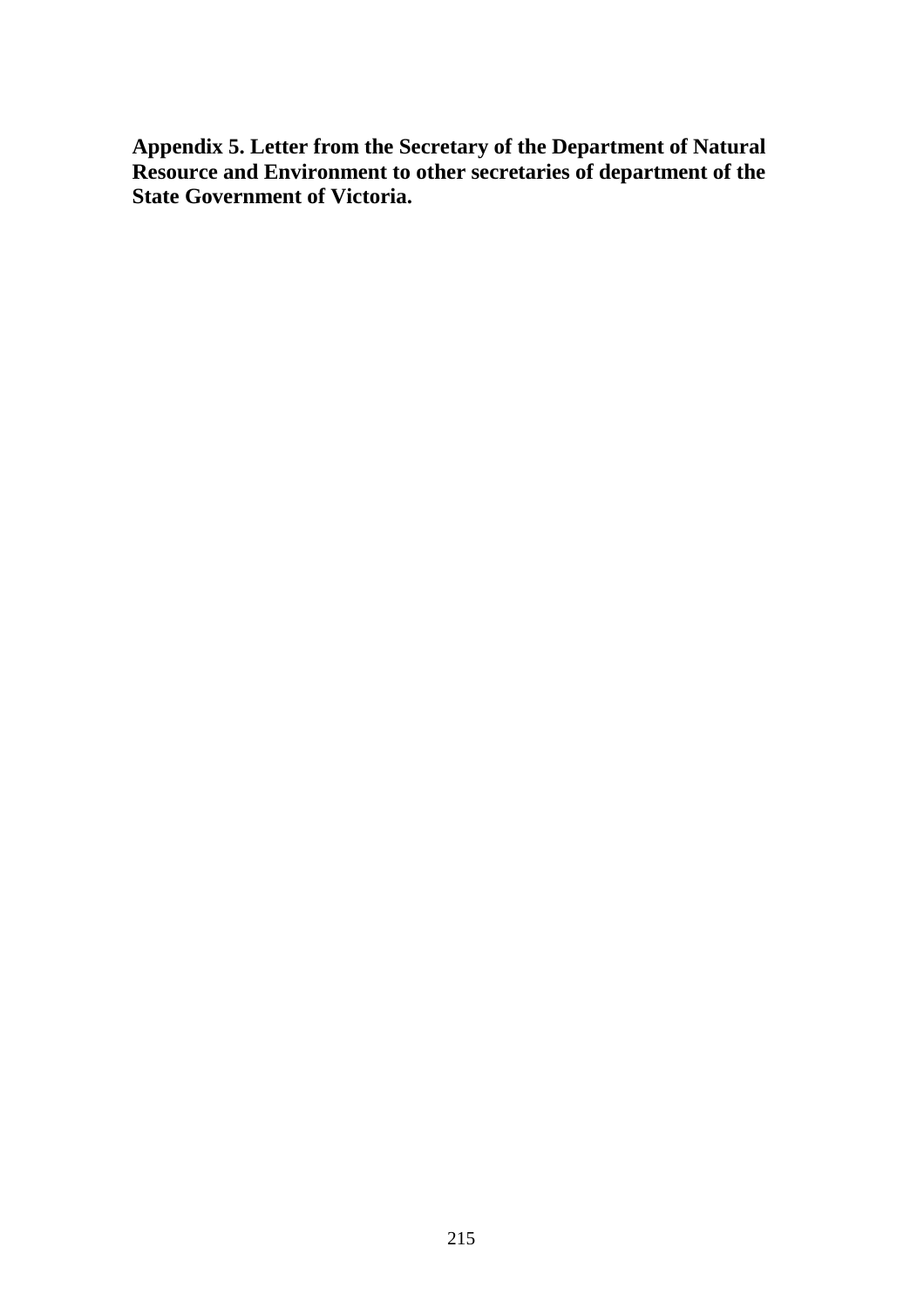## **Appendix 6. List of Respondents in the Departmental GIS Development Profile Survey.**

| <b>Department</b>                          | <b>Name</b>             | <b>Rank</b>                                                                            |
|--------------------------------------------|-------------------------|----------------------------------------------------------------------------------------|
| Premier and                                | Mike Harrington         | Director, Special Projects,                                                            |
| Cabinet                                    | Andrea Heyward          | <b>Assistant Secretary, Executive Services</b>                                         |
|                                            | Greg Hyams              | First Assistant Secretary, Office of State<br>Administration                           |
| Treasury and<br>Finance                    | Kevin Pittman           | General Manager, Information Services,<br>Corporate Resource Agency                    |
| Education                                  | Kevin Ward              | Manager, School Assets Management Unit                                                 |
|                                            | David Arblaster         | Project Officer-Data Management and<br>Analysis Branch                                 |
|                                            | Don Hudgson             | Project Manager, Research and Planning<br>Branch, Directorate of School Education      |
| Human                                      | <b>Bob Reynolds</b>     | <b>Assistant Director, Information Technology</b>                                      |
| <b>Services</b>                            | Peter McDonald          | Assistant Director, Planning and Budget,<br>Aged, Community and Mental Health          |
| Infrastructure                             | Jo Moylan (Ms)          | Executive Manager, Information Systems,                                                |
|                                            | John Cole               | Senior Land Information Officer, Local<br>Gov't Planning and Market Information        |
|                                            | John Hanna              | Director of Forecasting & Analysis,<br>Division of Strategic Planning &<br>Engineering |
| Justice                                    | Geoff Spring            | Chief Executive officer, Bureau of<br><b>Emergency Services</b><br>Telecommunication   |
| Natural<br>Resources<br>and<br>Environment | <b>Richard Gijsbers</b> | Director (acting), Office of Land and<br><b>Resource Information Management</b>        |
| <b>State</b><br>Development                | Ian Munro               | General Manager, Facilitation Services,<br><b>Business Victoria</b>                    |
|                                            | <b>Bernie Hassett</b>   | Manager, Rural Offices, Business Victoria                                              |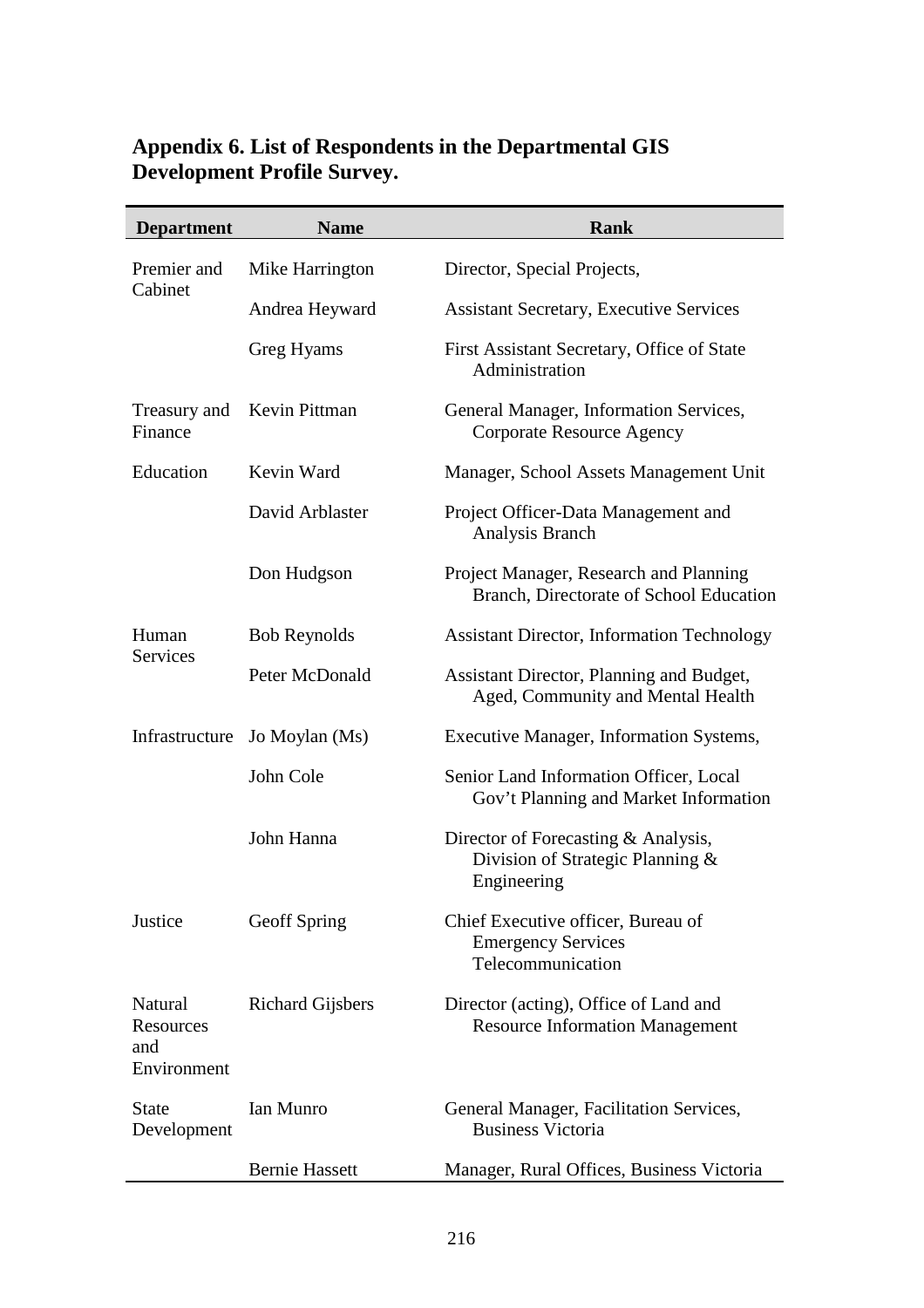# **Appendix 7. Questions to be asked during semi-structured interviews in the Departmental GIS Development Profile Survey.**

#### **Semi-structured Interview – Departments with GIS**

Can you elaborate on the justifications in the answer to Q.8?

Can you elaborate on the business functions (Q.14-15), extent of control (Q.16)?

Can you elaborate on the business functions in the answer to Q.25-26?

#### **What are the roles played by the internal stakeholders (Q.17-18) in bringing about the present state of development of GIS?**

**What are the roles played by the external stakeholders (Q.19) in bringing about the present state of development of GIS?**

*(Federal government –National competition policy)*

*(State government –privatisation, corporatisation, downsizing, budget cuts/improved productivity, State competition policy, loss control of data, loss of expertise, no control over standards and departmental requirements, less GIS for business process, lost direct access to shared GIS capabilities)*

*(OGDC –funding, time, data, staff, standards, data sharing arrangements/incentives, )*

*(Others –GIS vendors/suppliers, perceptions of people, institutional arrangements & culture, inter-departmental institutional arrangements, customer demand, public demand in general)*

*(other government departments –data needs, formats, effectiveness & efficiency of business processes)*

*(vendors –technology, skills/expertise)*

*(clients –efficiency, effectiveness, appropriateness, quality of goods & services)*

*(academia –research, education/training)*

**What were the sequence of events that had occurred leading to the present development of GIS?**

*(key players, key issues, role played by OGDC – actual and expected)*

What are the views of senior management towards GIS?

*(any bearing on key business objectives of the department)*

Which roles should OGDC/GDV/GPAC play in facilitating development of GIS in your department?

*(funding, standards, )*

How are the realisation of benefits identified in the justification of GIS monitored?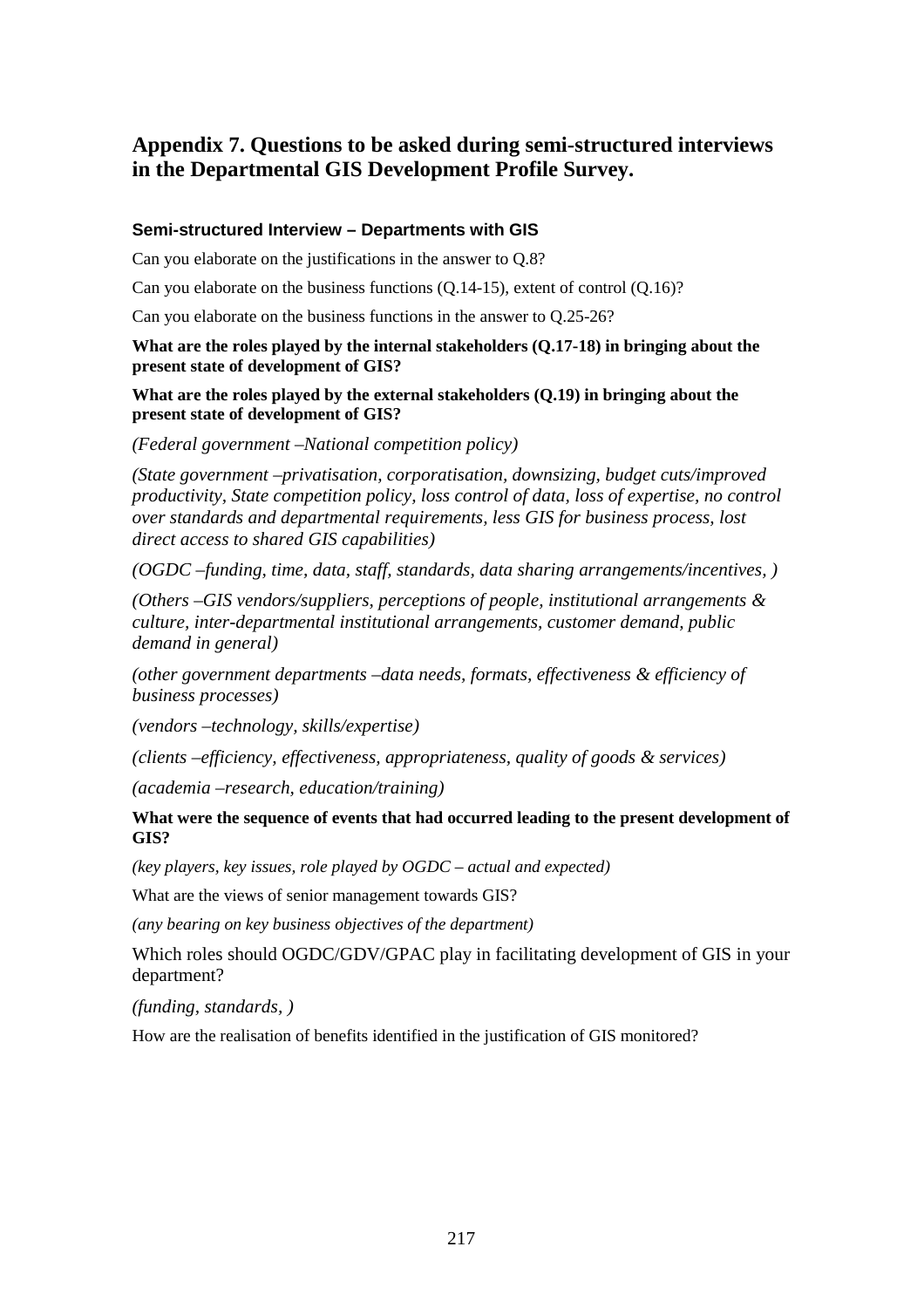#### **Semi-structured Interview – Departments without GIS**

#### **What kind of GIS did the department look at ?**

*(department-wide, regional office-wide, business unit-wide, certain business functions/processes)*

*(too big, too small)*

#### **Can you elaborate on the answer to Q.8 - reasons for not adopting?**

#### **What were the sequence of events that had occurred leading to the rejection of GIS?**

*(key players, key issues, role played by OGDC – actual and expected)*

What are the views of senior management towards GIS?

*(any bearing on key business objectives of the department)*

What are the business functions of the offices/units referred to in your answer to  $Q.14$ ?

#### **What are the roles played by the internal stakeholders as reflected in the answer to Q.17 in bringing about the present state of development of GIS?**

**What are the roles played by the external stakeholders as reflected in the answer to Q.19 in bringing about the present state of development of GIS?**

How are spatial data managed and spatial analyses carried out? (Q.20-21)

*(individual business units, whole department)*

How do you think the potential changes/lack of change in the next 3-5 years will impact the decision regarding adoption of GIS?

*(changes in: senior management, business needs, customers/clients, OGDC, technological environment, government or its policies (state or federal) - micro-economic reform (downsizing, privatisation, corporatisation, contracting out, competitive tendering etc.), competition policy, public demand, pressure/interest groups, information industry)*

Any reports that concern GIS for the department available?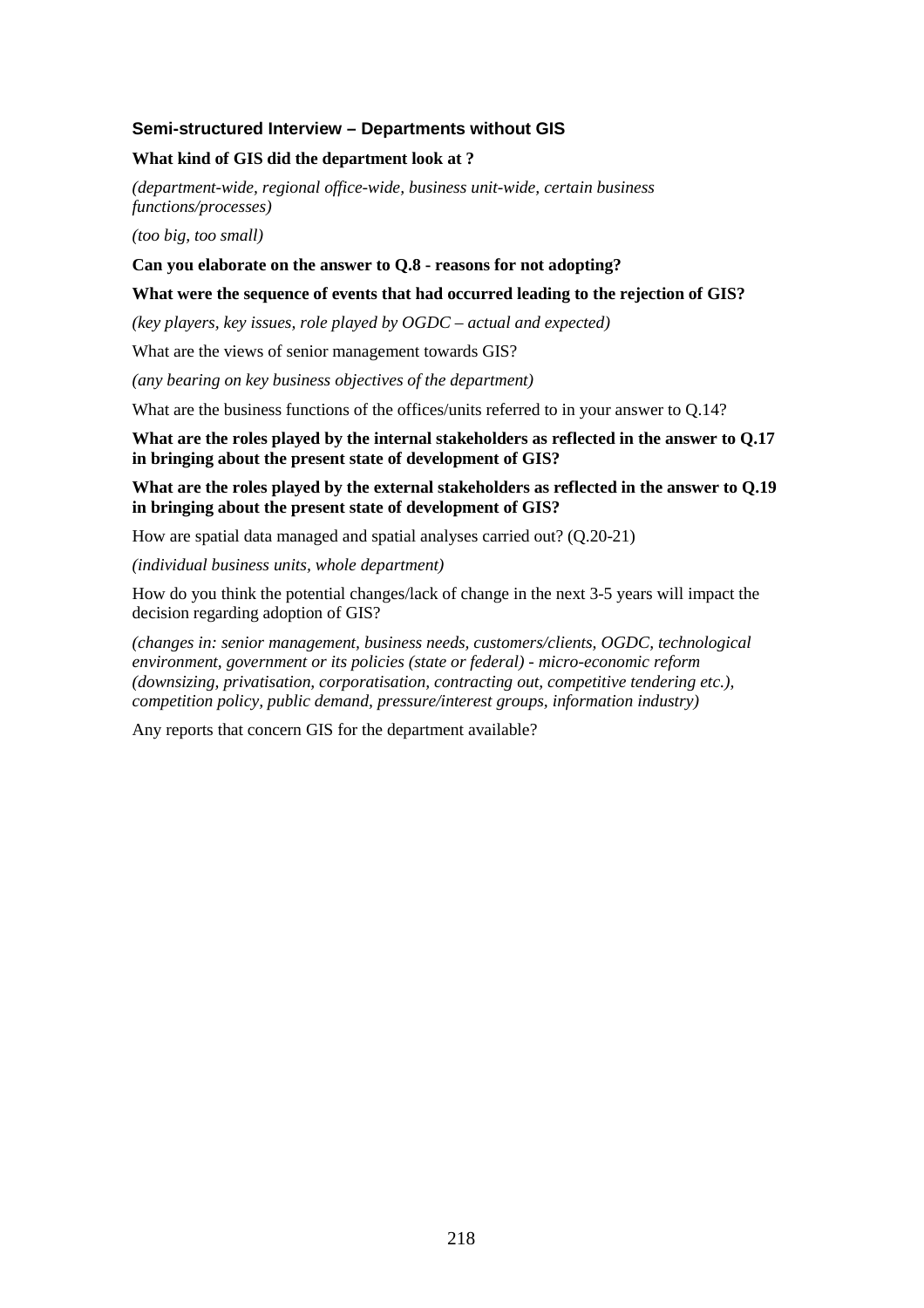# **Appendix 8. The case study protocol.**

#### **GIS DIFFUSION IN A GOVERNMENT ENVIRONMENT**

# **THE CASE STUDY PROTOCOL (GENERAL & ACCESS ARRANGEMENTS)**

#### **PURPOSE**

To describe the process of GIS diffusion in a State Government Department selected: the Department of Natural Resources and Environment (referred to as the department from now on).

# **DATA**

To collect the following data:

- 1. the purposes, composition, distribution, and current state of development of the departmental GIS – the collection of all GIS (whole or part) developed in the department;
- 2. the stakeholders of each identifiable GIS in each business units;
- 3. the events that have taken place in the course of development of each identifiable GIS and their relations with those events of other GIS.

## **KEY FEATURES OF THE CASE STUDY METHOD**

The proposed study is a single (embedded) case study. Based on the findings of the Government Departmental GIS Development Profile Survey, a department is selected for the study. The department is taken to represent a government environment in which diffusion of GIS occurs.

In the past, many State Government departments have undergone major structural changes. The most recent change took place in April, 1996. Therefore, in the department selected, there may be recently transferred programs that are still adjusting to the new management system. Whatever GIS these programs have are probably developed in other departments over the years and in effect constitute a GIS belonging to a different department. Though GIS in these programs have great value for comparative study later on, they will only add to the complexity of the present study. Therefore, this study will restrict the investigation to those programs that have a long departmental lineage (core programs). These core programs together with other administrative and supportive branches in the regional and departmental headquarters, form the *unit of analysis* of the study. The different business units within these programs and branches form the *embedded units of analysis*. The stakeholders involved are the *units of contact*. The means of contact is semi-structured interviews supplemented by one or more questionnaires wherever appropriate.

#### **ACCESS PROCEDURES**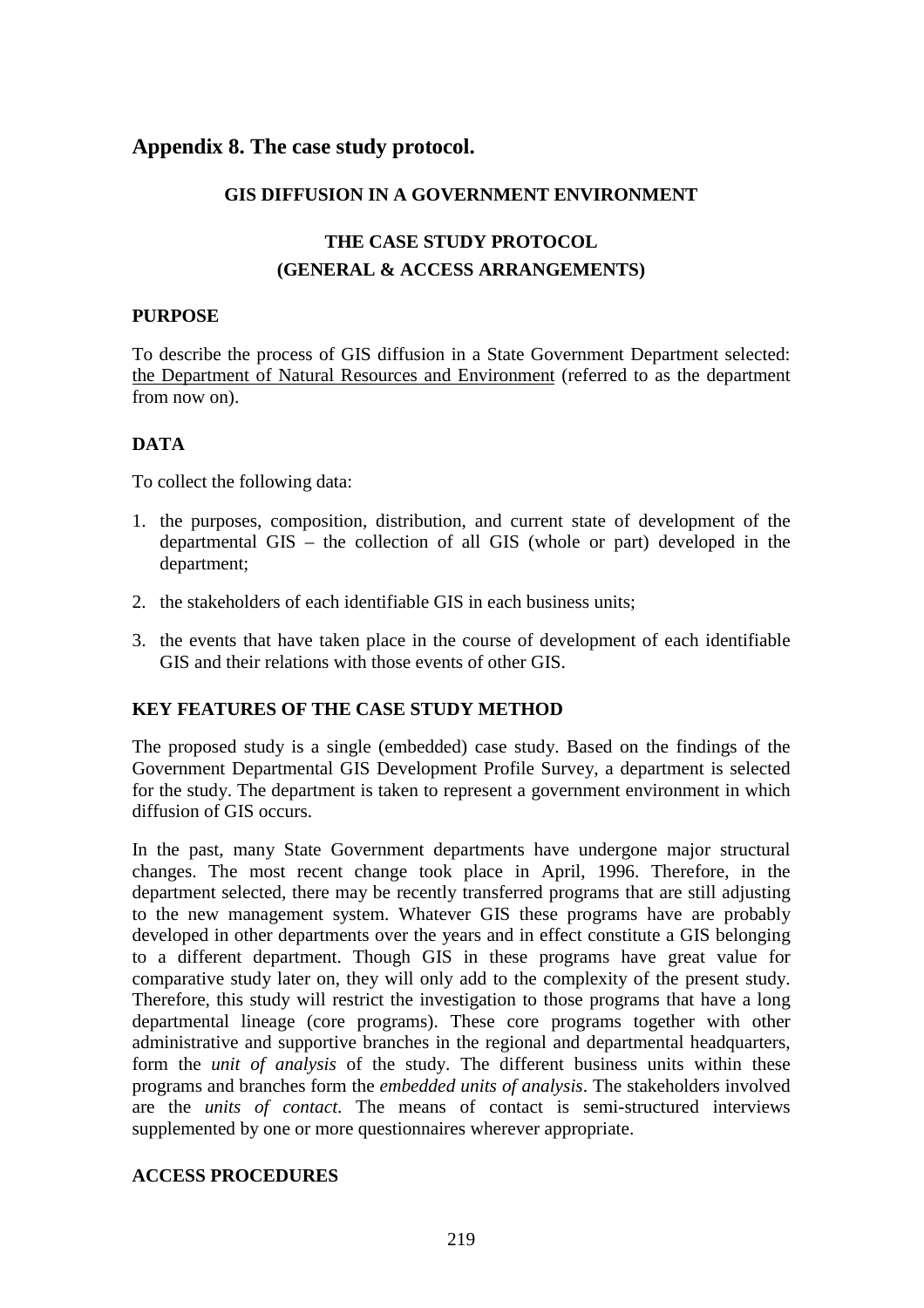A letter from Professor Ian Williamson will be sent to the Secretary or a known member of senior management of the selected department, requesting for permission and support to conduct case study. The preliminary report of the Government Departmental GIS Development Profile Survey will be attached to the letter, highlighting the achievements of the research to-date, the reasons for selecting the department concerned, and the topics that has to be further studied in the case study proposed. The department will be requested to nominate a contact person with whom details of the program of the case study and the associated access procedures would be finalised.

As the survey is part of a research sponsored by government, a copy of this protocol, together with a copy of the letter to the department will be sent to the sponsoring offices: Geographic Data Victoria (GDV) and Geospatial Policy and Co-ordination Victoria (GPAC) (previously, the Office of Geographic Data Co-ordination) for information.

There are expected to be four levels of contacts in the department:

- Primary the departmental contact officer,
- Secondary the head and/or GIS manager of each departmental program,
- Tertiary the manager or the GIS coordinator of each office implementing a program (the basic unit of analysis),
- Fourth level the stakeholders identified by each level of contacts.

As the bulk of interviews will be carried out in individual program offices, the manager of each office should be asked to provide a temporary working space for the interviewer and a contact person who can provide some stationery and certain information about the office facilities that are accessible to the interviewer.

## **The Interview**

As identified above, there are four levels of contacts, ranging from the departmental contact officer to local office managers and stakeholders. During the initial interviews at the first two levels of contact, a set of information will be collected in general to form a historical framework of GIS development in the department, and to prepare for data collection later on. The information includes:

- the general history of development of GIS,
- the key stakeholders in the diffusion of GIS,
- the progress of diffusion of GIS based on the extents of physical adoption, sharing and access to users, at the time of the interview,
- the composition, purpose, and ownership/custodianship of GIS as perceived by the respondents, at the time of the interview.

The first two sets of information will be collected through semi-structured interviews while the latter two will be collected with the help of standard questionnaires/forms. Depending on the schedule of the respondents, the interviews can be separated into two or three sessions.

Interviews with the third and fourth levels of contact will be conducted to uncover the details of each identifiable GIS, and the events that had taken place within the historical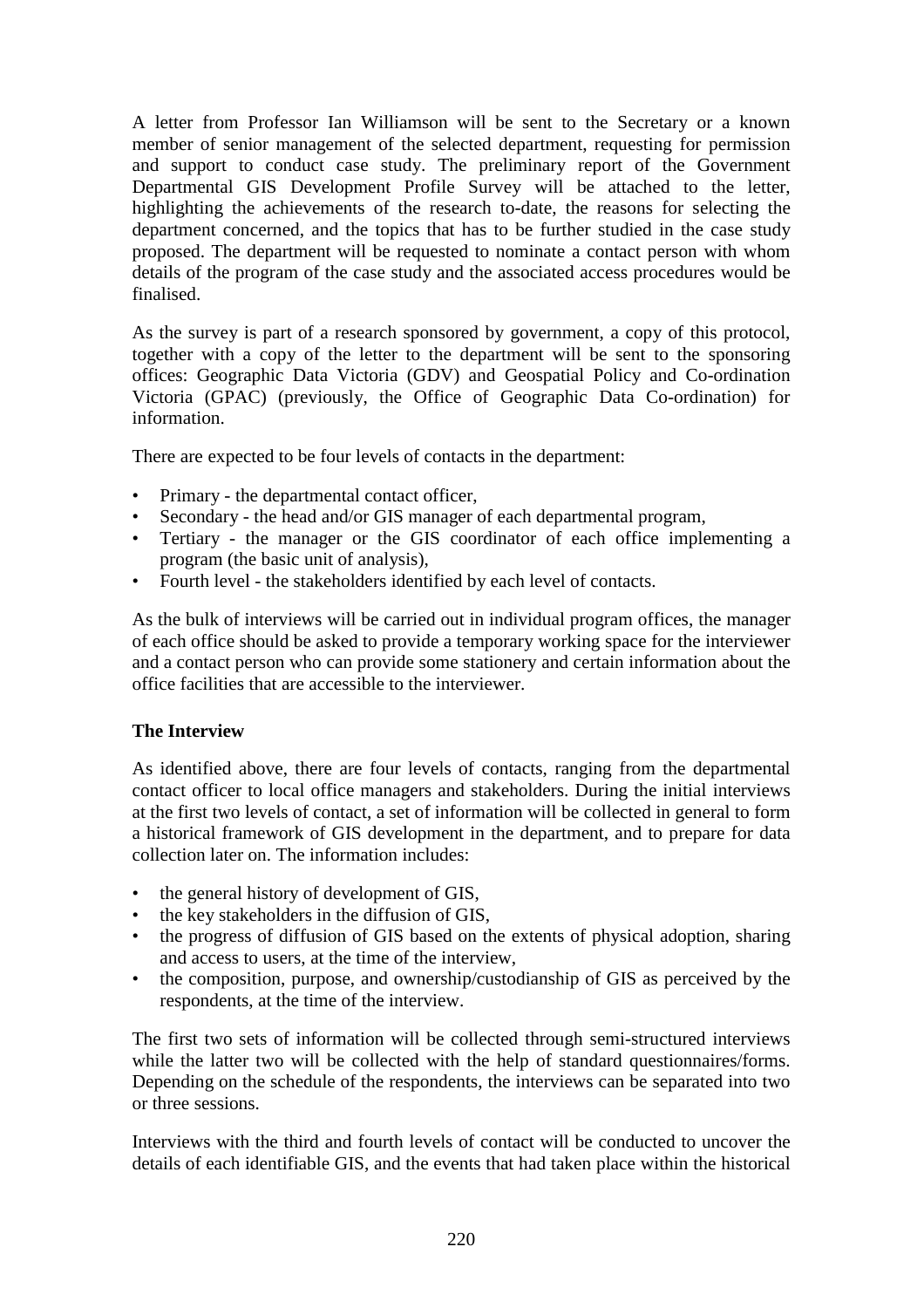framework GIS development constructed from the initial interviews. The general and the more detailed information will be integrated to give a full picture of GIS development in the department. The findings together with any queries emerged will be discussed and clarified with the first two levels of contact in a second round of interviews to validate the findings.

Through initial interviews with the officers at a higher level of contact, the respondents for the next level of contact will be identified and means of access to them arranged. Prior to starting the study at each level, some background information of development of GIS would be required to fine-tune the data collection strategy. This includes:

- any reports produced in the past regarding the various GIS and/or their development in the department/programs;
- the organisation charts of the department/programs;
- past annual reports which described the achievements of GIS.

# **Confidentiality**

Personal perceptions and opinions will be confidential. Findings relating to perceptions and opinions will be reported in an aggregated manner. However, to track the process of diffusion of GIS in the department clearly and accurately, real names and ranks of the stakeholders will be used when describing the history of GIS development. Events reported by each stakeholders will be cross-checked with other stakeholders involved and with available departmental documents whenever possible. All reports and publications that draw on the findings of the study will be sent to GDV and GPAC for vetting prior to submission or publication. The field notes will be stored securely and separately from any reports or analytical results for up to five years. Only the researcher and other persons approved by the department will have access to the field notes in this period.

The content of this section will be discussed and reviewed with the departmental contact officer. It will also be repeated to individual respondents prior to the actual interview.

## **Pretest**

During the initial interview with the primary contact, a request will be made to select an office that is cooperative and has a fully functional GIS for a pretest. In the test, the procedures of data collection will be trialed and refined.

## **Special Documents**

The preliminary report of the Government Departmental GIS Development Profile Survey submitted to Professor Ian Williamson will serve as good background reading concerning this case study. It is based on the survey findings that a government department is selected for this case study.

Prepared by Tai On Chan 30th January 1997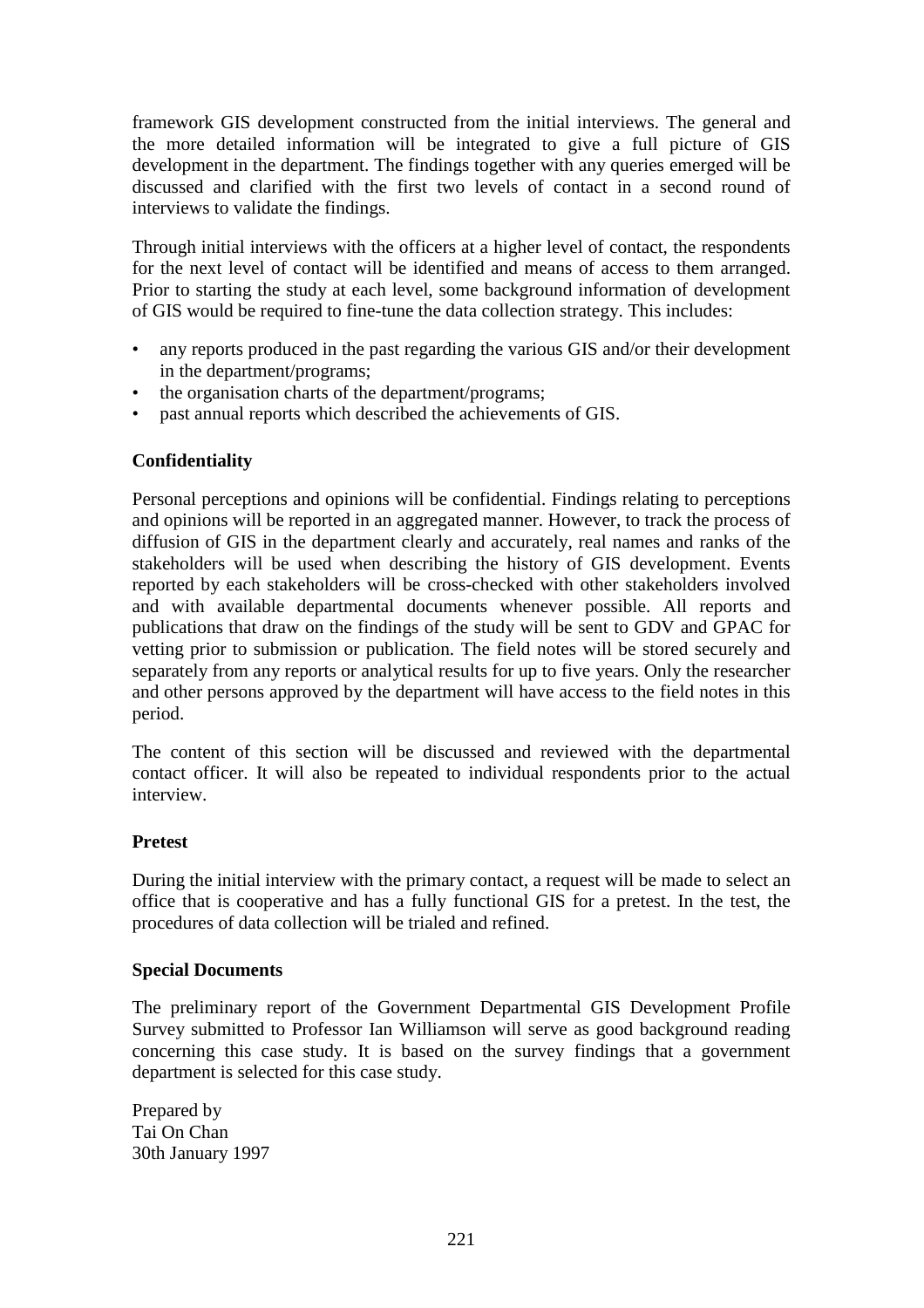# **Appendix 9. Questions to be asked in the Case Study.**

5 mins

- self introduction, background of study
- purposes:
	- 1. **what** GIS in program is made up of in your own words.
	- 2. the **history** of GIS development need help of those who know the administration & management of GIS over the years *(what had happened? who were involved? when did things happen?)*
	- 3. point me to other persons or **stakeholders** who have brought about the present state of development of GIS, to help fill in the details of the development of GIS in the program

25 mins

- determination of respondents *(if short of time, an overview from LRI manager and then point to other more appropriate respondents, otherwise, arrange another meeting with manager later*
	- *on)*
- organisation structure of the program, present and past *(the functions and the business units involved, inter-unit business relationships, extent of needs for GIS)*
- management structure/ policies for GIS, present and past *(coordinator/manager? what are the planning & decision channels? who look after the GIS? when is liaison with OLRIM necessary? when to liaison with other programs directly? when issues are kept in house? what is the contractual and working relations with NRS inc.)*
- What is the GIS in program made up of ?
- overview of development of GIS in the past
- future direction for GIS development *(relation with departmental strategy, program objectives, problems)*

30 mins

What is the GIS in program made up of ? *(all identifiable GIS, elements of GIS (eg., data, expertise), present state of development (3Rs), purposes in business processes)*

30 mins

• overview of development of GIS in the past *(key stakeholders, issues, achievements, setbacks)*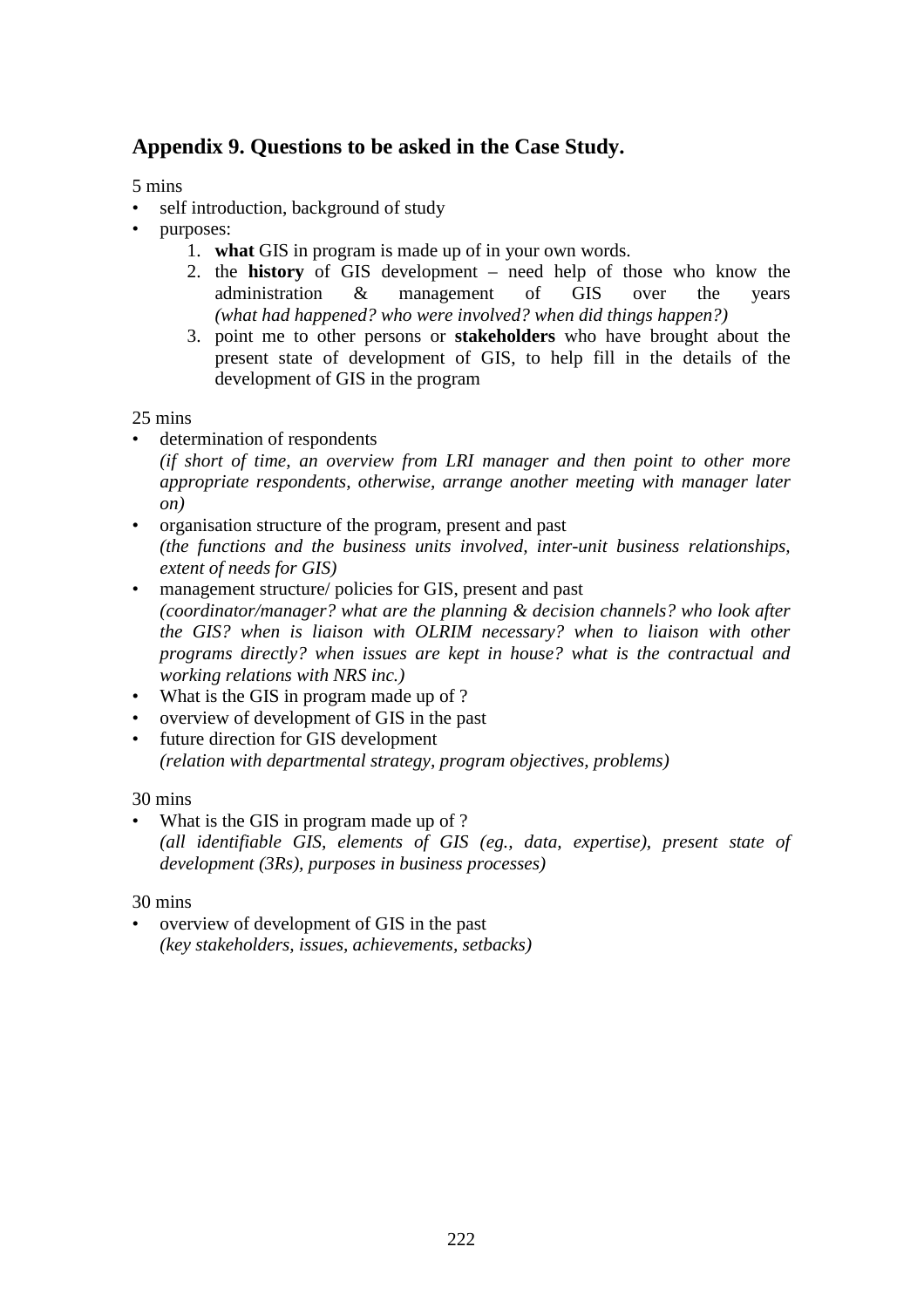# **Appendix 10. The thirteen programs administered by the Department of Natural Resource and Environment.**

# **Catchment Management and Sustainable Agriculture Division**

## *Catchment Management and Sustainable Agriculture Program*

Seeks to achieve healthy catchments which protect and enhance the environment while supporting sustainable and more productive natural resource industries and regional communities.

#### *Water Agencies Program*

Ensures that the water industry, through the various agencies, provides clients and stakeholders in Victoria with sustainable, high quality and efficient water and waste water disposal services.

#### *Weeds and Pests Program*

Aims to improve environmental health and economic productivity by controlling pest plants and animals on all land.

#### **Forests Service Division**

## *Forests Management Program*

Ensures sustainable management of Victoria's public land native forests; ensuring that timber production occurs on a commercial basis, establishing a secure framework in which industry can plan long term investment strategies. Also is responsible for developing the tourism recreation profile for State forests in the Victorian tourism industry and ensuring the long term sustainability of all forest values.

## *Fire Management Program*

Delivers efficient, effective and integrated management of fire and fire related activities on public land for the purpose of protecting human life, property, assets and environmental values, and for sustaining biological diversity.

## **Land Management and Resource Information Division**

#### *Land Management and Resource Information Program*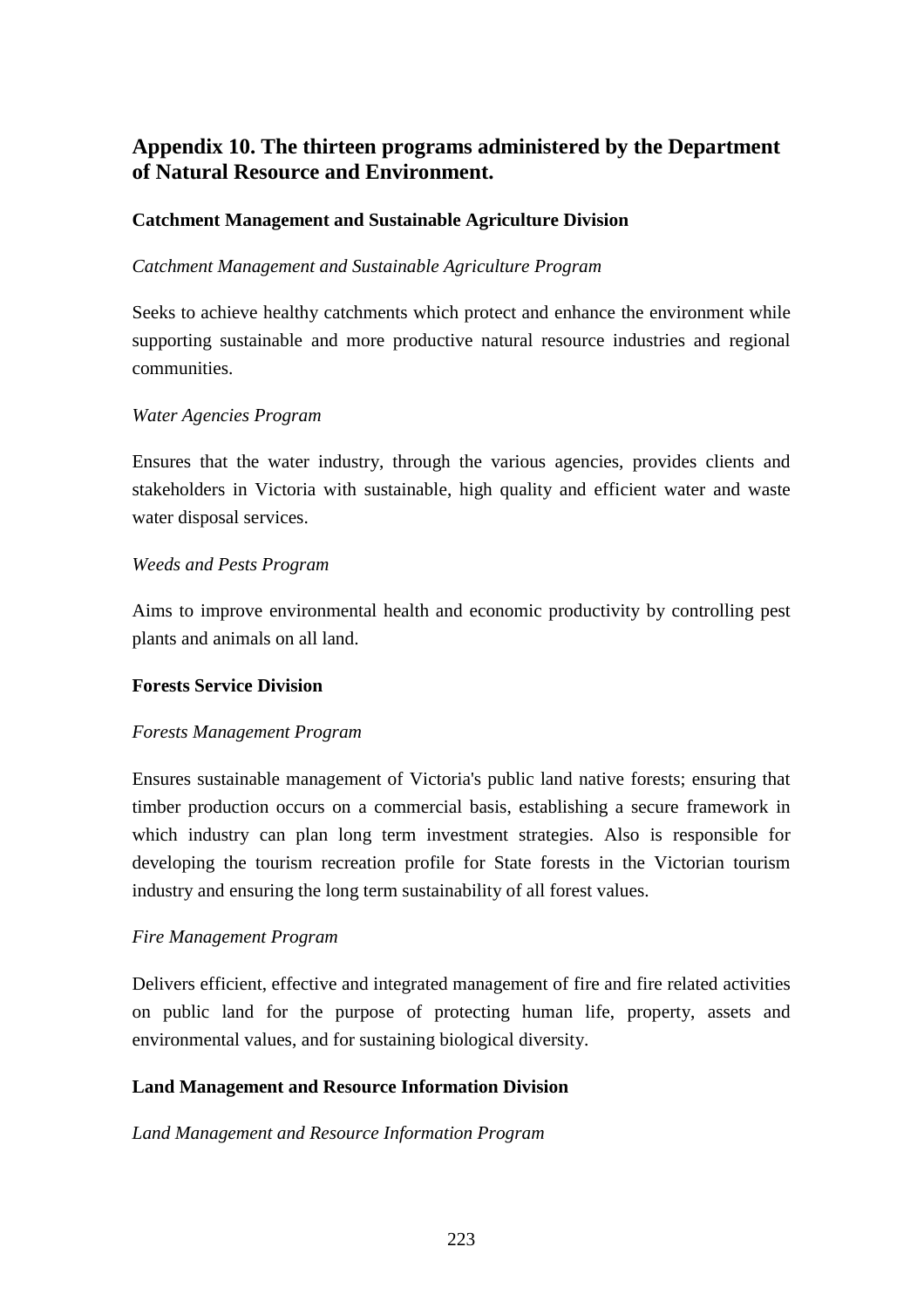Manages the provision of integrated, authoritative and coordinated land information which is easily accessible, comprehensive, facilitates land related transactions and contributes to the prosperity of Victoria.

Acts as Government landlord for Crown land occupied by people and institutions other than NRE and prepares policies, strategies, guidelines and plans associated with the private and community use of Crown land.

Provides the "land bank" and real estate function for NRE, and for much of Government, involving land purchase, compulsory acquisition, disposal, rental and exchange of land and property.

# **Minerals and Petroleum Division**

## *Minerals and Petroleum Program*

Stimulates the generation of wealth through the sustainable development of Victoria's earth resources, while ensuring that community expectations for health, safety and environmental management are met.

## **Parks, Flora and Fauna Division**

## *Parks Program*

Responsible for developing a representative protected area network and the provision of natural and cultural resource management, visitor and tourism services.

## *Flora and Fauna Program*

Ensures that Victoria achieves better biodiversity conservation outcomes in natural resource management and use by providing expert scientific and strategic advice on the protection and enhancement of flora and fauna and processes that threaten these assets, assisting the community to actively participate in biodiversity conservation and management, and ensuring that economic, recreational and other uses of flora and fauna are sustainable.

## *Coasts and Ports Program*

Manages Victoria's coastal public lands on a sustainable basis whilst providing for public access and port management. The program manages Coastcare and Coast Action Initiatives to ensure community and local government are involved in improvements to Victoria's coast.